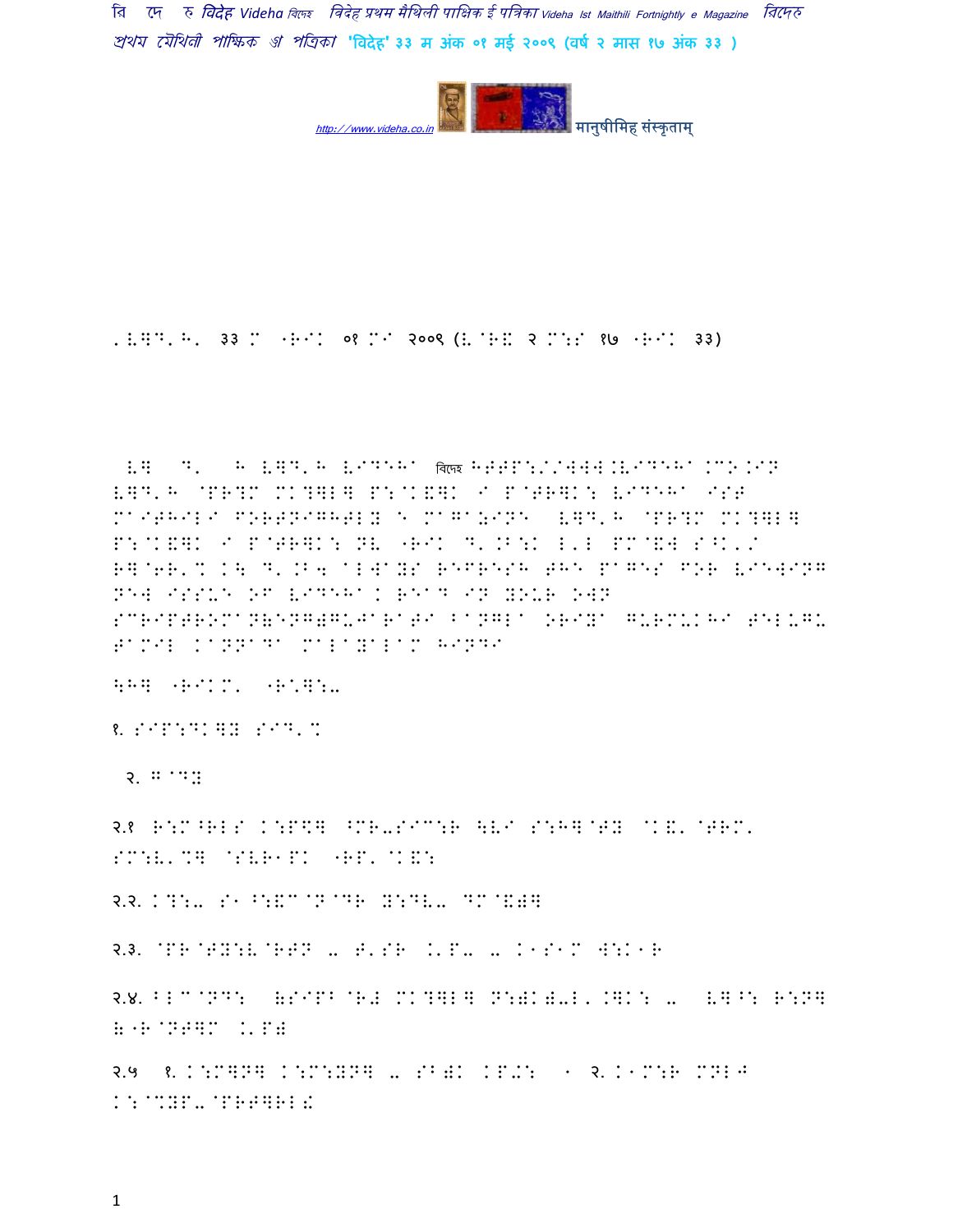

२.६. M##P@DM K SIS:R- MATEMAL STREAM (CORPORATION) PORTHOLOGY

२.७. ( Thui. Ref R | LRENTR. | | | | | | | | | | |

 $3.$   $P^{\prime}$   $P^{\prime}$   $P^{\prime}$ 

- ३.१. "R@NH:RK V]R1@D!- @^RMR
- ३.२. K:M:M:P# K:M:M:H:H:H:H:H
- $\ddot{\cdot}$  .  $\ddot{\cdot}$  .  $\ddot{\cdot}$  .  $\ddot{\cdot}$  .  $\ddot{\cdot}$  .  $\ddot{\cdot}$  .
- ३.३. EALLIERT GELLEAR (1980) 24 ROARD 782 (1989)
- ३.४. START (1912-194) Grad Condition Enterprise

 $3.9$  MNK FRIGHT, WE SHIRE STRIGE

3.6. <sup>2</sup> (1911) #H:VTH H:VTH + 1911

 $\begin{array}{l} \textbf{8.}\end{array} \begin{array}{l} \textbf{9.}\end{array} \begin{array}{l} \textbf{9.}\end{array} \begin{array}{l} \textbf{9.}\end{array} \begin{array}{l} \textbf{9.}\end{array} \begin{array}{l} \textbf{9.}\end{array} \begin{array}{l} \textbf{1.}\end{array} \begin{array}{l} \textbf{1.}\end{array} \begin{array}{l} \textbf{1.}\end{array} \begin{array}{l} \textbf{1.}\end{array} \begin{array}{l} \textbf{1.}\end{array} \begin{array}{l} \textbf{1.}\end{array} \begin{array$ 

@%R]. S'B] 6@RN:N\$]S, H]@ND] "RN1V:DK, \$:. CONDITIONS ON THE CONDITIONS OF SALE IS A STRAIGHT OF CONDITIONS OF THE SET OF THE SET OF THE SET OF THE SET O  $\mathcal{L}$ Himatic Surface

५. B:L:N:I KMT'-1 D'V:I%1 V@TSK MK?]L] C]@TR-@%RMI.L: (K:M]@KS); 1 2. M@!Y-@PRD'% Y:@TR: 1 D'V]J]- @JYLT] d: CCRE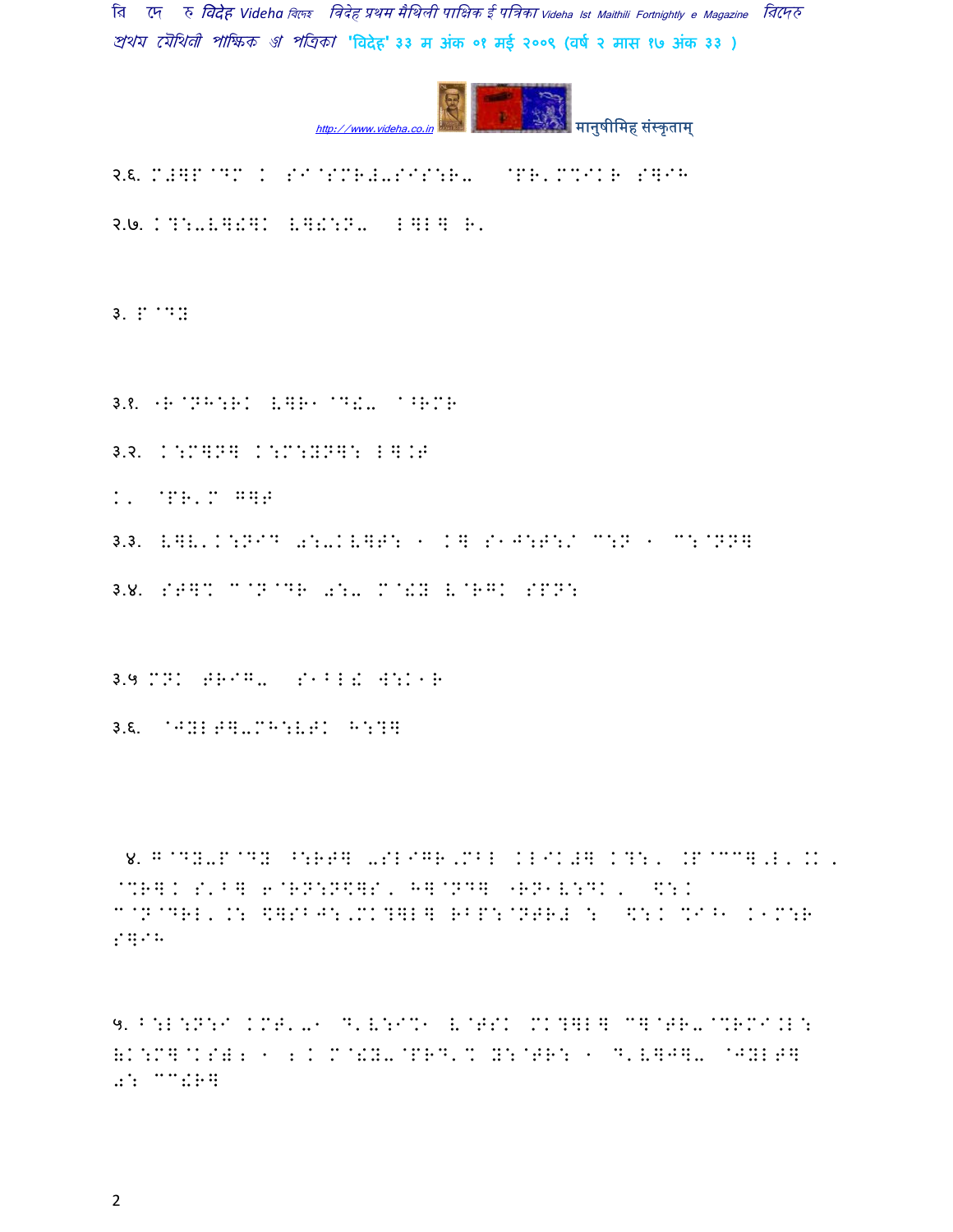"V]D'H" I-P@TR]K: I-P@TRS/ @PR:@PT KRB4

V]D'H 1R.\S.\S.6]\$4

VIDEHa E JOURNaL'S aLL OLD ISSUES IN BRaILLE TIRHUTa aND DEVaNaGaRI VERSIONS

V]D'H I-P@TR]K:K S^): P1R:N "RIK @BR'L, T]RH1T: 1 D'VN:GR] RBPM'

 $\langle \mathrm{E} \mathrm{H}^{\mathrm{H}} \mathrm{V}, \mathrm{H}^{\mathrm{H}} \rangle$  (First case): P1R:N  $\mathrm{H}^{\mathrm{H}}$  (  $\mathrm{H}^{\mathrm{H}}$  ):  $\mathrm{H}^{\mathrm{H}}$  (  $\mathrm{H}^{\mathrm{H}}$  ):  $\mathrm{H}^{\mathrm{H}}$  (  $\mathrm{H}^{\mathrm{H}}$  ):  $\mathrm{H}^{\mathrm{H}}$  (  $\mathrm{H}^{\mathrm{H}}$  ):  $\mathrm{H}^{\mathrm{H}}$  ( $\mathrm{H}^{\mathrm{H}}$  ): D'ALSANDE D'ALL BRANCHE D'ALL SAN EST L'EST L'ANNE EN 1997 EN 1997 EN 1997 EN L' 9PL@B! "R\*]4 aLL THE OLD ISSUES OF VIDEHa E JOURNaL ( IN BRaILLE, TIRHUTa aND DEVaNaGaRI VERSIONS ) aRE aVaILaBLE FOR PDF DOWNLOaD aT THE FOLLOWING LINK.

७.THE COMET- ENGLISH TRaNSLaTION OF GaJENDRa THaKUR'S MaITHILI NOVELSaHaSRaBaDHaNI TRaNSLaTED BY JYOTI.

७. VIDEHa FOR NON RESIDENT MaITHILS (FESTIVaLS OF MITHILA DATE-LIST (1999)

६. ^:#:P:K POPNEL OF 2 P@3P SYEP (2003) #:PAZE (2015) MK?]L]], [V]D'HK MK?]L]-"RI@GR'J] 1 "RI@GR'J] MK?]L] KL& (>I)RN')PR PH]L B'R S@RC-\$]@K%NR]) \M.\S.  $\sim$  S.C. deviation of the Frontier on Stephen Montgomer on Montgomer on Media Server Maithili-Englishe and English-Maithilian and American Base

http://www.videha.co.in

िव दिन है <mark>विदेह Videha</mark> <sub>विफर</sub> विदेह प्रथम मैथिली पाक्षिक ई पत्रिका Videha Ist Maithili Fortnightly e Magazine *बि*फ्हि õथम मैिथली पािक्षक ई पिñका **'**िवदेह**'** ३३ म अंक ०१ मई २००९ (वष र् २ मास १७ अंक ३३ )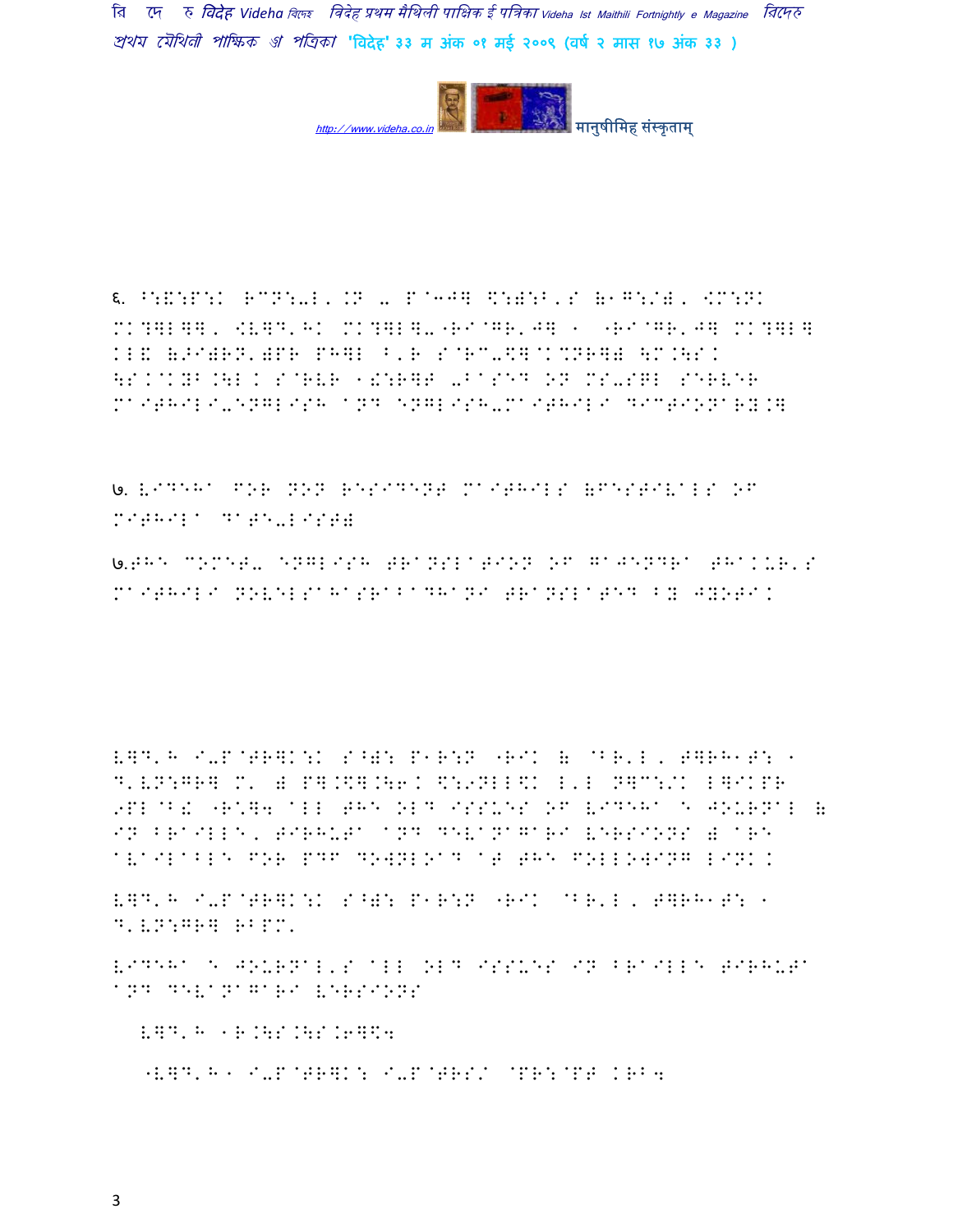

"RPN MATHELLI BAY, WI BARDEL SPUNK IRPA

 $\uparrow$  EUP. A  $\rightarrow$  B information set and intervalsed at  $\rightarrow$  BPN states of EUP. LG:U4

 $\mathcal{D}$  for the state of the state of the state  $\mathcal{D}_\mathcal{D}$  . The state of the state of the state of the state of the state of the state of the state of the state of the state of the state of the state of the state of "6]\$ YB.1R.\L." M'HTTP://WWW.VIDEHa.CO.IN/INDEX.XML ):>P K'L:S/ S'HL V]D'H 6]\$ @PR:@PT K\ SKKT \*]4

8. SIP:DENESS

MK?]L] P@TR]K: "M]?]L: D@R%N". NV RBP-RIG M' SIPB@R# P:R]V:R]K P@TR J:H]M' 1@R?]K L'.K SIG N'N:-^1)K: L'L K:: T:: T:: KI:, AI:: MESSINE AND MONEY OF A THROUGHT AND THE TIME AS A SIGNED OF THE SECOND ASSAULT. @%RMIG:R, SM]@K&:-L'., PL?]-PR]CY, S1@%R1&:M' \$◌ॊ@K)R]  $S1:H \rightarrow \mathbb{R}$  (see The Substitute of the second control

\H] P@TR]K:K @S?:PN: १९५३ I.M' ^'L RH\ 1 @PRT]@&W:T: S@MP:DK- @PRL6'SR @PRBL! N:R:Y# S]IH 1 \$:. "R#]M: SARAH (BHANK) 4 1B 1B 1B 201B MARAGA SOMPANY 1. SANAT 1991 (B K:@RYK:R] S@MP:DK- R:MLLCN W:K1R \*?]4 KL: S@MP:DK \*?] \$:. RM:N@ND 0:'RM#'4 @%R] %@M^1 K1M:R S]IH 1 @%R] "RJ]T MA MOR (ARAD), SMMP:DKALAD, RRIBAY SHYLG BAE (NORAH) A SMMP:DKIY AD 9PD'@&): \*?] P@NN: 0:, R:MC@N@DR .:N, ^]MN:? 0:, SN PAR STORICH WARREN Y:DV 231 K1 CM 1 KH2:R FAN HIS STORIC  $\langle \Sigma, \Pi \rangle$  (View of the second state of the problems  $\langle \Sigma, \Pi \rangle$  in the problems  $\Gamma$ K\L THE RHL "RYNG" PORTH I RANGE RING HTTP://WWW.MITHILaDaRSHaN.COM/ %]@<R %1R1 KRT4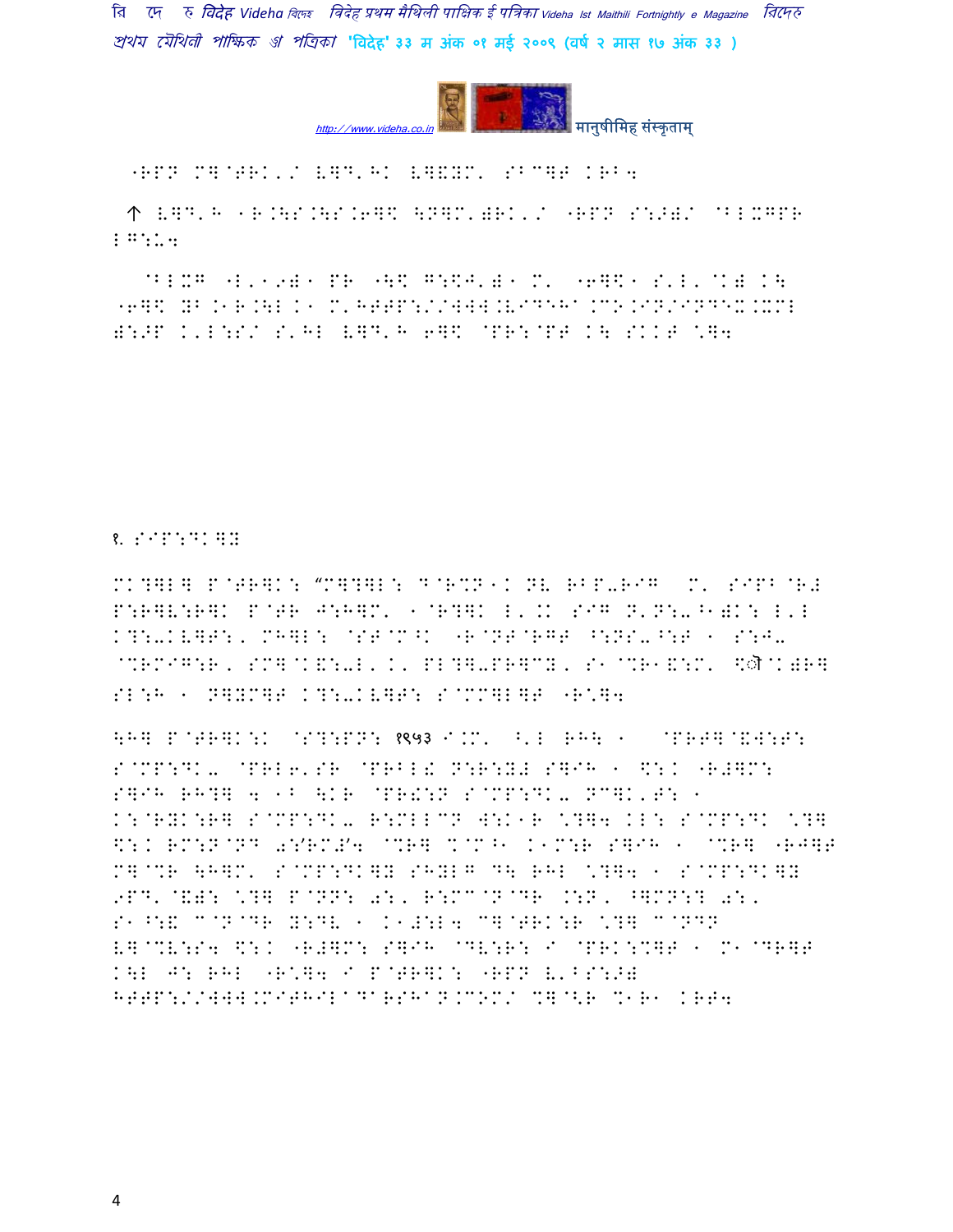

 $S^1$   $S^1$   $S^1$   $S^1$   $S^1$   $S^1$   $S^1$   $S^1$   $S^1$   $S^1$   $S^1$   $S^1$   $S^1$   $S^1$   $S^1$   $S^1$   $S^1$   $S^1$   $S^1$   $S^1$   $S^1$   $S^1$   $S^1$   $S^1$   $S^1$   $S^1$   $S^1$   $S^1$   $S^1$   $S^1$   $S^1$   $S^1$   $S^1$   $S^1$   $S^1$   $S^1$   $S^1$ २००९) ७८ में. ''.' ७८१ सेकेंटिक २०,९५१ में सें. ''मेंसेकेंस सम्मान के  $1$ . S.P. P. S.P. S.P. S.P. S.C. (Geography  $P$  ,  $P$  ,  $P$  ,  $P$  ,  $P$  ,  $P$  ,  $P$  ,  $P$  ,  $P$  ,  $P$  ,  $P$  ,  $P$  ,  $P$  ,  $P$  ,  $P$  ,  $P$  ,  $P$  ,  $P$  ,  $P$  ,  $P$  ,  $P$  ,  $P$  ,  $P$  ,  $P$  ,  $P$  ,  $P$  ,  $P$  ,  $P$  ,  $P$  ,  $P$ \$:):)- !@NYV:D P:WKG#4

"RPN'K RCN: 1 @PRT]@KR]Y:K @PRT]@K&:M'4

GJ'@N@DR W:K1R NI DI DE LA DI DARRETTA DEL ANA GGALENDRA GENERAL IN DIE DER

GGaJENDRa@YaHOO.CO.IN

 $\ddot{\phantom{1}}$ 

aum Said...

A statistical properties of the statistical properties of the statistical properties of the statistical properties of the statistical properties of the statistical properties of the statistical properties of the statistic

RREPLYNS AT 2009 AT 07:03 PM

२.  $\frac{1}{2}$   $\frac{1}{2}$ 

२.१ R:MORLS K:R RESIGNED AND AND SICHER SENTY SM:V'%] @SVR1PK "RP'@K&:

२.३. MPR MADHE NHART - WORLD'S DO BUNDLE - KNOW HE SAN WE

२.२. ( This of the TV- THE Hinter Street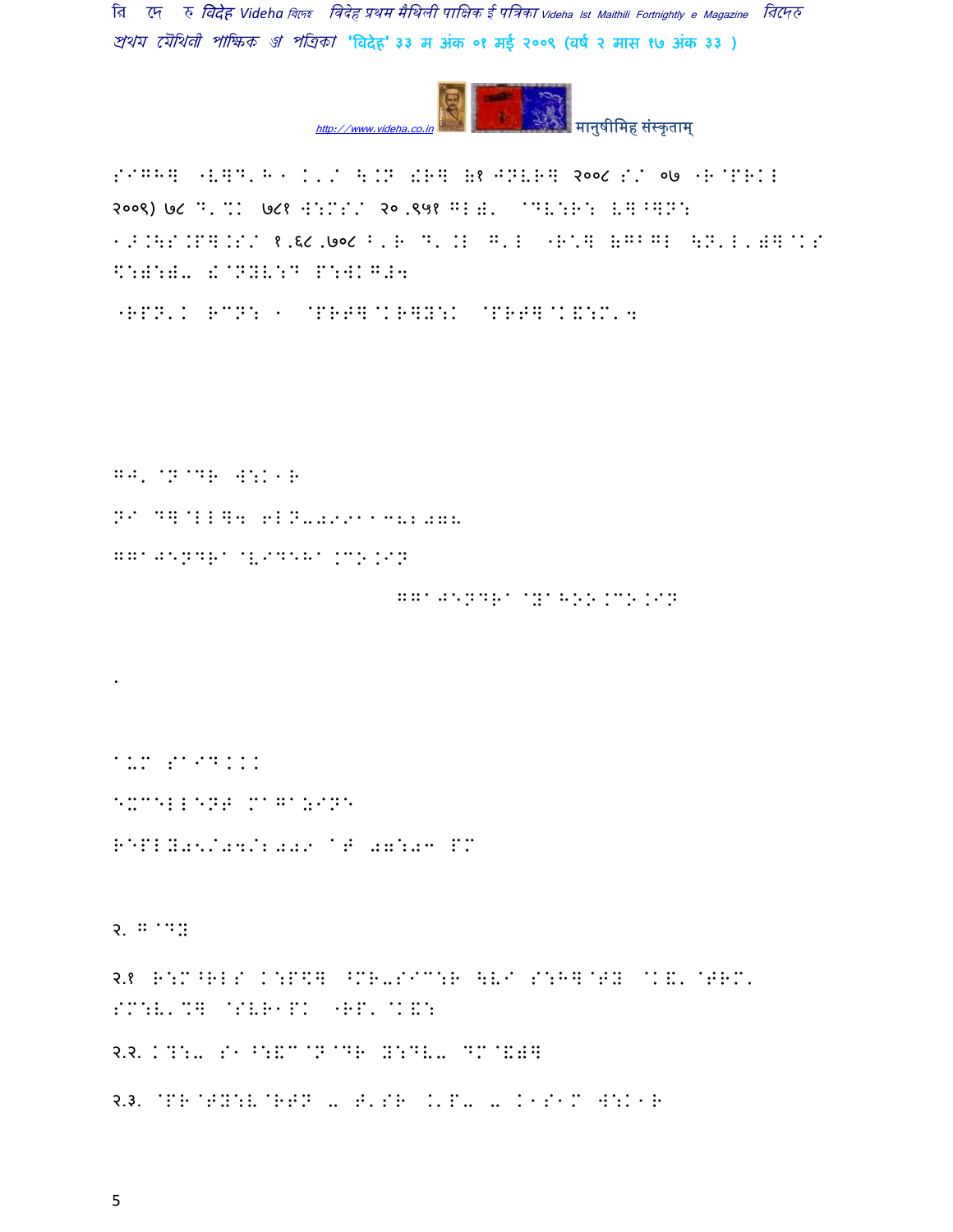

२.४. FEB 1975 - GEREF 16.E 21,1989 B. PAGI GUEL 1917 N. - VIR FA (6198) ("Render and "Render and "Render and "Render and "Render and "Render and "Render and "Render and "Render and "

२.५ १. K:M]N] K:M:YN] - SB)K KP+: 1 २. K1M:R MNLJ **K:** We we have a series of the series of the series of the series of the series of the series of the series of the series of the series of the series of the series of the series of the series of the series of the series o

२.६. M#H#H M K SIMP (SIS:R- BASIC SHEET OF THE SISTEM SHEET OF THE SISTEM SHEET OF THE SISTEM STATE OF THE ST

 $2.0.1771...1.91.91111111...1.9119111...$ 

SICTED ALCOGRAPHICA ONE, MARIL SURLOUR COLPORATION ARE COLD  $-$  R:More  $\Omega$  is a set of  $\Omega$  in  $\Omega$  (  $\Omega$  )  $\Omega$  (  $\Omega$ 

 R:M^RLS K:P\$] '@^RMR', "R@!Y@K& , S:0:@PRK:%N, LIBRO R

SICT:BE AEC SICHARISE "CONSIDERS" SOVEINS THE TEACHER "PO" (APP) ON EC

## V].S. १९५८ M' @PR:RI^ ^'L GLR.:P@TR SM:C:RP@TRK

MPRI NORPAN (P. PALEO) PORPI NEOPAN (CORRELA) OX EXX E (CAPE) (ANDA) C:H] 4 M1D: >HL SM:C:RP@TR M:@TR N'P:L] ^:&: 1 N'P:L] ^:&] S^K H'T1 PM@&)PL&#K K:J KRKT 1\L "R\*] 4 I \K SY 1W GO REALT: NORTH REPORT TO THE REALT OF PERSONS IN THE UNIT OF THE STATE OF THE THIS STATE. SM ST N'P: P: LA P: LA PER CHARAIN (1988) 1999 (A RINAPRARI SAMPR LLICH SE SY CHRISTER GER GERICHT SY PERIODIS BYTHE BYHARYE SPHI STE INSTITUTE TENNISH TEED TAP KRKT HL, S@TY TI I "R\*] \H] SM@ST "RV!]SI L' \.N !R]K BHANN N'R N'HE SAN SAN SAN SAN SA SA TAI R:JAPRARI , S:MINIARRI , S:M:JARRI (PH) (PAR) (PARIN SINARI NADA) SIMPLE REPORT OF THE SIMPLE REPORT OF THE SIMPLE REPORT OF THE SIMPLE REPORT OF THE SIMPLE REPORT OF THE SIMPL 1000 PR GN' BL: PRESIDENT SYLVE (BL: GRIEVE SIK ST G

HM PH]N' SIC:R @K&'@TRK B:T KR] 4 GLR.:P@TRK SY V@R&SI 9PRK >T]H:SM' PH]L B'R KLNL M!'%] K]IV: MK?]L N].@PR!:N S@MP:DKK JV:VD'H PD PR J: SKL:H "R\*] 4 \H]S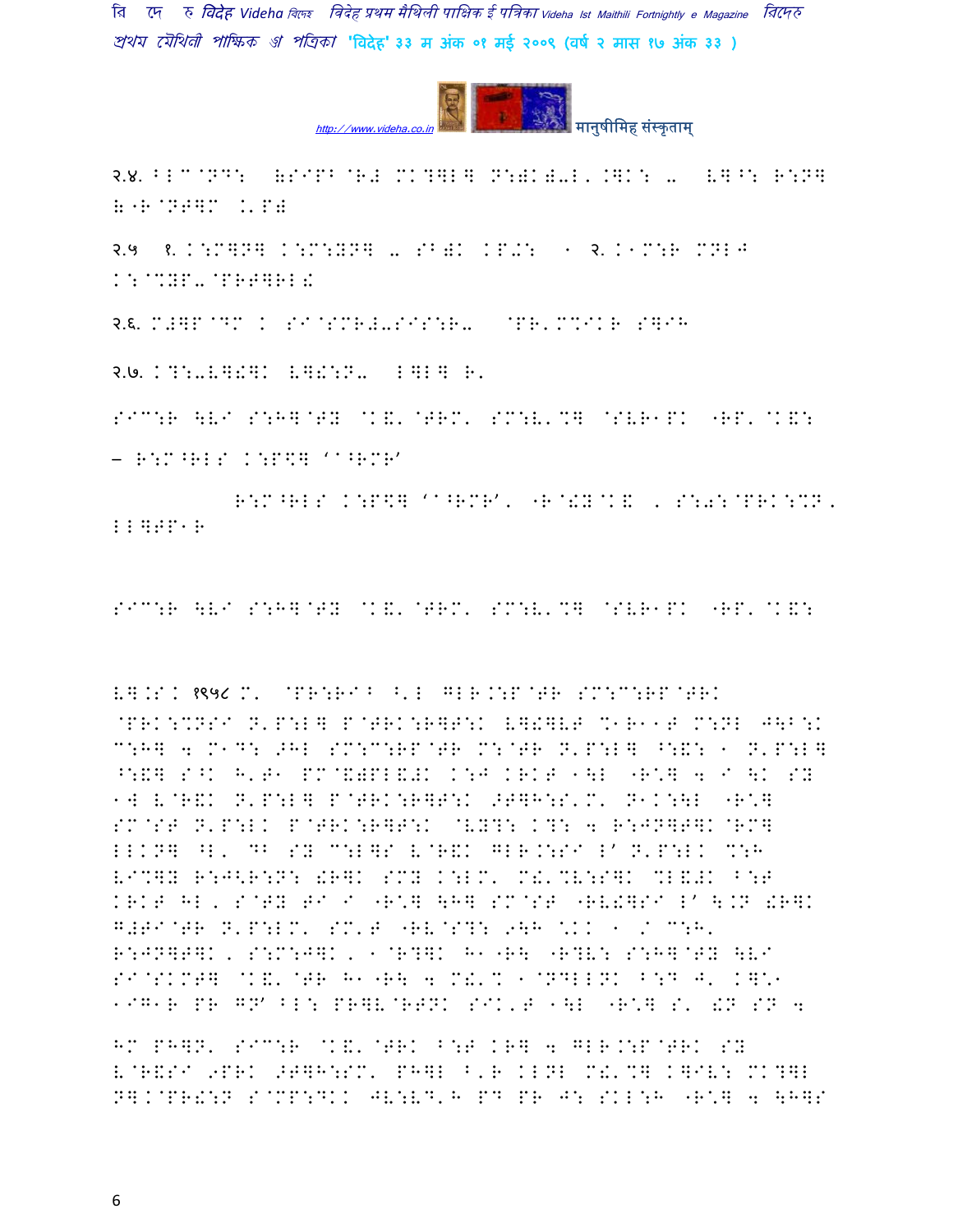

PROBL SOMPHIE SOMEONE SHOWED IN ENR. THE ST. MH: MH: MAL (4 NAFA NA THMIL FAM. MINA THO CAPIL MELTAL PH1IC %B@NY RHL "R\*] 4 G#T@N@TRL N'P:LK SIC:R K@RM] S^K H'IJM' JV:VO HEDPER MITHE MELIOR (FOR INVESTIGATION IN THE 1 MMM) "R\*] 4 N'P:L )'L]^]JNK MH:@PRB@N!K ^L' NLKR]K VR]@&WT:K K:R#'I KLNL M!'%] TP:N:? %1@KL: ^' J:?1 4  $\,$   $\,$  A state of the state  $\,$  , which is a state  $\,$  srcs of  $\,$  . The  $\,$  since  $\,$   $\,$  srcs of  $\,$  and  $\,$  srcs of  $\,$  srcs of  $\,$  srcs of  $\,$  srcs of  $\,$  srcs of  $\,$  srcs of  $\,$  srcs of  $\,$  srcs of "R\*] 4 KH]YL K:L D'.\B:L'L SC]VK "R@!Y@K&T: BL: SIC:LA SICHE STILL BIC:LA SHIP RIBIC:LIBU 0: CHRIS RICH 49:P-RH H. PHR C.P.C. N. P. 4 H. 4 P. "RV!] PB@R# N' N]T]N]@RM:#M' KLNL "RHM]YT 4 N'P:L )'L]^]JNK H:LT] S\H \*KK 4 SIC:LK !R]M' KLNL M!'%] NH] 4 B\$ KWINSI 1 MPRS KRIE MPRE E.NRI SIG BIRI 9C]T' @PR:@PTK@RT: MH:@PRB@N!K PD PR MHTLJ] VKS:/L G'L:H "R\*], M1D: K:.M1.K SIG 4 R:SSK "R@!Y@K&K K1@RS] SDKB M!'%] S^K H'T1 1K:SK TR'GN ^'K' RH] G'L "R\*] 4 @PR'S K:9@NS]LK "R@!Y@K& !R] M!'%]K PH1IC \.N !R] ^' NH] SKL "R\*] 4 ४१ V@R& PB@RV GWN ^'L @PR'S K:9@NS]L TH]Y:SI 1>!R] 9\H N'P:L] ^:&] S^K H:?M' R:.L G'L 1 V:T K\L G'L K:WM:@#\$B 1 TR:IK P@TR–P@TR]K: V]K:SK 4 PR]#:M ^'LK \.NL !R] @PR'S K:9@NS]L M!'%K P@TR– P@TR]K:K'I P@K&P:TPB@R# 1 @DVK! CR]@TR D'.: DBBKT RHLKK "R\*], STBKT RHLKK "R\*] 4 @PR@TY'K N]Y1@KT]M' \K– 1! GL)' M!'%] SD@SY BN: D'L J:>T \*?], JN]K: S@M^VT, TIME THE THE TIME

SRK:R] SIC:R @K&'@TR J:H]N' N'P:LK 1NL@K&'@TR .:S K' MINTH AN YOURSELL RECORDS AND ALL AND MONEY OF @SVR1PK "RV!:R#: %:SK LLKN] K]\K N' R:.] SKL:H 4 G#T@N@TR N'P:LK SIC:R MI@TR] @DV:R: GW]T @PR'S K:5@NSPLF\_FR:PORTH\_NEWTR MEATH CONTROLSHIP (FREE)  $\mathbb{R}^n$  (  $\mathbb{R}^n$  )  $\mathbb{R}^n$  and  $\mathbb{R}^n$  and  $\mathbb{R}^n$  is the small  $\mathbb{R}^n$  m:  $\mathbb{R}^n$  and  $\mathbb{R}^n$  and  $\mathbb{R}^n$  and  $\mathbb{R}^n$ SHMT]–SM0CT:K V]&Y ^'K' RH] G'L "R\*] 4 TKR: K:@RYR1PM' PR]#T KRB:K KLNL @PRYLJN S@TT:P@K& NH] V10KT "R\*] 4 SRIGE SPORT FOR PORTICL BOILER CRUITED PRIMOR SRK:R] SIC:R M:@!YM J:H]PR S^K "R!]K:R M:NL J:>T "R#NH", "B:lth" "R" "R"H:LH" "R#NH:LTAR (PHPH)" "C: KD, "TBPE", "Lith, "Lith" (PH) "R="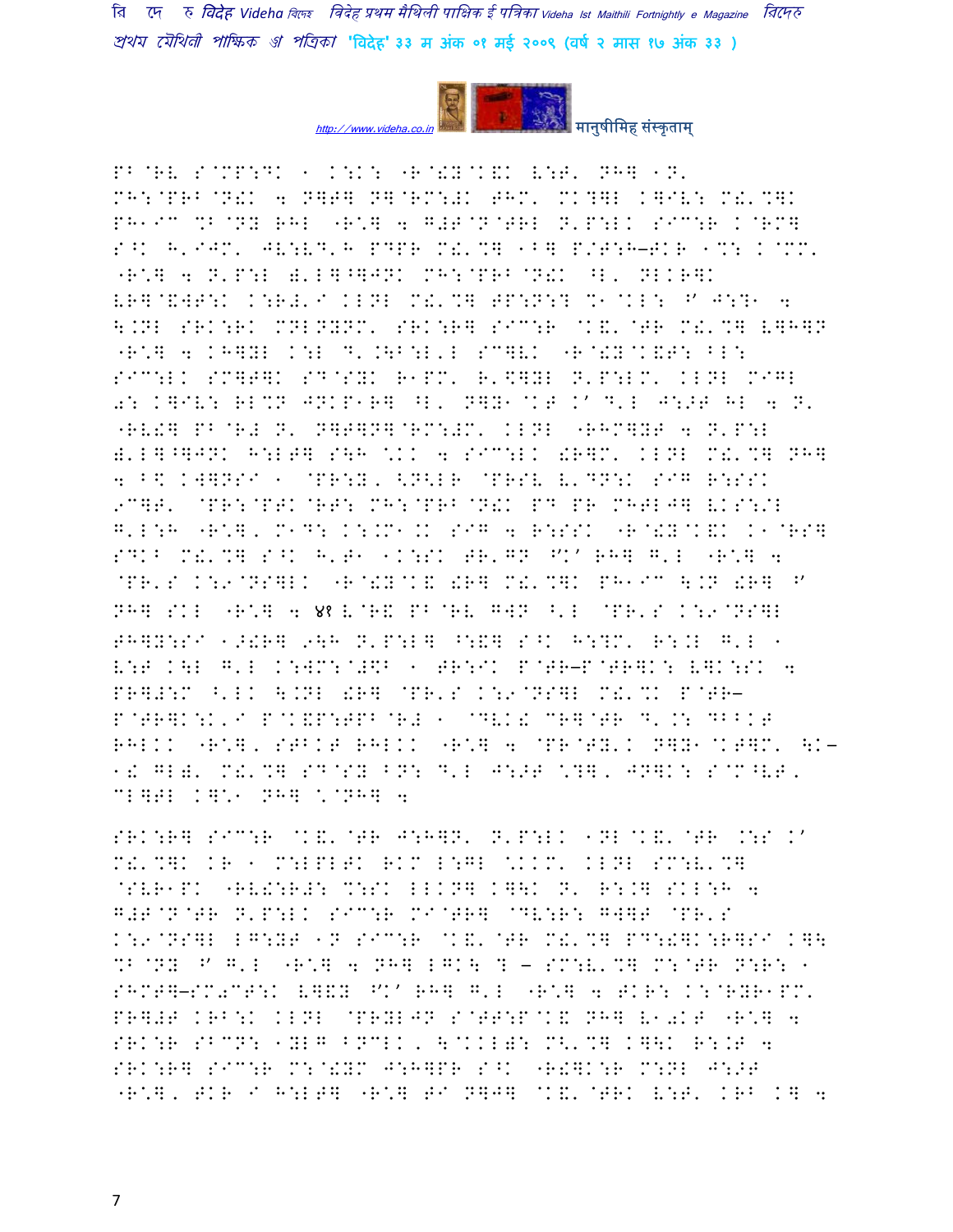

\@TT TI 1R D1@RGT] \*KK 4 M!'%, M!'%], MK?]L, M]?]L: 1 MK?]L]K C@RC \H] N]J] P@TR–P@TR]K: 1 SIC:R M:@!YMK H. B. (1980) D. H. ER (415) M. H. ST. (1980) B. D. B. (11) A. B. D. @VYVS:Y]K B:@!YT:V% K]\*1 M!'%], MK?]L LLKN] K]\*1 SIC:R M:@!YMK MH@TVPB@R# PD PR 1S]N R:.L G'L:H "R\*] 4 N'P:L] ^:&] S^K N]YI@TR#K /H] @PRT]@&W:N S^M' H]NK: SOME SOME SOME HYTNING HYTNING HYTNING HYTNING HYTNING HYTNING HYTNING HYTNING HYTNING HYTNING HYTNING HYTNING

1B 1B] S:H]@TY D]% 4 N'P:LM' T@TK:L]N @PR!:NMI@TR] CONDRY MARKS ON THE SERVICE RELEASE OF THE CONDITION OF THE INTERFERENCE IN THE INFORMATION OF THE INTERFERENCE N'P:LM' R:#:%:SN V]R1@D! S1GB1G:H) D'.LN] 1 CLR:N1K] ROWER REFERSE PORTHOLOGIES IN THE CROSS CONSISTS AND RESERVE BY A RANGER OF THE REPORT OF THE REPORT OF THE RE M. 'GLR.C: GRR: MTRK:SNUM SMURH' N:MK SM]TH, MHR KHLNU  $\alpha$  (eRM:N J:R] REPORT I:REN SING SING I:REN SMITH SMITH SMITH SMITHS: MYEAT DAR (ERPS) MENDATAN DARI ADA (ALARA ANA) KAN BADA @PR!:NMI@TR] J' "RPN G@DY] BC\B:L'L SM]T] BN: N]YM ME ME DRIVIN (1982) REPORTS PRIRE (PHIRM) (1982) "REPORTS" (1982) PHIRMIPS (1982) "REPORTS BCAR: LI 1B M: L'ARE RITHE PHIN PORT EIL AND CANDR V]NL G'L "R\*] 4 / C:H' T@TK:L]N R:J: MH'@N@DRK KMP:SI GWN ON PIRTH OFFICATION OF LIGHT AND THE CONSTRUCT. BHO AN EIR SIN HOME AND HALL

N.PH: WHICH HERITH TITHE SHEEL IN LED 8 TERRIE "RENE ROMC STEEN" ROTERED TO REPORT RETOR OF TESTS OF A DESCRIPTION RESERVE. B:D 4 M1D: SRK:RIG SIR@KORIA (1982) ARREST (1984) ARREST (1994) ARREST (1994) ^LJP1R], "RB!], ?:R1 1D] ^:&: \*KK, JKR: @PR:RI^ SI 9P'@K&:K %]K:R HLB' P\$L \*KK 4 S:H]@TYK R@K&:M' L:GL @PRT]@&W:N S^ M' SM'T I "RV@S?: %:H]K:L SI \.N !R] \*KK J' D1.D M:NL J\B:K C:H] 4 M!'%] S'HL SIC:RMI@TR] ^'L \*?], M1D: K] K\LN] !

%1R1M' HM SIC:R@K&'@TRK B:T K\L "R\*] 4 SRK:R] SIC:R @K&'@TRK GLR.:P:@TR, R'\$]YL N'P:L, N'P:L )'L]^]JN 1D]M' N]YM]T S:H]@TY]K @PK:%N V @PRS:R# HL>T "R\*] 4 KAT' GRING GLENE AAN 'NEN' PYHENAD, NI A GLACHENDE  $\#$  'NPEA' (P. PH) (PEATA 'EAT, (P. T. EAR) D' PHA: (P. T. EA D.B' LEAR CHAR 4 PRY: TEAGY THY A THRE THE PUTCH CHICA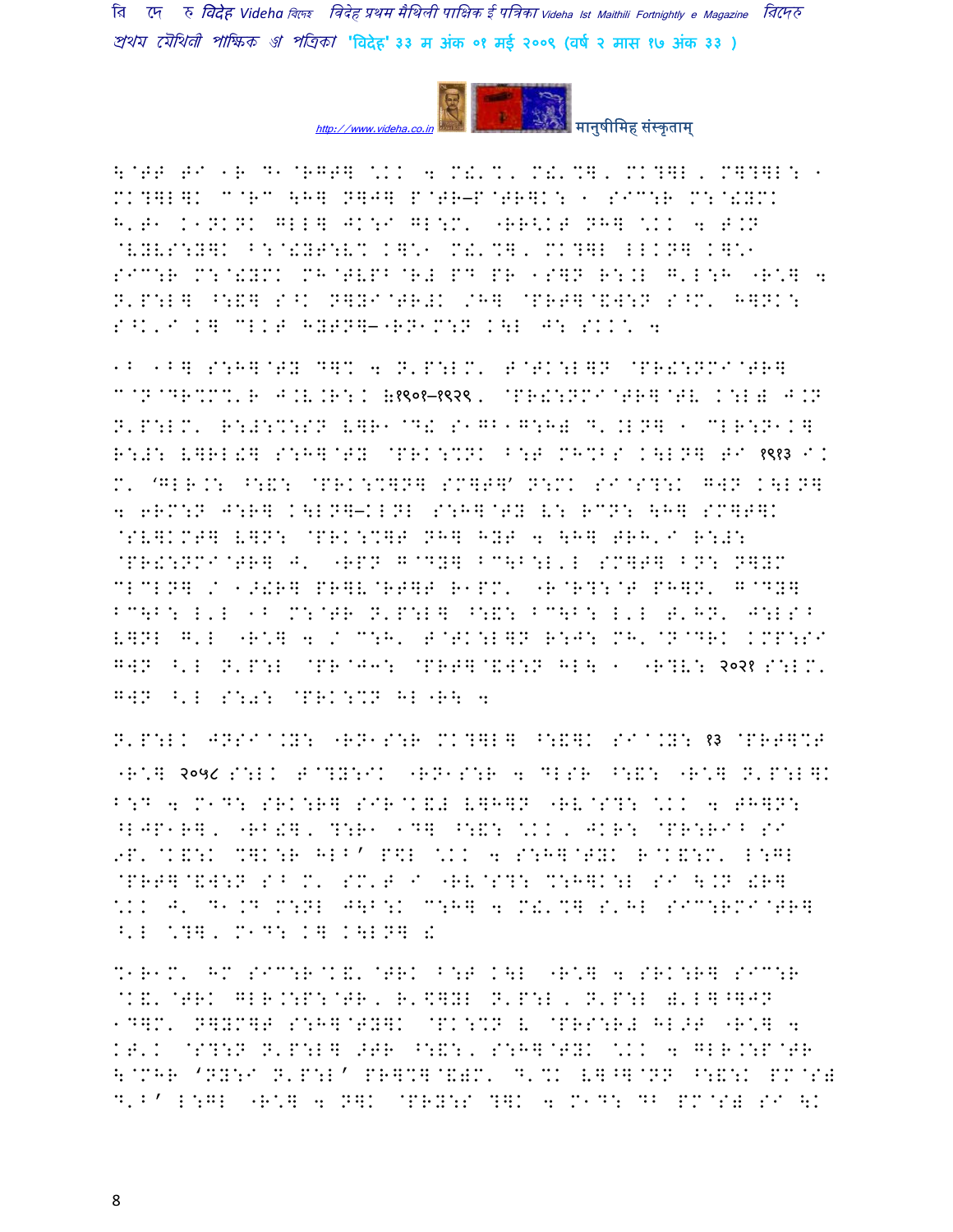http://www.videha.co.in **महिला है जिल्ला के बार की सामु**षीमिह संस्कृताम्

 $K' \to \mathbb{R}$  , and  $K' \to \mathbb{R}$  , the state  $\mathbb{R}$  is the constraint of  $\mathbb{R}$  is the new  $\mathbb{R}$ SOM:K NHI "PADER" HI: RREGHINEI, K'Y BITAH (1911-1918) AN: BHEID "RENN "A "ROOF" FOOT FREED "NAFT EN "BITCH" FOOT "DIE FREED "PAENE" L'.KK "RTERNE NE L'OLLE NE L'OLLE NEU L'OLLE NE L'OLLE S: S: HIS S: HIS S: HIS S: HIS S: HIS S: HIS S: HIS S: HIS S: HIS S: HIS S: HIS S: HIS S: HIS S: HIS S: HIS S: 4 GLR.:P@TRK %N]V:R]Y PR]%]@S):IK 1 M!1P@RK S:H]@TY]K RCPN: CPRINTO (RTH) 4 JP PHEORE PNEL TH RP ORRONG ENT K]\*1 MK?]L K]IV: M!'%] L'.KK RCN: "RT] 9P'@K&]T R1P'I KLAND' (1990) "PROPRIE ALLES" (1909) PROPRIE D'ALLIE D'EST D'ACTES D'EST D'ACTES D'EST D'ACTES D'EST D'ACTES D ^:&:–RCN: S^ 4 KTBL SM:V'%]K B:T K'/ K' L]"R\–MJ:L  $R$  ,  $R$  ,  $R$  ,  $R$  ,  $R$  ,  $R$  ,  $R$  ,  $R$  ,  $R$  ,  $R$  ,  $R$  ,  $R$  ,  $R$  ,  $R$  ,  $R$  ,  $R$  ,  $R$  ,  $R$  ,  $R$  ,  $R$  ,  $R$  ,  $R$  ,  $R$  ,  $R$  ,  $R$  ,  $R$  ,  $R$  ,  $R$  ,  $R$  ,  $R$  ,  $R$  ,  $R$  ,  $R$  ,  $R$  ,  $R$  ,  $R$  ,  $R$  , ^:&: S:H]@TYK RCN: V V]K:S Y:@TR: S@MV@N!] 1L'. \*:P:L'B 4 KH]YL K:L '^NS1N' K\L: PR ^L' "RPV:DM' D'.]  $P$ 

N'P:L @PR@J3: @PRT]@&W:NK GP T 1R N]R:L: "R\*] 4 N'P:L] ^:&: V:H'K 1N ^:&:M' K:J NH] KRB:K J'N: S@PPT . THOS, I ARE HIS LECT THAT REPORT HERE HIS HIS HIS PARTY. I RANGER, THE MESS IS NOT THE STRING OF THE REPORT OF THE STRING OF THE STRING OF THE STRING OF THE STRING OF THE STRING PRAGO R:.L STAGE AND REAL AND REAL STAGE COMPANY SERIES  $100$  and  $100$  and  $100$  and  $100$  and  $100$  and  $100$  and  $100$  and  $100$  and  $100$  and  $100$  and  $100$  and  $100$  and  $100$  and  $100$  and  $100$  and  $100$  and  $100$  and  $100$  and  $100$  and  $100$  and  $100$  and  $100$  and PHOTERIC MICHER BOET IN A REAL AMOUR IN A GALARY AMOUNT THEIR COMPANY ALL \*KK MK?]L] PR 4 \KR:L'L KLN: V]^:G \*1)]1/L NH] G'L  $R$  . The contract of the contract of the contract  $R$  and  $R$  is the contract of the contract of the contract of the contract of the contract of the contract of the contract of the contract of the contract of the contract PB@RVK GWNM' \KM:@TR M!'%] MK?]L] S:H]@TYK:R "RVSR PB]TL PR]&@DM' R:.L NH] G'L:H 4 T?:P] @PR@J3:@PRT]@&W:NK >T]H:SM' PH]L B'R '1IGN' GTGR P@TR]K: MK?]L]M' N]KLL 4 K]\*1 K:J 1G:I B=L RHY, PRABITA (PAR) KORA TRILAR DRIBINI OCH NAR GRADIE CILI GRADI ALGENDAL %P?@GRH# L'V:SI PB@RV' THS–NHS ^' G'L 4 "RD:LT 1 JNT: DN: PROCONERENT BLANCIER DATON AT A THANG AN ALAM A THANG AN ANG GAT N' PHERN' 15: NE NE N' PLOIS TO BE SNOWED DE BERNEDIC PRI BOTH DE J: RHL "R\*] 4 KLN: \$:. YLG'@N@DR @PR. Y:DV JH]Y: \KR SOM OF RHOUSE THAN THE STATE OF THE REAL AND COMPUTED AT A CHIEF AND REAL AND REAL AND REAL AND REAL AND RELATIO RHI A. ESTVALAD RHTI STOLLTA TERRI RHID A

1B S:0: @PRK:%NK GP KR] 4 PH]N' C@RC ^' 1\L "R\*] R:#: @PR!:N MI@TR] "RPN: V]R1@D!K S:H]@TYK'I @PRK:%NSI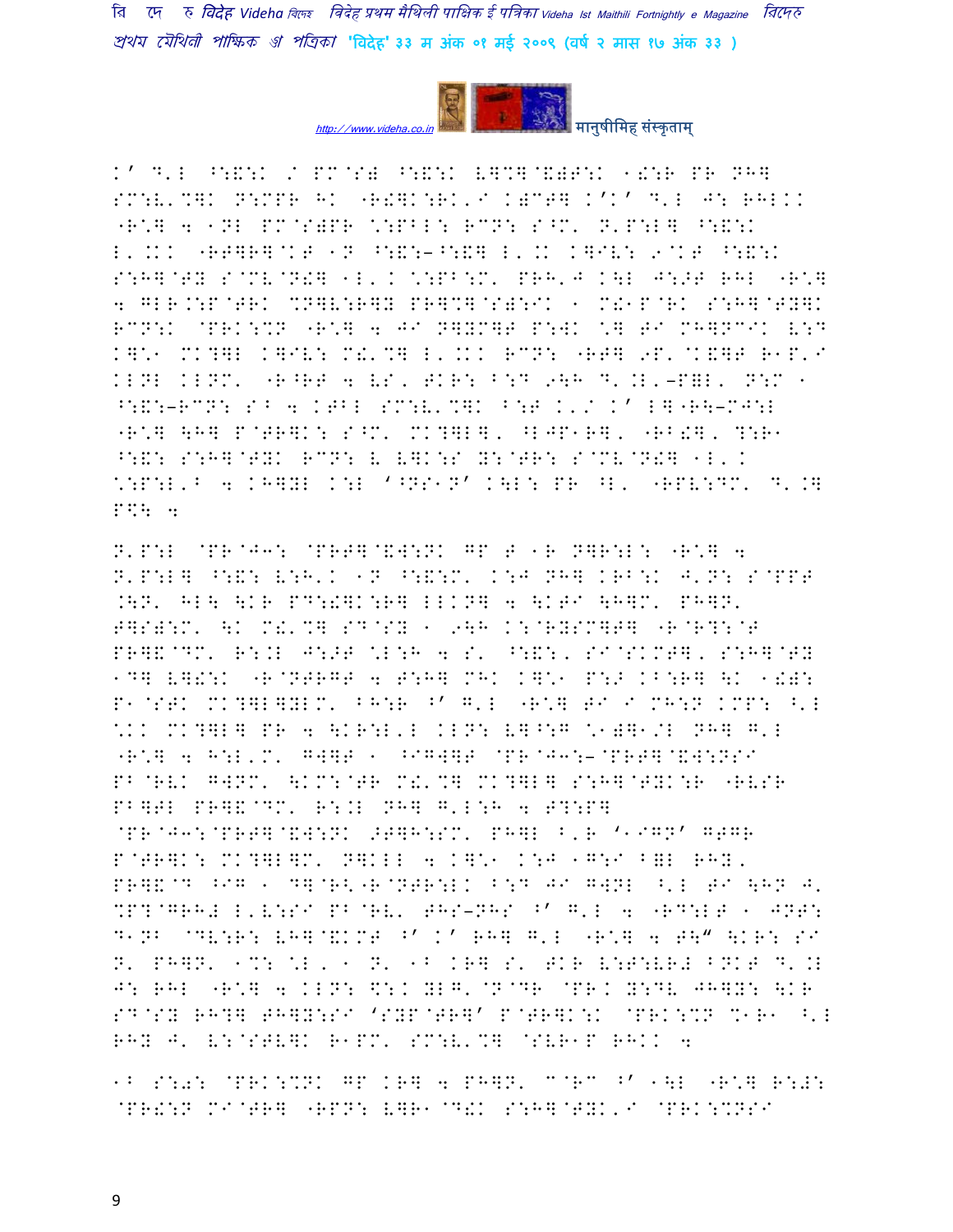

RECENT BURY (1983 FILMS) HERRY SMEN TERINTEER FIRES (N'P:LK' SM]@K&:@TMK >T]H:S–\$:. @%R] R:M@PRS:D 9P:@!Y:Y, (२०५५), PM–३१७ S:0: @PRK:%N)K GWN ^'L 9\H SM]T] T@TK:L]N R:#: @PR!:NMI@TR] J1@D!%M%'R @DV:R: N.PH: B: PHEN: MPRINT (VIBER BEBIN I 8880)M ROPET, PRBER IY  $D: \mathbb{R} \to \mathbb{R}$  , and the problem in the set  $\mathbb{R}$  in the  $\mathbb{R}$  represents  $\mathbb{R}$  and  $\mathbb{R}$  and  $\mathbb{R}$  in the problem in the problem in the  $\mathbb{R}$  subset of  $\mathbb{R}$  and  $\mathbb{R}$  is a set of  $\mathbb{R}$  in STAR (PRINTRY SPREDGE) AS AN ANG SICIL BENDALI NA PERSONAL B:HY: W:H'K 1N Y:H'K 1N KRB SHOW: N Y: NE H Y \* FRAN @PRK:%N V]GT ४५ V@R&SI N'P:L] S:H]@TYK ^@#\$:RK'I V]N: KLNL SRK:R] "RN1D:N, "RPN'SI KM: K' "R?V: <:): SH] K ^RKT RHL "R\*] 4 JI K] \H] SI@S?:M' SRK:RK LG:N] ६० @PRT]%T "R\*] T\" \KR "R@!Y@K& LG:YT T]N SIC:LK SRK:R DRING IN RHE REFERENT HOR 4 IS TO LIGHT RIFER ^:&: SI 1G:I L:B] N'P:L] JNT:K KRK "RI%SI CLKT \H] SK GORD, K'I SMAL TA OHA BNE SKL 4 SHK GHAN (1982) KIR (1984 MATRENE BOOKE "PREFIELD "RENTROOM "RENEWL "PE "PEEL" "EROP" PE OM DIE "MEDIUM KMBB MI@TRI:HLP:K PHIMI@TRI:H MI@TRI:K "RECENTIVES" "R@ T& BOX" RD PR | RD PR & ROBERT DIAL MAN LIKE | BAR NO PR BAR | DRIMA B NHE CAR WIR G'N VOR BIREN BIR PHIL BE BE DER DER BIR  $R$  . The proposition of the proposition of the proposition of  $R$  is  $R$  . The proposition of  $R$  is  $R$  is a set of  $R$  of  $R$  is a set of  $R$  or  $R$  is a set of  $R$  or  $R$  is a set of  $R$  or  $R$  is a set of  $R$  or  $R$  i SAMPBO PRODUCED PRODUCED PRODUCED A SAMPLE PRODUCED PRODUCED A SAMPLE PRODUCED PRODUCED A PRODUCED A PRODUCED  $R$  . The control of the control of the control  $R$  and  $R$  and  $R$  are controlled the control of the control  $R$ @VY:KR#, MK?]L] V:LK?:, MK?]L] K?: SI@GRH 1D]K @PRK:%N @PRGT] PR "R\*] TI MH:KV] V]@DY:PT]K C]@TR @PRK:%]T ^' C1KL "R\*] 4 ^LJP1R], "RV!], ?:R1, N'P:L ^:&:, TM:+ 1D] ^:&:M' K:J KRB:K GMHK:@RY CL] RHL "R\*]  $4$  M10 F2  $\leq$  Soft can be the stripped  $\leq$  and  $\leq$  and  $\leq$   $\leq$   $\leq$   $\leq$   $\leq$   $\leq$   $\leq$   $\leq$   $\leq$   $\leq$   $\leq$   $\leq$   $\leq$   $\leq$   $\leq$   $\leq$   $\leq$   $\leq$   $\leq$   $\leq$   $\leq$   $\leq$   $\leq$   $\leq$   $\leq$   $\leq$   $\le$ 1G: Principal Michael Barnet (1993) States (1994) States (1995) States (1995) States (1995) States (1995) States ( LGB:K C:H], L:G] RHL "R\*] 4 T?:P] K]\*1 S:H]@TY]K SIC:LK LLKN] SM:V'%]K V@RTM:N R1P:@NTR# M' S:0:K'I M:@TR N. P:LA N. B:L. B:L. 2008 200. 100 200 200 201 RHL:H "R\*] 4 PR]#:M DBR TI "R\*] M1D: PH1ICSI TT'K D.H. NHH 4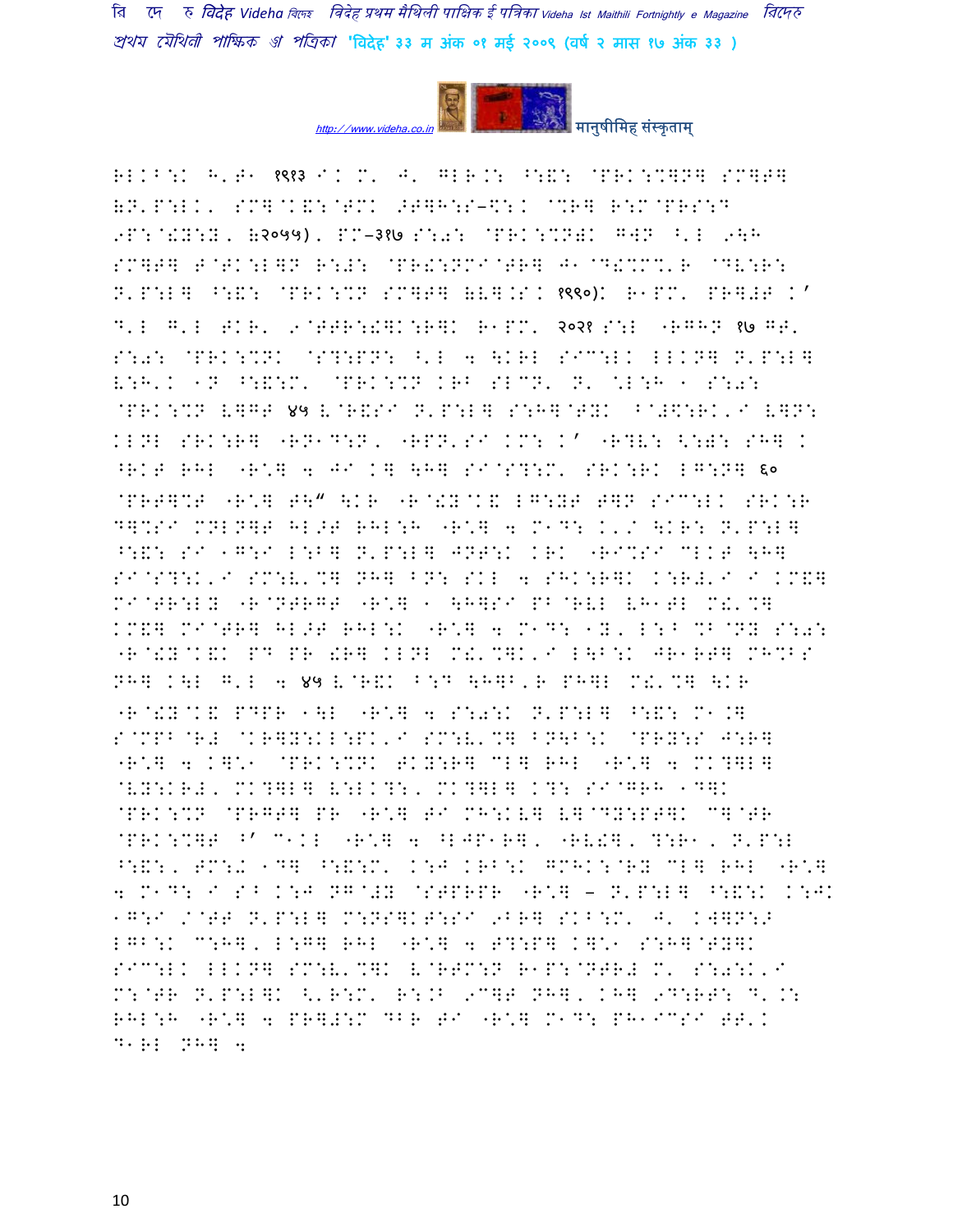

S:0:K P@TR]K: 'GR]M:' \.N N'P:LSI, @PRK:%]T S:H]@TYK P@TR]K:M' "R@GR#] R.KT "R\*] 4 /KRL SM:V'%] @SVR1PM' L:/L J: RHL "R\*] 4 L'.K]Y <'R:K'I TL\$KT M!'%K L'.K LLKN] @DV:R: MK?]L], ^LJP1R], "RV!], ?:R1 1D] S:H]@TY SOME CREW CHILL' TRICHT TRIBLE AN TOLL GROUP CHILL J: RHL "R\*] 4

 $\{K\}$  and  $\{K\}$  are responsible points of  $\{K\}$  . The transformation  $\{K\}$  is a small  $\{K\}$ RCN: S^K 9P@S?:PN KMJLR "R\*] 4 RCN:', '"R^]@VY@KT]', %):RD:' 'MISS' 'MORE' IN 'N'R: RD:' 'N' E PORTRO 'R' TREPENDENT SOM SOM NANDAR RIPM' SING CHART ROOM START ROOM STATE OF STATE OF SALES  $\mathcal{L}$  , and the probability of the probability of the probability of the probability of the probability of the probability of the probability of the probability of the probability of the probability of the probability o  $\#$  APB SOME MEN SOME PORFINSION MEN SOMETIME SAM G'L HL S' HTEN JAANS TAA VENDA

\H] TRH'I D'.L:PR @SP@&) R1P'I D'.] P\$K\* J' R:JN]T]\ JK:I ^:&:, S:H]@TY K]IV: SIC:RK @K&'@TRM' M!'%] 9P'@K&]T RHL "R\*] 4 / R:@JY @DV:R: TI S^SI B'S] "R\*]\, N]J] @K&'@TR @DV:R: S'HL KM "RB\$'RL NH] G'L  $\mathcal{A}\oplus\mathcal{A}\oplus\mathcal{A}\oplus\mathcal{B}$  . The Hamis of Maximus of the Hamis VIII of the Manual Value of the Manual Value of the Manual Value of the Manual Value of the Manual Value of the Manual Value of the Manual Value of the M 1 !:R:K GT]V]!] CRM PR HL>TL N'P:L] SIS:R T:H]SI  $R$  . The rate of the state of the set of the set of the set  $R$  and  $R$  are  $R$  . The set of  $R$ !R] S]M]T ^' K' RH] G'L "R\*] 4

THERS SYCHECOE, OFF HELD (FRS) FOR RIL (FRS), MICH. WHICH HE @K&'@TRM' "RPN YL@GYT:, @K&MT: @PRD@R%]T K' SKB:K  $R$  . The contract of the contract of the contract of the contract of the contract of the contract of the contract of the contract of the contract of the contract of the contract of the contract of the contract of the cont @VY@KT]K M:@TR' NH] R:@&@)RK'I @K&T] S'HL ^' RHLKK "RENN 1 A 1 TREAS RENN MARNIEREN DIE MARCHE IN REINE EINE FRIEDE ER GAR P\$KT \*KK 4 1BL SM:V'%] NH] T 6'R KH]Y: !!!

NEELIMa CHaUDHaRY SaID...

 $\ddot{\phantom{1}}$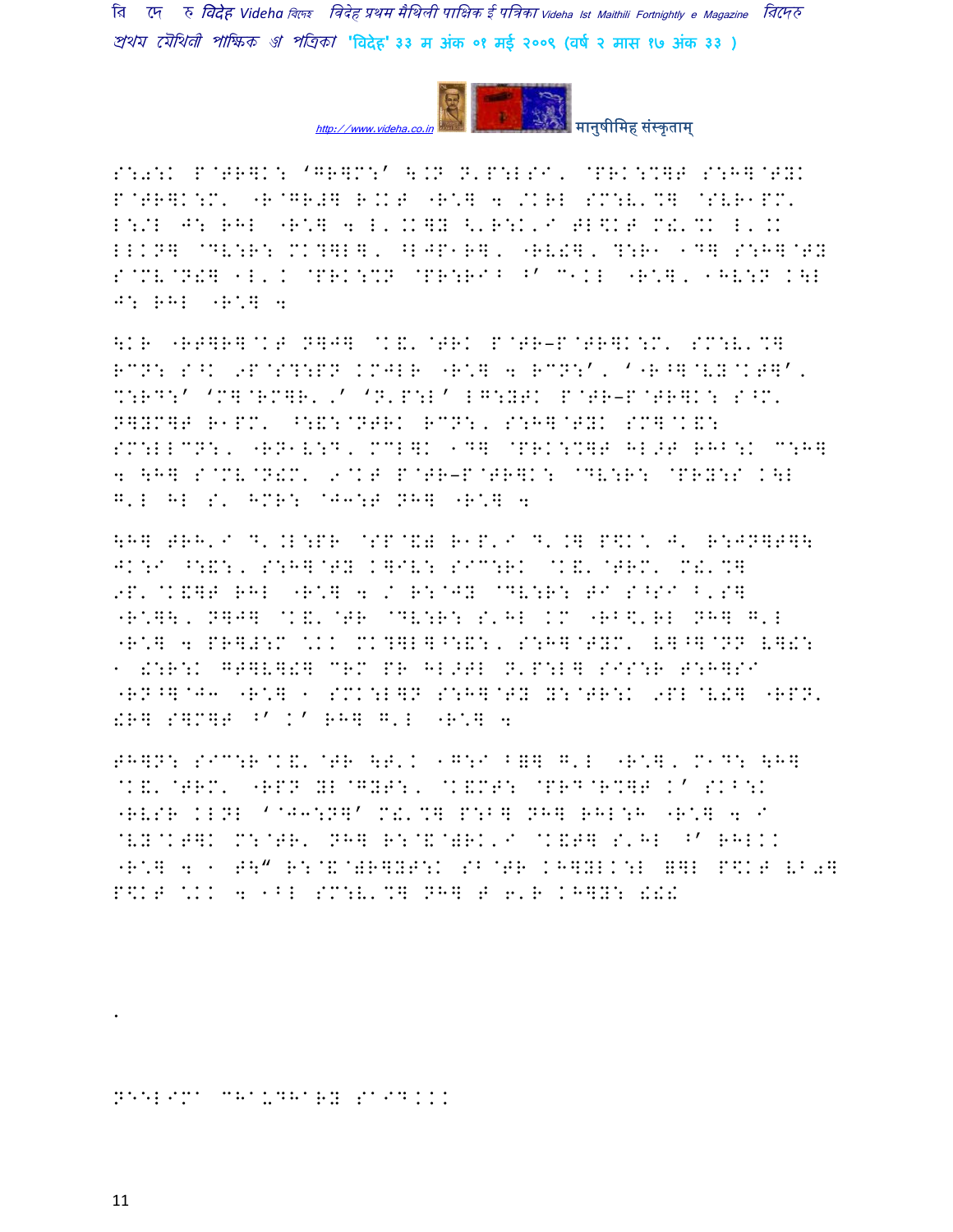

MaDHESH KER JaNaTaK, MITHILaNCHaLaK UTTaREE BHaGaK LOKaK SaMaSYa aa SaMaDHaN PaR TaTHYa PaRaK LEKH

REPLYNS AT 10:30 PM PLYNS AT 10:30 PM PLYNS AT 10:30 PM PLYNS AT 10:30 PM PLYNS AT 10:30 PM PLYNS AT 10:30 PM

BHRAM BHRAM STARTING

 $\ddots$ 

S1^:BN TO THE WORLD YN THE

C]@TR @%R] S1^:&C@N@DR Y:DV \*:Y:K:R: @%R] S:K'T:N@ND

 $S$  ) and the contract of the contract of the contract of the contract of the contract of the contract of the contract of the contract of the contract of the contract of the contract of the contract of the contract of the ०५ M:@RC १९४८, M:TMK D]V:NGIJ, S1PCLM'4 PKTMK @S?:N: BLB:ANT.BYAG, SHITLA (B)THI, TENING THEYPHONGER S1PCLM'4 P)N: K:L'J, P)N:S/ B].\.4 JV:HRL:L N'HRB V]@%VV]@DY:LY, NI D]@LL]S/ H]@ND]M' \M.\. T?: P].\H.\$].4 १९८२ S/ "R@!Y:PN4 S@M@PRT]: "R@!Y@K&, @SN:TKL@TTR H]@ND] V]^:G, ^BP'@N@DR N:R:Y# MI\$L V]@%VV]@DY:LY, P@%C]M] PR]SR, SHRS:, B]H:R4 MK?]L], H]@ND], BIGL:, SI@SKMT, 9@RDB, "RI@GR'J], @SP'N]% \VI @6R'IC ^:&:K @J3:N4

@PRK:%N: <RD'.]Y: (MK?]L] K?:-SI@GRH), MK?]L] "RK:DM], P)N:, १९८३, H:L] ("RI@GR'J]S/ MK?]L] "RN1V:D), STARE THE CHAINETER OF THE THILL ROCK, PRINT OF HARRING HIS GALL  $K$ : The contract  $K$  of the contract  $K$  is the transformation of the contract  $K$  (see  $K$ BURGEN SY BESULE IN VIOLENCE SHIS ENGINE IN SHISTING  $\pm\pm1$  ,  $\pm\pm$  PME ,  $\pm$  RS9 ,  $\pm\mathrm{N}$  Depiction Department or  $\pm\mathrm{N}$  dependent (H)  $\pm\mathrm{N}$ 1LLCN:), B]H:R R:@&@)R^:&: PR]&@D, P)N:, २००१, R:JKML CC:RECC: S6R (HACCES SHIPH) S:R:ISC (TRISC) S DRECENT POOR POST CONSIDERED IN THE SAME RECENT IN THE SAME CONSIDER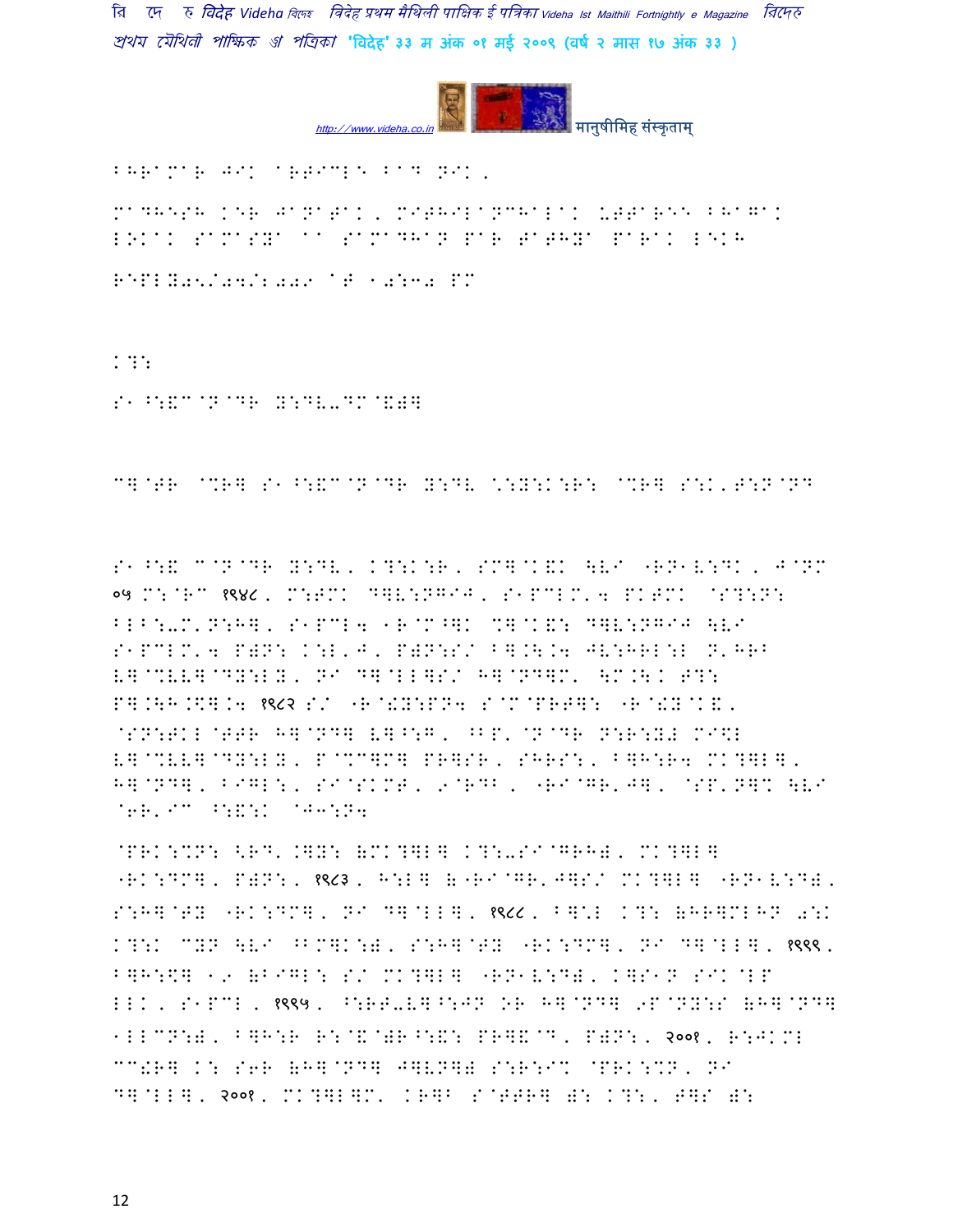

SM]@K&: 1 H]@ND], BIGL: T?: "RI@GR'J] M' "RN'K "RN1V:D @PRK: "PRK: "PRK: "PRK: "PRK: "PRK: "PRK: "PRK: "PRK: "PRK: "PRK: "PRK: "PRK: "PRK: "PRK: "PRK: "PRK:

^BTPB@RV SD@SY: S:H]@TY "RK:DM] PR:M@R% MI\$L, MK?]L] "RE:DRITH: IS RESURTHEN , FRANK: BE:DRIT BN: POSTITEN , PREAN. N]@R!:R# SM]T]4

## DM@&)]

R:THE PROPER SECTOR PROPERTY TO LEASE FROM THE TO KM S/ KM S/ HIS/STEP OF THE FIRE PRINT PRODUCT IN A PRINT GNY LGKT \*] 4 B\$ KM "R\*] 4 \$'R: LG \K): )1)P1J]Y: HEAD (LIL) AN ESTER (T. 1699) BOAT A BILING TEN ANGEL J:>T \G:RH B:J] J'TKK 4 T:!R] / HL)L BID NH] ^a J:Y, I SLCAR I AD BA (I PE BEDI) (I RESTRATO (PALER) (AN ) AD BA (BA BARPA A FE APRI ):IGL \* HONOR (1995): ISL \* HONOR LINE OR LINE DR LINE DR LINE DR LINE DR LINE DR LINE DR LINE DR LINE DR LINE PKS:K MLT:B]K H]S:B BKS: LKT \*] 1 1!: @PL')K 1@R\$R Da DOE SE A CROS BAZ FOR AAZE SPORTA DIZ KRPEVE BRIATIVE N1\$]1Y LGKT "R\*] 1 BCL:H: P:>K S]GR') La LKT \*] 4 MLN H@LL1K JK:/ B10:DE/B10: THE CENTIFY IN AND  $R^2$  4  $R^2$  4  $R^2$  4  $R^2$ 

R STERN ON PERFECTED OF DISPOSED BROWN HANDS "REND A "I HIM AND NOT " \. KYN' \*?], B'C:R: B@\$\$ GR]B \*?] 4 KTH1 KLNL NLKR] DEE SHIFT 4'

 $\mathcal{F}(\mathcal{F}) = \mathcal{F}(\mathcal{F}(\mathcal{F}))$  and  $\mathcal{F}(\mathcal{F}) = \mathcal{F}(\mathcal{F})$  . So Gyrology and  $\mathcal{F}(\mathcal{F})$  is a set of  $\mathcal{F}(\mathcal{F})$  $\,$  ,  $\,$  ,  $\,$  ,  $\,$  ,  $\,$  ,  $\,$  ,  $\,$  ,  $\,$  ,  $\,$  ,  $\,$  ,  $\,$  ,  $\,$  ,  $\,$  ,  $\,$  ,  $\,$  ,  $\,$  ,  $\,$  ,  $\,$  ,  $\,$  ,  $\,$  ,  $\,$  ,  $\,$  ,  $\,$  ,  $\,$  ,  $\,$  ,  $\,$  ,  $\,$  ,  $\,$  ,  $\,$  ,  $\,$  ,  $\,$  ,  $\,$  HL@L\$RK MCN MCN MCN WARD AN AN AN AN AN AN WHIP ^R] NLKR]K C@KKRM' BC1>T \*] 1 R:T] K'/ 0M:N ^'L \$'R:  $1.4$  Books of the state of the state of the state of the state of the state of the state of the state of the state of the state of the state of the state of the state of the state of the state of the state of the state of HLYT, TKR W'K:N NH] 4

KLADAR KLWEN MA MADA (ROSE) 4 CALMADA (RATIK) 9 NA C G:MS/ 1YL "R\*] 4 NLKR] ^')L K] NH], S' PB\*L G'L "R\*] 4 MLN & LA PORT 4 STERN BHF 9D:S & STERN 9D:S & STERN BHO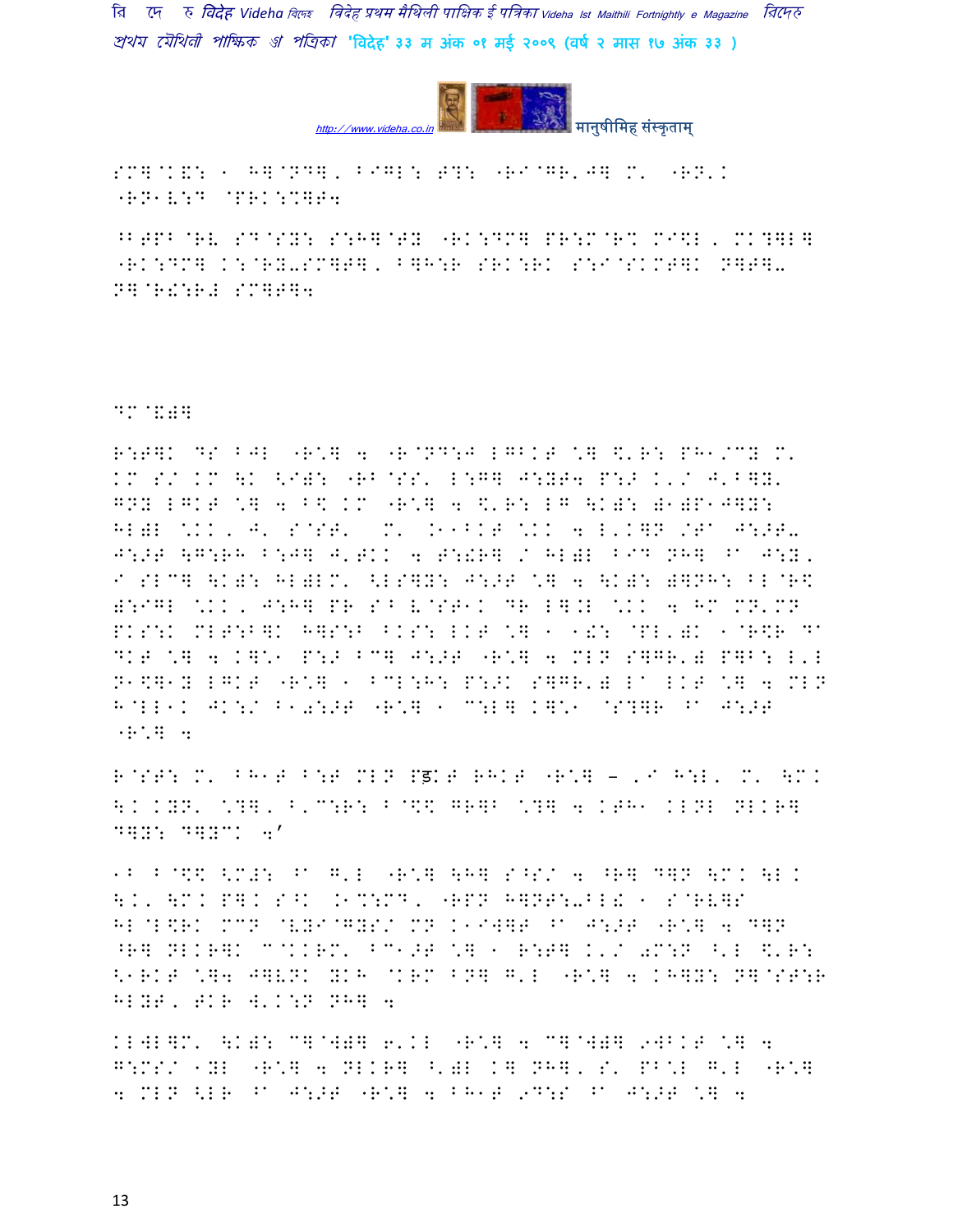

MESHAR T. ANT SERING (SARA S.A. SANA A ANT SERING FIR MNK'/ S:@N@TVN: DKT "R\*] 4

MN HL>T RHKT "R\*] G:M ^:G] J:Y 4 \H]W:MK ^B.-@PY:S, "RPM:N, D1., N]R:%: K.NL K:L BT:H BN: DKT "R\*] 4 I MHR K:)Y DEGEL "RYTS", BEL HI HE HI HI ALGENE "BI NE HI HI LGKT "RYTHI" I NE HI NE HI NE HI NE HI NE MMGGTMAG PERSON WAS BEEN CONSTRUCTED AND THE POST OF THE TREATMENT OF THE TREATMENT  $\mathcal{E}$ Himse Himself (Marked this National Marked From Property TIMI S' L'AN S' L'AN S' HE S' HAN "ANN A GCIL-LINA D' MIN'THE A 9PH:SK K@LPN: KL'J:M' ^BR KRKT RHKT "R\*] 4 'D'.H] RC, 6LN:K B'): B1\$]1Y G'LK 4 \T'K P=]YL—L].] Ka NLKR] NH]  $T$  . It is a notation of  $\mathbb{R}^n$  is the set of  $\mathbb{R}^n$  .

'. ET L' PBAC (1988) PHRA (PBBABNI) AZ (BI) R' RNE (BRBACI) (AL

'"RR' "RBRPN] KYN' <1RKT H'TK 4'

\HN-\HN B]@K. SN BLL S1N] K'/ MN HL>T "R\*] LLKK M1/H NLCA LA LINCA MARIA KA RHI JI A RHAMA KA RHI JI

NLCRR) 4 PERSI-ERDESI (2019): MIR EED ROLLER FRANK (BNR) NLKR] 4 J' NLKR] NH] KRKT "R\*], G:MM' RHY C:HKT "R\*], TKR: LLK 9\*@NNR LG: DKT \*KK 4 K]YKK ? MN M' B'R-B'R I SLAR GADE "RATH "RIDI" (LILRAR) (TREP TRIV (DRRED) !!R: 9WH "R\*19" "R\*19" "R\*19" "R\*19" "R\*19" "R\*19" "R\*19" "R\*19" "R\*19" "R\*19" "R\*19" "R\*19" "R\*19" "R\*19" "R\*

 $1/2$  (H)  $P$  /H] D.K. P.R. (H)  $P$  and  $R$  is the parameter  $R$  of  $R$  is a set  $\mathbb{R}^n$  of  $R$ 9@DV'GH]N 1 %:IT ^a G'L "R\*] 4 SLC] L'N' \*] 1B G:M' M. RHB 4 .N.RH 1965 4 PMPELAEL FAR BAHLPHI IN MED P**S**IR  $\sim$  Pertinent in the later than  $\sim$  Pertinent III (1)  $\sim$  Pertinent T/  $\sim$  Pertinent III  $\sim$ K:J K' K' KIRT 4 HMR: 100 KMR: 100 KMR: 100 KMR: 100 KMR: 100 KMR: 100 KMR: 100 KMR: 100 KMR: %]@K&]T V@RG K'/ .'T] KRB:M' L:JK "RN1^V HLYT \*KK 4 J]VNK KLNL @K&'@TR HL"RY-KM&], 9@DYLG "R?V: @VY:P:R, \K): MH:N 1D@R% 9P@S?]T KRB:K C:H] 4 J]VN @PR:@PT]K 9 OPP, ODB, ISLAE, BYL BYL (BYL) (PHI), ISPAN, A PEL, APORT A 14 1 AND TH J' B]. \. V: \M. \. P:S KRB 1 T1R@NT P') PLSB: L'L KLARE PROVER PROVER AR 4 ^PROVINCE BRADE PRESIDENT (PROVINCE)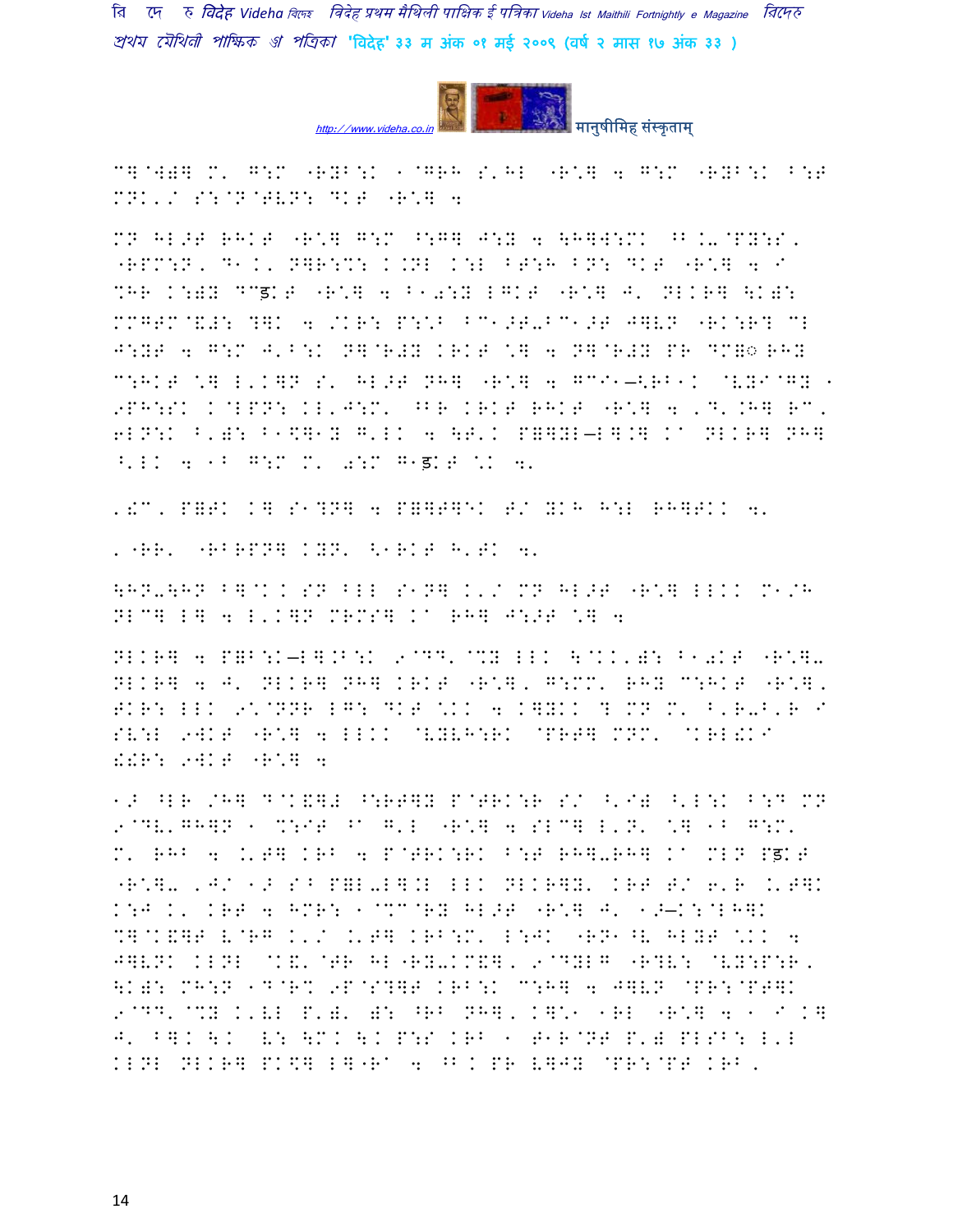

T.NH] KLNL MH@T 1D@R% @S?:P]T Ka SKKT \*] NH] T/ ^B.' M' /0R: Ka RH] J:YB 4'

L'K]N ^B. PR KT'K D]N !R] V]JY @PR:@PT KYL J: SKK\*?'  $H_1$  , and  $H_2$  , and  $H_3$  , and  $H_4$  , and  $H_5$  , and  $H_6$  , and  $H_7$  , and  $H_8$ 

/ BH1T B: P (BERB) PE 23 YORE (A), ISBN 987-2811, BILIT (11, B) BOB (11) @)V:>S 4 1 J.N MM@TY1 \@KK' B'R ^a SKK\* T/ HM S^ ^B. S/ CHAN YRA SKER MAR FYRG FIR BIGGET ALDG JAFRI ALDG KP:) "RC:NK .1J] G'L HL 4 HM K]\*1 1/R NH] SLCLH1/ 1 G: W. C. C. C. C. C. C.

G:M 1B]T' \K): N]R:%: <'R] L'LK "R\*] 4 /H] P@TRK:RK @PR'R#: 6]K: 1 BDRIG ^'L J: RHL "R\*]4 G:MK J]VN, BH1T KWARA N 1 DI DI BIO DI BIO DI BIO DI BIO DI BIO DI BIO DI BIO DI BIO DI BIO DI BIO DI BIO DI BIO DI BIO DI BIO DIGHINISTY MOVED SKAB IN SAME RIGHT IN SAME IN SAME IN SAME IN SAME IN SAME IN SA RH] SKK\* 4 HMR N]@R#Y GLT RHY 4 HMR 6KSL: S1N]K'/ KKRL .1%] NHE REPORTED THE THE THE THE TWO PROPERTY PROPERTY TO A POST OF THE TIME  $\mathcal{H}$ /KR S^): SPN: CKN:CBR ^a G'LKK 4 KT'K 1S LG'N' \*L SB 4 PEBLERGE, PEGRO CRE, PROGRE C.C. SKO PLE A ELCORD SP @VY@R? 4 "RPN "R@ST]@TV 1B N]R@R?K 1 "R@PR:SIG]K B10:Y L:GH "ATH "ATH (PH "R"HR &1PH (PH "R"H" I:Y R" /TH KRB K] ? BS \@TTH] 1B] Ka "R)K] J:>T \*] 4 B10:>T "R\*] %HR 1 G:M HMR: L'L KTH1 JGH NH] "R\*] 4 G:M "RBKT \*] TRANSPORTATION OF THE CLAIM HEAT THAT A STATISTIC RECEIVED THAT THE COMPACT OF SERVED OF TINE RECEIVED AT THE RECEIVED C:HAT BKONER AL C'AT SI BALLAIT BACK BAN SA HAI BHO AN BHO AN BHO AN SI BACK BACK. KTH1 ^'LK—\ 4 9@DYM T/ KRY P\$T 4 HMR: M' C:R]@TR]K DOMERS SOUTHE DEPARTMENT BY A FLEUDILE HIS PIER OF DEPARTMENT PROPERTY. NE Y BLEV PORT E POLE VIOLATION DE L'ARRE SOLIDI LA L'ENERGIE DEL KA GULBA KA GLEIK, TE KITK 4 KHKT KIL TI KI KHAT  $\mathcal{S}(\mathcal{S})$  discrete  $\mathcal{S}(\mathcal{S})$  which are the  $\mathcal{S}(\mathcal{S})$  and  $\mathcal{S}(\mathcal{S})$  and  $\mathcal{S}(\mathcal{S})$  are the  $\mathcal{S}(\mathcal{S})$  $\kappa$  -Hell (HRSH) (HI)  $\kappa$  (HR) and the CH and  $\kappa$  MN  $\kappa$  and  $\kappa$ Ps: J:Y 4 ABB BRA: MINER WINT WINDERS WHO ARE PAR  $R^2$  +  $R^2$  +  $R^2$  +  $R^2$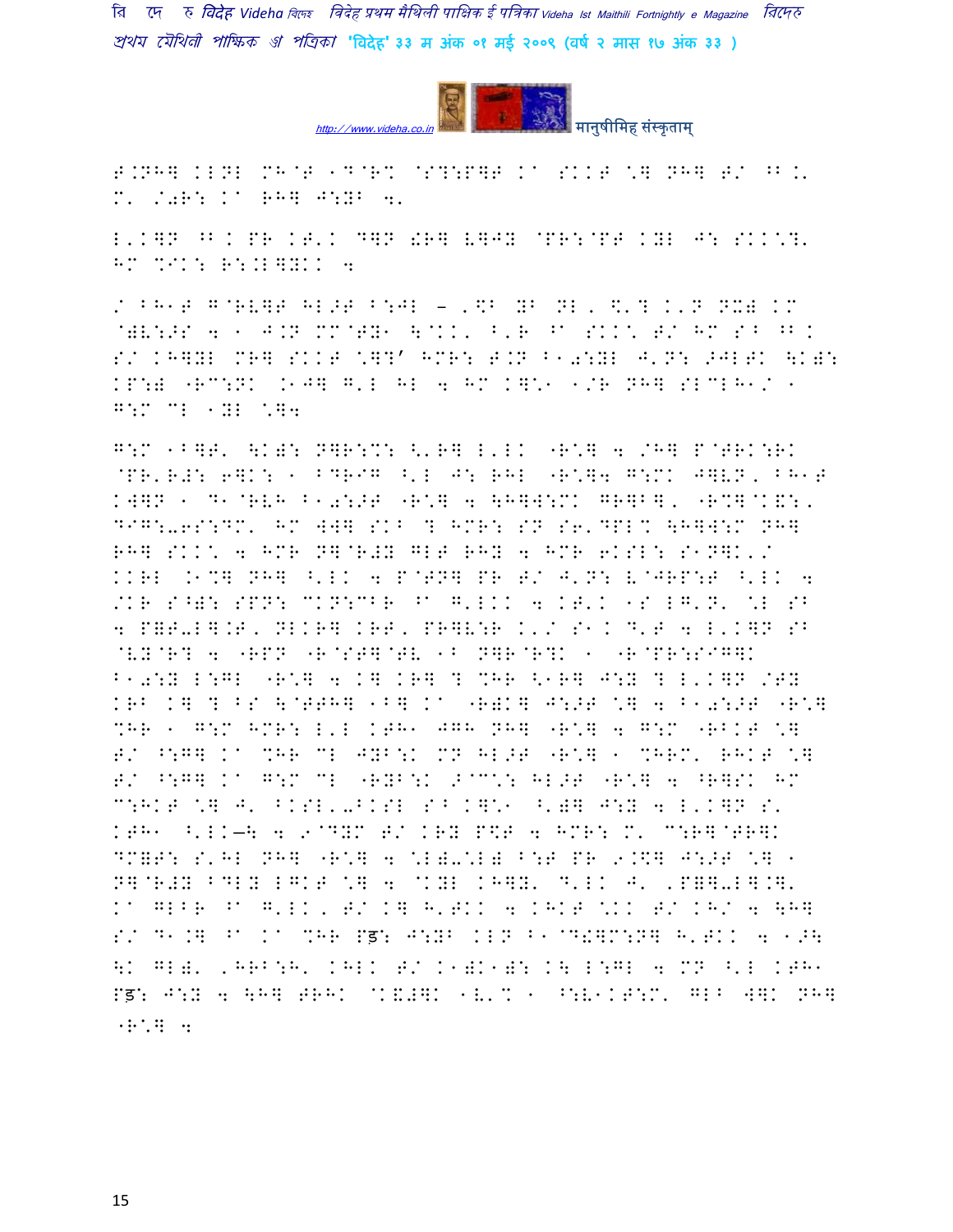

MNK'/ "RNIK BRY/ MNKE'/ "RNBRIP": FRIE MORDER KRES L'K]N 6'R KLNL \HN B:T ^a J:>T "R\*] J:H]S/ "R@NH:R 1 N]R:%: PSRY LGKT "R\*] 4

@KYL KHKT "R\*] – '.'T] M' KLNL LS \*KK 4 KH]YL RCD], KHAR MARILIY - HTR TO BIR BOR HIGH 4 HARTES C]@NT: 1 \$R .'H:RY LGKT "R\*] 4 I NH] SLCY LGKT \*] J' SB JRZ ARA JREZ 1.000 NIJE JED OKZ OR JRJ ARI 10002 V 111 .:YT K] ? 1.]R \T'K 1DM] T/ .'T]Y' S/ J]BKT "R\*] 4 PT: NH] K]YKK, MNM' .:L] N]R:%:JNK ^:VN: 1 V]C:R "RBKT RHKT "R\*] 4 S:>T S1V]!:^LG] H'B:K K:R#' 4 HM @%RM S/ ^:GY C:HKT \*], S1V]!:K:M] \*] T'/ ^V]@&Y  $R$  . Respectively, the state of the state of the state  $R$  is the state of the state of the state of the state of the state of the state of the state of the state of the state of the state of the state of the state of the JADALE DHANA MELIHIKI SI NACI KUANGAR DAHI "YANG HASI MUADU" (MUA) K ^V]@&Y HL>T \*KK 4 @%RM, J' /KR "RPN H:?M' \*KK 4 6'R KRAND CRAIN THE REAL PROPERTY AND ALL AND REAL PROPERTY AND ALL AND REAL PROPERTY AND ALL AND REAL PROPERTY AND

HO: PROGRO "ROBG" EROR GREGIA 1, OC "ROK" (PRESONADE 1, PRSP. FE **THIS LANGER** 

KRISHNA SAID...

SUBHaSH CHaNDRa YaDaV JIK KaTHa ME KICHHU GaP RaHaIT **CHAIK AT CO** 

REPLYNS AT 11:50 aT 11:50 aT 11:50 aT 11:50 aT 11:50 aT 11:50 aT 11:50 aT 11:50 aT 11:50 aT 11:50 aT 11:50 aT 1

9P@NY:S

 $\bullet$  100

-K1S1M W:K1R

@PR@TY:V@RTN - (T'SR .'P)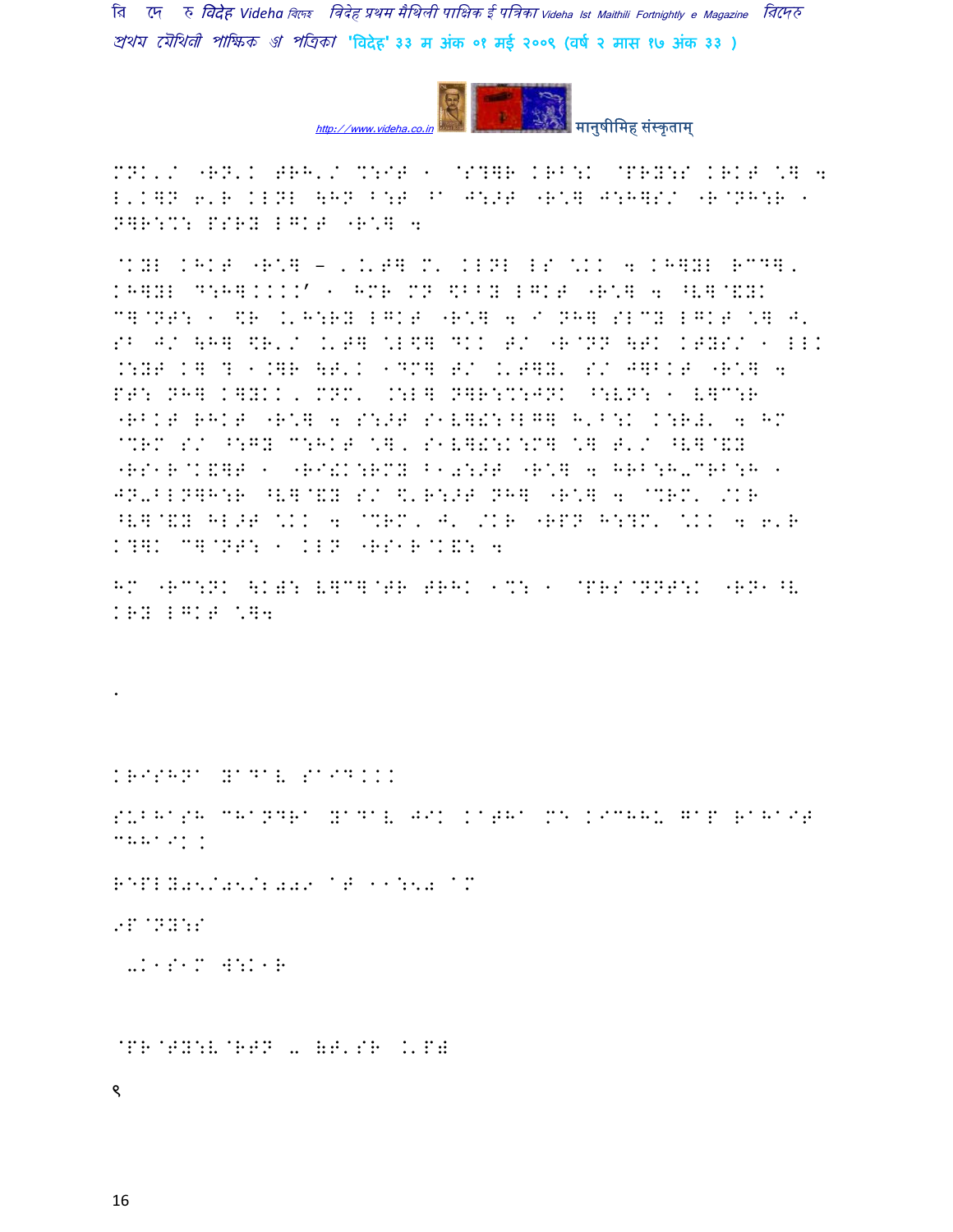

THE BILL BELOW OF STREET BEING CLICKED ON THE STREET M:NL@NH] J' / HMR: K:NKT \*LR] KSJKT?]4 B:B1J] KS B:EN: PNT HMRN FT HERE? HERE NE? H. MN:/ K. HMRN TER. RHY PRESIDENT AND POSSESS ON A LOCAL SERVICE PRTK@NH4

K:L'J JYB:K .1%] \TB' D]N M' SM:@PT ^S G'L, K]Y:K S' NHE WARRE ISELWOWN: HENDE DVPROVER IE LEEO VIR HIRRE RHIS CIA CALA (FRING) IN TO SOME RING CONTAINS (SPIR KLWR] M' PR] RHKT RH]4 M:/ SB SLC?] HM ?:K] J:YT HLYB 1 S1TL \*], M1D: HM <I)L /H]N: PRL RHKT RH]4 HMR: "RPNH1 1@%C@RY HLYT \*LS4 @SKBL G'N:I TS HM MLN .◌R:B M' S'HL NH] \*LRKT RH] , 6'R HMR: \H] TRH' K]Y:K ^'L J: RHL \*LS4 K:@LH] B:B1J] CL] G'L:H S' 1/R <R S1N L:GHI:A (1111) GHI:HE FR K:L'A JYB:K SI MLN NHI NHH HENA (1124) KH1N: K:L'A: B: M. EAR Y TR'N: /HHIE SEY THI THE L:GL4K:L'J SS 1PS "RYL:K KS B:D NH] J:N] MLN J'N: B'L MODY 'E NAPOLE' NIE EN 'E POER'S 'E KLAD 'D'L' "DERE " KEEN DIE " NA J' "HERE" TRH' KIYESTI PERHI "PKRA" HHERYL HYS BI KS "RYLHIN" PKR " MCSE (BR) (J'E FOR (1918) S.FE (1988) AE (A ESC) D'AGBO PROB. ( HMR: 1GBK JULIO STEP PHINE BOOK DESCRIPTION OF LIGHT  $R$  . The particle of  $R$  is the particle of  $R$  of  $R$  . The particle of  $R$  is the particle of  $R$ DHI M' K'H'N D' K'H'N DI K'H'N D' H'A'N D' HE'N D' H'N D' H' W:K1R J] "R/T:H TS KHT:H \TBH] D]N M' SB HMR KN]Y:/ K. D-UN-BR KS DIE STERNE SEEN DIE STERNE DIE STERNE KS DIE SIN SS HMR: M1/H PR M1@SK] 1B] G'L4 B10] PRL J'N: 6B@RT] 1B] G'L HL4 MCS] K' \K): N]K MCK: ^'I) G'LKIH 1 / T1IRT M:/ K' BJ: KHY L:GL]H "H' BH]N, "RH:/ TS K]\*1 NY B10KT \*]YKK, K1S1M ?:KY T:KY K]\*1 NY \*?] RLJ T]N C:REB'R LE GERO KE GRE DE DER BEDIGE DE LE DOKK LIER GRED RHTKK"4 1B HMR: KLNL DLSR 9P:Y NH] B10:>T \*L, HM B]N: KALA BAD. TAJN' CHE CHI BIN' HE SON BIN' E BE CHE CHAN

SB R:THE RICH CITY ERERO BERRED RETURNED HR "TIME TO A PUR RH]4 HMR: D1N1 GL)' KS > K:@RY@KRM B] PS]N \*LS4 SB S1T] RH?] M1D: HM D1N1 GL)' HV: MHL K' B:D S1TY L'L J:>T RH]4 HMR: KTBL P=◌:I K]Y:K NH] HL SB D]N K:K: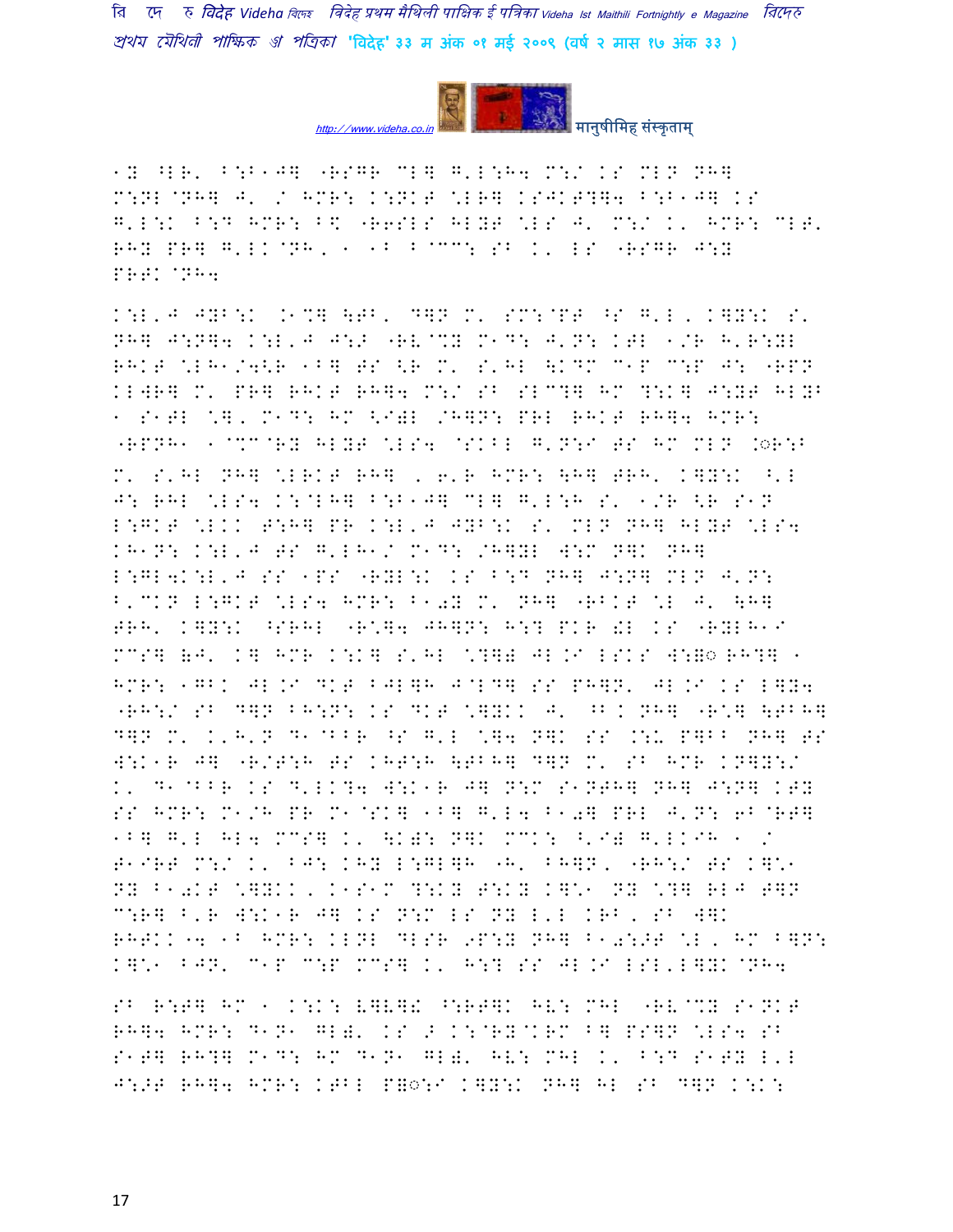

HMR: HV: MHL K:L "RV@%Y BJ: L'T \*L:H4 1>YL HV: MHL JH]N: %1RB ^'LKK M!1 K' ^'J] KS HMR: BJ: PW'L?]4 HV: MHL S1NL:K B:D HM "RPN KLWR] M' S1TY L'L CL] G'LH1/ 1 K: "RPN KLWR, "RPN KLWR" MARSHALL

JH]N: > KHN' RH?], TH]N: SB D]N H]NKR C]@)W] 1BK@NH 1 /KR JV:B SB D]N R:T] M' S1TY K:L L].Y C:H] M1D: H]NK: HM KIN SOME EXTENSION OF SAME IN THE RESIDENCE OF THE UNIVERSITY OF THE UNIVERSITY OF THE UNIVERSITY OF THE UNIVERSITY OF THE UNIVERSITY OF THE UNIVERSITY OF THE UNIVERSITY OF THE UNIVERSITY OF THE UNIVERSITY OF THE UNIVER 18 BAR (1981) - HO PHONE CARDIO BAR CHARRE CHARL HO "RPO" REPRES MA) MARA JI HI HI HI HI JI HI JI HI JI HENE BU BAT DI LIHAMA DI MARA PWCHIR PWCHI F:HB DAR SLOVE. SLOVE AJVORN VAN VAL 600SIN VLK EN 60 H]NK: "W:K1R J]" S@MBL!N KS C]@)W] L].] PW: D'N' RHAN YAHA / CALNAR PRI AHA (195 ) ANDIR KLND DLA YENG D. L'ALD, BH?B': HERIN IRB D.R. BH?B'DH H. SBHNIL SNBB MACHER CARD BEEN CHARTIST THAT AND EASY OF H/SKT & COND. (PROBA) ROBA CORD (PRD) (PROP) PR TROPOST (PROCH ^'L \*LS M1D: HMR: B10L' NY \*LS J' LLG K] SIBL!N KS <RV:L: K' C]@)W] L].KT \*KK4 1B TS "W:K1R J] "S@MBL!N KS STAND PHE LEGENCO STAND A POLICE POSSESSOR "RYLH1I TS > SLC]Y' KS 1YL \*LH1/ J', K]\*1 ^S J:Y 1> HO CREAR ERD, CRHICHAHOR: "RPD, FRYE CRAP ERD" \*LS J' HM \KL): C]@)W]K JV:B NH] D'N' RH]YK@NH4 BH1T SLC LIGHER SLCLIC AND SLCLIC AND SLCCLIC AND DESCRIPTION OF REAL PROPERTY AND DESCRIPTION OF REAL PROPERTY AND TS HM /H] ^:G KS \*LR] C]@WW] L].Y LGLH1/ 4 C]@)W] M' KKY: K W:M HOME W: HOME W:M HOME W: CT (D) JP HOME WE WE WE WE ARE WE WE TER POSTETE A GRUE RESIDENCE TRANSPORTER AND A RESIDENCE AND EXTENSION V:L: C]@)W] L].] KS HM \K): K]T:B M' > SLC] KS R:.] D. LANCEL AN ALL THE CAN DAILY WHEN HIS CONFIDENTIAL / L].] KSK:L'J J:Y K:L .S: D'BKK4 PL@S) ऑ6]S HMR <RK BGL MARKET

C]@)W] L].L:K B:D HM SLCLH1/ S1T] RH] M1D: K?] L'L N]ID HLYT4 Bड़] K:L TK B]\*CN: PR PRL PRL J.K@NH N]ID NHE 19DE 1991 (2008) ENDER BEER EN LINN (2008) EN PRINCES BE PRE CR HERDE TO CHEN SYNHOLFER DE AVIND PHOBY LGLANI A DE CORE PIRRI PHOLIL FIN LARGEL PP CHI SS ME G'L 1 J/I <]] D]S NJR] G'L TS D'.L]YKK ^LR K' C:R]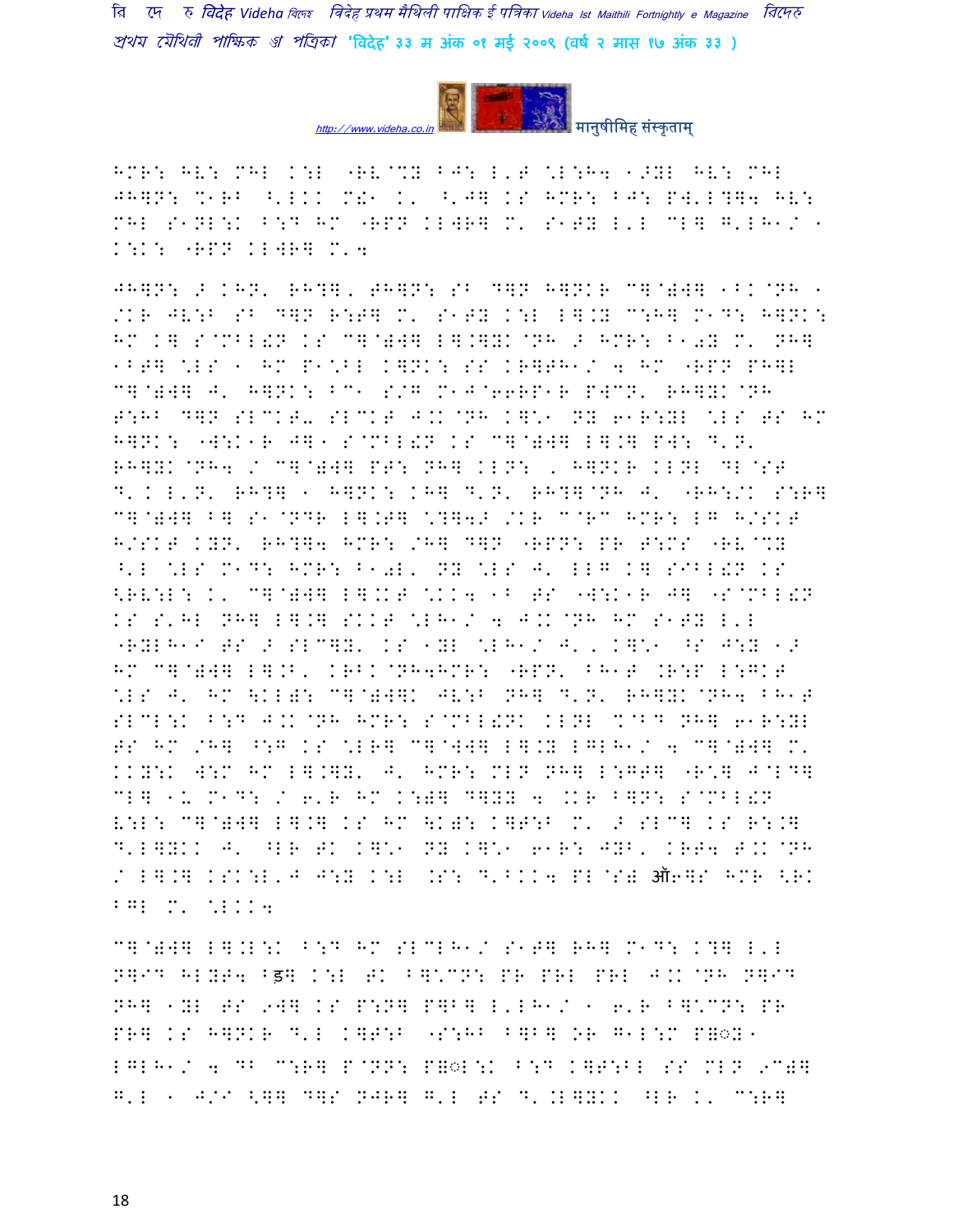

B:JABB (1874 SLCLAN) (F. 19 SLB), JS1, JS1, SE CB (BHB) PRES (2 TKY:R ^S J:YB4 > SLC] JH]N: 9W] KS KLM H:? M' L'LH1/ KARA BIR KALIFINING KALENDARYA NYA MARAHA MARAHA MARAHA MARAHA MARAHA MARAHA MARAHA MARAHA MARAHA MARAHA MARAH J'N: \K B'R 1YL KH]I > TS NH] "RYL:H4 HM J@LD] SS 1GB BBE IS ARBEN IS ME IBEAR AR AR ABIS SENER BIJE BUD. WHEN AT MUST CHARD WERE THE MINIC MATCH RH] G'LH1/ "RC:NK MLN PRL 1 H]NK: SS B]N: K]\*1 PB\*N'  $\mathbb{R}^n$  , the state of the state of the state  $\mathbb{R}^n$  (see Fig. ). \*] KRKT /H] W:M PH1/C G'L:H 1 HMR: ^:GKT D'.] P1\*L?]" K' \*?]"?HM B]N: K]\*1 KHN' /H] W:M SS ^:G] "RPN KLWR] M. JAN PIER GRIEVIN ININ AGRIN SOM DE SVEG VE AN AN VII W:K1R J:// BKSL J:// BKSL J:// BKSL J:// BKSL J:// BKSL J:// BKSL J:// BKSL J:// BKSL J:// BKSL J:// BKSL J:// /H] W:M SSJLR JLR SS ^CJ] ^CJ] KRKT ^]TR 1B] SB K' 9W: D'L?]4 ?LRBH] K:L M' ^R] <RK LLG 9W] G'L?]4 T1RIT M' C:H P:N] SBHK /R]/N HLMY L:GL4 R:/C] M' TS HMR PARAMENT CONTRACT CONTRACT CONTRACT CONTRACT CONTRACT CONTRACT CONTRACT CONTRACT CONTRACT CONTRACT CONTRACT CO HARD: D'.N'HL NH] RHA (BAGA), D'EVI (BO) EALOR (D'. NEARA SD) HAGO N' M. CO. E. E. GADNE AN GANO AL EGARE D'ONA GEL HI GARDON. PH]L B'R ^'I) ^'L \*LK@NH4 V]V:H M' MCS] NH] RH?] N]LB DARRA DI KONSERVICI, FRANCISCO BILADA (\*L)H BILA DE DI DOCHA (\* P G'L E C'LE D'ATORE POLICIE EN L'ONDONNE DE L'ANNE D'ATORE POLICIE EN L'ENSENY RELATIVEMENT DE L'ONDONNE DE L'A \*LR] 1YL \*L?]4 H1NK: \TBL SMY NH] ^'I)LK@NH J' MCS]  $\ddotsc$  6'  $\ddotsc$  6'  $\ddotsc$  6'  $\ddotsc$  6'  $\ddotsc$  6'  $\ddotsc$ 

HM "RPN KLWR] M' C1P C:P BKSL RH], RT1K: B'CKN] 1B NH] \*LS M1D: HMR: K]\*1 NH] B10:>T \*LS J' HM K] KR]4 > SLCCK RHE A. LIE.A AND HI DAR. AHEN: MIR AF HAR ALHE \*LS, T:BKT MCS] HMR: KLWR] M' K1S1M K1S1M KRKT H:? M' C:H L'N' <1SL]H4 HMR: D'.KT KHY LGL]H ""RH:/ "RH]N: BKSL \*], J@LD] SS C:H P]B] L]Y 1 TKY:R ^S J:U4 HMR: > S1NTH] B] T:MS ^'L, HMR: MLN M' ^'L KHB TS > "R.K@NH' "RYL:H "R\*] 1 MCS] HMR: K:L'J J:Y L'L KHKT \*?] HM !]R' SS KHL]YK@NH HMR M:? B] JLR SS D1.:YT "R\*]4 > S1NTH] MCS] K' M1/H PR M1@SK] 1B] G'LK@NH 1 KHL?] TKY:R ^S J:U MLN "RPNH] W]K ^S J:YT, 1 1Y K:L'J NH] JYB:K "R\*]4 > S1NTH] HMR: ^]TR SS .1%] ^'L,B10:YL J'N: HM YKH TS C:HKT RH], J' K]YL HMR: KH?] "RH:/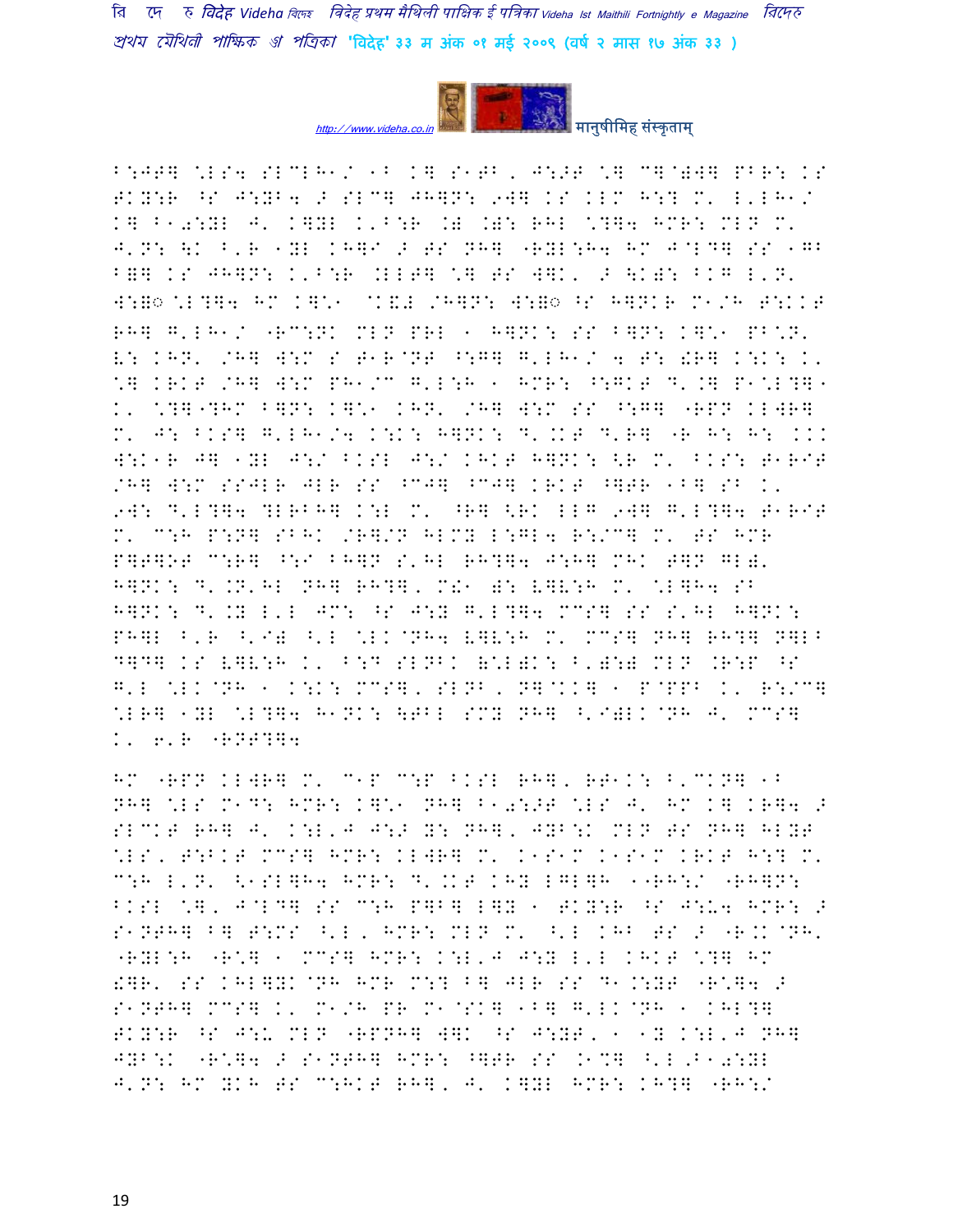

K:L'A PAR ANDA AT AN PA KE MAA PRES BINNE AETH ELE TER BUEN CH

/N: TS HMR: TKY:R H'B: M' B] SMY L:GKT \*LS M1D: /H] DRID OP METRE OF THE GRIDGE ORDER KLAWR WAS CONSIDERED IN A PH1/CM1 PH1/CLH2I COMPETIE PODS (11 RHP) CLO (DP198) (11 K) KRKT KRKWR KRKTT (11 K) \*L]H4 HMR: D'.KT B:J] 9WL]H "B:H 1Y TS "RH:/ B] 66 TEAR SS ANDRE GEWEIRGEN NO VIND KORRON (NO GEWEIRT) H1NK: D]S D'.BL NH] K'L]YK@NH 1 DLSR D]S M1/H <1M'NH] H:/ KH] D'L]YK@NH4

K: S: K: K' V: H' B' B'A' SE . H' B'A' B'A' SO . H' SO . H' G' B'A' B'A' SO . H' G' SO . H' SO . H' B'A' B'A' HMR K:K: B] N]K 1 HISM1. @VY@KT], / H]NK: SS K.NH1 K.NH1 KS H/S] S'HL KS L'T \*L:H4 H]NKL K:K: SS G@PP KRY MY BIN BIN BIN BIN BIN DI SERIES AN THOMAS AN THE SAN THE REAL F: ERS / SP GMPP KRSE, NENHA MCSS HMR, KERRY SS KNIN K', SIR P:RINH: PHOTO SS KINDERH (HINA HINA JS KHLIRI) W:KIR L'L KH]YLK NH], ?:KL HLYT:H "4K]\*1\ K:LK B:D > HMR V:L: KLWR] M' "RYL:H,HM C1P C:P /H] W:M BKSL RH]4 HANK: D'.KT D'.HA HMR: IA 61RH JPH J:NA GRA DA DA H L:G] L'L]YK@NH4GLR LGL:K B:D HM C1P C:P 6'R 1B] KS BKS) RHL] HERE RHL] YKK4 MLN MY PORT RHL] KS HMR: LG BKSER RHL:H 1 P1 MISH (AH:/ K:NKT KINK RHE, 1 HMR: D'.] KE 12 HM (1998) (BBS) BLI KYN G'LHI B:B1J] J.K@NH SS > KHL:H J' "RH:/ KS KNB:K CLT' M:/ RH] G'L]H, 1 1B \K M:S B:D JYT]H, T.K@NH SS HMRL MLN B'CH'S MENT AND AN ACCOUNT AND A SHEET AND A SHEET AND A BELL HISPAB HILHA/ A /HHAI/ MIGH CERI BS 4. PHB BS CAVAB /H] SS S]!: 1B] RHL \*]4 H]NKR > G@PP S1NTH] HMR 1/.] \$B\$B: G'L4 HMR: "RPNH1 > NH] B10L \*LS J' HM K]Y:K ^:GL RH] 1 NH] >, J' HMR: K]Y:K KN: J:YT \*L4

STELL TO AT THA BE CENATIVE ABOT, ANGBANG BE CANDID KRKT \*L:H M1D: HMR: D'.KT D'R] 9W] KS K'B:R BID KS LITE KANSA LG KAHLINI IN SAHIRI SAHAN SI HISI KIL: 1V@%YK G@PP KRB:K "R\*]"4 HM K]\*1 BJL]YK@NH NH] M1D: MER W. PTAP BRHK MPROVE WEEK MER TAH PHIR CE BACKE KHL:H ""RH:/ SC M' B] S1! \*], "RH:/ HMR B1C] D:I \*]"4 HM T.NH1 K]\*1 NH] B10L]YK@NH 1 NY K]\*1 BJL]YK@NH,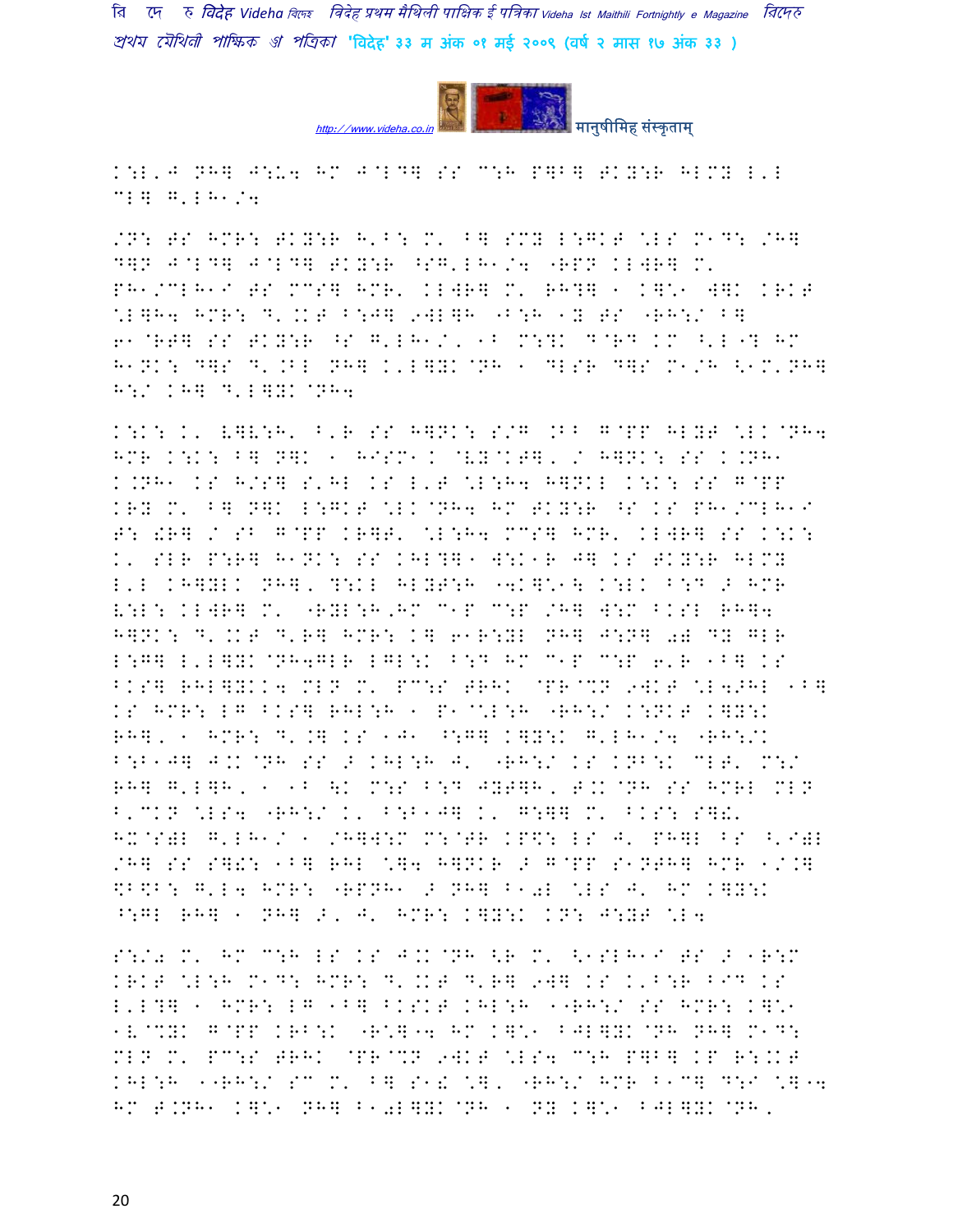http://www.videha.co.in स्ट्रीया स्ट्रेलिया मानुषीमिह संस्कृताम्

MLN, MLN SLCLHAR SLOCH HAR SLOCHER AN SLCHHAR BAT H. HANK: SS PHILE (AND THE SPIRE THAN IS NOTH ANY SPIRE ! 9W] KS \K): K:GJ LS HMR: LG BKS] RHL:H4 HMR: SS P1\*L:H HR]MLHN 0: KS N:M S1NN' \*]? HM S]!' M1\$] H]L: KS NHA KHA MIRANG NH, WARA NHO NHA BILANG AN MARI HM "RH:/ K' B1C] D:I 1 HR] MLHN 0:K V]&Y M' DLSR D]N BAGBA PHEN A CHE, APHILIA AN HIPR D.IB C. C. CHAIR 1%C@RY DBNB ^'L HLYT4 H]NK: D'.] KS HMR: .1%] 1 1@%C@RY TS W]K' ^'L \*LS M1D: H]NK: KLN: KH]T]YK@NH HMR: KHY M' L:J HLYT \*LS, T?:P] P1\*] D'L?] TS M1\$] H]L: KS H:/ KH] D'L]YK@NH4 > "RPN H:? MHK K:Gज़ HMR: D]S 1GB KRKT KHL:H, > "RH:/ K' L'L HM K]\*1 S@MBL!:NK %@BD L].N' \*], "RH:/ K' "RH] M' SS J' N]K L:GY V: "RH:N ZO HI, "SERPER ED" C:HIEL MIRHE (ER CH) STO BOOK TO DI LIGHT " NID METHER " "RV@%Y L].B4 KLNL TRHK L:J, SIKLC KRB:K 1V@%YKT: NH] "ABS GAR DE RESPONSE I KUNING DE RESPONSE I STANDARD I STANDARD BERFE B. EARLY HIS SCHOOL LGLACK AND NORTH MIDS SPEED AND MIDS KLINK B10L \* H: MH2 \*K: TH4 ?LER (1910) FOR ANY H: "RPNH" (82 LGL:H HM "RH:/K K]T:B D'.KT \*LH1/ TS /H] M' SS HMR: / C]@)W] ^')L J' "RH:/ HMR: L].N' \*LH1/4 /H] M' "RH:/ HORS SIPPERD HE MARY CODE. NO ON THE LILAGE ELECTRONIC PLE "R\*] S' HM B10] G'LH1/4 KLNL K:R# V% "RH:/ NH] PW: SCLE (PECH) (B) STETTE (PST) BEEF ELLEPHONE BEGIN (BT) BP: TETTE BT: PTA PHOTO M' 1YL, PH]L > J' "RH:/K MLN \KDM S1! 1 N]@%\*L "R\*], 1 DLSR > J' "RH:/ MLN SS C:HKT \*LH1/ J' HM 1B], 1 D'. B HAM PHILOTH R. B HIVE LIBERT ADDRESS THOBHE ARE CONDITIONS NH] L].] P:BKT \*] NY J' "RH:/ K' S@MBL!NK %@BD NH] Boundary Room and the Communist Communist Communist Communist Communist Communist Communist Communist Communist Communist Communist Communist Communist Communist Communist Communist Communist Communist Communist Communist "RH:/ K' J' K]\*1 B10Y M' NH] 1BY 1J1 SS / "RH:/ HMR: SS BURG STILL CHANGE STILL AND DURING THE WIND K]Y:K, HMR: B10:YL J' B'K:R' LLK K' <R V:L: SS \$R HLYT \*KK4 PH]L B'R H1NK J]VN M' HMR MH@TV 1 @S?:N K'R 1^:S ^'L 1 HMR: MLN M' SIKLCK J' D'B:R \*LS S' /H] D]N PROBA BRP.A HAR #.EN 2008 #528 CHOSE. PRASON #.25 NHB D1N]Y: M' HMR: SB SS B'S] B10Y V:L: @VY@KT] ^'I)  $H_1$ :  $1$   $1$   $1$   $1$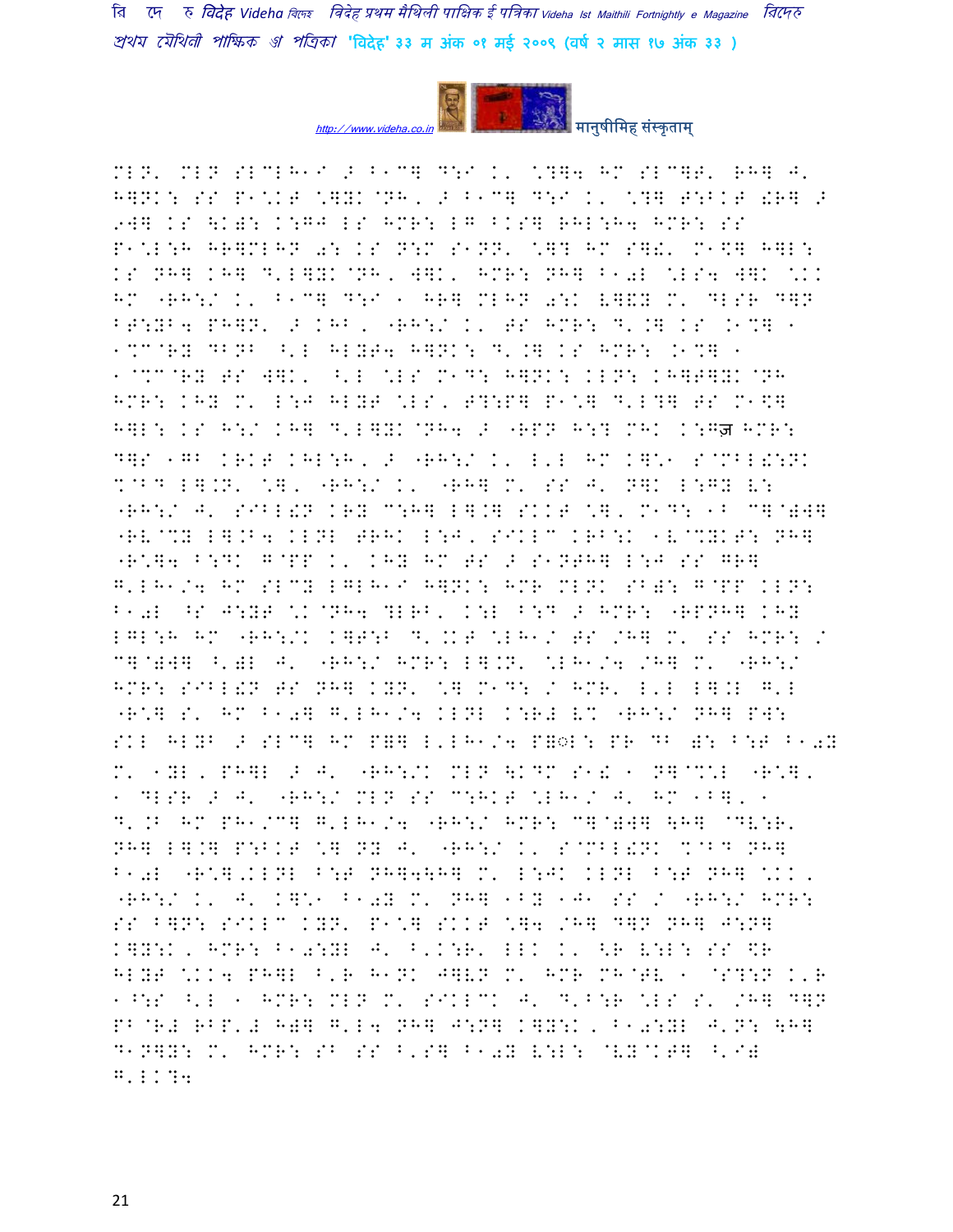

J:H] D]N HMR V]V:H ^'L \*LS /H] SMY HMR B\$K] D]Y:D]N K'R S'HL "MEHRIMIN NHE RI NIK NH4 1 / RIKOME 187 NKHR M' \*L]H4 DLSR D]N S:/0 M' > KHL:H J' K:@LH] ^CJ] SS^'I) KRY L'EL JOSE L'ANDRE L'ANNE DE L'ANNE DE L'ANNE DE L'ANNE DE L'ANNE DE L'ANNE DE L'ANNE DE L'ANNE DE L CL] J:YB4 1J1 CL1 R:/C](R:/C] K'R M1@.Y B:ज़:R M'N RL\$ K. BER BYZTA CALB YZIE TYTY ABEL AFTA IP (BFIE YANG BRS:BRS:TH M:S 1 B:DL SYMBOL FROM SB ND SB ND SB ND SB ND SB ND SB ND SB ND SB ND SB ND SB ND SB ND SB ND SB N G'LH1/4 R]@K%: K]\*1\K DBR 1GB G'L: PR ^'I) G'L4 <R SS M. R BER ABEN M. (1985) (2N SABN ENRIK SEIL: GKT 25 SAB Believe of the 189 media of the Pirac and analysis piracy is provided by G'LKK4 V]@&#1 S]N'M: HXL SS K]\*1 PH]NH] HM DBNB GL)' PBR: ^]J] G'LH1/4 S]N'M: HXL LG PH1/C] > KHL:H, ^]J] GYB' K'LLER SIN'ME K'YERING SIN'ME ELE NE GEN SEN AR GYER I. KPS: SAN, MY HIM: MY SHING MYSSER

R:T] M' "RC:NK M:?K D@RD 1 @PY:S SS N]ID .1J] G'L, B10:YOU JOURNAL DOWNS TO BE SERVED STORE TO BE SERVED THAT THE SERVED OF REAL PROPERTY. 6'R S1T] G'LH1/4 ^LR M' MLN W]K NH] L:GKT \*LS M1D: HM KARA SS KALLAS KALDER SS KALLAS KUNIG TA BEKKE TS BYKK TS BYKK TS BYKK TS BYKK TS BYKK TS BYKK TS BYKK TS BYKK K' CARACTER KE AND THAT DIRECT SING DIRECT IN BIS JYTK AN IN BIS JYTK RHLH1I4 J.K@NH 1/.] .1JL TS D'.KT \*] \$:@K)R HMR: SIPAGE DI "PETR' PIE ILIRI" AEBO NI BHA "RPPE" BBIJI PP IER NI J' C:DR] /=◌N' RH] T?:P] K:IPT] \*LH1/4\$:@K)R K] KHLK? S' HAD CARS (CARRO B) BERGICA (POPER CHE POPER BOB) BECOME CHE (PL) KAN TRO TROOP TRUCK: SHRIP IS A SHRIP IS A SHRIP IS A SHRIP IS A SHRIP IS A SHRIP IS A SHRIP IS A SHRIP IS A S DS RHL (1999), MYPER ROOF (1981), MERL POST IRE PRESIDENT PRESER \*LH1/, HM B1.:R M' KR]B KR]B B'HL% RH]4 J.K@NH HMR: HIT (HE) ( ) .1JH (SHE) HE (PHE) HE FUR /W B (SHE) (H, ) D: TE STEED THAN MED AN UNAAR CONDITIONAL PARAMETRY CHANNEL BORLEHN KI GEN HADLIN TEN DAEAR ALE AL HADLIN HINK: MIL AL AL AN DINE \*LE DI 1976 (1911-1975) SEDERES (SINTER 1974) SEDERE (DE 1911-1912) DE PERSONA DE PERSONALE DE PERSONALE DE P  $\{1, 3, ..., 3\}$  - Hotany are other at the distribution of state strains are strained as HMR: H]@MMT TS NH] \*L T?:P] HM C1P C:P 9W] JH]N: HARDER MONTE GER GELATING MUSIC MONTE HARDER OF DRAFING A MOREO BKSL D'. IT LE PRINS SATORIAT ALL'INDIANI "RHINI" (KITA 9WLHI) PRL RHI4 & SINTHE HM 6.8 RHM16 PRR RHIHI4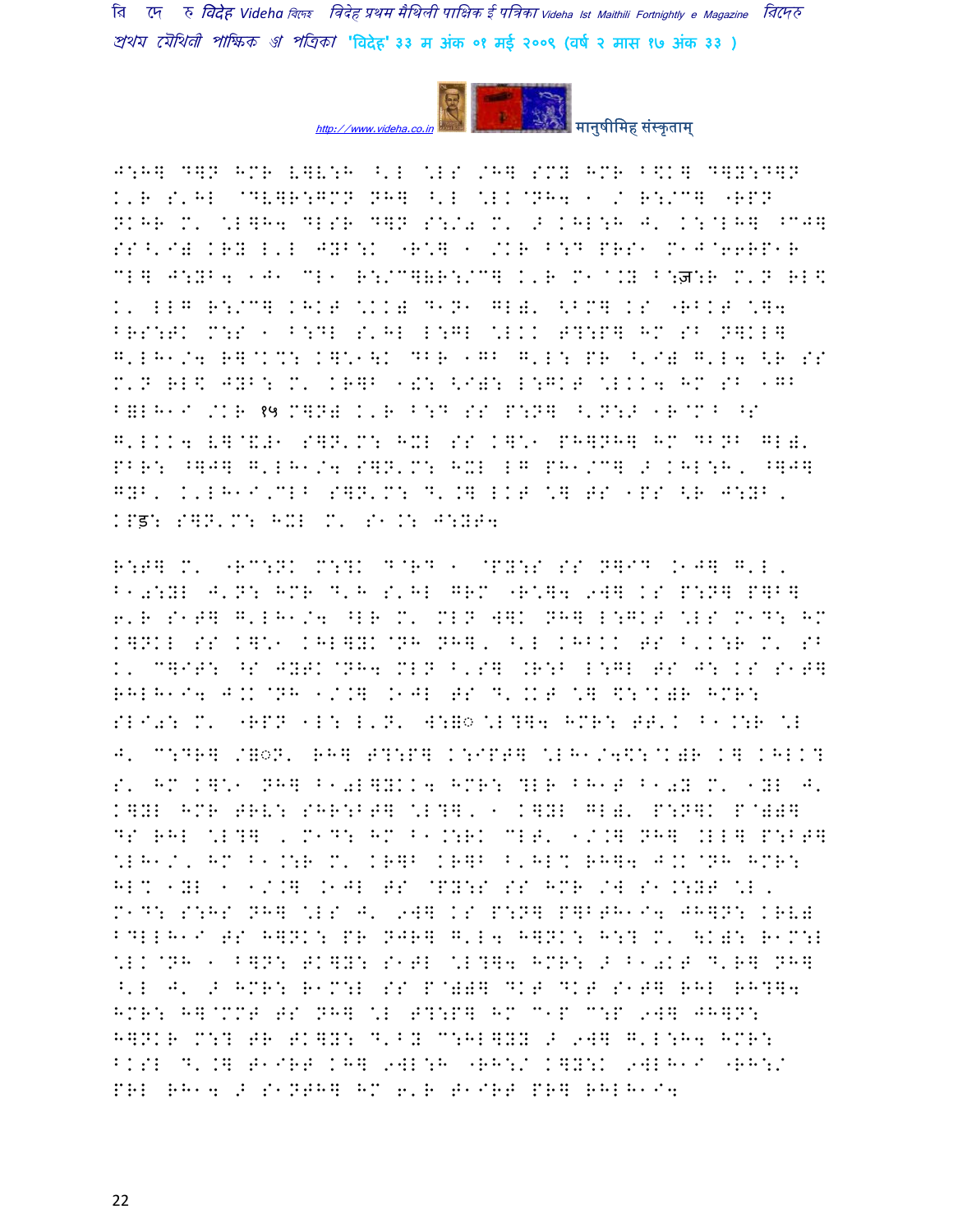

^LR M' 9WLH1I T KMJLR] TS \*LS M1D: B1.:R B'S] NH] \*L4 MCSE SS PER CHE AL CHE PHRO L'ELE ANN CRE DOVAN ABRI G'L]H TS HM B1.:R SS B'HL% RH]4 > D'.] T1IRT \$:@K)R K' BJ:YL G'LKK4 \$:@K)R K' G'L:K B:D B\$ R:T] TK M:/ 1 > DBNB GL)' BKSL RH?] 1 WI=: P:N] SS P@))] DS B1.:R 9T:RB:K @PRY:S M' L:GL RH?]4 M:/ K' B:D M' > S1TY L'L PW: D.EYH ( ) (BPR) (BH) BY:H (BY:H RHIR PHIN) BE POSSE KM 'L:K B: B:B'H: HM NAPP M. PA PA CELE SEARCH MEND MAR SS HMR B1.:R KM HLMY L:GL M1D: R HLMY L:GL M1D: PB@R RBP SS W HLMY L:GL M1D: PB@R RBP SS W HLMY L:GL M1D: PB@R HEB: N' N' BI (KTBRA) ENHE ALEA AARIN ISTE (AFADIR (AFAN) CL] J:U, @KL:S \*B)KT "R\*] M1D: > KHL:H, "RH:/ W]K ^S J:U T.K@NH HM J:YB4

## $\tilde{\mathcal{H}}$  , and the set of  $\mathcal{H}$  is the set of  $\mathcal{H}$  , and  $\mathcal{H}$  are  $\mathcal{H}$  and  $\mathcal{H}$  are  $\mathcal{H}$  and  $\mathcal{H}$  are  $\mathcal{H}$  and  $\mathcal{H}$  are  $\mathcal{H}$  and  $\mathcal{H}$  are  $\mathcal{H}$  and  $\mathcal{H}$  are  $\mathcal{H}$  an PBOGY CESBA SGOW D. CGOWG BB FISH CS .DF BKTP HIB B \*LK@NH4 /H] \K S@PT:H M' K:K: S'HL H]NK: SS BH1T @PR^:V]T ^SG'L?] 1 >HL K:K: K' @SV^:V SS PR]C]T ^'L:H4 S:/0 M' PR]C]T SB H]NK: SS ^'I) KRY L'L 1B?]4  $\{H\}$  Trees, of the society of  $\{H\}$  is equipped by  $\{H\}$  , and  $\{H\}$  is equipped by  $\{H\}$

 $\lambda$  , and so the state of the state of the state of the bird  $\lambda$  and  $\lambda$  and  $\lambda$  and  $\lambda$  and  $\lambda$  and  $\lambda$ HARD: NOON A SHARP ES AGE NOONG SOOR HAA SHARI A DHA SACH OR SPRIN KRKT RHESHA SSOW MOOD STATE STANDART AND A HIS STATE OF BKS] H1NK: SS G@PP KRY LGL:H 1 HM "RPN KLWR] M' \*LH1/4 M:/ MCS] JL.I K' /R]1/N KRKT \*L]H B:K] ^:I B:HRB: ST (P. 1946) (1. E. 1946) (1. 1. 1946) ACRES (S. STR) NEC. (S. 1946) (SRT) SHE NHE EGHIE MEE AL IGMEHE 2 MEE ALBGA + 216 IEN (MEK) B:D M: S'HL CLIP CONTROL

R:THE MY STATE CONTROL PROVINCE TO A SHALL TO A MAGNIFICATION HMR @ Y:N BHR @ Y:N RHT, PR T: IRIN RHT, IRHT, IRHT, IRHT, IRHT, IRHT, IRHT, IRHT, IRHT, IRHT, IRHT, IRHT, IRH NH] ^'I)T J' "RH:/ PBR: W]K ^S G'LH1/ "R\*]4 \H] B'R M:/ K' J:Y K:L NH] K:NB, / B\$ DBR RHT] \*?] H1NKL "RH]I PR @!Y:N L:GL R@HTK@NH4 "RH] B'R RLJ \K): KS CONSTRUCTS TO THE RUN CONSTRUCT OF REAL PROPERTY.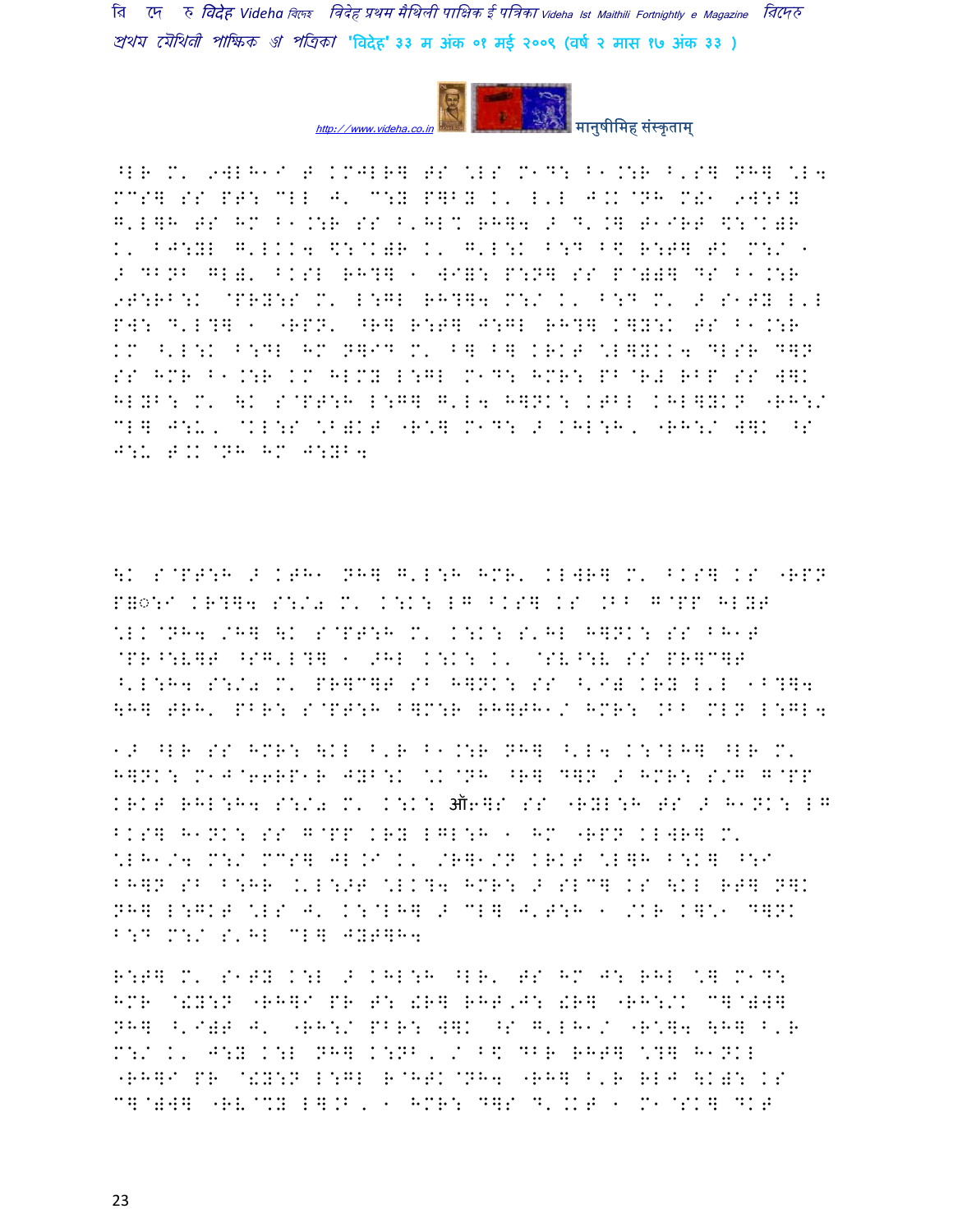

KHISH 1B HE SHHIZ K. MH'AAR ERIN T. Y.H. KERE ABH. D]@KKT NH] H'B:K C:H]4 HMH1 H]NKR M1@SK]K JV:B M1@SK] SS DOMESTIC STREET

1J1 S:/0 M' M:/ K' "RR1#:CL J'B:K \*K@NH4 HMR: .R:P TS  $\pm$  1000  $\pm$  000  $\pm$  000  $\pm$  1000  $\pm$  1000  $\pm$  1000  $\pm$  1000  $\pm$  1000  $\pm$  1000  $\pm$  1000  $\pm$  1000  $\pm$  1000  $\pm$  1000  $\pm$  1000  $\pm$  1000  $\pm$  1000  $\pm$  1000  $\pm$  1000  $\pm$  1000  $\pm$  1000  $\pm$  1000  $\pm$  1000  $\pm$ 9D:S \*K?4 \K TS HMR' \*LRY M' H1NK: N]K NH] L:GKT \*LK@NH, 1 1B TS B]@NN] K' S'HL \*LRY PR] RHL \*K@NH4M:/ BACKER BILL AND RIGHTS IN THE RIGHT OF AN AMALINE. P@N@DRH D]N SS B]@NN] K' B1.:R \*LK@NH W]K TS ^S B.K. MPH M1P: / PH1F KMHB PK B.K MHH RY KHIF H1NK: LS KS /B:K PRE ARTIC E.E MPI (S'R.B. NTH PRE 4 BIF-AR () CHIMAR AND THE MANUAL CHANNEL TO THE MANUAL SERVICE. NH] फ़1R:>T \*LK@NH J' / K] KR?]4 J.K@NH HM KHL]YK@NH J' "RHY!" AYE FRONTH IS RHY DRIO OR RESOURCEMENT JUB: K LI FKY:R G'ULIH4

N]@KK] B\$ T:L] \*?] H1NK: KLNL K:J K:K: S V: DLSR KARIB: SS KRAJ HITSTYN TSTTYK ASSAULT PROPINS (KRY 1981) LLAG K' / SC B10: JON AND AN ACTES AND ALL AND ALL AND ALL AND ALL AND ALL AND ALL AND ALL AND ALL ACTES AND A J:>T \*K@NH4 J.K@NH SS M:/ K' J'B:K C@RC %1RB ^'LKK N]@KK] M:/ S/G J'B:K L'L H@LL: KRY LGL]H4K:K: KTBH1 NA MORA (N. 1999), PROSTER DE L'OLE DE L'ATRICO D'ARE D'EN APRIME. H1NKR N:)K K' 1GB SB K' H1NKR B:T M:NY PRLK@NH4 M:/ NA MOSA KOLO "PREZA "ROMO" PREPIDENTE "E PARTIES" EL LES ROMANE "PR  $H_1$  :  $HH_1$ 

S:/0 M' M:/ SLN], "R@NNB, \*L)B 1 N]@KK] K' LS M1J@66RP1R CL] G'L]H4 > KHN' RH?]@NH J' M1J@66RP1R BS "R@\$\$: 1B] J'T:H 1 /H] W:M SS M:/ SB K' "RPN K:L'J LS JYT:H M:/ SB ^R] D]N K:L'JK G'@S) H:9S M' RH] S:/0 K' "RV! 1S:M M'L PKR] KS CL] J'T]H4 M:/ K' G'L:K B:D SS R SHOW STORES IN THE STORE OF SHOW AND THE STORE OF SHOW BHIT RH] S' 1/R .R:P L:GKT \*L4 R:T] M' K:K: BH1T 9D:S \*LK?, H1NK: N]@KK] K' B]N: N]K NH] L:GKT \*LK@NH4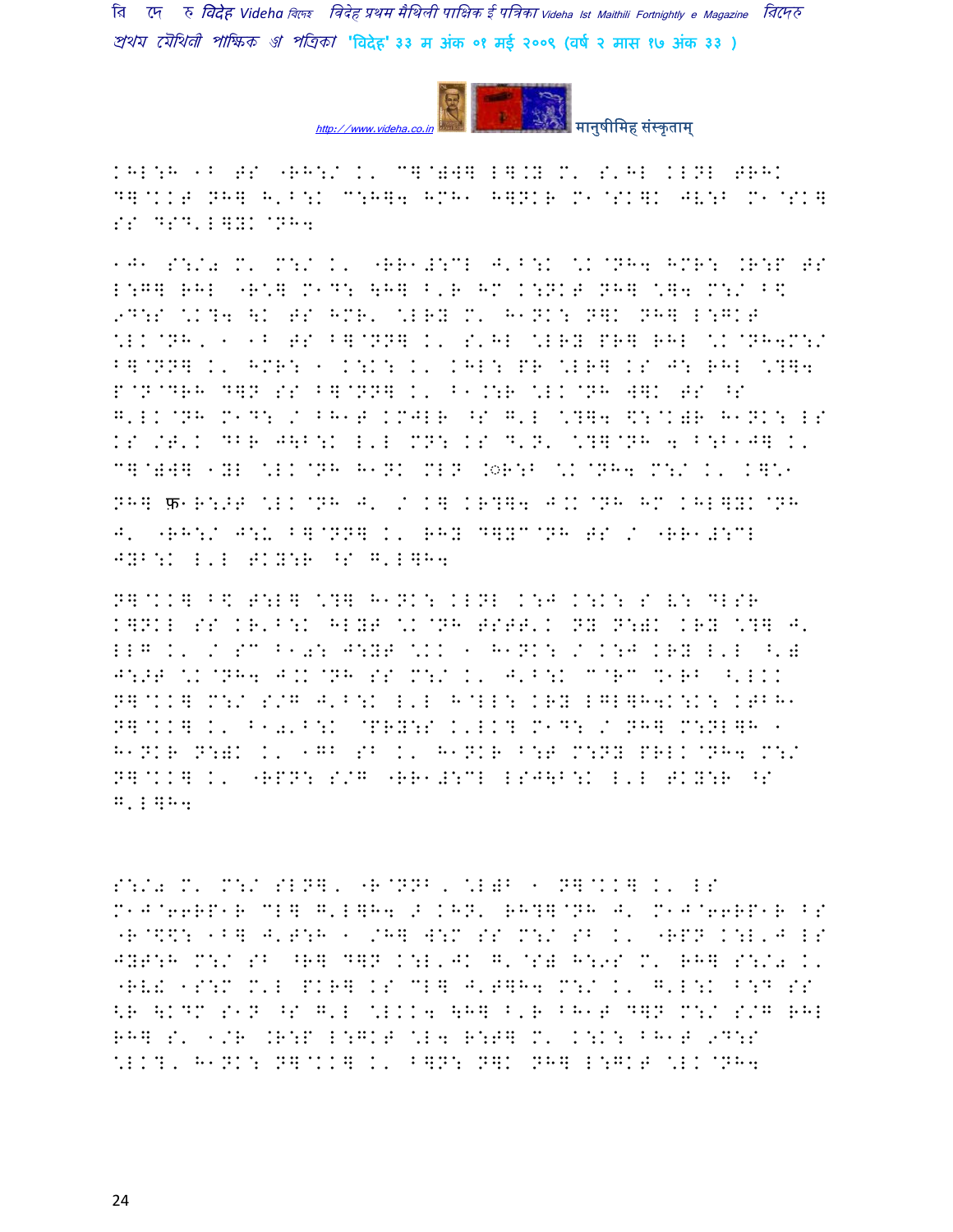http://www.videha.co.in Hotel The Society History of The Society of The Society of The Society of The Society of The Society of The Society of The Society of The Society of The Society of The Society of The Society of The

1Y RB] \*KK HMR: K:L'J NH] J\B:K \*LS4 ^R] D]N @PRY:S M' RH] J' B]@NN] K' "RSGR NH] \*LR]YK@NH4 B'R B'R HANK: DHE D. IHA: YA A, Y 2D:S SE NHH ANH AI SE STAN \*L) B]@NN] TS HMRL SS KR]B NC S:L \*L) \*?] M1D: / HMR: PKR# MY NH# 1PXB HING ALDER MEN CONDITIONS ON MAN D]N ^R] K:K: S'HL B]@NN] LG BKSL RH?] 1 H1NK: HIS'B:K @PRY:S KRKT RHL:H4 R:T] M' K:K: KHL:H K:@LH] TS "RH:/K K:L'J "R\*] "RH:/ "RPN SMY PR CL] J:YB4

SLM D]N HMR DB ): @KL:S HLYT \*LS 1 D1N1 ^LR' M' \*L4 HM K:L'ACAND EMERGY SE PROPROS, SM2: BGLHI TS BRIST 1 MCS] RHB' KR?]4 HMR @KL:S १० BJ' TK \*LS, @KL:SK B:D HM AR JOURNALIST PHILM SHER CENER MUSICAL MILL K]Y:K TS M:/ K' G'L:K B:D B]@NN] HMR' KLWR] M' HMR' S/G RHKT \*L]H4 J/I "RPN KLWR] M' PH1/CT] \*] TS B]@NN] 1 > DBNB GL)' B]\*:/N PR BKS] KS G@PP KRKT 1 H/SKT \*L:H4 HMR: D'.KT D'R] B]@NN] T1IRT KHY LGL]H, "D]D] N]@KK] BLM\$]L:(BLM\$]L:, "RR1#:CL M' \*KK) NH] G'L]H4 TT'K NY N:)K K'L]H J' W:K1R J] KS PH1/C:BY L'L 1BY PRED MARKET

S:/0 M' K:K: B\$ .1% \*L?], N]@KK] 1PS J' 1B] G'L RH?]4 DLSR D]N > 6'R M1J@66RP1R 1PS CL] G'L:H4

 $R$ .  $R$ 

 $\bullet$ 

VIDEHa GaJENDRa THaKUR SaID IN REPLY TO TECHNOGaTI...

BY THIS DOMESTIC YOUR APPROXIMATION PERSONS SITES. IS IN MAIN

REPLYNS AT 01:2009 AT 01:2009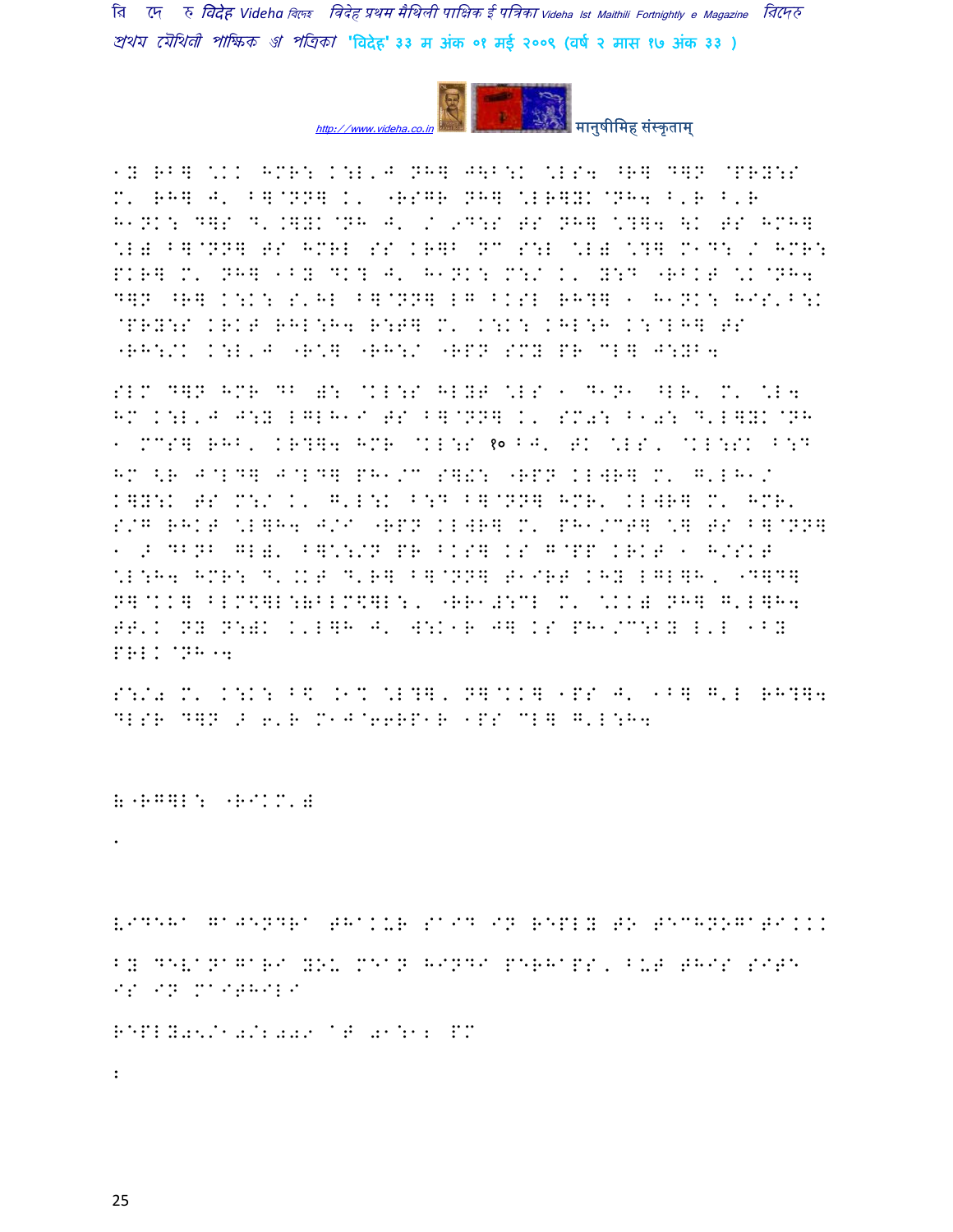REPLYNS AT 1999 AT 1999 AT 1999 AT 1999 AT 1999 AT 1999 AT 1999 AT 1999 AT 1999 AT 1999 AT 1999 AT 1999 AT 199

SANJAI KUMAR MISHA MISHA MISHA MISHA MAR

WENT THROUGH THE PaRT OF NOVEL.REaLLY VERY NICE WaY OF PRESaNTaTION OF FaCT.BUT I WILL REQUEST YOU NOT TO USE COMPLICATED LANGUAGE N FACTS IN NOVEMBER 2012 IN NOVEMBER TO DRaW THE aTTaINTION OF MaSS THROUGH YR CREaTION.

SaNJaI MISHRa SaID...

 $\dddot{\bullet}$ KM@&# Y:DV SaID IN REPLY TO JYOTI KUMaRI VaTS... HaMHU EHI SE SaHMaT CHHI RPPLHAM/ARCHAN (18:26 PM)  $\ddot{\phantom{0}}$ 

REPLY DEPARTMENT PROPERTY

SaNJaI JI, PLEaSE SPECIFY WHaT DO YOU MEaN BY THE "COMPLICaTED LaNGUaGE" HERE IN THIS NOVEL.

KUSUM THaKUR SaID IN REPLY TO SaNJaI MISHRa...

TECHNOLOGICAL SAID... THANKS AND ANNOUNCED AND AND THE SAME HINDI WO REPLY05/10/2009 aT 12:54 PM  $\ddotsc$ 



िव दिन दि विदेह Videha <sub>विष्ठ</sub> विदेह प्रथम मैथिली पाक्षिक ई पत्रिका <sub>Videha</sub> Ist Maithili Fortnightly e Magazine *वि*दिन्ह õथम मैिथली पािक्षक ई पिñका **'**िवदेह**'** ३३ म अंक ०१ मई २००९ (वष र् २ मास १७ अंक ३३ )

 $\ddot{\phantom{1}}$  :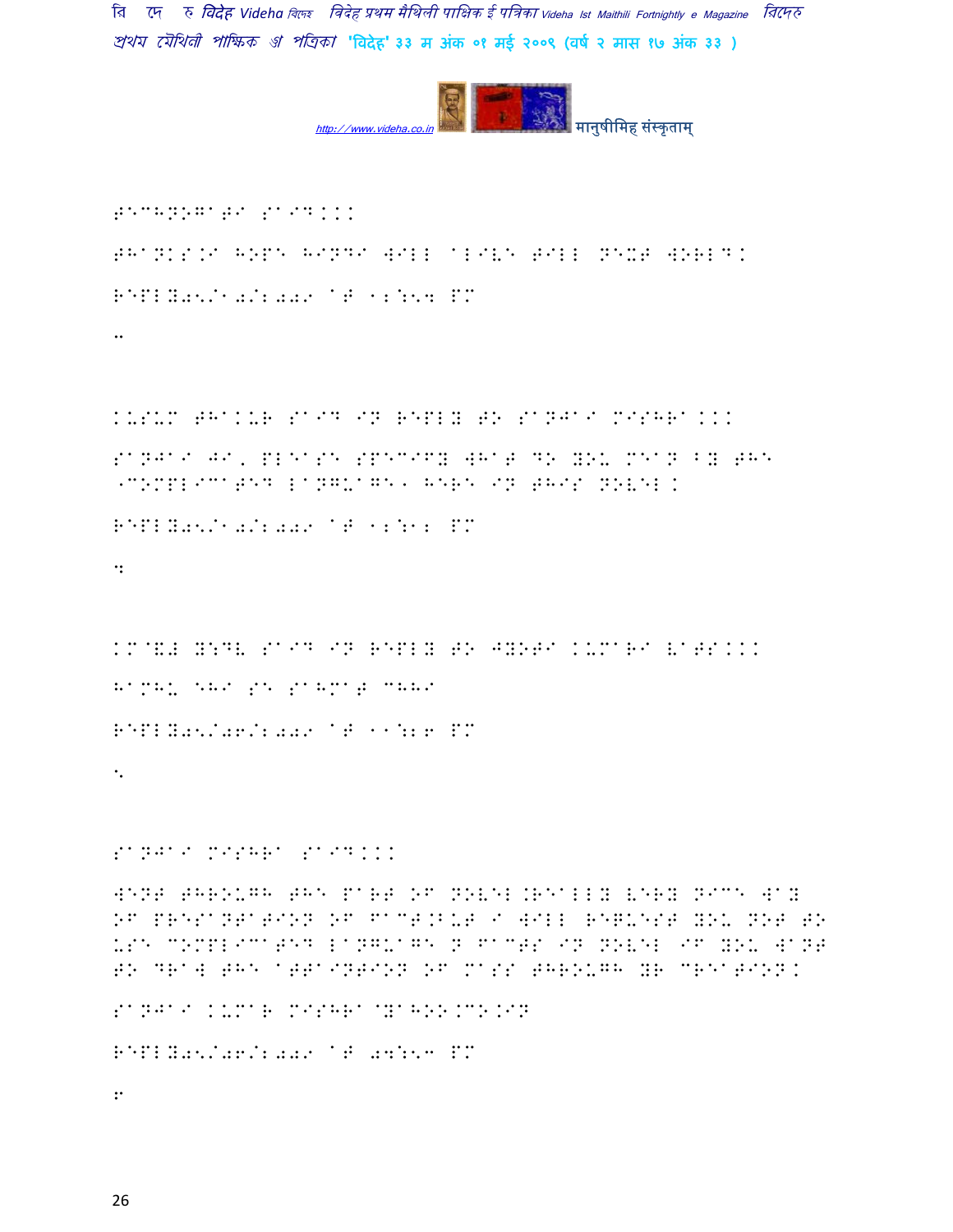VIDYaNaND JHa SaID IN REPLY TO JYOTI KUMaRI VaTS... EHI POTHIK PRINT FORM aVaSHYa aYEBaK CHaHI REPLY 05:09 PM 2009 AT 09:09 PM

KUSUM THAKUR SAID. DHaNYaVaaD. KOSHIS KaRaB aHaaN SaB KE NIRaaSH NaHI KaRI. RREPLYNS AT 2009 AT 02:23 PM PM

 $\ddot{\phantom{a}}$ 

 $\ddots$ 

REPLY05/06/2009 aT 04:39 PM

aPNEK RaCHNa PaDHLa KE BaD BUJHaYaL JENa MaDHYaM VaRGaK JIGI KE PaRIKRaMa KaILaUNH SaRIPaHUN aNaNT SAPINA PUDA KAREVAKE LEL MADHYAM VARG PUDA JINGINA SAPINA aSHaVaN RaHaIT KHEPaI CHaTI

SUBDER THAN SAID.

REPLYNS AT 04:41 PM 2009 AT 04:41 PM 2009 AT 04:41 PM 2009 AT 04:41 PM 2009 AT 04:41 PM 2009 AT 04:41 PM 2009

aPNEK RaCHNa PaDHLa KE BaD BUJHaYaL JENa MaDHYaM VaRGaK JINGI KE PaRIKRaMa KaILaUNH SaRIPaHUN aNaNT SAPUPA PUDA KARYA KARYA PUDA PUDA JINGIN JARJAR aSHaVaN RahaiT Khepai Chatian

SUBDEBTING THANKS



ৱি দে হ *বিदेह Videha ৰিদ্*হ *विदेह प्रथम मैथिली पाक्षिक ई पत्रिका Videha Ist Maithili Fortnightly e Magazine বিদেহ* õथम मैिथली पािक्षक ई पिñका **'**िवदेह**'** ३३ म अंक ०१ मई २००९ (वष र् २ मास १७ अंक ३३ )

 $\ddot{\cdot}$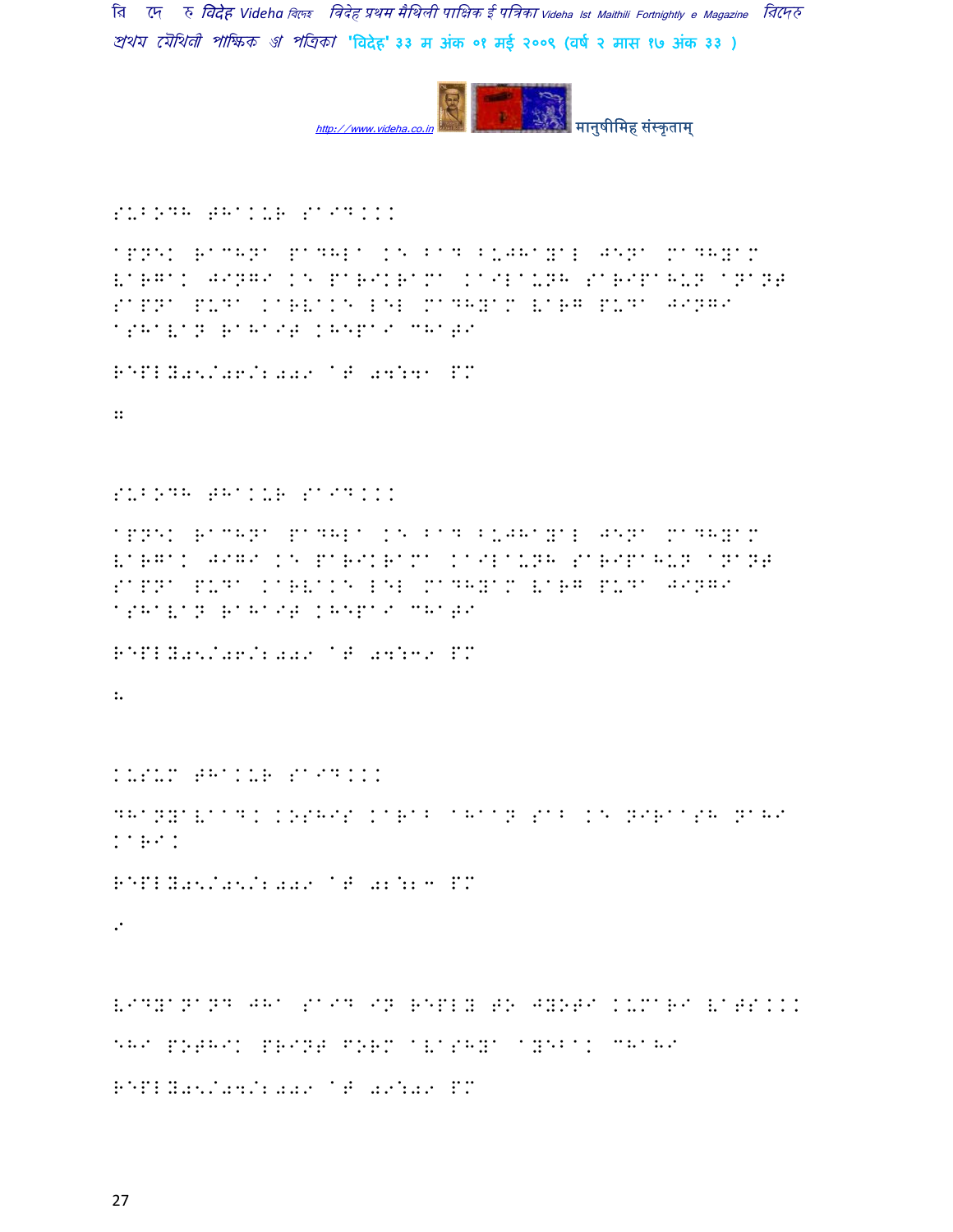28

PREETING TO A STREET

 $144$ 

MaNOJ SaDa SaID... I 9P@NY:S "RPN @S?:N R:.T MK?]L] 9P@NY:SK M@!Y4 REPLYNS AT 08:57 PM

 $\ddot{\phantom{1}}$ 

 $100$ 

REPLYNS AT 08:58 PM

 $\mathcal{M}$  , and  $\mathcal{M}$  is the same integration of the same integration of the same integration of the same integration of the same integration of the same integration of the same integration of the same integration of th BaD NIK RACHNI SABH, aHaNK LEKHNI ME FLOW ACHHI

USS AND A NOTES AND ADDRESS OF THE MADE OF SALES REPLY05/04/2009 aT 08:59 PM  $\boldsymbol{\cdot}$  :

REPLY05/04/2009 aT 09:01 PM  $\ddot{\phantom{1}}$ 

aNSHUMaLa SINGH SaID...

\H] 9P@NY:SK JT'K Bड़:I ^\ RHL "R\*] S' W]K' ^\ RHL "R\*]4 I @PR]I) RBPM' S'HL "R\B:K C:H]4

HIRAN ISOTI KUMARI SAID.

िव दिन दि <mark>विदेह Videha</mark> <sub>विफर</sub> विदेह प्रथम मैथिली पाक्षिक ई पत्रिका Videha Ist Maithili Fortnightly e Magazine *वि*दिन्द õथम मैिथली पािक्षक ई पिñका **'**िवदेह**'** ३३ म अंक ०१ मई २००९ (वष र् २ मास १७ अंक ३३ )

http://www.videha.co.in <u>मार्ग सामग्री के अन्य अनि</u>कारी मानुषीमिह संस्कृताम्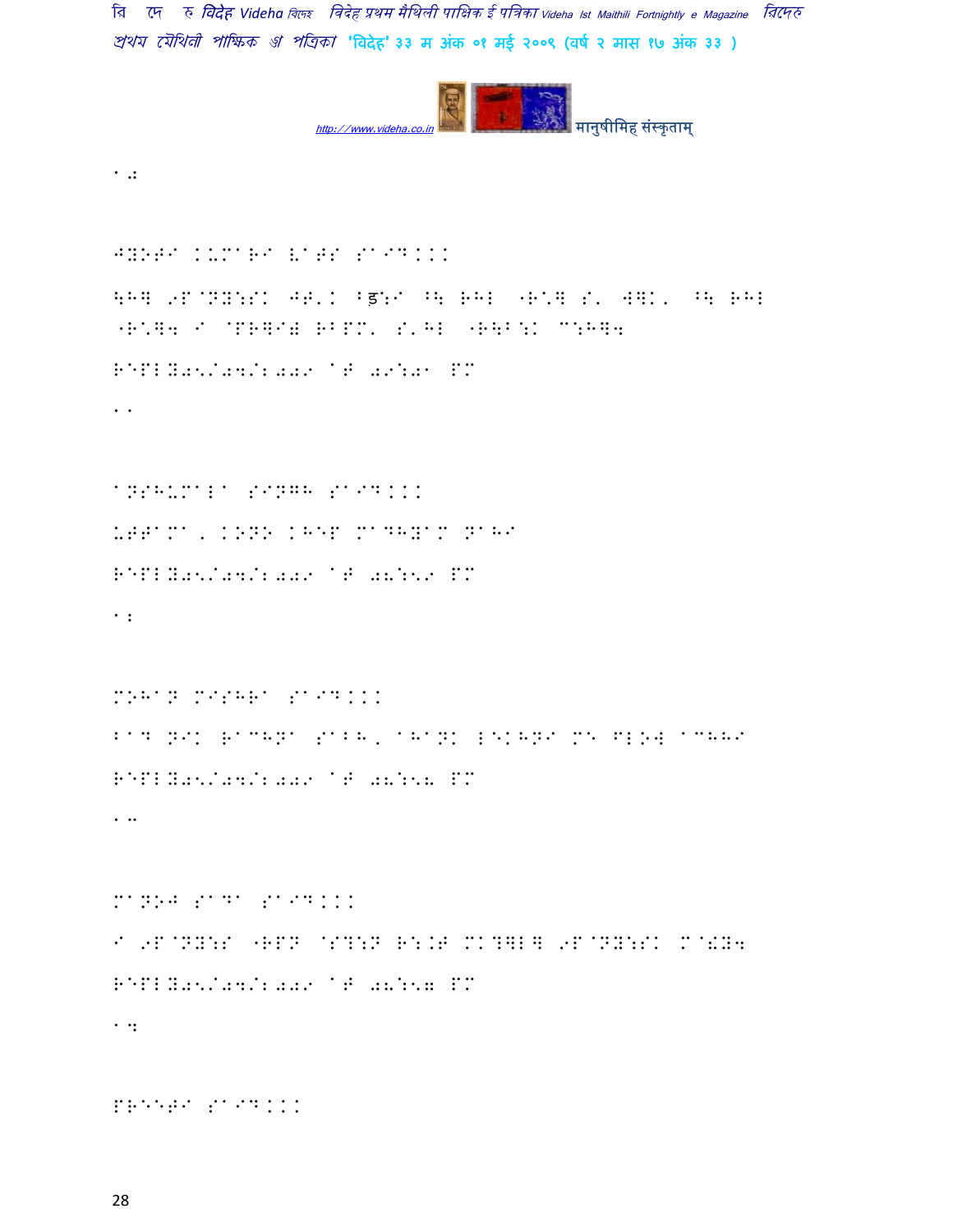

EE BHAG SEHO PACHHILA DUNU BHAG SEHO REPLYNS AT 08:55 PM  $\mathcal{F}(\mathcal{F}_\bullet)$ 

aum Said... UPaNYaSa BaD NIK LaGaL, aGILa BERUKa PRaTIKSHa RaHaT REPLYNS AT 08:50 PM BLC POSTS (MK?]L] N:)K)-"R@NT]M .'P ESS RYNE

(BBC): RATCHES (Van Mic Provided "Race "Records"), Political Provided "Rock" (Records), P.C. (Records), P.C. ( SMORE TELA "BARB" "RTBBRI "BRDAD" PAR BROY ELEN "RE FRONH LAND RELIGION EN LIGION LIGION CONTRARIONAL CONTRARION "R\*]4 SMD:/N S1N:> Pड़KT "R\*])

Bड़: R' JTN S' S]Y: !]Y: PLSL

S'HL SHIP RIN ROOM AND

1GB 1GB P:MC@NDR, P:M P:MC \$1198;

THE PILE REVIEW OF THE

L:L RIG' \$LLIG' \$LLAN RIG /HRIG

Lima G.H. B. C. Ganshi K.

 $S$  SMD: The small discrete that  $\lambda$  is the state of the state of  $\lambda$  . J'N: NORTH SI SIR PHILIC GO AN ARA

MS: MARREY S:S1R PHILICL: STATE S:STATE STATE STATE STATE STATE OF DRESSER SERIES. 'KN]Y: PR]\*B'K SLR ^'LK4 G:\$]Y' M' HMR: PR]\*]- TR]\*]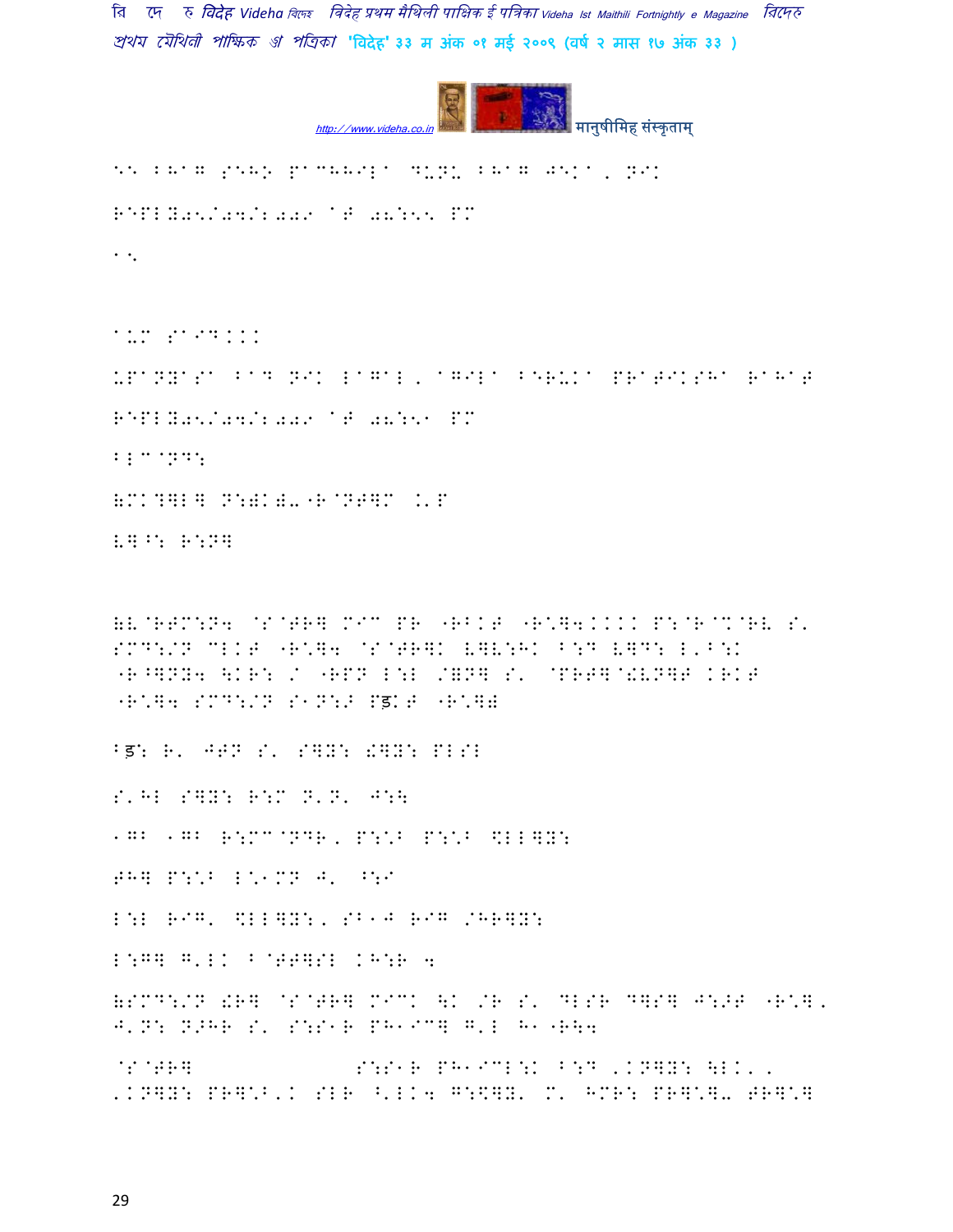ৱি দে <sup>হ</sup> <mark>विदेह Videha</mark> <sub>বিদেহ</sub> ৰিবলৈ *प्रथम मैथिली पाक्षिक ई पत्रिका Videha Ist Maithili Fortnightly e Magazine बिদে*হ õथम मैिथली पािक्षक ई पिñका **'**िवदेह**'** ३३ म अंक ०१ मई २००९ (वष र् २ मास १७ अंक ३३ )



K. SO KORY HOR: 1GI BEEN CIGN BE CLICKE CHAING 1GI B Bellie in the Linie South State State State State State State State State State State State State State State S BOL: THE SECRET SERVICE SERVICE SERVICE SERVICE SERVICE SERVICE SERVICE SERVICE SERVICE SERVICE SERVICE SERVICE RHL H19 HHRL CHAR

D1@LH]N !]R'-!]R' CL]YU SS1R GL]Y:

SS1R GLIGHER (1991) SS1R GLIGHER

TLR' </B<): M' L:GL "RN:R KL]Y:

@S@TR] CIG'R]-Y:@TR: K' B:D HM P:/L J' HM SO A GLO PREBO PRESENTARE CARLES FOR LIGHT BELONGING FOR THE LEG YETHI TRICH, RUBUR OLIFI ARNA PER NEEN EN C'HIG'I LENDI ADA KLEHBRAG BJERK BLEGHER BLEGHER GJERK GJERK GLEGHER GJERK GLEGHER GJERK GJERK GJERK GJERK GJERK GJERK GJERK GJE @S@TR] @DV:R: KLHBRK B]!, .]R .1"R\B:K 1D]K "R^]NY )

19 6BLLI S' KLHBR OG BERNE GRAFI

1J DE SERE / DIG SERE / DIG SIGNE

JR: S: TL )]K: PHN M'R] L:ड़L

T'R' BCV' PR SBK: NJR J:41

(@PR'MK @PRSIG.. @S@TR] @DV:R: @PR'MK N:N: "RECRETE TO BE CONSIDERED SITION TO GHE CONSIDER THE BEST PER TO DISCIPLE TO START TO "REPORTIL PUR, T. "A.PN PERNAN TEUR NIPNATI NYMBO /KR: GS]Y: L>T "R\*].. C1@MM: L>T "R\*].. "RPN P') K' SLAHR DE "PRONING SLAHRBOSTAHRBUR" "RYSTER PRONING SO DAR (P. 1813) AND ROOM PREPENDED AT PERSONAL POTTECD OF PUBLICA P/J]YBKT "R\*].... / KN'K N@RVS "R\*].. @S@TR]K PT]K PAR PRESON REPEATS WORKERS "REPORT: "PRESCHE PLESS "ROW.. WE RECOMMENDED TO A RECOMMENDED TO A REPORT OF A RECOMMENDED TO A RECOMMENDED TO A REPORT OF A REPORT OF

. TE TRAHA : B:9J] : B:9J] : B:0J] : B:2HAME: HOTA: LA HOTA: LA HOTA: LA HOTA: LA HOTA: LA HOTA: L BC: L]Y'4 1> !R] "RH:I HMR: "RPN: P1TR] M' S@NH]Y:K' R:.LH1/.. M1D: HM.. HM "RPN B@CC] K'.. (PT] S') RLAGE, RLAGE, REGULI (RH, ), CLRIS (RHIT, AR, ), RG(RG) ROOM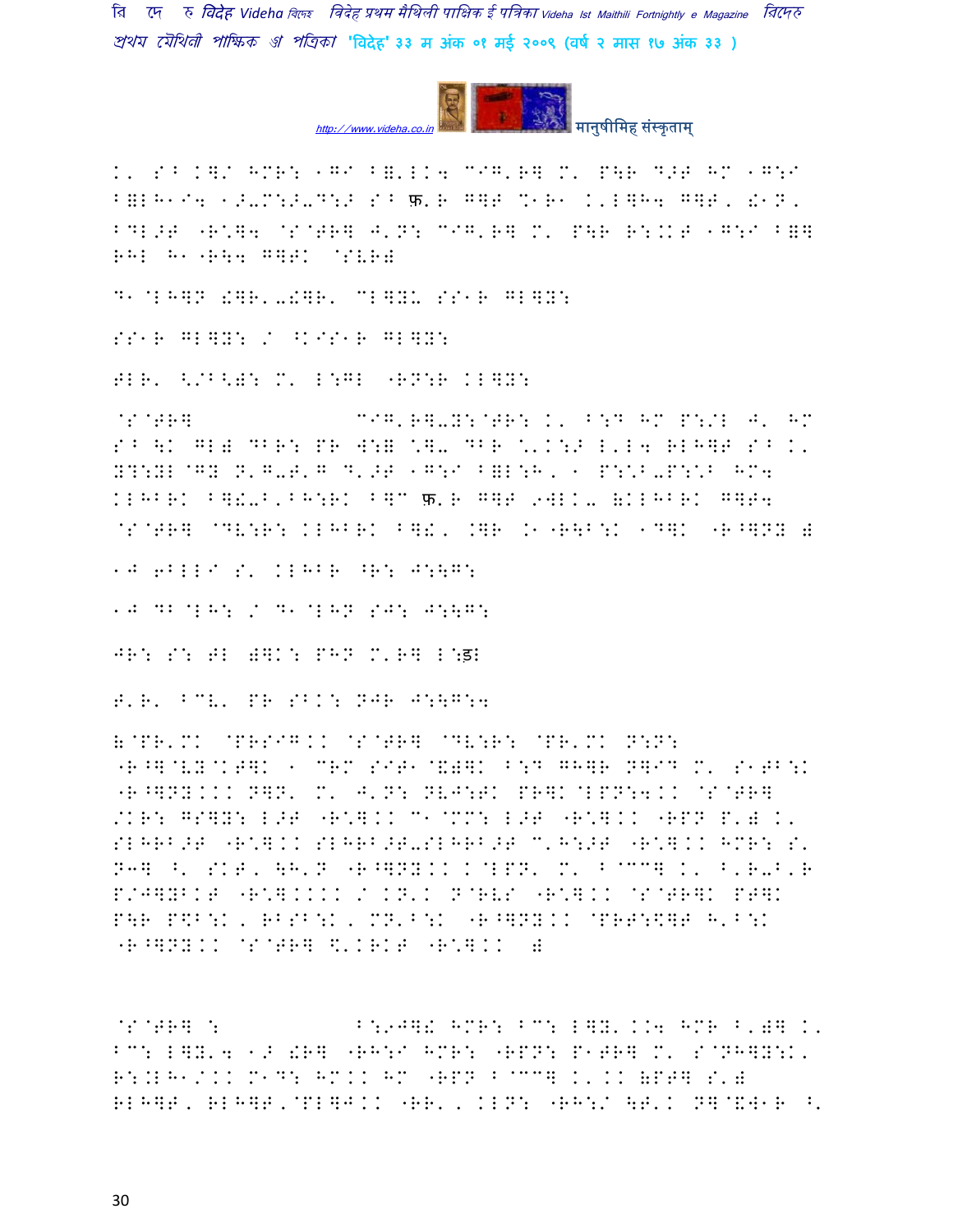http://www.videha.co.in स्ट्रीया स्ट्रेलिया मानुषीमिह संस्कृताम्

SKK \*D: NG TO THE THE STATE OF THE POST PROPERTY TO THE POSTS OF THE POSTS OF THE POSTS OF THE POSTS OF THE PO BECCHE M. MER'S RIEGINING RIM PHE ERIC L. JOURNALE BNB:K @SV@PN.. "R!R@ST' M' DM TL\$] D'L.. SIG' \*LH1I N' HM D1NB, \K' @KL:S M'4 "RH:/ S' KM T' K]@NNH1I N3] \*LH1/.. K.NL "RH:/ 6@R@S) 1B], K.NL HM.. V]V:H S'PH]N' \T'K R:S C@RC:, \$]@SK%@NS, @JV:>I) @S)\$].. 1 V]V:HK B:D S^): S1@\$\$:H.. PB\*L: PR \@KKH] ): V:@KY- $\mathcal{P}(\mathcal{X})$  , the compact of the control point  $\mathcal{Y}$  , and  $\mathcal{Y}$  , and  $\mathcal{Y}$  , and  $\mathcal{Y}$ "RI@GR'J] B:J-^BK'BL: L\$K] H1NK: N3] C:H]I 4 T' JHN >YKH S^ \*L, THN V]V:H S' PH]N' K]YKK N' KHL? .. G:MK PHIL LANG HO, A. (PR.O.1911) PHO PRINCIPLY PHO S1 PTE 19944 (PTAN SI STAB I. S1N: S1N: S1N: S1N: S4N: S9N: S4N ST FOR THIS SON RHIST THAT AN INC. THIS RELATED BY THIS SON RELATED BY SO I J]B]T' .:L .]IC] K' ^1S] ^RB: D'N' RH]T]Y@NH]4' ..फ़'R

/ S^ HMR: .LIC:RK?]- '"RYI Y' @PR'M: D:Y, K:L'J >IJ]N]Y\R]K P=:> P=' J:Y \*LH1I K] @PR'MK >IJ]N]YR] P=' L'L..? HI Y', R:!: KM@&#K R:S KT' N3] HL>T \*KK.. "REBY B. "TERITY TYS. RYE T. PA CHIN T. "LEAR OR DEBY KATA: PONGABE (K. L. BN) BAGI YARAH (K.A. BRADI). DADILI (K. BABNAR).  $P$ HQPHQ (LQL):HK S^): Monic LB(40): LQD, H(30); My R, B: M

KONHER: NY INDIANA ARA-DIA AN' INDIANA ARA-DIA AN' INDIANA ARA-DIA AN' INDIANA ARA-DIA AN' INDIANA ARA-DIA AN' KRT:H.. H1NK: @)R'N]IG "RH]I D' D'BK@NH], KHB@NH] J' >IJ]N]YR]K I .:S KL@RS \*LK... (KNKT) I S^): "RPM:N HM CHECH: PHE ALEAHNAII CRIME ANIIAE BROWN PROF. AI B'R B'R B'R B'R B'R BERGY (ER) HIS HIS LOBERT BY WE BY TH

SN.111 & TRI HMR BYANNA BAR BMR S.I. IAN BMR SHYBII II  $S$ ): Varies and the shift of the second second shift  $S$  is the second second second second second second second second second second second second second second second second second second second second second second sec SHMT] D'L@NH].. "RH:/K M:YK S^): SC. SR!: HMR B:9J] T]G1N: CCG1N: K' K' PB@R# K\L@NH]4 M1D:.. H1NK: L'L  $\#T$  ,  $\#T$  is the probability of the probability of  $\mathbb{R}$  and  $\mathbb{R}$  . The probability of the probability of  $\mathbb{R}$ B:9J]K M1IH D'.] C1P \*]..4 ^R] D]N KL@LHBK BRD JK:/ .)KT \*].. M1D: C1P \*]..4 "RH:/ S' DB): G@PP KR' L'L TRSPECTED AND CONTROLLED AND CHOOSE OF STATES AND CONTROLLED AND SAHARI NI DI ABADI SI DAGAARI AHIR BA COMAT DI SI DI \$]@SK%@NS KRB, M1D:..(@S@TR] K' L:GKT \*K J' KLNL \*L)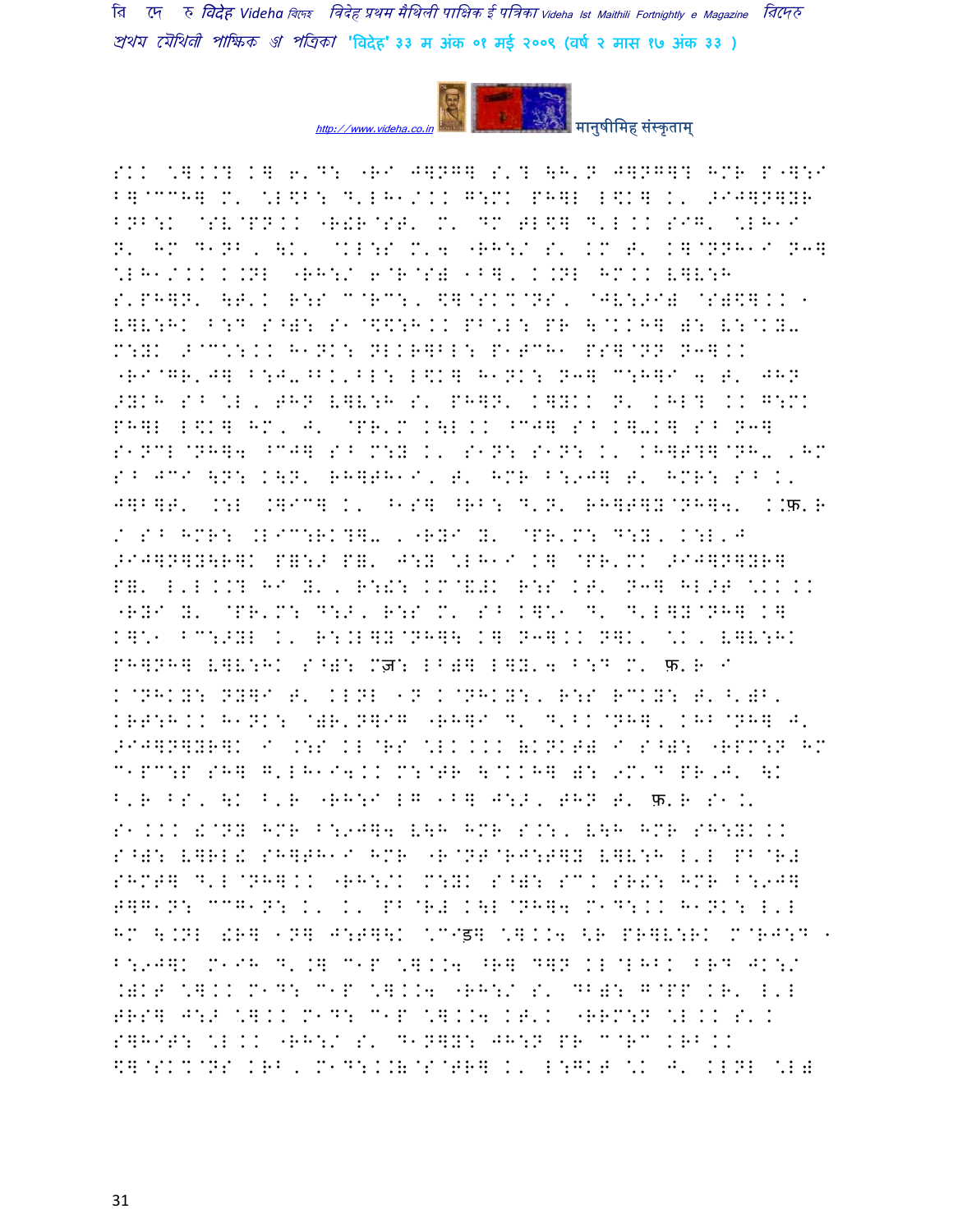

B:L]K: /KR: L'G 1B] KN61SK]Y:>T "R\*] -M:/! HM 1B] RHL  $\ddot{\phantom{0}}$  .  $\ddot{\phantom{0}}$  :  $\ddot{\phantom{0}}$  :

@S@TR] : (@S@TR] C'H:>T \@MHR-/@MHR T:KKT "R\*J#B"(1) # (1) K" (1) B:J" RHL \*[1] RHL \*]

B: 141 (12) S. M. HORE (1998) "RHAIK BY DIRECT (1998) BY BY BY DIRECT (1998) BY BY DIRECT (1998) BY DIRECT (19

@S@TR] : (P') PK\$] K') N3] B:JB! C1P ^' J:U! 1 SBT] J:U! I KLNL G@PP KRB:K B'R \*K?I T' S1TB:K B'R \*K4 SBT] RHB4 D'.]E, HMRL N]IN 1B] RHL\4 H@MHBI SBT] RHLAN I RIGHT, CAGON BELIA I DE SON HARAGA (SON BEACCA) DOOR RBP M' HIS] 1 K?N..)

B:L]K: : 0BW! BH@NN:! N]@NN] NY]I4 M:/! HM 1\B, HMR: 1B' D]Y'4

@S@TR] : (PT] S') RLH]T, S1NB N'! @PL]J! I "R@PPN SITE:N "RANDIC" ROBL (BRYM) | TERIOL | TERNO DUCKPUR ..B:9J] KHK \*?].. B'):-B')] M'I KLN 6RK?.. M1D: N3]! B:1J-PH, 6BC AN NO. 10 BRI NYIHAN BHHAHI NYAH BI AM AIN' (BPN) BOOT IS RELEASED THAT IN THE RIGHT IS A RELEASED IN THE RIGHT IS A RELEASED IN TH 1N' M'I "RPN: K' \T'K "RSH:Y "RN1^V KR]TH1/..4 HM S^ T' G1L:M \*] 4 KHLL G'L \*K- PR:!]N SPNH1I S1. N:H]4 .. "R@MM: J].. M:N] J:?1 N'.. GLR Pड़K \*] "R@MM: J], GLR Ps: NARRY REPORT FROM THE RANGE OF THE LOCATA PORTOGENE OF TH B', 1995 (A) SEC (B) IS PORTAGE (PORTAGE ), IS PORTAGE (A) ACTIVITY (C) ) Biol.: De Chronic Company of Biol. Bends of Company of Service (All De  $\mathbb{R}^n$  . And it is the set of the set of  $\mathbb{R}^n$  is the set of  $\mathbb{R}^n$  . Hence,  $\mathbb{R}^n$ P1R1. LG X 1 Y D1NB4 P1R1. X D'L@NH] T' B')] 1 Y D. E CORRE SEL PILANE (AND SERVICE AND DESCRIPTION OF A POSSIBLE AND A POSSIBLE AREA HANKL PHAL BIR BIRN BIR BHANKAN THAN.

SSI : (S:S1K & SVR M') THAN MOST ON THE MESS OF THE MY DISTURBANCE OF THE MY DISTURBANCE OF THE MY DISTURBANCE RH]T]YKK4 1 M:R] D'N' RH]T]YKK N3], M:R] D'L]YI.. /HL  $K$ ): K' A' N $K$   $\{X,Y\}$  ,  $\{X,Y\}$  ,  $\{X,Y\}$  ,  $\{X,Y\}$  ,  $\{Y,Y\}$  ,  $\{Y,Y\}$  ,  $\{Y,Y\}$  ,  $\{Y,Y\}$  ,  $\{Y,Y\}$  ,  $\{Y,Y\}$  ,  $\{Y,Y\}$  ,  $\{Y,Y\}$  ,  $\{Y,Y\}$  ,  $\{Y,Y\}$  ,  $\{Y,Y\}$  ,  $\{Y,Y\}$  ,  $\{Y,Y\}$  ,  $\{Y,Y\}$  ,  $\{Y,Y\$ ^GK KT' \*'I? L' D'., D'.4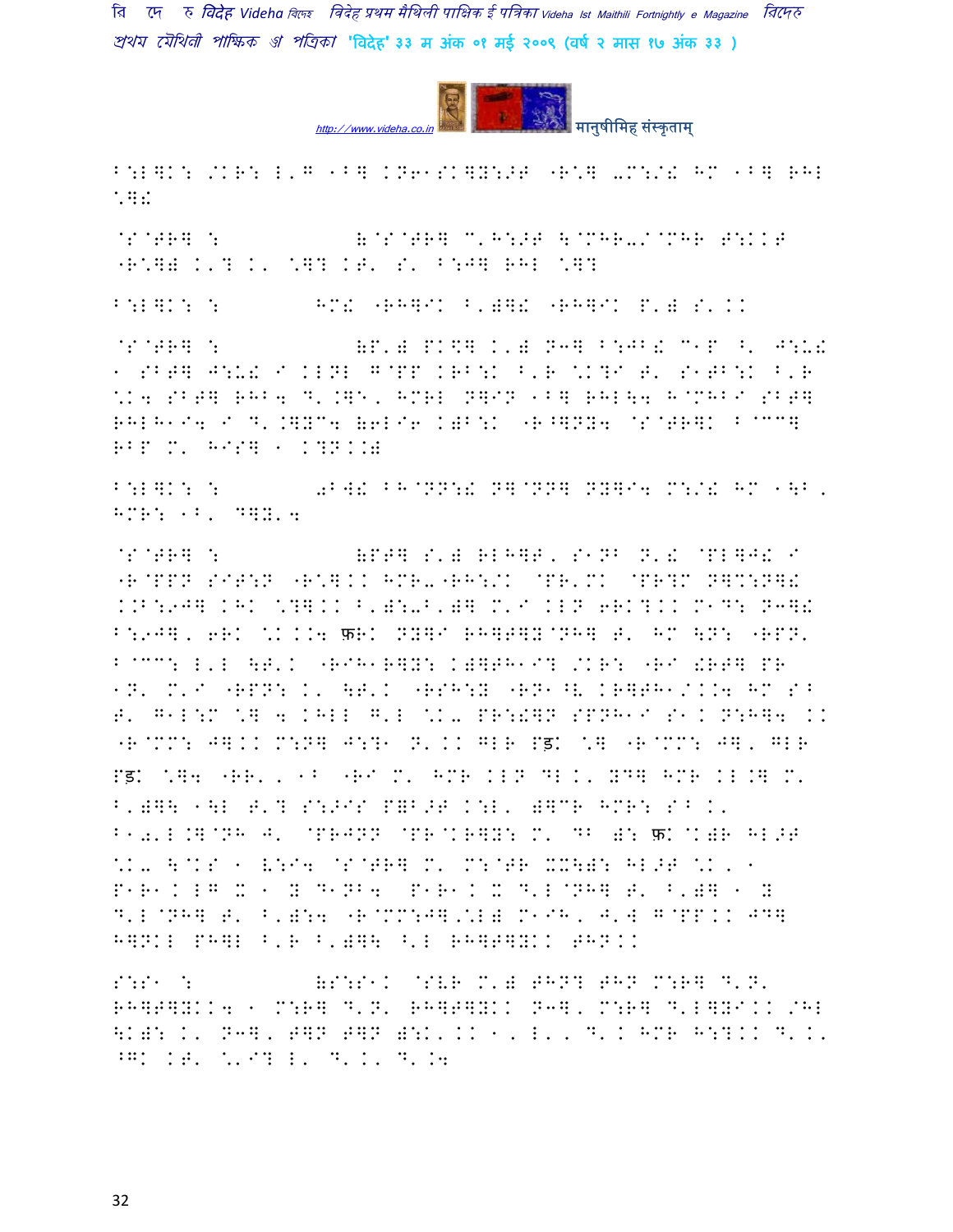

(DT) (D) H: DIRE SERIE (D) (D) SLO: D'.B: SPL0: O'.B+B C'H:K' 1 \$'R: K' D'A' BE 'H: K' ANDEIII' 'R' GHE ES CESTE JK:/ KRKT "R\*]..)

@S@TR] H:.. H:.. @S@TR].. "R^:GL..4 %: MY MERCON, 'YA KURIYI', 'YO KURIYI'YA MAREKARI YA MAREKARI Y RM@NT' T@TR D'V::!' 6BS], "RN@RGL.. HM S^ T' M:@TR D:SE (BOI)K:BOI)K: MYBI MI A MAHIL. H MALE (THA. %YN'&1 R@M^::4' HM S^ MN1@K. N3], M:@TR ^BM]K: \*]..  $B$ M]K: NEW ARTICLE OF THE LOOKE AND ONE ON THE RELEASED AT JHR 'BRYS, TS, T, JP, THR, THR: 1781 / THR: 1, THR: 1781 1 SIGN.. M:/.. M:/.. M:/.. M:/.. M:/.. M:/.. JNN: NY] ^R] \*]4 \$LR] 1NK H:? M'I 1 NCK \*] H1NK: T:L'4 .... (@S@TR] 9@NMT JK:/ C]KR>T "R\*]) L', L', ^LG] L'.. ^L@GY: \*] HM.. 1U, 1U, 1 M@RDN KRB HMR >@C\*: K', HMR M:N K', HMR S@MM:N K'.. H'.. H' SM@ST @S@TR]G#.. H' SM@ST @S@TR]G#,1U, 1U 1 @PR@ST1T KRB "RPN: K'.., @PR@ST1T KRB "RPN: K', @PR@ST1T KRB "RPN: K',@PR@ST1T KRB "PRNYS KLA (KALAR KYTER PRSP) PRODUK PRNA "RPNY LOCAR VANRIA CYRK PYLISER (RYBILE CYCHROMOGY) M:@TR 9@RV%], M:@TR M'NK:.. "RH]@LY:, @DRCPD], K10 T:R:: R:R:, T:R:, T:R: PICK@NY: PICK@NY: PICK@NY: PICK@NY: PICK@NY: PICK@NY: PICK@NY: PICK@NY: PICK@NY: PICK@NY: N3].. RI^:, 9@RV%], M'NK:-^L@GY:4..S]T:..@TY:@JY:4 ..N3], @DRCPD] N3]4 PT] 1 SM:J S' @PR@%N PB\*'B:L] @DRCPD] N3] C:H] HMR: SM:J K'.. M:@TR S]T: C:H] HORS:. SATHES! PR OR SERVISE SATHES!. STRING OF SATHES  $S$ HB.. 1 N3] SHB.. 1 N3] SHB.. 1 N3] SHB.. 4 N3] SHB.. 4 N3]

B@CC] M:I, M:I, 1B' D D]Y' HMR:4 HM 1\B4 MY: M: MORIN, BOOK: BC: LIGHT, BC: LIGHT, BC: LIGHT, BC: LIGHT, BC: LIGHT, BC: LIGHT, BC: LIGHT, BC: LIGHT, BC C]KRN:>)

(@S@TR] K' HL>T \*K J' K]/ /KR: BC]Y: K' /KR KL.] S' B:hR B:HR ATR B: BHL B:HO CATABH OCTAINED AN AIR B: NO CONTROL (BOB) L' /KR: D]S DCGN:I K] B]@CCH] M' WMK] J:>T "R\*] 1 B'HL%  $T_1$   $T_2$ :  $T_3$   $T_4$   $T_5$   $T_6$   $T_7$   $T_8$   $T_9$   $T_9$   $T_9$   $T_9$   $T_9$   $T_9$   $T_9$   $T_9$   $T_9$   $T_9$   $T_9$   $T_9$   $T_9$   $T_9$   $T_9$   $T_9$   $T_9$   $T_9$   $T_9$   $T_9$   $T_9$   $T_9$   $T_9$   $T_9$   $T_9$   $T_9$   $T_9$   $T_9$   $T_9$ How Absolute (WR) Role (WR) Role (WR) Contained Association of the MER-POISSON CHANGE WAS BEEN WARRENT OF THE "R\*]4.. HW:T / C]KRKT "R\*], J'N: K]/ /KR: <]S]Y: RHL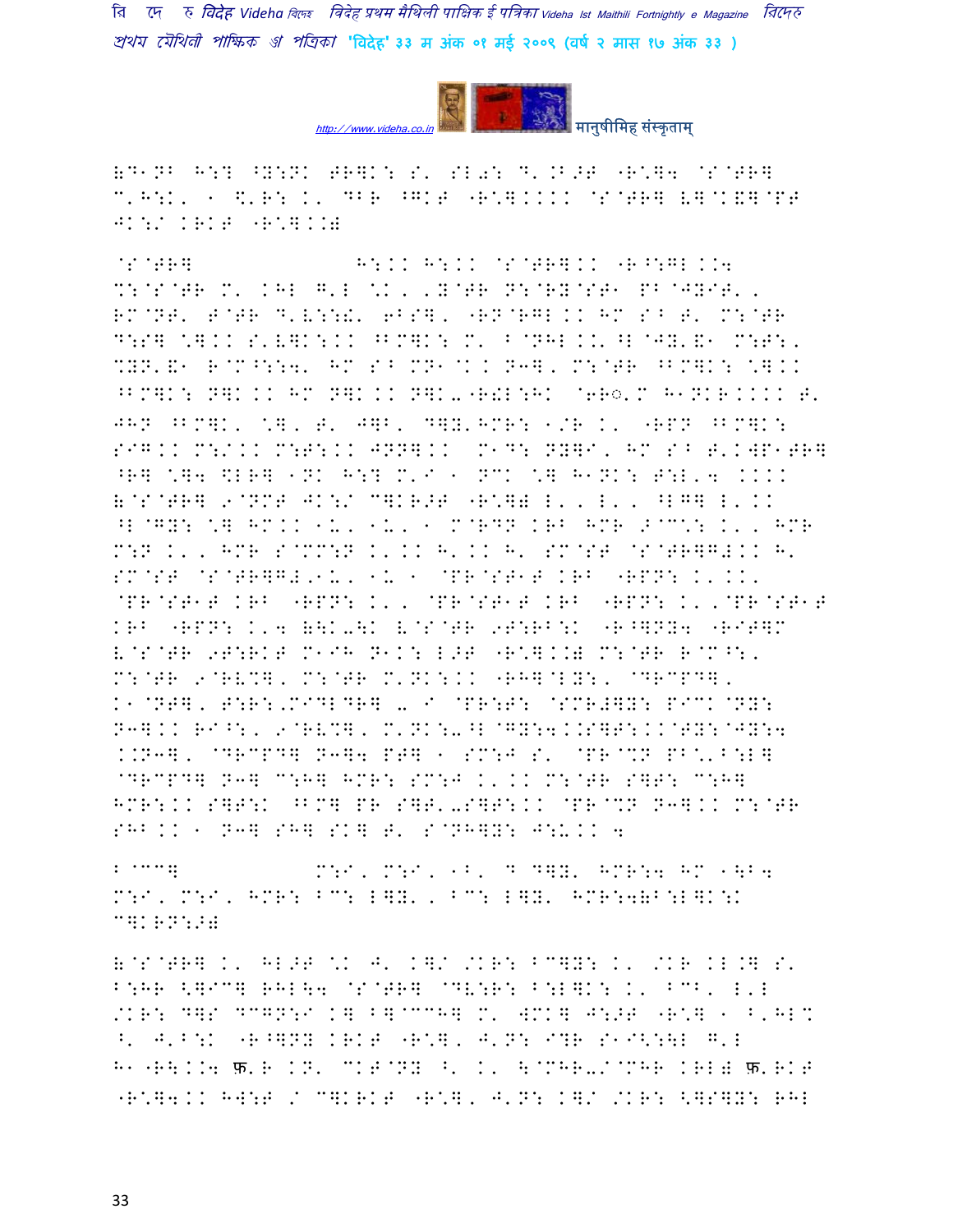

Ho GARING KOMPANYA KI MARA KIRB KI SYARAN SERBIR KETIR "R#NH 2" DX PA (RTA), DE (RTA), DI BO BACARA "RONA". C'RBN 100 "REAR. C:ABR S' N]R:% / P:\*: MICK D'V:L/P@RD: D]S ^:GKT "R\*] 1 /T' )KR:K' .SKT "R\*].. / \K P\R PK\$] K' C]KRKT "R\*],J'N:  $I$ 92 /Kr  $\theta$ : Grish (1989 /K.). 'M:/0921 /Kr (1989 /K.) PAR S', "RPD'E C. "RAPADE AR" FERENC "PROBEE CACH "RECAC' E 6.B DIER PAR PR OPRHANDIG DE PYRA CHILIA BLA PYPHEID @S@TR] D1NB P\R S'"R%@KT 6'R DLSR D]S ^GKT "R\*].. 1B  $\kappa$  H: H: B: E ROS (FOR K). I REFERENCE I KR KNO: HHR \*I RHL \*I B')] K' KT' L' J: RHL \*]? .. "RR', HMR B')] "RH:IK' KE FERNIK, GENER, STRIBER PORT FOLKE ANIHELISING DOGGN: I AN HYB - DAGG PAR KI (BTILBIN PRINS HYB K)B:K "RONDER" (D. B. CALARRICO) (1928) A 24 (1932) ACA B')] SIG'4 \N: T' /KR "RIG-^IG K' K' NY]I M:R]YU HMR B')] K'4 \*L\$] D]YU HMR B')] K'4' .. (@S@TR]K B'CKN] B" HER "PROBLEM" RESOLUTION RECORDS AND DECISION RECORDS AND RELEASED RECORDS AND RELEASED RELEASED RELEASED RELEASED RELEASED RELEASED RELEASED RELEASED RELEASED RELEASED RELEASED RELEASED RELEASED RELEASED RELEASED RELEA H::GLR K)B:K "RO:NE:NE:NK (1) SETER "RUP". THE FR @PRH:RK "R^]NY.. "R^]NY S' PH]N' J'N: H?Cड़: M:? PR BRJKT D'.N' HII. TO AND IN THE TOTAL TO THE COMBAT ^:GB:K "R^]NY..'M:/, M:I, M:I M:I,.. D'.B I D1N]Y:.. HMR: 1B' D''.. K] M:? PR @PRH:R 1 / \KDM S' %:IT.. @S@TR] C@KKT] .: K'' .S] Pड़KT "R\*]4 KN'K K:L B:D /KR %R]R M' HRKT] HL>T \*K.. "R%@KT ^:V' 9WKT "R\*] 1 LA MARINER GAR GELF GENAAM

'K.N HRB D1. MLR HE D1. MLR HE D1.

D1.H] JNM L'L D1.H] GM:/L

NYN NY NY NORDAN' NY NORDAN-PAOSITRA NY TANÀNA ARA-DIA FIRAM-PAOSITRA NY NATAONA ARA-DIA FIRAM-PAOSITRA NY INDR

(@S@TR] L@ST P@ST "RV@S?: M' 9WKT "R\*].. / \.NL V]@^RM K'R "RV@S?: M' "R\*]4 "RH] "RV@S?: M' / "RPN: K' NARA KAR' ARTA YENG YEARA ARTA DI PARA ENAM MITO KO P. B' M', (PEN) (PHR) NI , MY TH W. B' P. B' L. (PIPER FR) (PHR)44 "RI B'R (MI B'R ) O REAGH (MI BE 'N GO 'N GO 'N GO 'N 'N GO 'N HE 'NY INDIAN'I  $K$ KYO RS'- RS'- RS'- RAS'- RS'- RO'- RO'- RO'- RO'- RO'- RO'- RESERVE TO THE V]@NY:S 1D] S^): W]K KRKT "R\*].. MLN M' B'CKN] \*K,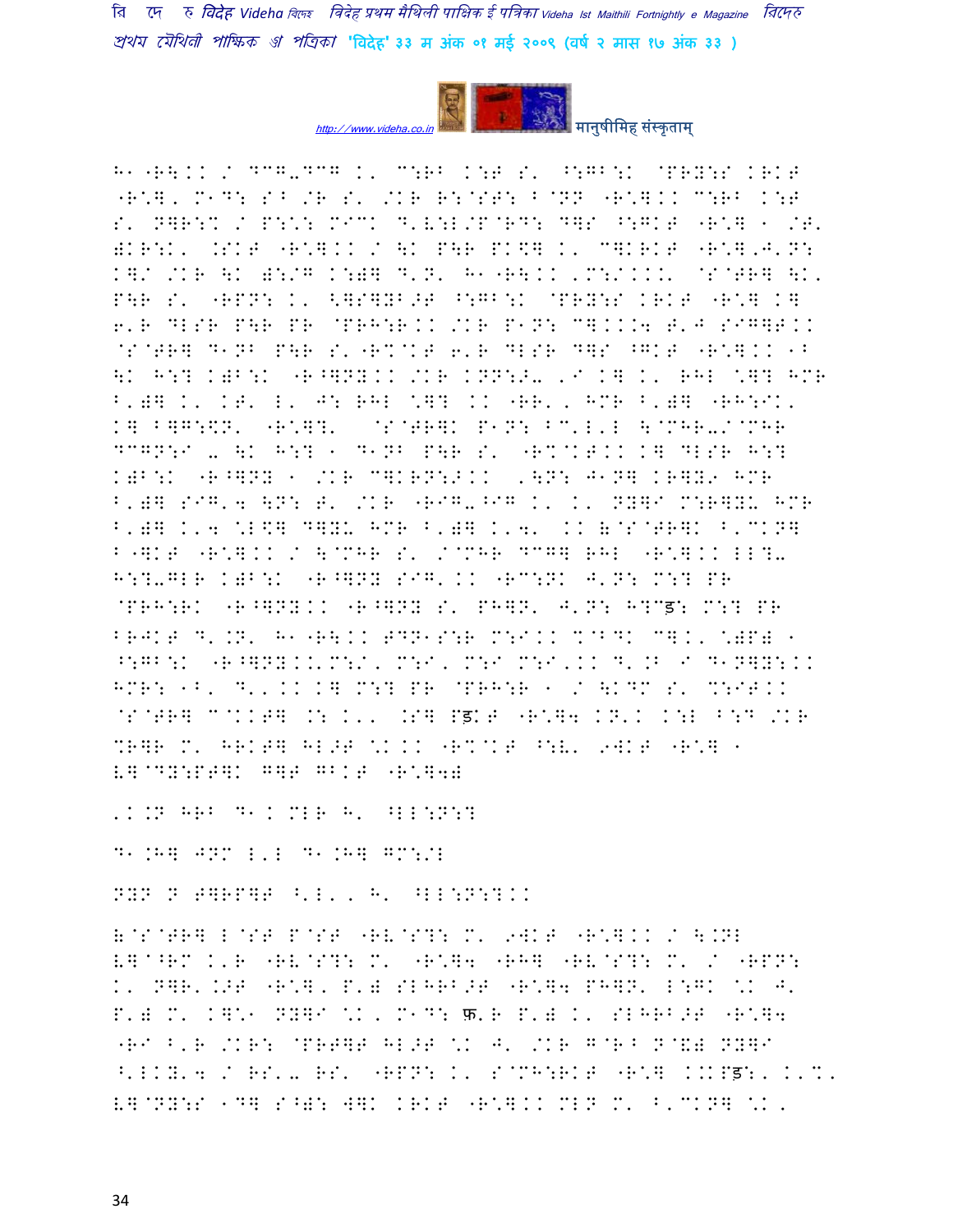$\begin{picture}(10,10) \put(0,0){\line(1,0){10}} \put(10,0){\line(1,0){10}} \put(10,0){\line(1,0){10}} \put(10,0){\line(1,0){10}} \put(10,0){\line(1,0){10}} \put(10,0){\line(1,0){10}} \put(10,0){\line(1,0){10}} \put(10,0){\line(1,0){10}} \put(10,0){\line(1,0){10}} \put(10,0){\line(1,0){10}} \put(10,0){\line(1,0){10}} \put(10,0){\line($ 

JKR: \K): D]@R< @%@RV:SK SIG' B:HR KRB:K @PRY:S KRKT  $R$  (RNH)  $R$  (RNH)  $R$  (RNH)  $R$  (RNH)  $R$  ,  $R$  ,  $R$  ,  $R$  ,  $R$  ,  $R$  and  $R$  and  $R$  properties  $R$  and  $R$ "R\*], JT' / \*L]H4 /KR: C'HR: PR फ़'R V]@^RMK @S?]T] "R\*]4 / "RPN %R]RK \K \K "RIG D'.KT "R\*], फ़'R "RPN P') K'4 V:@STV]KT:K ^:N ^'L: PR / "RPN P') K' @PY:R S' SLHRBKT "R\*]4 \K GL) N]@%CYK ^:V /KR C'HR: PR "RBKT #K, T. H. J. (R. B. D. F. BH) #C, 19 N. BH2T, 19 N. BH1T, 19 N. BH1T, 19 N. BH1T, 19 N. BH1T, 19WKT #C, "ROBIN REPORTED MANUEL OF THE WE SEND AND RESOURCE SIPP (P.E. (1898): "AI" (AI): "BN (1898): "PROPRO H1"PN (889): "CIII"PHIP @SVR K' N]@%C]T BNBKT "R\*]4 M1. PR DM= N]@%CYK ^:V4 )

@S@TR] N3] SI^V "R\*] HMR: S' I .. "RPN' H:?' RON SIT:NE SIT:NE SIT:NE TYPIS IN SITE OF THE SITE OF THE SITE OF THE SITE OF THE SITE OF THE SITE OF THE KRADA KRJITA, PODJENJA KODINE I PODJENJA U VIJENJA "RHANML SITENEN SITE HANK: 1/RK @PRS@NNT: LINK #88 FOR THE STORE REPORT OF THE REAL STORE REPORT OF THE STATE OF THE STATE OF THE STATE OF THE STATE OF THE STATE OF THE STATE OF THE STATE OF THE STATE OF THE STATE OF THE STATE OF THE STATE OF THE STATE OF THE STATE OF THE SONT B), P. (2018-1978) BE BE COLL, SECHO (PERINTENT) IN COLLEGE CO. (D) I HMR + I HMR + I HMR + I HMR + I HMR + I HMR + I HMR + I HMR + I HMR + I HMR + I HMR + I HMR + I HMR + I 1.1N) PROFINSOR (1981) PROFINSOR (1981) LA TERRITORIA (1981) PROPINSOR PIED @GR:M]#, KM' P=L-L].L, M1D: V]C:R S'KT'K 1!1N]K.. PR@NT1 I HMR "RING" I HMR "PHONT PHONE PHONE PHONE WAS ARRESTED FOR A RIGHT OF THE MELTIPS OF THE MELTIPS OF M NAT, KT'K SMORT- 1 AN DIE DIE DIE 1 DIE 1975 SOMETIGE DIE SOMETIGE DIE 1975 S1@\$\$:H? H]NK: L'L HM M:@TR P@TN],M:@TR ^L@GY:..4 .. "RPN' B. THEN'N ME I BM: T. S. PONCHTER POWER (NH) ..M1D:..HMR: M:TM@TV S1. S' VIC]T KR' L'L 1\L \*?].. (HA) PA SMARA MAR SMOKER (I), (ELIABI) EE EN SMAR (HI), SMOKER, H' B]!:T:, H' "RI !RT]K SM@ST NR- N:R]! S1NB, HM TKY:R \*].. "RPN B')]K 9@TTRD:Y]@TV VHN KR L'L.. H', SN' FRANCIS (STANDARI) \*L'ANNI "L'ARTICAL" (SEN. KT'HA) KT'K SLAHIR II KATA SEKARA SEKARA SEKARA SEKARA SEKARA SEKARA SEKARA SEKARA SEKARA SEKARA SEKARA SEKARA SEKARA B.LG:SS CLKT HIT REALS IN THE RIGHT IS SUCH ! REAL REAL H:?'.. B@NN K' D]?..1 JCI DLSRL B'R B')]\ \L]H, THN 6'R \$:@K)R.. 6'R H@TY:4 फ़'R >@YH S^ N:)K?..N.., BH1T  $T$  . The probability of the probability of the probability  $\mathbb{R}$  and  $\mathbb{R}$ HMR PRM MPRHI MPRIPEH PRM, MORERAN HM, HM.1 (HM) !RT]K KLML, "RBL:, KMJLR, "RSH:Y @S@TR], 1I SM:JK D'L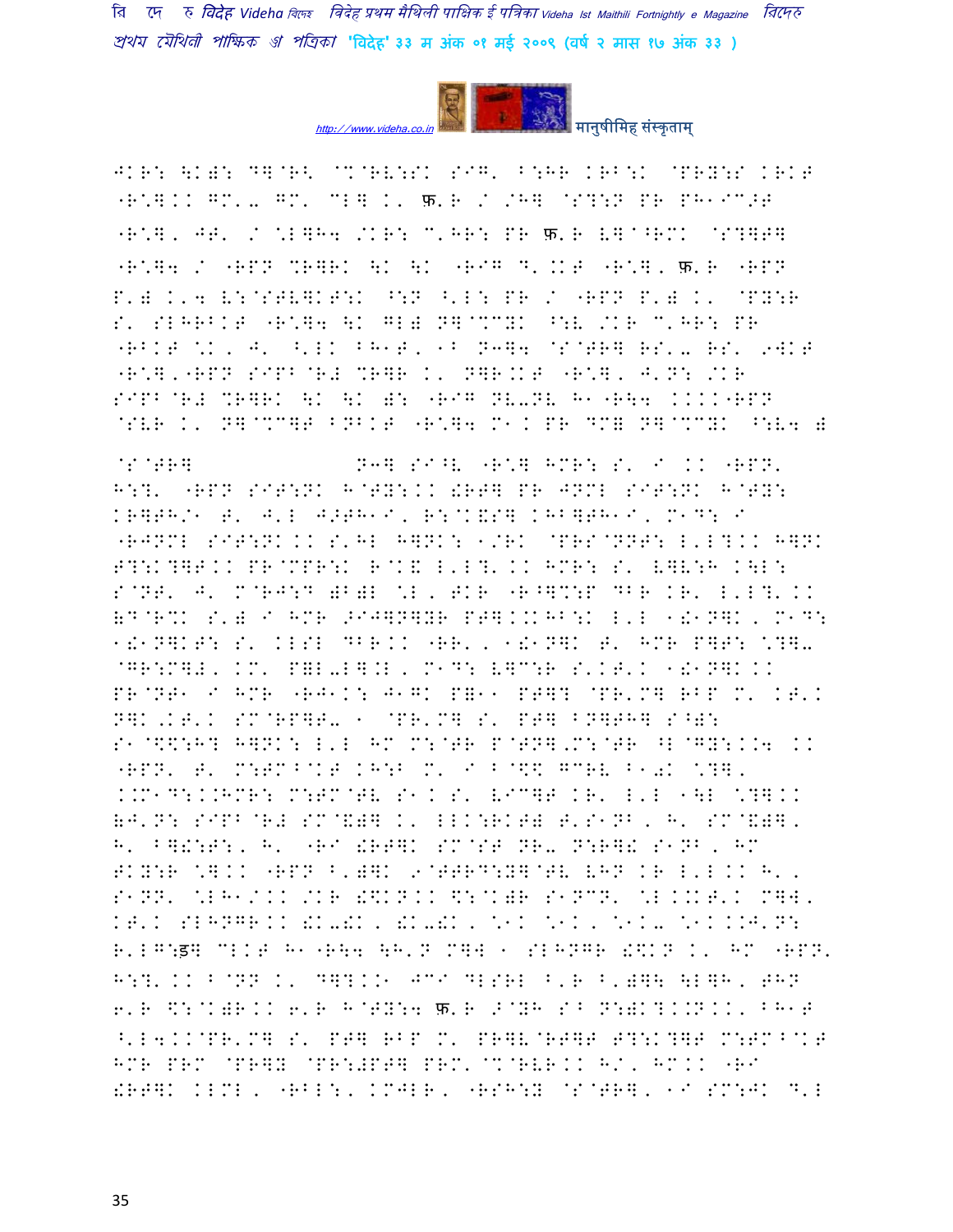

I PRESENCE I PRINCIPALE CHARGE THAT AN INCO "RPN: K' "RI S^ BI!N S'.. 1 !:R# KRK \*] "RPN @S@TR]@TV K'.. @S@TR]@TVK M:N K', /KR M@RY:D K' 1 % WORTH IS A SHE WARD WANTED TO ME TO A SHE WARD AT N39 HM MR MRB HMR BY: (@SOME HMP). (@SOME POSSESSED TO THE SERIES OF THE SERIES OF THE SERIES OF THE SERIES OF KIPKT "R\*]4 @S@TR] K' L:GK \*K J' /KR: K:N M' /KR B')] K1H1K] RHL "RTHE ZIRY T.PRY PR @PRS@NNT: PRS @RT \*K4 / @PR?M DM@%Y M' MICK P:\*:I R.L G1\$]Y: K' 9W: K' L' "RB:@YT "R\*]4 /KR: KLR: M' N'N'-N'N' / MICK B]C MY BKS ROOMS AND A BKS IN A MANUFACTURE IN THE REAL AND MANUFACTURE IN THE REAL AND MANUFACTURE IN THE REAL AND KRKT "R\*D.

'/@KK: BL@KK: T]N TRL@KK:

L91 L:W] CIDN K:W]

COURS IN THE THE

 $\left[\cdot, \cdot, \cdot\right]$ 

 $\ldots$  :  $\ldots$ 

 $\begin{aligned} \mathcal{D} \mathcal{D} \times \mathcal{D} \times \mathcal{D} \times \mathcal{D} \times \mathcal{D} \times \mathcal{D} \times \mathcal{D} \times \mathcal{D} \times \mathcal{D} \times \mathcal{D} \times \mathcal{D} \times \mathcal{D} \times \mathcal{D} \times \mathcal{D} \times \mathcal{D} \times \mathcal{D} \times \mathcal{D} \times \mathcal{D} \times \mathcal{D} \times \mathcal{D} \times \mathcal{D} \times \mathcal{D} \times \mathcal{D} \times \mathcal{D} \times \mathcal{D} \times \mathcal{D} \times \$ 

SHE: CHACT

BLN M.

/=L' K?]?

P1R>N K' P@TT:

=L=]Y: PCK!

=L=]Y: PCK PR @S@TR] "RPN T@RJN] @PY:R S' G1\$]Y: D]S 1 फ़'R "RPN' N:^] PR .LPKT "R\*].. D1NB .]L.]L:>T  $R$  . P: The position of the Model State of the State State of State and State  $R$ !1N.. @S@TR]K N:N: B:L-KCT1K /M:TM S1L^ GT]V]!]K SIG' @PRK:% %NK: %NK: 6'\$19) HLBKT "R\*].... 4

 $B:CP:CPH$ 

 $\bullet$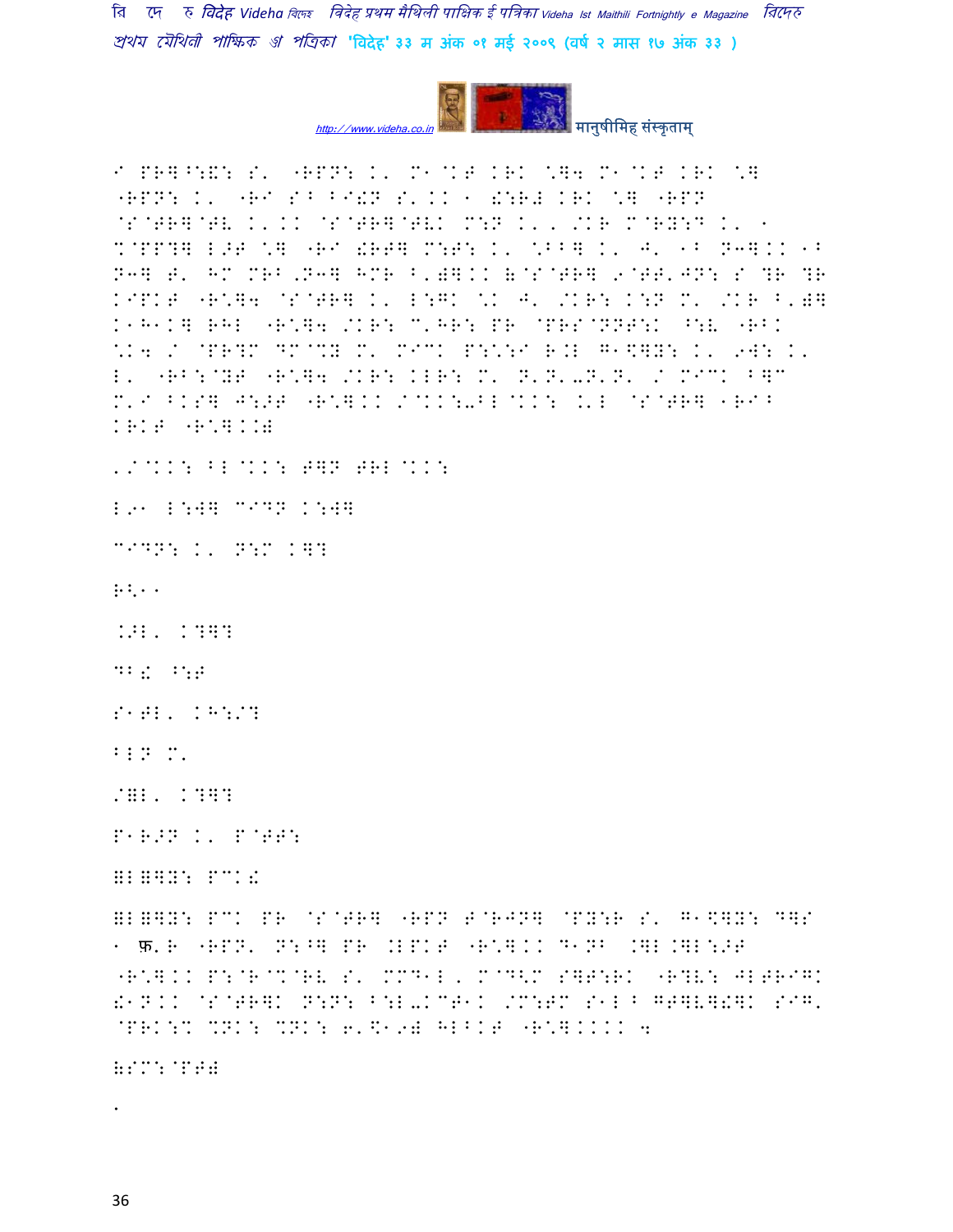

PREETING THE REPORT OF THE REPORT OF THE REPORT OF THE REPORT OF THE REPORT OF THE REPORT OF THE REPORT OF THE

BLC@ND:K #PRESHED: THE MARYLEY: EVERED IN THE PRESHED DLSR RCN:K 1% RHT4

RPPLYNS at 03:48 PM at 03:48 PM

 $\ddot{\cdot}$ 

RaHUL MaDHESI SaID...

BARANI HA RANI JIK NATA DA NIK NIK LAGAL.

REPLYNS AT 11:51 and 11:51 and 11:51 and 11:51 and 11:51 and 11:51 am 11:51 and 11:51 and 11:51 and 11:51 and

१. K:M]N] K:M:YN] - SB)K KP+: 1 २.K1M:R MNLJ K:@%YP- @PRT]RL!

K:MINE K:M:HINE MK?HIR (+8+198, +9 + 1 HE/NDR] OFFER SON ANDERS THE NIRE

SB)K KP+:

V'D:@NTK M:Y B'R B'R KHL.]@NH 'RK B:K1 ◌◌◌KN] "RPN SB)K KPH: O .: NO.: O .: O .: O .: O .: PO.: PH: PH: PH: PH: PH: PH: 1990 OH PIN ENTIM T. M T AND HER THANK HIM I HI

NK PK ARK SO CO CHITK TK PIRAGE THIS HER HIS HIS HY SAHE RY PIRE OO F. II I. I. K:H I NH | OO O HI H' F. IH. NH HI O O O | +.H.I D:MI SPH SBH END: PHILIPS: SPN: W:MI B.H. 0004. PH]RY D'BH1N ◌◌◌4H1NK: T' KP+: D'.]T' M:TR D:◌T] L:G]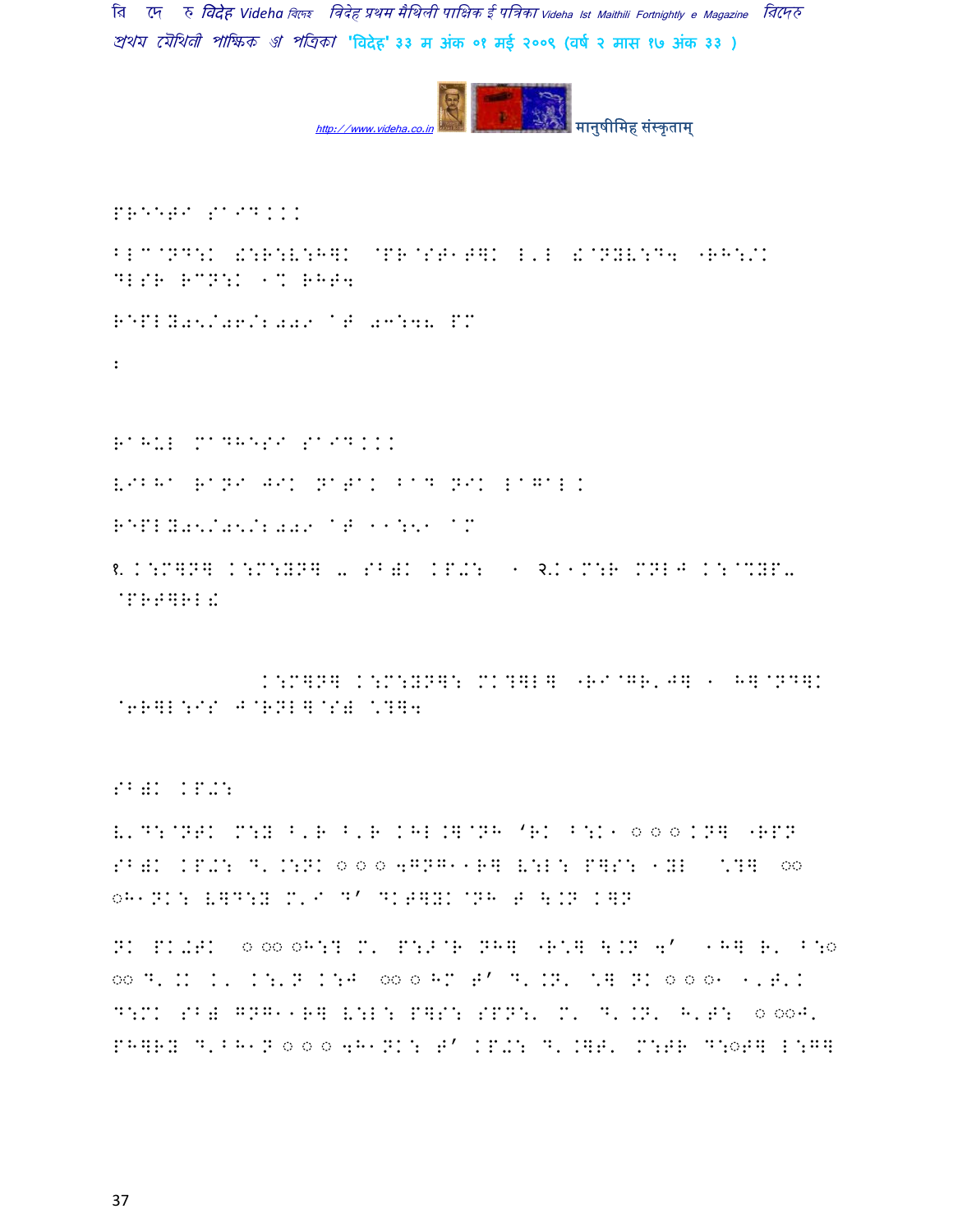

JE, PI (IPH) OO O OFBIALEPHIA, I. PAR P. H. CIPH O O O EA. PH JP DH) B: F BOS FIN O O O) LI HI: GR #11, BB (1981) AN INE ON BY FIN FIN BI BB  $\dddot{\phantom{1}}$ 

\*:: #: # + + ## # + \*: : # \*# 0 0 0 \*: . #. # : + + \* # : + #: . : # : + 00 0 ⊙COR ANEGU PRODUCTURE RRIGU PU A' 'N BRE'N GO'RGE. B.HIT OOOH .IF I THE.I

K:J NK HM KR:KN' \*] ◌◌◌4G]@6) T' B+ L:'K D'LKK◌◌◌ K]Y:' TM!KL ◌◌◌K]Y:'

GREET SK STRING ON STRING STRING STRING ON STRING STRING STRING ◌◌◌◌1' SB T' HM

 $1$ 'A'I B: (N) M'I B: (N) B: (N) B: (N) B: (N) B: (N) B: (N) B: (N) B: (N) B: (N) B: (N) B: (N) B: (N) B: (N) B: (N) B: (N) B: (N) B: (N) B: (N) B: (N) B: (N) B: (N) B: (N) B: (N) B: (N) B: (N) B: (N) B: (N) B: (N) B: (N) HTPS FILTER TRE O O O RIF

 $\bar{H}^{\rm in}_{\rm eff}$  (  $\bar{H}^{\rm in}_{\rm eff}$  )  $\bar{H}^{\rm in}_{\rm eff}$  (  $\bar{H}^{\rm in}_{\rm eff}$  )  $\bar{H}^{\rm in}_{\rm eff}$  (  $\bar{H}^{\rm in}_{\rm eff}$  )  $\bar{H}^{\rm in}_{\rm eff}$  (  $\bar{H}^{\rm in}_{\rm eff}$  )  $\bar{H}^{\rm in}_{\rm eff}$  )  $\bar{H}^{\rm in}_{\rm eff}$  (  $\bar{H}^{\rm in}_{\rm eff}$  )  $\bar{H}^{\rm in}_{\$  $11.1911$  M  $2.111111$   $11.0000000$   $10.111111$   $10.0111111$   $11.01111111$ CO OF IFA IN AN AIR BULLET BOOK OF A HIS LIFE OF OUR

 $\mathrm{K} \Sigma$  is a control of  $\mathrm{K} \Sigma$  . The internal  $\mathrm{K} \Sigma$  is a control of  $\mathrm{K} \Sigma$  in  $\mathrm{K} \Sigma$  is a control of  $\mathrm{K} \Sigma$ TH )1) The set of the probability of the set of the set of the set of the set of the set of the set of the set BOM:SER REFUSED OF A TROOP OF A TREASURY OF A THILD OF A TRUST OF A THILD OF A TRUST OF A THILD OF A THILD OF A THILD OF A THILD OF A THILD OF A THILD OF A THILD OF A THILD OF A THILD OF A THILD OF A THILD OF A THILD OF A JR (B) (RH:SO) RI B) (PIC) .::LD (PIC) EX UNDER COLLEGED .: BY A FICHE REDUCTS .: BS ⊙⊙⊙4, FFH, I, IFIN N! O⊙⊙q'o⊙ N #! ©O⊙ #N.BN #!No MBRB. \*] NE O O OHEN CAPTEN (1) CAPTEN THAT CHAPEN COOP 4P@NN] K' N]C: S◌U@JJR D'.:Y \*L ◌◌◌BB0] G'L]YK◌◌◌4'

'IIIIIM1D: >@R K:'N: B10L]\ J' S1)' K' KP+: \*KK  $+2.111$ :  $+3.111$ :  $+3.111$ :  $+1.111$   $+1.111$   $+1.111$   $+1.110$   $+0.0000$   $0$   $0$   $0$   $+1.111$   $+1.111$   $+1.111$ \*L]H4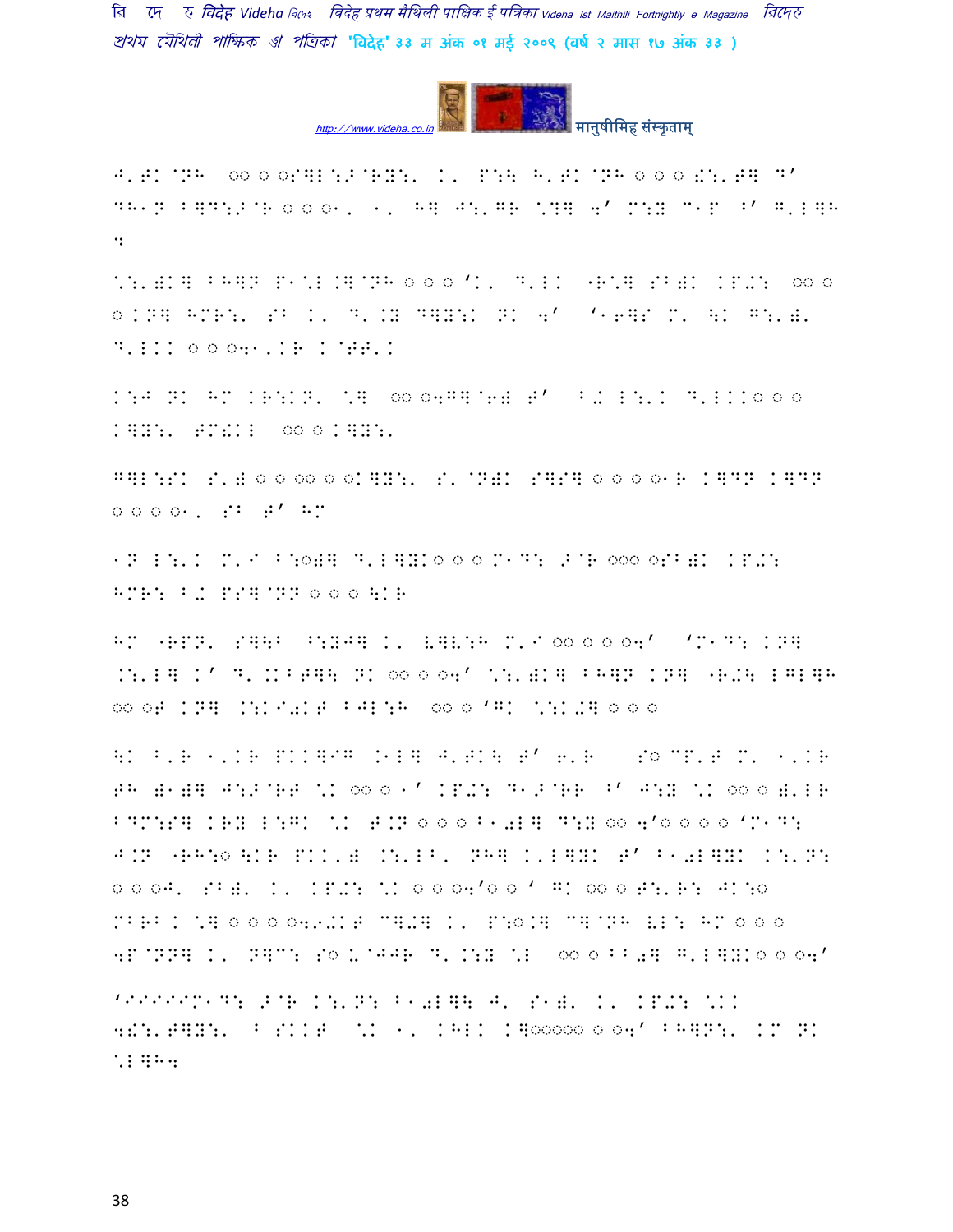

 $\mathcal{S}(\mathbb{R}^n)$  and  $\mathcal{S}(\mathbb{R}^n)$  is the contribution of  $\mathbb{R}^n$  . Then  $\mathbb{R}^n$  are probability of  $\mathbb{R}^n$  and  $\mathbb{R}^n$  are probability of  $\mathbb{R}^n$  and  $\mathbb{R}^n$  are probability of  $\mathbb{R}^n$  and  $\mathbb{$  $\circ$   $f$   $f$   $f$   $f$   $f$   $f$   $f$   $f$ 

KPIN: 1' STAR KPHI I START OF START OF START OF START OF START OF START OF START OF START OF START OF START OF 04 RHHIN: L:

V'D HMR: 1G:◌P:◌\*: BBLKT )HLKT RHKT \*K ◌◌◌4'

 $:$ YI] SAB:BBJ) K' G'L@NH] K' VI G'L@NH] (G'L@NH] 4B:BBJ] M:BBJ] M:BBJ] M:BBJ] M:BBJ] M:BBJ] M:BBJ] M:BBJ] M:BBJ] M:B P1@TT:

K' L' K' A' Bight H. Eng occoco co chemicant (FLI) (BHH REI EI oo of the

ROBARA::) V:L: 2' V: V: L: PAIOBE PHRD. (1981: 8' 1'A: D: 1'A: DA: 1') 11'R K:J S◌K]R:' M]R:' S:VK D:'K:N G'L \*L?] 4J.N HJM: C:H:H: LG G:KR: H:C: PHBCLK RISH: PHBCLK COOP

B:BBBC B:BBC WELL? STORE RECORDS AND A STORE RECORDS AND RECORDS AND RECORDS AND RECORDS AND RECORDS AND RECORDS AND RECORDS AND RECORDS AND RECORDS AND RECORDS AND RECORDS AND RECORDS AND RECORDS AND RECORDS AND RECORDS A  $\circ \cdot$ :  $\cdot \cdot$  :

 $R$ PRIPS PSPECIFIES (PHIPS) REPORTS DO DO DIRECT FUNCTION DO DIRECT  $R$  $R$ Hend bile in and the theory of the condition of the conditions of the conditions of the conditions of the conditions of the conditions of the conditions of the conditions of the conditions of the conditions of the condi NK KPH: SB OOH '" MISCHECHTE 'NH TH'DE EF BIL BHE  $S^4$   $H^4$ KP+: \*K ◌◌◌1'KR: K]Y': G]@6) D'N' \*LKK ◌◌◌◌1' T V\H

PHONO ENERGY RESOURCES TO PROVIDE HE ARRESTS ON A SACRE.  $B = B$ 

R.N' "R\*] ^:YJ] K' V]V:H M' PH]RY L'L ◌◌4' T:BKT !R]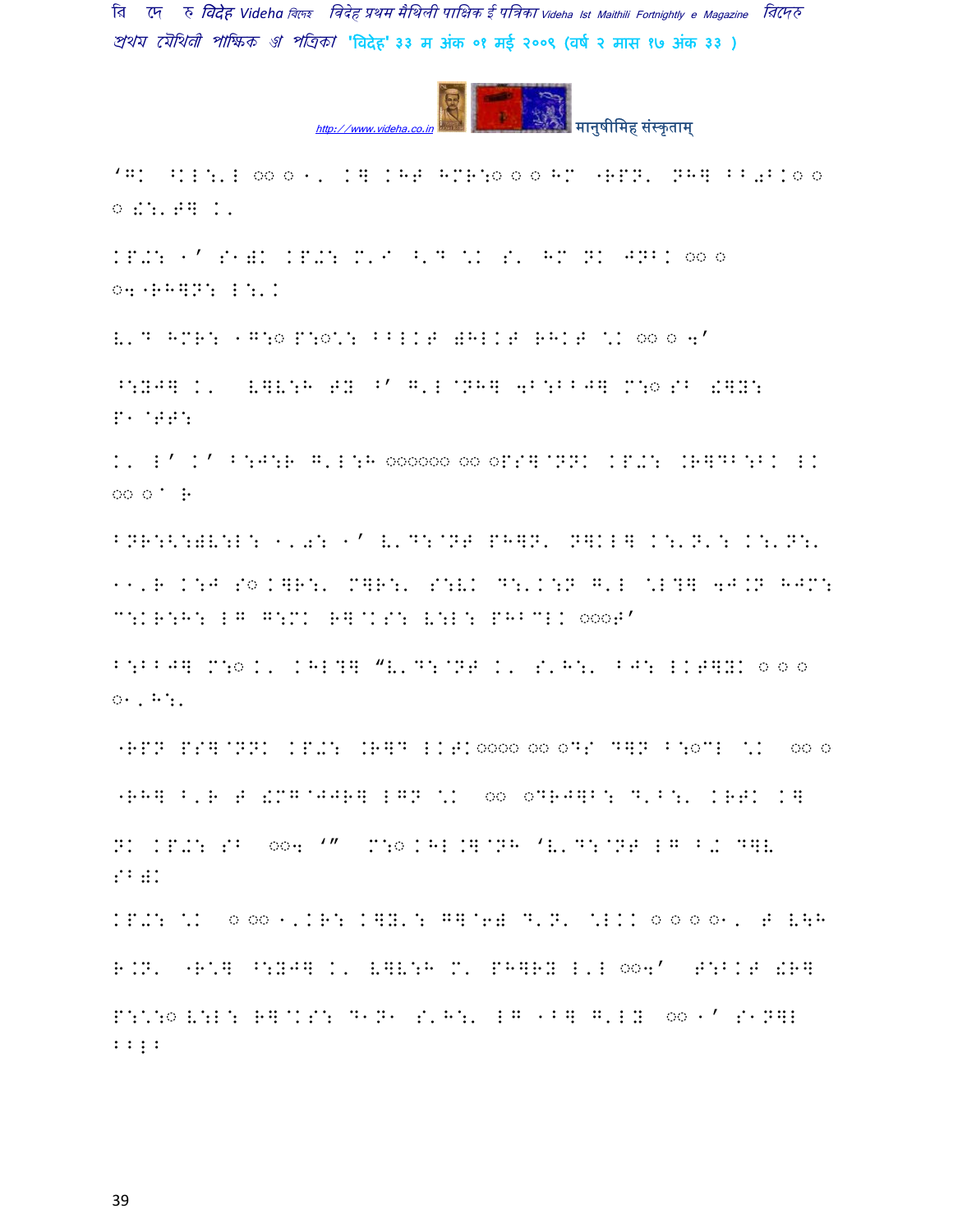

D.D. DE K.H. 9TRE FIFIE EN AN SIM HIS P. C:ESH:

 $H'$  1B G. EX CONSTRUCTION 4 © NETHER IS THIS INFORMATION 'B'S' 41 1' DBNB "RPN R]@KS: P BKS ?:'LB: K' KHL?] ''"O EH: R FENIT I, FINO (H'4)

SB G: PAS B: () "PER POSE VARIOUS AN ANCHOR DRIVER PREPRIES AND DESIGN PROPERTY B:M "RHI:H ©F: ERR E. T: UR + FUR: C:R E:H : +.2: B:M NY PH10TE (ESPHINH) HET L: THIPPH (EEPHIOOO PATSOLHEH) 'B'D'D', 'B'D' B: B: B: B: B: B: NO B: B: 00 0-9 B: B: B: 10 B: B: B: B: K' TRANS K' K' KINI K' THE T' THE L' OO O PHIA BHIA' R' FANR "R.N J:>@R\ P+K \*KK4' T.N' V'D:@NT

1 1'1'0: "RPN SINGER ART WE THEORY AND THE MINHE OCOM

"B:A1 OO OFAFFAR IRI NI KEDATA TAAREEN IN DRING IRRIN  $\Pi$ ,  $\Pi$   $\Pi$   $\Gamma$   $\Theta$   $\Theta$   $\Theta$   $\Theta$   $\Theta$   $\Theta$   $\Gamma$   $\Theta$ 

IM:SO (PERD) DYOR (BALER). ILLEAR I BYLIA REA (MRI) (CRISE) RASE (PENDR DRJ]B: ◌◌◌◌\K D]N M' NH] \K @<I:): M' S]B K'HMR: D' D'T 4TB 1N K: D'T 4TB 1N AN AIRS AN AIR ON O 14HOOOOO O 1970 . IN: Y DE T 1. BH. LI:GL "REAGE" DO OF DE LEST DE REGER DE BEEN DE REGER. KE BIHOMIN HE MEHOV KIHN KHE PHE FBH BIHOOO  $N$  -B+H  $N$  ,  $N$  DH  $N$  H:  $N$  ,  $N$  (Be  $N$  ),  $N$  ,  $\phi$  of  $\phi$  ,  $N$  and  $\phi$  and  $\phi$  of  $\phi$  of  $\phi$ 1'0: K' .:K0:BKT◌◌◌◌H◌@SS] WW: KRKT ◌◌◌◌◌◌◌◌◌◌◌◌DBNB .:Y L'L BKSL:◌◌◌◌◌◌41'H] SMY ML:H]N M:\*K \*]): N'N'  $1$ OHP T. FIIER (1 41.75 TH I. 7. H.18 (1) 1.00 T/ @PRS@NNT:K' LHR] D:K+] G'L\ ◌'KH]Y: "RL.]N BK:1 ◌◌◌◌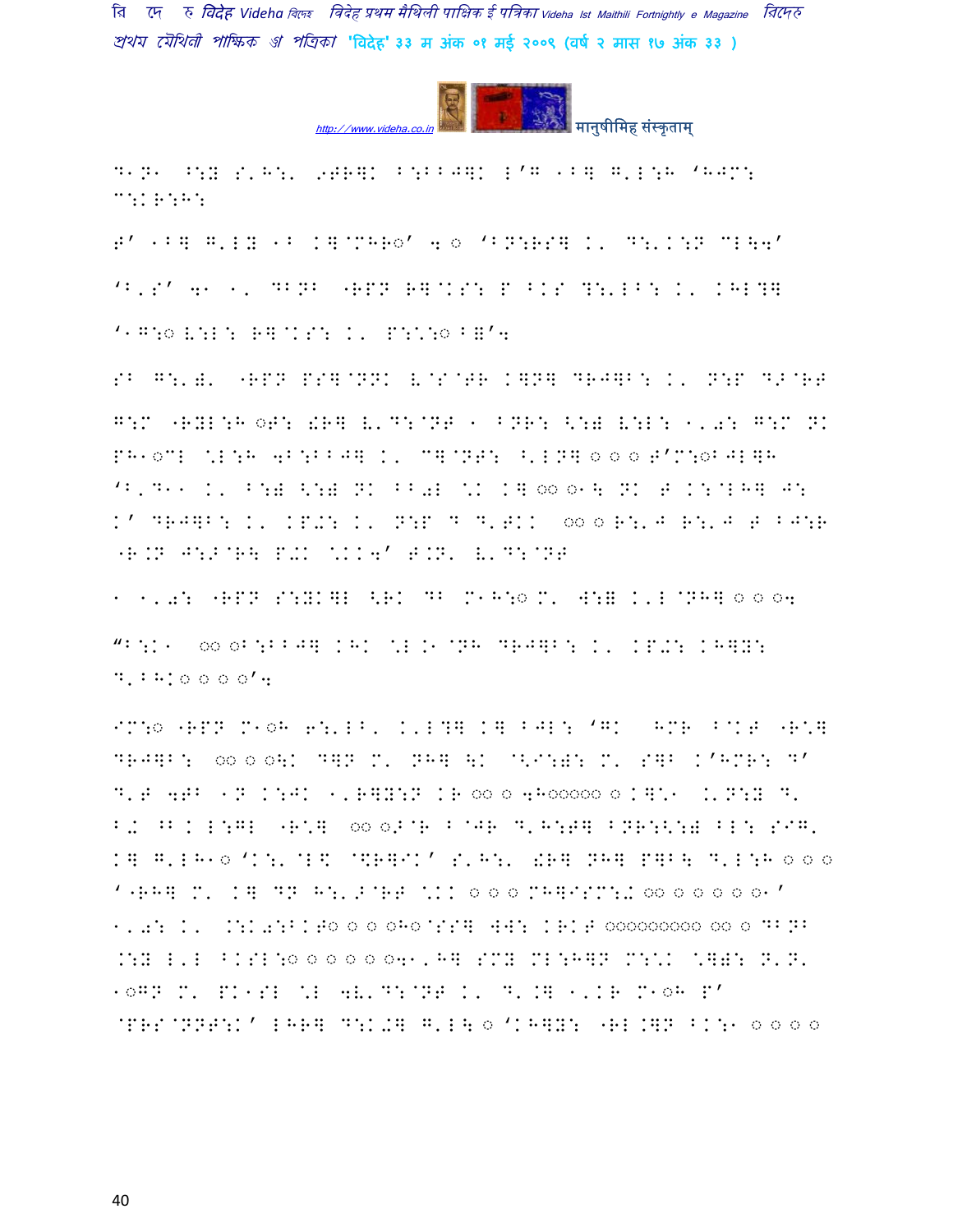

B:K1 M:K1 B:K1 S:K1 H:O OF. B: SO O OF:KI (SH:IPH: B.B. ):C G'L \*L. AN HE REAL FILE AND HIS ALIAN IN THE HIS AND HIS AND HIS ALIAN IN THE MANUFACTURE OF A REAL HIS AND HI SO BILIBE ANN, ANNI, A'N, ABRIE, PIAN

Ligh the Shi Angelen wil at Thil the Second Thi  $M$  ,  $M$  ,  $M$  ,  $M$  ,  $M$  ,  $M$  ,  $M$  ,  $M$  ,  $M$  ,  $M$  ,  $M$  ,  $M$  ,  $M$  ,  $M$  ,  $M$  ,  $M$  ,  $M$  ,  $M$  ,  $M$  ,  $M$  ,  $M$  ,  $M$  ,  $M$  ,  $M$  ,  $M$  ,  $M$  ,  $M$  ,  $M$  ,  $M$  ,  $M$  ,  $M$  ,  $M$  ,  $M$  ,  $M$  ,  $M$  ,  $M$  ,  $M$  ,

PH TEENO O OGA A A TEARBE THAT FO TROP NOTEBY POSTE FARE **N:K1: WESTERN WORKTOWS** 

HORD BOODLAND WAS CITED AND A NARROW WAS ARRESTED FOR A SALE OF A SALE OF A SALE OF A SALE OF A SALE OF A SALE \*?]@NH TKY:' NH] ◌◌◌4'

>@MHR M:\* TR:>T RHL ◌◌◌◌◌◌4 V'D:@NT "RPN BKL'LH: HRKT]

SOʻ) II SOOFALITI OOOOO FILA O'O'O OFAAR SEAT MUSICAFAR MARITI KRKT TRL M:\* .:>T

RHIS 0 0 041 FHR PLIRI PST PP PHENDING DAN IS THINK POTH G'L:H S A CO O O O O HI HING "DI HING "PING" DI SAN MINITE SE KE DI DI MINI "PING "PING" PING "BESTIE BIADIN'S CONTROL OF THE SPIRE AND PERSON

BHK] BHC BHACH BHACH MI BILI BILI BILI BHACH BHC MOBHE MAI FILADI, KUF I BERDI, I DHA BYENI BA COM HADI NGHANI. CEANIE OPHOA ◌◌4>@R S:YK]LK P:◌\*: M'I M)KB+] R:.] HMR

RRI DREJERS ER (FRVD) AND ROSTINGE I NO NING NORTH W:: K'L. HO: K'L. HO: K'L.

STEDHE THE D. DED CHOICH SOME . STAIN OO O FOUTHE STUR  $M$  , and the set of the set of the set of the set of the set of the set of the set of the set of the set of the set of the set of the set of the set of the set of the set of the set of the set of the set of the set of th

 $B\vdash$ ]  $B\vdash$   $B\vdash$   $B\vdash$   $B\vdash$   $C\vdash$   $C\vdash$   $D\vdash$   $D\vdash$   $D\vdash$   $D\vdash$   $D\vdash$   $D\vdash$   $D\vdash$   $D\vdash$   $D\vdash$   $D\vdash$  $OOOOO<sub>1</sub>$ '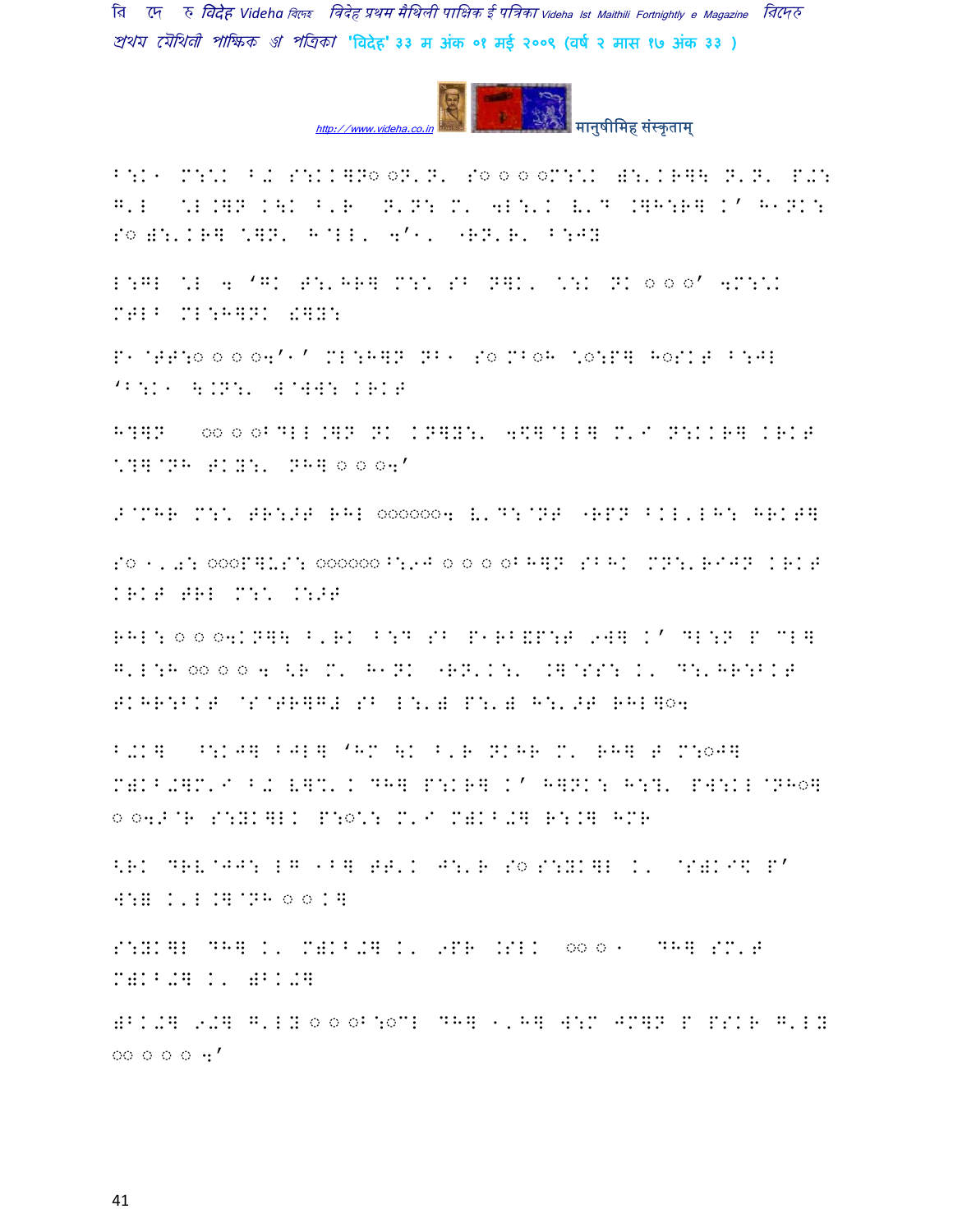

D::BR \*:MATH| F#1# | NATATA #:M %:M:MINI J.N %:MIN| 00 087:M BROWN R.P. P

\*L:KI ♡ ♡ ♡ ♡ P J: #N:B YO + . IBN INN W. MBMH (AHI) ♡ ♡ O PRH  $R: T: T: T: T \longrightarrow T: T: T \longrightarrow T: T: T \longrightarrow T$ 

^]NSR' H]NK: L' K" HM \$:@K)R LG G'LH1◌◌◌◌◌K@MP:9I\$R N:M PB\*LK@NH] T

"RPN N:M L].KLK]@NH ◌◌◌◌1" J.N 9MR] P1\*LKK@NH T' M1N1 K. : C1PC: C1PC: C1PC: C1PC: C1PC: C1PC: C1PC: C1PC: C1PC: C1PC: C1PC: C1PC: C1PC: C1PC: C1PC: C1PC: C1PC: C1P

HTP: BHI E T. CORPINE: BOOOOOTHE I H: T. CONTINUE BJ:KLKK@NH ◌◌'V'D:@NT ◌◌◌

9MRH (191) The 000 H/H IR HT PP IS HER TRANS ON A CHECK TRA **NATES (A.B. ATE NST)** 

PR\*CT # PHP "RED" OO O + K # CP" DIRE PHP IS CONTROLLED HIS HIS "# LIST" BOOK K' PB\*19 PHL "PE19" OH/PD IPE931 PHL "RICPN", "PEP50" PEDP DRID K:)] K' B@CC: K' N:M K]\K NH]

L].B: D'L]YK 4'T KHK? \*?] 'N:M S◌K] K:NK D@RD BDL]  $\mathcal{F}_1$   $\mathcal{F}_2$   $\mathcal{F}_3$   $\mathcal{F}_4$   $\mathcal{F}_5$ 

BH]N BH]N BH]N BILLE SH BH SO E FR, SHH (1909 00) ◌P=:>@R L].:>@R

MIN: MORING OF THE MINUTE OF THE CONFIDENT SEEMS OF THE CONFIDENT SEEMS IN THE CONFIDENT SEEMS OF THE CONFIDENT "H. B. THE PINE W. P. P. CO. 4.

DHIRRIY: M. MHAGHER B. PO BY, B. DELE (1988) 'P:BBC FM (188  $SO(2L1; 0.4; 0.4; 0.4; 0.4)$ 

B:B:BBH] PH:BE:BHH\_MP.IS IM:BH I MERHOOOOH/F IHE MPHH **NATHAN CONSTRAINS ON A SERVICE**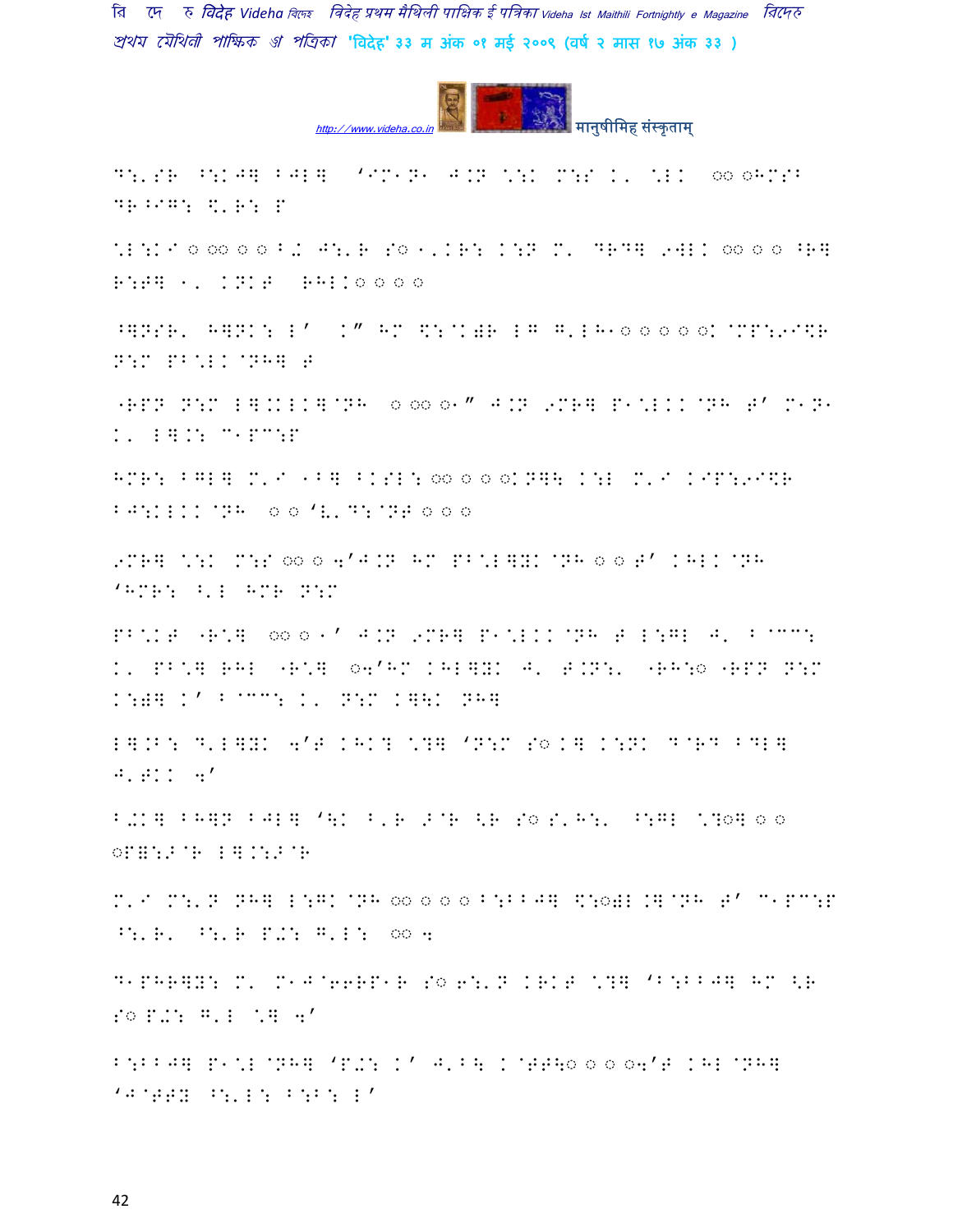

J:>@R? 4' 'B'S◌◌◌◌"R.N K@TTY \* ◌◌4' '\.N HM M1J6RP1R  $M^*$   $M^*$   $M^*$   $M^*$   $M^*$ 

'"R: "The Team Part of The Core of Compact the Research of the Control Research of the Part of the Part of the P  $H_1$  (  $H_2$  ):  $H_1$  (  $H_1$  ):  $H_2$  (  $\infty$  ) of  $H_1$  (  $H_2$  ):

B:D D'.L J'TK 4' 1" 1' S:I0 !R] <R 1B] G'L \*L:H 4' "RHAN G POPP SA SPP K SA SABAGA SOOLNI BHA BHA BHA LI BHIGHIN AF BBL PHINES OR OUTHER FROM PERSONAL

J' 1'0:J] "RPN D1RGMN]Y:◌M:')R S:YK]L \*:'+] D'N'  $N$   $\mathbb{R}$   $\mathbb{R}$   $\mathbb{R}$   $\mathbb{R}$   $\mathbb{R}$   $\mathbb{R}$   $\mathbb{R}$   $\mathbb{R}$   $\mathbb{R}$   $\mathbb{R}$   $\mathbb{R}$   $\mathbb{R}$   $\mathbb{R}$   $\mathbb{R}$   $\mathbb{R}$   $\mathbb{R}$   $\mathbb{R}$   $\mathbb{R}$   $\mathbb{R}$   $\mathbb{R}$   $\mathbb{R}$   $\mathbb{R}$   $\mathbb{R}$   $\mathbb{R}$ 

1'KR: >@R .BB CL'L?] ◌◌4\K B'R K:'N:' K:J RHK ◌◌◌  $R$ SK SK SK SK (ISSN) RHKCO ORDINAL RHEN THAN RHIM COOKS M: BRITH R' BIN WAS THE MEDIC OOCHE.

THE POST REPORT RESIDENT PROPERTY SERVICES TO THE LOCK MIN'T D: YEAR AND THAT MY PARK OF OORT, YEAR PHONE PITH THE TOUR PARK PHONE A LIGHT ON ON OR THE PERSON HOLD FOR THE LIGHT THAT HE THING ARE LIGHTED ON THE LIGHT OF DISCUSSION OF THE UPPER

9W:K PH1OT.EII OO O O F. BY AR.BERN N.B.AHI TOO O O OT  $\overline{O}O\overline{P}$  is a particle  $\overline{P}$  . The set of  $O$  is a particle  $\overline{P}$ 

T:BKT VON THE REAL TO THE REAL THAT COOPS . THAT TO PARE LGBKT BJL: HE: S: HE: SO: MIL: HE: SO: A: HE: HE: SO: A: D: SO: HE: HE: HE: SO: B: D: SO: HE: HE: HE: HE: SO: M:\*^:T .: J:YB 4' 1'0:J]

Hosl: 'N ' 1K IMME REPRO O O O O STEER ON THE PROOF IN THE BOARDING KALLIN .'BU .'BKO OR THE SOST SOFT STORES TO STATE STATE THAT SO OR SOFT DISTURBANCE STATE STATE SO OR SOFT DISTURBANCE. HMR: KIG:L BN:V K' V]C:R "R\*] K]◌4'

"B:K1 OO OIN HH: PHISH: I. P.PH. FHF PHIN TERPOOLS. 1Y RT1K: G:+]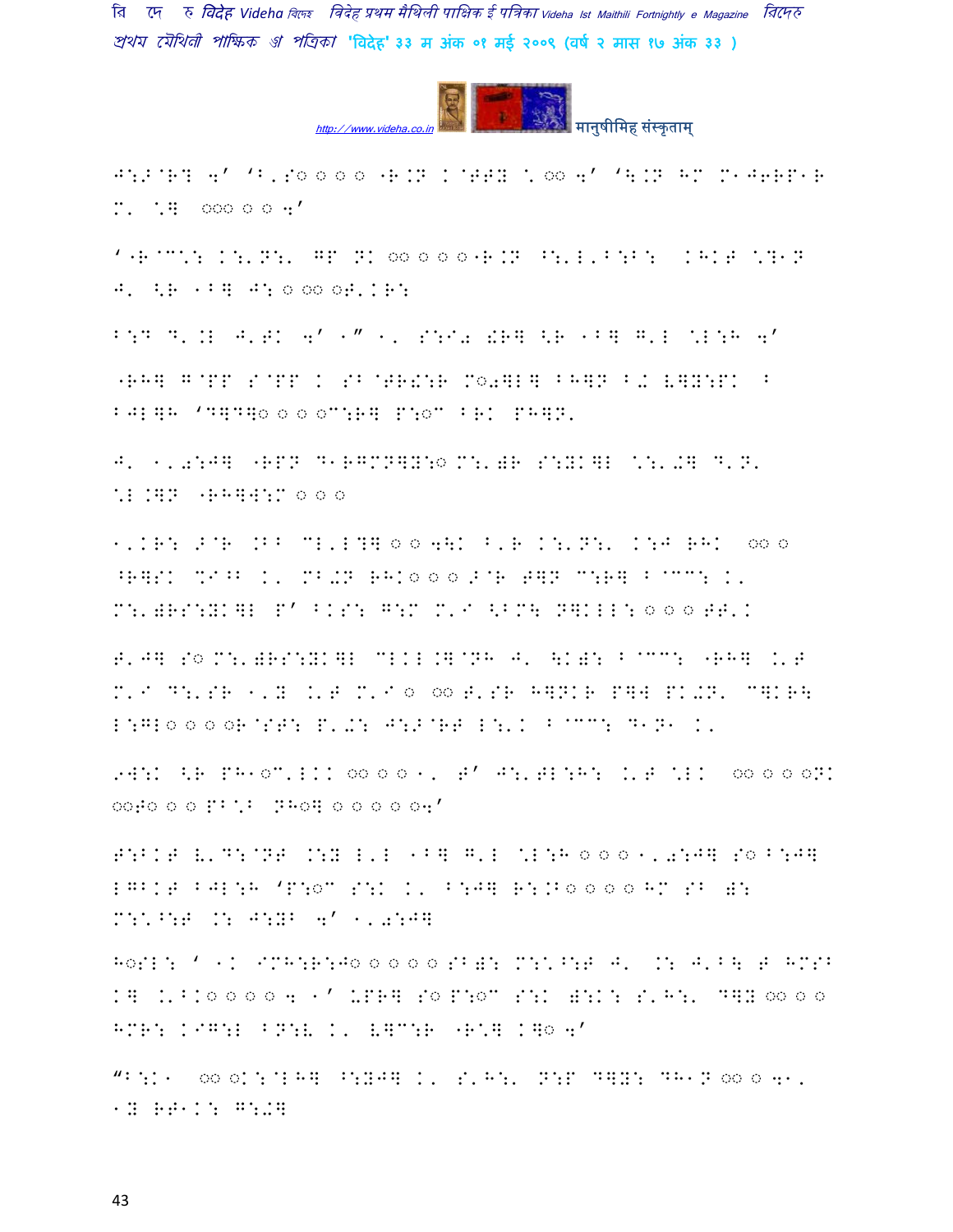

SO FAR BHE AND THE O O OSH NEED IS BEEN IN AN ANDER CHANNEL R:.L (R MON) PORT ROOM ON A MY THROUGHT DIRECT A REPORT OF PROPERTY AT MY CALLED THAT HE CASH OF DIRECT DIRECT  $\ldots$   $\ldots$   $\ldots$   $\ldots$   $\ldots$ 

 $N$  . Photo  $N$  . Photo Eq. ( ) and  $N$  . Photo  $N$  are  $N$  and  $N$  and  $N$  are  $N$  but  $N$  by  $N$  by  $N$  by  $N$  . Then  $N$ DER DER ER

LGR: SA O O OF A LESBES (D. CBSL): MSILIB CO RY A LEB (DSO) DRBBS (L. SB GHN: D'.KT

BJH BAJLINH 'Y: YOO O O DABBELD OO O BEEL AT HE HOF HIS YEAR AT NHILL BEELD OO BEELD AT HIS KILL  $R:K \to \mathbb{R}^n \times \mathbb{R}^n \times \mathbb{R}^n \times \mathbb{R}^n \times \mathbb{R}^n \times \mathbb{R}^n \times \mathbb{R}^n \times \mathbb{R}^n \times \mathbb{R}^n \times \mathbb{R}^n \times \mathbb{R}^n \times \mathbb{R}^n \times \mathbb{R}^n \times \mathbb{R}^n \times \mathbb{R}^n \times \mathbb{R}^n \times \mathbb{R}^n \times \mathbb{R}^n \times \mathbb{R}^n \times \mathbb{R}^n \times \mathbb{R}^n \times \mathbb{R$ 

HANK: 100 V:SN DKT BJL:H:H: 100 V:SN DKT BJL:H: K:SN DKT BCL:H: K: M: P:HKT RHHHIYK OO ORN (PH) P.FG: O O H/ (WILH) BHHHIY  $K_{\rm eff}$  . The contract  $R$  is the contract of  $R$  is the contract of  $R$  and  $R$  and  $R$  are contracted by  $R$  and  $R$  are contracted by  $R$  and  $R$  are contracted by  $R$  and  $R$  are contracted by  $R$  and  $R$  are contrac MOBEREN HIGH: B' HEI FE FE COOL

^:YJ] K' MB◌H P' J'N: SBRBJK L:L] 1B] G'L \*LKN ◌◌L:L  $\mathbf{R}$ :  $\mathbf{R}$  ,  $\mathbf{R}$  ,  $\mathbf{R}$  ,  $\mathbf{R}$  ,  $\mathbf{R}$  ,  $\mathbf{R}$ 

 $S$ D'ATI).N MINIBO SE SA MATI ATA MARE A MARIN'NI MARA MARE A MARIN'NI MERETI PHPPE THINK OO FHPIK EHENR

H: TH'M: BH: 'HI: AT: P: A: B' AT: O T. H: TE. IB SO FEE: T. OO O O J' TELIE PERFE EF REE OOOOO OO O OI EEE II, JEEE TOO O 4V'D:@NT 1' 1'0:J] KN] 6R:K S◌^:YJ] K' @PRS@NNT: K' 1NID 9WBKT W:=◌◌◌4^:YJ] M1@SKKT DRJ] K' KHL.]@NH  $\lambda$  is in Fig.

BARGH KEMBER START KONTROLL SO PALAHET "RENT AKIRTER" KNA  $H$ H $N$   $H$   $S$   $S$   $H$   $H$   $H$   $H$   $H$   $S$   $H$   $V$ 

BY P 1BE THE 1.194 "HHE PER PHER BY REA D'L@NH◌] ◌4 ' ^:YJ]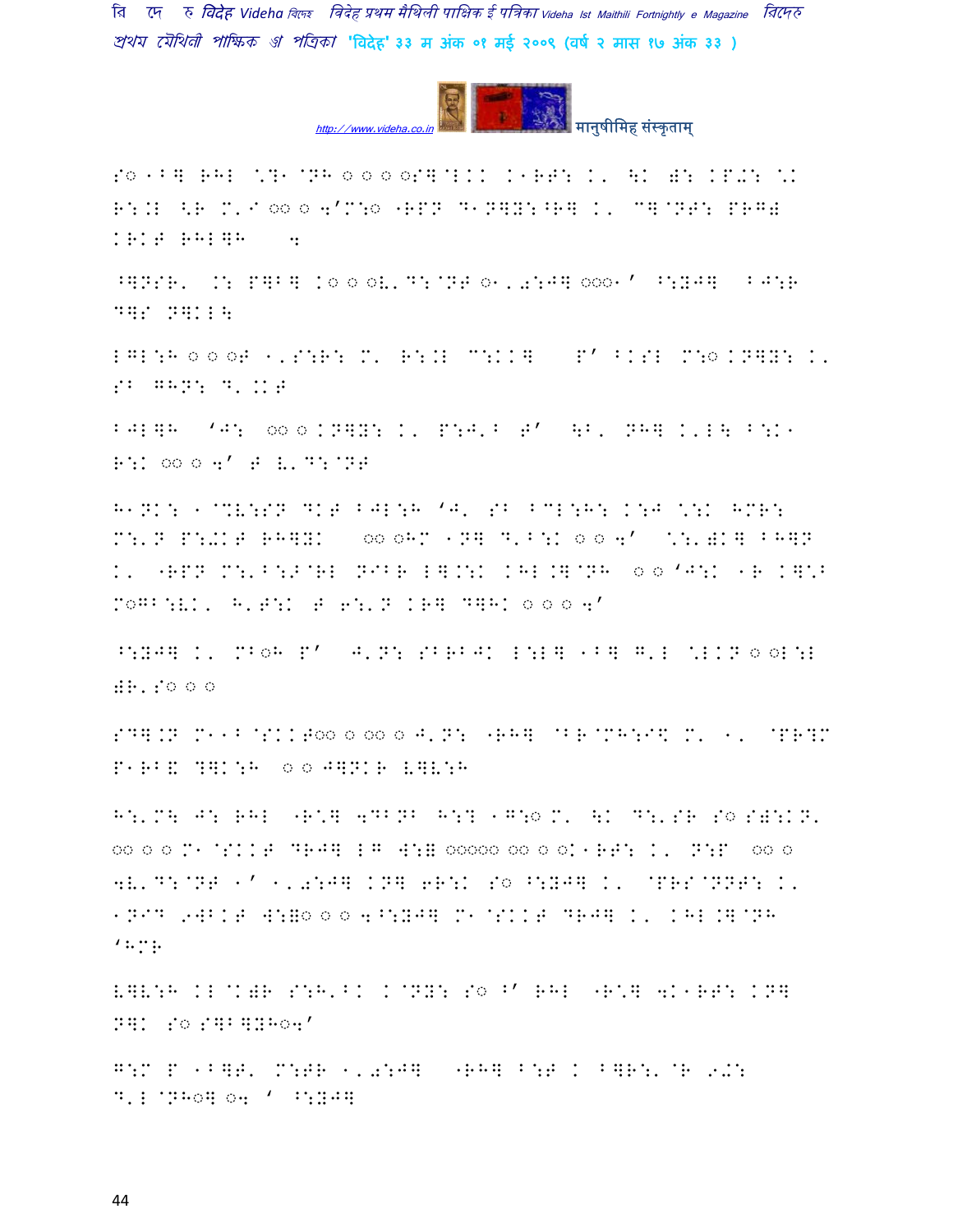

DRJ]B: K' K:'N: M1@SK: M1@SK: K'KHKT \*L.]@NH4' <R' M' L:'K W@)): KR\ LGLK@NH 'KHK \*LK?] J' V]V:H' NH] KRB SIT RHB 1' D'SK SM: KRB ST ST ST SK SM: SK SO OO DE LIJVING AS HAAR IN FINIS NHE COLE TRAH SSN PDV BTEER FOLSTED AND ROBERT EPHOL TRAHY

M1D: ^:YJ] K' K:'N': G@TTR] M' J'N: 1B L:J !:K NH] B:NOTE (18 O O O K. FERRY 18181 B. K. ARREN DA 1811 BKSL #1 AR)  $COO + 1$ 

SB K:JK 1'RIGH 1'RIY: G'L 41'D AG DI 1' DI 1'RIGH 1' A 14' G SHOP S SHOP

M'I R:... O VERSION OF THE RELEASE OF THE SB 18K: SB 18K: SB 18K: SB 18K: SB 18K: SB 18K: SB 18K: SB 18K: SB 1 RHL \*^2010 ON: TO:O BIC KERE EL TO MPA (PRID 1 ELG) TRAR (11 ) PRR D'L:H 4

J.N SB \K D]S S◌W:= ^' G'L\ K] 'P1RN' KP+: PH]R K' **BREE** 

MY AND 'GEN SYNS' LY K' MYS SHIP SB SHOP BORGH IF PH10TH: DO H

" "Y ºSB" | LOOD OF FEITHEN SO STEEL SO BE SO HE SO A RESIST ON ON SIGN ASSOCIATES AT A RESIST OF SECTION OF T K' D D]H ◌◌◌K:@LH]

BR:THE HIS IN THIS OR WAS TRIPLY ON THE ORDER ON THE ORDER ON THE STATE OF DRIVE  $H^*(\mathcal{Y}) = \{H, H, H, H, H, H\}$ 

PBR: %R]RK N:P L'L: K' B:D V@S@TR K' PKK') .:'LLK 4

"B" THE THOOOOH HE THE FIT "THE KY THE BE FIELD .:'L 4" +..ANHH I. FORH R.F.F. F FRING OOOOO OOO', FI, FHO O O  $O$   $\frac{1}{2}$   $\frac{1}{2}$   $\frac{1}{2}$   $\frac{1}{2}$   $\frac{1}{2}$   $\frac{1}{2}$   $\frac{1}{2}$   $\frac{1}{2}$   $\frac{1}{2}$   $\frac{1}{2}$   $\frac{1}{2}$   $\frac{1}{2}$   $\frac{1}{2}$   $\frac{1}{2}$   $\frac{1}{2}$   $\frac{1}{2}$   $\frac{1}{2}$   $\frac{1}{2}$   $\frac{1}{2}$   $\frac{1}{2}$   $\frac{1}{2}$   $\frac{1}{2$ 

NHE EVENTE STEFFER YOUR FOUR EFECT O O O OF A BUTTETING CA  $T^*$ o $\vdash$ ' $T$ ,  $T^*$ ,  $T^*$ ,  $T^*$ ,  $T^*$ ,  $T^*$ ,  $T^*$ ,  $T^*$ ,  $T^*$ ,  $T^*$ ,  $T^*$ ,  $T^*$ ,  $T^*$ ,  $T^*$ ,  $T^*$ ,  $T^*$ ,  $T^*$ ,  $T^*$ ,  $T^*$ ,  $T^*$ ,  $T^*$ ,  $T^*$ ,  $T^*$ ,  $T^*$ ,  $T^*$ ,  $T^*$ ,  $T^*$ ,  $T^*$ ,  $T^*$ ,  $T^*$ ,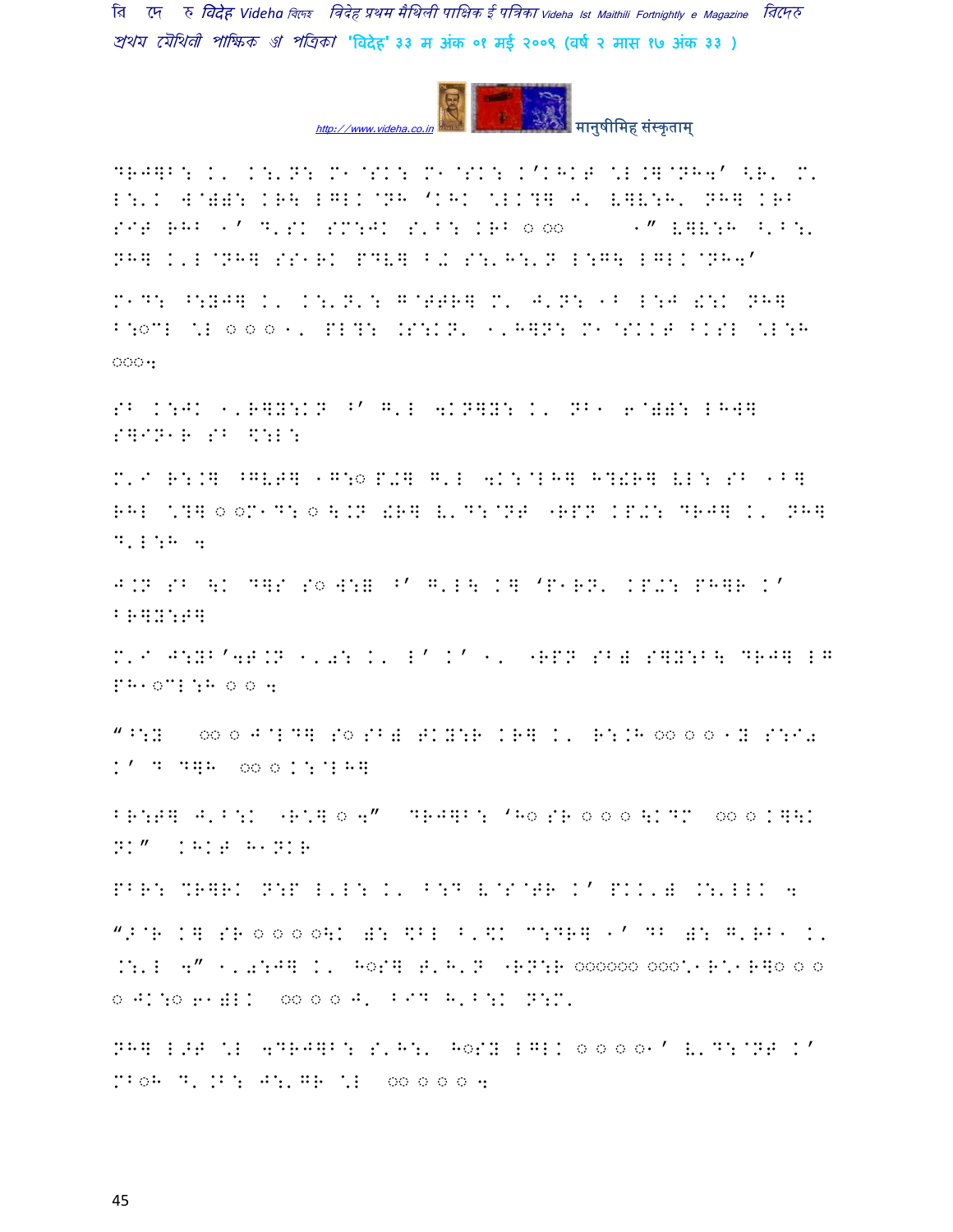Satishinger, Manoram Rachand Rachael and Lel Badhai. 1987

Kaninger katha at the anne and the anne and the second and the second second second second second second second



**K:** We have the second control of the second control of the second control of the second control of the second control of the second control of the second control of the second control of the second control of the second

MISHRa PRaYaG

PREETING SAID.

VIDHU KaNTa MISHRa SaID...

RPPLYDS/11/2009 at 12:49 PM PM PM PM

VIDHU KaNTa MISHRa SaID...

VIDHUKaNTa MISHRa , PRaYaG

RPPLHAMP (2009) 2009 aT 12:42 PM

Kampung Kamini Jik Kathang Nik Laga

REPLY05/05/2009 aT 06:02 PM

NEELIMa CHaUDHaRY SaID...

2344409

 $\mathbf{1}_{\mathbf{1}_{\mathbf{1}_{\mathbf{1}}\mathbf{1}_{\mathbf{1}}\mathbf{1}_{\mathbf{1}}\mathbf{1}_{\mathbf{1}}\mathbf{1}_{\mathbf{1}}\mathbf{1}_{\mathbf{1}}\mathbf{1}_{\mathbf{1}}\mathbf{1}_{\mathbf{1}}\mathbf{1}_{\mathbf{1}}\mathbf{1}_{\mathbf{1}}\mathbf{1}_{\mathbf{1}}\mathbf{1}_{\mathbf{1}}\mathbf{1}_{\mathbf{1}}\mathbf{1}_{\mathbf{1}}\mathbf{1}_{\mathbf{1}}\mathbf{1}_{\mathbf{1}}\mathbf{1}_{\mathbf{1}}\mathbf{$ 

2

 $\ddotsc$ 

46

 $\ddot{\phantom{0}}$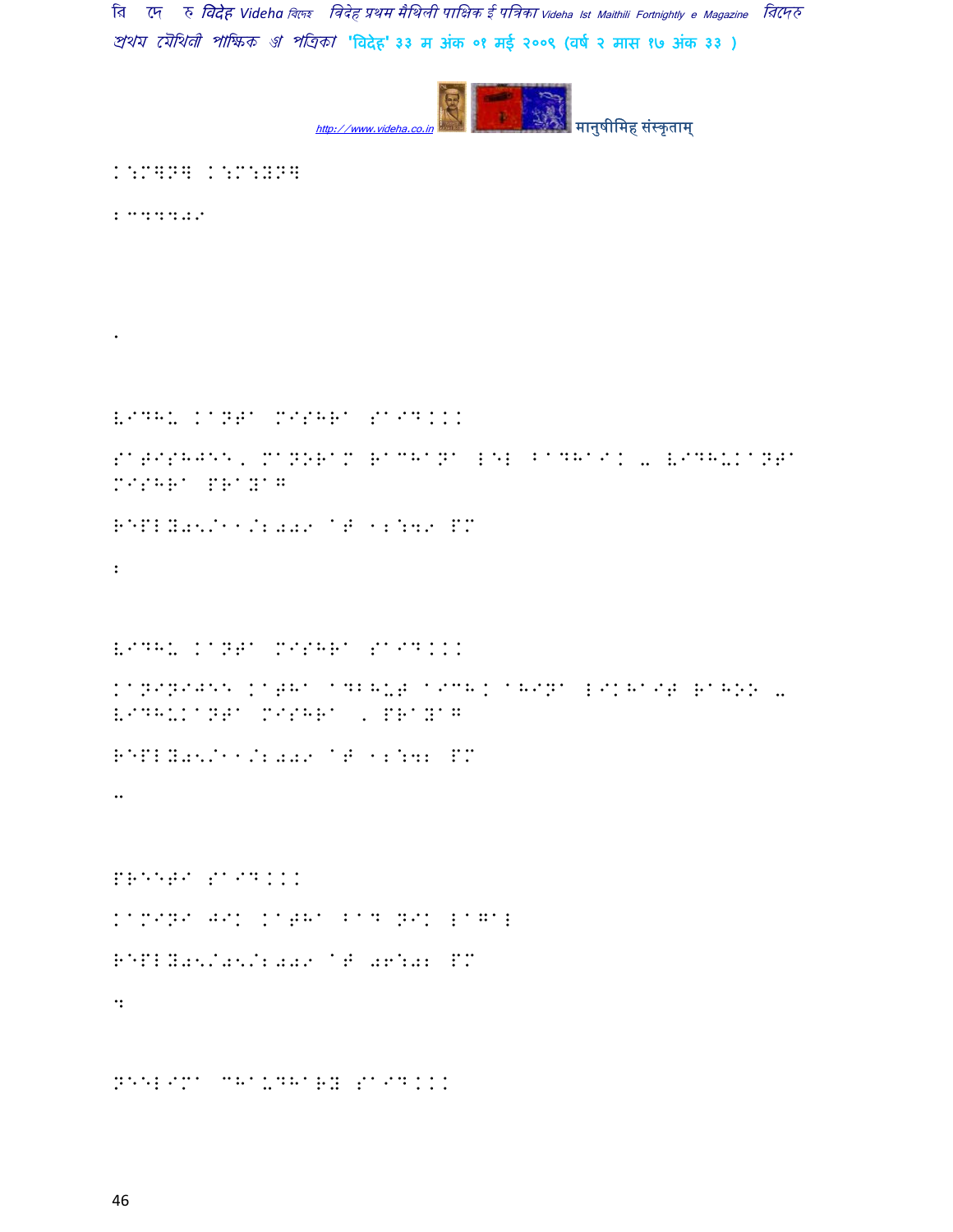

Kamani Ani Sootak Kareer Soota Te Bad Nik Rahal, Muda Manoja JIK PRaTIRODH DEKHaN ME CHHOTaN aa GHaV GaMBHIR BaLa  $\cdots$  and  $\cdots$ 

REPLYNS AT 10:33 PM REPLY AT 10:33 PM REPLY

 $\ddot{\phantom{0}}$ 

aum Said...

Kamini aan mandalaan manoon aan manoon din mandalaan katika Badan Nik Lagal Nik Lagal Nik Lagal Nik Lagal Nik

REPLYNS AT 08:34 PM AT 08:34 PM

\$:. @PR'M%IKR S]IH (१९४२- ) @GR:M+PL@S)- JLG]Y:R:, ?:N:- J:L', J]L:- DR^IG:4 24 [C:YN, R:!:R:N] S]@NH: RL\$, ^:GLP1R-812001(B]H:R)4 MK?]L]K VR]@&W SMJN%]L, MNN%]L 1a "R@!YYN%]L @PRT]^:K !N] S:H]@TY-C]@NTK, D]%:-BL!K, SM:LLCK, N:DRIGHT N: CHARGARY, NEW PROPERTY OF A SMALL GAME OF A STATE OF A SMALL GAME OF A SMALL GAME OF A SM NV-@SVRBP D'N]H:R, K1%L "RN1V:DK, @PRV]# S@MP:DK, MK?]L], H]@ND], SI@SKMT S:H]@TYK @PR.R V]@DV:@N T?: P: NIE NO "BE "RIM "RIGHE "RIGE" (PO "RIGHE "RENT" RODER "RODER" RODER "RODER" RODER "RODER" NO "RODER "RODER @PRL6'SR \$:. @PR'M%IKR S]IH ( २० JNVR] १९४२ )K V]L@K&# L'.N]S/ \KPR \K "R@K&Y KMT] ^'L "R\*] N],SMT4 H]NK BH1MB TO BE CONSIDERED TO A SAMPLE A SAMPLE TO A SAMPLE TO A SAMPLE TO A SAMPLE TO A SAMPLE TO A SAMPLE TO A S RHL "R\*] "RV]RL C@RC]T-"R@RC]T4 /a "RD@MY 9@TS:H, !K@RY, LGN 1a SI<@R& Ka T@NMYT:K SIG MK?]L]K BH1MB@LY !RLR:D]K "R@NV'&# Ka D'LN] P1@STK:K:R RBP4 H]NK "RENV'A: BE PROV'A: "PROV'E ROOM OF PRINSIPLE AND INVESTIGATION C]@NTN, MNN, MK?]L SI@SKMT]K 1a PR@MPR:K ?]K !RLHR4 H]NK SMJN%]LT:S/ "RN1@PR:#]T ^a C'TN: SM]T], P)N: MARRIA SAMARA SOMAN BEYON CHANGE SERVICENTS. DORP#, MINOR CORPORATION CONTINUES THIS CONTINUES. S@M@PRT] C:R] D%K !R] ^:GLP1R V]@%VV]@DY:LYK @PRL6'SR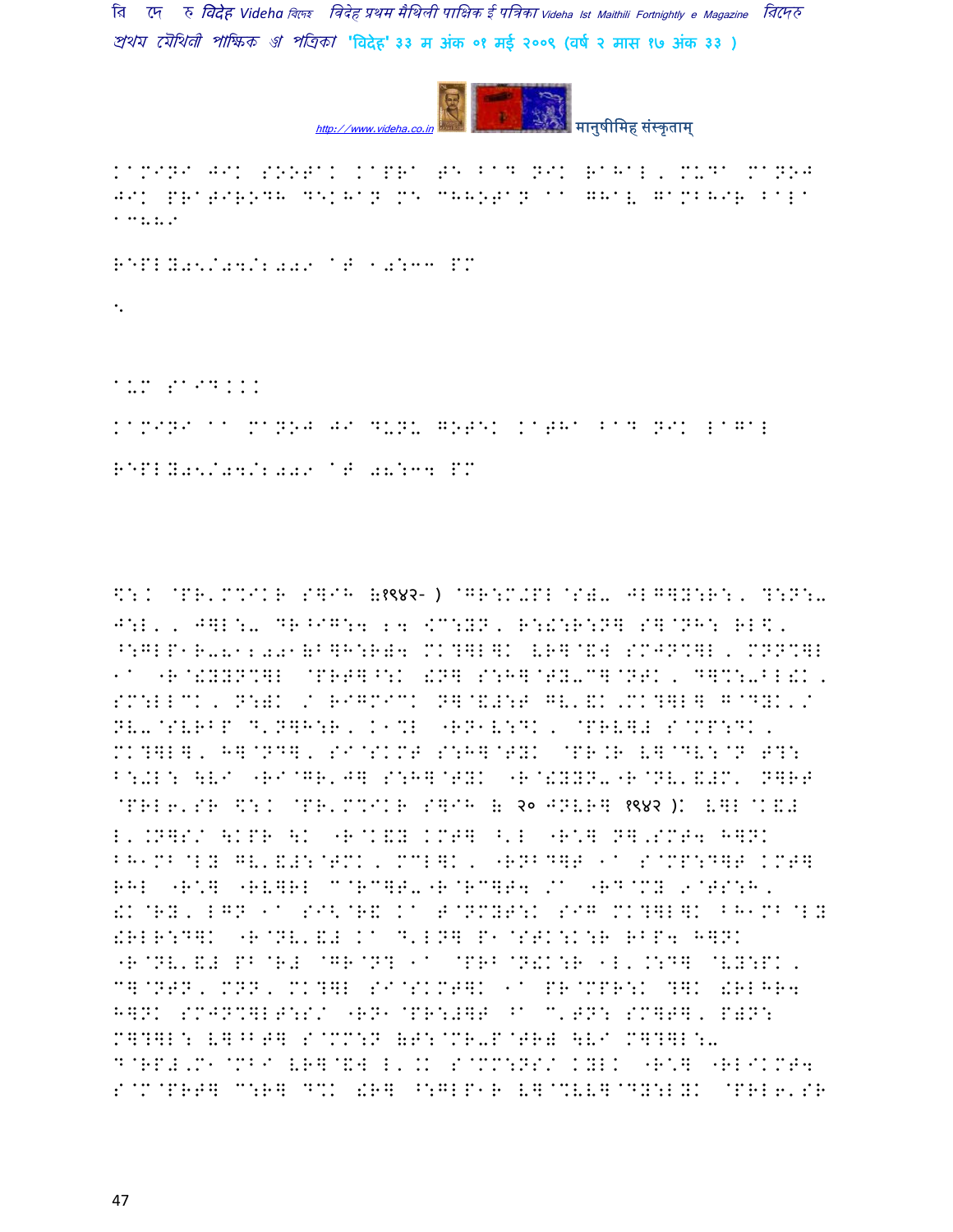

 $\Pi$  Marrier Commission (Section Post Post "RVK: LPR: NORT "ROKE "ROCK: LPRICHT" (PRICHT MAGES) "PRODUCT "PART OF LA PDS/ "RVK:%LPR:@NT "RNVRT MK?]L] S:H]@TYK ^@#\$:RK'/  $\cdot$  R^B= R^B (R^B) SILM (R^B = R^B + R^B + R^B + R^B + SVT + R^B + SVT + SVT + SVT + SVT + SVT + SVT + SVT + SVT + SVT + SVT + SVT + SVT + SVT + SVT + SVT + SVT + SVT + SVT + SVT + SVT + SVT + SVT + SVT + SVT + SVT + SVT S:R@SVT-S:!N:M'4

 $1.79911$ 

MCLAR MACHINE RESERVED ON A RIGHT OF THE RESERVENCE OF THE RELATIONSHIPS OF THE RELATIONSHIPS OF THE RELATIONSHIPS OF THE RELATIONSHIPS OF THE RELATIONSHIPS OF THE RELATIONSHIPS OF THE RELATIONSHIPS OF THE RELATIONSHIPS OF PAPY, 1996 R.T. THE RUPPER PRRIME, TO THE RUPPERTY . PAPY, L  $8$ ९८१ ३.P+ B+ E1 TBT (1) EH TRENPER , RTTE (TECTION, PIREP+B),  $8$ ९८६  $8.7\pm\textcolor{red}{\textbf{1211}}\pm\textcolor{red}{\textbf{131}}\pm\textcolor{red}{\textbf{1421}}\hspace{0.05cm}\textcolor{red}{\textbf{141}}\pm\textcolor{red}{\textbf{151}}\hspace{0.05cm}\textcolor{red}{\textbf{171}}\pm\textcolor{red}{\textbf{181}}\pm\textcolor{red}{\textbf{191}}\pm\textcolor{red}{\textbf{191}}\pm\textcolor{red}{\textbf{191}}\pm\textcolor{red}{\textbf{101}}\pm\textcolor{red}{\textbf{101}}\pm\textcolor{red}{\$ १९८७५.N:@)Y:@NV:CY, %'.R @PRK:%N, P)N: २००२ ६.1!1N]K MK?]L] S:H]@TYM' H:@SY-@VYI@GY, MK?]L] "RK:DM], P)N:, २००४ ७. TERPERENT EVENT CHAR CHER KIER IN TERRITORY & CONTRIBUTION @PRK:%N ^:GLP1R २००८ ९.Y1GSI!]K @PRT]M:N, [C: @PRK:%N,  $\left\{ \begin{array}{ccc} \mathbb{P}\left(1,\mathbb{R}^d; \mathbb{R}^d; \mathbb{R}^d; \mathbb{R}^d; \mathbb{R}^d; \mathbb{R}^d; \mathbb{R}^d; \mathbb{R}^d; \mathbb{R}^d; \mathbb{R}^d; \mathbb{R}^d; \mathbb{R}^d; \mathbb{R}^d; \mathbb{R}^d; \mathbb{R}^d; \mathbb{R}^d; \mathbb{R}^d; \mathbb{R}^d; \mathbb{R}^d; \mathbb{R}^d; \mathbb{R}^d; \mathbb{R}^d; \math$ P)N: २००८

MCLAD: PRINGRAM (1988): 1999 PRINGRAM (1995): 1999 PRINGRAM DRIVER, IN @PR?M.@#\$, B]H:R H]@ND] @GR@N? "RK:DM], P)N: १९७१ २.V]@DY:PT] "RN1%]LN OR MB@LY:IKN, @DV]T]Y .@#\$, B]H:R H]@ND] @GR@N? "RK:DM], P)N: १९७२, ३.H]@ND] N:)K KL%, N'%NL P@BL]K'%N H:9S, D]@LL] १९७६.

"RN1V:D: H]@ND] \VI MK?]L]- १.@%R]P:DKM@&# KL@LH)KR, S:HAR:DAR:DAR:DRI, PAURRIER (1966), 2. ARCIDER MEER (1966), Sinari 196 "RK:D'M], NI D]@LL] २००१ ३.P:GL D1N]Y:, S:H]@TY "RK:D'M], NI D]@LL] २००१, ४.GLV]@NDD:S, S:H]@TY "RK:D'M], NI D]@LL] २००७ ५.R@KT:NL, [C: @PRK:%N, ^:GLP1R २००८.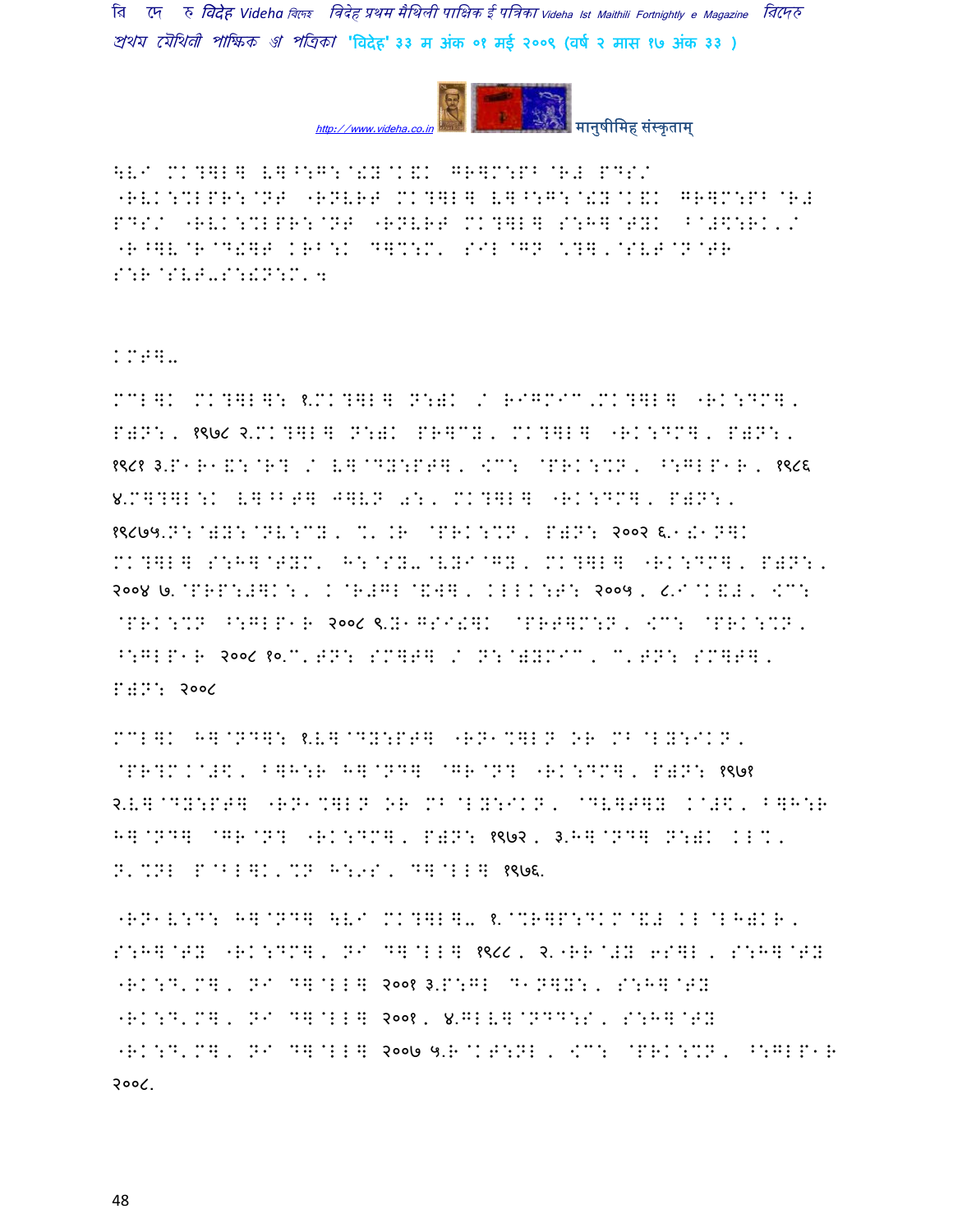

L]@PY:@NTR#-१. "R@+K]Y:N:), MNLJ @PRK:%N, ^:GLP1R, १९६७4 SOME STATES

GOVORE GEET AND CONSIDERED AND DO RELEASED AND RELEASED AND RELEASED AT A DISPOSITION OF THE INTERNATIONAL SURFA MHTM @PRESSERIES & PRACE & SURFACE & PRINCIPAL MELTIPS & PRESSERIES & PRINCIPAL MELTIPS & PRESSERIES & PRINCIP  $\left\{0.11, 0.12, 0.12, 0.12, 0.12, 0.12, 0.12, 0.12, 0.12, 0.12, 0.12, 0.12, 0.12, 0.12, 0.12, 0.12, 0.12, 0.12, 0.12, 0.12, 0.12, 0.12, 0.12, 0.12, 0.12, 0.12, 0.12, 0.12, 0.12, 0.12, 0.12, 0.12, 0.12, 0.12, 0.12, 0.12,$  $R$   $\rightarrow$   $R$   $\rightarrow$   $R$   $\rightarrow$   $R$   $\rightarrow$   $R$   $\rightarrow$   $R$   $\rightarrow$   $R$   $\rightarrow$   $R$   $\rightarrow$   $R$   $\rightarrow$   $R$   $\rightarrow$   $R$   $\rightarrow$   $R$   $\rightarrow$   $R$   $\rightarrow$   $R$   $\rightarrow$   $R$   $\rightarrow$   $R$   $\rightarrow$   $R$   $\rightarrow$   $R$   $\rightarrow$   $R$   $\rightarrow$   $R$   $\rightarrow$   $R$   $\rightarrow$   $R$   $\rightarrow$   $R$   $\rightarrow$   $R$   $\rightarrow$   $R$   $K^{\text{H}}$  (  $K^{\text{H}}$  ),  $K^{\text{H}}$  (  $K^{\text{H}}$  ),  $K^{\text{H}}$  ),  $K^{\text{H}}$  ,  $K^{\text{H}}$  ,  $K^{\text{H}}$  ,  $K^{\text{H}}$  ,  $K^{\text{H}}$  ,  $K^{\text{H}}$  ,  $K^{\text{H}}$  ,  $K^{\text{H}}$  ,  $K^{\text{H}}$  ,  $K^{\text{H}}$  ,  $K^{\text{H}}$  ,  $K^{\text{H}}$  ,  $K^{\text{H}}$  ,  $K$  $\mathcal{M}$  . The function of  $\mathcal{M}$  and  $\mathcal{M}$  . The constant  $\mathcal{M}$  is the function of  $\mathcal{M}$ K@R#GR#GR#GL@AWIN: R#GL@O\$, S. PHP#FH, PHH HEH; K@R#HECH#H, KLLIK:T: २००३, १०.TH:HP:LLHTH:FP: YORY, KOR#GL@BOA २००३, ११. Fire Tallian, Mary, Marian Partier Press, Thanks, KLLK:T:, २००७. १२. V11\$]^@KT]TR@+G]#], [C: @PRK:%N,^:GLP1R २००८, १३.MK?]L] LLKL@KT] KL%, ^:RT]Y ^:&: SI@S?:N, MKSBR, २००८, १४.RBP: SLN: H]R:,  $K: \mathbb{R} \to \mathbb{R} \to \mathbb{R} \to \mathbb{R} \to \mathbb{R} \to \mathbb{R} \to \mathbb{R} \to \mathbb{R} \to \mathbb{R} \to \mathbb{R} \to \mathbb{R} \to \mathbb{R} \to \mathbb{R} \to \mathbb{R} \to \mathbb{R} \to \mathbb{R} \to \mathbb{R} \to \mathbb{R} \to \mathbb{R} \to \mathbb{R} \to \mathbb{R} \to \mathbb{R} \to \mathbb{R} \to \mathbb{R} \to \mathbb{R} \to \mathbb{R} \to \mathbb{R} \to \math$ 

P@TR]K: S@MP:DN- ^BM]J: २००२

M#]P@DM K SI@SMR#-SIS:R

 $\Omega$ GT "RN'K "ROOM" (STEER STEER STEER STEER STEER STEER STEER STEER STEER STEER STEER STEER STEER STEER STEER  $\lambda$  SMM  $\lambda$  SMM  $\lambda$  so the small sequence of  $\lambda$  . The small  $\lambda$  and  $\lambda$  and  $\lambda$ "R@K&1@##Y RBP'/ CL] 1B] "R\*]; K]@NT1W B]SM %T:@BD] K'/ John Sien (1983), John Sien (1983), John Sien (1983), John Sien (1983), John Sien (1983), John Sien (1983) SIMBOL MARINI RIMA TURLIMI MARINI RIMA TURLIMI MARINI RIMA TURLIMI MARINI RIMA TURLIMI MARINI RIMA TURLIMI RIM NH] HKT, K:R# V]GT %T:@BD]3M' \KR S@RV:IG]# V]K:S-Y:@TR:M' \K NV ML] 1YL J' P@TR-P@TR]K:K 9DY ^'LKK T?: /KR @PRK:%NK %1^:R@M^D ^'LKK JKR 6LRBP G@DYK V]^]@NNP RBP-V]!:NK @PR:D1@R^:V P@TR-P@TR]K:K @PRK:%NS/ 1 /KR @PRYLG RBP-V]!:NK RBPM' P:WKK SM@K& @PR@ST1DT ^'L4 SIX YOUR GON' GUNS IN THE WALL TO DURING AND RELEASED TO DURING KA D'LA D'AN D'AR PENNEDIG PENNAMBAN SYADI POPUP, EN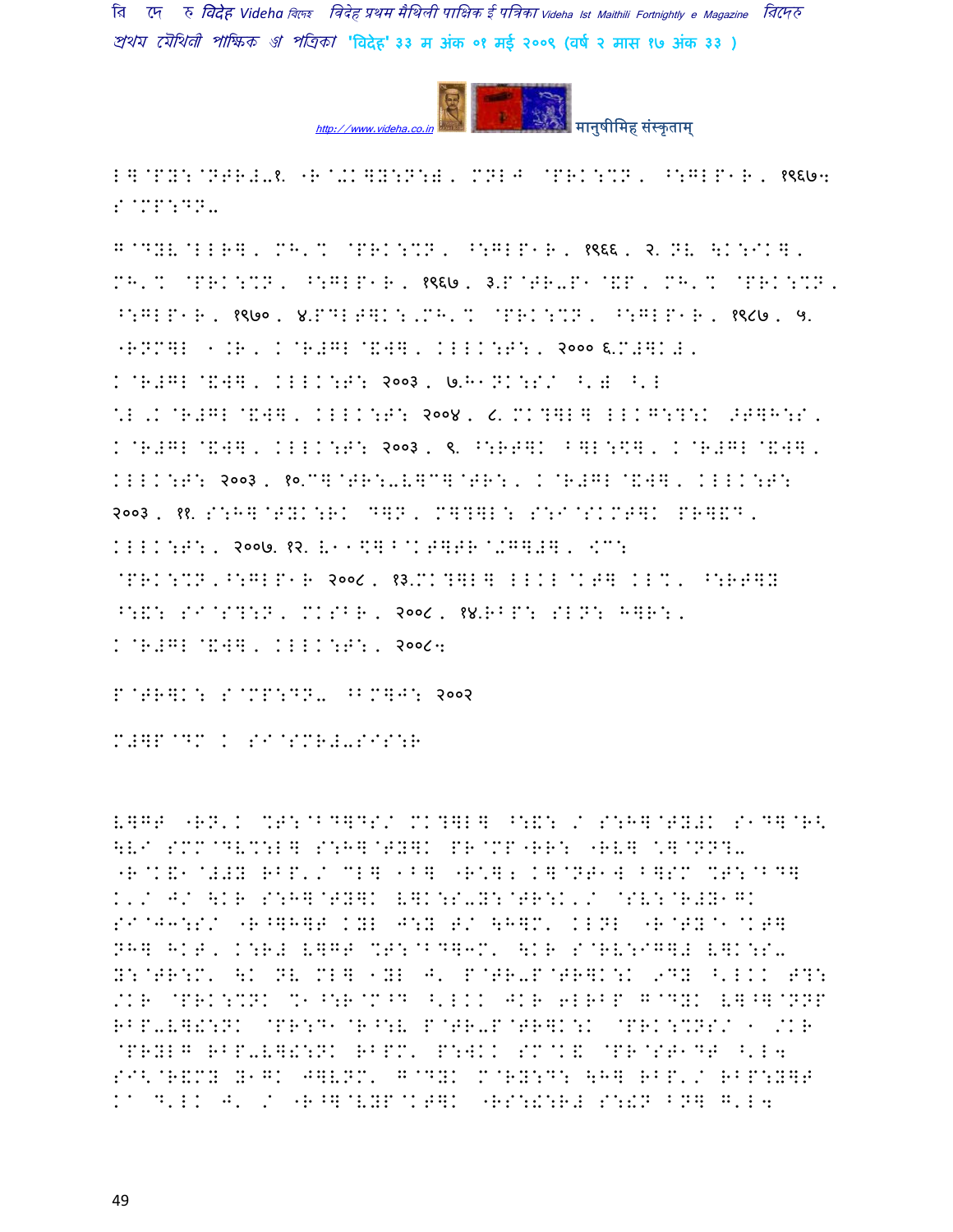http://www.videha.co.in/<br>कार्याली मानुषीमिह संस्कृताम्

1!1N]K MK?]L] G@DY-GIG:K'/ S@MPLJ&]T KRB:K 9@DD'@%YS S/ S:HARIMAD WERKER SOME IN A SPRING TO A SERIES ON A SPARE THAT THE SATURD THAT PR]M:@RJN ^'LKK4 GT %T:@BD]9M' 1@TM K?:, 1LLCN:, 9P@NY::S, K?:, G:1 J]VN], \$:YR], N]B@N!:, SI@SM1R#, S:@K&:@TK:RR 1D] "RN'K S:H]@TY]K V]!:-J@NM) D'L:1 S:H]@TY M' \K NV-@SPN@ND,N-@SPH@NDSN ^RB:M' MH@TVPB@R# ^BM]K:K N]@RV:H KYLK:4 I @%R'Y V@ST1 T: P@TR]K:D]K'/ \*KK J' 1!1N]K G@DYK 1V]@R^:V \VI V]K:S-Y: The second control of the second control of the second control of the second control of the second control o<br>The second control of the second control of the second control of the second control of the second control of "RP'@K&]T @!Y:]N D'LK4 \H] N]MT] S:H]@TYT-SMJ:N]H:R LLCAN ABLAND (PREVIMATOR) ANGHALANI (PERSONA KAYLOGEAN 1 S@MP@:DK LLKN] /KR: Y@TNR P1R@SS-R @PRK:%T] KYLN] JKR 6. SEPISER PRAKTIJE GOVERNO I RADIO U VJERU BIJE GODINE PRAKTIJ LANSARD, LANGARA GERARDI IN GANG INAPI KOMPANYANI DI MENGEUD. S'HL NALDRE BYSTEN SHIL NO MEH MHA MARCON ROBERTS AN RIS: S^K @ Y:YN 2019 DER YOU ARE A DISTURBED ON A DISTURBED ON THE DERIVATION OF THE UNION OF THE UNION OF THE UNIO S:HE:BIG::PRR(PPR) STREIG (RFIE (BI): "RFBC/" (RPBPC) BARA VIRA VANAK BAKSANG SARIK VAN KONG SI SA KONG MARA K:J JKR ET JAR ET SANG HER ET JANG ET HIS SEKA ROMAN SEKARA REPORT OM DIGA ANG MATERIAL ANG MATERIAL ANG MATER @PRV#T:, H:@RD]KT:, K@LPN:%]LT: \VI @SVH\*@ND\* @PRVM@TT]K PR]#:M @SVVRBP MK?]L] G@DY "RPN:K'/ NV P@LLVS/ P@LLVV]T KYLK4 V]GT %T:@BD]KM' \KR S@RVTLM1.] KA:S V:K:S V:KI: PR PR Y:S PR PR PR PR PR PR SERVED SMARTAGE (HEGE), KISBE MKRIGA HUYTGILAYAN MGALMA SISBIYON MPRISHRE HEJE ROH SSHRIGED SSHRIO ZO HEDO KOPA THE CHE CH 9P@RY1@KT PM@&WK^M]K PR]@PR'@K@&Y^M' MK?]L]M' \K "RESTRIGHED" (TE BERIKE TE "SPBT" BESIG (TE "SPBT B") BITGET RC:NES @PR:D1@R^:V ^'L 1 "RPN "R@PRT]M @PRT]^:K BL PR S:NHRIME: PRESIDINERSID, ZORINI NI NARARA DER BROK DI RN M]?]L:ICL "R^]@J3:ND' K\ ^:RT]Y S:H]@TYPK SMK@K& @S?@:P]T KYLN] J' RCN:K @PR@TY':K @K&'@TRM', S@RJN:K Y:VIL @PROSTED AND AND PROVIDED AND AND PERSONAL PROVIDED H. A. . . . THE GRIEVING SERVENT SHORE HER SALE SOME THAN BEEN A @PR'RK @STP@M^R BN] G'L:H / RH?] \$:. @VRJK]%LR V@RM: Mandale Market Market Mandale Market Market Market Market Market Market Market Market Market Market Market Mar VKV) RA POSLEDEN "PROVINCIONO SI STARIO (POR PORTO) - PROVINCIO (PORTO) V]!: NH] B:CL RHL JKR SHJ @PRYLGM' / 9@LL'G. YL@G@Y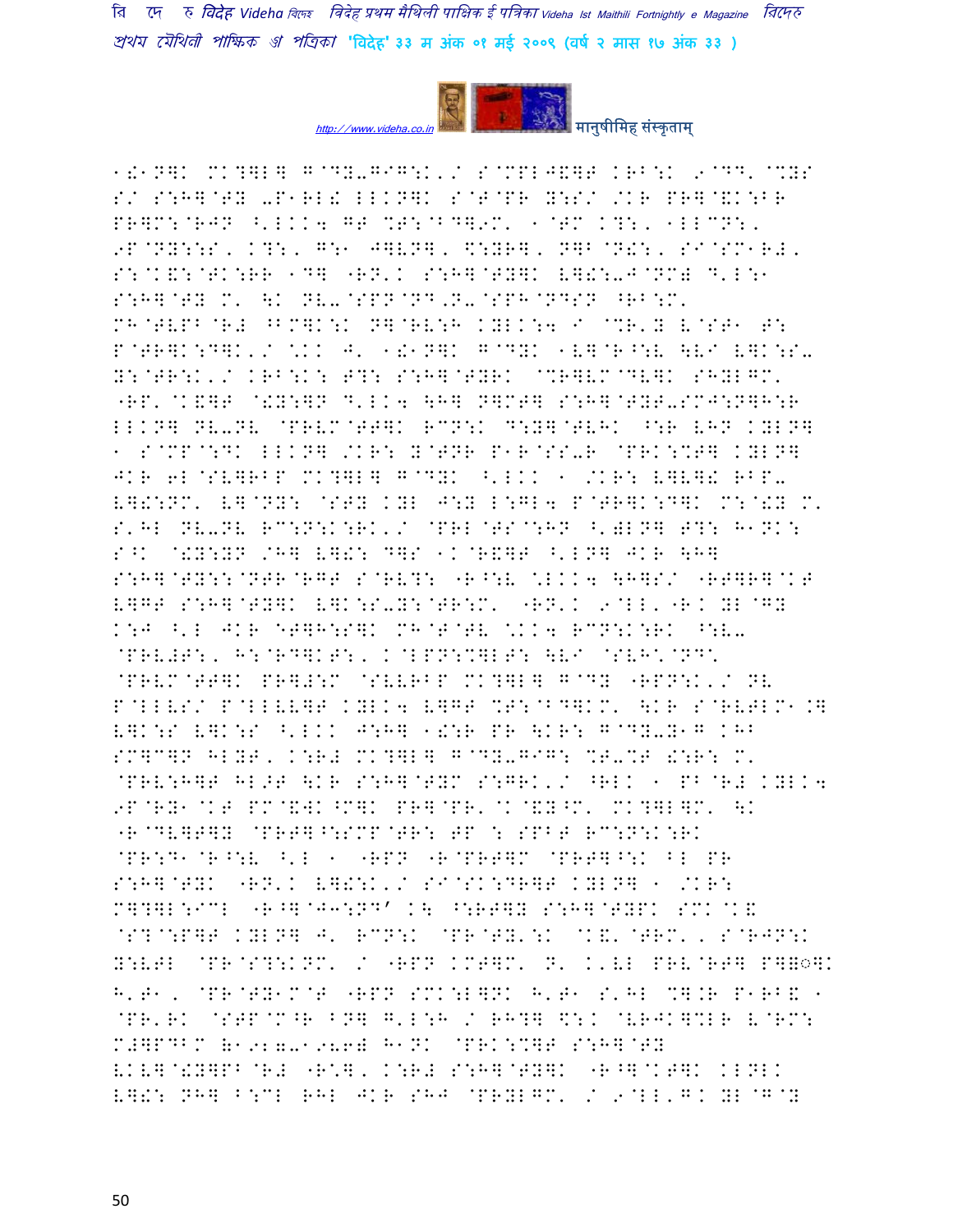

S6LF: NHI @PR: NH: NH: NHI HINK: NH: NH: RC @PRC1RT: 1 V]C]@TRT: "R\*], K]@NT1 /H]M' S@RV:!]K MH@TV]PB@R# T@?YC ?]K J' \H] PR]M:#-@PR:C1@RYM' H1NK "READ YOU SYNH YANHI (ISAHIH (ISAHI) NHI A "ANNIYE" NHII (BUSYE) ESTRAN PNALLI TISA KENYSAN IKAN HAL HALS ARSA HKRI @VY:@KT]@TV:K 1@!Y:/@TM]K RH@SY1MYT: S'HL "R!]K JL] PK]LK4 H1NK 1@^Y @NT:R]K %@KT] H1NK: N]R@NT R C]R-NBTN RCN:K H'T1 9@T@PR@'R]T KRKT RHLN] T?: V]@%R:M KRB:K L'ARB:K L'ARB:K L'ARB:K L'ARB:K L'ARB:K L'ARB:K L'ARB:K L'ARB:K L'ARB:K L'ARB:K L'ARB:K L'ARB:K L'ARB:K<br>K. Arb:K L'Arb:K L'Arb:K L'Arb:K L'Arb:K L'Arb:K L'Arb:K L'Arb:K L'Arb:K L'Arb:K L'Arb:K L'Arb:K L'Arb:K L'Arb RHTR RTY EREYT ( ) IR(BY) FRT PT TRT (RB) ( ) PTPELEED (R) H1NK L@K@&Y: \*LN]4 H1NK MN 1 M@ST]@&K1 @K&]T]J J:@GRT \*LYN]4 / J]VN 1 @PRKMT]K P@K&!R RH?]4 / \K DBRD@R%] S:H]@TYR-MN]&] RH?] J' MK?]L] M' J:H] V]!:K "R^:V H1NK: PRB MEDRE ALEGE BOR PROFINE THE MANUFACTION /H] M' L:G] G'L:H4 H]NK: @DV:R: @PRY1@KT V]!: S:H]@TYBK V]!' NH] RHL, @PR@TY1]T 1K@R&K V]!:K RBPM' @.Y: The Commission of the California California California California California California California California L'ARE RICENSAR NEDERLO SINONEELE SINAREED NICHTY: NERE ON NEDERLO V]!:K @PRV@R@TTN KYLN] JKR S@MBV@N!D "RT]TS/ "R\*], Y@DYYP] SI@SM'R#K SIS:R V]&YK DM@&)]ऍI @VY:LPK NH], T?:P] SIV'DN:K G:@M^]H@RY 1 1@TM]IY-@SPV@R%K DM@&)]ऍI "R@TYK@N@T @%R'@&W# KL)]K S:H]@TYN-V]!:K "R@N@T@RGT  $R$ BK\*1  $\sim$  1 S:RTH  $\sim$  1 S:H;H  $\sim$  1 S:H;H  $\sim$  1 S:H;  $\sim$  1 S:H;  $\sim$  1 S:H; P:@%C:@TY: S:H]@TYHK SIG-S@MPT@RKK 6L@SVKRBP @PR:RI@M^Y ^'L J' "R!1N:TM S@NDY@R^M' \K V'% C@RC]T V]!:K RBPM' @PRCL]T ^'L "R\*]4 / \H] V]!:M' K' V]P1L PR]M:#M' SH]@TYM-SMJN KYLN], K]@NT1] D1@RYLGK V]&Y R TREAT AN INC. THE RESEARCH THE REPORT OF THE SERVICE OF THE REPORT OF THE THING  $\mathcal{R}$ DAR DAA ALIJA KOONG: PARTI KYLNI ING PARTI NA MARA DA  $\frac{1}{2}$  . The significant state of the significant state of the significant state of the significant state of the significant state of the significant state of the significant state of the significant state of the signif "RE:D'MONTH PRODUCT PRODUCT PRODUCT AND RESIDENCE AND RESIDENCE AND RESIDENCE AND RESIDENCE AND RESIDENCE AND  $R$  . The contribution of the set of the state response  $R$ 9P'@N@DR MH:R?]K BDL: M' R:MLLCN %R#K 9@LL@'. KYLN]4 >\H T/ MNL@GR:6 L'.KK @S?]T] "R\*]4 ^:RTK @SVLT@N@TR\*T:-SI@GR:MK >T]H:SM'K S@N 9@NNKLS SK V]Y:L]SK ET]H:S]K DM@&)]\/ "R@TYK@NTV MH@TVTPB@R#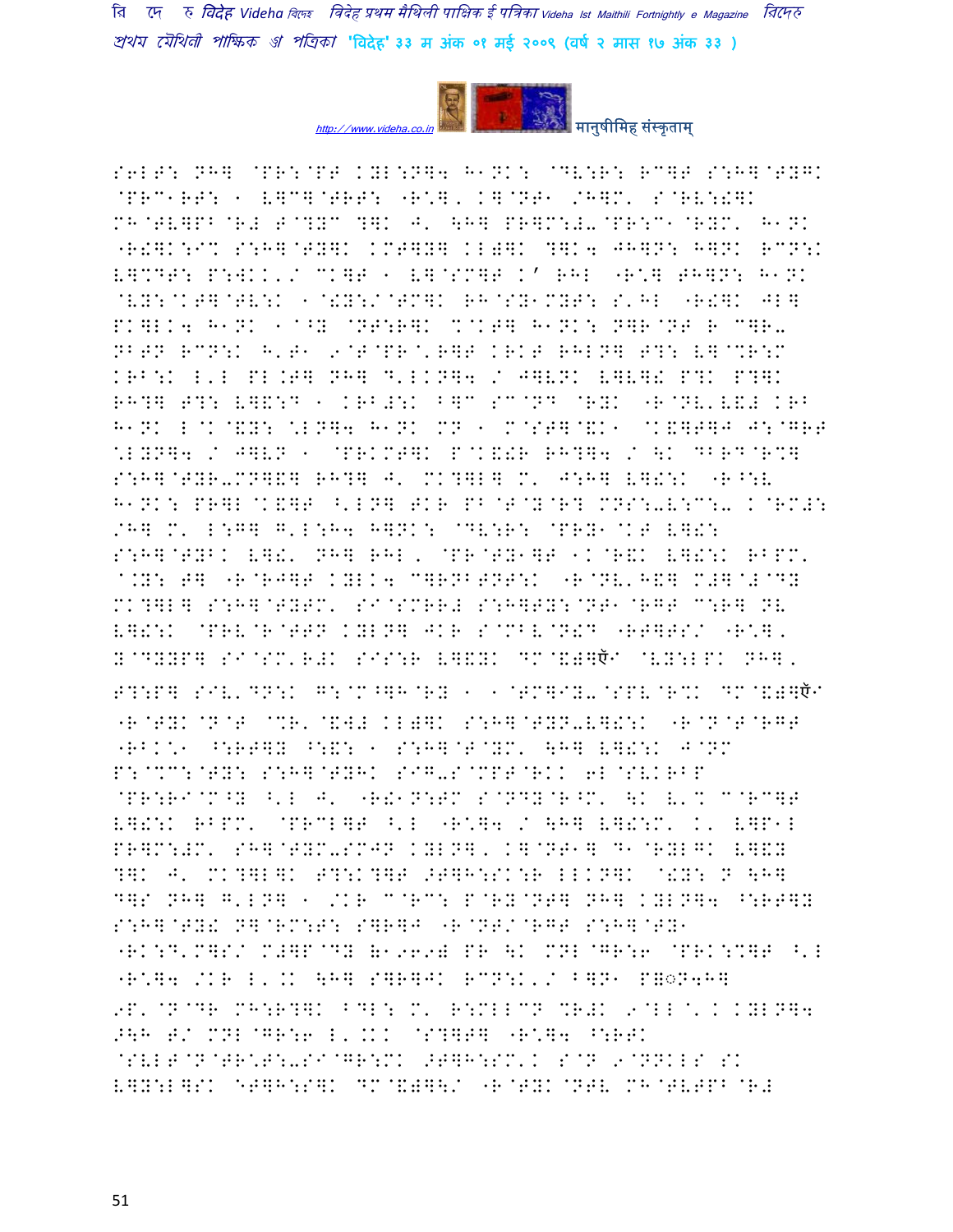

@STINER @SP.HE: S@N LEBEERIN WAN NIPS MEERIN PRIBO-PRIBONE B N'T:S/ "RICH" AVIALIANE PORTH ENTITY OF THE CITY  $R$  (RIGGR) with the contribution of  $R$  is the state  $R$  vector  $R$  . \*LKK4 9@TTR B]H:R V: M]?]L:ICLK NVY1VK LLKN] \H] YO THA DOUGHER BY THE REAL OF THE REPORT OF THE REPORT OF THE REPORT OF THE REAL ASSAULT. M#]P@DY @SV1YI SJG, SC'@&@) 1 N]@R^]K @SV T@N@TRPT: S'N:M] RH??] TH] PR]@PR'@K@&YKM' / MK ?]L] SI@SMTR#K S@RV@PR?M \$:YR] %KL]K @PRV@R@TTN KYLN] "RV@%@Y, K]@NT1: \KR: "R@N@T@RGT / @PRC1R PR]M:#M' RCN: KYN' RHEATH AZ Z PHINNPE, SITHER SYMBOARD, AD (APPARP OR KMT#B HLBB 4 BLBB (BMTHPFFFFFFFFF) NLBIABER B:B:RBBB 200 D]N (1153) T?: '6R:R]K P:/C D]N' (1171) @PRK:%]T "R\*] J:J]M' @SV]T@N@TRBT: 1@NDLYLNK @KRM M' / J' \$:YR] L].LN] TKR D:RB# P]]:D:YK V@R#N KYLN]4 \H]M' RCN:K:R S@DYY : @S61T)]TYPE : @S61TP PART (RACHT) DECISION OF COMPARY (PRODUCT) DECISION OF CONTINUES. "RPN "RN1^V KRIST", IKN VERSTEN "RN1^VK R'.:IKN VERSTEN "RN1^VK P1N. IKN VERSTEN DER RESERVEN DER DIE SON DER KHINA AND VIRIN BIN AVRIL (1990) VIRIN MIGHT KHINA SIGHE N'P:L ANG ANG ANG PRANGALANG MANG "RPN D]@R< S:@RVJN]K J]VNM' / D'%K R:JNKT]K,S:M:J]K, SSARCHER IN SRKSRA IN KRAME KORMIS IN MEDIKING SAMPROVES SOME THAN A COMPART REPORT OF THE CONTROL OF THE CONTROL OF THE SAMPLE OF THE SAMPLE OF THE SAMPLE O  $\{V_i\}_{i=1}^K$  of  $\{V_i\}_{i=1}^K$  . The same of the same of the same of the same of the same of the same of the same of the same of the same of the same of the same of the same of the same of the same of the same of the sam SM:PN 1183 I. PO ROBERT CHRONIA I. ING. PHENHLUIS I. PHENIX.  $R$  . The second contract of the second contract of the second contract  $R$  is a second contract of the second contract of the second contract of the second contract of the second contract of the second contract of the sec SI@SM]R# M:@TR L'.K]Y MN]&: PR NH] 1!MT "R\*]; @PR@TY1K@TT-@PR'M, I@%V:R-@PR'M, @S@VD'%-@PR'M, MHTK @PRT] @%R@DV: V]NLD-@PR]YT: 1D]K SM@STT VK%]@&@)RMYK  $0.4$  ()  $0.4$  ()  $0.4$  (),  $0.4$  ,  $0.7$  ( $0.4$  ),  $0.7$  (for the  $0.7$  state  $0.7$  and  $0.7$  state  $0.7$  state  $0.7$  state  $0.7$ J:HA:HI:HA:H:H] (11961) PA:EA: Nir: Sa:H:H (1416) (12:H; S:H:G] S: S: LK (14:Th) S@MPM@RKM' "RYL:H /KR: SIG:H] "R@NY:1@NYS ^:&:N1R:G] V]@DV@T V@RGS/ "R^]^BT ^'L:H, J:H] RBP'/ H1NK: HOMBY CHIME, HYRIGM KYRNIGH KIYR RUN RUN, Z HAR @%RMI.L:K K]]K 1!:R BNCLN]4 H]NK SI@SMKR#:@TMNK 1L'.

 $S$   $\overline{S}$   $\overline{S}$   $\overline{S}$   $\overline{S}$   $\overline{S}$   $\overline{S}$   $\overline{S}$   $\overline{S}$   $\overline{S}$   $\overline{S}$   $\overline{S}$   $\overline{S}$   $\overline{S}$   $\overline{S}$   $\overline{S}$   $\overline{S}$   $\overline{S}$   $\overline{S}$   $\overline{S}$   $\overline{S}$   $\overline{S}$   $\overline{S}$   $\overline{S}$   $\overline{S}$   $\$ 1@NDLPLNK PR]C:YK S'HL "R\*]4 \H] S]R]JK "R@NT^@RGT

Y TRIER (EREEIN NATH) (PENR) AND THE INC. PRINTING  $\Gamma$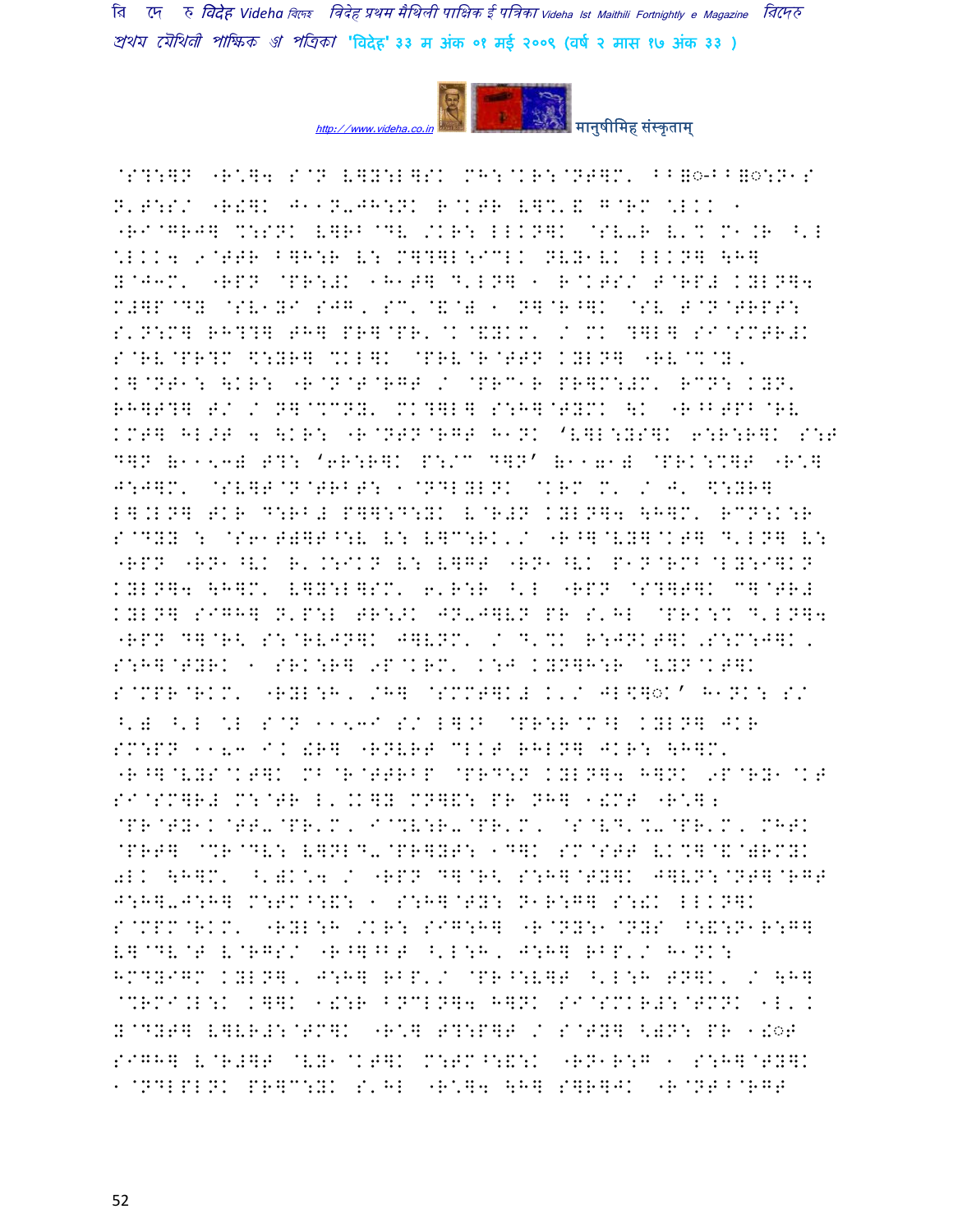http://www.videha.co.in/<br>कारणीतिमह संस्कृताम्

TO STORE SIMILAR HER SOME TIME I SUBSIDE SERVE J' @VY'@KT] "RPN @KR]Y:-KL:PS/ 1K@R&]T KYLN] TN]K' PR / L].LN]4 \KR: "R@NT:@RGT V@R#]T @VY]@KT]K @VY @KT]@TV 1 KMT]@TV K /H] "RI%K'/ / @SPT@R% KYLN] J' "RPN 9P@S?"TRN 9P@S?"TRN 9P@S?"TRN 9P@S?"TRN 9P@S?"TRN 9P@S?"TRN 9P@S?"TRN 9P@S?"TRN 9P@S?"TRN 9P@S?"TRN 9P@S? K'VAN MATSAR KANAN MANGUNI VAN SANG DI SINA KATA SA SA MARAH MANGUNI SA SA MAY MANGUNI SA SA MAY MANGUNI SA SA HL, @PR@TY1 T @SVKYI L'.K:RK @VY&@KT]@TV] K/ S'HL DAPAR DIRIG ARAC / LORIA OLIPOGRI @UYT@KTAR /H] VK%]@&@Y T?: @S?]T]K'/ JNS:M:@NYSK SM@K& @PR@ST1/T-KYLN] J:H]S/ H]NK SI@SMKR# V:@STKV]K <)]T <)N:K S@NN]K) 1 S@M^?V^' SKL4 / @SP]@&)M RBP'/ P:WKK-SM@K& "RPN Y?:@R? @PRT]@KR]Y: V@R#]T @VY @KT] PR @VY @KTP KYLMN] JKR V@R@TTM:N PR]P'@K@&Y)M' ET]H:S]K MH@TV"RI \R#Q##`###`####;`#`Y##`###`Q`H##`\*## 1 S:H]@TYPK N]@MN @S?V @VYK@KT]@TVK SIG H1NK: S:@K&:@TK: R ^'LN] T?: "RPN "RM]) \*:P \*L]LN] Y?: SARTED AL BREAKEN DER MINISTER OF TRINK ALTHOR (1111-111 1118) K:@3C]N:? 0: K]R# (1103-1181) , C@N@DR)N:? MA "MAR" REPORT (1125), KNO. NO NORTH (11108-1180), KNO. NO NORTH (1108-1180), KNO. NO NORTH (1108-1180), KNO. STERM STORY TO ALL AND THE STORY SERVICE. S1R'@N@DR1 0: S1MN (1110-2002), NR'@N@DR N:? D:S V]@DY:LIK:R (1104-1113) M:Y:N@ND) M]@%R (1134) ^LL:L:L D:S (1814-1199), L@K@&MR# 0: (1113-2002), BHOR MARSHIN MARK MARK MARK MARK MARK MARK (1810) /0: (?) MH:MHLP:@!Y: Y 9M'% M]@%R (1825-1139), "RMRNI: 25 (1819-1144), Richard College (1120-1144), Richard Co RGMOMMER 0: KIST (1123-1191), RIST (1123-1190), RGMORG 0: (1103-1191), RSM (1103-1191), RSM (1103-1191), RSM ( KV]%'.R BDR]N:? 0: (1813-1198) @JYL1T]&:C:@RY BLD'V MAG (1180-1194), ROMAN (1180-1194), ROMAN (1122-1199), B:BBC L@K@&M]3PT] S]IH (1109-1192), 9P'@N@DR W:K1R MLHN (111) The Committee of Constitution of the Committee of Constitution of the Committee of Committee of Committee Oriental Committee of the Committee of Committee of Committee of Committee of Committee of Committee of Commit R:!:KM@&#1 CC!R] (1124-1184) >@TY:1D] PR / H1NK:S/ ^'I) ^'L \*L K "R@NT1@RGT L].LN]1 KV]VR S]T:R:M 0: B:BB ^LL:L:L D:S 1 R:!:KM@&#1 CC!R] PR H1NK D1> SIMS THE HURE WILL SEE ALL HURS HILL OF HAND, SUSHAR KYL "R\*!" R\*! R\*! R\*! J]V]T:V@S?:H ?]K 1 DLSR MM@TYBPPR:@NT1K4 9P@RY1@KT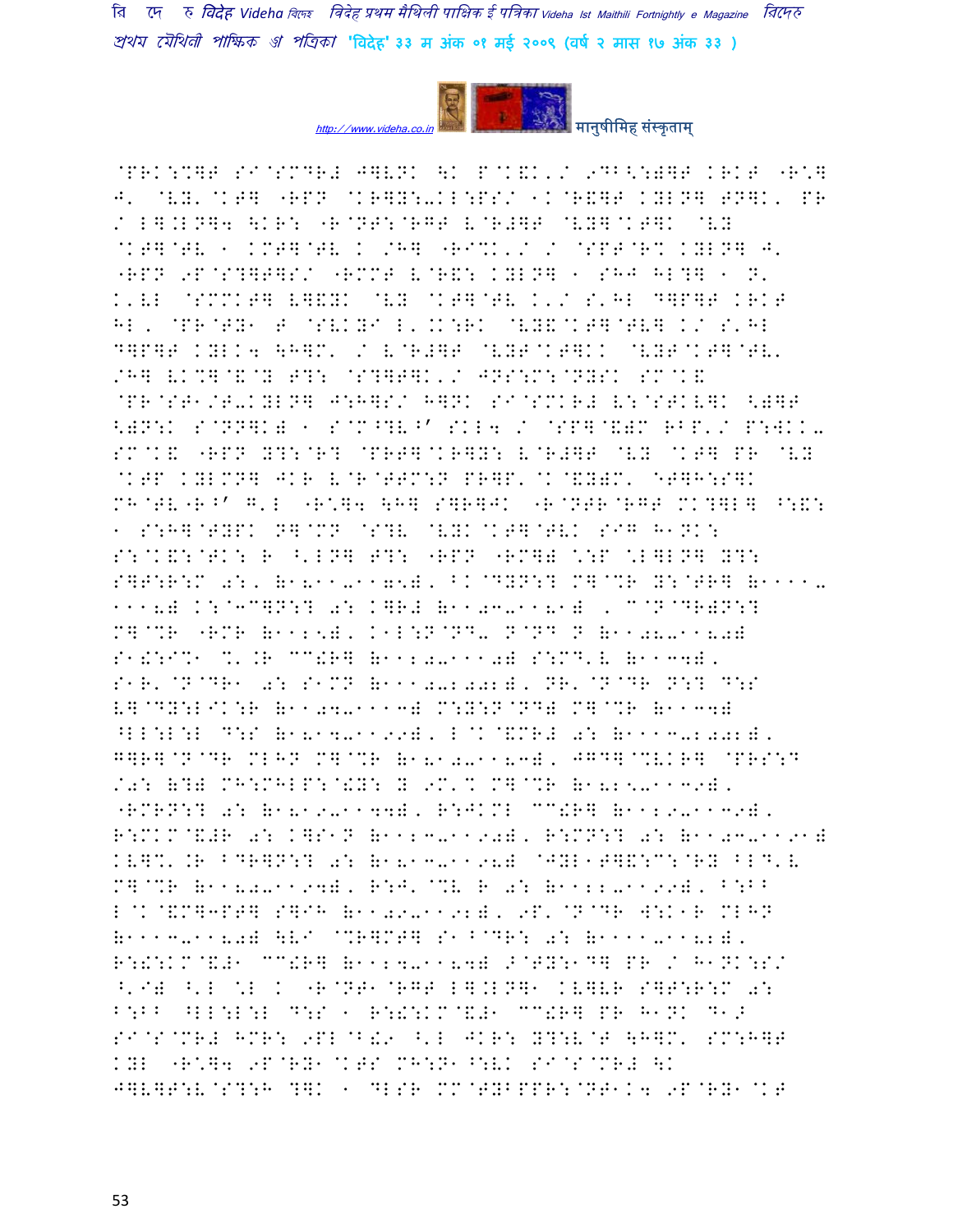

SIMI SIMI NEW YORK ON THE PERSON CONTROL CONTROL @PR@ST1VT KYLN]; @PR@TY1HT H1NK S:H]@TY]K "R^]RBC]  $\overline{u}_1$  ,  $\overline{u}_2$  ,  $\overline{u}_3$  ,  $\overline{u}_4$  ,  $\overline{u}_5$  ,  $\overline{u}_6$  ,  $\overline{u}_7$  ,  $\overline{u}_8$  ,  $\overline{u}_9$  ,  $\overline{u}_1$  ,  $\overline{u}_2$  ,  $\overline{u}_3$  ,  $\overline{u}_4$  ,  $\overline{u}_5$  ,  $\overline{u}_7$  ,  $\overline{u}_8$  ,  $\overline{u}_9$  ,  $\overline{u}_8$  ,  $\overline{u$ JL.: @PR@ST@1T KYLN] J' M:TM^:&:K V]K:SM' 9@LL'H. WE CARD "PRINCIPLE TO A ROW OR THE REPORT OF SALE OF SALE OF SALE SALE OF SALE OF SALE OF SALE OF SALE OF SALE \*LK PR]!] M:@TR MK?]L] S:H]@TY MN]&] LLKN] !R] S]M]T NH] RHL, @PR@TY1^T /KR 6LK V]@STM]T \*L TKR @PR:RBP  $^{\circ}$  ), J' V]  $^{\circ}$  ,  $^{\circ}$  ,  $^{\circ}$  ,  $^{\circ}$  ,  $^{\circ}$  ,  $^{\circ}$  ,  $^{\circ}$  ,  $^{\circ}$  ,  $^{\circ}$  ,  $^{\circ}$  ,  $^{\circ}$  ,  $^{\circ}$  ,  $^{\circ}$  ,  $^{\circ}$  ,  $^{\circ}$  ,  $^{\circ}$  ,  $^{\circ}$  ,  $^{\circ}$  ,  $^{\circ}$  ,  $^{\circ}$  ,  $^{\circ}$  ,  $^{\circ}$  ,  $^{\circ}$  BUTTEREE, THIS CITY PARU IS THE TOTH OF THE BEST SINGLE. H]@ND]] S:H]@TY'K @PR@.Y:^T S:H]@TY/ MN]&] 1C:@YR \$:. HJ:R] @PRS:D @DV]V'D] (1109-1191), MH:N R:JN'T: JY@PRK:% N:R:Y# (1102-1191), M]?]L:K @PR@.Y: T CA 18P: GB' 20, 12 1963, CAGETA, BCC 18324, MIRES (CATALLIS) BY YELHE RYAR.AY IIHA RRYBE MATH BEELLARYSAN, ALC DR: FORSI () BH:PS: F. PH:DP: B. (BB: MIBL) E (MIB) B: GREEN (B) (1810-1193). >@TY@:D] @VY\@KT]@TVMK @PRSIGM' "RPN N]J] !:R#:K'/ RBP:YOURNEY RESOURCE IN APP PERMISSING PIPE 1 PB 1985 DYRAY PR SIME SOMIE RED KALL ROPE I BEPHY RAR S]R]JK "R@N@T@RGT SM:JK 9P'@K&]T 1 T]R@SKMLT V@RGK @PRT] H1NKR HMDYM' "RS]M @%R@DV:, "RG:! @PR'M 1 "RP:R SH:NP PER SESPECTE BIR RIPRO (IPRPPPP) ARS KESP SORY, GLOBERSHOPE POWERP, BEST PSPHET SYNCHOL, HYPERIN IN /KR V:@S@TV]K PM@&W ^BM]K R'.:IKN KYLN]4 SRK:R] FOR SHELL PRESS, THE REAL PRESS, THE SIGN SIGNER CONTROL @S?]T]M' S:@K&:@TK:RR ^'LN] TKR Y?:@R? @KR]Y:-KL:P DHIS HINK MINISTER OF THE RICH OF STAR SHE SHERR  $R$  (RONTER ) (RONTER "RONLING" (V) (C) HOVER POST (RHOURS / C) (RD) PH:]## BI##J#IN (PRSY#Z, S.HL L#1LP# #, SYZ\:SMZ JES# KR:BY 1YL \*L]H4 HN1K:/ S/ ^)/ ^'L \*L K "R@NTL@RGT / @SMMLT]-SB@TR 1 S:H]@TY]K R]@KT T:K J]VN-PR]CY V]C:R- !:R:, S:H]@TY]K @PRVM@TT] 1 S:M:J]K GT]V]!]K PR]CY @PR@ST1KT KYLN]4 \H] SI@SM-R#:@TM.K N]B@N!VM' / N' K'VAN MORTHER: NORTH DESCRIPTION AND AN ANGELE AND A J]VN D@&)] 1 NV P@DVT]K @%R]G#'% KYLN]4 \HN "RN1^T] PRK KMT] S^M' / "RPN "RT]TK /H] @PRSIGK 9@D^^:VN: KHEPH A. H-H. PAPH GHU. JEB JI HINK BERGIN SUTTE ^'L4 \H] S]R]JM' JTB' SI@SM"RR# 9PL@B!T "R\*] DVB' /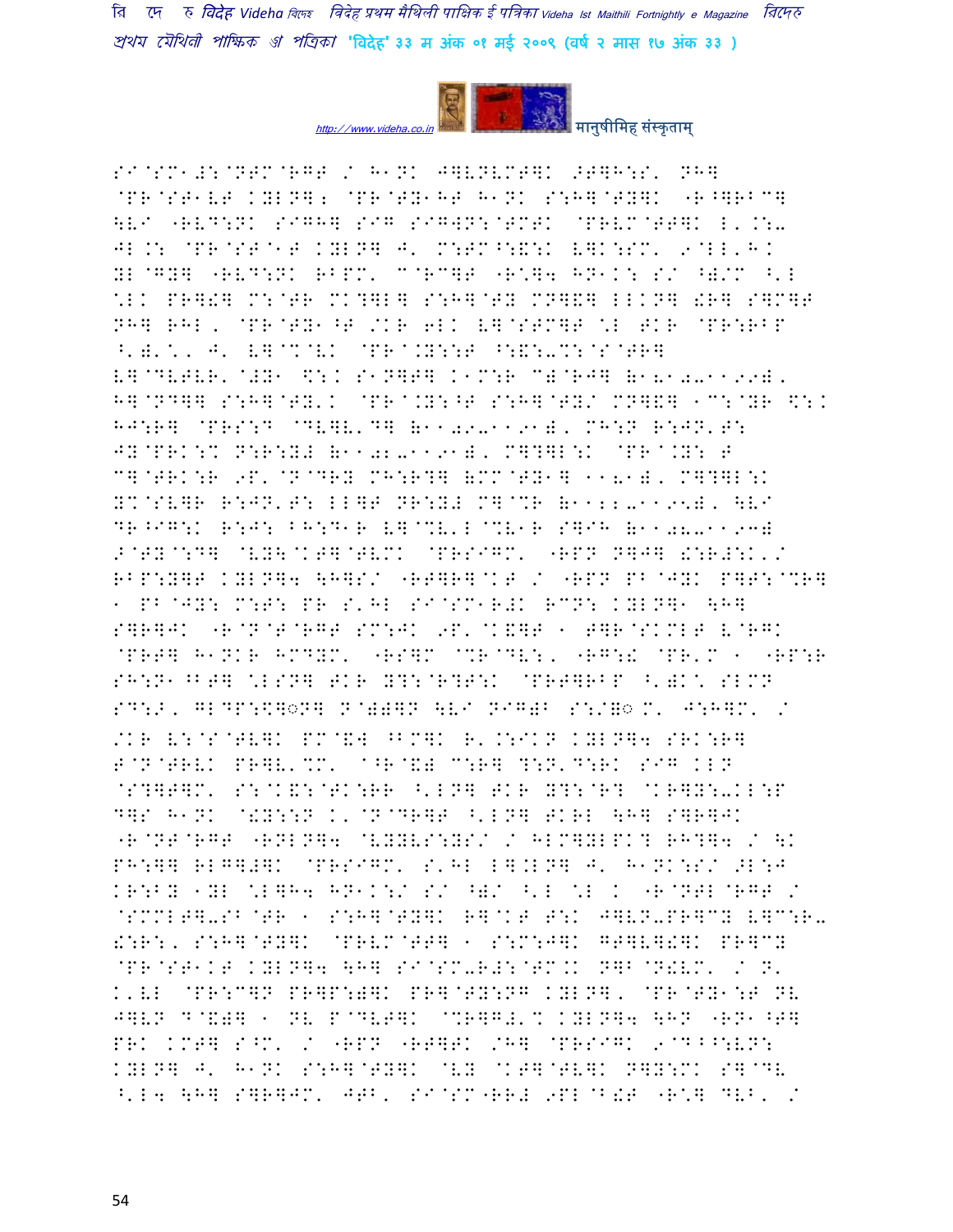http://www.videha.co.in स्ट्रीलिया मानुषीमिह संस्कृताम्

TDY1G]N S:H]@TY]K GT]V]!]K D@ST:NV'J ?]K J' MK?]L] S: "S: "HIS REST AN INDIA" "REST AND THE STATE REPORT OF THE STATE REPORT OF THE STATE REPORT OF THE STATE REP KRK\*4 ^:VN:@TM]KT: 1 VKY@KT]KT:K SIGH] SIG VKC:R]KT:K  $R$  -p of the spotness emerged to enter spotness veep. DM@&)]\/, H1NK SI@SM R# S:H]@TYM S:H]@TY]K SI@SMKR#K V]%]@&)C G1#S/ "RLIKT 1 MH@T@TVPB@R# "R\*]4 \H]M' K.: TO THE THE TWO CONSTRUCTIONS IN THE TWO CONSTRUCTIONS IN THE TWO CONSTRUCTIONS IN THE TWO CONSTRUCTIONS IN ^:VN:@TMVKT:K DM@&)]\/ KV]T: \H] T]NB V]!:K @TR]V'#]K  $R$   $\bar{R}$  and  $\bar{R}$  is the state of  $\bar{R}$  . The sigm of  $\bar{R}$  is the mass of  $\bar{R}$  is the state of  $\bar{R}$  ,  $\bar{R}$ R VRAP, VARDA, VAR, VAR, STR VRT, VICTORING (ROD OVR SM@NVSY ^'L "R\*]4 H]NK SI@SMNR#:@TM]K N]B@N! K MBL::R ^:VIS A:VI K:VI K:DV:ION:ION: JH# # UZ: VH:VIC: "RENDRA "RARD" SIRBREAT "RYNIME BIO" (REDKIMPE DEN "RABIRE BIO" REUNI (AL) MARP 1981 LIN (PERBRO) SERROGRIKI SIGPARGLEKA SPENDING 1988 S: S:HIR (1988) STATES (RING) (PHOTOGRAPH IN STRIKT (PHOTOGRAPH) (PHOTOGRAPH) (PHOTOGRAPH) PRATO H1NK DO LA PORGHI SI SIMBOLI BAGI SI DA 1994 (PRA SI PRATO BORD \$'G" PR 9PL@B!L HL>\*4 / "RPN \H] RCN:@NT1@RGT \HN V:T:VR#K NA SERIE KYLNIE POPALIZ PO STROVE SERIE POPALIZER. TA SPESI LLKN]K V]@%VR @PRS]@DV RCN: S^K S'HL V]VR# @PR@ST1LT KRB:M' KN]YL K1IW]T NH] ^'L:H J' /H] "RVSRK H'T1 9POKT H'AN SPOKT H'AND, PRYSONST SYPHONY M:@ROKSERT\\WY:\YMT#FLYMTH| PR \$2#1NK: S/TL-0 FN FN  $\mathcal{P}_\text{G}$  ,  $\mathcal{P}_\text{G}$  ,  $\mathcal{P}_\text{G}$  ,  $\mathcal{P}_\text{G}$  ,  $\mathcal{P}_\text{G}$  ,  $\mathcal{P}_\text{G}$  ,  $\mathcal{P}_\text{G}$  ,  $\mathcal{P}_\text{G}$  ,  $\mathcal{P}_\text{G}$  ,  $\mathcal{P}_\text{G}$  ,  $\mathcal{P}_\text{G}$  ,  $\mathcal{P}_\text{G}$  ,  $\mathcal{P}_\text{G}$  ,  $\mathcal{P}_\text{G}$ STAR: CORPORATION IN 1. 1970 ROBERTS THROUGH TROUGHT OF DATABATE POINT OF TRANSPORT "R\*]4 \H]M' NLR 1 T]@VR 1V'GK G@M^]1R C]@TR T?: S:M:J. G:RA @SPIRE RIC: RETAINS OF SPIRE RECEIVED A RESOLUTE THAT A RECEIVED A N SKK AG HAND, SCHAN GRUNDE, MACK BREAK OF STRANGHAM M:TM^:&:K 9@NN:6YK, SM:JS'V], KL:K:R 1 V]@DV@T V@RGS/ SMOTRO TREAK MEDAL TEARS STAR STRITEGIE TAG SARA (ARTA). ROF MARTIN PRACTIC PROVIDED AND MOVED AND STRING

MARP TRO AI (PIA) ONONGA (PHORA YIHR) NAORI (ONONGA). V:AI "R@D ^1T 1K@R&# "RPN: D]S 1K@R&]T D]S 1K@R&]T KRK\*, / MONDER MONDER MONDER MANUFACTURE TO A STATISTIC STARTHE START JOSE RRIE IM IN RHAD TO BATH. Y:Y:VRIA PICKROWSKI, MARKAR ROST:RIK PICKROWSKI, PARA PICKROWSKI, MIDALIA PICKROWSKI, MIDALIA MARSHI, VALUE AND MONTH, STRING AND MARSHI, STRING AND MARKET AND MARK AND MARK AND MARK AND MARK AND MARK AND K@BRIG:N THE STORE STATE SIMPLE SIGNED AS SHARIK SI

55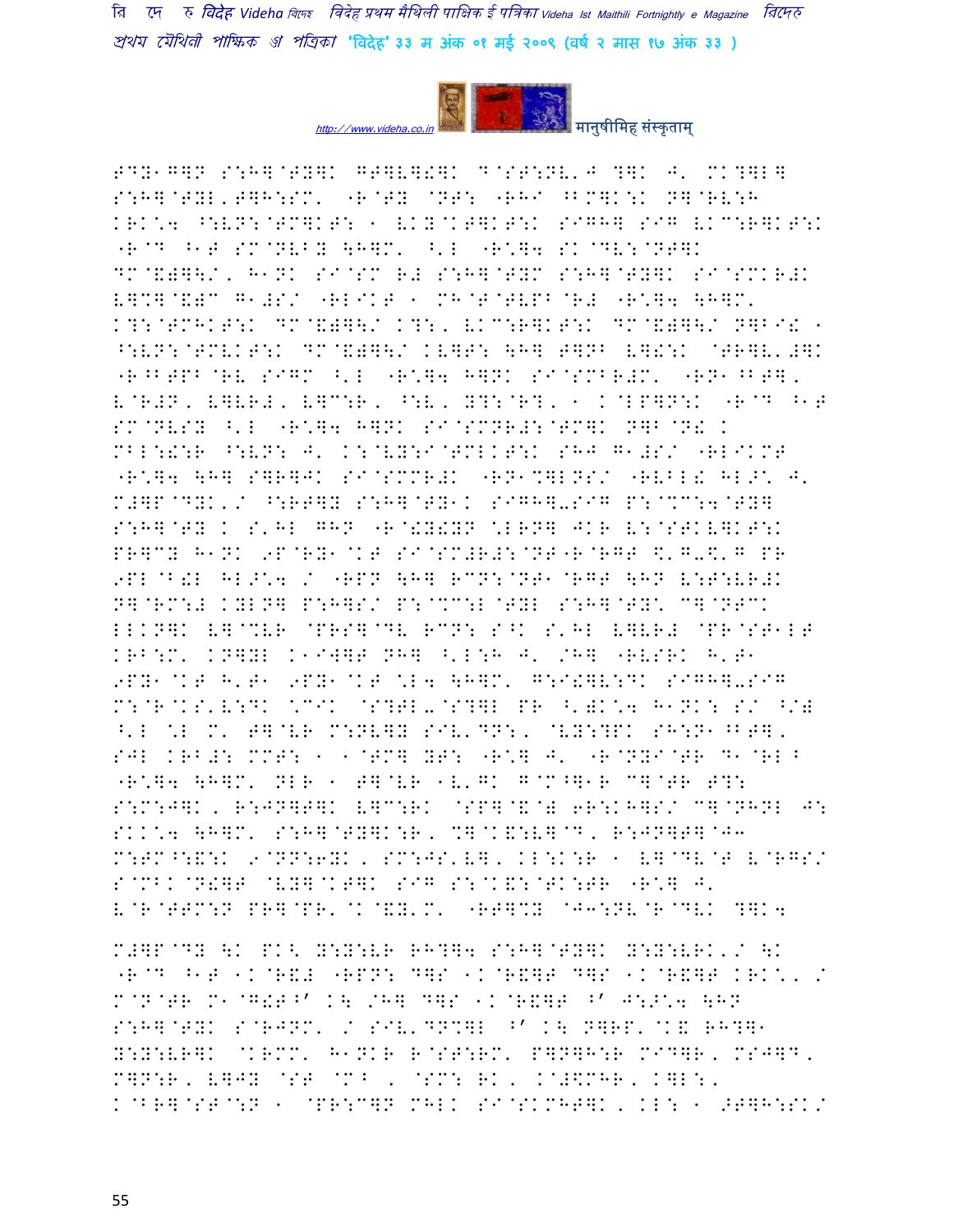

 $\Ket{R}$  Treams of  $\Ket{R}$  and  $\Ket{R}$  are the  $\Ket{R}$  such that  $\Ket{R}$  and  $\Ket{R}$  has  $\Ket{R}$ 9PL@B!J Y:@TR:-S:H]@TY] SI@SMNR#:@TMWK ?]K J:H]M' /  $K$  S:  $\kappa$  S:  $\kappa$  and  $\kappa$  is the problem  $\kappa$  . The problem  $\kappa$  is the problem  $\kappa$  is the problem  $\kappa$ S@MV'NDN:K'/ MH@TVM D'LN]4 \H] S]R]JK'/ / /H]W:M G'L TH AS IN MAIN COMPARED WAS THE STORY WHO WE HAVE AN EAST "RENTRATO TRAGE CONSTRUCT AND THE CONTROL CONTROL CONTROL CONTROL CONTROL CONTROL CONTROL CONTROL CONTROL CONTR DAR (1163) P103 (1168) P:TH (1168), P.H.P. (1168), K.H.P. (1168), K.H.P. (1168), K.H. (LA MOL) A MOLERA, Greendi, MARAONIA (1161), PRISAN (Greendi, Aldas PSER (PREFUGES ROBE), ARTICRESCH BIGES (PROBE), DS  $1195 \times 10^{11}$  and  $1195 \times 10^{11}$  and  $1195 \times 10^{11}$  and  $1195 \times 10^{11}$  and  $1195 \times 10^{11}$  and  $1195 \times 10^{11}$ ROWNS: MARINE (1183) 2013 1D. NEWSTEPHEN (1183) 2014

/H]W:M G'L \*LH1/ M' / S:H]@TY K SM@GR J]VNK "REPRISORIC CORPORATION" (PREPAR CORPORATION PROCESSION) (PRESCORR SJ]V "R\*] Y:@TR:M' J' P:@TR ^')LN] / H1NK 1@TM]Y 1 DE VIN BOL FOR DIE VAN DIE VAN DIE SOME DIE SOME DIE SOME DIE SOME DIE SOME DIE SOME DIE VAN DIE SOME 9P@NY:SSK V]R:)@TT@TVS K?:K 1K@R&#, G]T] K:@V@YK MLHK ^:V%]LT:, SI@SM R#K 1@TM]SYT:, N]B@N! K Y1@KT] S^ K]\*1 "RN:Y:SH] ^')] J:>T "R\*]4 / J' D'.LN], "RN1^V KORNER BY ROOTS OP TO ME HERR, OTE STEADER OR CORNER BY B S@PLEPRP LOTECECHE THOURCHEVE CORPOR, PGHD ACTIVE PHOT @PR:R@M^T KRK\* T/ /KR SM:@PT] J: !R] NH]^' J:>\* T:!R] HOUR: CRUP OF HEAD ANDER HOUR TO HILL ENDY TO HINK ALD T TH, 2001 EPH (MOST PER NORTHER BIG AS ORDER N STATE OF THE SERVED AS D'.CLN] JKR Y?:@R?K PR]CY \H]M' 9PL@B!Y \H]M' KRCLN]1  $\#$  RHIT of  $\mathbb{R}$  or the problem  $\mathbb{R}$  , and  $\mathbb{R}$  in  $\mathbb{R}$  is the problem of  $\mathbb{R}$  ,  $\mathbb{R}$  is the problem of  $\mathbb{R}$ CAR CAR CONTROLS CONTROLS OF CARDINAL CONTROLS CONTROL CONTROL TO RELEASE THE CONTROL OF THE CONTROL OF THE CO J' / Van Linguiste (1983) (1984) (1985) (1984) (1985) (1985) (1985) (1986) (1986) (1986) (1986) (1986) (1986) V@R#]T V@ST1PK SM@GR C]@TR SL0:/ 1B] J:>\*4 H]NK Y:@TR:-VMT:@N@T %CL] PR OP@NY: S]K %KL]K @PR^:V PRAL MICHA PESA (PRNA) AL SIPAT. (MYANYA CAAN CO CA MYANYA C]@TR# KYLN] JH]N: / D'.LN] TH]N: TKR Y?:@R? C]@TR# P:WIKK SMOKE CRECKER PORTHER PERIOD AS SHOWN THAT I LGKT #P: / NIGHT # JOHN & JOHN AND Y: / JOHN AND Y: / HIS Y: / HIS HILL AND HIS HILL HANK: / V@R#N-KC%L C]@TR:@TMGK HL>T \*LN]4 \HN C]@TR:@TMWK R YEAR DO MONDA A HERE Y TEECH MA BECYKE YOU " S:M:MYH RCH:S:M:DV:R:R: SOM:R: SAH-2 / HI-H EOST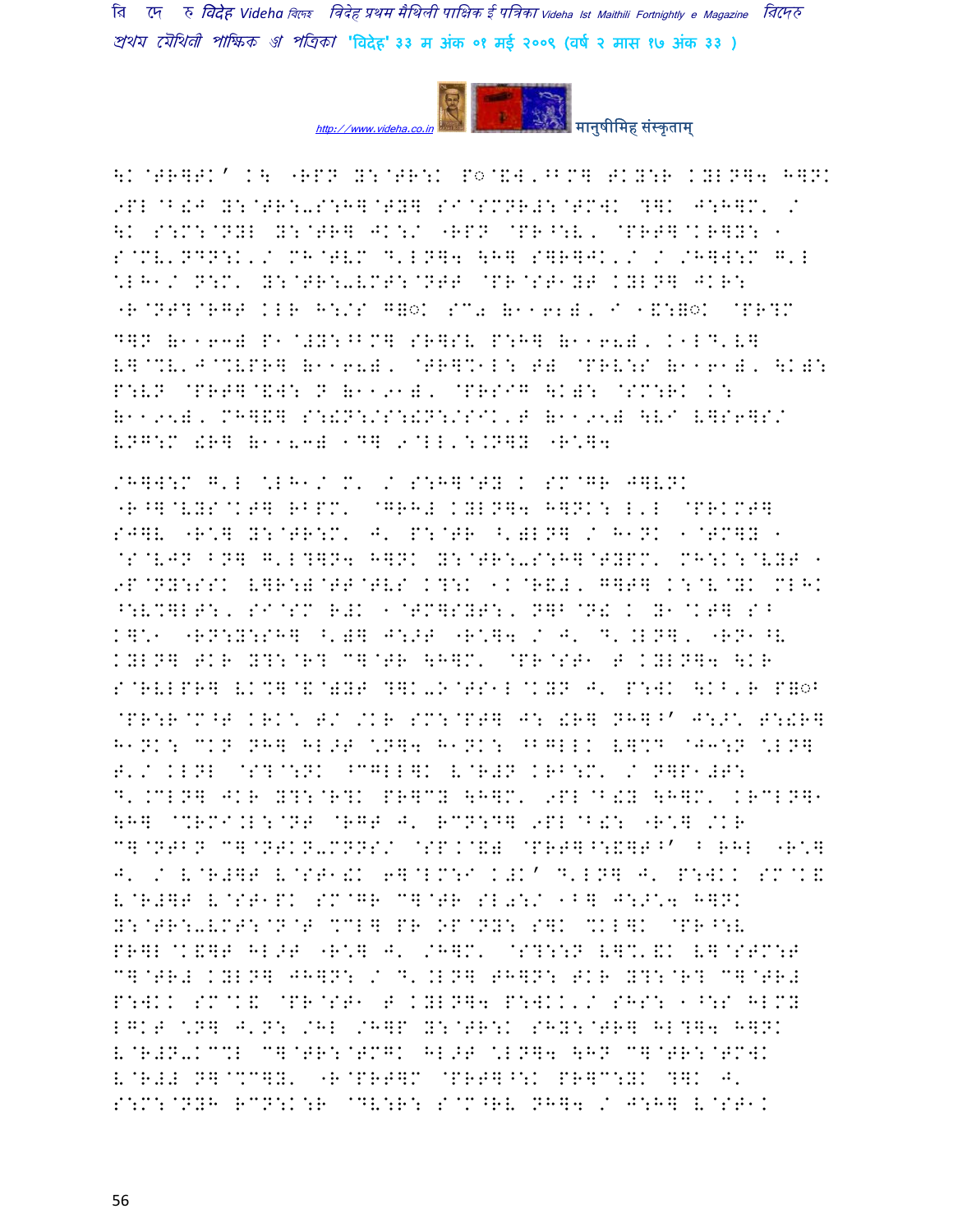

V@R#N KYLN] TKR RN]IG KM'@N@)R]: /H]N: @PR@ST1DT KYLN] J'N: 1> K:@LH] @KR]K') .'LK MK):NS/ MKD:NS/ R'\$]YL V: )'L]^]JN PR D'L J:>\*4 Y:@TR:-V]VR#M' RLCKT: "RPR]H:@RY G1# M:NL J:>\* TKR S@MY]K N]@RV:H H]NK /H] W:M G'L \*LEW YOU ALE ARCHE ZO RESERVED FILE ON RUSS @VYN@KT] RH?] T'/ B]N1 KLNL R:G-@DV'&K /KR Y?:@R?  $\mathbb{R}$  , the new state  $\mathbb{R}$  , the new state  $\mathbb{R}$  , the state  $\mathbb{R}$  , the state  $\mathbb{R}$  , the state  $\mathbb{R}$ T?: P:WKK'/ %]@K&]T KRB:K MNS: H1NKR KD:P] NH] \*LN], J'N: / P@3C^BT S/ ^]@NN:-^]@NN CR]TK SH:YT:S/ ^]@NN - ^]@N@N DM@&)]KL# 9P@S?]T KYLN] J:H] @PRK:R'/ /H] W:M B'L E 'NEHH' M' J'A: PE'N 'N 'HEPPHE' SIGH' A' DE' YE A' DE' YE TREKE SM:PN KYLNA HA MIRNIN ROMAN HAR BOMIN. L'AL (AL) MK?]L] P:WK K'/ D' PCLN] / S^ H1NK 1@TM%-PR]@K&#K @SVCGT K?N ?]K4 MK?]L]K @PR:C]N P@TR]K:K "RN1%]LNS/ @J3:T HL>\* J' M#]P@DYK @PRBL >@C\*:N \*LNN] J' / "RPN @V@Y@KT]GT \VI S:H]@TY]K J]VNK 1!:R PR 1@TMKK?:K \K BACKER PIRTE IN ROBIN RIA BIR CORPORATION CO HLPD STAMTON THE STUDIES CONTROL CONTROL CONTROL @PRK:%]T @SMMTT] N:MK @SM::R]K:M' T?: MK?]L] @PRK:% M' MORING B: DAILY (1183) AND HE SEEMS AND MORING (1183) March Communications (1183) March 2014, Philipped March 2014, Philipped March 2014, Philipped March 20 P@%C:(@T J:K' MK?]L] @PRK:%M' P1N: @PRK:%]T ^'L1 \H]  $\mathcal{F}_L$  and  $\mathcal{F}_R$  discrete  $\mathcal{F}_R$  . So the special contribution of  $\mathcal{F}_R$  is a special value of  $\mathcal{F}_R$ 1@TMRK?: L].LN] V: NH] S' "RN1S@N!'1Y ?]K4 M#]P@DYK'/ ^:&: PR JBRD@STM "R!]K:R \*LN]4 H1NK ^:&:K CMK KH]YL 69 MILNE PHE PHEPHE (682 KHE MILA (683) INBULIOU MARRIE "ROOMSTER" (1999) "ROOMSTER RESOURCE "RED " POSSESSE R@R#PWICKI: INFALI @PR@.Y:R: P-PRHH\_CNPK @PRICPHI DM SMARK HE V: MH:NGR HE VI: HE PROPERTY IS A VIEW HE VIEW "R@TY'@NT MNLH:R] V@R#N "RPN ^:&:K BL PR KYLN]4 H1NK \$:YR], H1NK: S/ ^'L ^'L \*L, /H]W:M G'L \*L H1/ \VI 1@TMKK?: S^K ^:&:-%KL] "RLIKMT "R\*] J:H]M' KTH1 "RESV:HIS ARE POSSESSED OF THE CONTACT ON HIS NEW HIS NEXT HIS NEW YORK. THE INCOME ^:&:K S@RV:!]K VK%]@&@)@Y ?]K1 \HN ^:&:M' SIGNER SIGNER SIGNER STREET STREET STREET STREET STREET M#]P@DY "RPN V]C:R-V@LL"RR]K @PR@TY: @.Y:]NM' %@BD K \HN "RN1PM V]@NY: S KYLN] J' H]NK G@DYM' S'HL P@DYK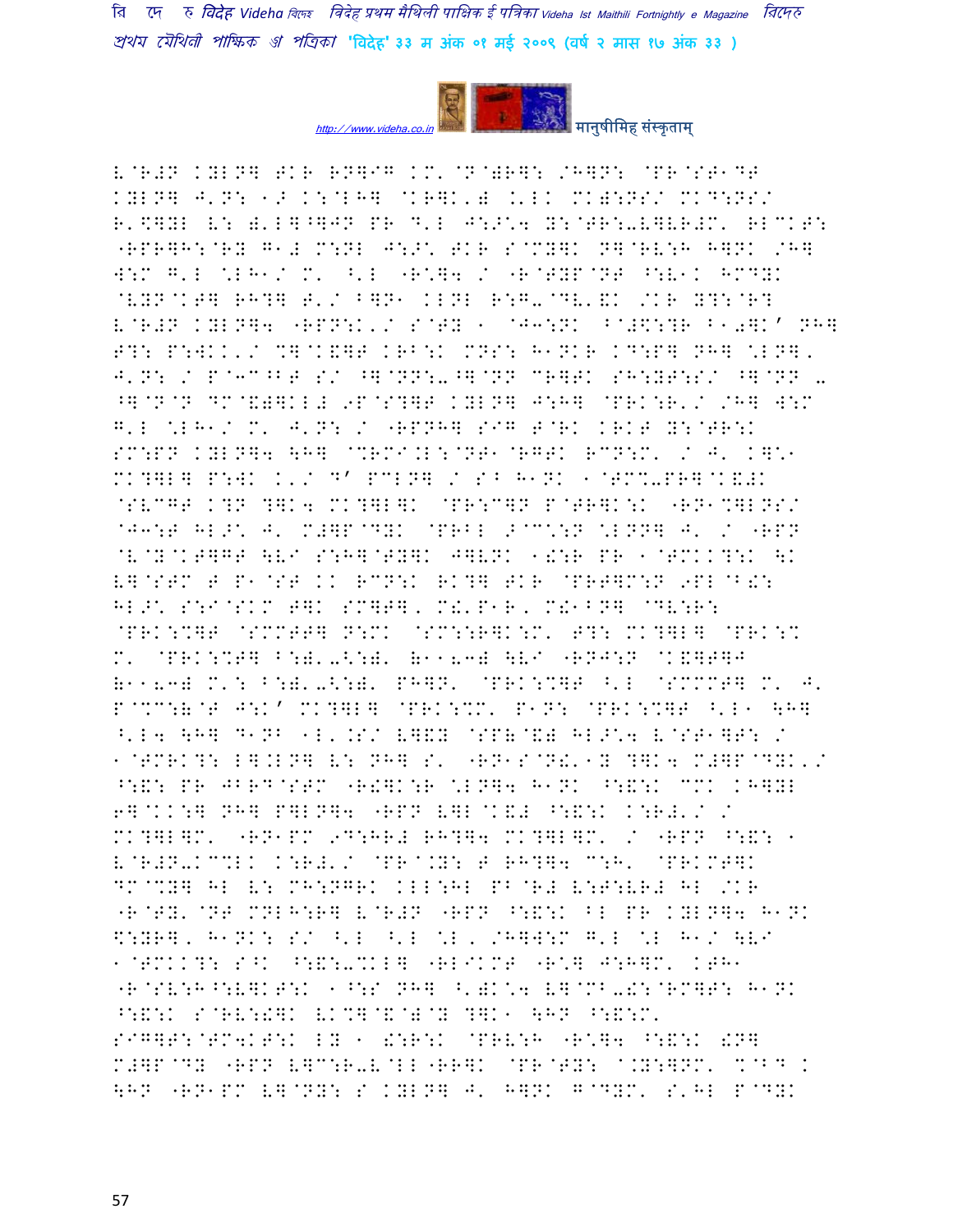http://www.videha.co.in स्ट्रीय कार्या मानुषीमिह संस्कृताम्

SC BAL PRH CENT HILP "RONA HIL "PEND, RFP, "STRN " STA TERLIGRISTA BIGHT: "RELIGIONES" DE L'ATTENDA DELL'ORIGINA DE L'INTERNATIONE (L'INTERNATIONE DE L'INTERNATI 1S@KT] 1 H:@SY1-@VYI]@GY1K BL! HL>\* 1 JGK SIG /KR @VY1VH:R M' R:G / DBRD@R%] K:@LPYN]KT:K P1) ^')K\*4 / T@?Y1PB@R# ^:&:K @PRYLG KYLN]4 @PR@ST1/T SIKLNK ^:&: K:@VY:MY] "R\*] J' @S? L-@S?HL PR / "RN1@PR:S, 9PM:, 9@T@PR'^@K&: 1 RBPK K: 0]] LG: D'LN] J' H]NK \H] SSERVERS (RNIPS PRODUCED PRODUCED PRODUCED PRODUCED PRODUCED PRODUCED PRODUCED PRODUCED PRODUCED PRODUCED PRODUCED PRO

HAGO CORRES D'ANNES (1991) D'ABAD (1985) NAVER A AAGD (1985) PR HANK MUSIC CONTOH, I AGUS A MITAL A "VAR" VESPE AL VI Statement in the statement of the statement of the statement of the statement of the statement of the statement ^1T %@KT] 1 VK^V PB@R# "R\*] K:R#'/ H]NK RCN: S^K'/ B:R#MITH:R PHOP:R P:WHI-HI:B:P:B:R P:WI: P:PIN HE-HI:BH: RHK\* C:H' / 9P@NY:BS HL, K?: HL, N:)K HL, \K:IK], TEMPS HE BEST TITLED HER HAN TO STEEL THIS SIMULATE SIG RCHT MAL KALI TE TOAI (PADAS) (TAT TABE NA TAOOR POR IT KYLNANA I DE ORA) LLK %@BD:RVL]K'/ MN' MN @SV] K:RK' L'N' RH?] JKR Y?:@R? @PRT]RBP H1NK S:H]@TY: @NTL@RGT @PRT]@!VVN]T  $\mathcal{H}$  ,  $\mathcal{H}$  ,  $\mathcal{H}$  ,  $\mathcal{H}$  is the state  $\mathcal{H}$  is the state  $\mathcal{H}$  included in  $\mathcal{H}$  ,  $\mathcal{H}$  ,  $\mathcal{H}$  ,  $\mathcal{H}$  ,  $\mathcal{H}$  ,  $\mathcal{H}$  ,  $\mathcal{H}$  ,  $\mathcal{H}$  ,  $\mathcal{H}$  ,  $\mathcal{H}$  ,  $\mathcal{H}$  ,  $\$ "RNN" MORTEAR "SPM:NK "TEGHT" MERTY POPPHYLG AN ARREST JARAK: MARAHI SYMED (MARA MARAI SYMEDIAN) (KRISER) RS: MORE RESOURCE ARE AN INFORMATION OF THE MAIL IN A ROUNDER IN A ROUNDER IN A ROUNDER IN A ROUNDER IN A ROUND H1NK: \HN-\HN %@BD: VL]K SIG S:@K&:@TK: R HLYT-N] TKR Y?:@R? "R@R?-BL!M' "RV@%Y'- KW]T: HLYTN]4 "R@NY:]Y ^:RT]Y ^:&:M' H]NK RCN:D]K "RN1V:D KRB:M' KT]PY SMOSY:N 9 ON 19 ON 19 ON 19 ON 19 ON 19 ON 19 ON 19 ON 19 ON 19 ON 19 ON 19 ON 19 ON 19 ON 19 ON 19 ON 19 ON 1 PB@RVK NH] 9PL@B!S HL> J:H] S@NDV@R^M' / @PRYLG KHENNA KARDAA KARANG VAN RIP AAN STREED HINK IN RO LALAR BITY TALK POST TO ME A GREEN TANGER STREET K:@VY:&@TMKK 1 ^:V BH1T ^:&:, S:M:@NY LLKK ^:&:K SIGHA SIG / 1LIK:RAH / SHER / SHAHA KYAL KAHARA @PR@ST1KT RCN: SMBHM' M]?]L:ICK M:)]-P:N]K "RPB@RV SC "B4BL" (PSB) "PT "R#BFCPP" (LAL)LA SPL (L)-COBR "TPBP" KYLN] J:H]S/ ^:&:M' CM@TK:SR 1B] G'L "R\*]4 \H] RCN: SMBHM' / SIL:P %KL) AND MORE ON A SHELL KYLNI AND A SHELL KYLNI A SHELL KYLNI A SHELL KYLNI A SHELL KYLNI A SH HANK GOVERNMENT SPILL THE SPILL OF SRL, AND SALL,  $\mathbb{R}^n$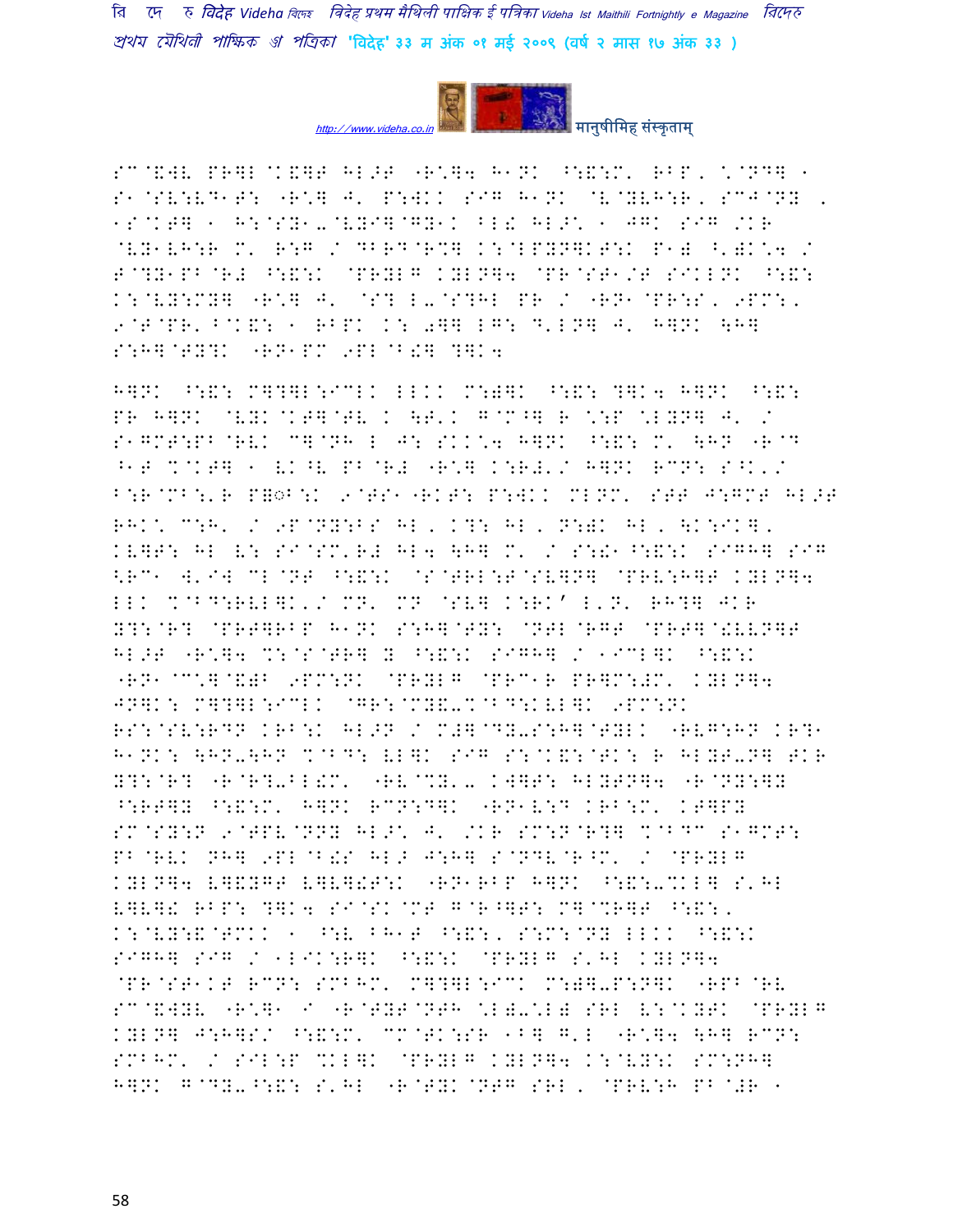

M:!1@RY Y1@KT "R\*]4 ^:V, ^:&: 1 SIG]TK @TR]V'#]K SIGM BN:K' / G@DYA: /BOH:KA | KALPAK | ROD: | CONTRACTAR | REGENIER %]@&):, ^:V:N1KBL T?: SRL V:@KYP-V]@NY:RS "R@TY,@NT]  $S$  THE GROUP CONSTRUCTION CONTROL SERVED STATES TACLE TO THE RELEASE TO THE RELEASE THE VALUE OF THE RELEASE TO THE VALUE OF THE VALUE OF THE VALUE OF THE VAL KLNL PR "RRBC]K "RN1^V NH] KRK\*; @PR@TY1 T KL:K:RK ^:VK SIG BHKT CL J:>T "R\*]4 / ^:V-@PRV# RCN:K:R4 RH?]4 "RT\V J:H] @S?KL PR M:@RM]K "RN1^BT] 1 S1@N@DNR K:@LP?N]KT:K SM@NVYY "R\*] /TY ^:&:K SC@NDS@RY @PR'@K&#]Y "R\*]4 "RPN ^:VK "R^]@VY:@KT]M' /  $R$  (POST) THE SECTION CONTROL CONTROL PROPERTY (PER SECTION AND  $R$ KYLN)4 H1NK %KL, H1NK %KL, H1NK %KL, H1NK %KL, H1NK %KL, H1NK %KL, H1NK %KL, H1NK %KL, H1NK %KL, H1NK %KL, H1N COMMENTARY DOMESTIC RELEASED ON THE ENDINEERING METHOD OF SPIRE "RENNE", "ROMANI", MORTHE "ROMANIE", SPANIE, STANDERS STARE EN STAATSTE "R\*] J' MK?]L] M' "R@NY @TR D1@RL^ "R\*]4 M#]P@DYK G@DYK 9D:@TT RBP 9PL@B!\* HL>\* H1NK \$:YR], H1NK: S/ ^/) ^'L \*L, /H]W:M G'L \*LH1/ 1 1@TMD-K?: M'4 / G@DY RCN: KHINI KURNI KYLN, HHIN GCHIK GALI KUHI GALI HILA @PR@ST19T SI@GRHK G@DYK TKR @PRT]M:N @PR@ST1NT KRK\* J' /H]M' %@BD:VLIK:RK SIGH] "R@R?:LIK:RK "RPB@RV COMPTER PRESS HIS COMPOSITION GODS IN BY THE STER TEST HITK ON TEACHER TEACH "HEN TEACH AND TO A TEACHER KRK: NA JAPA DE MENGENDO DE NORMA SOM EN LIGARIO A CADE SMERA S S:IK'T|K HL>T \*LN] M#IP \* THE GOD - THE TYHE GOD - THE TYPE GADE V]&YLV]%1@DV: 1 1R RH]T "R\*]4 / "RPN \$:YR] SI@SMNR#, Y:@TR: VMT:@NT/ 1 1@TMLK?:M' \KR' 1!:R BNCLN] 1 "RPN ^:VN:K, "RPN K@LPYN:K, "RPN BL! 1 MT P@K&K V]@ST::R KHEPRA (PRART) DREADER GODY RONE RODY RECOVERED @PRT]M:N @PR@ST1T KRK\*4

PREETI SaID...

 $\bullet$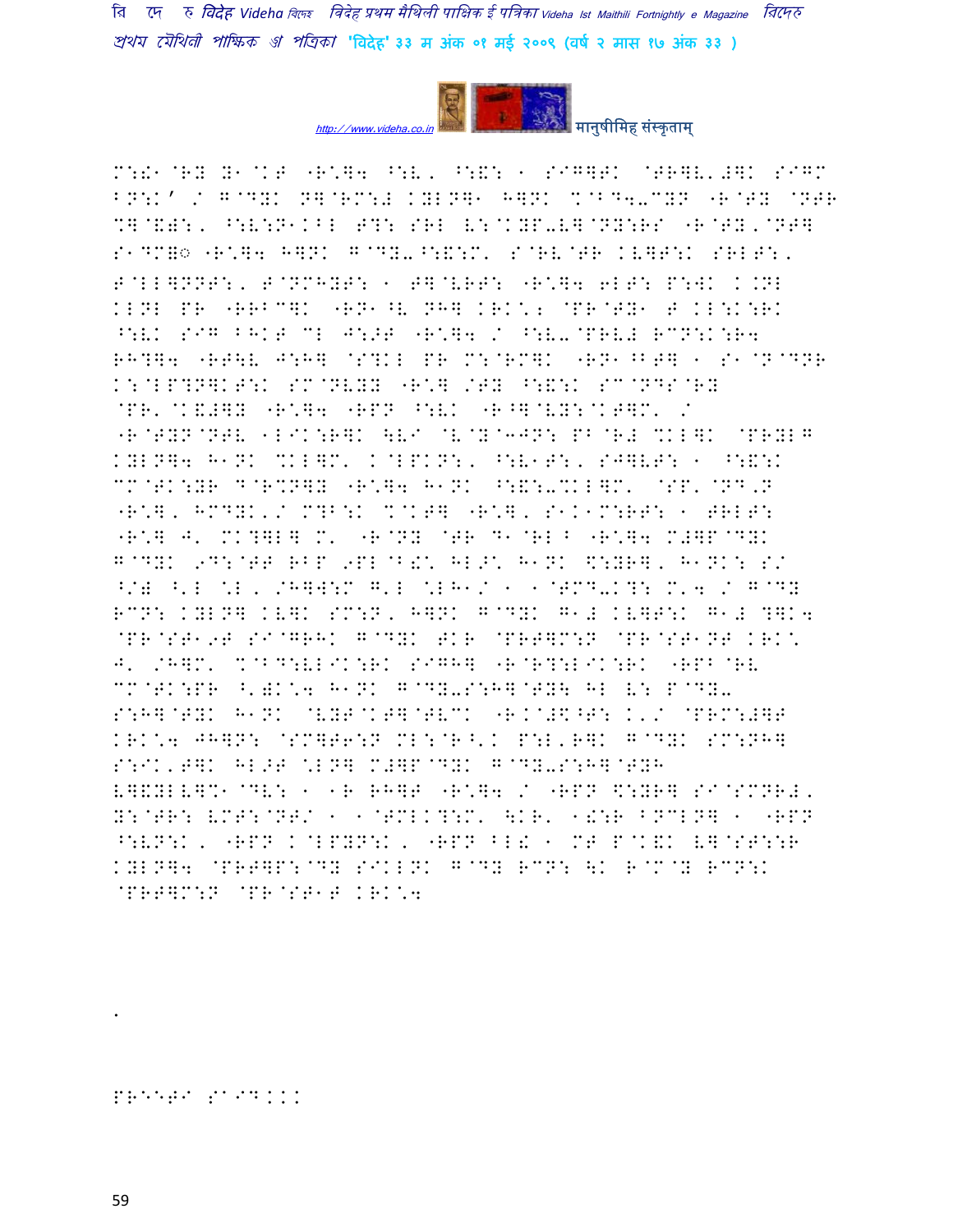

PREMSHANKAR SINGH JIK AALEK SINGH JIK AALEK BAD NI KARA SINGH JIK AALEK BAD NIK AALEK BAD NIK AALEK BAD NIK DI

REPLY05/05/2009 aT 02:05 PM

 $\ddot{\cdot}$ 

aNaND PRIYaDaRSHI SaID...

PREMSHaNKaR JIK MaNIPaDMaK POTHI PaR aaLEKH BaD NIK, PaNDITYaPOORNa.

RREPLYNS AT 11:54 and 11:54 am 11:54 and 11:54 aM 11:54 aM 12:54 aM 12:54 aM 12:54 aM 12:54 aM 12:54

V]!]K V]!:N- L]L] R'

L]L] R' 1933-

JA: 1901336 JADELEH, 2. 8833, ETHENN: PHODENT: OH TOE LEFANNS CONTROL AT CHITE. 2. D) NEBERA DIREK ERTRIK DININ ALA 20 VENIN 4 MR]C]K: 9P@NY:SPR S:H]@TY "RK:D'M]K १९८२ I. M' P1R@SK:R 4 MK?]L]M' LG^G DB SY K?: 1 P:/C ): 9P@NY:S @PRK:%]T  $\mathcal{A}$  values of the system of the small system  $\mathcal{A}$  . The system of the system  $\mathcal{A}$  and  $\mathcal{A}$  $R$  . The probability of  $R$  phases of  $R$  is the probability of  $R$  is the solution of  $R$  same  $R$  is the solution of  $R$  and  $R$  is the solution of  $R$  is the solution of  $R$  is the solution of  $R$  is the solution of  $R$ 

V]!]K V]!:N-K?:- L]L] R'

P:NMT] .)N:R] M:9G] \*L4 SB W:M /KR M:/G \*LK4 C:H' KARB R:TH KO SHARI P:/C BA, BB, ZIB BAR BRAN A:24 \*Y BJA, J. C. S. B. B: J. P. B. B: J. B: J. B: J. B: J. B: J. B: J. B: J. B: J. B: J. B: J. B: D. B: D. BH:BI:BI:D' :LIB:BI:BI:BI:D' :HIO. H"HH BJ -HTT 01@GG]M' <1RKT \*L4

010 TRABAC, CONSIDERATA ENGLAR DE PADI BILI DE CONSIDERATIVO PRINCIPALE EN ENGLA G'I) K G'I) REJ K G'ALLA E LE C'ELLES AN LIGID D'ALLA E L'ADE DE L'AR DE DE PERSEN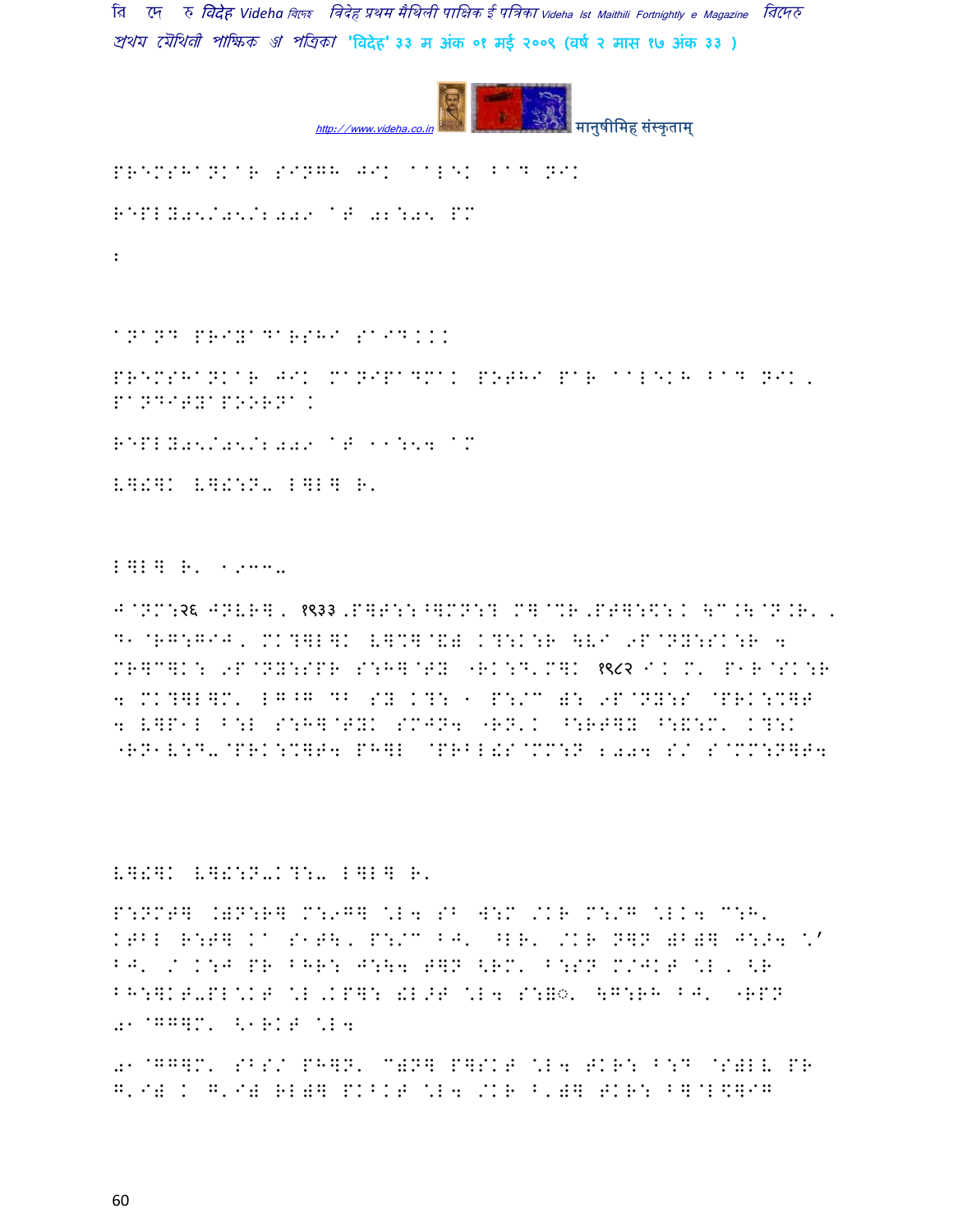

STORE TR BOTTE TER IS BECAME BOEKT REED ITHROTEN M1@6T ^')>4

H]S:B-K]T:B PBNM R:.\4 / P:/C @KL:S TK P=◌L] \*L4 @SKBLM' P:/CH] @KL:S TK \*LK4 S' ^a G'L> T' P:NMT] PBNMK'/ K:J LG: D'LKK4 B:SN M:/JB <R PL\*B N>I4 PBNM KRKT \*L KPUNIN YATETYENUYA GNABI KIDUK SUBAKA PARTANIK Y >SKBL]Y: B@CC:K M:> LLKN] PBNMK'/ M:S]K DRM:H: PR R.N. S.N. Band S.N. S.N. PHPA

 CLR], M1/HJLR], D1@%CR]@TR:T:-T]NBM' KLNL DL& P:NMT]M' N>I \*LK4 01@GG] K:LLN]K LLKK'/ /KR:S/ I@&@RY: HL>4 N]YLJK LLKN] LG P:NMT] S@MM:NK P:@TR: \*L4 PBNM 1W V@R&K \*L J.N P:NMT] /H] >L:K:M' 1\L4 PC:S ):K: M:S PR 01@GG] K]R:Y: PR N'N' \*L4 1B /KR: C:R] ): "RPIC GROTHHE "NEIGH" RICOL" (PRIC "NEA" GHOGER "I HPNIE" E HOOL. "NEA" SC R1PKY: M:S @PRT\_1PKY: MORE OF SALE OF SALE OF THE SALE OF SALE OF SALE OF SALE OF SALE OF SALE OF SALE OF S DRA: N BROART AN DE RAISE AN DE RHARIES (DRAM). D'ARRIEN NA DE RAISE AU DE RAISE AU JKR: K'/ 9P): N>I SK\4 D1NB M:>-B')] R1PKY: JM: Ka RHL \*L4 B')] SM@R? ^a G'L RHK4 TKR B]Y:H KRB' C:HKT \*L4 N]K <R-VR4 V]@%V:SP:@TR:4

PROVINCE PRACELE ENCOY, RNBOW NEW PARTICULE CONTROLLY /KR: D]S T:K] RHL HL>4 M1/H C]@NH:R B10] P]LK4 "RELEPT" NEBYLAND @VYSBALYBATILLYSBANDER PRESENTER 1GB <SK] G'L>4 PBNM S'HL B=◌] G'L4 1GB P:\*B LLKK B]C "R'HO L'A LILE A L'ILE SINA DISPERSIONALE L'ESSE LILA

PBNM S'HL T]N <RM' K:J KRKT \*L4 M1D: /KR: D'R]S/ J:>\ PACA PARRY RIBRIT ARIST NIA PARRY AND MINUALITY CILA M:>-B')] T]N W:M N>I .: SK\4 \K W:M .:\, B:K] W:M C:H PARTAH JEMI PINARA RETERHI RIJAH BIBARA, MERTARA I PARE K:L ^:NS KR\4

PBNM JL.> L' Ka BHR:\ T' M:> W:=◌] ^')>4 PBNMS/ D1NB P@NN] L'M:> <R <BR] J:>4 M:> J:BT "RDM@%Y N>I ^a J:>, PBNM D'.KT RH\4 T.N P1N, K:J PR J:\4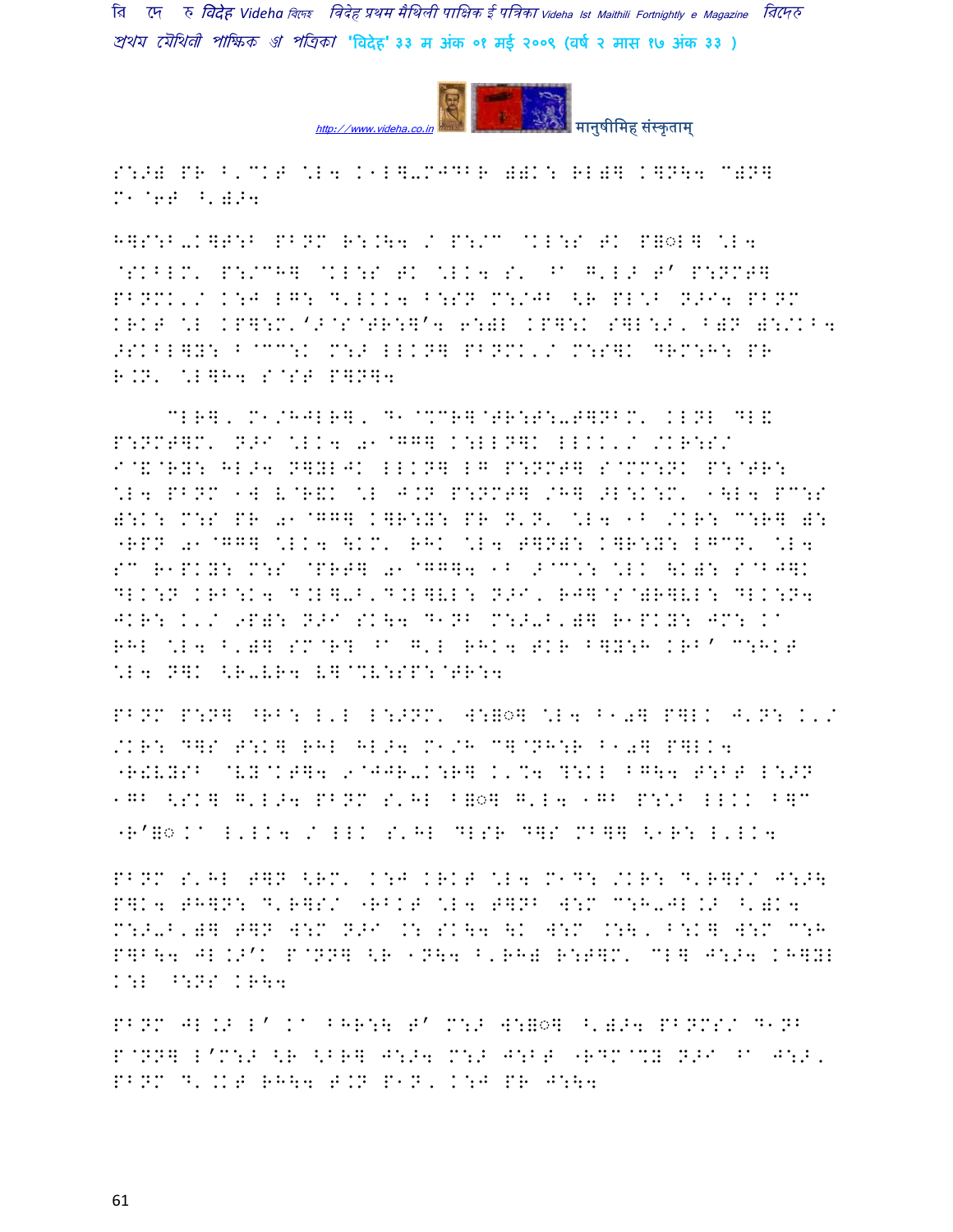

 6'R /\H @VY@KT] S10L>4 / PBNMK'/ N>I, P:NMT]K'/ "R/.]Y:S] Ka D'.] RHL \*L4 DBRH] DBRS/4 P:NMT] N]@RV]K:R ^:VS/ J: RHL \*L4

TRO B:D / B:D / DISTING THE RESIDENCE OF A SHIP SET OF A SHIP BETWEEN STOLEN STOLEN.  $H_1$  :  $H_2$ 

P:NMT] @S)LV PR RL)] PKBKT \*L4 GRM]M' PS]N:S/ SR:BLR ^a J:>T \*L4 K:J PRS/ <BR\ T' SBS/ PH]N' "RPN 01@GG]K P:\*B P:◌L]?]NK P@RD: ):/G\4 P:N]K KN@STR 1 MG R:.\4 TKR: B:D M:>'K BN:/L RL)]-C)N]K CIG'R] 9W: S:>) PR B'C' John P:NCH (MALL CAN), NH: PR R:.H, NH: LI  $\mathcal{F}:\mathcal{F}\to\mathcal{F}$ 

/H] D]N RL)] K]NN]H:RK JM:TM' /HL @VY@KT] \*L4 S^K PT:THE FAIR REBECTED TO THE FACTOR RETURNS TO THE LITTLE K) R. SE (1996) ST. ST. SHARISHI, KHO "ROST PER TANG "RECONOLES PER TANG "REPORT"  $\mathbb{R}^n$  .  $\mathbb{R}^n$  :  $\mathbb{R}^n$  :

LAIR AH (PH) A. (PM K. (1937) ALPETIALE (PER (PHM) +:

-B:... BB... !-PBNM K:N' L:GL4

 -V]!]K V]!:N! JH]Y: TKKT RH]YC, N>I ^')L'I4 1%: \*1)] G'L T' ^') G'L'I4 "RK@SM:TH]4

 -TLI C1PH] K]E P]: G'LH? HMR: LLKN]K'/ KT'K BROWN BOARD (PHELPOID COLE PANER)

 $\ldots$ HERE ERENTA AMB DE NORTH DE ALI 4, et and dim (B). H1 H2 V:L: N: N: N: N: N: N: N: N: N: N: H4 (B) THE BILL: N: N: N: N: N: N: N: N:  $\mathcal{L}_1$  is the set of the set of the set of the set of the set of  $\mathcal{L}_1$ JA: S: S:HS NJ/ (L4 LFER ), NHH HV/ B/ N, NHH (NGC), W:MA G91/ SOME SPECIES IN THE SINGLE STATES OF SINGLE STATES IN STARS. BHC:B'HC:B'HC:MORE CHEEL SYM MI HO:B'HC:BE BHC MAY \*L: SBK', SBK', SBK', SBK

!@T! HMR M:> /H'N N>I "R\*]4-PBNMK'/ H/S] L:G] G'L>4 \*L\*L 1/.]S/ H/SKT B:JL, G:MK LLK KIW W'K: D'N' RH>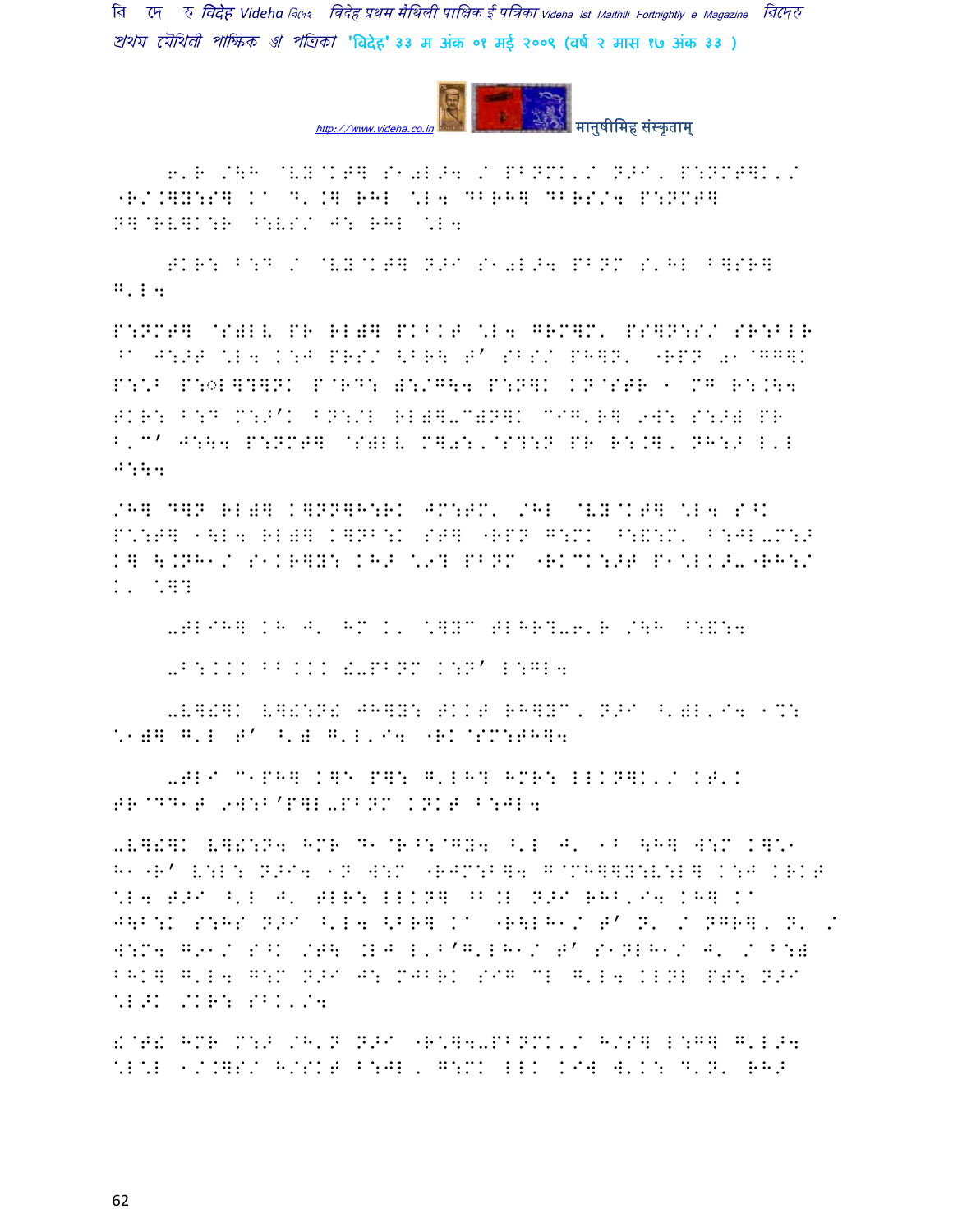

G:M <BR] J:> L'L4 JB@RD@ST] L' J:>T4 T>I M:> N1K: Ka MIJBR M:M:K MLH@LL:M' 1B] G'L4

-MIJBR KTRY (REDRIK

-PT: NORTH MINI-BEND DIRECT PRISE DIRECT SB P:> .@RC ^a G'LK4 R]K%: S'HL B'C' P]LK4 P:\*B NL\\$:M' /KR' G:MK KLNL S:H'B RH?]N4 S\H @KV:@R)R D'L. E CHORA CHANCIA L'ESTA D'ANN D'AN D'E CHORA D'E CHANG RHAN RHND AN L'ANN AN D'ANN AN D'AN D'AN D'AN D'AN MINIMUM : THIS SAME THAT THE REAL PROPERTY OF THE BEAT THE THE SAME THAT THE REAL PROPERTY OF THE REAL PROPERTY. LI THE STIME \$ WHI FAILAND. BUTH 1998 PHR. ^'I) KR' "RBKT RHK4 \K DBB B'R M:M], B@CC: SBK'/ S'HL "RNN" (RNN) FANN' FRANK EN DER FRANKEN FRANKEN PORT MIJBR M:M:K 01@GG] HMR: LLKN] K]N] L'LH1/4

 $\ldots$ : H44

-THE SACTES IN A SERVE AND A SERVES IN THE REPORT OF THE SACTO M: K B1@D: K B1@D: H SB KORE

 $S$  S1N: RF S1N:B]  $B$  M  $\overline{C}$  and  $\overline{C}$  and  $\overline{C}$   $\overline{C}$  and  $\overline{C}$   $\overline{C}$  and  $\overline{C}$   $\overline{C}$  and  $\overline{C}$ December 2009

-CL' <R CL'4 M:> B:) TKKT HL\T4

P:NMT: NH: Ka 'TREE (19 MAIL ) AND PEND (19 M

-M:>, D'. T' HM KKR: "RNL]O? C]@NH> \*H]?

P:NMT] C]@NH] G'LK4 M1D: K]\*1 B:JL N>I4

-KLN: \*\* P1\*LK: \*\* P1\*LK

 $\Box$ H:K  $\Box$  DH:B: $\Box$ NS/  $\Box$  DH: DH: H:B:  $\Box$  DH:  $\Box$  DH:  $\Box$  DH:  $\Box$   $\Box$   $\Box$   $\Box$ KLN: \*]4-P:NMT] "RPN PKRK OIW: D]S TKKT NH1/-NH1/  $\mathcal{L}$  is defined as

 -TKR M:N' J' TLIHB C]@NH] G'L'I4-/ H/SB:K @PRY:S  $k$  is  $k$  in the  $k$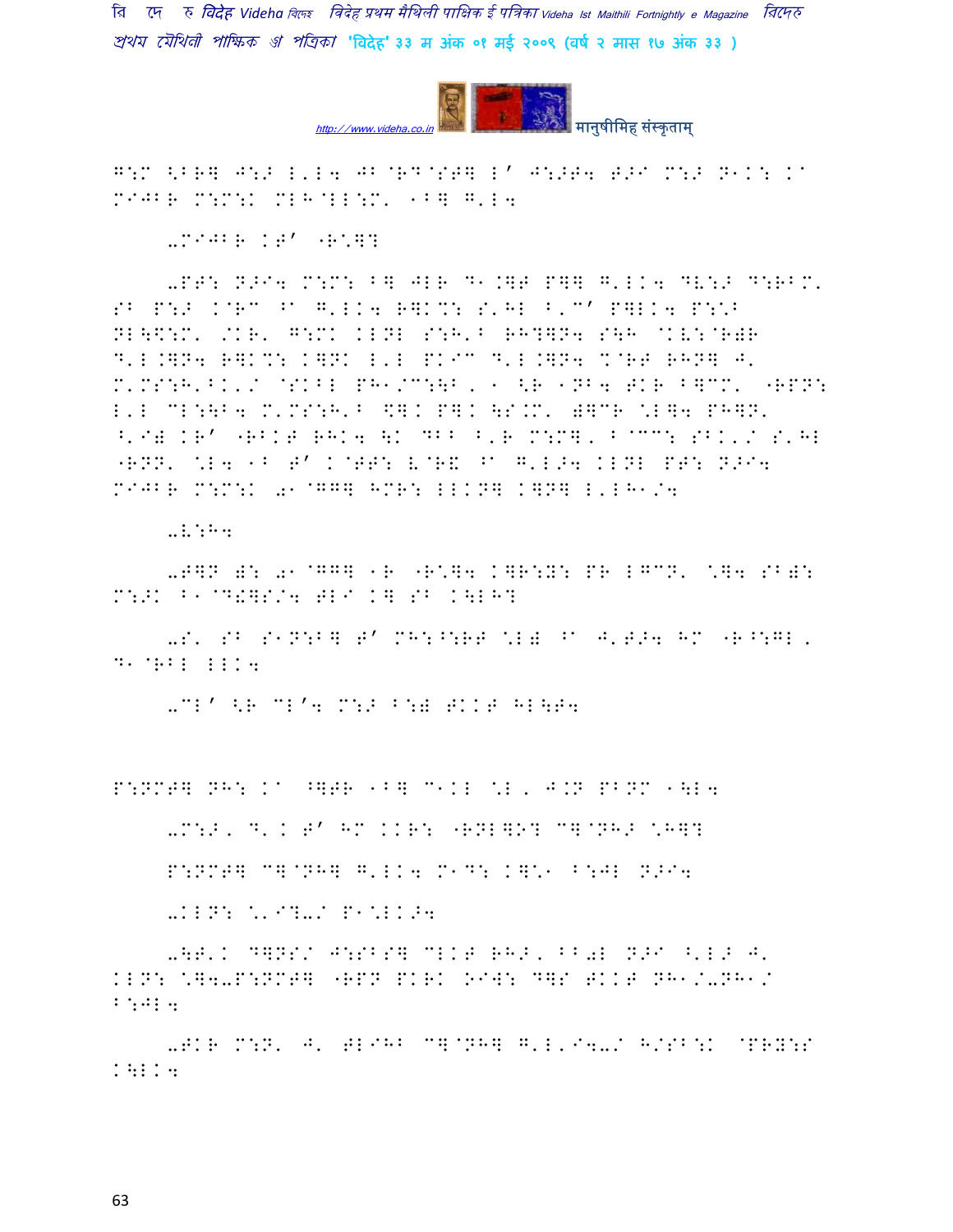

 P:NMT] K]\*1 9@TTR N>I D'LKK4 /H]N: "RPN PKRK OIW: D]S TKKT RHL4 PBNMK @!Y:N /H] D]S N>I G'LK4 / "RPNH] 0LIKM' \*L-1B LLKK SL0:M' M:> PBNM KHKT "R\*]4 M1D: J.N D1,.DH FHI ATH AN IAN FAIR SANGADA IN BAHI . DHI . T JALAUDINIE (PKRISZA) AZ BORGANIE BIRGA HORIE ANIZA NOGA (OMROE) DILI RHK \*] T'D1L:R KR' LGKT "R\*]4 M:R] ML:R-HMR "R@PPN SNO BAGGA SINC BAG O ALC'HGO "PGD" PO BLI HENAMA SPIPO "PGD" BY "BEBL R:.L ?]K N'? @SKBLM'4 N>I? K' R.LK HMR N:M S1KR]Y:?

-G:MM'4 TLHR J@NM %1@KR Ka ^'LC, T'I SB S1KR]Y: KH' LGLC4 HMR: K'H'N DN L:G\4 M1D: /T'K LLKS/ K' R:R KR\4 \T' "R\LH1/ T' N:M BDL] D'L]YC4 TLHR N:M PBNM4 TLHR M:B: M:M P:NH:A | P:N P:N D:N P:N. MI\$ N/MI\$LP:M 445 KA H/S' L:GHFA HYP, MIND. 2021-01-H229 I:GPB P.I.4 PPNM B:JL-KT'K S1., THE HORIZON THREE HORIZON.

J:G'@%VR L\ SBS/ S1.K SMY RHK /4 M:L]K S]M'@#), I):K .1CR: @VY:P:R] \*L4 "RPN S:>K]L W'L: \*LK, J:H] PR SM:N \K W:MS/ DLSR W:M PWBK4 K>\K W:M \*L) \*L) K@CC: GLD:M BNCN' \*L4 TH]M' \K GLD:M LG \K): 01@GG] J:G'@%VR L'L S'HL BN: D'LACKA JERN TILE (PRIVI PRAL'AR E MOPRETI S'ANNI). KLAMOK PSOVANICZ PSPO OZAPSI ISA PLAN MILA OMBORNED CONSTRUCTION PERSON

 M:L]K RHK \*L D@K&]# D]@LL]M'4 "RPN KLW] \*LN]4 TH]M' \K R:T] H1NKR PR]V:R SH]T H@TY: ^a G'LN]4 P1L]S 1 V:R]S LLKN]K GHM:GHM] H1"R' L:GL4 GLD:MK JM]N M:L]K K'L BY GEART (NE GHE THA AN INDEEDING) A LOTHER ONE HOLD CALLED THE GOAL HAS HE REDGET PYPTAN ISA IBIA MELAWA ANG INEN DIA PASALIN MENGE KLAMO, BYB KLAMO BHO, NA MY, JANG MUSIKI, ANG MAN NI L YD] P:NMT] /H] KLW]K K:J KRB G\*\4 P:NMT] D1NB KLW]M' K:H: K:H: L:GL4

J:G'#1, TOEBOO, ZOO G'ARO BAZOO, FLAAR (BRE), NA D'AI D'AND D'AE ALCO BY E AE D' 0M'L: SM:@PT HL\B: TK @PRT]@K&: KR' KHL.]N4 0M'L: "RN@NT ^a G'L \*L4 / MIJBRK'/ PK]LK4 MIJBR B:JL, HMR >L:K:M' MJBR] B] KM \*K4 /H] W:M "R!]K:I% LLK NLKR]Y:4 @S@TR:]G# SB S'HL 1◌6]S J:>T \*?]4 TKI /H] W:M <RK K:J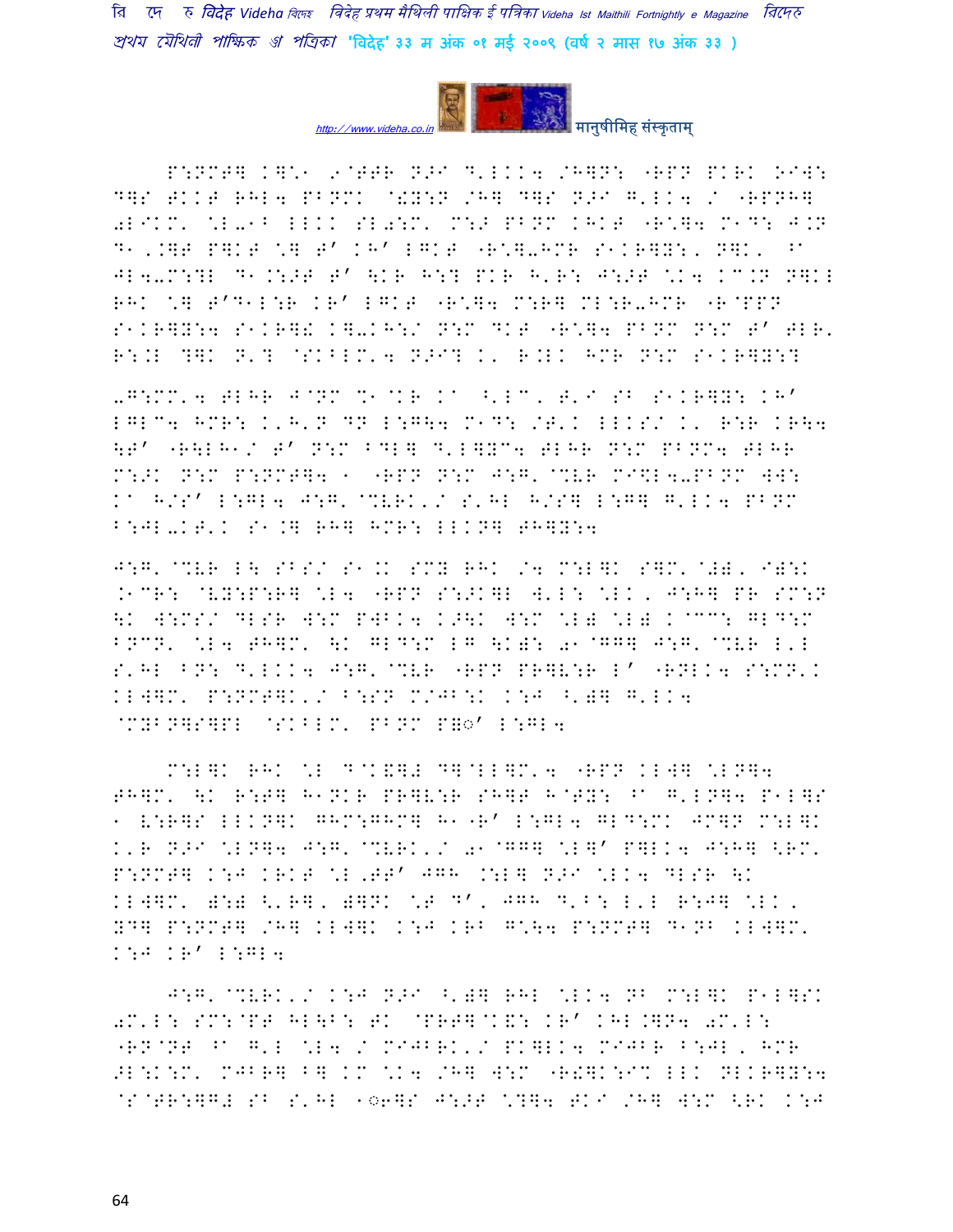

KAPERANI TASE NIW PAPER PREPA (KWE /H] SR (KRT.W NR BJ' BE' AND IS THE RISK PHONE (INC AN INC BING RELIE WHIST CONSTRUCT THE REAL PROPERTY OF THE REAL PROPERTY OF THE REAL ASSESSMENT OF THE REAL AND REAL PROPERTY OF THE REAL PROPERTY OF THE REAL PROPERTY OF THE REAL PROPERTY OF THE REAL PROPERTY OF THE REAL PROPERTY OF THE RE G'L4 HMR: PLS:B'A' R' ME' HALL ARL TO RESTRICT

MITHR @PRESERVES BATWER & LOCKER BOOK & THE PROPERTY OF TRACK  $R$  . The significant of the significant of the significant  $R$  and  $R$  is the significant of  $R$ 9914 N:4 SYZA 17 B.B FRY 98 98 9914 N:4 298 997 M:LIKK', KIRL GLD:M NIJ MIJ KI TI KI TI KI TI KOMA DI S K]R:Y:K 01@GG]M' RHK \*L4 /KR YLJN: \*LK \K): "RPN R]@K%: K]NB:K4 TKR B:D "RPN @S@TR:]K K:J \*L]: D'B:K4

MIJGRA SI: GEORGE BIJ DE ORGANISME BIJ DE ORGANISME FLANDER FLANDER P:P:NH SYHL4 J:G". MIELY/ 01 MUUR Y:B:18 JEK EUR NELA TKI / MIJARES (MIJDRA) BEZ (BEZO) (ATAN PENEGET A GYV: A NE H B14 OFBERING BLACKER (FREDRICKT COMGA) OFFER BOGHEN SLCKET I BOGHEN.

APHAN, ABH SYRGER HIT HIT AN TARR FOR CHENDE PR LG: D'ANN TRAINE THAT AN INDIANAIE

 -N>I, HM K:J N>I \*L]B4 01@GG] K]R:Y:S/ S:>K]L W'L: K]NB4 \K): N>I K>\K ):4 M:L 9<K L'L K]R:Y: PR  $\mathcal{D}_1$  is the set

-M:L'AND AND AN INDIA AND AN INCH AND A SHARA PART OF A SHARA PART OF A SHARA PART OF A SHARA PART OF A SHARA<br>-A:L'AN INCH AN INCH AN INCH AN INCH AN INCH AN INCH AN INCH AN INCH AN INCH AN INCH AN INCH AN INCH AN INCH A EGAR AND STRING SOME ANY STRAG

Kanada Kanada Kanada Kanada Kanada Kanada Kanada Kanada Kanada Kanada Kanada Kanada Kanada Kanada Kanada Kanad

6R]D:B:D TK B91\L4 =IGGR K:J N>I ^')LK4 %1^C]@NTK SB D]@LL]S/ B:HR ^:@GY "RJM\B:K SL:H D'LKK4 "RPNH1/ S\H WHICH AN PHILM PARTNE I MRTHINE INFORMATION AND Constitution of the constant

 PBNM N'N: \*L4 TKYL / D]N MLN P]] G'LK4 @SKBLS/ BHR: B' BI BHR: B" 45H0 B.ABIA

-NLKR] ^')LH?-PBNM P1\*LKK4

 $\ldots$  :  $\vdots$   $\vdots$   $\vdots$   $\vdots$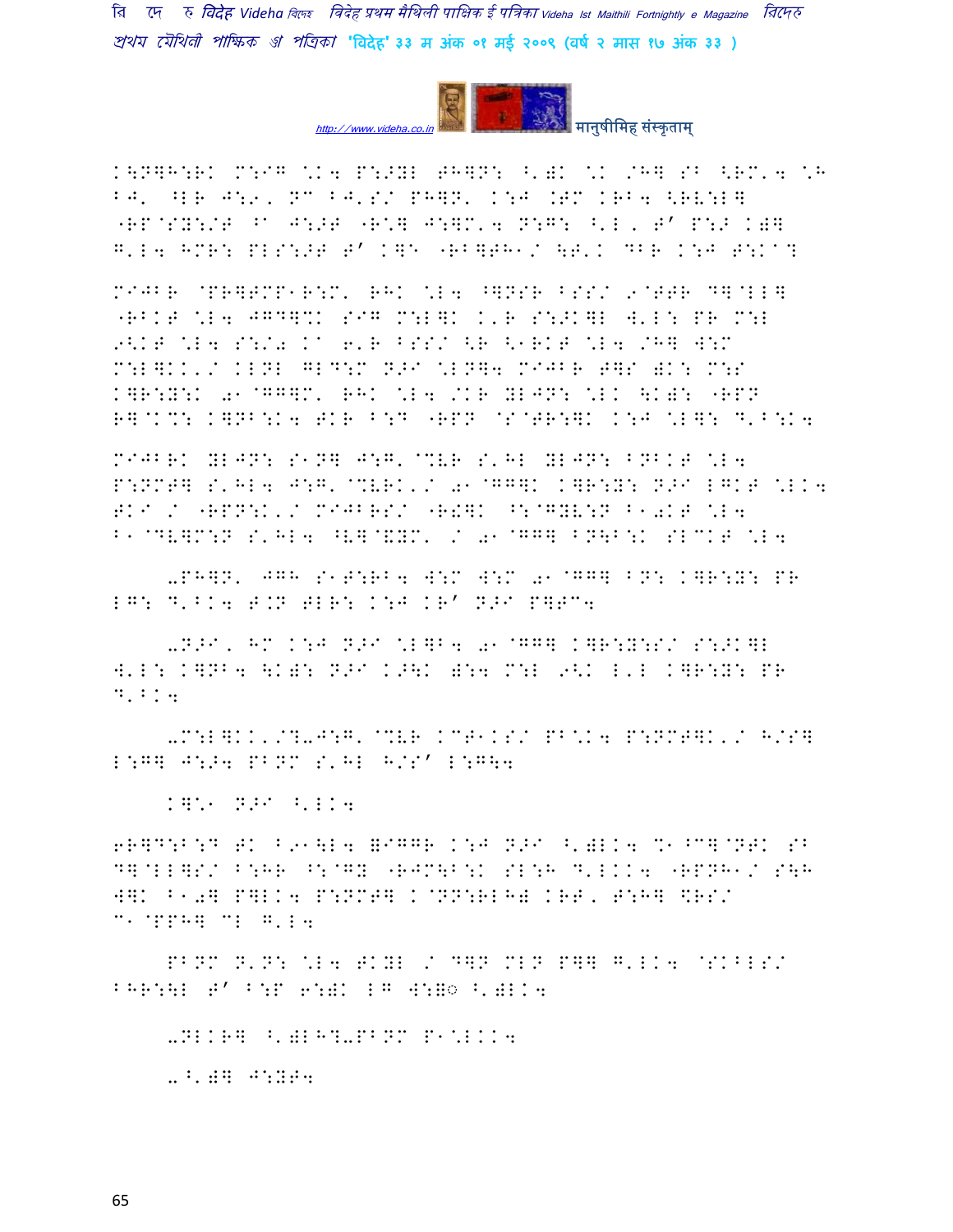

 $\ldots$  :  $\vdots$ 

 -B]] DBR4 TLI N]K JK:/ RH]H'I4 M:>K SB B:T W:NH, 24 412 184

 $\ldots$  : : : :

-K:J T:Ka-J:G'@%VRK 1/.] \*L\*L: G'LK4

-N>I J:H4

-6'R 1B] J\BC4

 J:G'@%VR CL G'L4 T]N M:S J.N KLNL .BR] N>I ^')LK, T'P:NMT] PBNMK SIG R<1N:? R]@K%V:L: LG G'L4 /KRH] G:MK RHK4 R<1N:? B:K] GCI1I SBK'/ .BR] D'LKK4 SB PH1/CLK4 <R <1R] J\B:K SL:H D'LKK4 P:NMT]K'/ N>I R1CLK4 SB JLR D'B' LGLK4 P:NMT]K'/ M:N' P]LK4 TY ^'L J' "RG]L: M:SK 1W T:R]. Ka J' JM:T G:M J:\T, T:H] SIG P:NMT] 1 PBNM S'HL RHT4 S:T T:R]. Ka LLK 1B] Ka L' J'TK "R@\$\$: PR4 T:BT P:NMT] D1NB <RS/ "RPN DRM:H: 9W: L]"RY4

D1NB ML]K:>N D]@LL] \*L]B:K SL:H N>I D'L.]N4 KHL.]N, K:H #SK: MI: KI: K:H +BSK: TSH #/ F | B'A#A (19 ^')] J'TK4 HMR: LLKN] D'.BK4

 -"RPN LLKV'DK S' V]C:R N>I \*K4 / 1B] J:\ T' KHBK J, HMR: JOHN: HMR: J. P. PROVINCENT

MITBR AND CHANGHAILS PROGRESS ON PROGRESSION K:N'A:N'A:H:H:A:N'A:N'A:N'A:N'A:N'A:N' L' C'A:N' L' CA' L' CA' L' CA' L' CA' L' CA' L' CA' L' CA' L' CA' L' CA 1111 M:/B 114

MER: KONKT D'E GUNDE, PER D'ANGELIE D'ER MANGELME SE HET MILLEA **M:** B:T DRESS RESORT

MARK "RKCK: G'L4 B:ARELYAN HET BAR KEMI

-01@GG]K K]R:Y: D' Ka4 J'N: "RH:/ RHK \*]4

 -01@GG]K K]R:Y: 1B B=◌] G'LK "R\*]4 PC:S ):K: M:S4 1 PC:S ):K: SL:M] ^]@NN4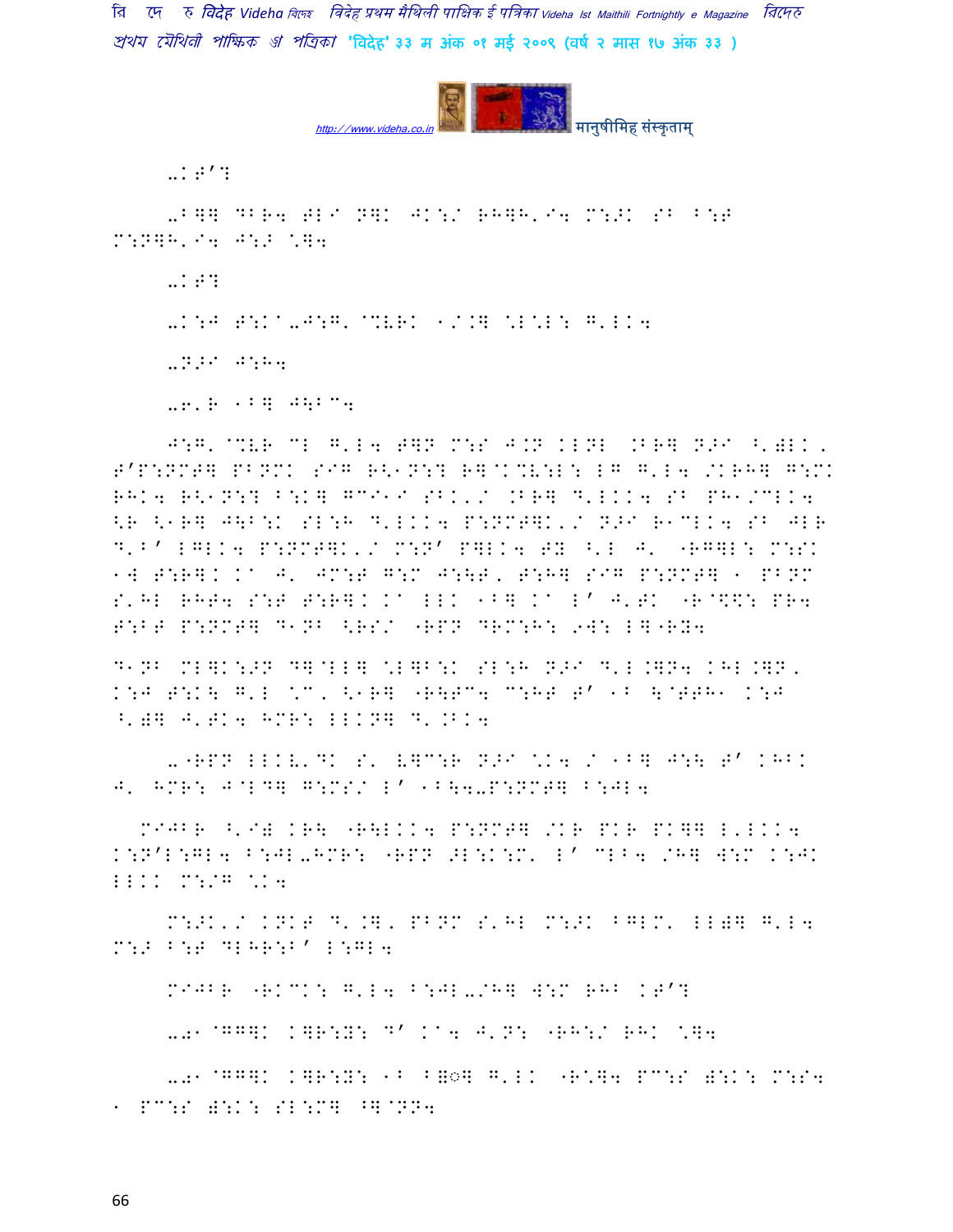

-D'BK4 J' N11 6@)): "R\*], B'C] Ka D' D'BK4

 MIJBRK BH1 K]\*1 D]NS/ K:J PR J:> K:L N:KR N1KR Ka RHL \*LEVA H::LEVA A:JAZIR PHIA PHIA T RENO P:NIMT S MUH:R D'AT HA DECIMI DEA CHAIN

STAR SLCA SLC SLOWER RIGHT RIGHT RIGHT RESIDENT AND RESIDENT TRANSPORTED TO AN ALL PROPERTY TO ANNUAL BE SURFL H: P: L'E: L'ESP, ANE P: NORM LIMES BROTHILLY CREATER IN PBNMK'/ DC]: D'LKK4

-R<1N:? K:K:! HMR: LLKN] G:M N>I J:\B4

 $\ldots$  :  $\ldots$  :

-MIJBR M:M: LG RHB4

R<1N:?K'/ T.N SV:R] RHK4 / "R!]K .L! V'! N>I K'LKK4 J:G'@%VR @PR]TMP1R:M' K@TT: B'R \*:N] M:RLK4 N' MIJBR ^')LK, N' P:NMT], N' PBNM4 "RPN' LLKB'D J\B:S/ RLKK4 BIR'R BIR BIR BIR BIR BIR BIR SIG OLD SIG FIRE SIGNER AND THE SIGNER. BST4 / TO THE ROOM OF THE CONSTRUCTION OF THE CONTROL OF THE CONSTRUCTION OF THE CONSTRUCTION OF THE CONSTRUCTION OF THE CONSTRUCTION OF THE CONSTRUCTION OF THE CONSTRUCTION OF THE CONSTRUCTION OF THE CONSTRUCTION OF THE C K'H'N MBOR. \* I TA

-MH:MB@R. \*] HM-J:G'@%VR <:] N'RBKT B:JL4 PBNM S'HL KNB B:BKT# KNABLBURG BER TRNBB DK NET BURG NAB 26 MAAB ROPE CON CORPINENT E PARTED CLAIMER GROUP ROPE CORP. INCREASING THO PR J', G. EN CHREARIN, S. GUAN MER MER STEAD SAAR EN CONSTAN GL4 M: T'AR: "BRO D'A L'UNIONE D'AN L'ARDA D'A L'ARDA "RIPA "RIPA "MERAL", BO MI PA DLK:N N>I KRT4 1B TLI 1B] G'LH4 TLIH] DLK:N CL\B'4 1991 - LLKK ' NORTH

PBNM "RPN M:> D]S TKLK4 M:> "RPN PKRK OIW: D]S DM@&)] BHTR. (GHIN: HINGH RHAA PROVINS) (COMPOSING RICH PROVINS).  $M: \mathbb{R}^n \to \mathbb{R}^n \to \mathbb{R}^n \to \mathbb{R}^n \to \mathbb{R}^n \to \mathbb{R}^n \to \mathbb{R}^n \to \mathbb{R}^n \to \mathbb{R}^n \to \mathbb{R}^n \to \mathbb{R}^n \to \mathbb{R}^n \to \mathbb{R}^n \to \mathbb{R}^n \to \mathbb{R}^n \to \mathbb{R}^n \to \mathbb{R}^n \to \mathbb{R}^n \to \mathbb{R}^n \to \mathbb{R}^n \to \mathbb{R}^n \to \mathbb{R}^n$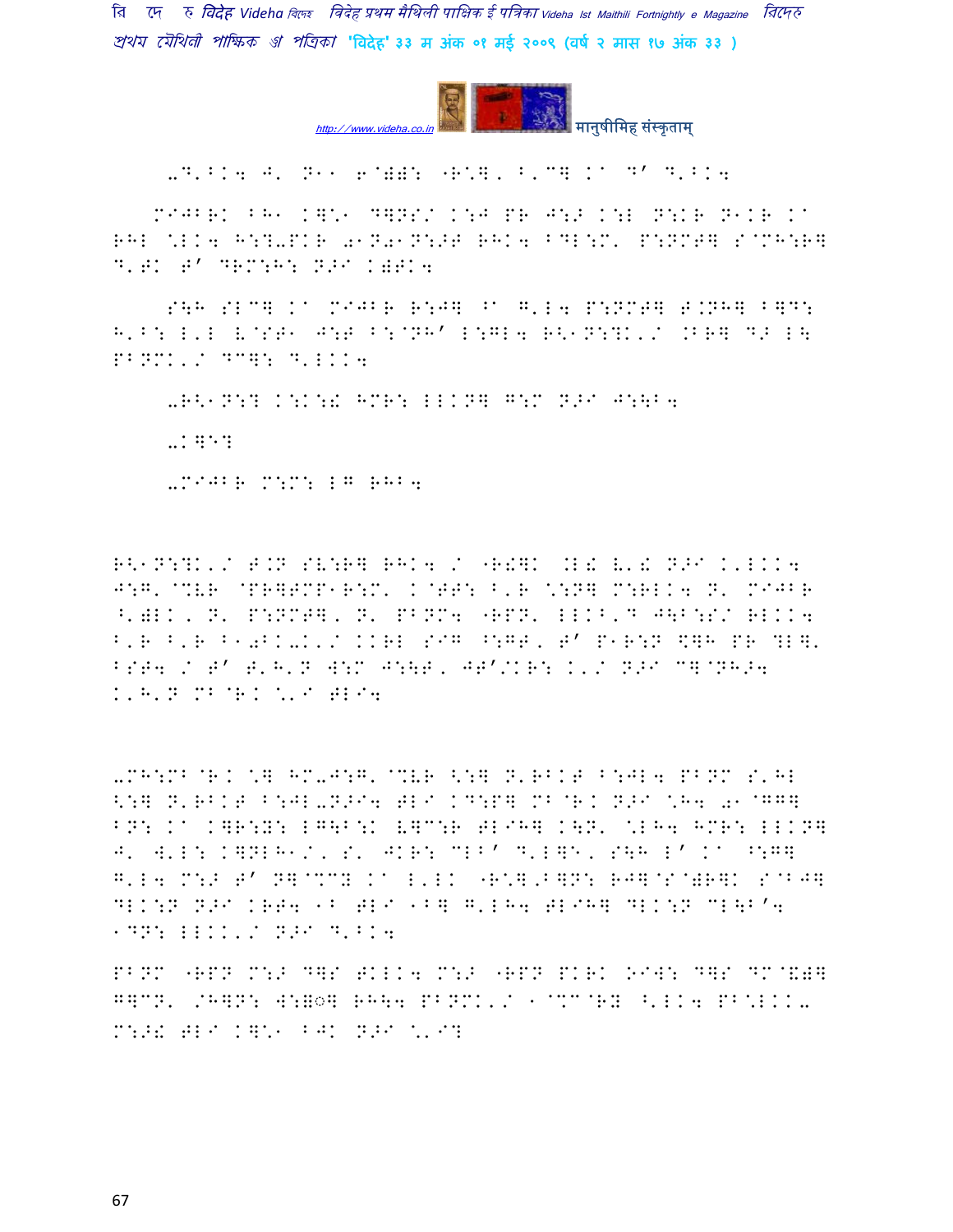

 $K$   $\Omega$   $\Omega$  . The contribution of the contribution of the contribution of the contribution of the contribution of the contribution of the contribution of the contribution of the contribution of the contribution of the co  $\Lambda$ I Android in the state  $\Lambda$  three states in the state  $\Lambda$  in the state  $\Lambda$  in  $\Lambda$ PR LAGK BOWER BOWER BOWER

 $\mathbb{R}^2$ :  $\mathbb{R}^2$  :  $\mathbb{R}^2$  :  $\mathbb{R}^2$  :

-NC V. V. V. SERIE SE SA JAMES "REGULA "L'ANCHE "HOLL" "POSTAGE"  $\kappa$  B'), 1GB P: FRIDGE POST CONTROL TO THE RED RESOLUTION OF  $\kappa$  is presented to  $\kappa$  $^{\prime\prime}$  . Hence the  $^{\prime\prime}$ 

 $K$ /,  $K$ ): P1R1 $K$ : P14  $K$  and  $R$  is particle  $R$  and  $R$  is  $R$  through  $R$  is  $R$  . The  $R$  is  $R$  is  $R$ 

-K'/ N>I M:NT4 SB 1IG1R 9W:/T4

 -K' 1IG1R 9W:/T? @PRT] T'SR LLK JL]] BDLKT RHK  $R^2$   $R^2$   $R^2$   $R^2$   $R^2$   $R^2$   $R^2$   $R^2$   $R^2$   $R^2$   $R^2$   $R^2$   $R^2$   $R^2$   $R^2$   $R^2$   $R^2$   $R^2$   $R^2$   $R^2$   $R^2$   $R^2$   $R^2$   $R^2$   $R^2$   $R^2$   $R^2$   $R^2$   $R^2$   $R^2$   $R^2$   $R^2$   $R^2$   $R^2$   $R^2$   $R^2$   $R^2$ 

 -T>I T' KKRL V]@%V:S N>I H'TK S@TY PR!-P:NMT] "R> B'R J:G'@%VR D]S T:K] B:JL, B')] L'L N]K <R VR C:HKT \*]4 \HN' SMYM'...

-M:>! \H'N KWLR J1N] BN4 B:BB H:RL ?:KL "R\*]4 KH]YL T' ^R] G:MK LLKS/ L]:> Ka Ka HMR: LLKN]K'/ \T' "RNLK4 B')]-P1TLH1K'/ B:HR PW\B: L' N' TLHR LLKV'D R:J] RHC, N' B:BBC'4 B:BBK'328 GEDE EN MINISTRY MILLE GELECTION SHIRHIMA RH

-TLR: BNBK ADS BY DAIRY SERVICES AND DESCRIPTION OF THE BELONG BY DISCOVERING BY THE BELONG BY SERVICE BY SERVICE JH@NN1MM' D'LKC!

-NOIA M: NOIA HORE SO NE THE SNAPI OF A HORE SO M:> KKRL N>I \*K4

-G:MS/ "RNLK W]K'4 BKS: Ka N>I .1OLK4 THB D]NM' B:SN M/JKT RHA4 1998 (SAH KERKTAT RHANG TO AR KYA KELA RH], 1> T]N <R KRKT \*]4

PROPOSIC OF TRANSIC RANGED AND THE CONTROL RESIDENCE IN THE CONTROL CONTROL AS P:NMT] 6'R "RPN PKRK OIW: D]S T:Ka L:GL4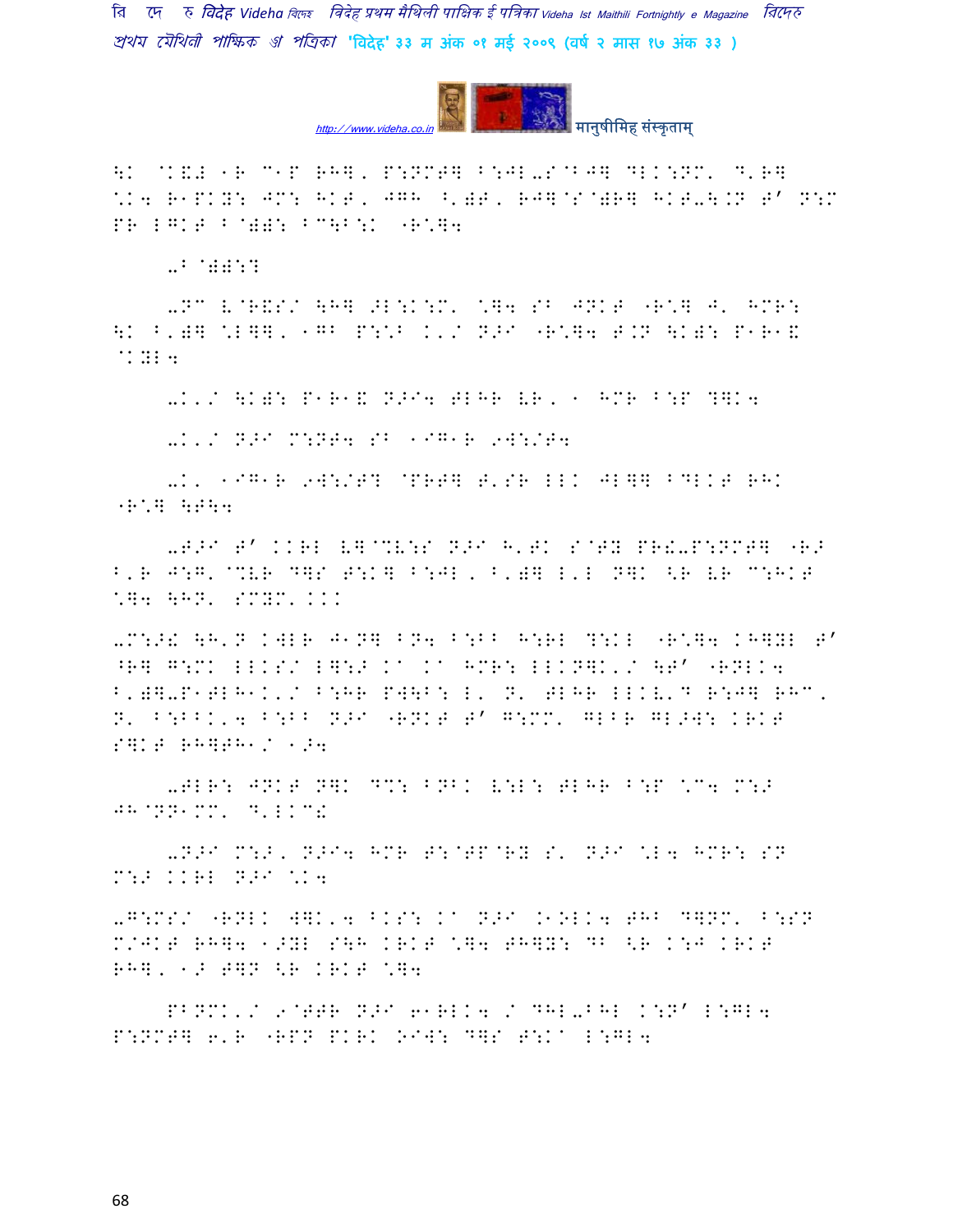

J:G'@%VR N>I SH] SKL4 H:?S/ B')]K M1/H PL\*KT B:JL-C1P ^a JL4 M:>S/ B=◌] Ka TLHR H]T-C]@NTK 1N N>I H'TC4 /KR B:TSP/ B:TS- NO HE NO HE SOLE TO MINE TO A CHINE

ANANG KALIMPOT KALIMANG KALIMATAN KALIMAT

J:G'A", "J'EB" (FIGH) P: B'A' FG'ADY BHOWN "RPEA" FFAD "PRAM" M: K'/ Barat and the state of the state of the state of the state of the state of the state of the state of th<br>In the state of the state of the state of the state of the state of the state of the state of the state of the DRM:H: B@.%]S J' K]\*1 ^')K, M:>K H:? PR R:.] D'"R\4 M:> @PRT] B'R /H]S/ K]\*1 PBNMK'/ DKT KHK-L' "RPN SC.- MNLR? L'L R:.4

 PBNM \K): B)11M' SC. MNLR?K R1PKY: R.KT \*L4 PBNM 61@RT]S/ / B)11 1 JL.KK \K): P@NN] 9W: B:HR DC]L4

J:G'#1, MILE (INSTER) REBEVO (RIV. BRE) (18 H. BIRIDI (RIVE) (RIVE) (18 H. BEROSI) KN'K BIN GYLAYA, MIR 308 A.B. PRN BEK (N.B. HYO) DKT KHLKK-I RED AN DER STRAND BLANKE I RED AN DER STRAND HAR DER STRAND HAN DER STRAND HAR DER STRAND HAR DER TEAL HEIR NEW RHEAM.

-N>I, N>I4 I R:. TLI, HMR: K:J ^')L "R\*]4

 -TKYL R:.] LKH4 TLHR B')]K'/ SITL& H'TH4 1 >HL LINA J. CHH J. LILI. PYPH (PHINH) (POHA HYT POIN AL LI P.HT. R/ Black

 $\Box$ A B: J] ( ) (1) A: M: A M B: A HORICARY (10) B:  $\Box$  (1)  $\Box$  The  $\Box$  (1)  $\Box$  and  $\Box$  and  $\Box$ 

-TLI KLNL KM M:NK \*', HMR: R:T] Ka .]@SS: KHKT RH'4 BART SINDS RHYA CELO PIDALTIAN CHOR RHYA CHAAR CHI BRL4 N' KHIYL BRL4 N' KHIYL BLAND 6'R KING

J:G'@%VR H:?S/ NLR PL\*] D'LKK4 B:JL K]\*1 N>I4 PBNM "RELEASTED (INGENS) DAE DIE VORTVERTE STREEKE DOOR EN EINDER NGRM' HAS CONSIDERED TO A SECOND THE CONSIDERT \*K1 & CVPH ( 4747) OH: MB FB H: MH P M C DHI SH ( ) H AI E AF ( ) FA E ( ) H DH P M H 1R \XX + B:T.1.1

-K]?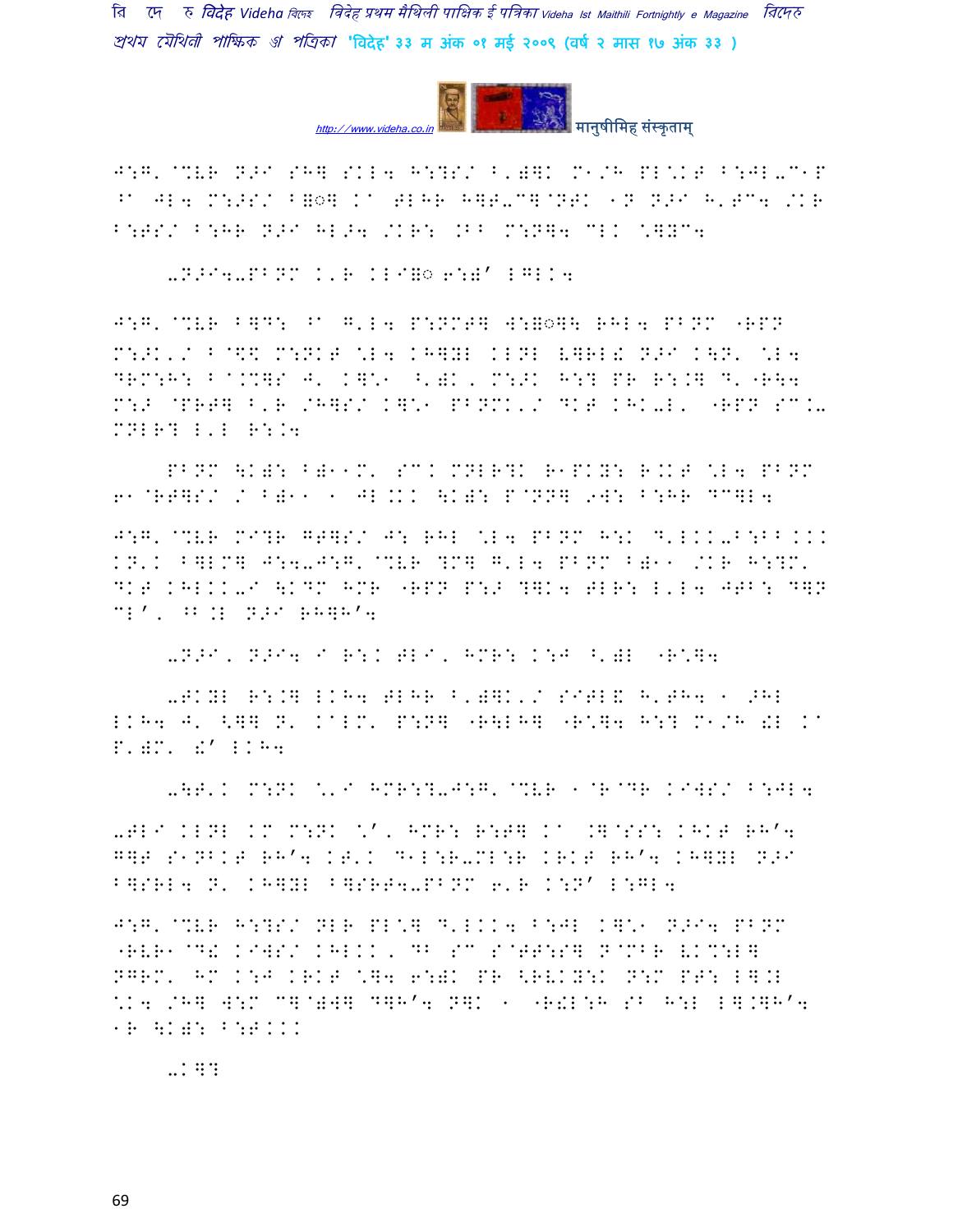

-M:>K'/ M:6 Ka D]HK4 KWLR M'HNT] KRKT-KRKT /KR MLN KWLR 'R\* HAIL 'R\*HAIL' DAN RING EN MID: HAIL PALLAN (PRINT LLIVAN PHAN, ALTIVITAN BHY LINA), MPRINING

JANS SAIDER SAIDERS

LILI RAY KER KATHA VIDHIK VIDHA VIDHA VIDHA SAMA NIK LAGAL.

REPRESENTATION OF PROPERTY

 $3.$   $P^{\prime}$   $P^{\prime}$   $P^{\prime}$ 

 $\bullet$ 

३.१. "R@NH:RK V]R1@D!- @^RMR

३.२. *KINDER KINDER HIS LI*IE

K' MELT SHE

३.३. 1. NIL. 1 NEW YOR. 1 KINID 0: NID 10: NID 0: NID 10: NID 10: NID 10: NID 10: NID 10: NID 10: NID 10: NID 1

३.४. START CONDINATE WITH CONDITIONS OF PROPERTY

3.9 MNK TRIGHT TRIGHT WELL STATED

3.6. <sup>2</sup> MH: PH:VTH H:P: 0 MH:VH

R:M^RLS K:P\$] '@^RMR'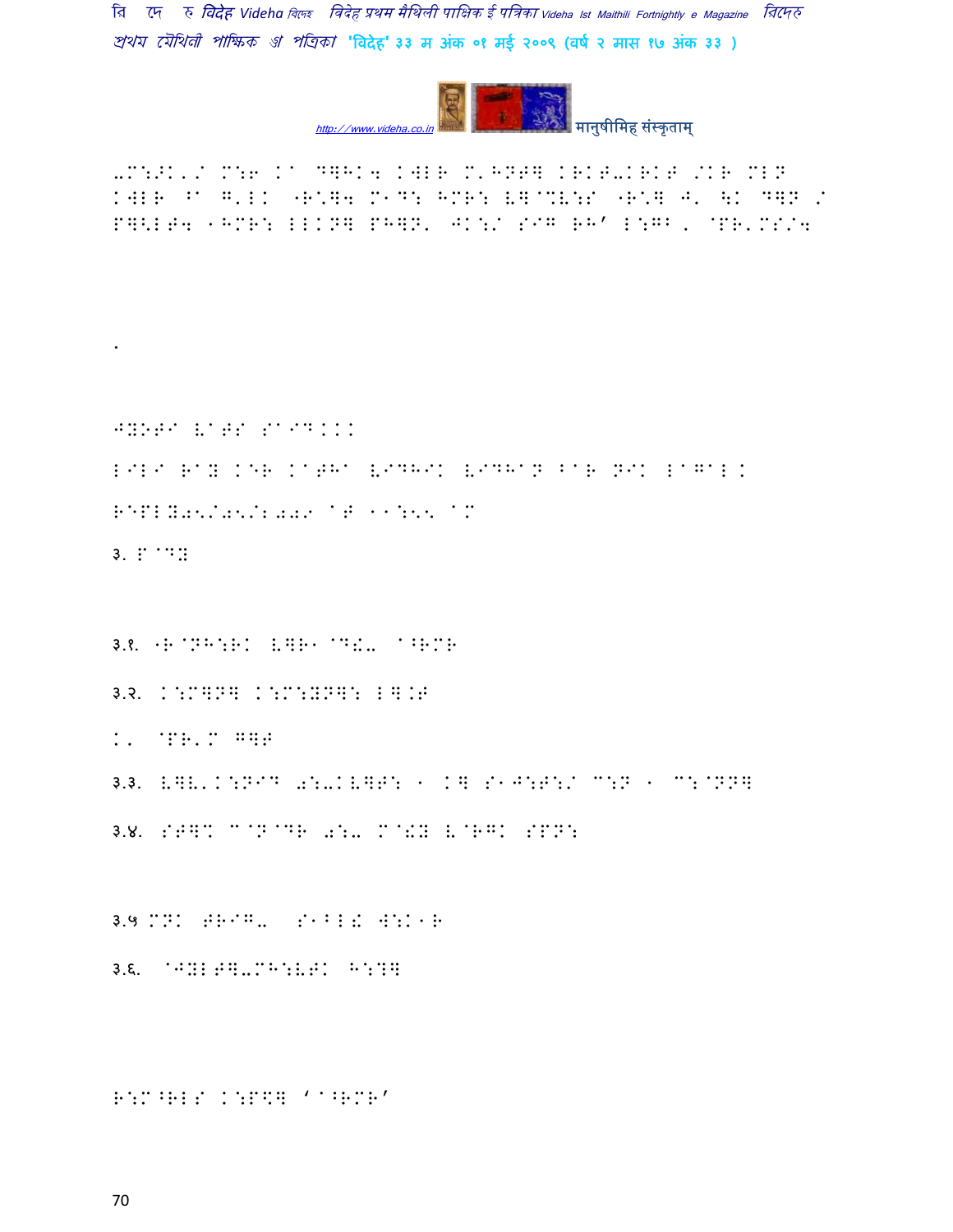

"Render Products and Products and Products and Products and Products and Products and Products and Products an<br>Products and Products and Products and Products and Products and Products and Products and Products and Produc

9PR "R@NH:R

N]C:I "R@NH:R

V:M "R@NH:R

DH]N "R@NH:R

LARE SECRETE

1GT "R@NH:R

T:R1P GEORGE

 $H^1(\mathbb{R}^n;\mathbb{R}^n)=H^1(\mathbb{R}^n;\mathbb{R}^n;\mathbb{R}^n;\mathbb{R}^n;\mathbb{R}^n)$ 

BONN COMPANY

KLNL KM@&#K @PRT]@K&:M'

SI@KRM#K N:MPR

\H] 1@NHR V@RTM:NK'I

SHE RHLHI "CHINE "R

I SHB HMR N:M@RD]

K]@NNH1 NH] "R\*],

\H] "R@NH:RK V]R1@D!

 $\frac{1}{2}$  GTC  $\frac{1}{2}$  (  $\frac{1}{2}$  ,  $\frac{1}{2}$  ,  $\frac{1}{2}$  ,  $\frac{1}{2}$  ,  $\frac{1}{2}$  ,  $\frac{1}{2}$  ,  $\frac{1}{2}$  ,  $\frac{1}{2}$  ,  $\frac{1}{2}$  ,  $\frac{1}{2}$  ,  $\frac{1}{2}$  ,  $\frac{1}{2}$  ,  $\frac{1}{2}$  ,  $\frac{1}{2}$  ,  $\frac{1}{2}$  ,  $\frac{1}{2}$  ,  $\frac$ 

 $\mathcal{H}_1$  , and  $\mathcal{H}_2$  , and  $\mathcal{H}_3$  , and  $\mathcal{H}_4$  , and  $\mathcal{H}_5$  , and  $\mathcal{H}_6$  , and  $\mathcal{H}_7$  , and  $\mathcal{H}_8$  , and  $\mathcal{H}_7$ 

D1N]Y:IK 1G:I @S?:P]T

 $M^{\prime}$  CHL  $H^{\prime}$  and  $H^{\prime}$ 

HM "RPN T:H] P1R1&:@R?K'I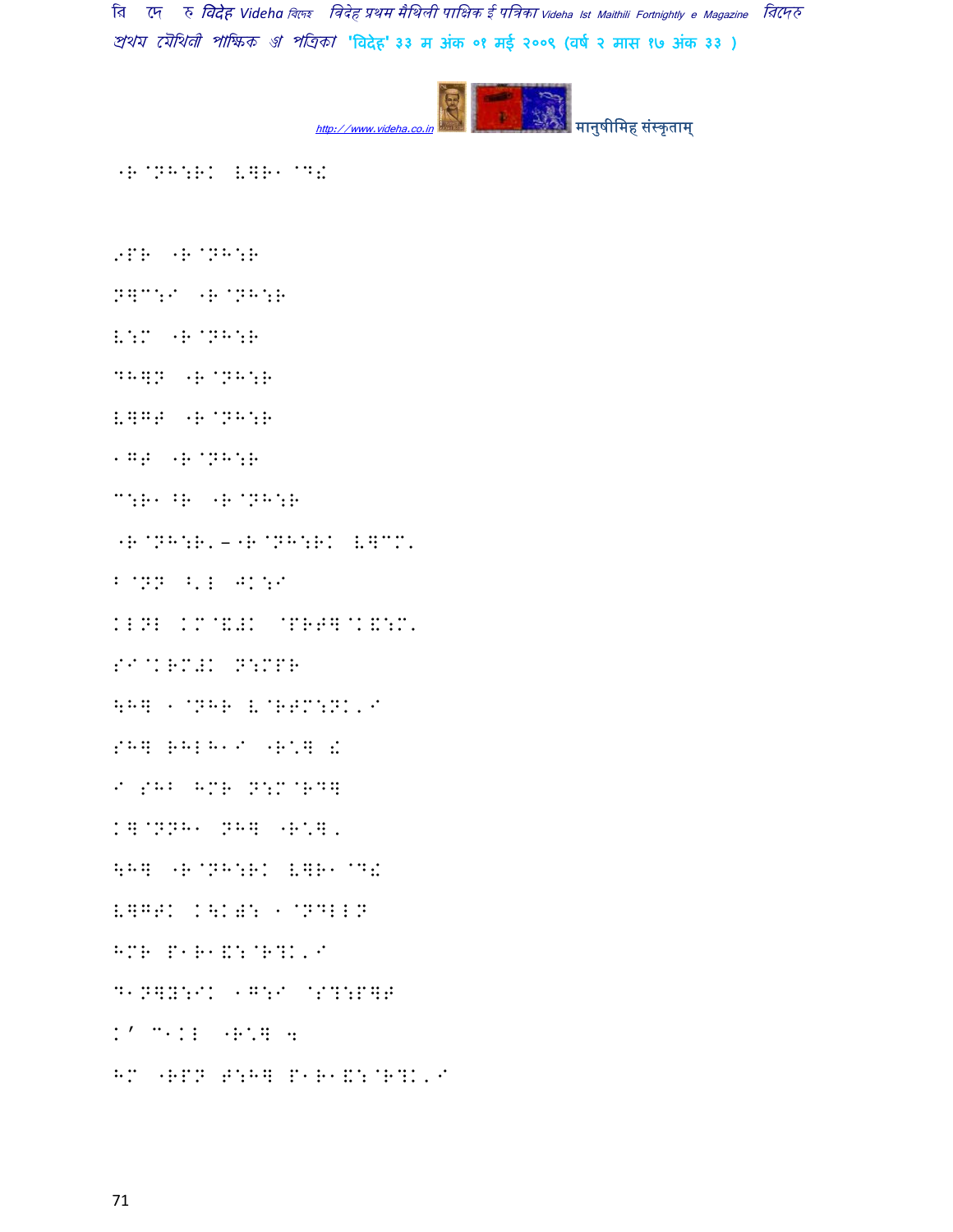

ROCKBING: RANGER SIT:PK'I SH'JB:K'I SH'JB:K'I SH'JB:K'I SH'JB:K'I SH'JB:K'I SH'JB:K'I SH'JB:K'I SH'JB:K'I SH'JB:K'I SH'JB:K'I S  $N'$  RHPL  $N$ SIMME VEHICLES  $M$  RH  $M$  $R$  , and the state of the state of the state of the state of the state of the state of the state of the state of the state of the state of the state of the state of the state of the state of the state of the state of the S1.D "RN1^BT"  $\frac{1}{1}$  K:Lk H'T11  $\frac{1}{1}$  K:Lk H'T11  $\frac{1}{1}$  K:Lk H'T11  $\frac{1}{1}$ TO STORY CONTROL CONTROL P\$B:SI V'J:Y NH] HYT, THE GHEAT GENERAL SERVICE NY:I G#T@N@TR 1 NY:I N'P:L SHIP SOMERIES - ANDRE SOME TI KURA KELURA KEL .]\$K]K DLG D' >JLT BN] "RV@SS' 1/T– NHE HARD GREE STOCK CONSTRUCT \H] K:R] G1JG1J KLWR]M' H:?PKR M:R]–M:R] K' HINY NI HATHI HINY HTML: SAN I SIN THE (998) NHI 96: III NH 98: RHIN: CHE RHEN.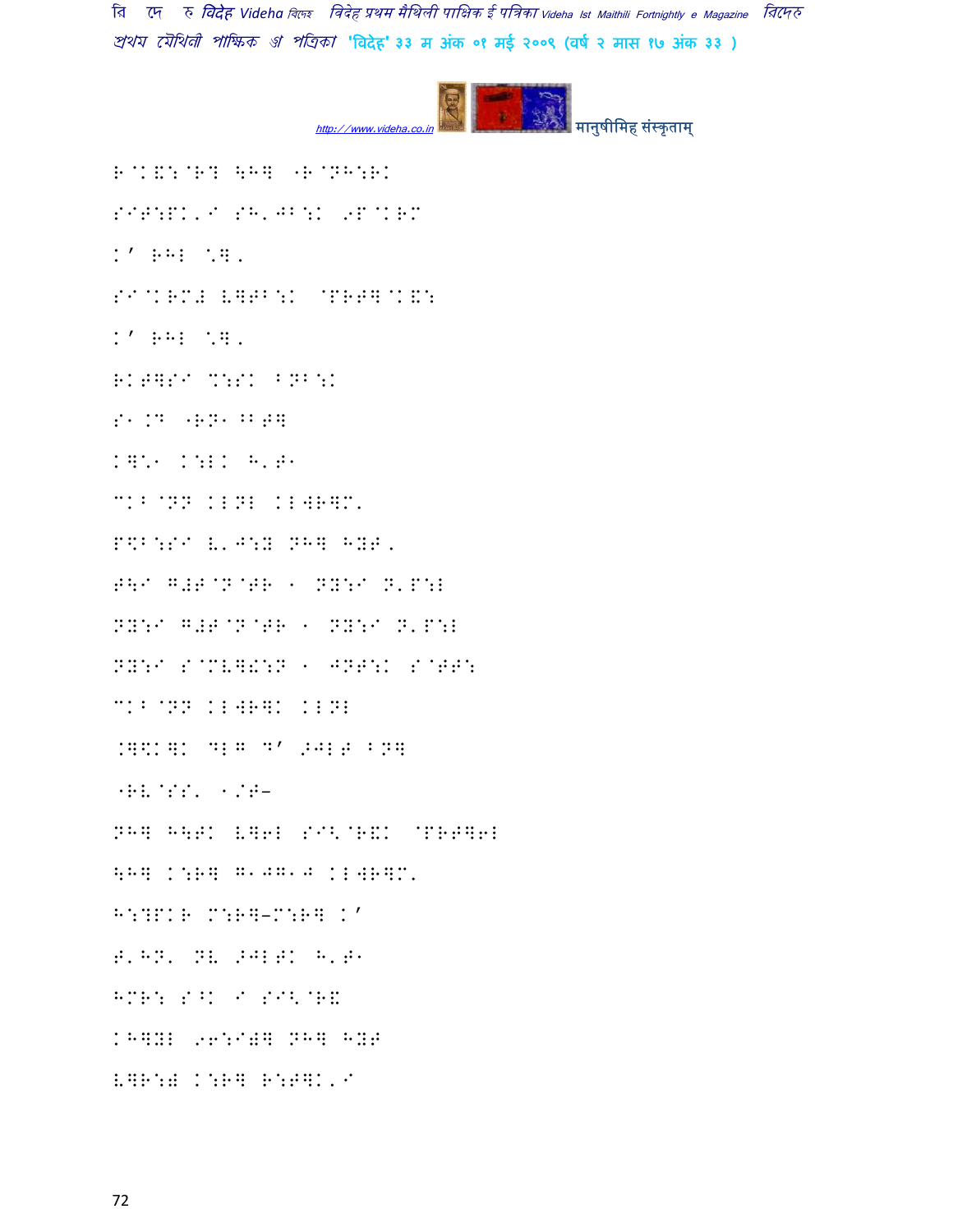

**CHARGE CONSTRUCTS** L1K01K )'M]K @PRK:% HMR 1D@R% RHL "R\*], "RONH: RAR OR POR I SIN OR NV @K&]T]JK "R@NV'&# KRT JOURNAL SERVICE >JLTK ): S:@MR:@JY HYTK !!

 $\ddot{\phantom{1}}$ 

MaNOJ SaDa SaID...

BHRaMaR JI SaDa aNHaRaK VIRUDH RaHaIT CHHaTHI aa TE MaNNIYa CHHaTHI.

RREPLYNS and the state of

K:MINE C:M:MINE MINE ROOM (APSON): AN ACOUNT PRODUCT THE RIGHT J@RNL]@S) \*?]4

**LAND CONSIDERED** KDIBK G:\* Ta K)] CHE THE SALE KM%K:Y \KSR] W:= R:!: H. BA: MERRY A (PA) ( KOMMERRY FAB S. SB PHER, SAW ARE THE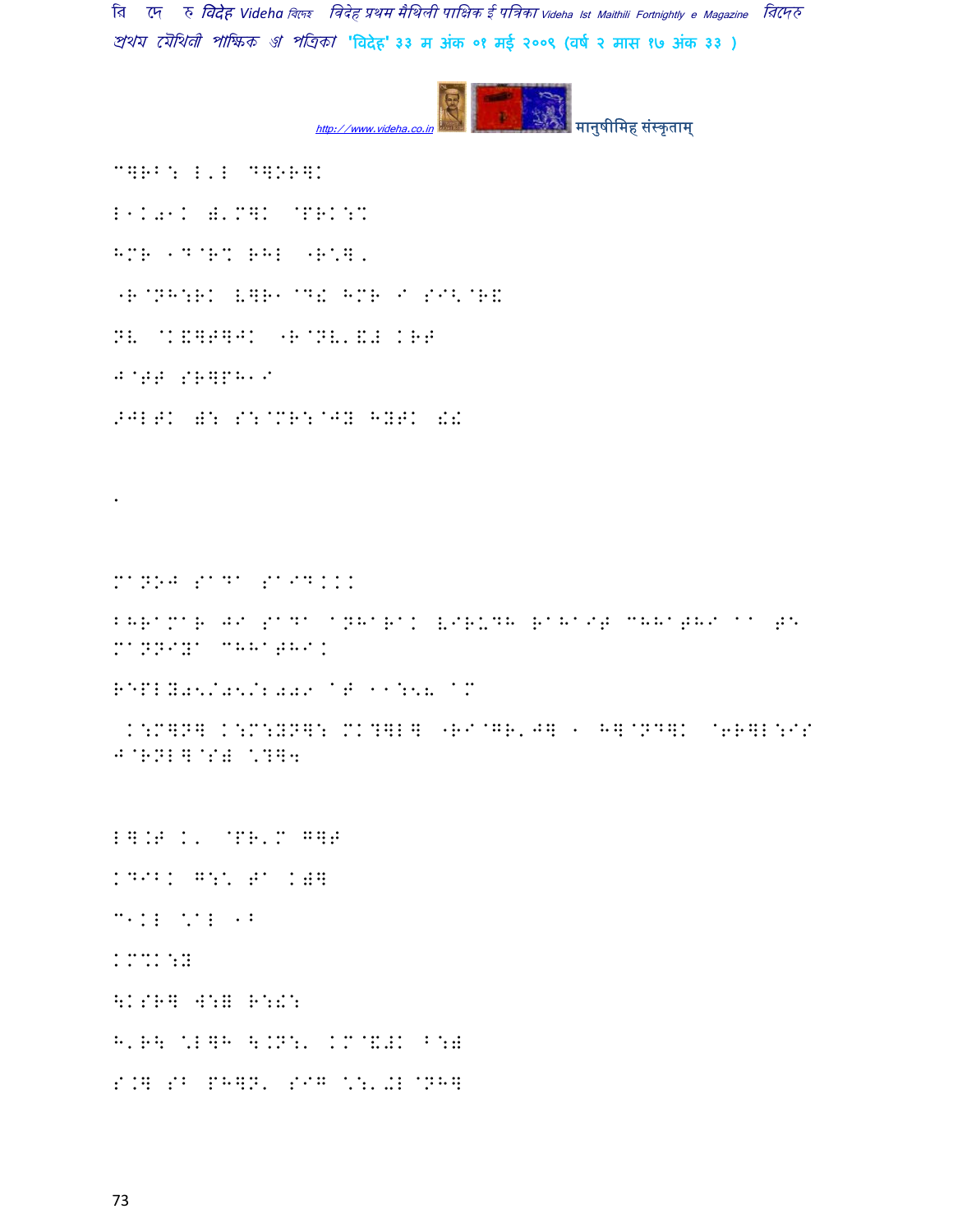

1B M1R:R] S'H:' L:PT: K'H'N <:'R KL]K:L @PR'MK %:@%VT KL] K: M1R0: M1R0: G'LY THE BOTH WITH STILL NHL RHL 1B 1, RNH 1921BN PH: IPH IM RHE OO O O FHIP O OF THRIP  $S^{\mathrm{H}}$  J'A: FR:N EHENF (18) (8), EHE CHAIR CONSTRUCTS CONTROL THER CORTS HITER ROTE @PR'M K@TTY 9+] G'L KPBR SN  $K^{\prime}$  The  $K^{\prime}$   $H^{\prime}$  and  $K^{\prime}$   $\Omega$  is  $\Omega$ :  $\Omega$  is  $\Omega$ :  $\Omega$ :  $\Omega$ :  $\Omega$ :  $\Omega$ :  $\Omega$ :  $\Omega$ :  $\Omega$ :  $\Omega$ :  $\Omega$ :  $\Omega$ :  $\Omega$ :  $\Omega$ :  $\Omega$ :  $\Omega$ :  $\Omega$ :  $\Omega$ :  $\Omega$ :  $\Omega$ :  $\Omega$ :  $\Omega$ :  $\Omega$ :  $\Omega$ :  $\Omega$ :  $\Omega$ :  $\Omega$ :  $\Omega$ STEATED THE FEED AND HE SO IT SO KALANG MELIM PAN BULGAN KI MELIMAN K' LA LA MIRICI (MILA MENANG MENGE T:KK \*?] @VY:K1L ^' !RT] 1K:S K'  $F(X; \mathbb{R}) = \mathbb{R} \setminus \{0\} \cup \{0\} \cup \{0\} \cup \{0\} \cup \{0\} \cup \{0\} \cup \{0\} \cup \{0\} \cup \{0\} \cup \{0\} \cup \{0\} \cup \{0\} \cup \{0\} \cup \{0\} \cup \{0\} \cup \{0\} \cup \{0\} \cup \{0\} \cup \{0\} \cup \{0\} \cup \{0\} \cup \{0\} \cup \{0\} \cup \{0\} \cup \{0\} \cup \{0\} \cup \{0\} \cup \{0\} \cup \{0\}$ LAN COMPANY COMPANY COMPANY COMPANY  $E$ H $\cdot$ PH $E$ :PH $\cdot$ H $\cdot$ B:B  $\cdot$ PH $\cdot$ H $\cdot$ B  $\circ$  o o o o o o  $\cdot$ 

K:M]N] K:M:YN]

244449

74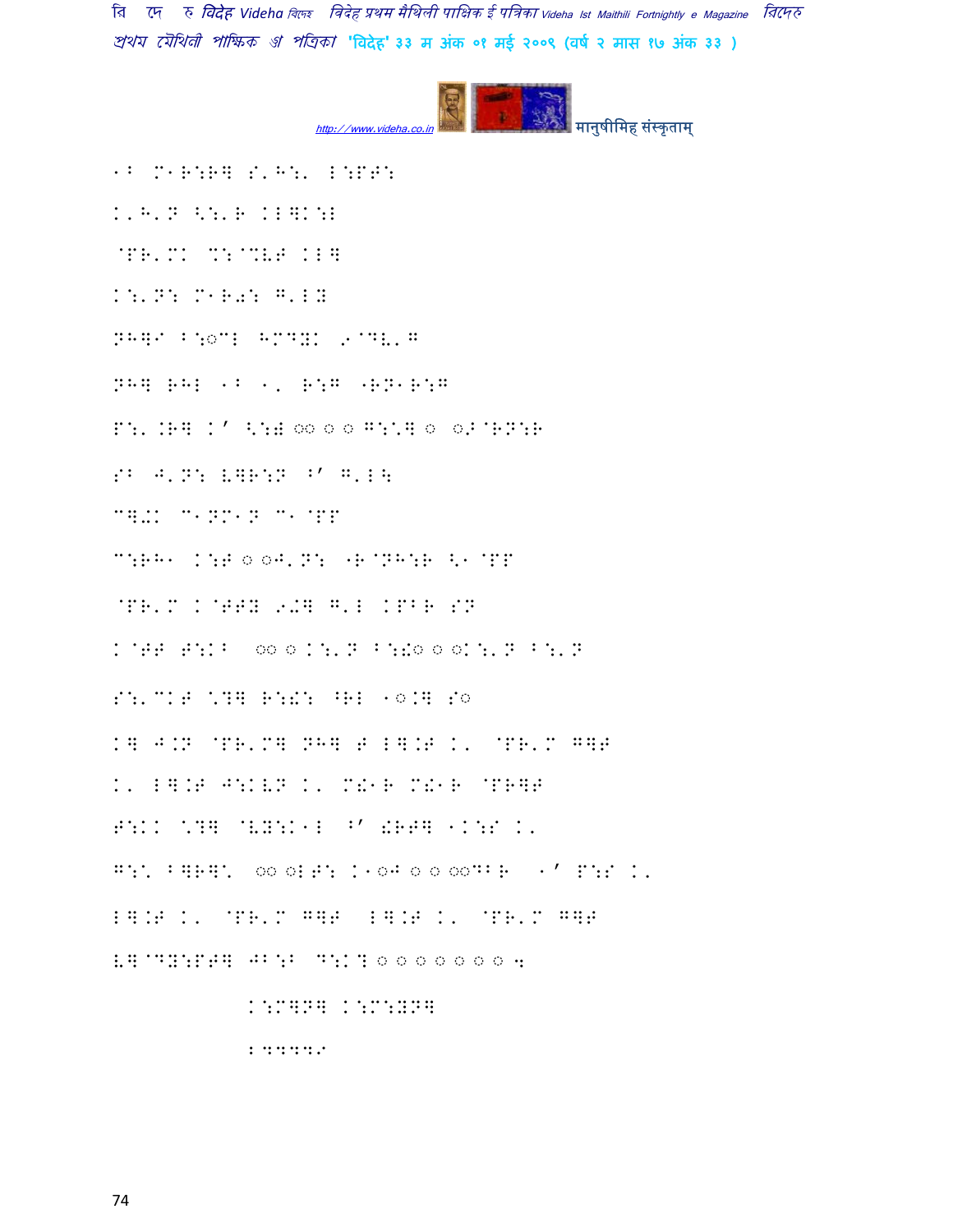िव दिन है *विदेह Videha बिल्ह विदेह प्रथम मैथिली पाक्षिक ई पत्रिका Videha Ist Maithili Fortnightly e Magazine <i>विद*मह õथम मैिथली पािक्षक ई पिñका **'**िवदेह**'** ३३ म अंक ०१ मई २००९ (वष र् २ मास १७ अंक ३३ )



JANG NAGARA NAGARA NAGARA NAGARA SAID. KDIBK G:\* Ta K)] CHE THE SPE B@\$\$\$ NIK KORA KONSTRATIONS REPLY 05/2009 at 11:59 and 11:59 and 11:59 and 11:59 and 11:59 and 11:59 and 11:59 and 11:59 and 11:59 and 11:

KAN SIPER VIOLENCE SELECTION (VAN DE PRODUCTATION) W: PR: VIII LE SECONDE PRESS

1.KV: 1.Han S1 (1 H): 1 (1 Analysis) (1 C:N): 1 (1 M): 1 C:N 1 C:N 1 C:N 1 C:N 1 C:N 1 C:N 1 C:N 1 C:N 1 C:N 1

THE CONSTRUCTS

 $\Omega$  -  $\Omega$  -  $\Omega$  -  $\Omega$  -  $\Omega$ 

 $\mathbf{1}_{\mathbf{1}_{\mathbf{1}}\mathbf{1}_{\mathbf{1}}}$ 

K.N K.N KOMER 1 KOMER 1

HTBS: 12018 T. PAC BSB

**TEBRIT** 

 $99999999977$ 

 $T^*$   $H$ :  $H$   $H$ :  $H$ 

 $P^{\text{H}}(P^{\text{H}})$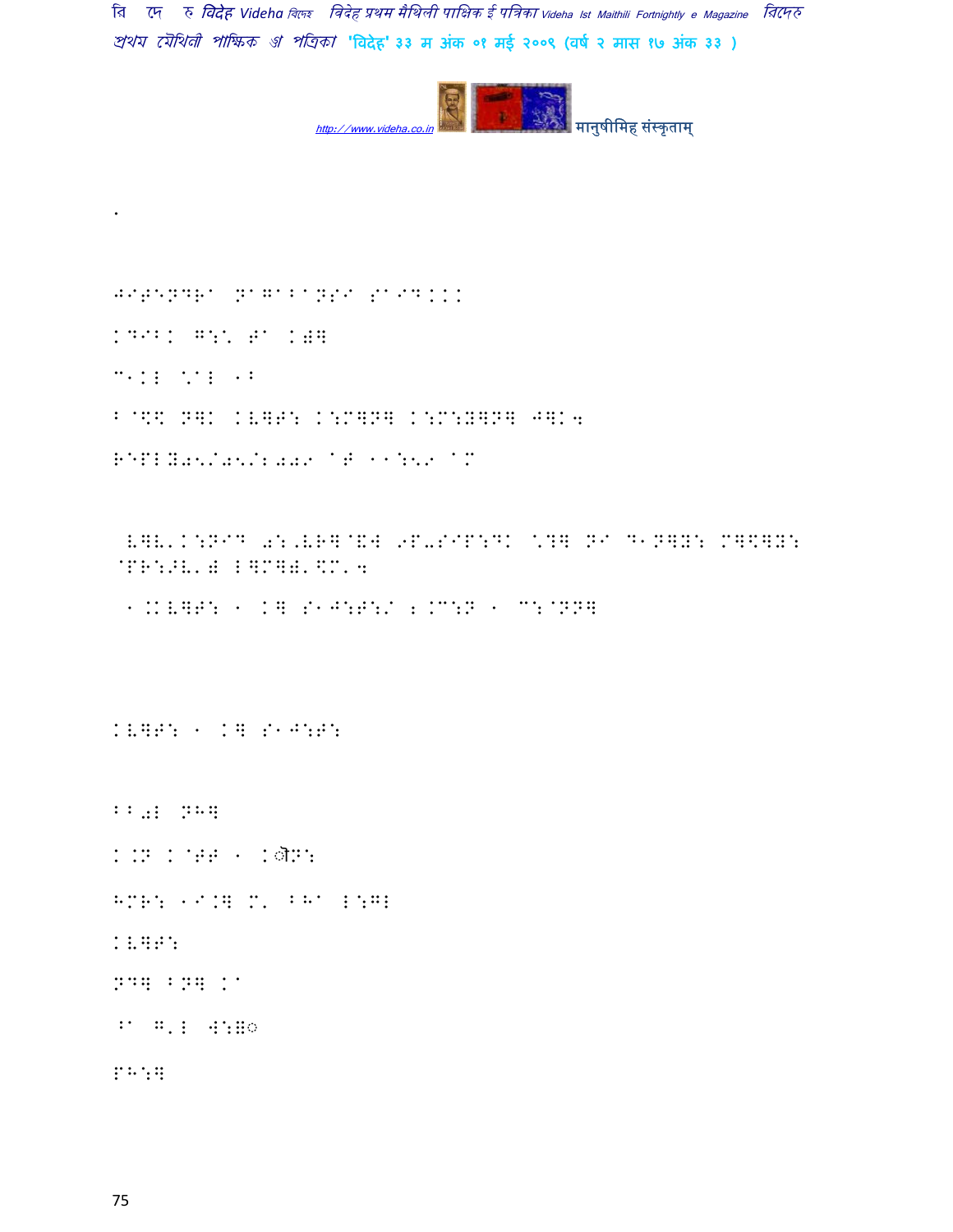

KR'J M'

HNK BH<sub>1</sub>

D'.L]\

THE CONDUCT

NH] \$'R:>T "R\*]

 $\cdot$  :

1.1012F (PNP)

HTP: SIGH

B:tH: FFHE

"R@LH] "R\*]

 $T$  Value (1999)

^B.L' P')

**NOVEMBER** 

0BMKT "R\*]

**CHE MA MY PR** 

"RK" RK" RH" (1998) 9811

SN-S1910 S10000

N◌ॊR SIa C)C) G:L

TAR TE CARR 4.75

C:N 1 C:N 1 C:N 1 C:N 1 C:N 1 C:N 1 C:N 1 C:N 1 C:N 1 C:N 1 C:N 1 C:N 1 C:N 1 C:N 1 C:N 1 C:N 1 C:N 1 C:N 1 C:

HHYM I K'I NHE ERIN

 $J$  C:N  $\sim$  T:NK:

%1@^R !VL >J◌ॊT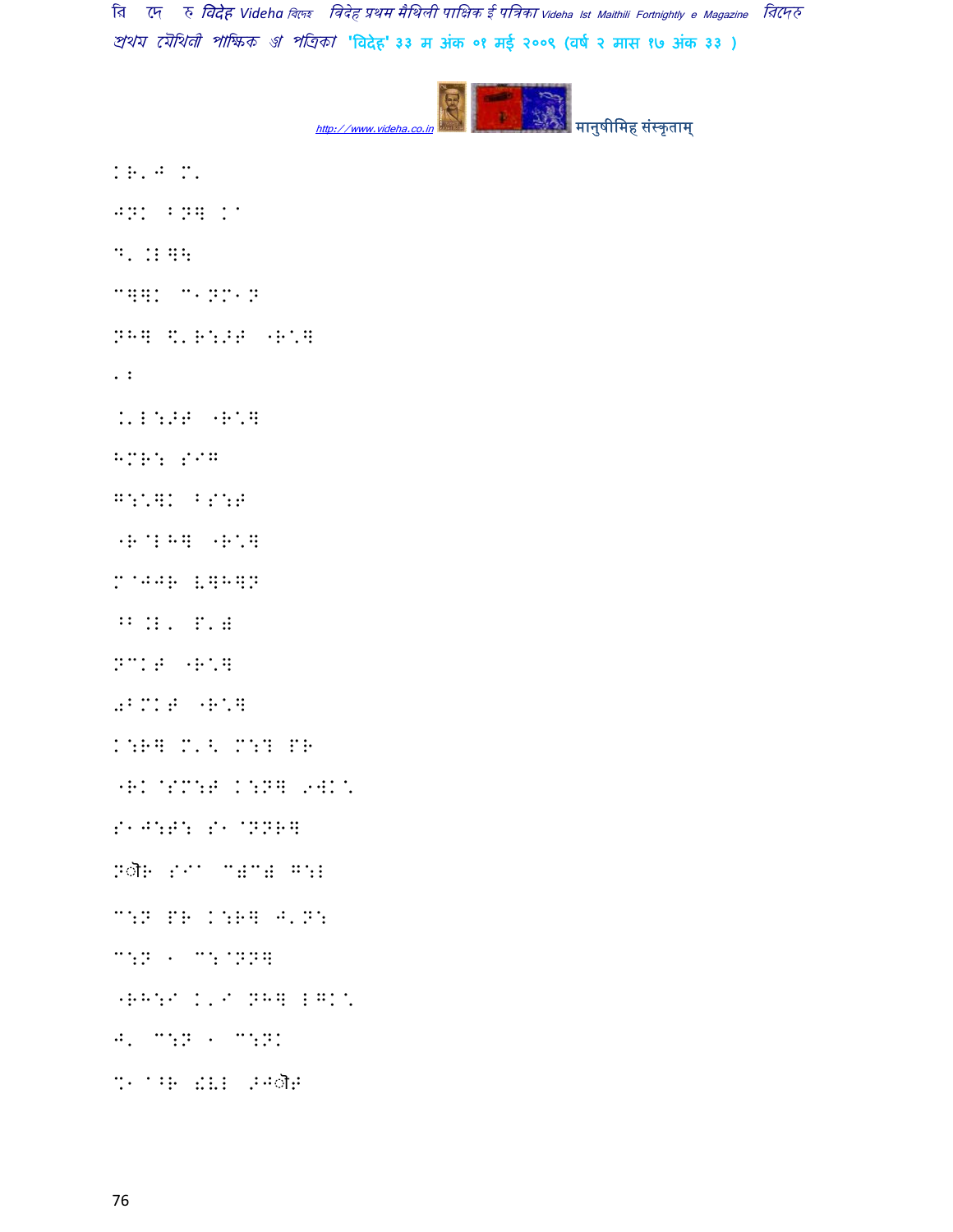

1 /HB SA NH SA N

 $\mathbb{R}^n \subset \mathbb{R}^n$ 

J', C:N / C:R C:NNR (18) 29009881

**BE SHERR BETH ): NEW 198 198** 

I@%VR J.N BNCLKK C:N

BT SPEED STATES

 $I: \mathbb{R}^n \to \mathbb{R}^n$  :  $I: \mathbb{R}^n \to \mathbb{R}^n$ 

1 /HE /H@F (117 TEP

Kाले मान मान प्राप्त करते हैं।<br>प्राप्त करने पर प्राप्त करने पर प्राप्त करने के प्राप्त करने के प्राप्त करने के स

>J◌ॊR]Y: BN: D'LKK

J. W: MER'M J: RHKT RHKT AN

KR'J M'I

 $\mathbb{R}^n$ े में अंस $\mathbb{R}^n \subset \mathbb{R}^n$  , where  $\mathbb{R}^n$ 

LIN TAN BN: DE NI

CROSS CIONS

1 "RN1R:!: K'I 6]J:I

BN: DKT \* DKT

1 6'R Ta V\H "R@NHR]Y: @VY:P] J:>T \*KK CH1ID]%

**T-TA HT F KHKT RHE** 

 $J_{\rm 2}$  JHHEET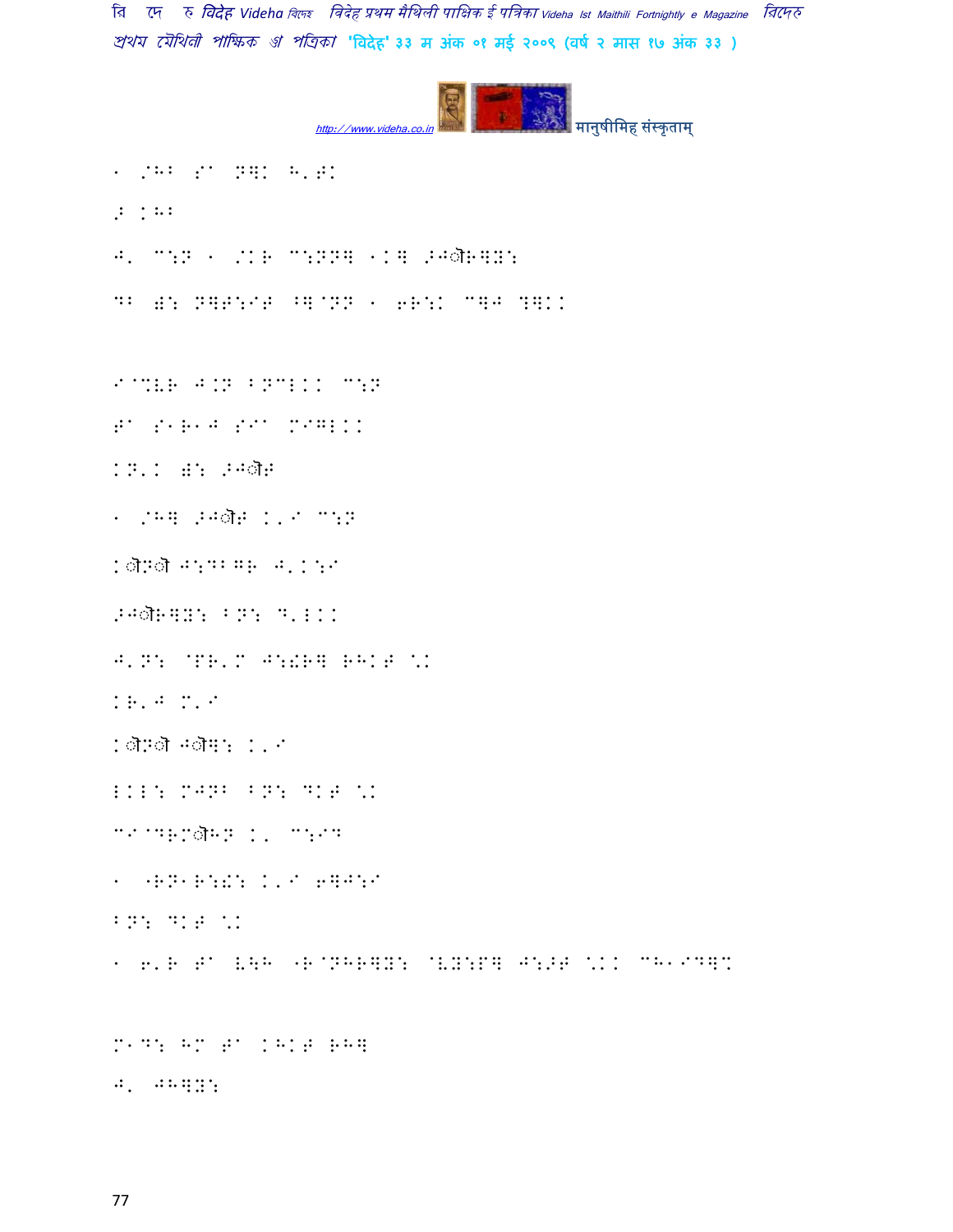

SHEHAT SIM SIA PKIC SAGE KITA PAR  $R^2$  . The  $R^2$  and  $R^2$  are  $R^2$  and  $R^2$  are  $R^2$  . The  $R^2$ "RPN S]LB@)): PR .BB JTN SIa PHS PHS IN CIDNK %]TL L'P SaN >J◌ॊR]Y: BN: D'LKK FRANCIS SIA R.N. "RPN: KR'J M' S: STARR (2) MORTH BY BILLING BY BELLEVILLE The The Hole Hole of the "ROM: VOIC 379 RH" S.P \* FR #NOB 101 1 6. P S1R1J SIA /M:IGA PIPE \*KK KONSO DESERTAT DE SUPERTI SIGNE DE SUPERTI SIGNE Latin K'I San San Silis San Silis Shini Latin Shini Latin Shini Latin Shini Latin Shini Latin Shini Latin Shin JYB:K S'HIT: Ta \*K M1D: S:HS KTa SIa "RNTK / \T'K "RML: 6KL: \*K S1R1JK CH1ID]% J' KR'J: M1IH M'I "RBKT \*K HARD: ER CORR AND STEE STEDER / Ta !!KK \*?]@HN 1!]@KYK T:P SIa

.KR HM JH] C:NK G@PP Ka RHL \*] /KR: SIa \$:H KRKT \*K M'<

78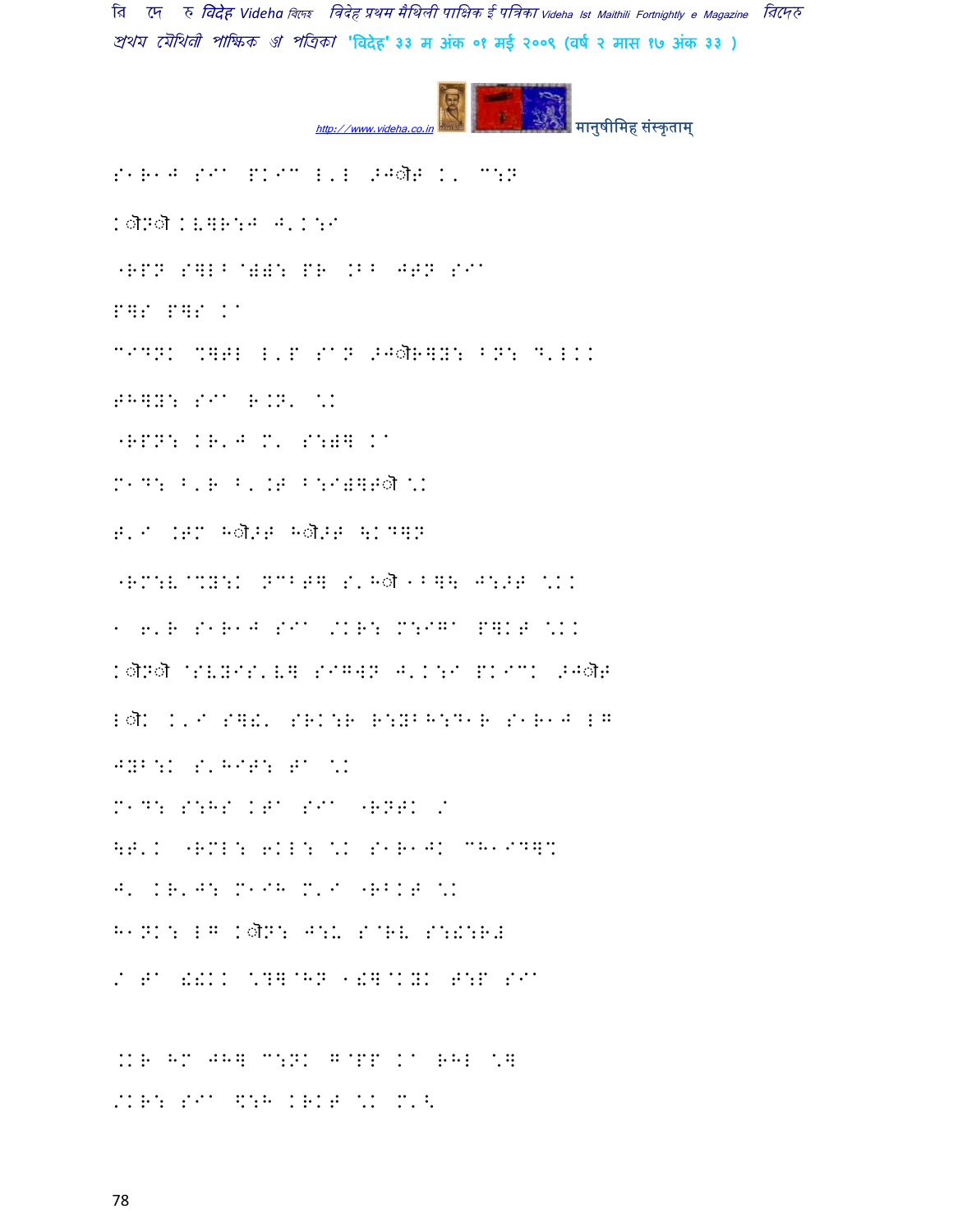ৱি দে *হ विदेह Videha बिलर विदेह प्रथम मैथिली पाक्षिक ई पत्रिका Videha Ist Maithili Fortnightly e Magazine <i>ৱিদে*হ õथम मैिथली पािक्षक ई पिñका **'**िवदेह**'** ३३ म अंक ०१ मई २००९ (वष र् २ मास १७ अंक ३३ )



SOURCE SO AN SIA WARRANT IN SIA WARRANT IN SERIES OF THE UNIVERSITY OF THE UNIVERSITY OF THE UNIVERSITY OF THE ^GV:N M+N' RH?]@HN VM@&)] M'< SIa C:N L'L M1D: / NH] D'N' \*L  $\oplus$   $\cdots$   $\oplus$   $\cdots$   $\oplus$   $\oplus$   $\oplus$   $\oplus$   $\oplus$ 0:IPP P.P. M. THR 1.7 **HTP: BB0L "RTB0L"** BNON' HOND RIGHT ! IS IN THE THE THREE IN THIS L◌ॊK H]T M'I K:J NH] "RBKT @HVKT'K /KR: TO THE ZIE CHILE, I THIS SOF M1D: HaM Ta \@MHR M:@TR \TB' KHA CHA CHA CHA CHA J' HMR: K'/ C:N 1 **"RH:IK' C:** NN HH: J1N] KHY KR #12 M.A. 0: IPKT \* K C:N KY K C:N Ta PH]N' MRKT \*K ়∺ৗ≓ 1 B:D MY MARKET AND MARK 1 HM NHE CHIELE CH J' HTP JAGR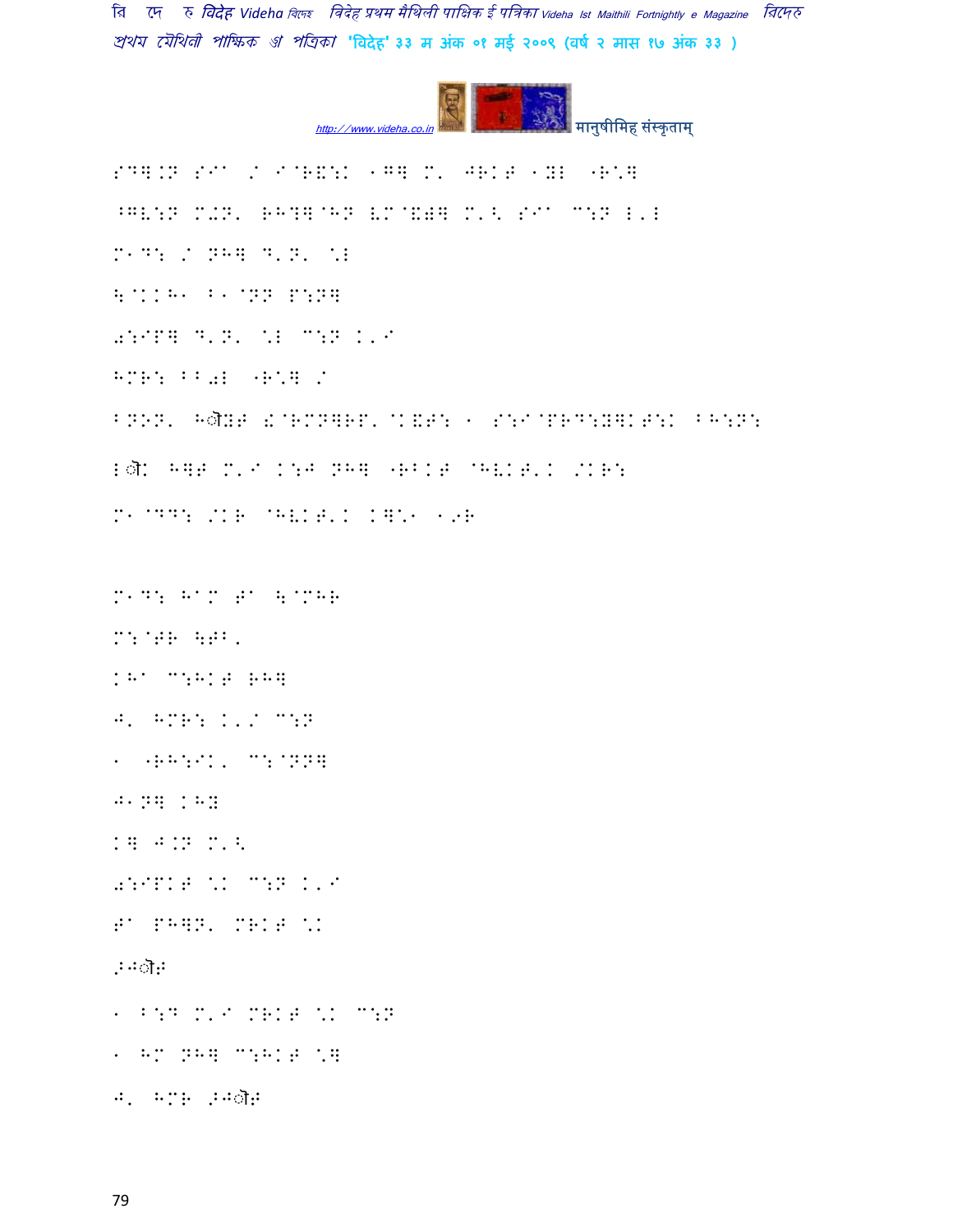

HTP: SIA PHER. 187 HO HTP: SIA PHRY, TRI K.NH1I NHE KERKIN NHE SOFT STATES

মধূলিকা চৌধবী :  $\cdots$ :  $\cdots$ 

1.KV]T: 1 K] S1J:T:/ 2.C:N 1 C:@NN]

RUNU KALENDING MARAE BALA, PERSONAL PADA BALA, PERSONAL PRAPHULLIT KARAE BALA, PERSONAL PRAPHULLIT KARAF BALA,

EE KaVI BES BaDHI DaHaR, BUNNI aCHHaR DEKHNE CHHaTHI, aNUBHaVaK PRACHURTAK BINA EHAN UCHCHA KOTIK KAVIT LIKHaB SaMBHaV NaHI

V]C:RK @PR@S61)N "R\*] I D1NB KV]T:, 1 T'/ V]%]@&)

REPLY05/07/2009 aT 02:09 PM

REPLY05/07/2009 aT 02:04 PM

 $\ddot{\cdot}$ 

 $\ddot{\phantom{0}}$ 

 $\sim 100$ 

বশ্মি প্রিয়া $: \cdot \cdot \cdot : \cdot$ :

BNBKT "R\*H"

KM Y:D SAID. THE YEAR OLD SAID.

D'.L]\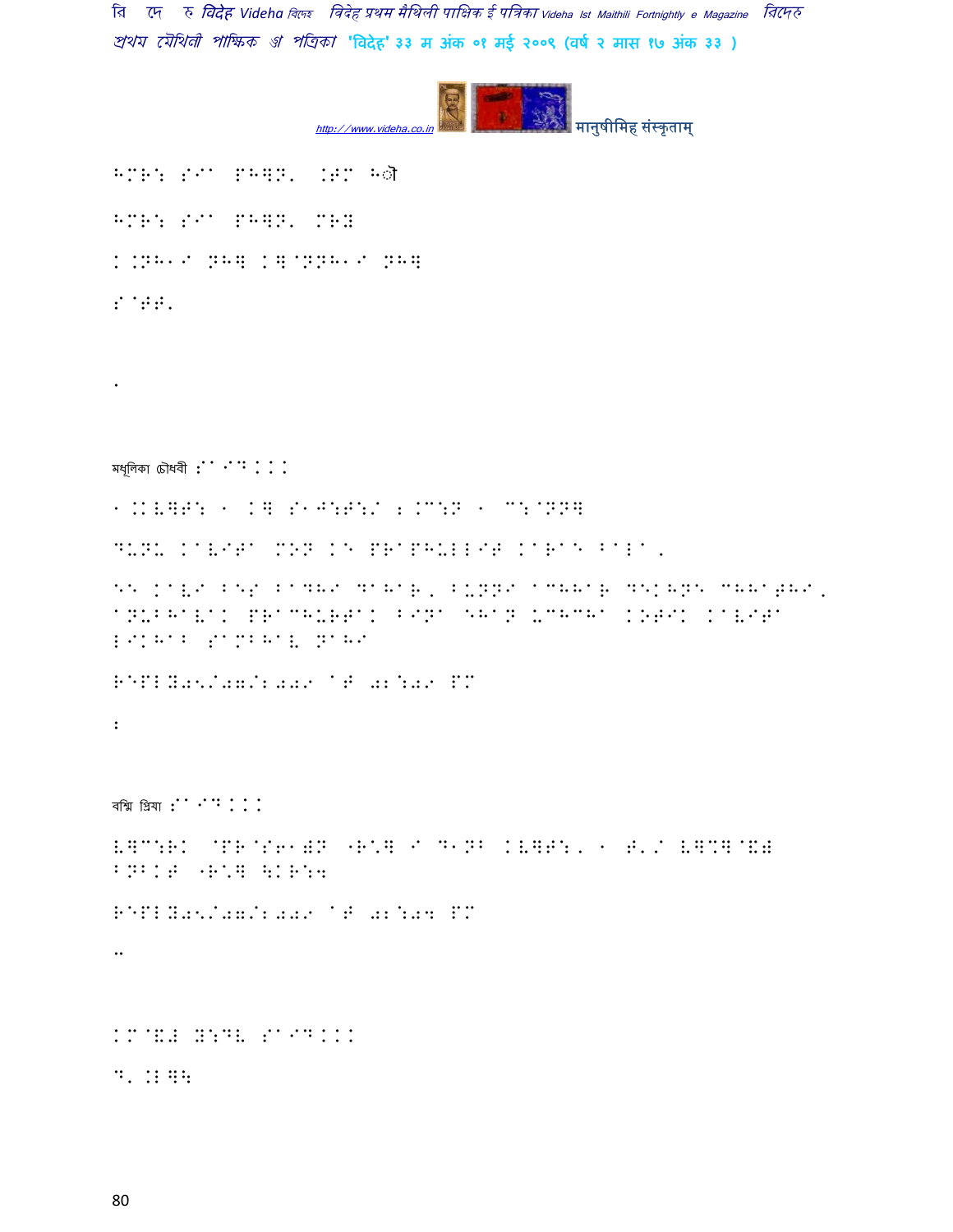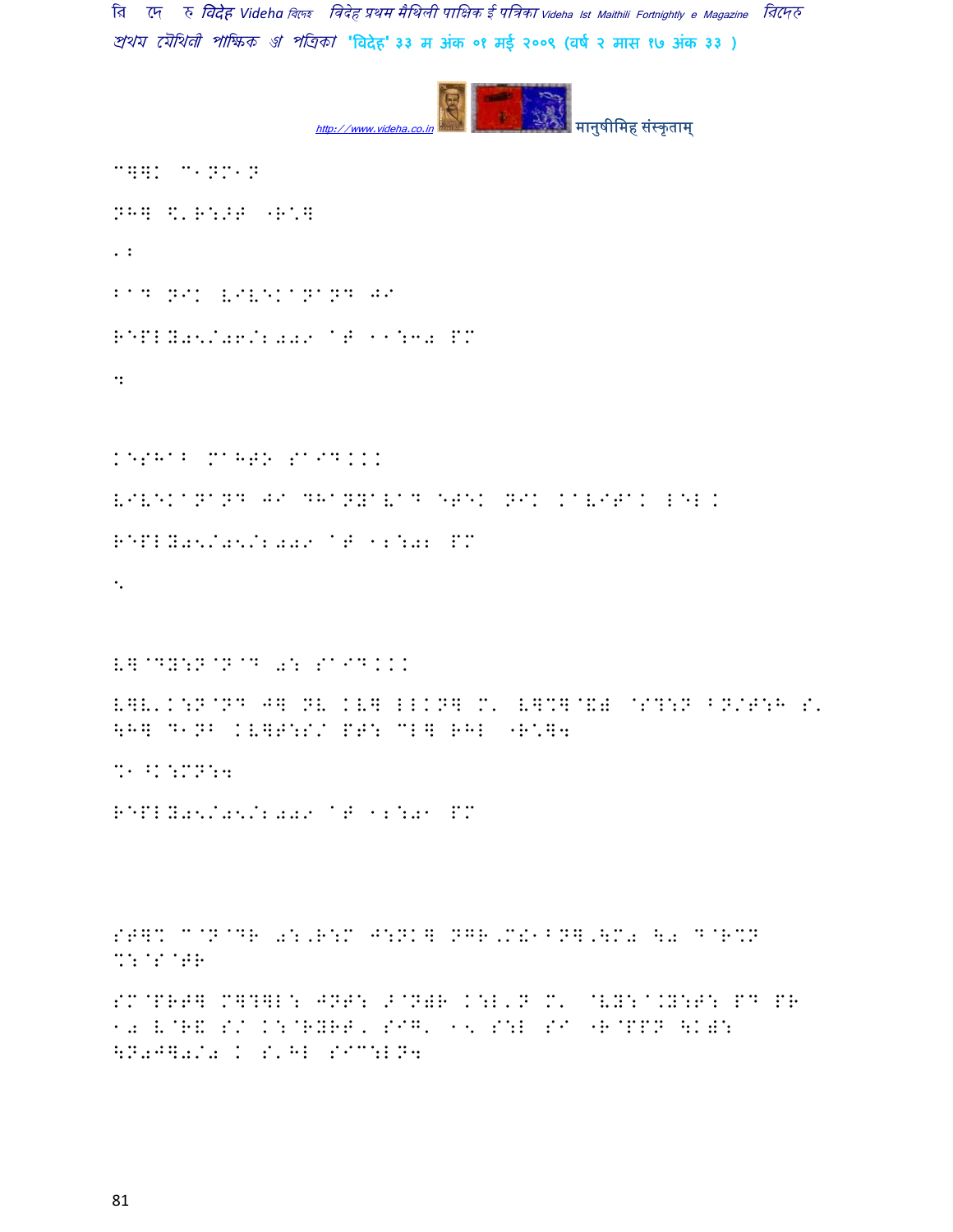

M@!Y V@RGK SPN: ^]J] K' 1YL \*LH1/ HM 1/100 MW KATO 1000 MW KATO 1000 MW KATO 1000 MW KATO 1000 MW KATO 1000 MW KATO 1000 MW KATO 1000 MW KATO 1000 MLN K' PCH M' BH (K @SN'H K' SID'% R.N'4

K#1 KHB HM B:T "R@P K]\*1 "RH:/ S/ 1> PB\*B4 6. F HM NH NE TENE (F/ 1/ B:/HE M. LE MENT (1944)

PU LUBARY AT PLE RYSHI WIR PR 9TRL "RH:/ K'41 N'H S/ PR]TM@PT KR]TH1/ S:)] \*:T] M' "RH:/ K'4

 $T$  CHF CLASS CONSIDERING THE SAME SET  $\mathbb{R}^n$ 

SIG LY SIGNED REAL TIME

L' LAGARIT CHI CHI HOME SI B: ROKER WAR WAR WAR KRK THE THE TANK "RH:/ KH]TH1/ , H/S] D]TH1/ HM4

82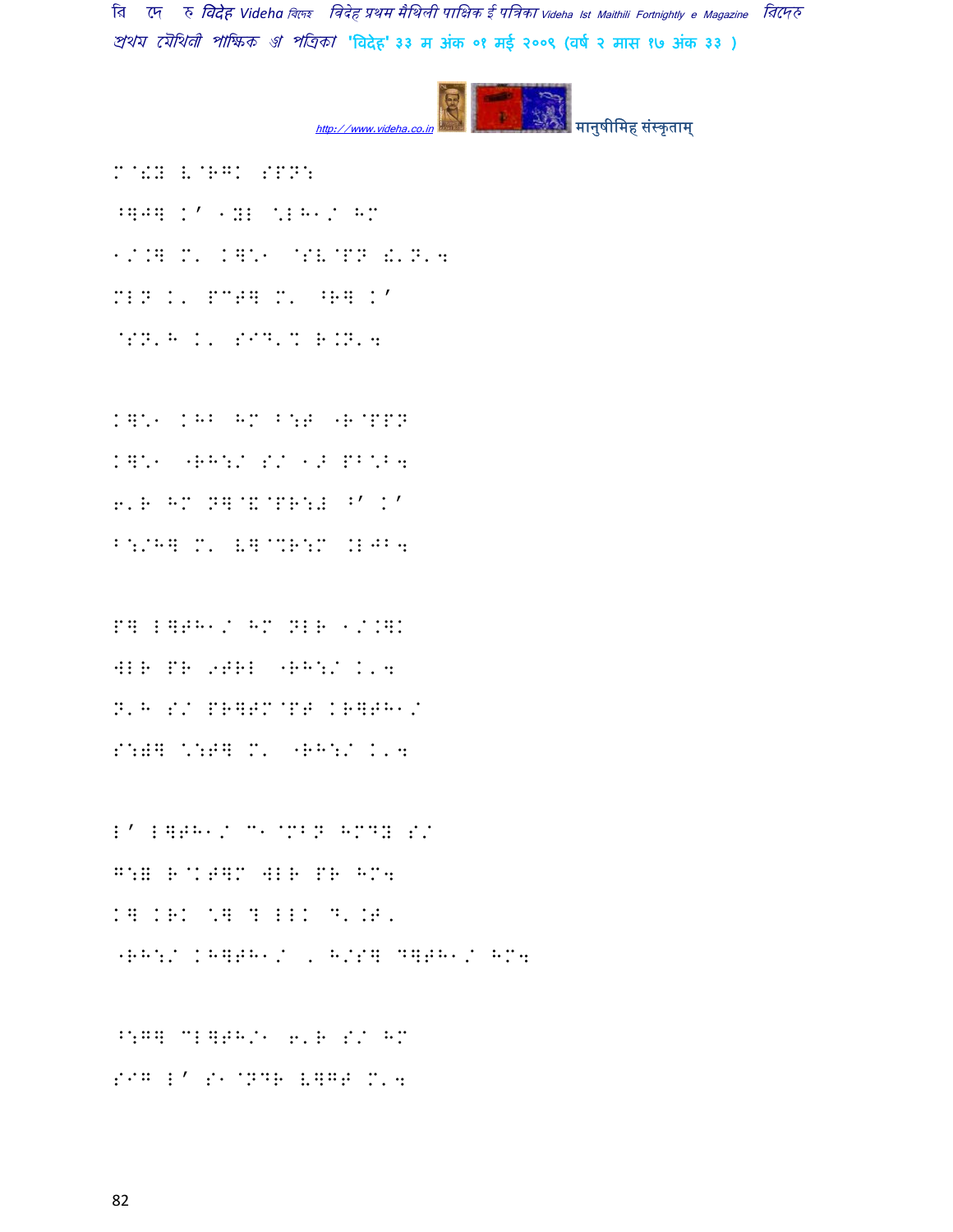

KMPN: K' PENDREY KY 9\$] JYTH1/ 9@NM1@KT N^ M'4

HLIB HRV SPINE SPRI D'UT: K' JL CHE CHE CHE CHE H' THE WAS HERE IN HEAT KANY KYE IL BILA SKARPANY

^'I) HL>T' S^ B]SRLH1/ HT KITH KY BAH TERDA \*K KH:/ RH] G'L V% M' @SV@PN D'.B M@!YV@RGK4

"R\*] JT'K S:M@?@RY "R@PPN K' RHL NA C'API S'ABA MERUPAT MENGINYA MENYE KA) RHY B:/CL @PRT

RECEPT TO THE ROBOTING WHICH IS  $H: \mathbb{R} \to \mathbb{R}$  . Given the  $\mathbb{R} \to \mathbb{R}$  . Given  $\mathbb{R} \to \mathbb{R}$ .@RC B=]T' J: RHL "R\*]

83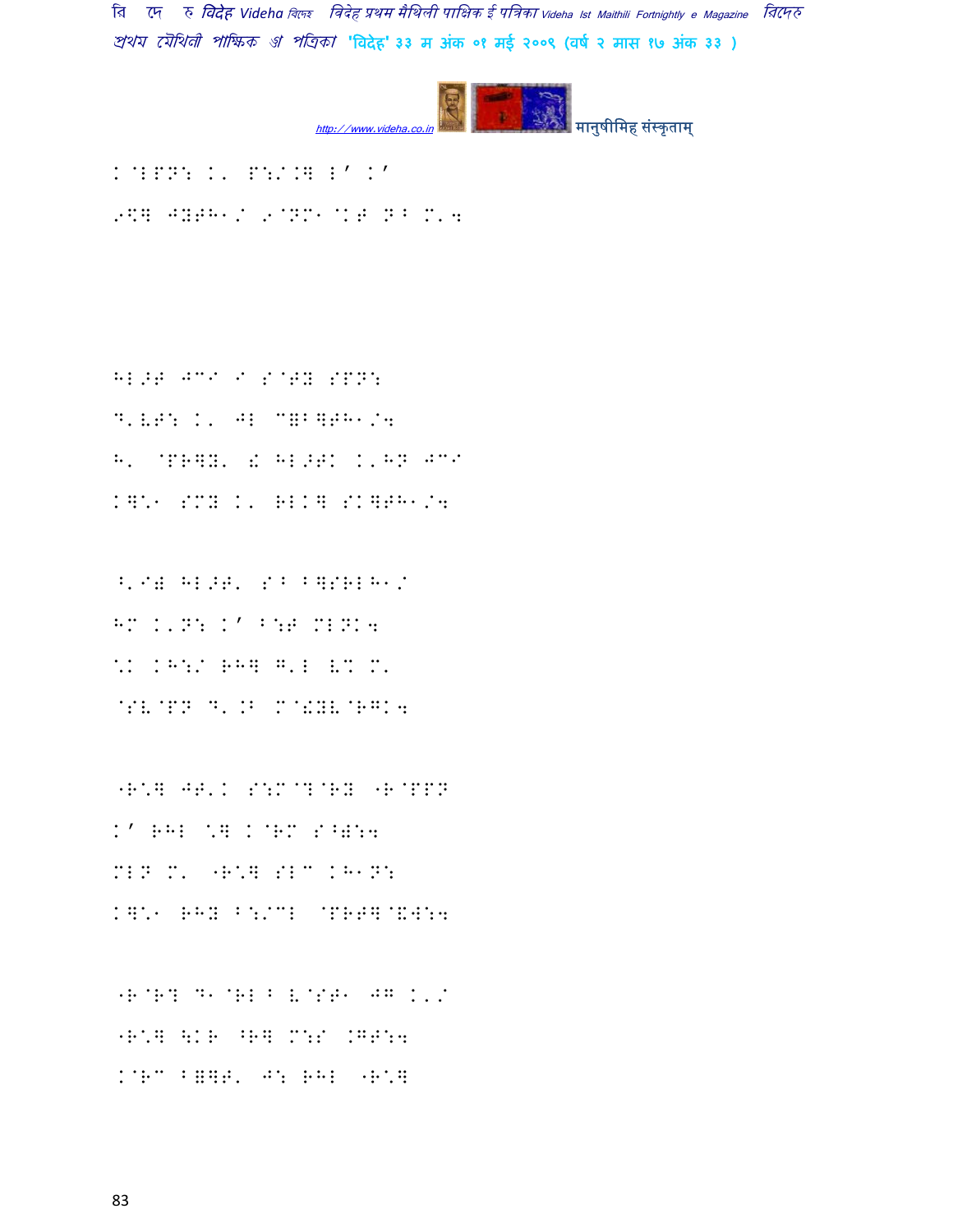

BBC RHL DOCK BY BEATLE

K:T MY MANAGEMENT PROPERTY KAN KALENDAR KAN KANG KALENDAR PERSEBUTAN KANG ALAM KERJA DAN PERSEBUTAN KAN PERSEBUTAN PERSEBUTAN PADA PADA P NAK MERING ANG ANG PINA PHONE: B\$K: A F + 2H4

M:/G \*L P:YL "RHB/ K' MENT MORE TO BE SAN N]K K1@RT: L'B HMHB/ HH IB BI ST ST ST SIL

SOME STRAND CONTROLLER HLBB "RTH TRAPP "RA" & CONTRA J: RHL \*] P:/V PKDL, ^:@GY "R\*] R'LK @PRT]@K&:4

D'ALLEN SHYLG K' RHL "RYB BIC WEER THE TULE GENE CONTROL K' RHL NA TROBBY ALAPA

N:M S/ K' 1B C]@NHT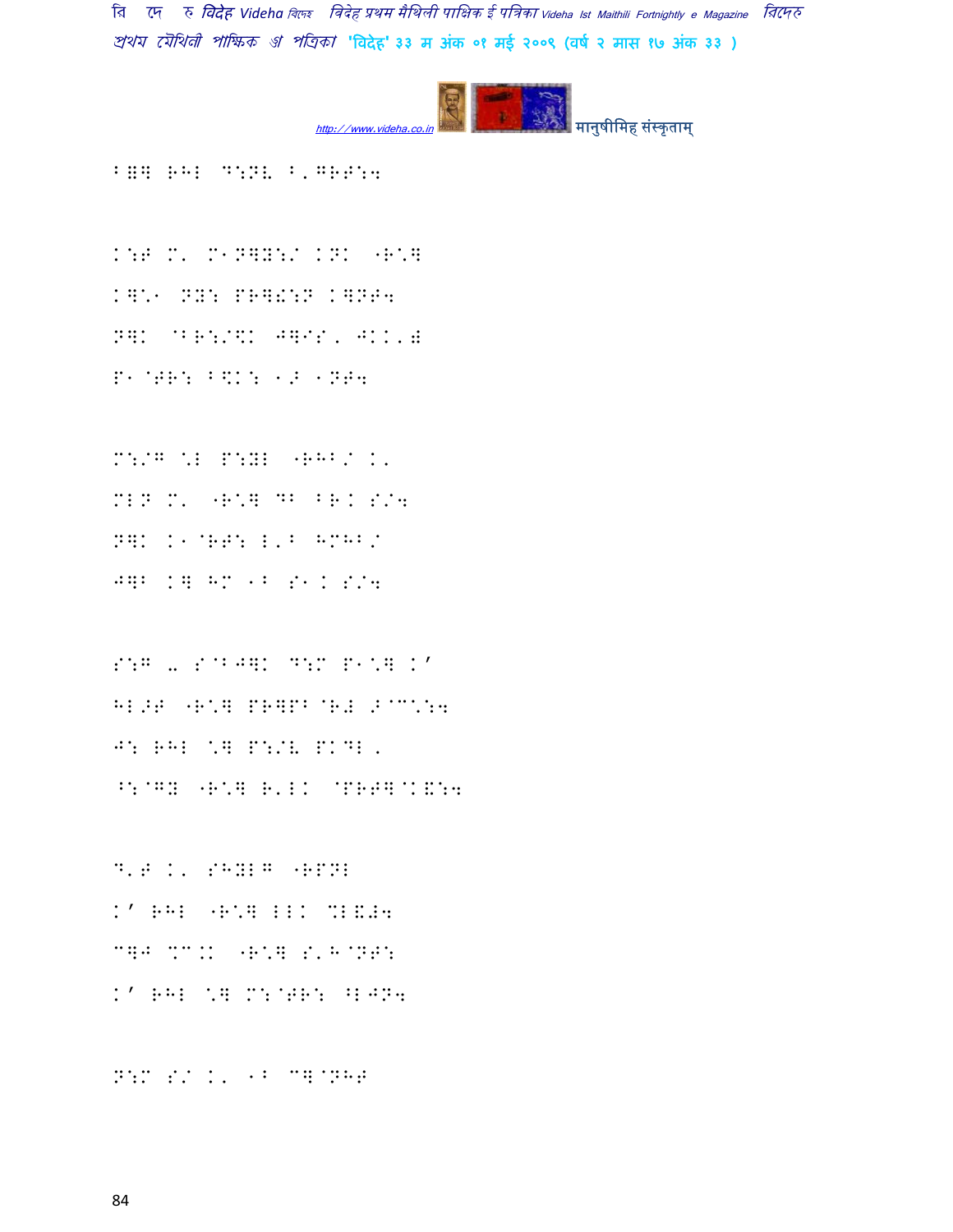

"R@R? K'/ S@MM:N HL> \*K4 0BW K K SOME SCRL SHEET K. KATY KATY KALENDARY DA

K:MN: PRESP PO (BNB J@NM DLSRL, SIG ^')Y4 9@CC NH] T' D]N .. N]@R!N VIX K1L M' JON SERVICE STREET

M:/)] PR BKSL "RH:/ SIG .'L KR]TH1/, @SN'H SD].N4 K:@LH] K' NH] 1> C]@NT: \*1@C\* J]VN, T1@&) J]VN4  $\ddot{\phantom{0}}$ 

VIDEHa GaJENDRa THaKUR SaID... ST]% J] 4 M@!Y V@RGK SPN:K'/ N]K J'K:/ R'.:IK]T  $L_1$  in the  $L_2$ RREPLACEMENT OF SAND CO  $\ddot{\cdot}$ 

KM WHO SAID. THE SAID SAID. .@RC B=◌]T' J: RHL "R\*]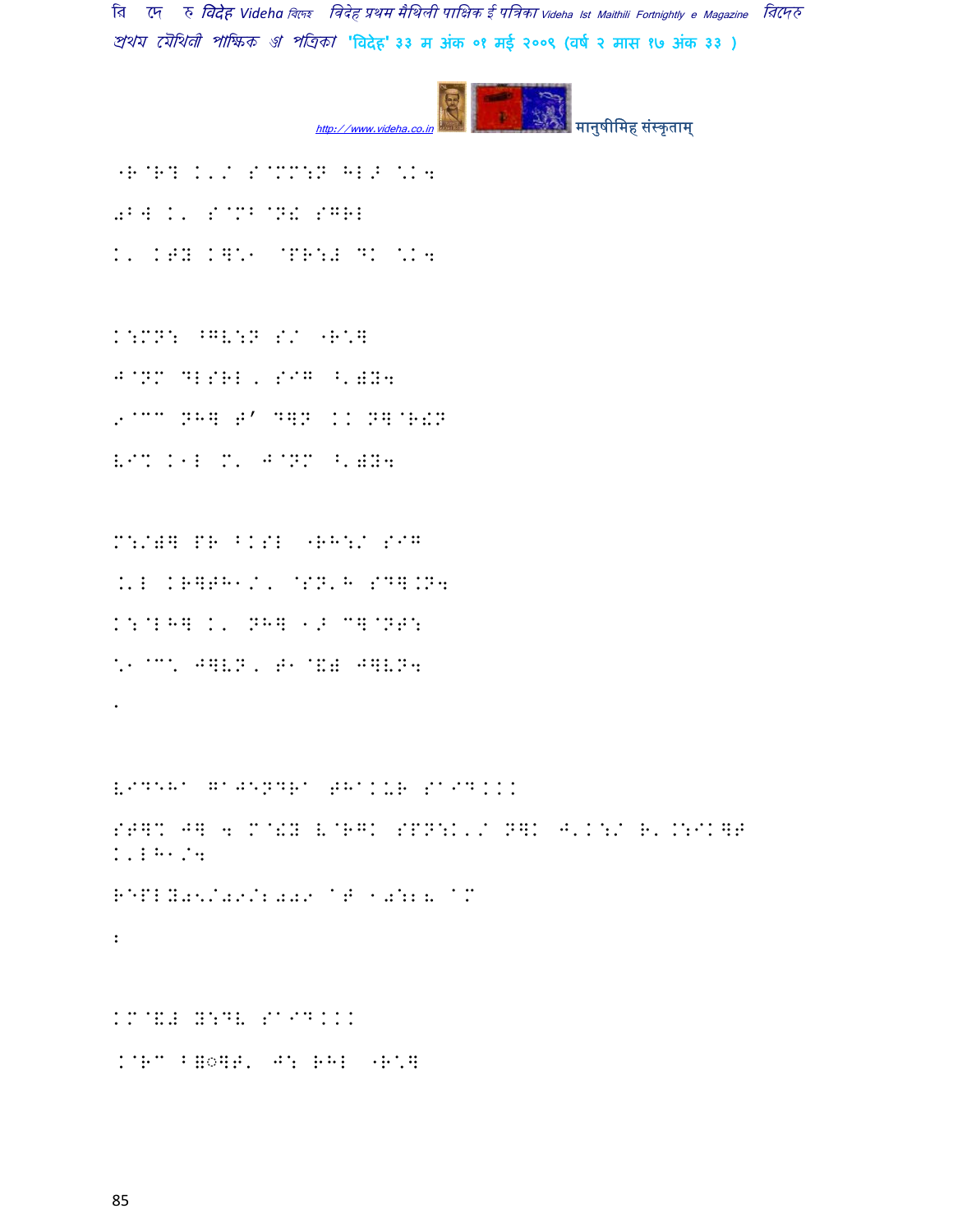

BEGRIEGE CONSIL RIGHTS Satish Ji bad ni Bad ni Bad ni Kantulit aa MUDa HILKOR UTHa DELaHU REPLYNS AT 11:32 PM AT 11:32 PM  $\ddot{\phantom{0}}$ aRVINDA KUMMAR SAID. MaNaK EGO NIRaKaR BHaWNa KE PRaDaRSHIT KaRaI VaLa aTI ESPITE PROP REPLY 05:35 PM at 05:35 PM at 05:35 PM at 05:35 PM at 05:35 PM at 05:35 PM at 05:35 PM at 05:35 PM at 05:35 PM  $\dddot{\bullet}$ SUBORG TANGAN TANGAN TANGAN TANGAN TANGAN TANGAN TANGAN TANGAN TANGAN TANGAN TANGAN TANGAN TANGAN TANGAN TANG aPNEK RaCHNa MaDHYaM VaRGaK JINGI K PaRKRaM KaY RaHaL aCHI a SaRPaHaUN MaDHYaM VaRG aPaN PUR JEEVaN SaPNa PURA KARANG KALAIKE LELA ASHAYAN ASHAY LAIT CHATI LAIT CHATI LAIT CHATI LAIT CHATI LAIT CHATI LAIT CHATI LAIT REPLY 05:13 PM aT 05:13 PM aT 05:13 PM aT 05:13 PM aT 05:13 PM aT 05:13 PM aT 05:13 PM aT 05:13 PM aT 05:13 PM  $\ddot{\phantom{0}}$ anshumala singh said... STUPPER AND ISLAMENT FOR SPAIN BOWER, HENRIGHTSPARS REPLY05/05/2009 aT 12:03 PM STORE WELL AND MELTING BILL AND NUMBER OF BUSINESS \*?] 1 C:@R)@R\$ \K:9@N)'@N) @PRK@K)]%NR \*?]4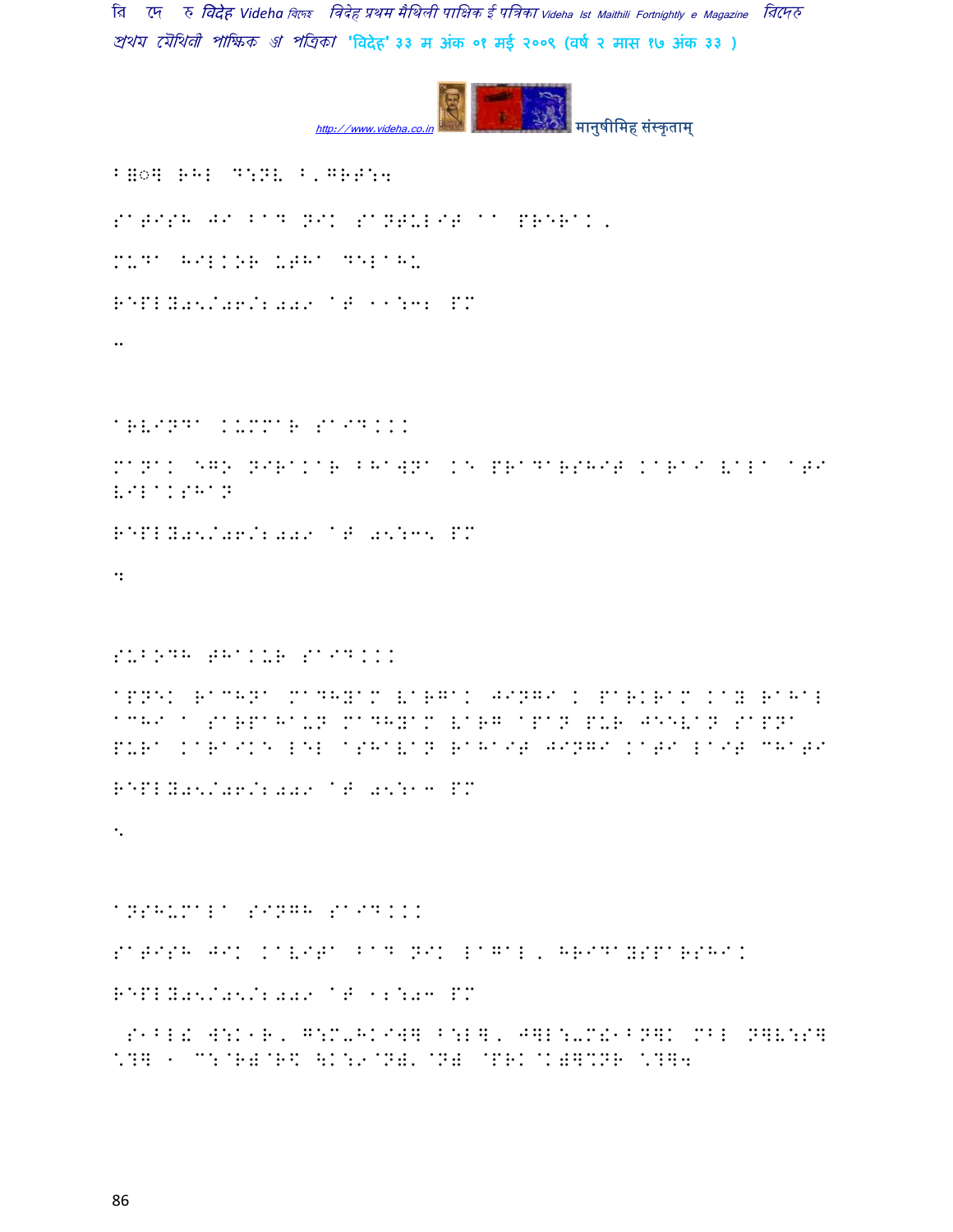

MNK TRIG SNN-SNN SN BH\ \*L PVN %@BDK H]@LKLRK SIG \$LL] RHL \*L MN SLCL K]\ NH] %@BDK'/ \*@NDK RBP D'L J:\,  $\frac{1}{2}$  ,  $\frac{1}{2}$  ,  $\frac{1}{2}$  ,  $\frac{1}{2}$  ,  $\frac{1}{2}$  ,  $\frac{1}{2}$  ,  $\frac{1}{2}$  ,  $\frac{1}{2}$  ,  $\frac{1}{2}$  ,  $\frac{1}{2}$  ,  $\frac{1}{2}$  ,  $\frac{1}{2}$  ,  $\frac{1}{2}$  ,  $\frac{1}{2}$  ,  $\frac{1}{2}$  ,  $\frac{1}{2}$  ,  $\frac{1}{2}$  ,  $\frac{1}{2}$  ,  $\frac{1$ 1918 FINDS - NO HO

SNN-SNN SNN SNN SNN SNN

RHK V'N'DN: MARK VAN STRI M:NS-P)LPR T.N. S. PORT T.N. S. P %@BDK RBP] BB/D S' B10B\ L'L "RGN 1918 CONTROL STR SNN-SNN SN BH\ \*L PVN

THE HM SHEE EESTERF OF PR@3C LG-P:S PR]L@K&]T DM@%YS/ "RNJ:N \*], KR\ LALAX STILLY SYNTH LI SIN AND. SNN-SNN-SNN SNN SNN-SNN SNN SNN

However, we have a second contribution of the second contribution  $\mathcal{L}_\mathcal{A}$ RANA VALLAS SON SAN VALLAS SON SAN VALLAS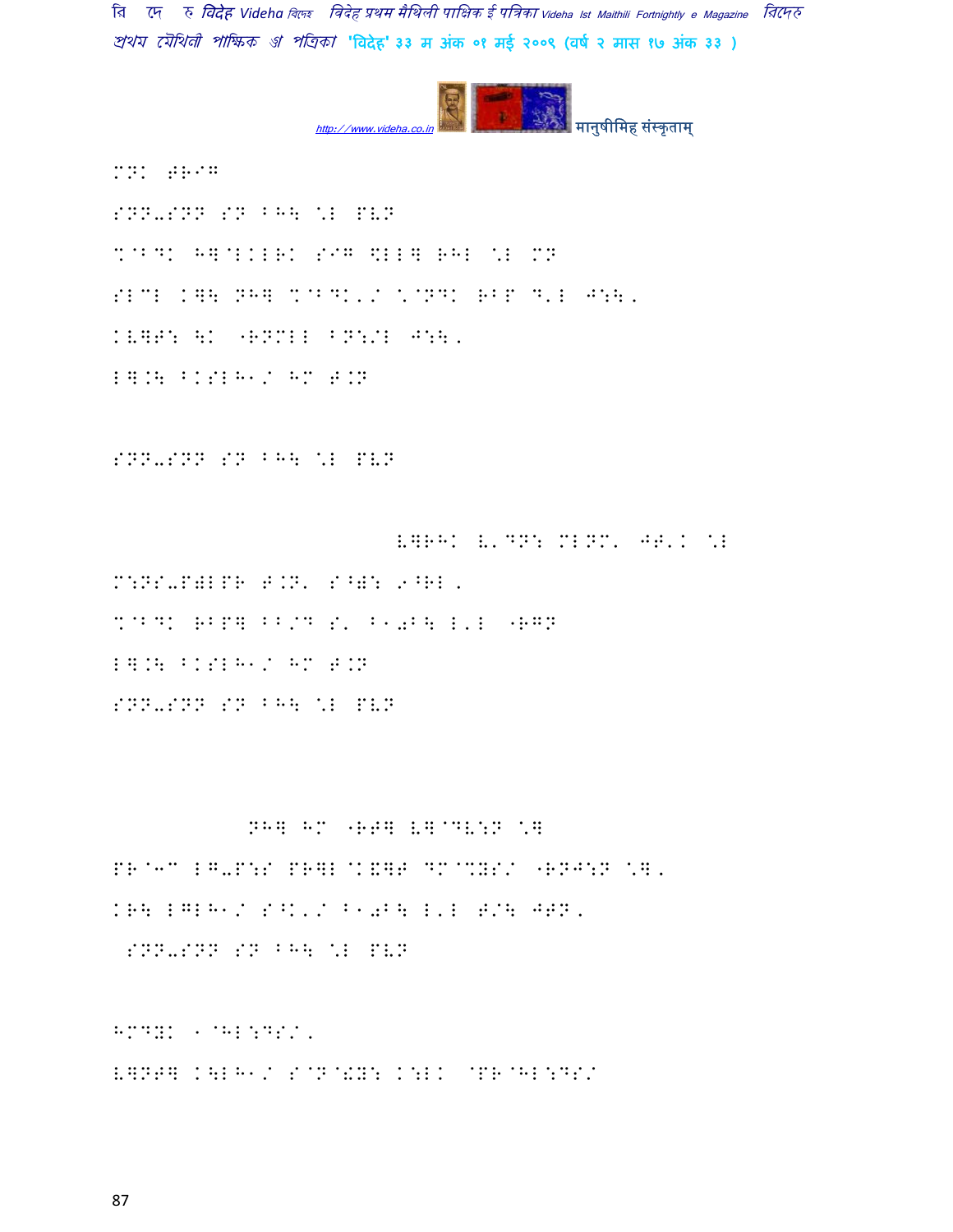

JA: PH: A PARL A BACKER PROVINCE (1988) SSERIES SNN-SNN SNN SNN SNN

NH] J:N] K] HM L].LH1/ LAN K:L HI KAN KHA B10LH1/ JH00B VCH B10B VCH BTP I "R\*] %@BD RBP] MNK TRIG SNN-SNN SN...

arvives and said... SUBODH JAK IN KENAM ME MANAK EK NI MANAK EK NIRAK EK NIRAK RREPLYNS AT 1999 AT 1999 AT 1999 AT 1999 AT 1999 AT 1999 AT 1999 AT 1999 AT 1999 AT 1999 AT 1999 AT 1999 AT 19  $\ddot{\cdot}$ 

KUNDAN JERUSI FLOW CHHALL KAVITA ME. REPLY 05/2009 at 12:04 PM @JYLT] **MH:VTK H:VTK MH:VI 1999** LA KATER 1999

 $\bullet$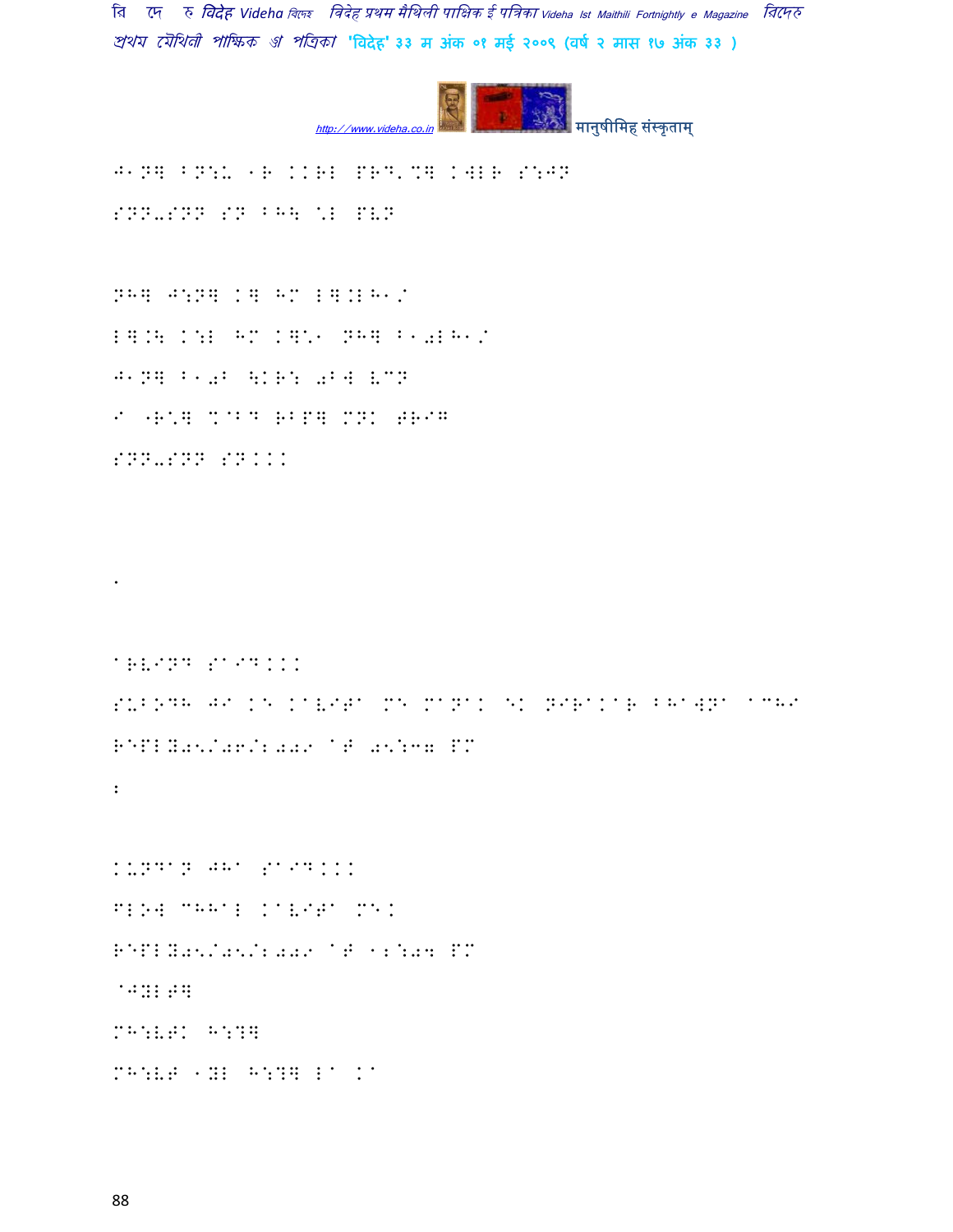िव दिन है *विदेह Videha बिलर विदेह प्रथम मैथिली पाक्षिक ई पत्रिका Videha Ist Maithili Fortnightly e Magazine <i>विद*मह õथम मैिथली पािक्षक ई पिñका **'**िवदेह**'** ३३ म अंक ०१ मई २००९ (वष र् २ मास १७ अंक ३३ )



**PHI TROPHIE TEAT TH HIMO PI** BOTTLE MODEL HELL 1: The State Company of the State Company of the State Company of the State Company of the State Company of the D: TE SPONSON (SV:R) SENERONI WHILE GRIP OF GRIP PER I. K]Y:' K:NL J◌I J:YM' ^'L D'R] KHEN: (1991-1988) THOIR 7.89 "RH] SBM' MH:VT S@MH:RKT "RPN H:?] K' RHL P1CK:RKT  $R$  . The property of the property of the property of the property of the property of the property of the property of the property of the property of the property of the property of the property of the property of the prop K:'N: "RN1%:S]T \*L K] J:N] J'N: 1' BIOKT RHK AND THE REAL PROPERTY K: C: C: C: V: C: H; HE SEK "RPN V:@STV]K V:T:VR# S VIC]T PR:!]NT: S NH]I H:'>T V]CL]T J]V]K: H'T1 KRKT KT'K @@PR:TY@TN J:NVR:' ^a P:KLK MN1&K J]VN M:L]KK "R@TY:C:R K' P]BKT V]& \K Y:@TR: P%1@TV Sa M:NV@TV D]S  $\ddot{\phantom{1}}$ 

SURESH KUMAR CHAUPAL SAID.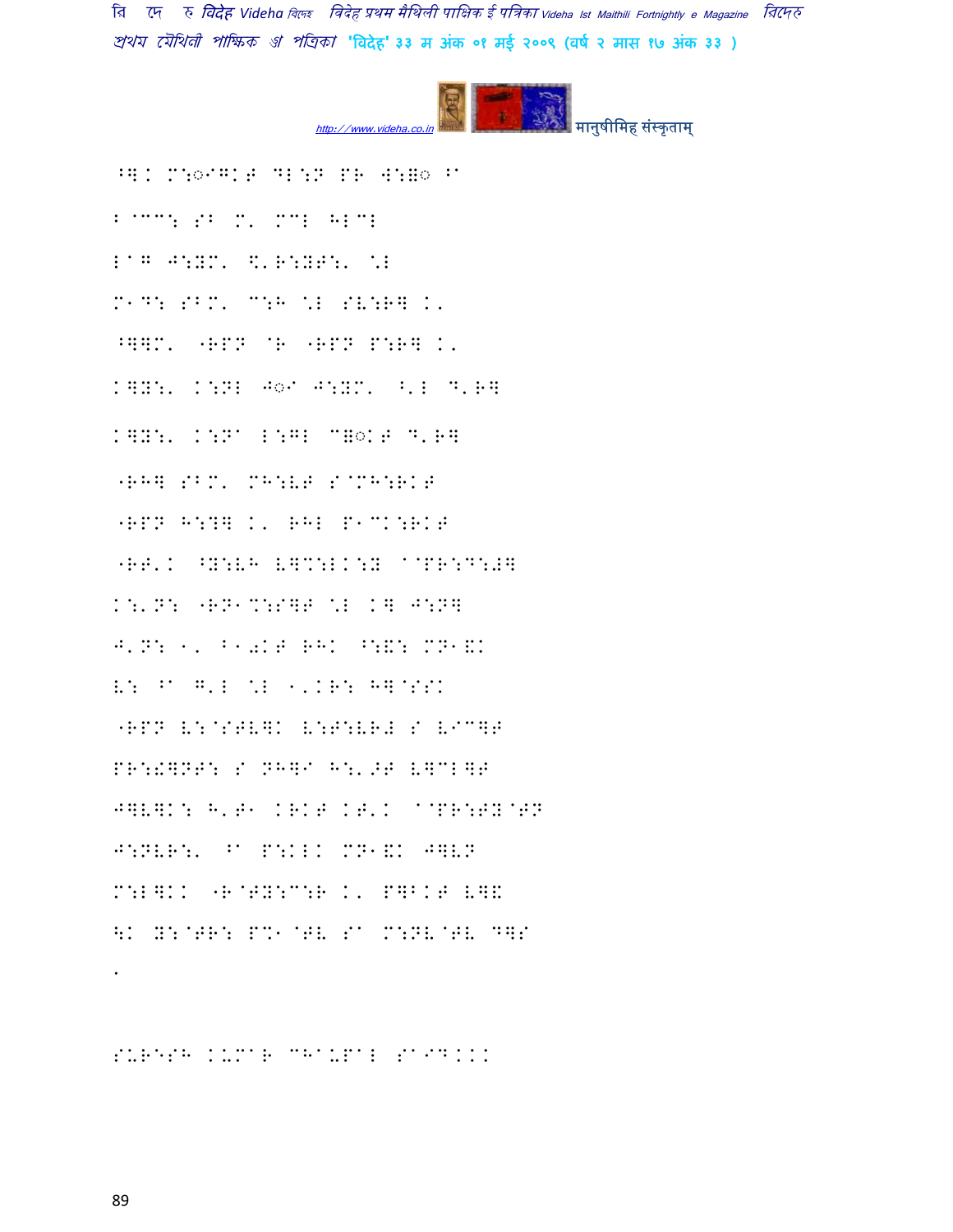

MaHaVTaK HaTHI PaDHI BaCHCHaK BaD KICHHU GaP MON PaRI  $H^1$   $\vdots$   $\vdots$ 

REPLYNS AT 12:07 PM 12:07 PM

४. G@DY-P@DY ^:RT] -SLIGR,MBL KLIK#] K?:, .P@CC],L'.K, @%R]. S'B] 6@RN:N\$]S, H]@ND] "RN1V:DK, \$:. CONDITIONS CONSIDERED BEEN CHEEF & SOURCES IN A SOURCE S]IH

SLIGHT

MBL KLIKE KRIK KRIST

L'.K, @%R]. S'B] 6@RN:N\$]S

H]@ND] "RN1V:DK, \$:. C@N@DRL'.: \$]SBJ:.

MAKREY "REPORTS"

\$:.%I^1 K1M:R S]IH

J@NM : 18 "R@PR]L 1965 SHRS: J]L:K MH]&] @PR.I\$K LH11R G:MM'4 1RI^]K %]@K&:, G:MH]S/, 1>.\., B].\. (MK?]L] S@MM:N) \M.\. MK?]L] (@SV@R#PDK @PR:@PT) THE CONTROL BY CONSIDERED AN INTERNATIONAL BIJ THE CONTROL OF BACK COOLS BET REPORT IN THE REPORT OF STRAINING AND THE CONSTRUCTION OF THE REPORT OF THE PROPERTY OF THE REPORT OF THE REPORT OF THE PROPERTY OF THE PROPERTY OF THE PROPERTY OF THE PROPERTY OF THE PROPERTY OF THE PROPERTY OF THE PR H'T1 9@TT]@R#, 1995] "MK?]L] N:)KK S:M:J]K V]V@R@TTN"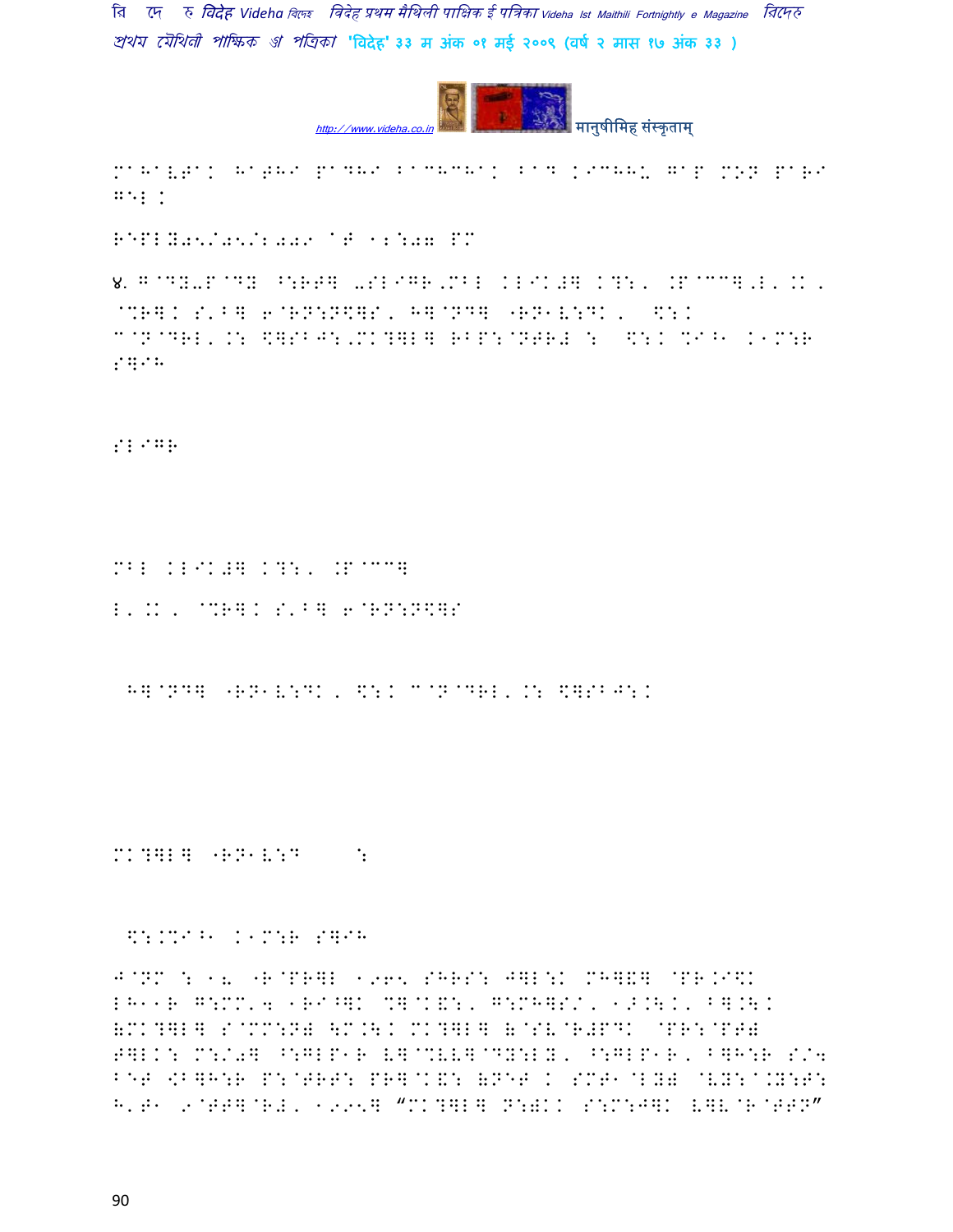

V]&Y PR P]-\C.\$]. V@R& 2008, T]LK: M:/. ^:.V]@%VV]@DY:LY, ^:GLP1R, B]H:R S/4 MK?]L]K KTLK @PRT]@&W]T P@TR-P@TR]K: S^M' KV]T:, K?:, N]BI! 1D] SMY-SMY PR @PRK:%]T4 V@RTM:NM' %K@K&]K SL:HK:R (MAR) ROOM RECORDS TO MAKE THE RELEASED RELEASED AND RELEASED AND RELEASED AND RELEASED AND RELEASED AND RELEASED AND RELEASED AND RELEASED AND RELEASED AND RELEASED AND RELEASED AND RELEASED AND RELEASED AND RELEASED AND ^:&: SI@S?:N, MKSBR-6 M' K:@RYRT4

SLIGHT

13 S]T@MBR, D]N MIGL4 ^LR'-^LR MLB:>L .NKL4 HMR: /\*:/NK LGH]M' MLB:>LK @PRK:% \N: 0]LM]L:>T \*L J'N: ^]NSR' KLNL "R@SPT:LK'VKN' RLG] K'/ L' K' N]KLL HL4 HM "RPN 1/.] MLKT MLB:>L 9WCLH1/...D'.LH1/ T/ N@MBR MAGLIPHTAR NIG MILA KLIBA NI HA MILA MARI AMR MARA L'AL AMPRI ऑ693 C. CAR CROB ARNEA FRA PORT A ABOC, ENROY PROP. /KR N]Y1@KT] ^'L \*KK4 /N: D'.L J:Y T/ "RPN @SV^:V S/ / \KDM SRL 1 "RPN K:JS/ MTLB R:.Y V:L]4 NRM-NRM REPROGRAM AN INDEPENDENT AN ALL SENSOR PORTER EN PRO V:L]4 S:/C P1\*B T/ / HMRL B] N]K L:GKT "R\*]4 HMR: B10NY: STRING MANY: SN HONG MANY: SN HY "RPN MERI B:T KKK B'R /KR: BT\NH1/ \*] M1D: / /KR: "RNS1N: KR] DKT BROGEN "RIT" BOOD "PE BRATIS IN BRETON BABY A ROBOT HAD THE NEW HMR: S^K DL@ST] V]@%VV]@DY:LYM' P=◌B:K:L ^'L \*L4 %KL]K H/SB:K "RID:J 1 / SB:K "RID:J 1 / SB:K SRL @SV:X D1NB HMR: "RT]V D1NB HMR: "RT PS]@NN "R\*]4 SI^VT, YKH K:R# RHL H'TKK J' HM /KR: D]S 01KL CL] G'LH1/4 1> T/ J'N: / HMR M]T: NH] "RP]T1 HMR \*:/H HL TH]N: B10:>T "R\*]4 1> / HMR: L'L HMR S^S/ KRAND BOOK BOOK BOOK

H'LL..... HM MLB:>L 9WBKT KHLH1/4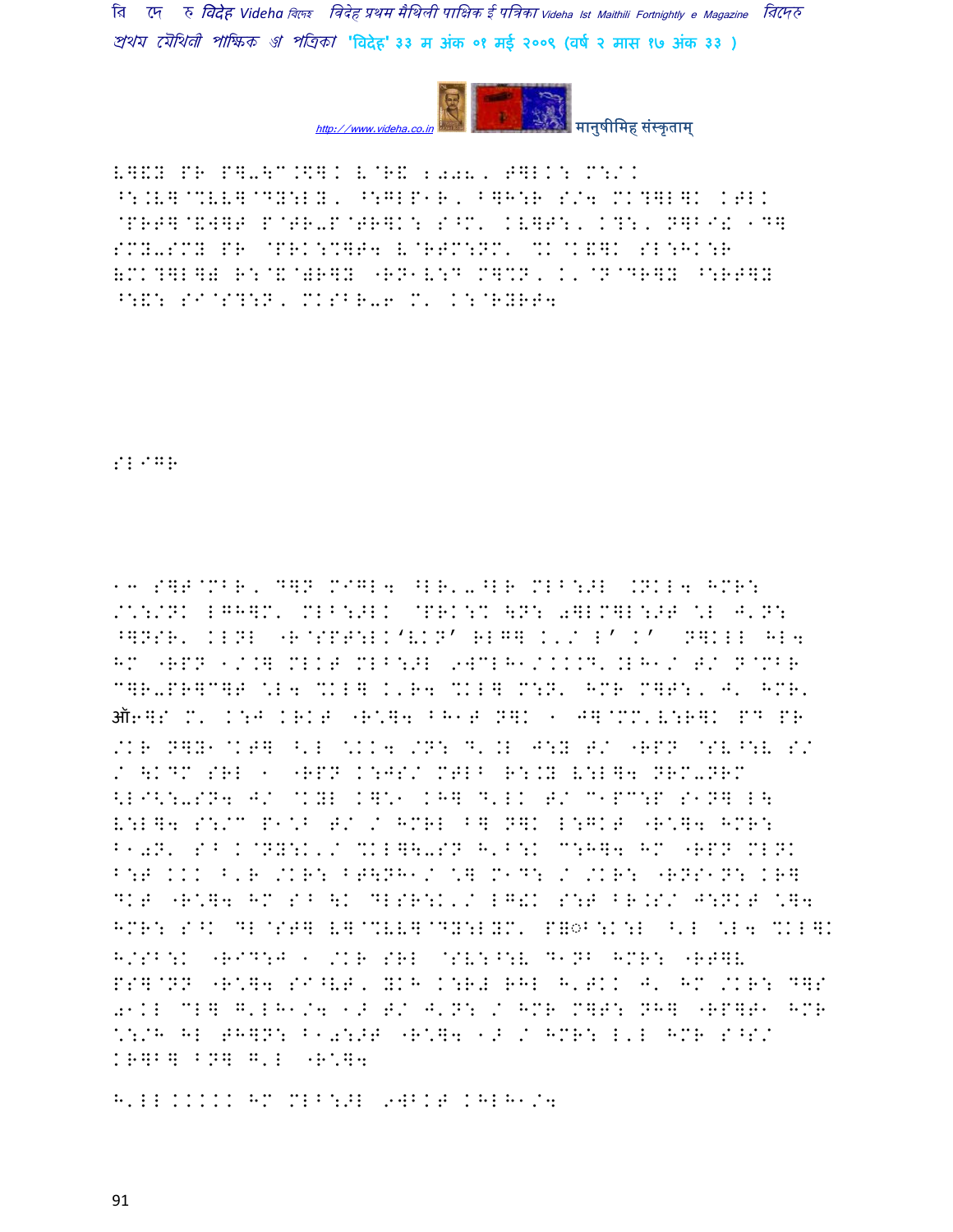िव दिन दि*विदेह Videha विलर्च विदेह प्रथम मैथिली पाक्षिक ई पत्रिका <sub>Videha</sub> ist Maithili Fortnightly e Magazine <i>वि*दिपरु õथम मैिथली पािक्षक ई पिñका **'**िवदेह**'** ३३ म अंक ०१ मई २००९ (वष र् २ मास १७ अंक ३३ )



"WINH AT WIER FAAR BAE NEIDIG AT RIMAR ABANIKI FLAB  $\mathbb{R}^n$  . The  $\mathbb{R}^n$  -defined as

%KL]K I JB:B T/ J'N: HMR: 1/.]K N]@NN' 9]: D'LK4

MISSEN PORT I B: THI B: S. SEE SOBRISH PROPIESI I I SI SI

 $W: B\setminus B$  is said to the set of  $B$  independent of  $B$  . The  $B$  is  $B$  is  $B$  independent of  $B$  in  $B$  is  $B$  is  $B$  in  $B$ 

WHI TO I FACK IT WHAT THIS I SHE TO I STORY AND THE REAL

"NHI , NHE SIMH MHI MI (HAHA" WILH JAHIR.

 $\mathbf{W}^{\mathbf{m}}_{\mathbf{m}} \leftarrow \mathbf{W}^{\mathbf{m}}_{\mathbf{m}} \leftarrow \mathbf{W}^{\mathbf{m}}_{\mathbf{m}} \left( \mathbf{W}^{\mathbf{m}}_{\mathbf{m}} \right) \mathbf{W}^{\mathbf{m}}_{\mathbf{m}}$ 

"NHA HU, NHA HO HO KA BU KUTHA MA' KATA KHI KATA KU KATA KHI ATA HI KATA KHI ATA BARA A KATA BARA HA BARA A KA H. FEORGETH SERVICE

"B. B %KL] H: CHB NHH NH HAILLIN

"HM K] KR] %:GB! HMR: SM0M' K]\*1 NH] 1B] RHL "R\*]4" /  $\mathbb{R}$  is a graph  $\mathbb{R}$ 

HMR: %KL] PR DY: 1B] G'L4

"HAN YOU ARE AUTHER HENDS WHEN FAN HE STAND, HANDAL !R] HM 1B] J:\B, "RH:/ <BR:9 J1N]4" /KR S:HS B=◌BKT HM KHLBRD HO

MARI (NI) AT PHENIC FIA B: P. DR. BHE (NHAM) D'E MILER (DEFINE BONN KYT. 114

H. ^GGUER & LE H. E. H. BIL TE SCHILLER TIP HIS HISLANDI K./ M1/H 2000 PH/K (FOR PHILINE PHONE PHIL DALEA ALEA ZE KEEZ DALEARA ADER DEDD. III KORKIEK WIKI:-WIK: KIR COL COL CHAR CHE CHOOL A.HI %KL]K'/? K] /KR MLN .R:B ^' G'LKK? V: "RC:NK )K:K KLNL B'S ARRIVES AND THE COMMUNIST CONTROL AND A CLOSE TO A CLOSE TO A LIMITARY CONTROL AND A REPORT OF A LIMITARY O 1WH]I BJ' HM %KL]K <R PH1/C G'LH1/4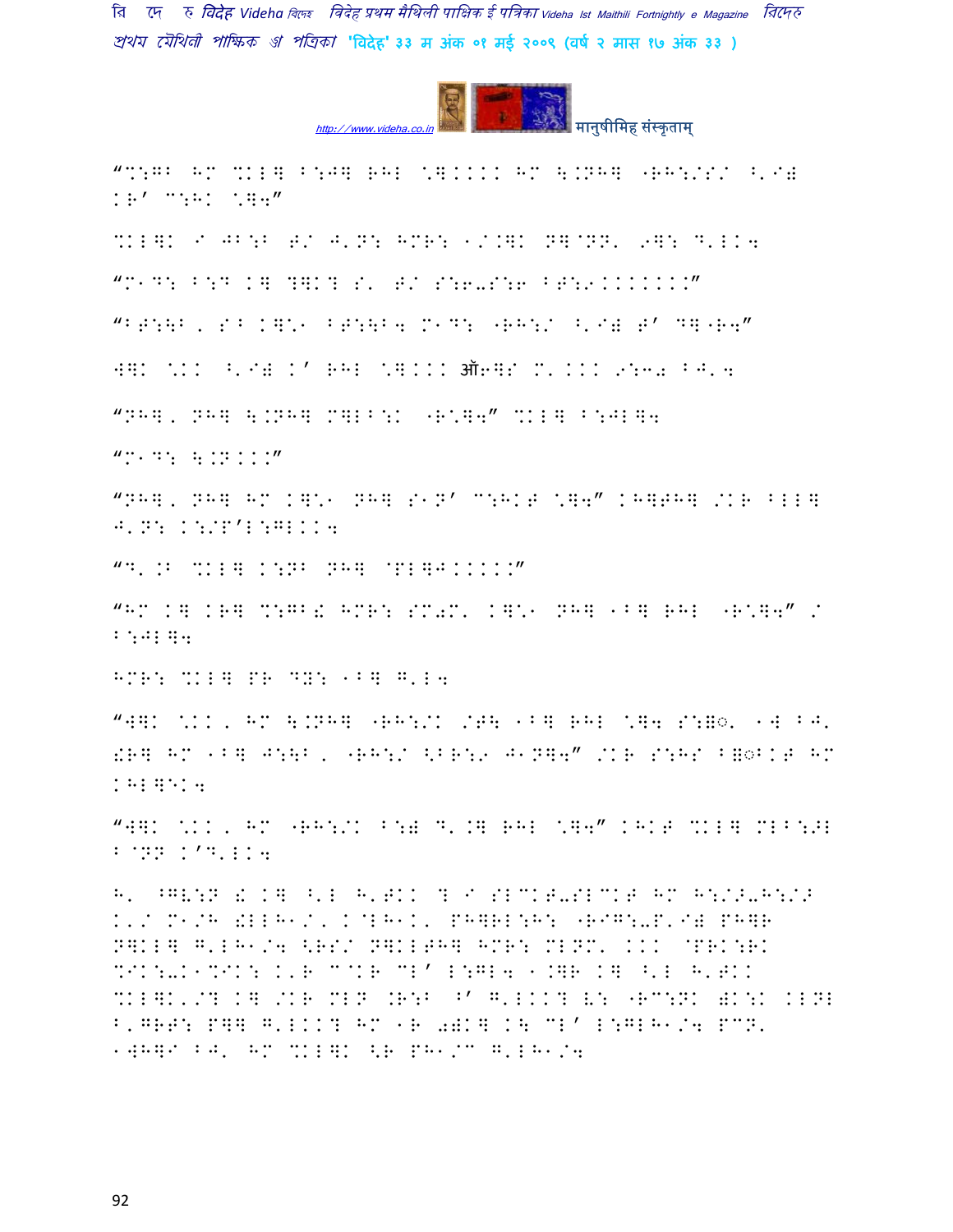

PTHER RING OF REAL PROPERTY AND HIS CONDITIONS OF MILLS WILL ALL @PRK:RK TRK:R]) K L@TT] 1NN' \*L]H4 1B / L@TT] NRM-MLL:YM P:TK SKIG SLIGHT SHE DISTURBATION SHE DISTURBATION OF L SIGHT / RPN AND AND KORPOR HALL TO

DRB DRAG J: .).).) THE MARVE CONSIDERATION OF A SALE OF A SALE OF A SALE OF A SALE OF A SALE OF A SALE OF A SA HMR PYRK 1H)] S1N] N'N' \*L4 JH]N: HM <RM' @PRV'% KALHI, SHIRIPINI, BODI, BODI, BODI, BANA KULI MYLGER-AR HORA: L'LE THE MARINE THO "REPORT "NO AT "WILL BE THE "TEGERAR"  $\#N$  (  $\#N$  )  $\#N$  (  $\#N$  ) if  $\#N$  , where  $\#N$  is the mass of  $\#N$  is the mass of  $\#N$  $K$  (Fig. ) and the substitution of the substitution of  $K$  , the substitution of  $K$  ,  $\Omega$  and  $\Omega$   $\Omega$  and  $\Omega$ K' K' RHE "C' RHL "RHL "PARTICANT RHOLDER" I PARE " I RHE SHLI RHI PE " RHI PE SH

"K] ^'L %KL]? EN: BT:H] JK:/ K]\K K' RHL \*]? K]\*1 B:JBL TREES

/ %NK,-%NK, "RPN:K'/ HMR:S/ "RLG K\LK 1 HMR: M1/H D]S N]H:R'L:GL]H4

HMR: B10: RHP: NE JA, JARER MIESEN SIGH, CSEN (ARTS MED B.E. \*KK? /KR: 1/.]S/ NLR T'N: BHKT RHKK J'N: ^DV:R]K >N:RS/ P:N] BHR:BKT \*KK4 HMR: MLN P]L "RPN G:MK "ST. AGREW" DOMETE (AGRATIC BEI) (JPGBD) (1979-1980) AGJER (1110-1980) ITG HEVER P:NTH): \MHRGE RORELOORE PERH = PROFINS \OO & COLERO 1/.]K P:N] 6'R 96N' L:GLKK4 / 6'R HMR:S/ L]P)] G'L4  $\mathrm{H}\mathrm{H}\mathrm{H}\mathrm{H}\mathrm{H}$  , and the state of the state  $\mathrm{H}\mathrm{H}\mathrm{H}$  and  $\mathrm{H}\mathrm{H}\mathrm{H}$  is a control of the state of the state  $\mathrm{H}\mathrm{H}\mathrm{H}$ %]TLT: M:NB HMR: HMDYK'/ S'HL ^]J: D'LK4 HMHB/ BR6 JK:/ PIRE / ESPERY JA: PDRS: PREDO L: PROESCHE PORG PSU SOMM W: CORE SOMMARY WELL AND SUPPOSE THE SUBJECT OF THE SUBJECT OF THE SUBJECT OF THE SUBJECT OF THE SUBJECT OF THE SUBJECT OF THE SUBJECT OF THE SUBJECT OF THE SUBJECT OF THE SUBJECT OF THE SUBJECT OF THE SUBJECT OF THE RHL 1194

 $N$ KL] FT:9 THE CHILD FERR FROM STORIC HIM SERVICE IN THE  $\pi$ I S1NTH] %KL] 1R 66K]-66K] K\ K:N\ L:GL]H4 "B. B %KL; H: K:N: K:H: K:H: K:H: K: K: H: H: CH: A:H:H

 $R$  . For the state of the state  $R$  and  $R$  is stated by  $R$  . By  $R$  and  $R$  and  $R$  and  $R$  and  $R$  and  $R$  and  $R$  and  $R$  and  $R$  and  $R$  and  $R$  and  $R$  and  $R$  and  $R$  and  $R$  and  $R$  and  $R$  and  $R$  and  $R$  and  $R$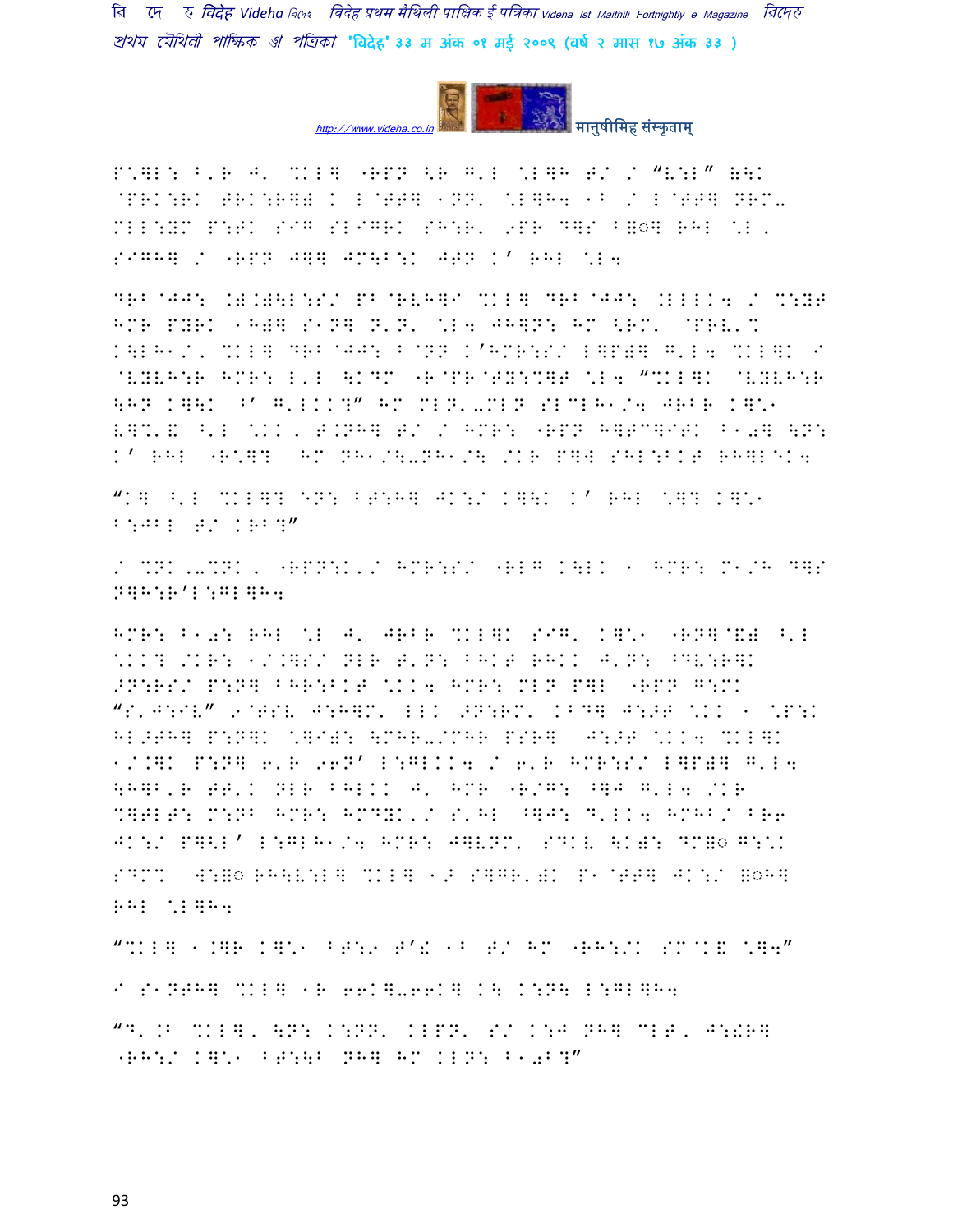

"HM LB)] G'LH1/ %:GB.... HM TB:H ^' G'LH1/.....6/S] G'L'E AR VIOLOGIA PER L'A CHARRE (ENERRE CRACIA LE LOCOLOGIA PER LE LEGRE CELLE B. .........

"MYEEL IIIII AEEL IIIIIII BEL YO YERSI I BOYSHE EREOGHE FSHY S/ PH]N' "RPN %@BDK'/ N:P]-JL.] L'L KRB4"

HMR: L'L /KR I B:T BH1T D1.D:Y] \*L4 1> %KL] \N: BT:H]  $\mathcal{A}$  (Sec. ), and the significant interaction of  $\mathcal{A}$  and  $\mathcal{A}$  is significant interaction. %@BDK \HN .'L NH] .'LN' \*L]H?

 $W: \frac{1}{2}$  $B: \frac{1}{2}$   $B: \frac{1}{2}$   $B: \frac{1}{2}$   $B: \frac{1}{2}$   $B: \frac{1}{2}$   $B: \frac{1}{2}$ 

"HTR CITER T. (HAR ESAN A.E. GRINICIS, ATR TANGLERY THE BOOK BILL "RECORDS" IN THE BOOK RECORDS AND SEE KRCLH1991

/ I B:T! T/ %KL]K PR'%:N]K I K:R# \*KK4 HM MLN'-MLN SLCLHOON

"POSSED THERLING IS FREED ON HOT POINT HOLD

 $W^*$   $\vdots$   $\vdots$   $\vdots$   $\vdots$   $\vdots$   $\vdots$   $\vdots$   $\vdots$   $\vdots$   $\vdots$   $\vdots$   $\vdots$   $\vdots$ 

HOW OF DARLOTE DURRENE IE RAE AKONOOIDOOIDO IR REDUCHTE IN NORDE \*LKK4 HMR: K]\*1 B:J' S/ PB@RVH] %KL] B:JL—S:T D]N !R] HM B:) D'.KT RHLH1/ K:@LH]\ \$:@K)RS/ D'.\LH1/, R]PL@R) + + 1\L \*KK4

 $\pm$  (  $\pm$  )  $\pm$  (  $\pm$  )  $\pm$  (  $\pm$  )  $\pm$  (  $\pm$  )  $\pm$  (  $\pm$  )  $\pm$  (  $\pm$  )  $\pm$  )  $\pm$  (  $\pm$  )  $\pm$  (  $\pm$  )  $\pm$  (  $\pm$  )  $\pm$  (  $\pm$  )  $\pm$  (  $\pm$  )  $\pm$  (  $\pm$  )  $\pm$  (  $\pm$  )  $\pm$  (  $\pm$  )  $\pm$  (  $\pm$  )  $\pm$ "R@ST]@TVM' 1B] G'L \*KK4 HMR: M]T:K'/ B]Y:HS/ PH]NH] K YENGEN HEAR YA ALELIA AM YA IA SYRA BAE NAN IEN SEMI Y G'L'AN SO HORT I SON BOLLET AT DIA A SERIAL LI LI LI LI LI STALI SPELI SVENI SV: HMR MY: 6:10 PH M: RHL WHR WILE "ROLLE REPLY KYRT RHL \*LEHH H. JHENBE TIER (SEI BEILLY J.N ANH FYR. 1^:S H'TKK T.N K] H'TKK?

\.N %:YT %KL]K'/ S:@N@TVN:K 1V@%YKT: \*LKK4 %KL]K KP:R PR V]PT]K PH:] )B)L RHKK 1 HM P@TT: JK:/ K:/P] RHL \*LH1/4 J'N: J:]K D]NM' %]%]K T'L JM] J:>T \*KK TH]N: HTH I AND A LIFE AN HILL TIME AND I WAS ARRESTED FOR HILL FOR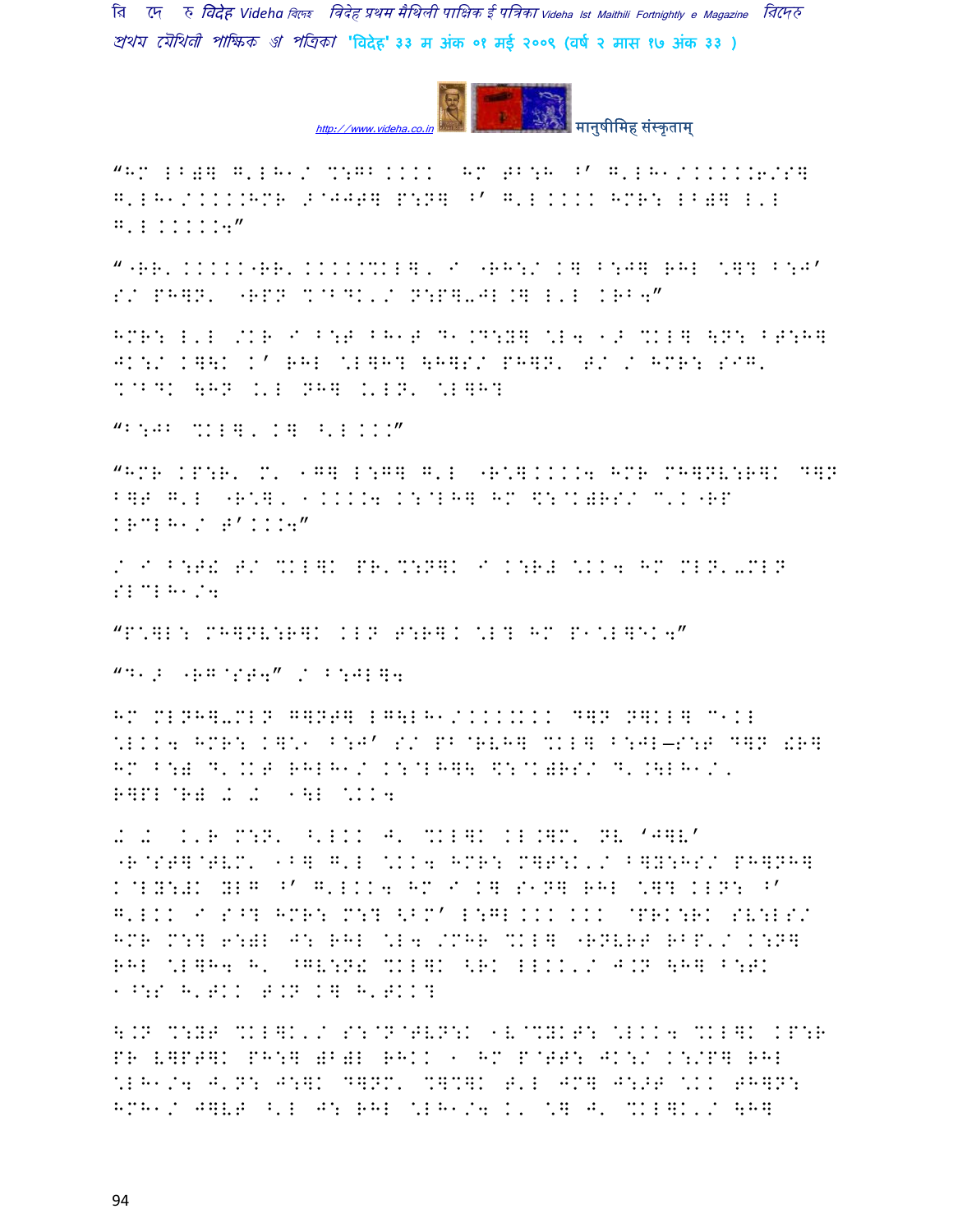ৱি দে *হ विदेह Videha बिलर विदेह प्रथम मैथिली पाक्षिक ई पत्रिका Videha Ist Maithili Fortnightly e Magazine विদেহ* õथम मैिथली पािक्षक ई पिñका **'**िवदेह**'** ३३ म अंक ०१ मई २००९ (वष र् २ मास १७ अंक ३३ )



D%:M' 1N] D'LK? I J:NB HMR: L'L 1V@%YK ^' G'L \*L M1D: T:H]S/ PH]N' I J:NB J', J' K]\*1 %KL] KH] RHL \*L]H S' S:/C' ?]K V:...4

"WILE BOOK "RIDIO" (HHELL) "GHTTER" REAR (PROFESSION) ARE LIGHT ON ALL LIGHT \$:@K)RK R]PL@R) GLT HL....4 "RH:/ <BR:9 J1N]4 HM HRDM  $R$  . The signal state of the signal state of the signal measure  $R$  and  $R$  is the signal mass of the signal  $R$  mass  $R$  and  $R$  and  $R$  and  $R$  and  $R$  and  $R$  and  $R$  and  $R$  and  $R$  and  $R$  and  $R$  and  $R$  and  $R$  and KN' H@LLIK RELLIGION BERGHA 19 NH #N %KLBE.KY NHB KHB:K S:HS K'N' RH] S' 1> \T'K 1S:N] S/ KH: G'L4 %KL] \KR MYS KONG AT NA KI NI ANG ANG AKANG AKANG ANG ANG ANG ANG ANG ANG A JOHN MINING MONETHER PARAGE END MINE ARDER SACHING HAD SO B:T PR 9M'DL KRB 9CH 9CH 9CL KA

"WIEB (BR)" S. 188 BH: 18 S. BEB BL AN WINDS PHEN \$:@K)RS/ N]K JK:/ PB\*] T' L]"R4"

" H: M: S: Mar ( B: R ( B: M ) + M: CH: C ( B: MI) " W: E B: F M: H H (

" ( B:DM' D'.L J'TK' D'.L J'TK

"HM "RPN HYD D' D'E DE DE HYD D' D' HW 1B JOHN D'BAI \*]4"K:NKT-K:NKT / B:JL]4

 $"$  HMS  $i$  is the set of  $H$  in the  $H$  and  $H$  is the  $H$ 

"K.NPT" WIEB APRIKA BSALBA

"WHEN BEEN IN BUILDER ON BUILDER AND THE COMMUNIST COMPARY IN THE SERVE OF THE SERVE OF THE SERVE OF THE SERVE OF THE SERVE OF THE SERVE OF THE SERVE OF THE SERVE OF THE SERVE OF THE SERVE OF THE SERVE OF THE SERVE OF THE J@LD]\ J@LD] N]P): L'B4" I KHKT HM /KR: S:I@TVN: D'B:K @PRY:S K\LH1/4 %KL] HMR: M1/H D]S D'.KT RHL]H4 HM ऑ69221 JACD PRO PRIETY ALEN (PRRO NA ON COLEAR PRIO ANNO ANDRI A \*L]H4 / SLC] RHL H'T]H J' "%:YT HM H1NK: SMY D' K\  $M: \mathbb{R}^n \to \mathbb{R}^n$ 

""RR' HM "RH:/S/ @PRXM]S K' RHL \*] HM "RV@%Y 1\B4 C:H' KT'KL K:J K]\K NH] HL4"

%KL] K]\*1 PL K'R L'L "RPN 1/.] B@NN K' L'LK4 J'N: / SLCA HAL HI J. J. H. HE NHE VAT BILL IN KIND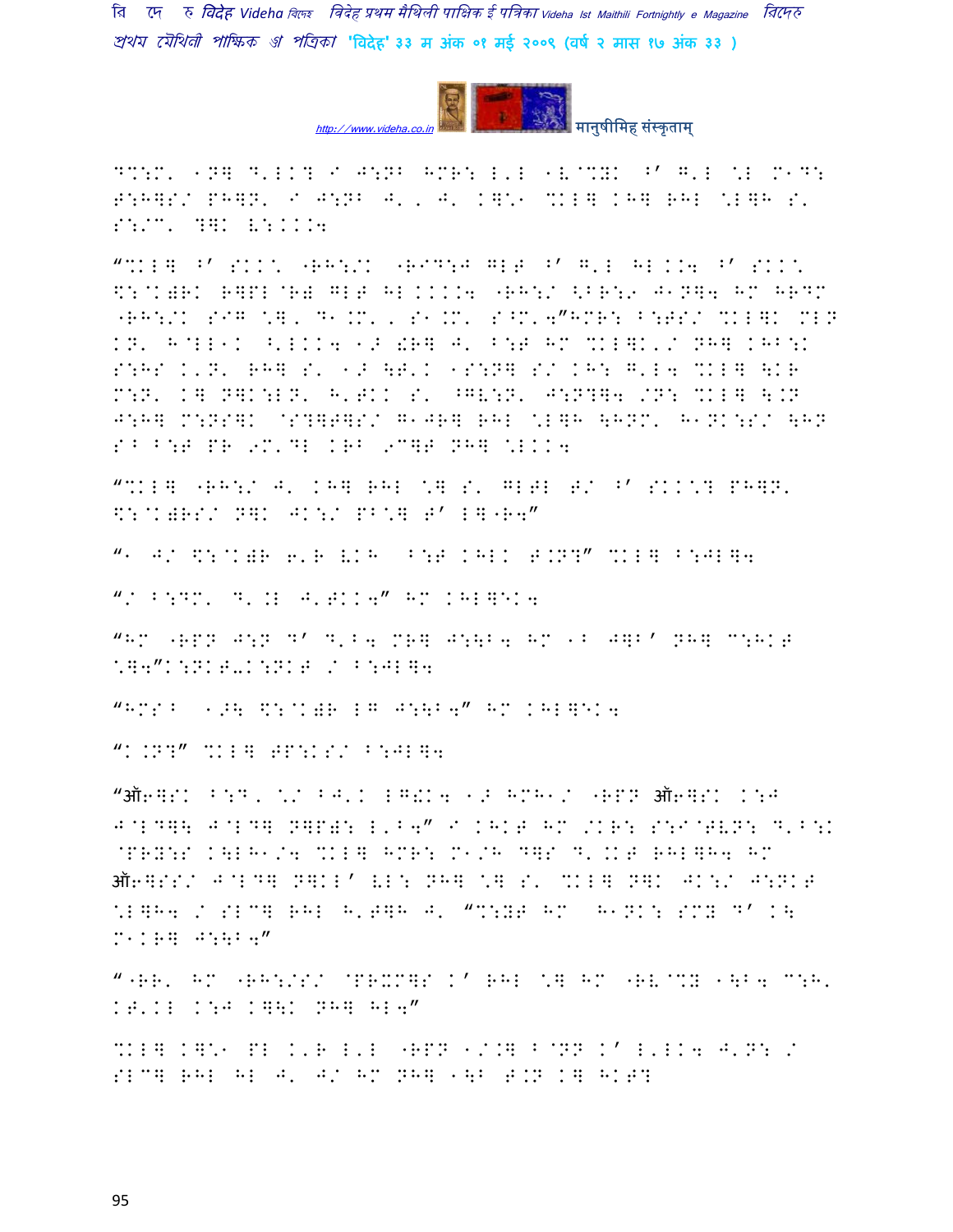

"%MLDE RECHER POST OF THE REPORT OF THE GROUP OF THE SERVED OF THE POST OF PERPENDIC B:) JLH] RHL \*]4 KHKT HM /KR: G:L PR H:? 6'RLH1/ 1 /KR 1/.]K NLR PL\*LH1/4"

"HH:/ \$RP PHE TER TVICE NE AV KJ FIVA IV T \$: VAR VAR I KHKT \*?]"—KHKT HM /KR D'HR] P:R K\LH1/4 %KL] %]@<RH] "RPN KP]: BDLLK 1 HM D1NB B:HR N]KL] G'LH1/4

 $\sim$  RH: A S  $\sim$  The FM 9 RH  $\sim$  The PH  $\sim$  The PH  $\sim$  The PH  $\sim$  The PH  $\sim$  The PH  $\sim$ B10LH1/, T?:P] P1\*LH1/---

 $``3$  $\tilde{\text{m}}$  $\cdot$  $\tilde{\text{m}}$  $\tilde{\text{m}}$  $\tilde{\text{m}}$   $\tilde{\text{m}}$   $\tilde{\text{m}}$   $\tilde{\text{m}}$   $\tilde{\text{m}}$   $\tilde{\text{m}}$   $\tilde{\text{m}}$   $\tilde{\text{m}}$   $\tilde{\text{m}}$   $\tilde{\text{m}}$   $\tilde{\text{m}}$   $\tilde{\text{m}}$   $\tilde{\text{m}}$   $\tilde{\text{m}}$   $\tilde{\text{m}}$   $\tilde{\text{m}}$   $\tilde{\text{$ 

/H] D]N ^R] R@ST: %KL]K PYR NH1/\-NH1/\ 1GB B=KT RHL4 /KR MLN J' )B)] G'L RHKK! HM /KR /H] MLNK )1)LK: TEGROOM AF REGOVEREDEN OM THAT NEAR WAY A PRYSING TEGROOM AT UITE K'R L'AN SAN MAN , MARIE HE SAN HE SAN HI: M' RONN HE SAN HE SAN HE SAN HE SAN HE SAN HE SAN HE SAN HE SAN HE S R:N B: 100 (BER) (BER) (DISERNE AVEN D'T, PNICHE D'E POINT D'AIRE HM "RPN RADIO" DOG A DA DA DA

GH \$12 % KLOCHER "REPORTED A RESIDENT A SLOT REPORT TO A REPORT THAT I AN INCORPOR HM /KR: )LKL]EK----

H:/.....254 %KL] 9@TTR \*L4

 $\mathbf{W}_1^T \mathbf{H} = \mathbf{H}_1 \mathbf{H}_2^T \mathbf{H}^T \mathbf{H}_1^T \mathbf{H}_2^T \mathbf{H}_2^T \mathbf{H}_3^T \mathbf{H}_3^T \mathbf{H}_4^T \mathbf{H}_5^T \mathbf{H}_6^T \mathbf{H}_7^T \mathbf{H}_8^T \mathbf{H}_9^T \mathbf{H}_9^T \mathbf{H}_9^T \mathbf{H}_9^T \mathbf{H}_9^T \mathbf{H}_9^T \mathbf{H}_9^T \mathbf{H}_9^T \mathbf{H}_9^T \mathbf{H}_9^T$ 

%KL] MCN RHL]H4

HM 6'R P1\*LH1/4

%KL] MCN4

HMR: MERN, 'LE' A. MAGRA MIR SANOR MNOLF ('AL' 'HER' SMRE' SIBI PECOL SELTH (BAE) NEHHA (AC) BOLI CAHHH (DA) KHHOHO (AHHAHH K\LHI/ / WILHI/ POPPER (SIN POPPER (HOSPITAL POPPER) MORE OF REAL AND CONTROLLY THE CONSIDERED CONTROLLY CONTROLLY CONTROLLY CONTROLLY CONTROLLY CONTROLLY CONTROLLY @PRV'% 1 P@CC]S S:LK P@%C:@T M:Y BNB......K1M:R] M:Y? %:YT \H] L'L I @K&# /KR: L'L S1.D:Y] NH] \*LKK4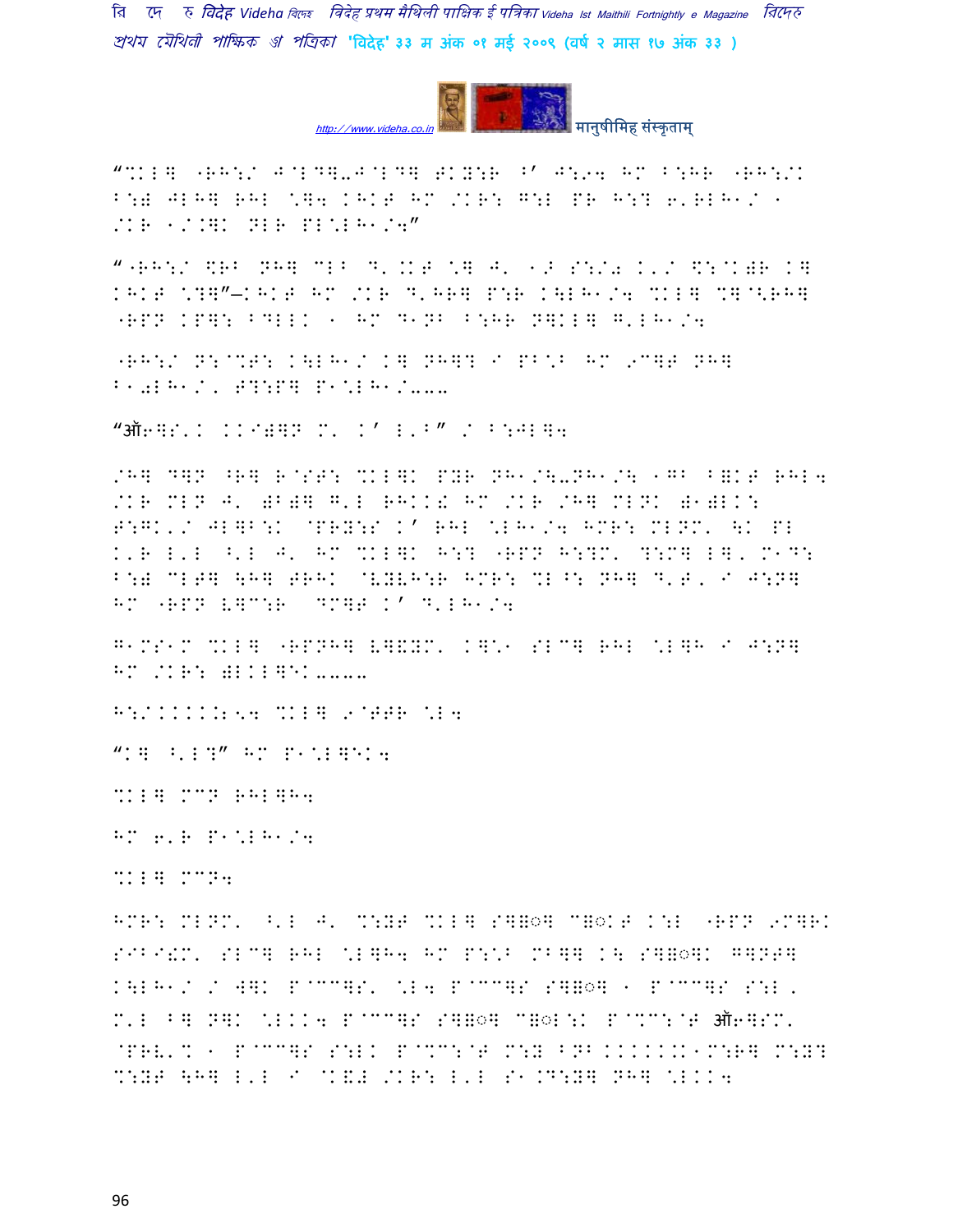

KI) KABRO N: POBS NIP (P) ON ORS SERIES NORDER NI EN AN ASSAULT NORDER SI B:T K' HONDA DI RESTAURE DE STARTE "TE BOLES CALL

PRES THE CONSIDERT TO BHE: PRESC, SITCH BHILL/4 B)CHIM'S HARRY STRAIGHT IN THE RESIDENT OF THE RESIDENT OF THE RESIDENCE IN THE RESIDENCE OF THE RESIDENCE OF

%KLI, BIL, KONG, KONG, PIL, BIL, BIL, TEG, DENGAN RING PELITOG 1\B....KHKT HM 6LN R:.] D'LH1/4

DBPHRM' \KB'R 6'R HMS^ LICK SMY M' M]LLH1/4 / ^LJN KRB:S/ MN: KRKET \*LIHH \*UHI/ 9P:S/ KRKH EHN. 2P:S SMYM' T/ M]TK'/ M]TK 1V@%YKT: HL>T \*KK4 HM /KR: SH:R: D' RHL (1885) SLC HOW ROBS IN THE FLAME (184

\.N <]]M' P:/C BJKT RHKK4 W]K /H] K:L %KL] HMR: MESSER PRYMENTER MY DRY POWER PROPORTY (MORE CHEOR POWER P:/C BJ' S/ PB@RVH] HM ऑ6]SS/ B:HR 1B] G'LH1/4 %KL]/ K', The East of the Control of the District of the U.S. of the U.S. of the U.S. of the U.S. of the U.S. of the

 $w$ ":  $\cdots$  :  $\cdots$ 

HTR MPR MIN SN' SN' PHEPHE WILHI STOR POOR MAIL NICK HMS^ "R@SPT:L PH1/CLEH1/4 HMR: 10:SLP NHE: 10:SLP NH %KL] HMR H:? KS] K\ PK]] N'N' \*L]H4 / \$R] RHL \*L]H4 /KR H:? K:/PKT \*LKK4

"WE CHE THE " HO THEFT CONFIDENT BOOKS

"H/, H/ THM IHI ("THING" RENE WARRIES ON A RENE RE  $\frac{1}{2}$  ,  $\frac{1}{2}$  ,  $\frac{1}{2}$  ,  $\frac{1}{2}$  ,  $\frac{1}{2}$  ,  $\frac{1}{2}$  ,  $\frac{1}{2}$  ,  $\frac{1}{2}$  ,  $\frac{1}{2}$  ,  $\frac{1}{2}$  ,  $\frac{1}{2}$  ,  $\frac{1}{2}$  ,  $\frac{1}{2}$  ,  $\frac{1}{2}$  ,  $\frac{1}{2}$  ,  $\frac{1}{2}$  ,  $\frac{1}{2}$  ,  $\frac{1}{2}$  ,  $\frac{1$ 

HM D1NB J: K\ K1@RS] PR BKS] G'LH1/4 HM \$:@K)RK K@K&M' H1LK] M:RLH1/, 1 S:MN' N:MP@)) PR S'HL, L].L RHKK—\$:. G]T:4 HM B10] G'LH1/ J' YKH \$:. ?]K]H4 D'.' M' \KDM S1@NNR], SC@MY4 HM MLN' MLN SLCLH1/ J' %:YT \$:. G]T: KHT]H—"%KL] "RH:/ \KDM N:@RML \*]" 1 H1NK I V:@KY %:YD HMR: S^K MLNK @^RM TL]] D'T4 \TBH]M' N@RS 1V:J D'LK—""RH:/ S^ "R@NDR J:94"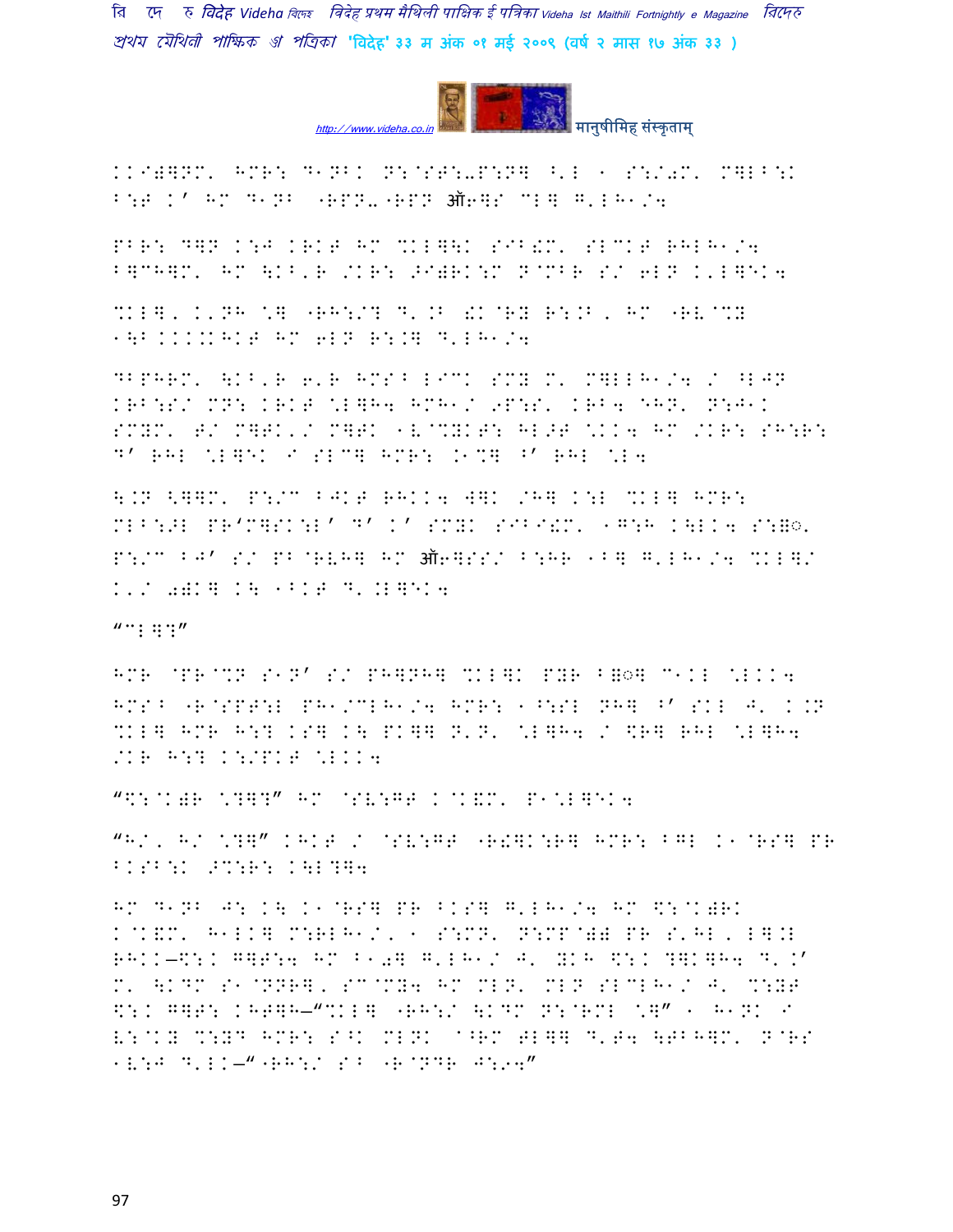िव दिन दि*विदेह Videha विलर्च विदेह प्रथम मैथिली पाक्षिक ई पत्रिका <sub>Videha</sub> ist Maithili Fortnightly e Magazine <i>वि*दिपरु õथम मैिथली पािक्षक ई पिñका **'**िवदेह**'** ३३ म अंक ०१ मई २००९ (वष र् २ मास १७ अंक ३३ )



\$:. G]T: \KDM M!1R 1V:JM' P1\*L?]—"KHB K] TKL]6 "R\*]4" \$:@K)RK P@%N S1N] HMR RL>Y:/ W:=◌^' G'L4 \$:. K'R  $\overline{\phantom{a}}$  . The contract of the energy decomposition is defined by  $\overline{\phantom{a}}$  . The contract of the contract of the contract of the contract of the contract of the contract of the contract of the contract of the contra HMR: KHENREN KI:LK LIL "RHI: BI:HR J:9"HM /TH: EN 29W B:HR /HB I: BKSL PR J: BI: BKI J-BE PHEN, BI: BKSL N@RS DRB@JJ: B@NN K' DKLKKK4 HMR: MLNM' T.N KT'KL @PRK:RK @PR@%N S^ 9W] RHL \*L4 ?L]B' K:LK B:D \$:. DRB@JJ: .LLLK4 HMR: 6'R BJ:/L G'L4 HMR: /T'PH1/C' S/ PHEN SI: B' SI: K' KLA (1918) FRI (1918-1911 \$11 BTE 717 P<sub>1</sub>\*L<sub>2</sub></sub>

"WIER" PECALLER" HM JEAN JR.EABRA AND PEC PRO PRO PRAGIE L]. L'L?]4 HM D'.TH] RH] G'LH1/4 HMR: "RPNH] 1/.] PR  $\mathbb{R}$  B) (1975) 1974 – In Renault in Renault 1. Holden in Renault 1. Holden in Renault 1. Holden in Renault 1. Holden B. HAV. AND I WINNE HAN A WINN WHEN IANNY OF HINGS

"H/ B/ SPH:/ ST./ SOUTH RIP PRE THE SING BORY TIL HMR: D1NBS/ PB\*LK4

"J] NH]4 HMR: S^K 1@R?]K PR]@S?]T] \.N B@CC: J@NM D'B:K >J:JT NH] D' RHL "R\*]4" %KL] 9@R6 %:L] CL@))H] B:JL]4 HM /KR: D]S S:@%C@RY D'.TH] RH] G'LH1/4

"H/ I NH:RH: HH:/ BIN:/ NH: R.T"

"J] H/, \$:@K)R! HMR: D1NBK YKH S@MMT] "R\*]4" %KL] B:JL]4

%KL]K JV:B M:NB HMR: "RIT@RMNK'/ 0K0LR] K\ R:.] D'LK4 B@CC: KKRHI/ HL MID: /KR: /KR: #PRT] KN' MMT: #2052  $C: H \to H$ 

\$:. /H] P1RJ: PR 1R K]\*1 L].LK 1 HMR: D1NBS/ H@ST:@K&R KRB: L'LK4 %KL], %:L] G:IVKR N:MS/ H@ST:@K&R K'N' \*L J' PB@R# RBPS/ J:L] \*LKK4 "RPN H@ST:@K&R K'L:K P@%C:@T / KLM HMR: H:?M' ?M: D'LK4 HM KAR, KRID KARD, KARDING MENGENGAN KARA MENGENGAN RANG KALIFUNGAN ANG MANGHAM RANG MANGHAM RANG MANGHAM RANG MA HMR: D]S D'.LK---HM B:T B10] G'L]EK, HMH1/ H@ST:@K&R K' D'LEAN & C'HI -RPN "REMARKI" (AN) D'ALL' ALLA (AND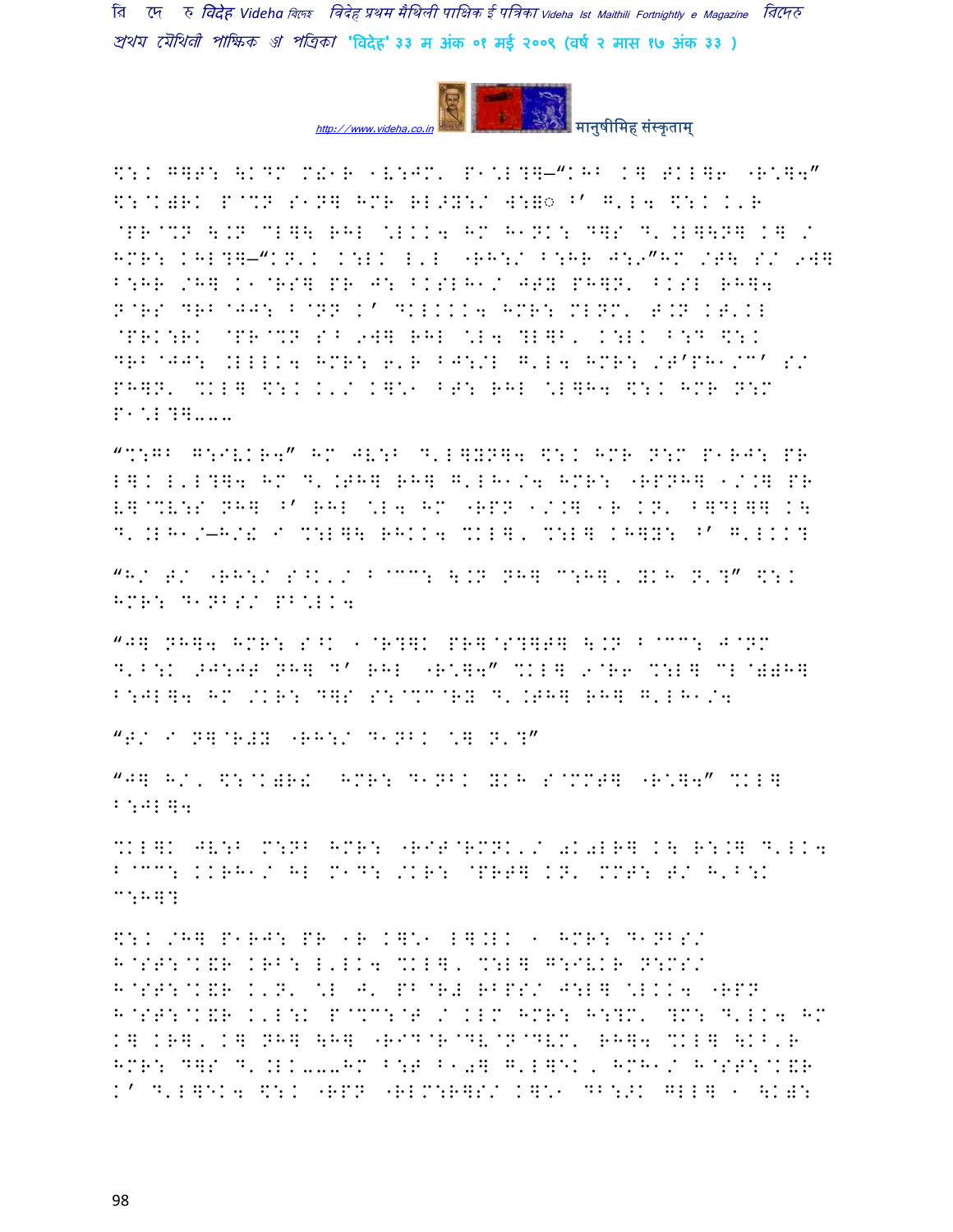

KR]Y:-SN %]%]M' DB:> %KL]K'/ ?M: D'LKKK4 %KL] "RPN: P@RSS/ 1W SY )K: N]K:LLK 1 T]N SY HMR:S/ M:/GLK4 HM TH'S N' N' NORVS OF A NORVS OF A NORVS OF A SALE OF A SALE OF A SALE OF A SALE OF A SALE OF A SALE OF A SALE O NED BEER TO DO DO TO EDD DA

%KL]K I @VYVH:R D'. \$:. K'/ H/S] L:G] G'LKK4 "S:/C' "RH: D1NBK @PR'M B'JAPAN

HMR: D1NBK B]C PT]-P@TN]K SIBI! "R\*], I V]@%V:S \$:.  $K$  , and the set of  $K$  in the set of  $K$  in the set of  $K$  in the set of  $K$  in the set of  $K$  $\mathcal{F}_k$  is a local control.

"W:G: "T:HF: "H:R TH: "HH: "H:R TH: B: "H: "H: " "RH:K S@.T 19 S.T 100 PROVIDED \$: . C 100 PROVIDED \$:. G .T . G .T: . C BBOY: KALTA BI KONG BERGALAN BI BI KONG BI BI KOK @S@)R'CR PR L' J\B:K J' P? HL>T "R\*] /H] B:)' HM S^ "RBKT RHE HMR: B10:19: H. H. PY HMR "RPN SITH" BJ BHAA RHL "RENHA HO SYNDA "RENHE SI SELAH ALE SI NERVA INDI YANG CLEAR COMMAND ON A POST WAS CONSIDERED AND DRIVING WAS CONSIDERED AS A RELEASED OF A RELEASED FOR DURING WAS C DB:> K]NLK4 HMR: MLNM' \K): JBRD@ST J@DDLJHD ^'RHL  $\Delta$ E $\Delta$  "MAD" for the  $\Delta$  H  $\Delta$  the the  $\Delta$  to  $\Delta$  is  $\Delta$  . In the  $\Delta$  is a set of  $\Delta$  is  $\Delta$  is  $\Delta$  is  $\Delta$  is  $\Delta$  is  $\Delta$  is  $\Delta$  is the  $\Delta$ %]%1K H@TY: ^' RHL \*KK J' \.N !R] D1N]Y:/ M' 1\LL NH] \*KK: \* KLNH+1/ B@CC:K STANDER STATE STATE STATE STATE STATE STATE STATE STATE STATE STATE STATE STATE STATE STA  $R$  (RTM)  $R$  (RTM)  $R$  (RTM)  $R$  (RTM)  $R$  (RTM)  $R$  (RTM)  $R$  (RTM)  $R$  (RTM)  $R$  (RTM)  $R$  (RTM)  $R$  (RTM)  $R$  (RTM)  $R$  (RTM)  $R$  (RTM)  $R$  (RTM)  $R$  (RTM)  $R$  (RTM)  $R$  (RTM)  $R$  (RTM)  $R$  (RTM)  $R$  (RTM)  $R$  (RTM)  $R$ BND GJL RHD: SO GARD SA GREGO AN KYLIKA SM: TH KRB: THRIRH \* PHE MINIA HMR: L:GH + AW  $\,$  APP  $\,$  RPP  $\,$  RPC (  $\,$  ,  $\,$  ,  $\,$  )  $\,$  ,  $\,$  ,  $\,$  ,  $\,$  ,  $\,$  ,  $\,$  ,  $\,$  ,  $\,$  ,  $\,$  ,  $\,$  ,  $\,$  ,  $\,$  ,  $\,$  ,  $\,$  ,  $\,$  ,  $\,$  ,  $\,$  ,  $\,$  ,  $\,$  ,  $\,$  ,  $\,$  ,  $\,$  ,  $\,$  ,  $\,$  ,  $\,$ KRAT:H4 M1D: J/ H2 HH2 MH KRHAH/ S B2 MIB1/ B2 1 MATH MATH IN K' L'ATHETY IN A SLOCKT HAT KING SOLETING  $\mathcal{H}$  of  $\mathcal{H}$  and  $\mathcal{H}$  and  $\mathcal{H}$  and  $\mathcal{H}$ 

J.N HM K:L'JM' P=◌KT RH] 1 PR]@K&:M' KM "RIK 1B\ T.N MK\$M P:P: K'/ BJ: KAN SIN HIN GLATA SINA TANG BIR HIT PERS N1@KK1] PR J: K\ "S:>K]L P:YL)"K'/ DS-B]S )K: D' K\ K:RN K:NK:LK LIL AN FRANCIS PORT A PROGRAM AN INFORMATION PR]@K&:K "RPN GLT] \*1P\B:K L'L ^:]:K P@PP:S/ N:)K KRBKT \*LH1/....4 1> HM "RPNH] N:)K KRKT RH]4 %KL] K'/ BCAR:K N:HER B:K BELING BELING KOR BERING BELING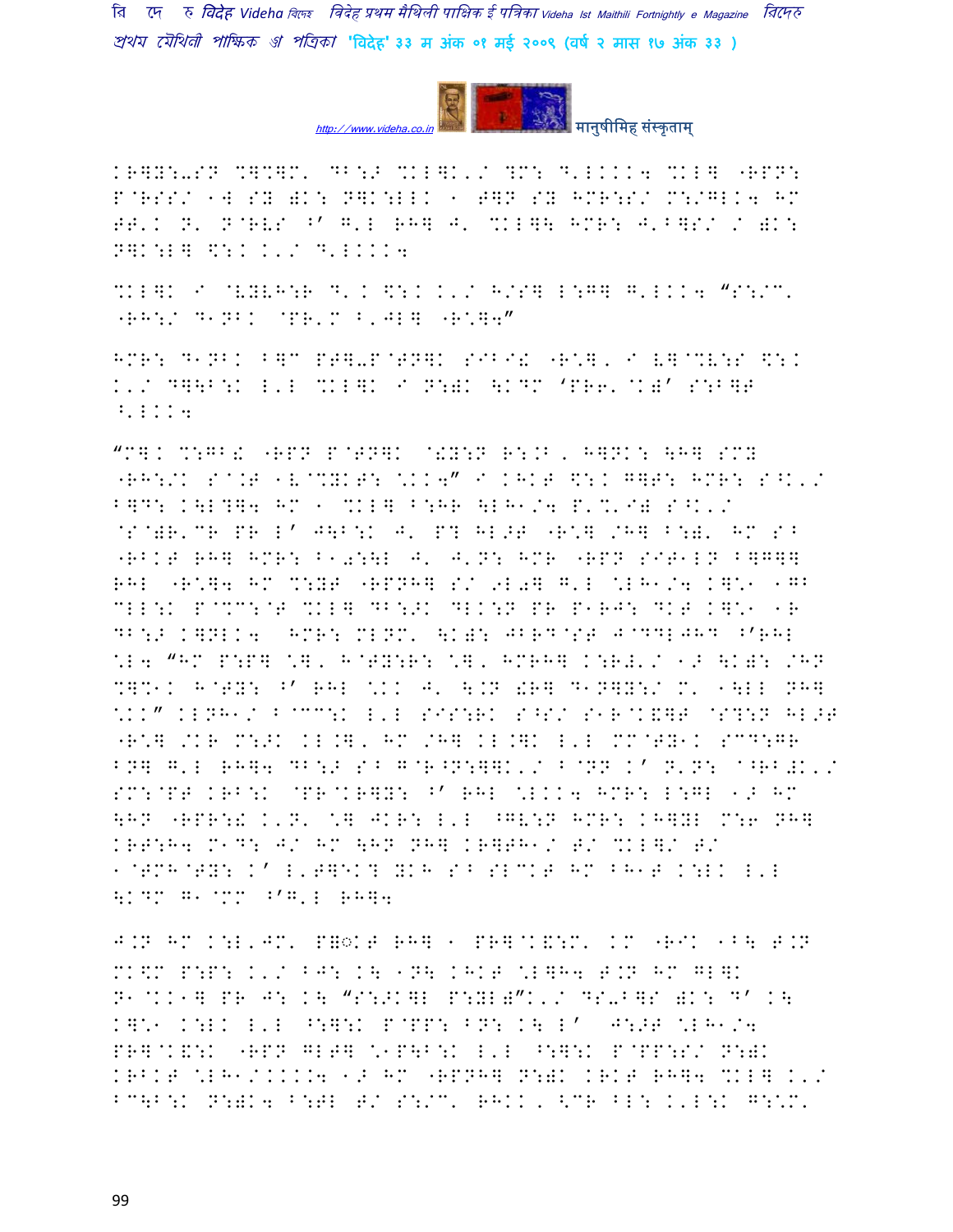

JP: SITHLE BOOK SITHING IN A LILL IN STRIKE A BASIC LOCATION TO THE SITH SITHING. 1> HM %KL]K SIT1LN W]K R.B:K L'L SLIGRK K:J K' RHL  $\mathbb{Z}$ :  $\mathbb{Z}$  +  $\mathbb{Z}$  +  $\mathbb{Z}$ 

 $N$  TECLB  $\sim$  THE  $\mu$  of the end of the state  $\mu$  . The state  $\mu$  is the state  $\mu$ "RPN VLAMERIJ KER DALI KELIKA I MERGEN I REPRIJE JAK MA MAJIJ  $\frac{1}{2}$ HE  $\frac{1}{2}$  (  $\frac{1}{2}$   $\frac{1}{2}$   $\frac{1}{2}$   $\frac{1}{2}$   $\frac{1}{2}$   $\frac{1}{2}$   $\frac{1}{2}$   $\frac{1}{2}$   $\frac{1}{2}$   $\frac{1}{2}$   $\frac{1}{2}$   $\frac{1}{2}$   $\frac{1}{2}$   $\frac{1}{2}$   $\frac{1}{2}$   $\frac{1}{2}$   $\frac{1}{2}$   $\frac{1}{2}$   $\frac{1}{2}$   $\frac{1}{2$ 

HM %KL]K'/ /KR: <R !R] PH1/C: D'L]EK4 %KL] HMR: BKSB:K L'L KHLK4 %:YT / B10KT \*L]H J' 1> J' K]\*1 ^'L \*KK TKR PR]#:M@SVRBP HMR: MLNM' K] ^' RHL HKT4 1> ^LRS/ J' K]\*1 ^' RHL \*KK TKR J]] K'R SIBI!M' HM /KR:S/ P1\*BKK4 M1D: K:@LH] ^'I) KRB, I KH] HM /KR MLN H@LL1K K' D'L]EK4 "G1\$ N:>)" KH] HM CL] D'LH1/4 R:T] %NK,- %NK, `HH:`HGZE \EII`\ ]XIBG EYAHA HMB "AMR CA'HL AY'HL ^'L J: RHL \*L4 HMR \K): MLN HMR: L:I\*]T KRKT \*L 1 DLSR MLN MJGBT K' RHL \*L4

 $\mathrm{H}\mathrm{H}\mathrm{H}\to\mathrm{H}\mathrm{H}\mathrm{H}\mathrm{H}\mathrm{H}$  . This is the same  $\mathrm{H}\mathrm{H}\mathrm{H}$  in the same  $\mathrm{H}\mathrm{H}$  is the same  $\mathrm{H}\mathrm{H}$ HM 1> /KR: SH:R: NH] D'T]EK T/ / "RPN >HL]L: SM:@PT K' L'EARNICH AL (PREGRENDEG DOGE) ER E AGNER (1985) DER EL 2009 BRG JNM D'B' C:HKT \*LH1/ HM /KRH] V]N:% KRB:K L'L %KL]K SIG D'LH1/4 KT'K PK< G@DD:R \*] HM!

DRSR DRS DIER MARK DRR HARERHA HOHN / JIAN SV DREKNI S:HS NH] J1): P\LH1/4 \H]N: KKK D]N B]T] G'L4 \K D]N "HE MOVEME HORE WEEK EN MARS ON SACH FACHER

"%:GB HM <R J: RHL \*]4" %KL]K B:T S1N] HM \*G1@NT:M' PHILIP COMMANDER

 $\mathbf{W}^{\bullet\bullet}_\bullet: \mathbb{R}^n \to \mathbb{R}^n \mathbb{R}^n \to \mathbb{R}^n \mathbb{R}^n \mathbb{R}^n \mathbb{R}^n \mathbb{R}^n$ 

"K:@LH] ^'I) KRB" I KHKT / ऑ6]S CL] G'L]H4

K:@LH] %N] RHKK, S' HM %KL]K <R JYB:K SLCLH1/4 1> %1@KR D]N D'R !R] ऑ6]SK K:J KRKT RHLH1/4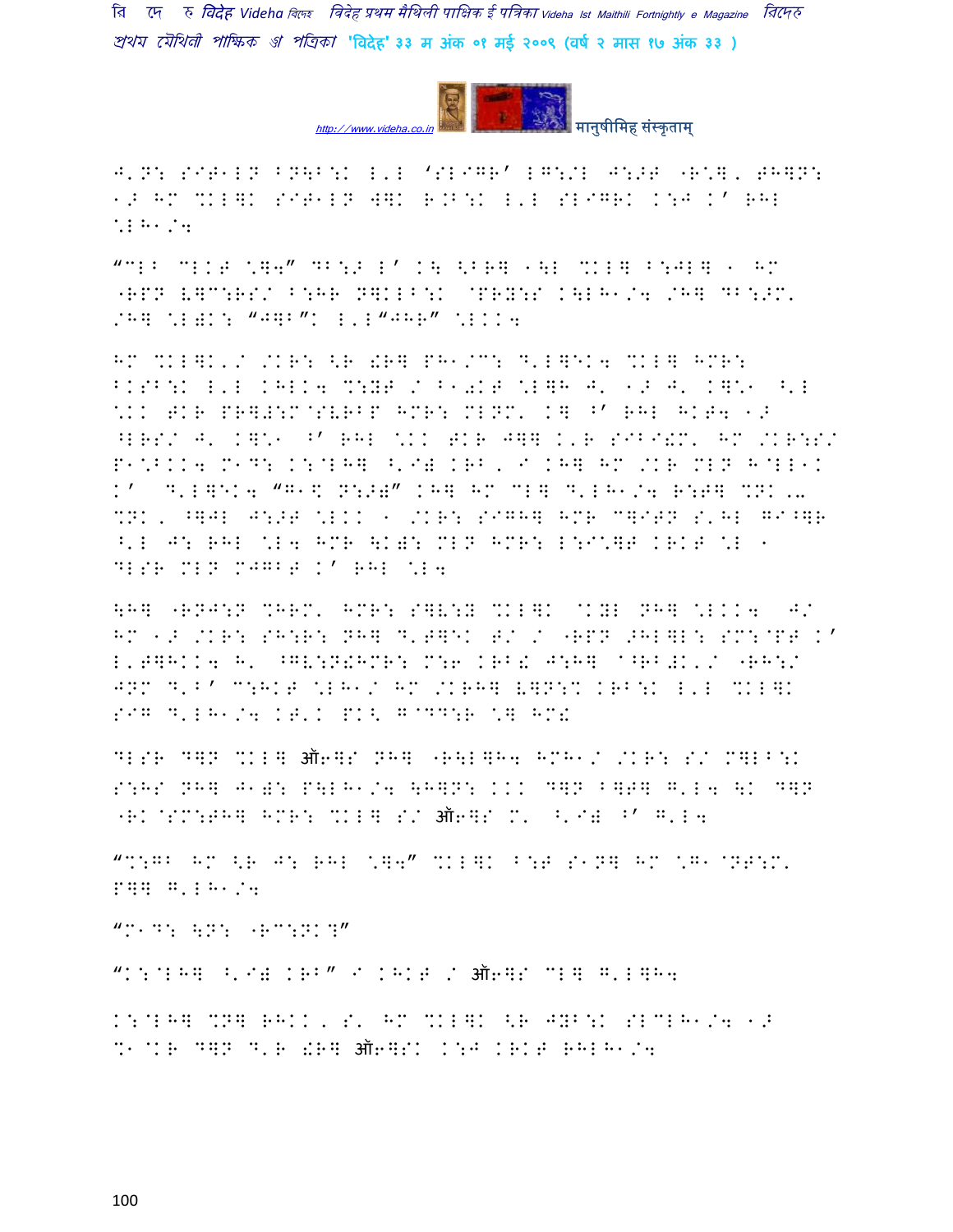

DLSR D]N HM %KL]K <R PH1/CLH1/ T/ D'.KT \*] J' /KR: KED, GREEN ENHE MEACHNEN, PRED, ALBN ROBOTH IEREE BALLA / SI^VT, HMR' L'L HKT S' J:N] HM /KR: .LLLH1/4 HMR' TH MARK COLLE

@PR]Y %:GB,

HM (RHL #1 PHR (RHL RED) RED PRINT BERGE RED AN D'N' D'AIRE (ARHSIN) I RECORDE (API)SEN L'OCHD (ARDER) FRA JPHR BAR: BRAND HAR: SRB4 HMR: JANA PHONE MARSHA & B B10KT AN JI HORS (FREE (PSR) (PRESING) E.E. BICHD (PRESIN HKT4 M1D: HM 1>S/ "RH:/K'/ B]SRKT \*], SI^V ^' SKY T/ "RHB/ HMR: B]SR] J:94

 $N: H$ 

MA MBAA (PBOA) HORE (ESAA) H.DSC HOBS (HERA): PO (MD) MAR LI RABI 1 HMR: PYRK NICLES NICLES NICLES AND RIGHT AND RESEARCH AT LINE BH: B:L1 B HMR: 1/.]S/ NLRK DB>): B1@NN K.N /H] C]@)W] PR P]] PSR] G'L K' HM NH] B10] SKLH1/4 "K:@LH] ^'I) KRB"KH\V:L] %KL]K'/ K:@LH] 1 1J1K B]CK "RITR K]\K NH] B108 MY RELEASED MY RESIDENCY CHANNELS WITH TRANSIT SLCN' H'T]H J' HM /KR: B]Y:H KRB: S/ MN: K' D'BKK4 J.N HO /KR: BAC: BORE KEAR: CHE COAR: CHE CHE LEATHER TV. CHOOK THE COAR RLIE T. PRINSE

 $N$  ( ) is the phase  $N$  -  $N$  ( ) is the phase  $\mathbb{R}$  -  $\mathbb{R}$  ,  $\mathbb{R}$  be a smooth smooth smooth smooth smooth B.: S:HA PROTHE FITH CHRISTIAN SING /KRIT. WHI \*LKK4

 $W_1$  (  $W_2$  )  $W_3$   $W_4$   $W_5$   $W_6$   $W_7$   $W_8$   $W_9$   $W_1$   $W_2$   $W_3$   $W_4$   $W_5$   $W_6$   $W_7$   $W_8$   $W_9$   $W_9$   $W_9$   $W_9$   $W_9$   $W_9$   $W_9$   $W_9$   $W_9$   $W_9$   $W_9$   $W_9$   $W_9$   $W_9$   $W_9$   $W_9$   $W_9$   $W_9$   $W_9$  B. LAR HORI LE KOLIN (RN) GREAR (TROTT PRE

 /H] DRB@JJ:K 1GB HMR @!Y:N G'L JTY %KL] KH]YL "WINE" CODE E NOONG EMMIN NIHA 2 E NOONG KA LIB EN EN AK MUE RHKK4 /KR J]] CTR] G'L \*LKK 1 /H] L@TT] PR 1B KKK): 6BL16E ENH W.E NEIN HAH "HY LIE 6BL16E K 218 PN6 TRK:R] .\B:K L'L %KL] \T\ NH] \*L]H4 %KL] B]Y:HK L@GN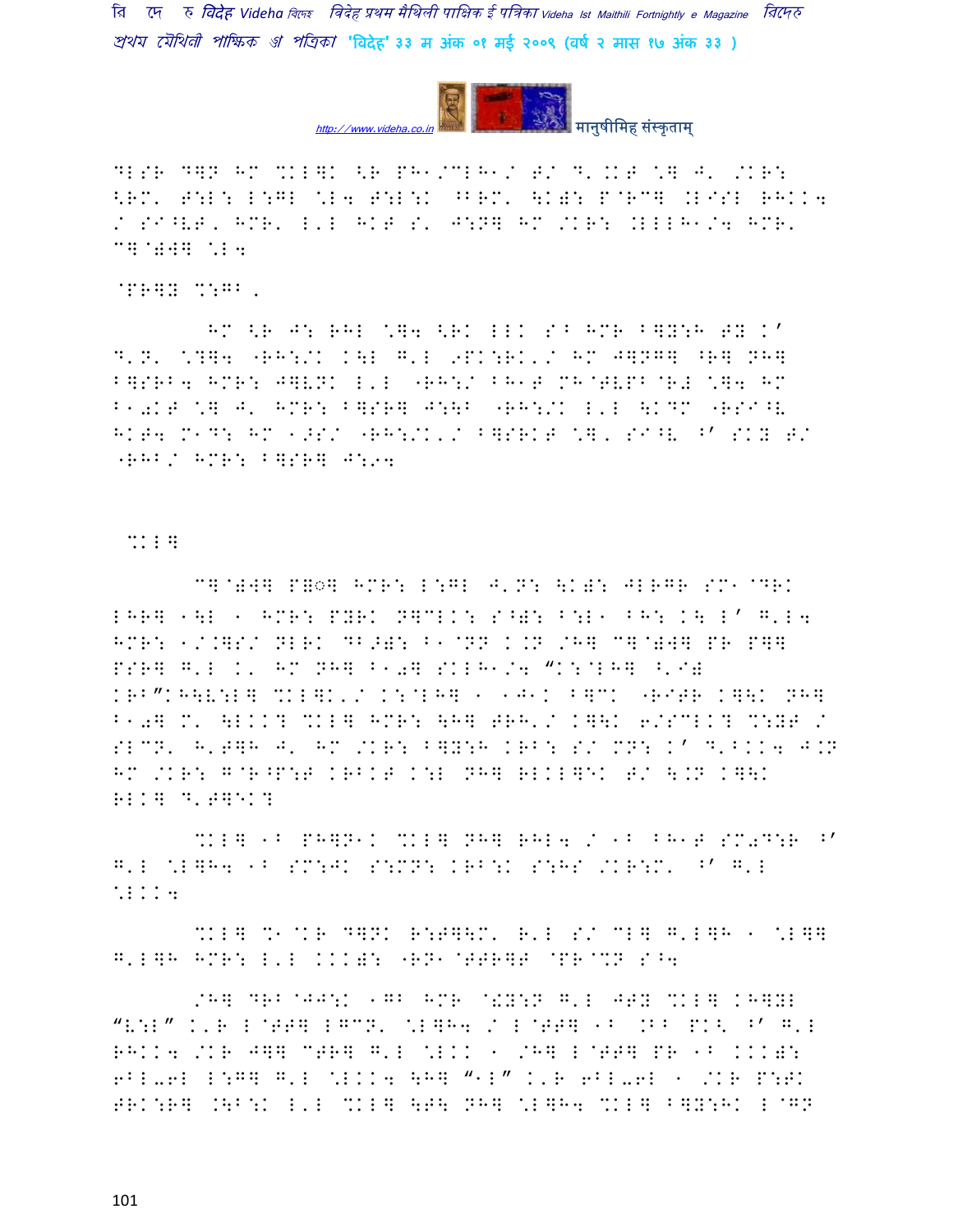

MARET, SIABA A SLOCKT SI SLAM D'AI SI SLOCKT SI D'ALLE  $\text{H} \Sigma \Sigma \Sigma$  (Weight  $\text{H} \Sigma \Sigma$  )  $\text{H} \Sigma$ 

 $\ddot{\phantom{1}}$ 

KUNDAN JARAHA

KONG KATHA KATHA PRASTUTI LEL SHABBAR DA SHABBAR DA SHABBAR DA SHABBAR DA SHABBAR DA SHABBAR DA SHABBAR DA SHA JI, SEBI FERNaNDEZ aa CHITRaLEKHa D'SOUZa KE HaMRa TaRaPH SE DHaNYaVaD aHaNK MaDHYaM SE DaY RaHaL THEY YEAR

RPPE Basilasile aast of the article FD

 $\ddot{\cdot}$ 

**BR PALAN JAN SAID.** 

SEBI FERNaNDES KER KaTHa aaDYOPaNT PaDHLaHU, BHaVNaTMaK KaTHa. SHaMBHU JI aa CHaNDRaLEKHa JIK aaBHar Je Kathar Je Katha Maithili mengenai menjadi saklahu.

NV TBRK L'.KK NBTN RCN:, "RN1V:D S'HL /HN' 9@TTM4

MO TREPO Y CORREIX O POLINCER COMPANY OF CONTROL

1.D'V:I%1 V@TSK MK?]L] C]@TR-@%RMI.L: (K:M]@KS); 1 2.

REPLYNS AT 12:12 PM AT 12:12 PM

REPLYNS AT 09:47 PM AT 09:500 PM

 $\ddot{\phantom{2}}$ 

102

**WEIGHT SAID...** 

B:L:N:I KMT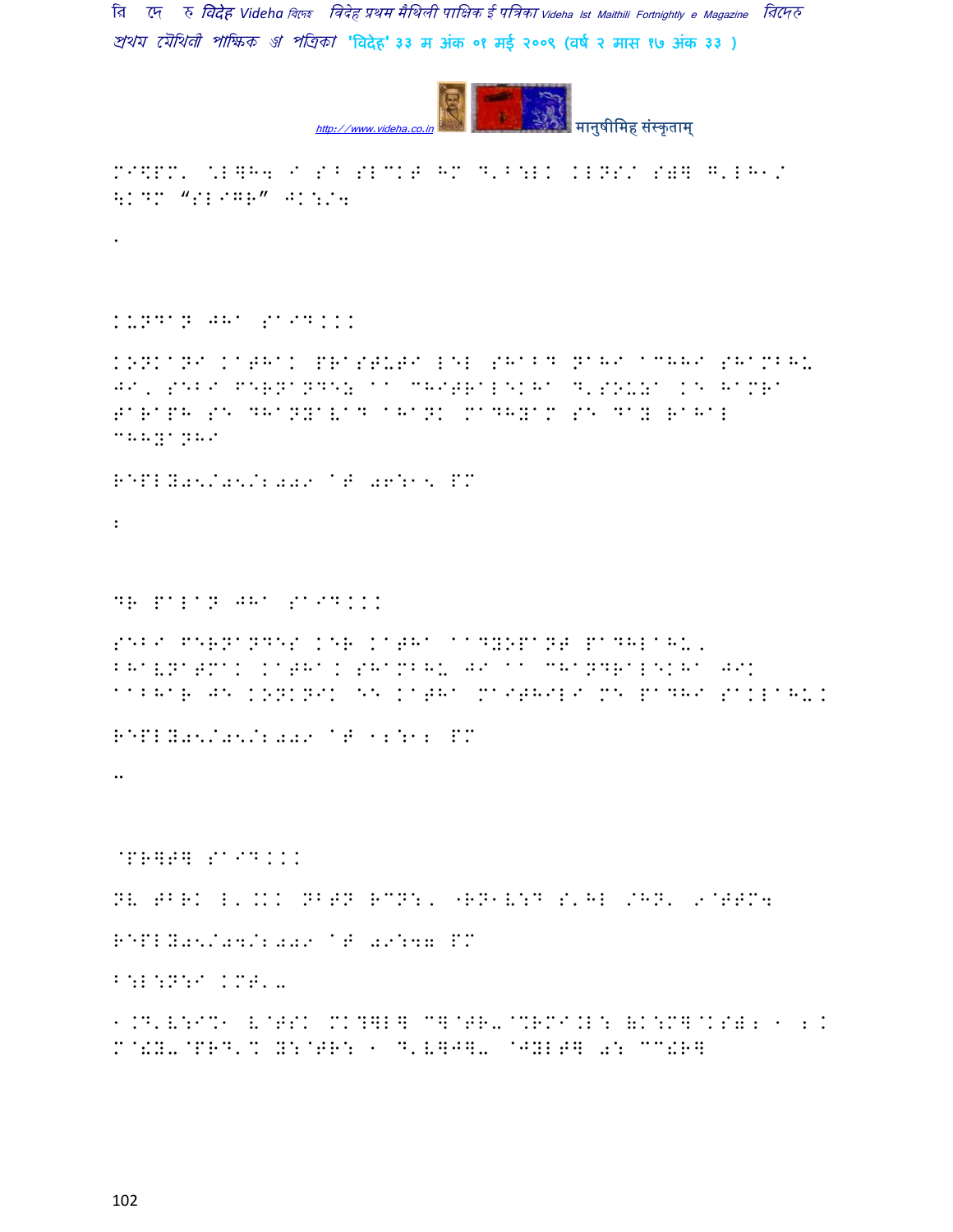103

 $\mathbb{R}$ মধূলিকা  $\mathbb{R}$ ষিধী :  $\mathbb{R}$   $\mathbb{R}$   $\mathbb{R}$   $\mathbb{R}$  :  $\mathbb{R}$  :  $\mathbb{R}$  : NaTaaSHa aPaN STHaN BaNaOT MaITHILIK NENa BHUTKa SaHITYa ME

 $\ddot{\cdot}$ 

ROPER REPLACEMENT OF SERVICE PO

JYOTI SAID... Sabsa Neek achi na Tagaari. Badan kale chin na ma'aari ahaar ah markaari. Badan ah markaari ah markaari. Badan SHURUAAT SHURUAAT ACHA AASAA AASAA AASAA AASAA AASAA AASAA AASAA AASAA AASAA AASAA AASAA AASAA AASAA AASAA AAS

**NT: C:RESPONDENT** 

 $\ddot{\phantom{1}}$ 

N]C:/K D1NB K:@R)BNK'/ @KL]K KRB 1 P"]B) NT:%: T]N

C]@TR-K?:, K:@R)BN, C]@TR-@PRH'L]K: >@TY:D]K @PRK:%N4 V]%'&: G1JR:T R:@JY %:L: P:@WY-P1@STK MI\$L @DV:R: 1WM

K MERK F.E EUSANY KIN MASUW MIRKYTHE BEAAN SIE

NAT: MARIO MARIL-CARDELINING REPORTED A LITE

D'ISTORY E MARIN AMPIRE THE THE THE THE TIME OF THE UNION OF THE UNION OF THE UNION OF THE UNION OF THE UNION K@MYNING\_AYAL\, HIMPIN, HIMPIN, HIMPIN, HIMPIN, HIMPIN, TIME EAR PART ROWELL OF PERIODIC CARD BASING (EAR OF PERIODIC)

1.D'V:I%1 V@TSK MK?]L] C]@TR-@%RMI.L: (K:M]@KS)

िव दिन दि<mark>विदेह Videha</mark> <sub>विफर</sub> विदेह प्रथम मैथिली पाक्षिक ई पत्रिका Videha Ist Maithili Fortnightly e Magazine *वि*दिन्द õथम मैिथली पािक्षक ई पिñका **'**िवदेह**'** ३३ म अंक ०१ मई २००९ (वष र् २ मास १७ अंक ३३ )

http://www.videha.co.in **मान्यु क्रिये जिल्लाम्**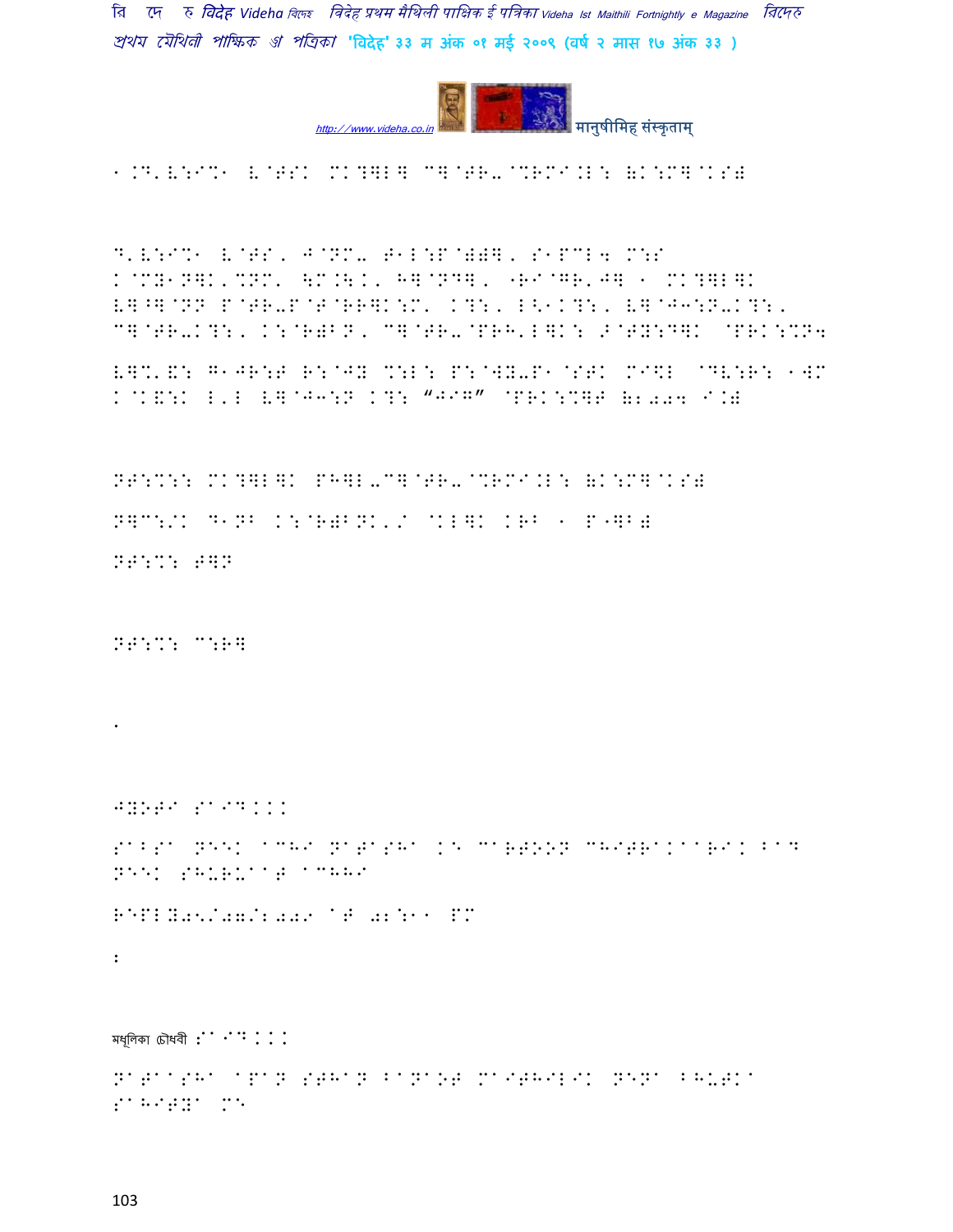

REPLY 07:06 PM 2009 AT 02:06 PM 20:06 PM 20:07

 $\ddotsc$ 

aum Said...

NaTaSHa aTI SUNDaR

REPLY 05:03 PM 2009 AT 06:03 PM

 $\dddot{\cdot}$ 

UMESH MaHTO SaID...

NaTaSHa MON MOHI LELaK, JYOTIJIK DEVIJIK KaTHa aa

ONLINE DICTIONARY BAD NIK, BAHUT RAS SCIENCE COMPUTER ON THE SCIENCE COMPUTER OF

DEVANSHU VATS KER CARTOON AAN JARAMADESHU VATS KER

THANK TIME NIK,

MaDHDYaPRaDESH YaTRa SEHO UTTaM

REPLY05/05/2009 aT 02:12 PM

 $\ddot{\phantom{0}}$ 

 $\ddot{\cdot}$ 

104

umesh said...

KER NaVIN SHaBD.

PREETI SaID...

RPPLYDS/2009 at 02:09 PM at 02:09 PM

REPLY05/05/2009 aT 12:14 PM

YaTRA AA DEVILLEE DUNU BAD NIK LAGAL.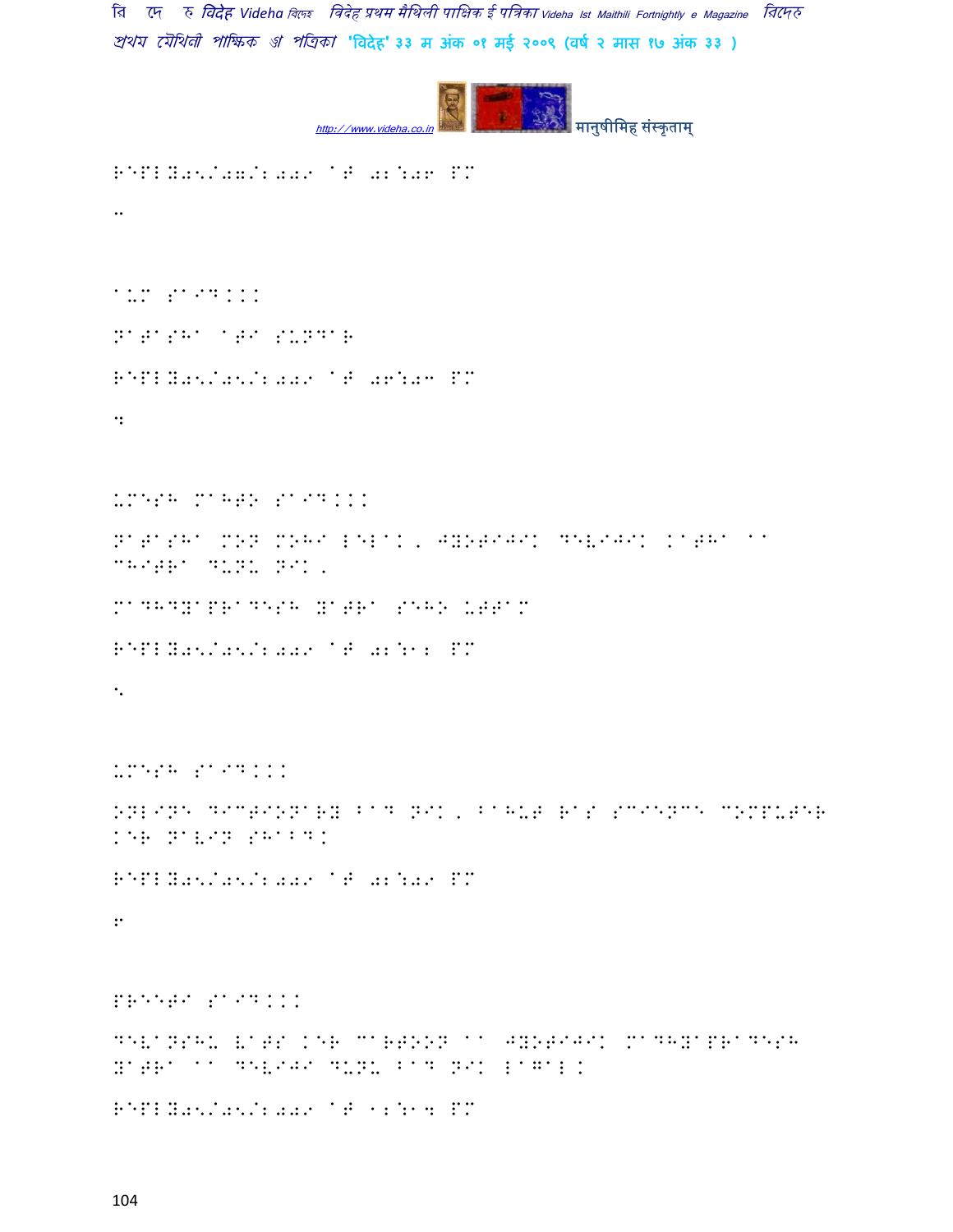

 $\mathbf{::}$ 

KRISHNA YADAVI MANSHU VATSA KER CARTOON BAD NIK LAGAL. REPLYNS AT 12:13 PM 2009 aT 12:13 PM 2009 aT 12:13 PM 2009 aT 12:13 PM 2009 aT 12:13 PM 2009 aT 12:13 PM 2009  $\mathbf{1}$ M@!Y @PRD'% Y:@TR:- @JYLT]  $H:U \to H:U \to V$ 31 DEEP THE 1991 OUT THE THE ..

KOPP: PADE (PART) (KA: DA) (PRE AND ATH) PRE (PAIR) BI (BA'GEA' FP) B K@&)@PRD H:'\T \*K4PR@NT1 SMY:^:VM' HMR: SBK' 5,30 BJ'  $\sim$  (Fig. ) - PCM=c PC DIRECT BY BOTH POST PHOTOGRAPH (FIG. ) - RECEPTION DIRECT PICKERS IN RECEPTION OF  $\sim$ S@NN:): P@K&] SBHK C1HC1H] Sa )B)L4P@RVTK B]C S1Y:'@RDY D'.K > PH]L "RVSR \*L4"RPN L@K@&Y D]S PH1⊙ZTICK (PHP1) RESIGNED ENHIBRITHER BY SA CHEN. CHEN S6R THI CACA ACSTACLES FALL POTTHOM PH1⊙COMERIOCE

STR TRE BEST TLERE 300000 BREAKERFEND FORBETTREED LOSTER PR @S?]T PCM=\_NO SONG PROVIDED AT THE CONTROL OF REAL PROPERTY. \*K4"RH]W:MK M@ND]R◌G16:◌0RN:◌<:)] SB B\$ RM#]Y \*K4P@RVT@%R'#] SBHK B]C BSL > P@RVT]Y @S?L "RPN  $R$  , we have the probability of the state of the state  $\mathcal{R}$  . The state  $\mathcal{R}$ P:KN' "R\*]4"RI@GR'J %]K:R] K@RNL H:I\$] "RKR: TKN' \*L4S@N 1869M' "RI@GR'J "RKR: BS'N' \*L4

"RTH P: POST P: PHONO ARTHOR ARTHOLOGY AND THE SALE OF THE STREET AND DISTURBANCE "R\*]4\H'N M:@NYT: \*K J' "RH] G16: SBHK N]@RM:# P:@#\$V "RPN BNV:SK SMYM' K'N' RHK?4"RKR %].R Sa PBR: MO TERT, MO RELESS, THE PROJECT NORTHERN TELL (TERT)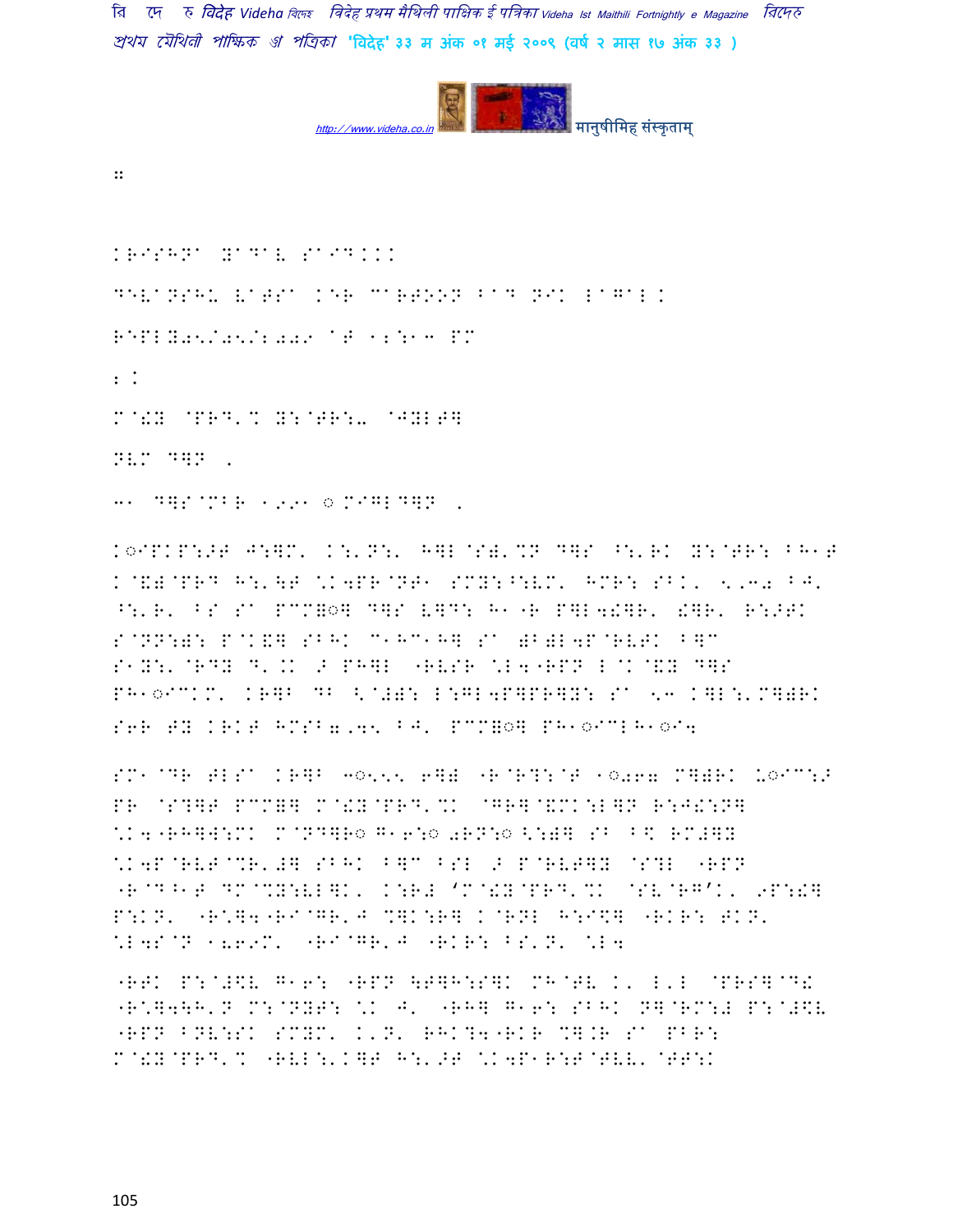

"RN1S:R' > B:K@D!K:L]N \*K 1R "RKR N]@RM:# 9M 1R 10M WHEN THE CONSTRUCTION OF THE CONSTRUCTION OF THE CONSTRUCTION OF THE CONSTRUCTION OF THE CONSTRUCTION OF THE C

"REAT COMMENT THAN IN THE REAL SECTION OF THE SAME OF THE SAME OF THE SAME OF THE SAME OF THE SAME OF THE SAME OF THE SAME OF THE SAME OF THE SAME OF THE SAME OF THE SAME OF THE SAME OF THE SAME OF THE SAME OF THE SAME OF KR]B 300 6]) GH]IR \*L4"RTa "RI@GR'J M'JR H:I\$] .S]Ka D'E ROLLE C'EST DE C'EST (FILME) SA MORT L'ORIS D'E MANIFEST (PILMES SE MEDIR  $\mathbb{R}^n$  . The Light of the constant  $\mathbb{R}^n$  is the constant  $\mathbb{R}^n$  and  $\mathbb{R}^n$ PCOMORI KIND ORTHOL SYMMING THE STANDARD STAMPS OF THE MANUAL SIMULATION OF THE MANUAL LINE OF THE STANDARD OF \*K1+3: MSTER PHER, GYL BYERING RYN PR \*NE \*P. (\*BHE) 7861. BS'N:> @PR:R@M^ K'N' RH?]4HMR SBHK ):'L] V]^]@NN JARI STERN SV:R (PRINCE SV:R PR VIDE SV:R VOR  $\mathbb{R}$ : And  $\mathbb{R}$ :  $\mathbb{R}$  and  $\mathbb{R}$  and  $\mathbb{R}$  is the manufacture of  $\mathbb{R}$  . Monopolynically  $\mathbb{R}$ PH: BB: 'St. PD: 'St. 'K FRIST.' B .: PPRP ST. B (BPRED. CRISTAL) AND A \*K16: "RHFB" BFGH10: "BOTHE" (FBC) FFORT (FFORT (BOTHER) PROCEED BBC \*K4"RKR K:R# G16:K \*TVL: C@)):NK B]C JML P:N] \*K4HMR: SPK' @ \$RESPEE PELIC P. PERBIL PS RSS BRPERBING @DV:R: "R^]NY KKL 6]@LM 'MKS] S:HB' K' %B)]IG ^'L \*K4

"RED B: P G P (PINT)" RY D (RD) (RG) B PINE (PINE)" R PHOSTE PHOSTER (STREET)  $S$ B LE I ANTIFICIAL SERVICE SERVICE SON RESOLUTION "RN^]@J3T: KHB Y: K]\*1 1R HMR: SBK' "RKR !:@RM]K MH@TV "RKR ^:KG:'L]K BN:V) K' S:MN' !BM]L L:GL4\K P:?RK L@MB: S1RIGK "R@NDR\ K P@#\$]T \K J]V]T N:G V 1RTH ?:REPORT PRODUCT "ROWL" & NORTH PART AND RELEASED AND RELEASED AND RELEASED AND RELEASED AND RELEASED AND BKSL \*LECHALG'L \*K JONES THE FILM SA BCKL'L \* TO SA BCKL'L 1 N1K:YAL RHK?49 RHH S1RIGMY, AN FIRIG AN INDIVIRY SIMIL TER: PART OF SKETT RESERVED TO A REPORT TO THE SKY BE SKYLD TO BE SKYLD AND RELEASED AT A POSSIBLE ASSAULT OF DISCOME ): \*:@TR \*:@TR: <1SLH1◌I Ta KN]Y' DBR B:D DM <1◌I)a L'ARE A PRODRE 1P BARCELON, CARDA CUPADA CHARD I DE SAN BARCELON DE SAN I \*L4.KR HMSB Ta B:HR 1B] G'LH1◌I M1D: \K ): %]@K&K "RPN R BOET BY, BIS IS NEAR THAT PER PARENT HIS ISOLE NEW YORK IN A POST THEFT BY H: A HIGH AND A SA MARKET IN THE SA MANUSCRIPT "RED B: STATIFUL COMPLETENT TIMES OF THE LIGHT OF THIS INTERFERING DECISION OF THE USE SM:N P:THE POSSESS PRINT PRINTS PART IN PHILOPHERS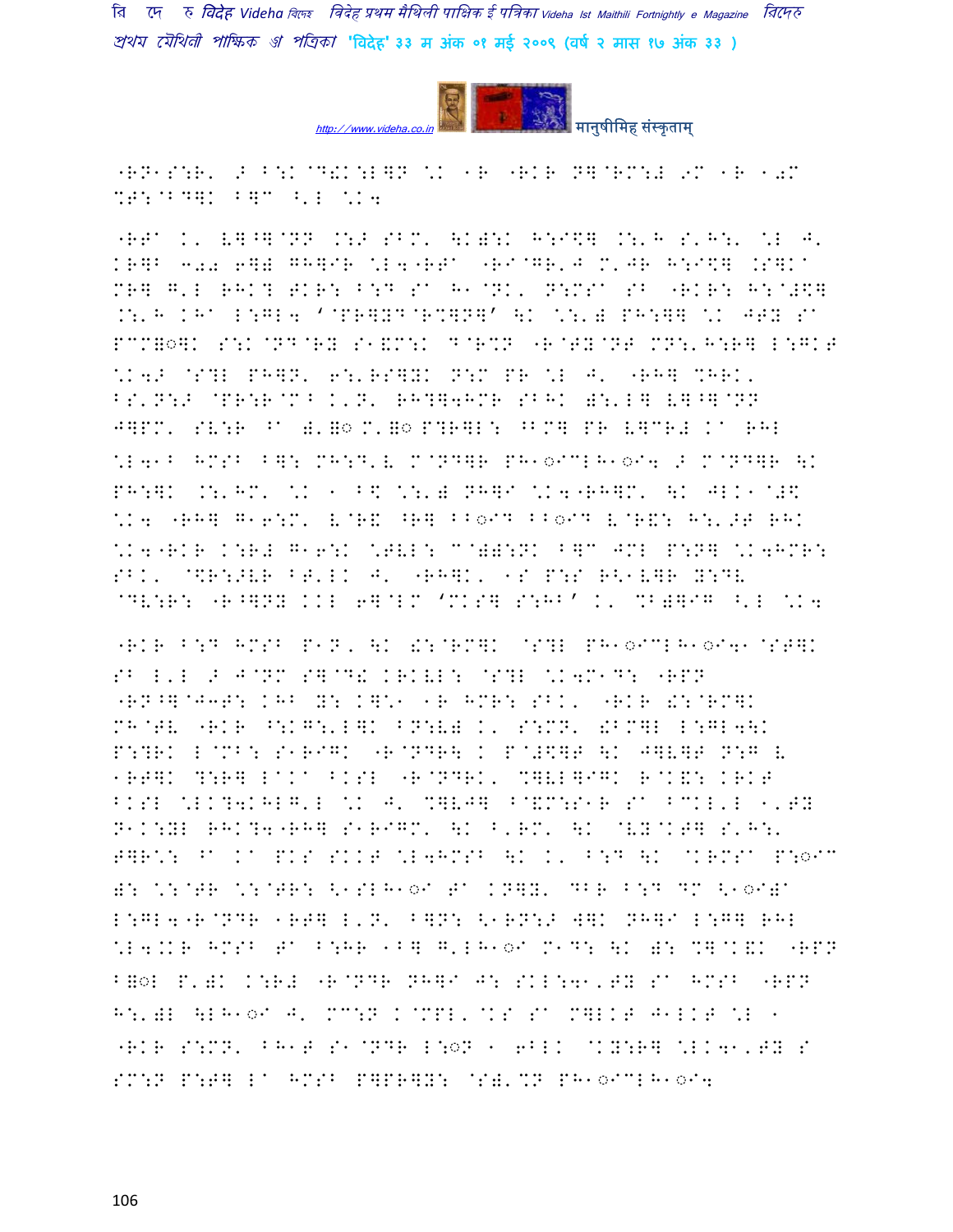

D'V]J] : @JYLT]

D'V]J] , C]@TRP@))

D'VILANA SA PORTE SA PARTICIPA A MONTE EN EN LES SA PART J' "RHOO" PROPERT AND NEW COOL OF SOUTHE TIEP NEIT K:R# H1@NKR SBK' 6918 D'.N:BRA' 6000 PHE SBK BEEL PLE \*LKN 4 H1@NK: SBK' Ta 6]@LM D'.K' V]C:R:' R:.L: PR <R M' \$P) PRK \*LKN4\H'N M' V]@DY:LYM' 6]@LM D'.B:K B:T BHF PARTIES OF THE STRIKE SECTION OF THE CHANNEL OF THE SERVE 6]@LM .R:B NH]I H:'YT \*K4 B@LK] MN:'RIJN BH1T 1V@%YK \*K4D'V]J] KHL.]N J' 1 M>@R Ka J' L'BR \$' MN:YL J:>T  $K$  , and satisfies the same of the same same same  $K$  is the same  $K$  same  $K$  and  $K$  and  $K$   $\mathbb{R}$  and  $K$   $\mathbb{R}$  and  $K$ KRB 8 <@#): 1R:M KRB 1a 8 <@#): MN:'RIJN @VY:Y:M T?: "R@NY K:J KRB46]@LM D'.N:>@R SBSa @PRS]@D! MN:'RIJN  $\ddotsc$  . The state of the state of the state of the state of the state of the state of the state of the state o

D'IGHAN IAN DHE AI (ANGCH) SOPANEI D'AICH D'AN NA V]@%V@PRS]@D! D]@GGJ SBHK J@NMD]N "R\*]4 MH:@N 6]@LM NAMES ON THE RAME OF STRAIN STRAINS SEEDS J@NMD]N 2 M>@R Ka \*KN4D'%K' @PR?M N:'B'L P1R@SK:R V]J'T: @SV@RG]Y RV]@N@DRN:? W:K1RK' J@NM D]VS 7 M>@R K \*KN4 RV]@N@DRN:? W:K1RK 9P@NY:S PR 1!:R]T 6]@LM 1a DBRD@R%N !:R:V:H]K S'H:' BN] C1KL "R\*]4>@R D1N1 BHHOM CHO CHEAH PEO COPERD AI CHEAN-AEAH (SACCHEH) CHEAN "RO BIGH:L K' BIGH M' D'ANG K' DONA BEOBL' EBA VERICA. %]R:'M#] SBHK J@NM ^'L "R\*]4TKR B:D 6]@LM K' @DV:R: ^:RTM' BH1T V]D'%] M1@DR S'H:' 1BKT "R\*]4 TKI 6]@LM >I\$@S@)R] ^:RT SRK:R K' L'L 1Y K' MH@TVPB@R# @SR:'T  $\ddots$ 

D.GHAN (BR) PGE BHIT 2007 MINHT, CER BOBBIT B@CC: SBL'L BNK \*K4 JAHBY SA BOOK (1. THIRESAR SHER %]@K&: S'H:' ^')KT \*K4KT'K 6]@LM J:NVR SBK' @PRT] DY: ^:VN: K' @PR'R]T KRKL'L BN:1'L G'L \*K4 KT'K 6]@LM !:@RM]K M:@NYT:K S@MM:N M' BN:1'L G'L \*K4 T:H] @DV:R'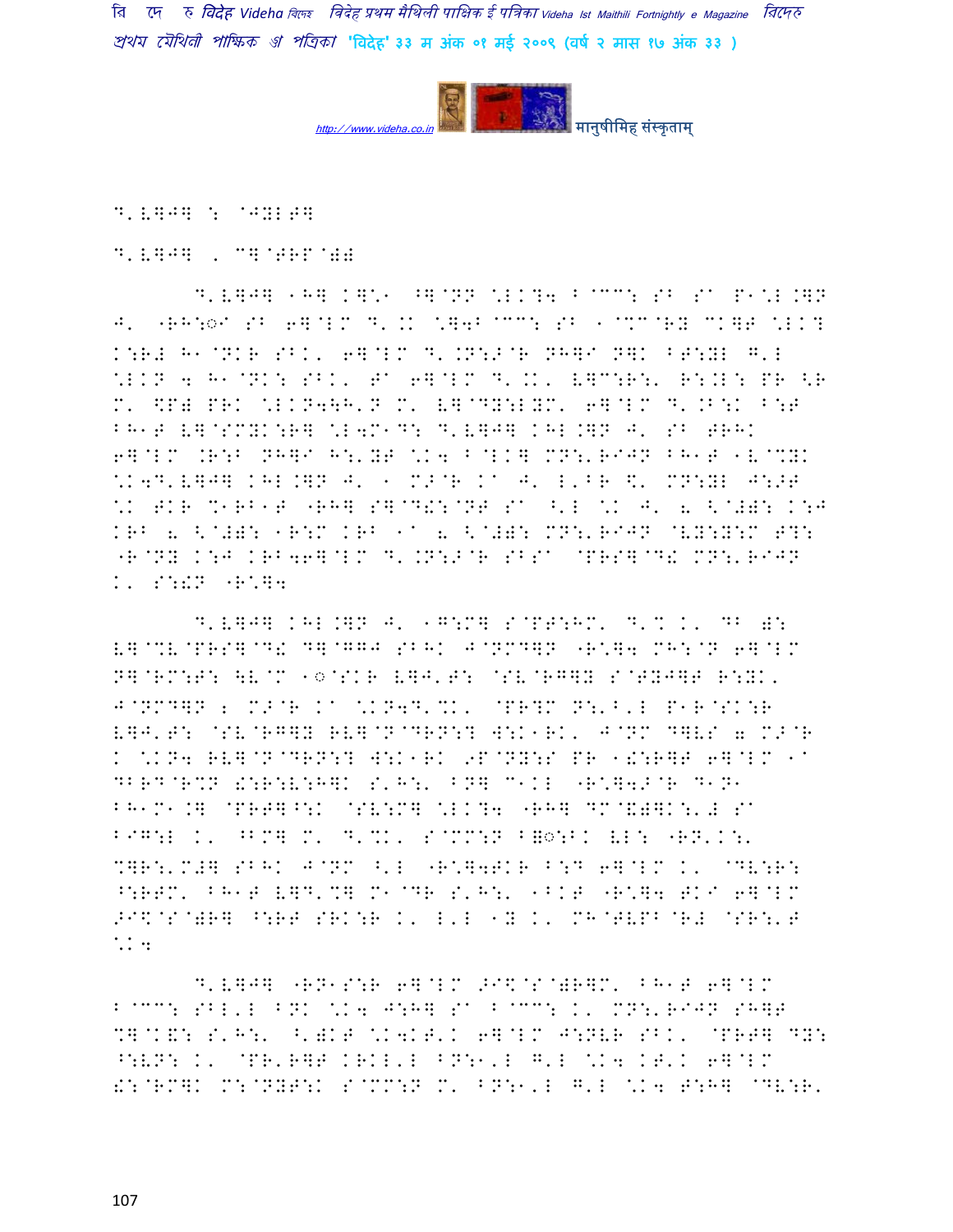

B@CC: SB "RGR "RPN 9@MRK' L:YK 6]@LM D'.K? Ta BH1T 6:YO: ^a SKKT \*KNAD'VIJLE \*KNH4D'V "RHIJK' "RHAD" (PIE SA PRIMA \* PRIMA \* PRIMA \* PRIMA \* PRIMA \* PRIMA \* PRIMA 1BKC RIS SHIPS THE SHE SHOW DOWN MORE AND THE RBPM' MN: RHL \*L G:M ^R]K L:'K K' 6]@LM D'.:BK K:@RY@KRM BNL4

B@CC: RECORD @DV:R: DOCTES

१. TENET (SB = 1991) - PROPERTY ARDEN (BERG BRANDER SHOWLD (SD = 1991) - RESPONDENT (SD = 1991) - B S@RV@PR?M "RPN D1NB H:? D'.B:K C:H], 1' I @%LLK BJB:K  $\cdots$ 

KR:@GR' VST' L@K@&M}, KRM@! VST' L@K@&M}, KRM@!Y' SR@SVT\_POLICY L@K@&M}, KRM@!

KRMBL' @S?PROVINCERS @BR@HM: @PROVINCERS

KRK 1G:/ L@K@&M] BSKT \*?], KRK M@!YM' SR@SVT], KRK MBLM: MBPLM: OSTER CHER HEM: BIRE MHILB, CB: MARCH KRB:K ??K

२.FV: MH: C:L-DRE L. PRICE C:L

D]PMBL' @S?]TL @BR@HM: D]PM@!Y' JN:@RDN,4

D]P:@GR' %@+KR, @PRL@K@TT, S@N@!Y:@JYLT]@RNMLa@ST1T'॥

DEED THE MARL OFFICER MAN TO DEED AND GUIDER (1) 13 December 1988 - 1989 - 1989 - 1989 - 1989 - 1989 - 1989 - 1989 - 1989 - 1989 - 1989 - 1989 - 1989 - 19 SI@!Y:@JYLT]! "RH:/K'/ NM@SK:R4

 $3.51 \div 51.51 \div 51.51 \div 51.51$ 

R:MI @SK@NDI HNBM@NTI VKNT'YI VMKLDR@M4

%YN' Y, @SMR'@NN]@TYI D1,@SV@PN@ST@SY N@%YT]॥

J' S^ D]N S1TB:S/ PH]N' R:M, K1M:R@SV:M], HNBM:@N, GR1\$ 1a ^]MK @SMR# KRKT \*?], H1NKR D1,@SV@PN N@&) ^a J:>T \*@NH]4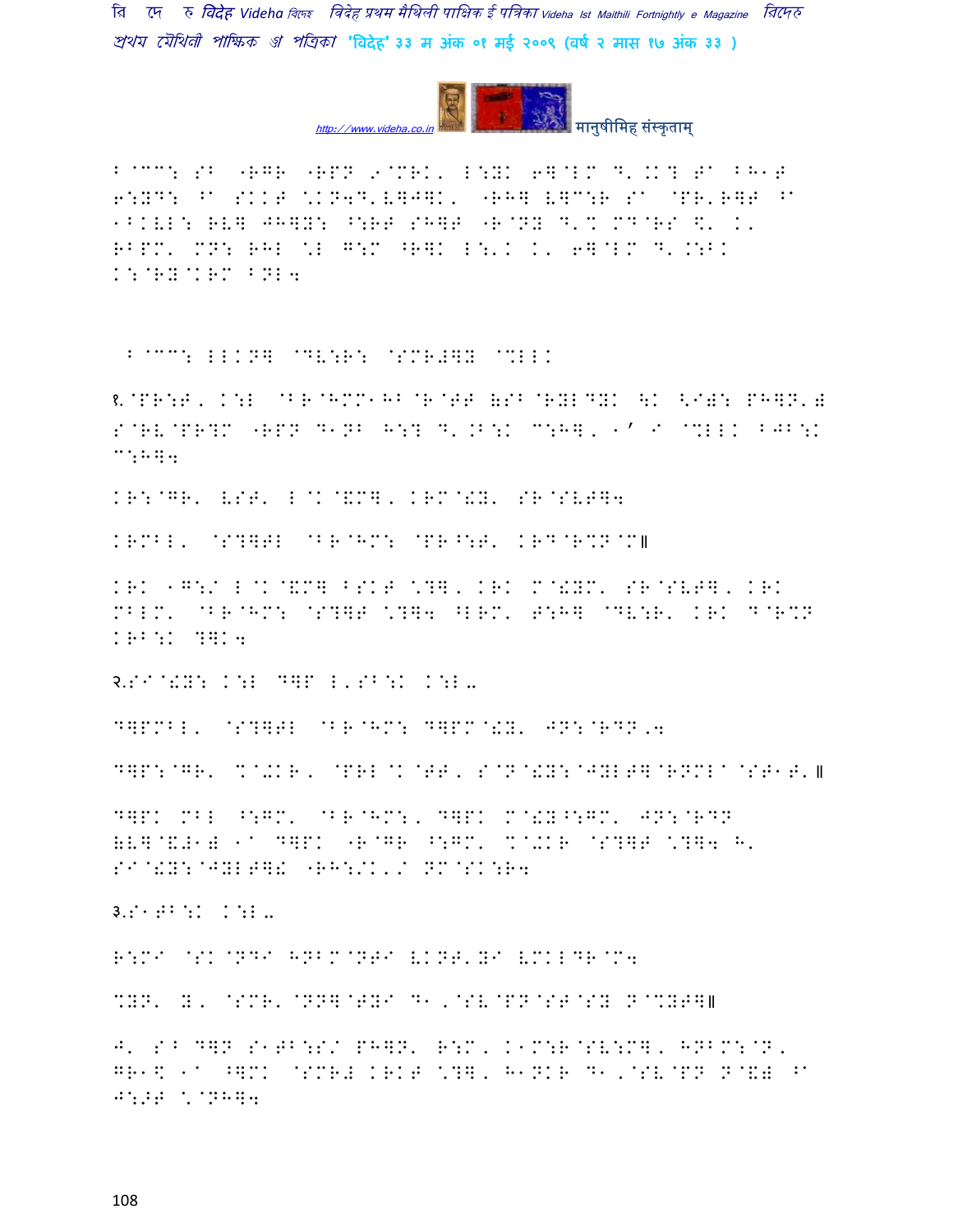

 $8. 74.441$ :  $17.34$ 

BOOK, TIME CAN GRUPS SROW

N@RMD' S]@N!1 K:V'R] JL'a@SM]@N S@NN]!]I K1RB॥

H' GIG:, YM1N:, GLD:VR], SR@SVT], N@RMD:, S]@N!1 1a K:V'R] !:R4 \H] JLM' "RPN S:@NN]@!Y D]"R4

५.9@TTRI Y@TSM1@DR@SY H]M:@DR'@%CKV D@K&]#@M4

V@R&I T@T ^:RTI N:M ^:RT] Y@TR S@NTT],॥

SM1@DRK 9@TTRM: 1a HIM:LYK D@K@K@K@K@K@K /T1K: S@NTT] ^:RT] KHBKT \*?]4

६."RH@LY: @DRCPD] S]T: T:R: M@#\$LDR] T?:4

P@3CKI N: @SMR'@NN]@TYI MH:P:TKN:%K@M॥

J' S^ D]N "RH@LY:, @DRCPD], S]T:, T:R: 1a M@#DLDR], \H] P:/C S:@!V]-@S@TR]K @SMR# KRKT \*?], H1NKR S^ P:P  $P$  TH  $\rightarrow$  T  $\rightarrow$  The  $\rightarrow$  The  $\rightarrow$ 

७."R@%V@T?:M: BL]@R@VY:SL HNBM:I@%C V]^]&#,4

KMP, PRS: PROTOCO SOPRIE, MARINAMENT, N

"RA: MOTE MATES ON A LIGNE (1) AND HOME ON DURING IN CONTROLLING ON THE MAGNINE MANUFOLY ARE CONSIDERED AS A D 1a PR%1R:M- I S:T (C) CHBKT (C) CHBKT \*\*\*

८.S:T' ^VT1 S1@PR]T: D'V] %].R V:S]N]

9@GR'N TPS: L@B!L YY: P%1PT], PT],4

S]@D!], S:@!Y' ST:M@ST1 @PRS:D:@NT@SY !B@RJ)',

J:@HNV]6'NL'.'V Y@NYB!] %%]N, KL:॥

९. B:LLAHI HUND:ND N MY STAR SERIES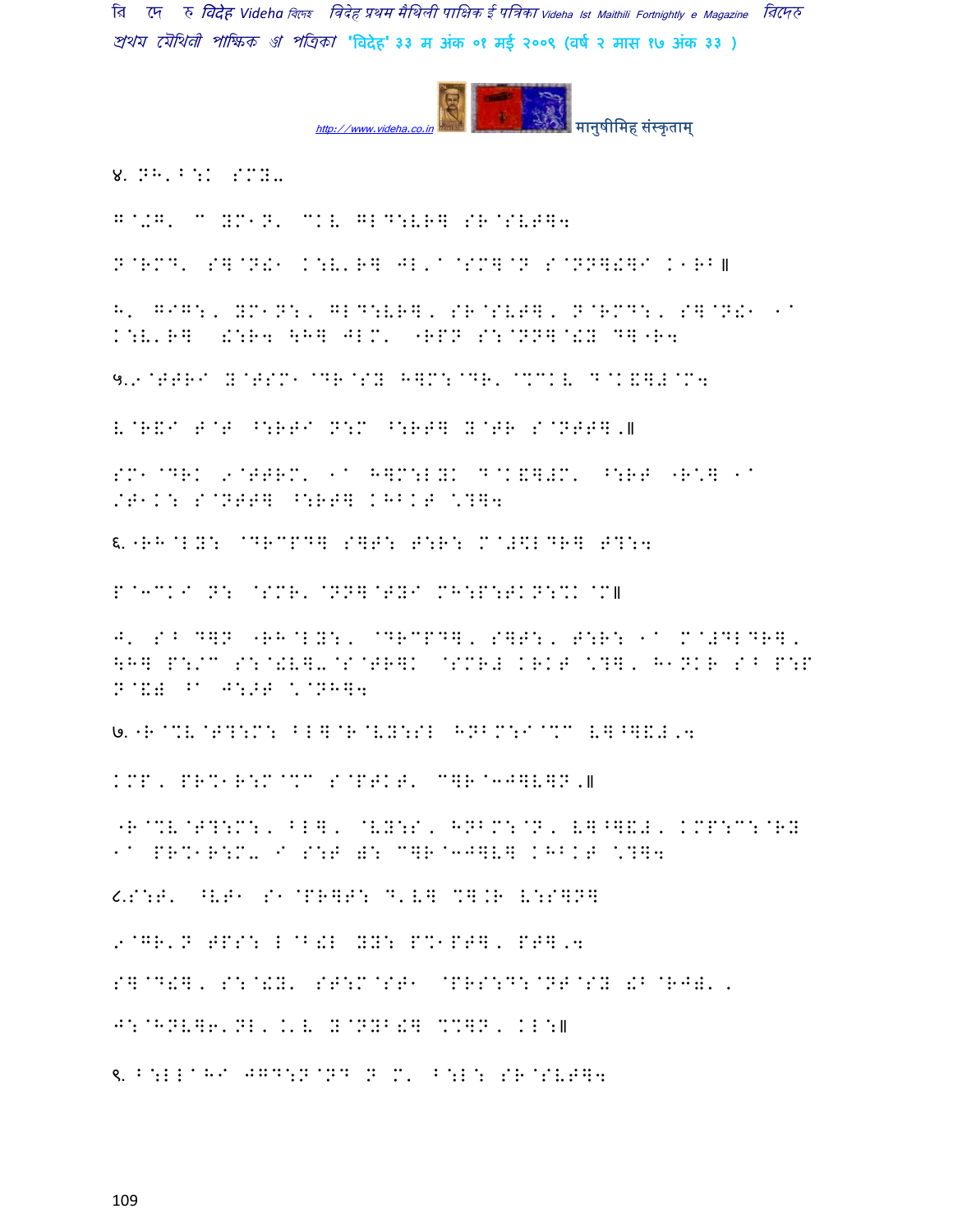

"RPB@R#&Y: PICM' V@R##Y: V@R#Y#Y#Y#Y#Y#Y#Y#Y#Y# १०. DB CHAT MI EVENT MIDESTY ONE CHAT MHAL DE THOMATH 22, MINOTH 22)

1 @BR@HM@NN]@TY@SY @PRJ:PT]@Rॠ&],4 L]I^L@K@TT: D'IGT:,4 @SVR:\$1@TH:D'ATEST PROVIDED AT A SVR AND THE LI

+ @MRC®HMCORO + PROBOT DE BROSTE DE BROSTE DE BROSTE DE BROSTE DE DE H:SolibliaH: H:SoHoliPG : THH: o' PE (EGH) of PR (EGS)off (ToH:SHoliF) | Hi:Oleito@GPECORDREO EL@POCHEEEE:OP@CREitPi@TOLLECORPEL@ F+ Boʻlik:Hoʻlk:HoʻlkHoʻli.Hoʻl: oʻlik: Vilogo (B) B V: YCH ( BHÓNGE GOB (RHQH) HGQBHGK (PHIGQN, LPHÓIGN, (P. PQ)HH (PB)K) BOPERHO HIGEORE OP@CYEGABO FOUROPRYHO BIP, NOEQUE OPOG  $\mathbb{R}^n$   $\mathbb{R}^n$   $\mathbb{R}^n$   $\mathbb{R}^n$   $\mathbb{R}^n$   $\mathbb{R}^n$   $\mathbb{R}^n$ 

M@N@TR:@R?:, S]@D!Y, S@NT1 PB@R#:, S@NT1 MNLR?:,4 %@TRB#:I B1@D!]N:%La@ST1 M]@TR:#:M1DY@STV4

 $36$   $144$   $144$   $144$   $144$   $144$   $144$   $144$   $145$   $147$   $148$   $149$   $149$ 

H' ^GV:@N4 "RPN D'%M' S1YL@GY 1' S@RV@J3 V]@DY:@R?] 9@TP@NN HL?], 1' %1@TR1K'/ N:% K\N]H:R SKN]K 9@TP@NN HL?]4 "RPN D'%K G:Y .BB DB! DY B:L], BRD ^:R VHN KRAM HOW SOME REAL PROPERTY AND IN THE REAL PROPERTY BEFORE BEING BLOCK BLOCK BLOCK BLOCK BLOCK BLOCK @S@TR]G# NGRK N'TM@TV KRB:M' S@K&M HL?] 1' Y1VK S^:M' /JPB@R# ^:&# D'BYBL: 1' N'TM@TV D'B:M' S@K&M HL?]4 "RPN D'XW, "AND YESWED" HER ESHEN HER IV OBERNATION SOBERG: PROPORTING: PRAYER ARY OVERVISH BARY SYMPORTING K@LY: HUR: TAH BI BI MURIS BI HO HI AN THOHIC STIMATE

MN 100 XX XX VARD AND VAN VAN VOORT VAN DIE STIKK VAN DIE STIKKE KRAAISE KRAAISE KRAAISE KRAAISE KRAAISE KRAAIS MINERAL MINERAL SERVICE

 $\#$ MHT.  $\#$ M' I: $\#$  THE FTLE (5) AR  $\#$  .

"WHITE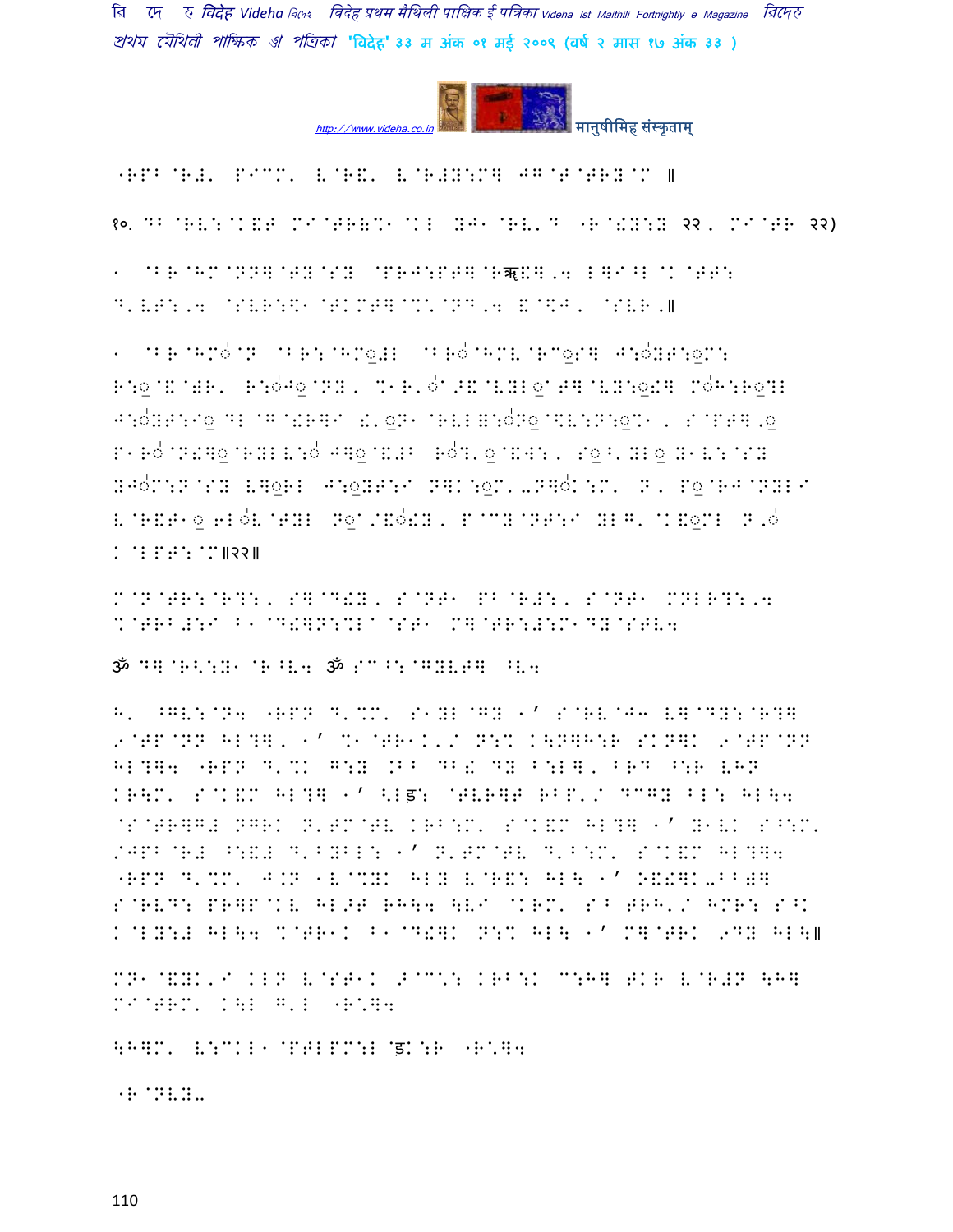

@BR@HM◌ ॑@N - V]@DY: 1D] G1#S/ PR]PB@R# @BR@HM ROBIE. ATTI

MOBRO POSTO DE DE DE DE DE DE DE DE DE DE DE DOUGE D

+ H:0B#1+2@tv:HP@PDP@HL&\

R:◌ ॑J◌॒@NY,-R:J:

%1R'◌ ॑a–B]N: \$R BL:

>&@VYL◌॒- B:# CL'B:M' N]P1#

TERMINOMENT TERMISSION ENERGY BLACK

MÖHDER IKK RAR BERT RED RED RAR D

DE DROGEROLIGISCHER KORTOGER KRAG KREAK

 $\mathbb{R}, \mathbb{Q}^n$ ) (bestime) which we consider  $\mathbb{R}$  and  $\mathbb{Q}^n$  are  $\mathbb{R}^n$  . In the set of  $\mathbb{R}^n$ OREE BA0P@ VELAWY FIRST PROTO DATE ON CATALERE

 $S$ PTPE,  $O=1.15$ :

PHPÓ NPLARO NEAL LOGÍ PHRÓ NACAROÍ NLALPOBLICIO LOGIE LOGIE (FOGLA). @RYLV:◌ ॑-@S@TR]

J]◌॒@&#B-%@TR1K'/ J]T\ BL:

B○P.Q'EAR WET PR @PRP @

SOURNEY SOURCE

**WI: WI: WI: J'HN: WI: J'HN: J** 

BA¢TGR(MBGAGG) BG(ABT.)

LAQRICTER (12 PRGHAM IRAFI)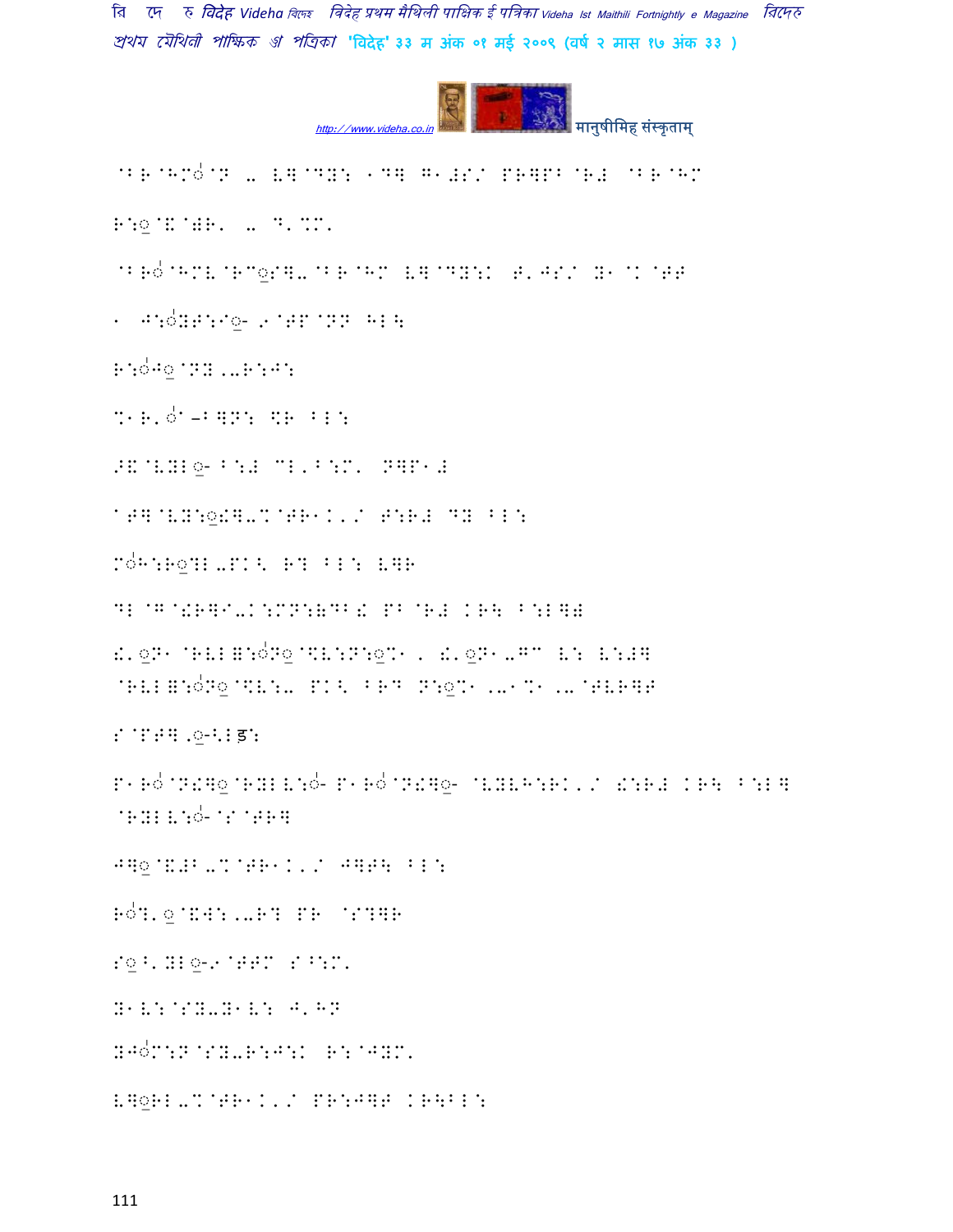

DA:N@MYLORAMONICORAMONICORAMONICORAMONICO

 $H_1, H_2, H_3, H_4, H_5$ 

Politic Miller Control

E THER ORE THIS HIR

eløbjeg: 1980-1990 el Blit

/H063 ....YH69 . |

 $P^2$  . Point  $P^2$  . Point  $P^2$  . Point  $P^2$  . Point  $P^2$ 

WHAT WE CONSIDER THE REPORT OF A LART CHECKER REPORT OF WHICH

N,◌ ॑-HMR: S^K H'T1

 $K$  , and the small continuous continuous continuous continuous continuous continuous continuous continuous continuous continuous continuous continuous continuous continuous continuous continuous continuous continuous con

@GR]6]?K "RN1V:D- H' @BR@HM#, HMR R:@JYM' @BR:@HM# N]K !:@RM]K V]@DY: BL:, R:J@NY-V]R,T]RID:J, DB! D\ B:L] G:Y, DCGY BL: J@NT1, 9@DYM] N:R] HL?]4 P:@RJ@NY 1V@%YKT: P\$L: PR V@R&: D'?], 6L D'Y BL: G:\* P:K\, HM  $S^{\bullet}$  . So similarly and  $S^{\bullet}$  is the similar state  $S^{\bullet}$  and  $S^{\bullet}$  and  $S^{\bullet}$ 

>I@GL]%-MK?]L] KL&/ MK?]L]->I@GL]% KL& @PRLJ'@K)K'/ 1GB B"]:U, "RPN S10:V 1 YLGD:N I-M'L @DV:R: GGaJENDRa@VIDEHa.COM PR PW:U4

INPUT: (KL@&WKM' D'VN:GR], M]?]L:@K&R K]IV: 6LN')]K-RLMNM' ):>P KRB4 INPUT IN DEVaNaGaRI, MITHILaKSHaRa OR PHONETIC-ROMAN (PORT PRODUCT) PRODUCT PRODUCT PRODUCT PRODUCT PRODUCT PRODUCT PRODUCT PRODUCT PRODUCT PRODUCT PRODUCT PRODUCT PRODUCT PRODUCT PRODUCT PRODUCT PRODUCT PRODUCT PRODUCT PRODUCT PRODUCT PRODUCT PRODUCT PRODU

LaNGUaGE: (PR]#:M D'VN:GR], M]?]L:@K&R 1 6LN')]K-RLOGA RLOGA RESULT IN DEVANGEMENT, ONGEVENSITET IN DE PHONETIC-ROMaN/ ROMaN.)

BOY, RICOVER HARRY MELSING AND MELSING VIOLET IS I (>I)RN')PR PH]L B'R S@RC-\$]@K%NR]) \M.\S. \S.@KYB.\L.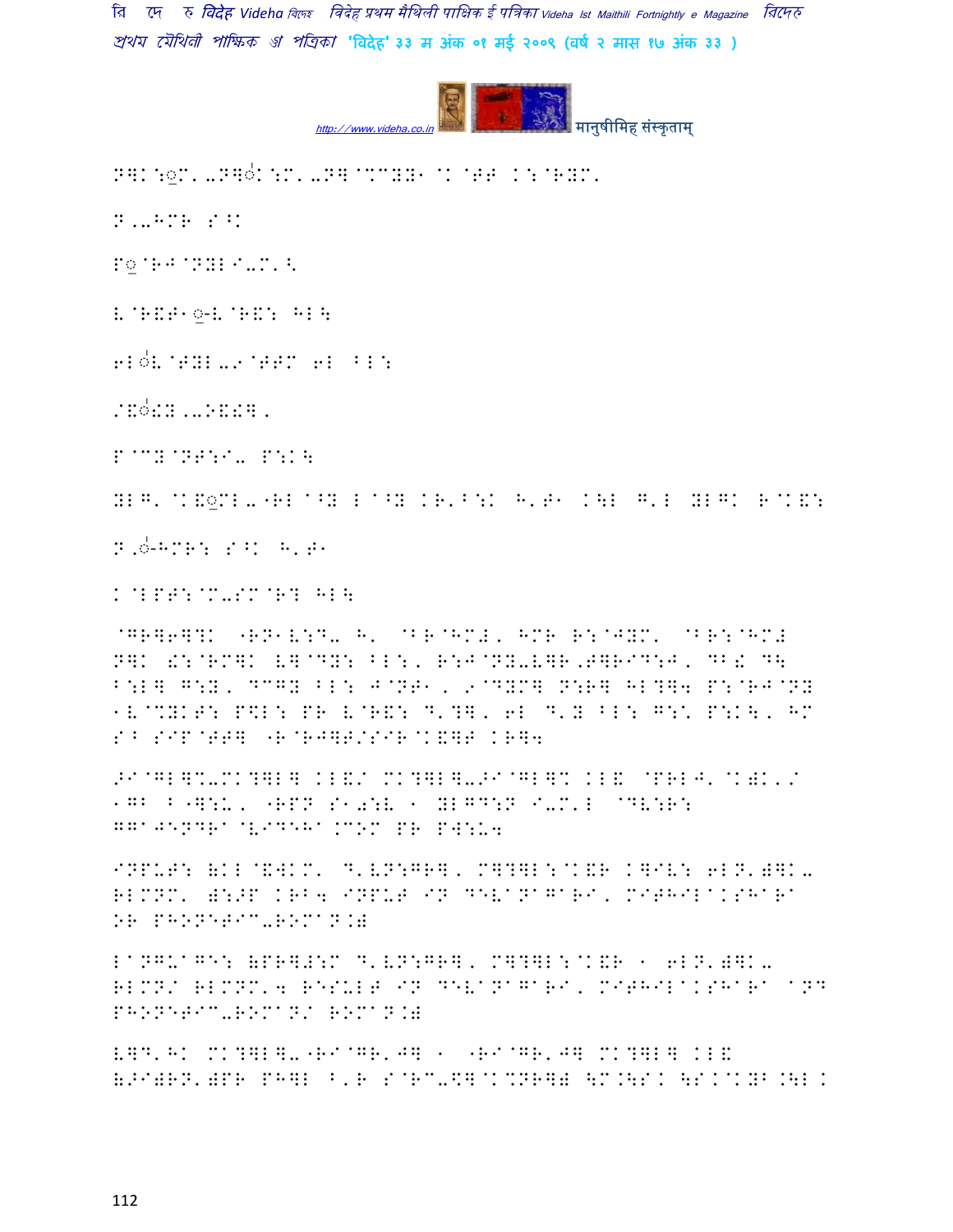

SOREB -BARBED ON MS-SPORTS TELER SOREIGE MONEYER MAITHING and english-mail dictionary. The second control of the second control of the second control of the second control of the second control of the second control of the second control of the second control of the second contro

```
\ddot{\phantom{1}}KUNDAN JANGGUNI
```
ONLINE DICTIONaRY KE SHURUaaT NIK, EE aaR aaGa aaR NIK HOYAT SE aaSHa aaSha aaSha aaSha aaSha aaSha aaSha aaSha aaSha aaSha aaSha aaSha aaSha aaSha aaSha aaSha a

REPLYNS AT 06:2009 AT 06:2009 AT 06:2009 AT 06:2009 AT 06:2009 AT 06:2009 AT 06:2009 AT 07:2009 AT 07:2009 AT 0

 $\ddot{\cdot}$ 

```
UMESH SaID...
```
COMPUTER INTERNET KE BaHUT RaS ENGLISH SHaBDaK MaITHILI ROOP DEKHI aaNaNDIT BHELaHU

REPLY05/05/2009 aT 02:10 PM

 $\ddotsc$ 

BaD NIK PRAYOG.

 $\dddot{\cdot}$ 

REPUBLICATION IN STRUCK

JITENDER NaGaBaNSI SaID...

REPLYNS AT 12:20 PM AT 12:20 PM

ONLINE DICTIONaRY LEL BaDHaI.

```
KHaTTaR SaID...
```
113

 $\ddot{\phantom{0}}$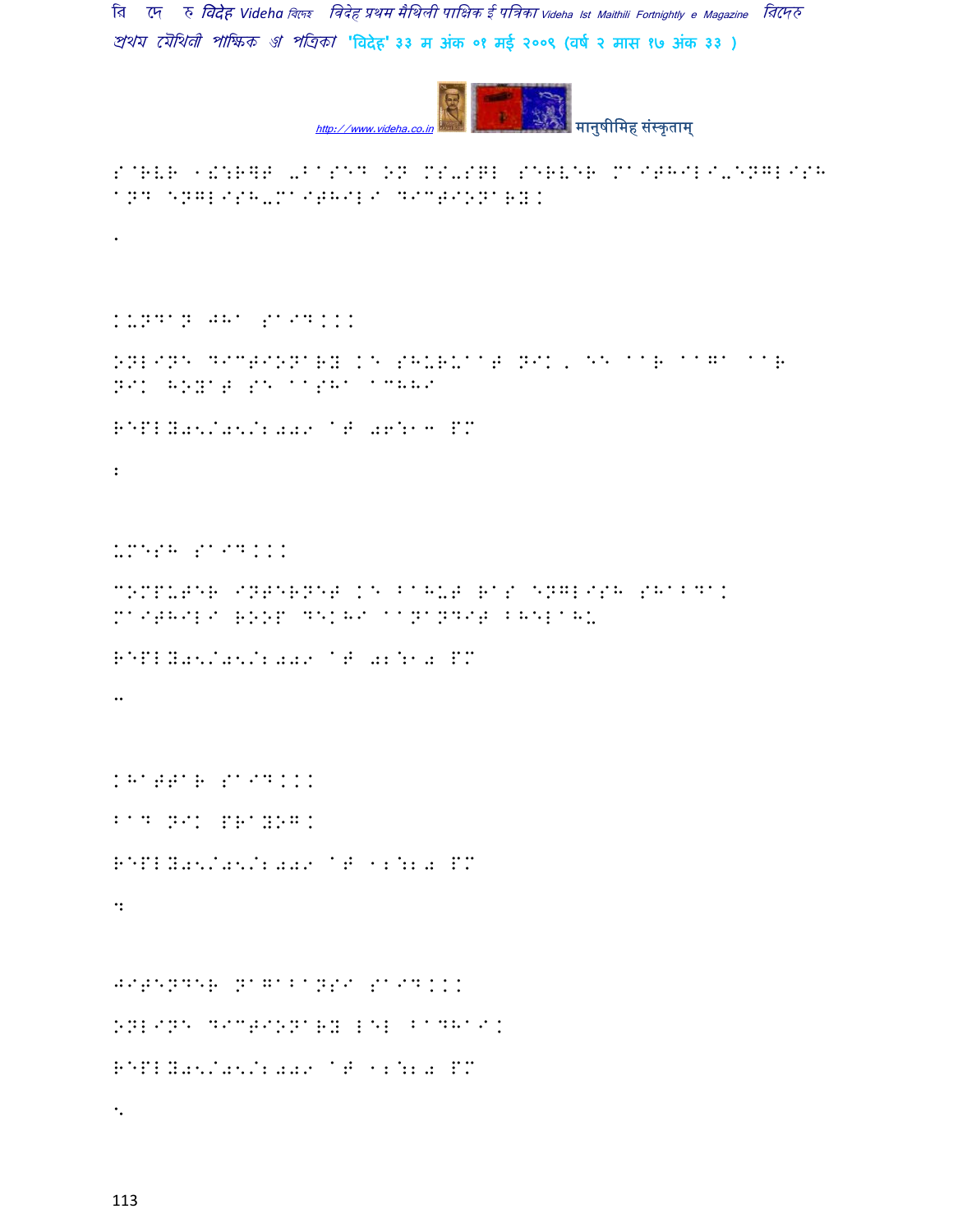

and Cherna Saintich DICTIONaRY SQL aaDHaRIT BaD NIK PRaYOG REPRESENTATION OF PROPERTY  $\ddot{\phantom{0}}$ Rahul Madhesi Said... Maithili To English aa English to maithili english to maithili dictionary en ONLINE DEKHI HARSHI BHAY GEL MONDO DA DA SHARSHI BHAY GEL MONDO DA SHARSHI BHAY GEL MONDO DA SHARSHI BHAY GEL REPLYNS AT 12:18 PM AT 12:18 PM  $::$  $\frac{1}{2}$  and  $\frac{1}{2}$  and  $\frac{1}{2}$  are  $\frac{1}{2}$  and  $\frac{1}{2}$  and  $\frac{1}{2}$  are  $\frac{1}{2}$  and  $\frac{1}{2}$  are  $\frac{1}{2}$  and  $\frac{1}{2}$  are  $\frac{1}{2}$  and  $\frac{1}{2}$  are  $\frac{1}{2}$  and  $\frac{1}{2}$  are  $\frac{1}{2}$  and  $\frac{1}{2}$  a ONLINE DICTIONaRY LEL DHaNYaVaD. REPLYNS AT 12:17 PM 2009 AT 12:17 PM 2009 AT 12:17 PM 2009 AT 12:17 PM 2009 AT 12:17 PM 2009 AT 12:17 PM 2009  $\ddot{\cdot}$ NEELIMa CHaUDHaRY SaID... \$]@K%NR] /N: T/ B@\$\$ N]K M1D: @PRB6K KN'K 1V@%YKT:4 REPLYNS AT 11:00 PM \*HEP: \ \$.FH: T:HH: PHELL: \#+199: ||139: \"RHE BN://L M:NK %KL MK?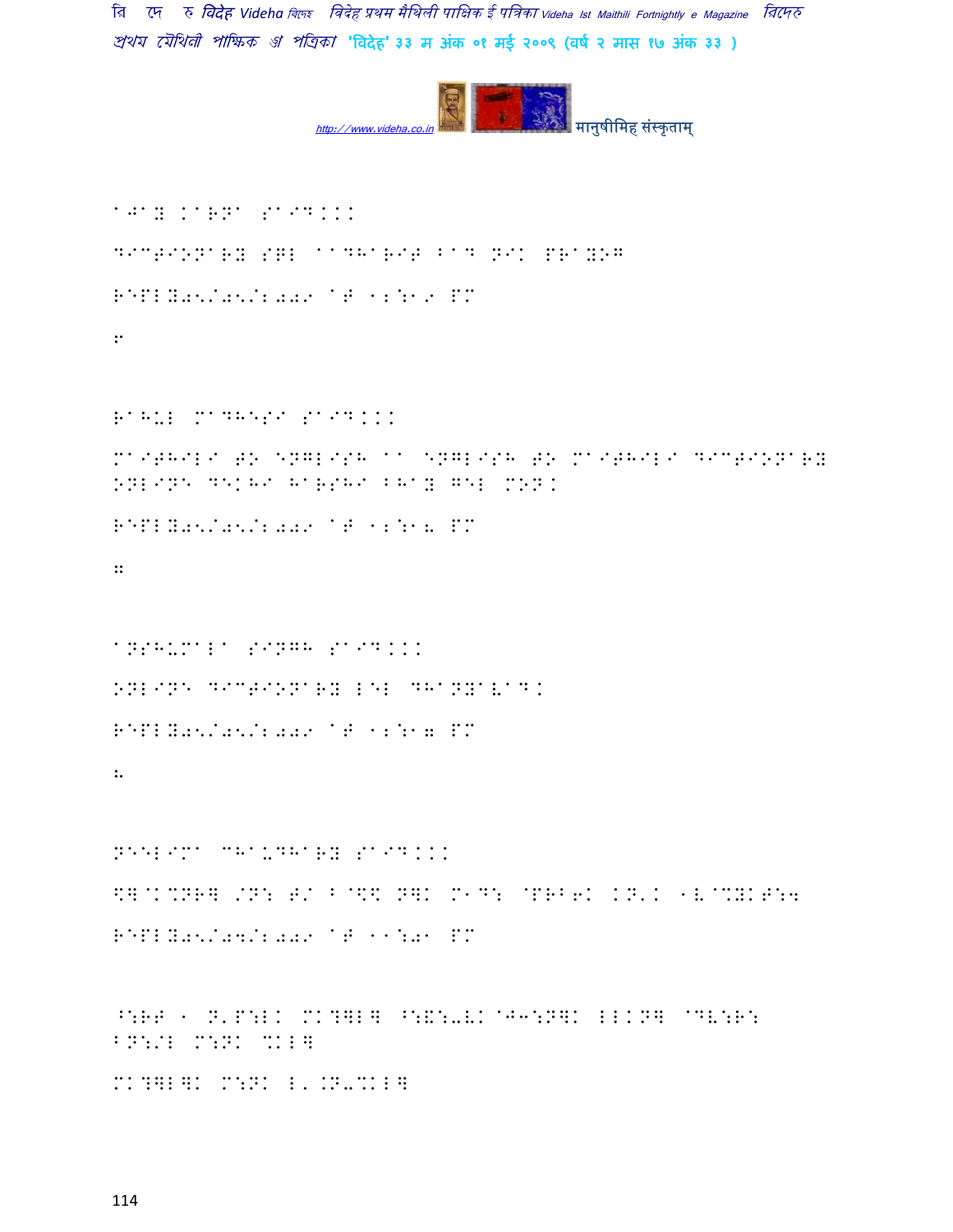

1. N'P:LK MK?]L] ^:&: VK@J3:N]K LLKN] @DV:R: BN:/L M:NK 9@CC:R# 1 L'.N %KL] 1a 2.MK?]L] "RK:DM], P)N: @DV:R: N]@R!:R]T MK?]L] L'.N-%KL]

1.N'P:LK MK?]L] ^:&: VK@J3:N]K LLKN] @DV:R: BN:/L M:NK 9@CC:R# 1 L'.N %KL

MK?]L]M' 9@CC:R# T?: L'.N

१.P@3CM:D&3CM:B&R 1 - "P#2" P#3CM: P#3CM: P#3CM: P#3CM: P#3CM: P#2CM: P#2CM: P#2CM: P#2CM: P#2CM: P#  $\overline{u}$  M  $\overline{u}$  ,  $\overline{u}$  ,  $\overline{u}$  and  $\overline{u}$  is  $\overline{u}$  is the state of  $\overline{u}$  . The  $\overline{u}$ J:H] V@RGK "R@K&R RHKT "R\*] /H] V@RGK P@3CM:@K&R "RBKT "R\*H" "R\*D#L

 $\mathcal{A}\oplus\mathcal{A}$  (see Fig. 1). The transformation  $\mathcal{A}\oplus\mathcal{A}$  is a new  $\mathcal{A}\oplus\mathcal{A}$  and  $\mathcal{A}\oplus\mathcal{A}$ P. THIM: GEORGE RHAGE CO., THE TRANSPORTATION AND THE THE THE THE THREE IS A 1-RED THAT HE THE THE THE THE THE  $.0145$  ()  $.0146$  ()  $.0144$  ()  $.0144$  ()  $.0144$  ()  $.0144$  ()  $.0144$  ()  $.0144$  $\mathcal{S}$  (T  $\mathcal{S}$  ) (T  $\mathcal{S}$  ) (T  $\mathcal{S}$  ) (T  $\mathcal{S}$  ) (T  $\mathcal{S}$  ) (T  $\mathcal{S}$  ) (T  $\mathcal{S}$  ) (T  $\mathcal{S}$  ) (T  $\mathcal{S}$  ) (T  $\mathcal{S}$  ) (T  $\mathcal{S}$  ) (T  $\mathcal{S}$  ) (T  $\mathcal{S}$  ) (T  $\mathcal{S}$  ) (T  $\mathcal{S}$  ) (T .@M^ (P V@RGK RHB:K K:R#' "R@NTM' @M 1\L "R\*]4)

9P@RY1@KT B:T MK?]L]M' KM D'.L J:>T "R\*]4 P@3CM:@K&RK BDL:M' "RN1@SV:RK @PRYLG D'.L J:RK @PRYLG D'.L J:RK @PRYLG D'.L J:RK @PRYLG D'.L J:RK @PRYLG D'.L J:RK @PRYLG J'N:- "RIK, PIC, .I\$, SI!], .I^ 1D]4 @VY:KR#V]D P. MER REPORT OF GLOVES IN A RELIGION OF A DISCOVERING THE CONDITIONS OF A LIGHT  $\mathcal{E}$ PB TRE "PROVINCENT ER DE "PARK" PARA DE TRAVA PE TRANSPORT PRODUCT P. THOSE OF BRITTIES AND A RIKE AND PART OF THE CONTROLL THROUGH IT AN OPEN BRITTIES THE COUNTRY TO HE COUNTRY THE BHE ORDER IS AN INDIA B:TK'/ NH] M:NKT \*?]4 /LLKN] "R@NT 1 K@MPNK JGHPR STAN "RIT I KIPN LAND" I KIPN DI. KT DI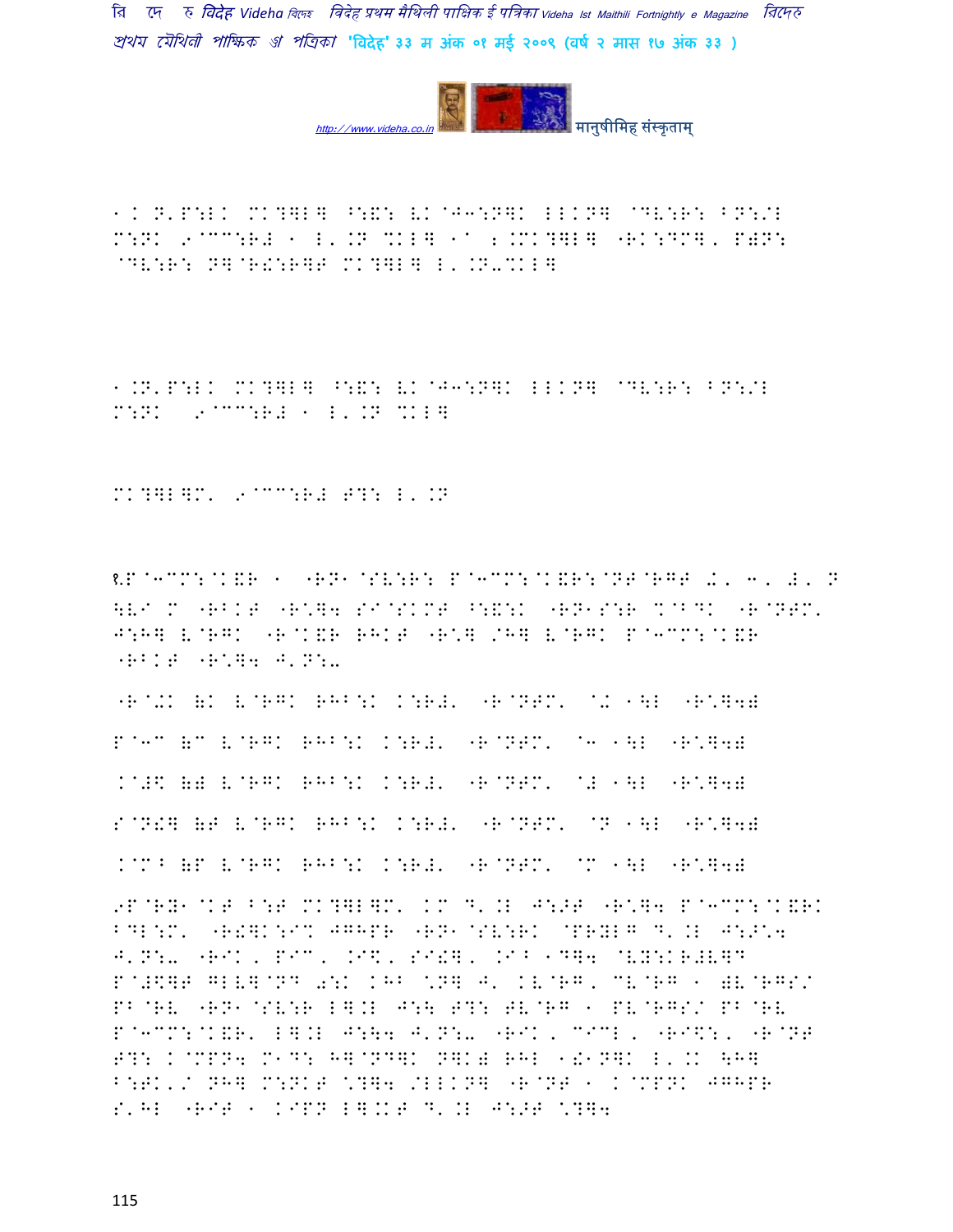**http://www.videha.co.in/ मानुषीमिह संस्कृताम्**<br>स्थिति मानुषीमिह संस्कृताम्

NLAR PORLAN IAN, NILARIARI (RLONE NILA IAN BAR) SMY 1 MOST FOR THE RESEARCE OF THE STREET HAD A STREET OF THE M1@DR#M' "RN1@SV:RK \*L)SN B]@ND1 @SP@&) NH] ^'L:S/ "R@R?K "RN@R? HL>T S'HL D'.L J:>T "R\*]4 "RN1@SV:RK @PRYLGM' 9@CC:R#-DL&K S@M^:VN: S'HL TTB\ D'.L J:>T "R\*]4 \TD@R? KS/ LaKa PV@RG!R] P@3CM:@K&R'K @PRYLG KRB 9CH 9CH 9CH 2019 (1999) ROOM DEEPERTHY AND CONTROL  $R$  . The state of the state of the state  $R$  and  $R$  is the state of  $R$  . The state of  $R$  is the state of  $R$  . The state of  $R$  is the state of  $R$  is the state of  $R$  is the state of  $R$  is the state of  $R$  is the sta  $\{H_{1},H_{2},\cdots\}$ 

२.= 1 = : =K 9@CC:R# "@R H"JK:/ HL>T "R\*]4 "RT, JTa "@R H"K 9 CCC:R# HE /TA WE HE LAND - THE PICE THAN . THAN . LEADER IN LAND J\B:K C:H]4 J'N:-

= = =:K], ='K], =]W, ='91, =@+G, ='R], =:KN], =:W  $\cdot$   $\cdot$   $\cdot$   $\cdot$   $\cdot$ 

= = P"]:>, B=B, G=B, M=B, B1=B:, S:/=, G:=, R]=, C:/=, S]"]], P]"]] 1D]4

9P@RY1@KT %@BDS^K'/ D'.L:S/ I @SP@&) HL>T "R\*] J' STEPHENS WORK WHEN BOX WORKERS ARDEN ENGINEER  $H$  . The state of  $\mathcal{L}$  and  $\mathcal{L}$  is the state  $\mathcal{L}$  . The state  $\mathcal{L}$ 

3.E (3) F : R : ME HIT, (ME MI) & COUNHER F (1988) AND B (1978), MN TAX /KR: B RBPM' NH] L].L J\B:K C:H]4 J'N:- 9@CC:R# : BK@DYN:: BHOW:, BR, B.BIS, BHOOK, BOY, BOYS; BOW \H]S^K @S?:NPR @KRM%, VK@DYN:?, V]@DY:, NV, D'VT:, V]@&#1, VI%, V@NDN: L].B:K C:H]4 S:M:@NYTY: V 9@CC:R#K L'L / @PRYLG K\L J:>T "R\*]4 J'N:- /K]L, /JH  $1.944$ 

४.Y 1 J : KTH1-KTH1 "Y"K 9@CC:R# "J"JK:/ KRKT D'.L J:>T  $\sim$  Respectively. The problems of the Middle Day of the Middle Day of the U.S. C.H. of the U.S. C.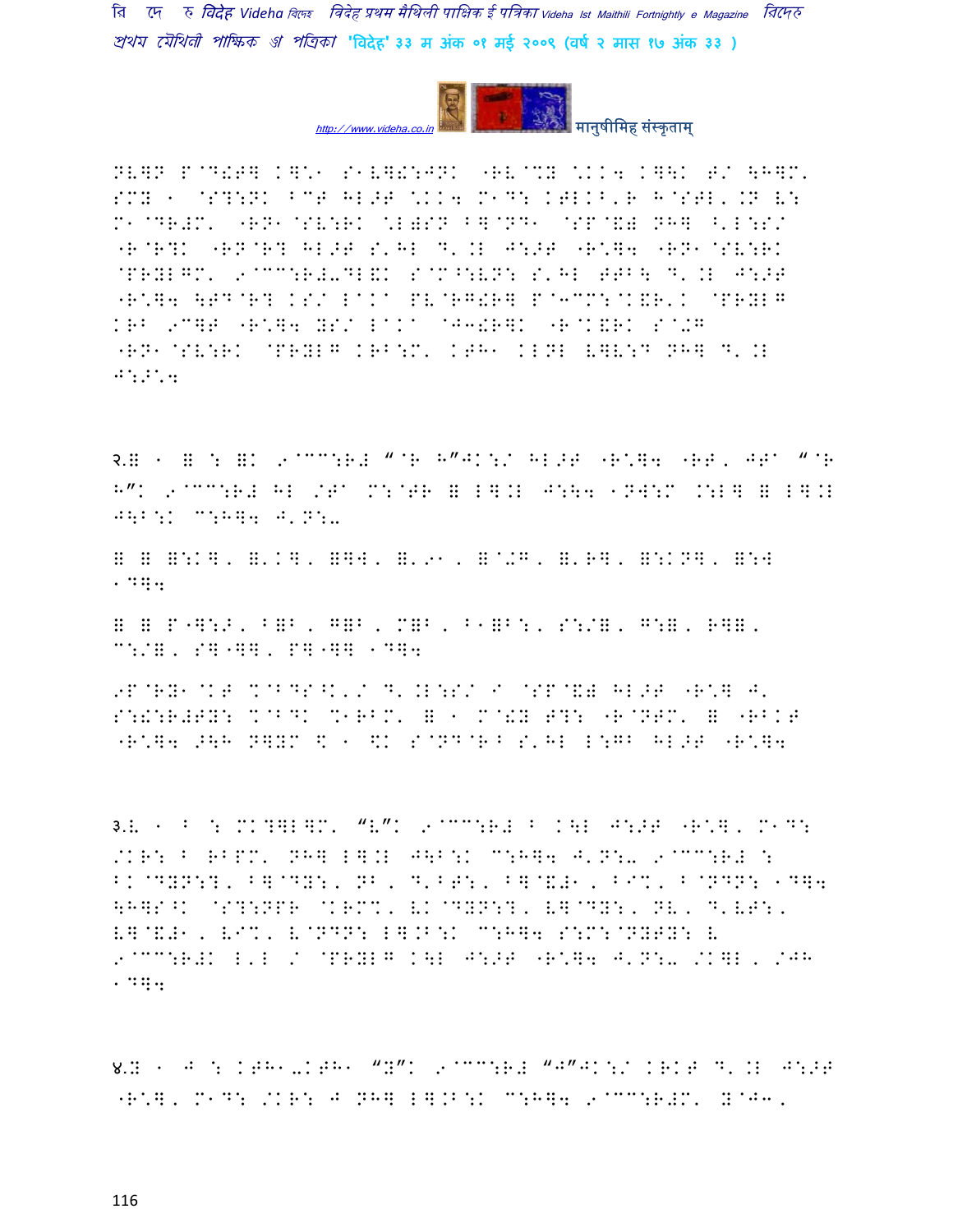

JOSE, JOSEPH, JOSEPH, JOSEPH, JOSEPH, JOSEPH, JOSEPH, JOSEPH, JOSEPH, JOSEPH, JOSEPH, JOSEPH, JOSEPH, JOSEPH, JOSEPH, JOSEPH, JOSEPH, JOSEPH, JOSEPH, JOSEPH, JOSEPH, JOSEPH, JOSEPH, JOSEPH, JOSEPH, JOSEPH, JOSEPH, JOSEPH, % % MADS^K, YOU ADS\UNDATATION: YOU ADD YOU AT A NOT YOU AT A LOCAL ALL THE HELL. YD1, YM L].B:K C:H]4

 $9.4 \times 3$  Y : MARRIE (ESPECIER )  $4 \times 3$  MARRIE  $44.44 \times 45.44$ @PR:C]N V@RTN]- K\L, J:\, HL\T, M:\, ^:\, G:\ 1D]4 NARTH A MHATRAIN (GROUP AND IN AFGRALIST CONDUCT AND IN THE STATE  $\sim$ 

S:M:@NYTY: %@BDK %1RBM' \ M:@TR "RBKT "R\*]4 J'N: \H], \N:, \KR, \HN 1D]4 \H] %@BDS^K @S?:NPR YH], YN:, YKR, YHN 10 Y HOL 1D AN HOL 1D AN HOL 1D AN HOL 1D AN HOL 1D AN HOL 1D AN HOL 1D AN HOL 1D AN HOL 1D AN HOL 1D AN H ?:RBSH]T K]\*1 J:T]M' %@BDK 1R@M^LM' "\"K'/ Y KH] 9@CC:R# K\L J:R# K\L J:R#

 $\,H \rightarrow \,$  "H=",  $\,$  (PPR)  $\,$  = (PPR)  $\,$  Prylogical sons  $\,$  Properties  $\,$  Properties  $\,$ "RINTED (B) VIOLICE DVIC RACE MINIC, NOR, MEDICAL A.E "ANGH" (AN' AZ AFRIC E. 192. 1191 YAARY KUNGARAN) B:T NHE "RECENT" SON RECENT AND IN THE CONTROL OF STATE OF SALES AND IN THE CONTROL OF SALES AND IN THE CONTROL OF STATE OF SALES AND IN THE CONTROL OF SALES AND IN THE CONTROL OF SALES AND IN THE CONTROL OF SALES AND IN T  $R$  , and the state of the state of the state of the state of the state of the state of the state of the state of the state of the state of the state of the state of the state of the state of the state of the state of the % @BOK'/ KALL, HKB 1099 BEEN, KEBB LIBB 1099 BEEN END "W" TREE " K BIS STRUCK' RETAILS

६.HE, H1 FER RIGH, /K:R, 8 TITHEN (TESTER E. NR.) PR@MPR:M' KLNL B:TPR BL DKT K:L %@BDK P:\*:/ H], H1 LG:/L J:>T \*KK4 J'N:- H1NKH], "RPNH1, /KRH1, THO NE RA LICHE CHERAAL, CLOPPE CHO ANN IN HIS CLOSED CELLOSED CORPO @S?:NPR \K:R \VI H1K @S?:NPR /K:RK @PRYLG KRKT D'.L J:>T "R\*]4 J'N:- H1NK', "RPNL, T@TK:L', CL@))', 1NL  $1.94$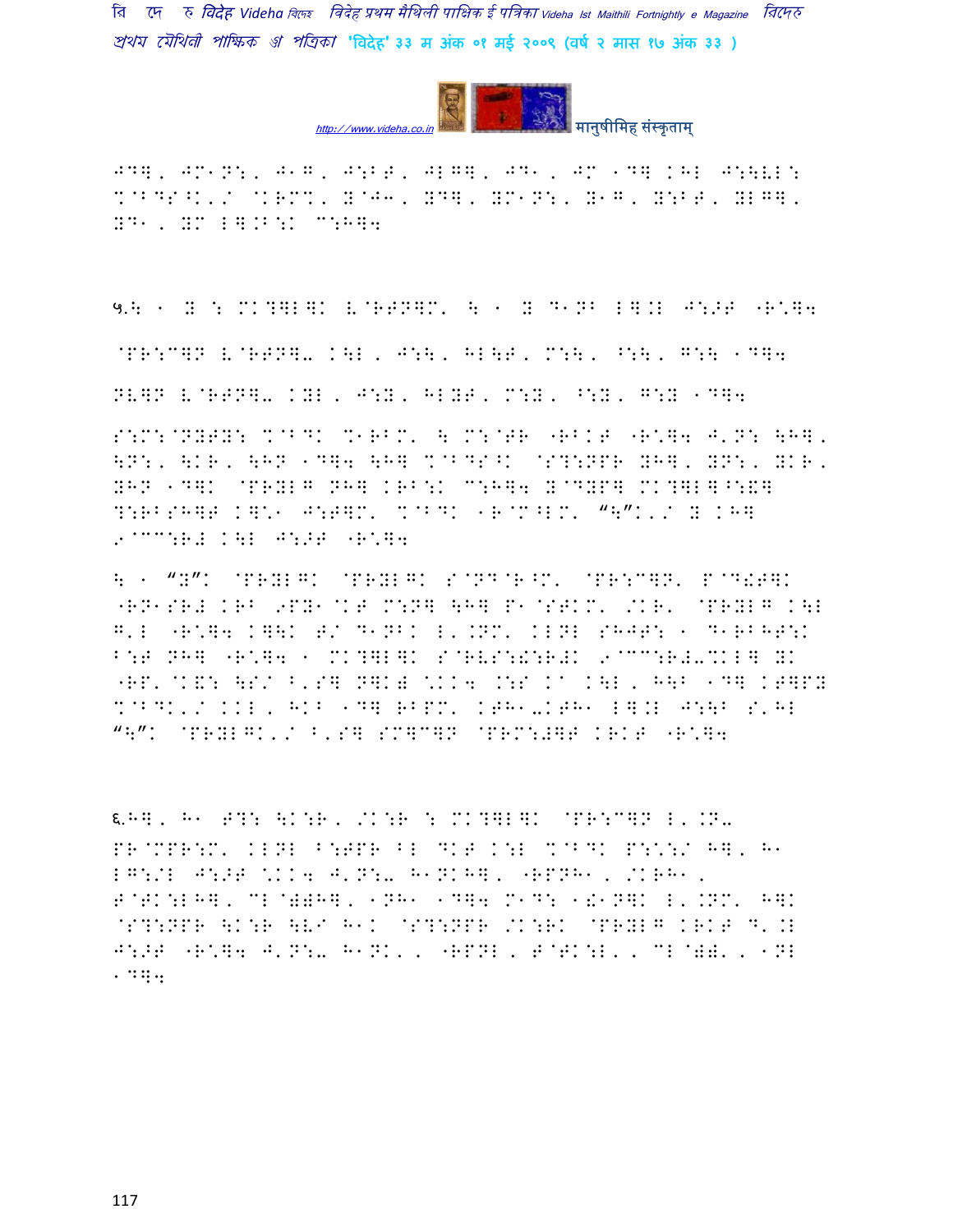

७.& T?: . : MK?]L] ^:&:M' "R!]K:I%T, &K 9@CC:R# . HL>T "ARNIA A. PAL" E "RETR'ANA A DRE D'ATA (... ER RITA), A DE RITA. &@)KL# (.)KL#), VM&'% (VM.'%), S@NTL& (S@NTL.) 1D]4

८.@!VN]-LLP : N]@MNL].]T "RV@S?:M' %@BDS/ @!VN]-LLP ^a  $J:Y \to Y \to Y \to Y \to Y$ 

 $\begin{array}{l} \begin{array}{l} \begin{array}{l} \begin{array}{l} \end{array} \end{array} \end{array}$ "R\*]4 /H]M'S/ PH]N' "RK 9@CC:R# D]@R< ^a J:>T "R\*]4 /KR 1G:/ LLP-SBCK C]@HN V: V]K:R] (' / a) LG:/L J:>\*4  $J:U:U$ 

PR TRACERT : P=YO GPBM (P.154), ISBN 6108 (1.1) L-HR (62408) PREMI 4

"RPB@R# RBP : P=' G'L:H, K' L'L, 9W' P\$TCK4

P=a G'L:H, Ka L'L, 9Wa P\$TCK4

(B) CHERRY (THE REST 19 JOY CONTROL CONTROLLED AT THE THROUGH IN LICENSE OF A COMPANY FOR J:>\*, M1D: LLP-SBCK V]K:R] NH] LG:/L J:>\*4 J'N:-

PR TRACHET : 5 . (YA) GOBECH, E.V. D'BAG GHACH, Y. F. (C) D'ANA GOBEC  $R\rightarrow\frac{1}{2}R\left(\frac{1}{2}+\frac{1}{2}+\frac{1}{2}+\frac{1}{2}\right)$ 

"RPB" THE BEBY TO STATE : . . BAR TO BE THE SHARE THE STATE OF REAL PART OF REAL PART OF REAL PART OF REAL PART

(G)@S@TR] @PR@TYY >K 9@CC:R# @KR]Y:PD, SI@J3:, / 197. D.E. (POP) T. (1) THE PT (PAIR (PAIR (P. PT).

PROBE : PRODUCT : PRODUCT : PRODUCT : PRODUCT : PRODUCT : PRODUCT : PRODUCT : PRODUCT : PRODUCT : PRODUCT : PRO

"REPORT : DRAFT : DRAFT : DRAFT : DRAFT : DRAFT : DRAFT : DRAFT : DRAFT : DRAFT : DRAFT : DRAFT : DRAFT : DRAFT

(<)V@RTM:N KMD@NTK "R@NT]M T L1@PT ^a J:>T "R\*]4  $\mathcal{F}_1$ :  $\mathcal{F}_2$ :  $\mathcal{F}_3$ 

PB@R# RBP : P"]KT "R\*], BJKT "R\*], GBKT "R\*]4

"RPB" (P.E. P.F.P. (P.F.P.), GBK "R.C. (P.F.), GBK "R\*1, GBK "R\*1, BBK"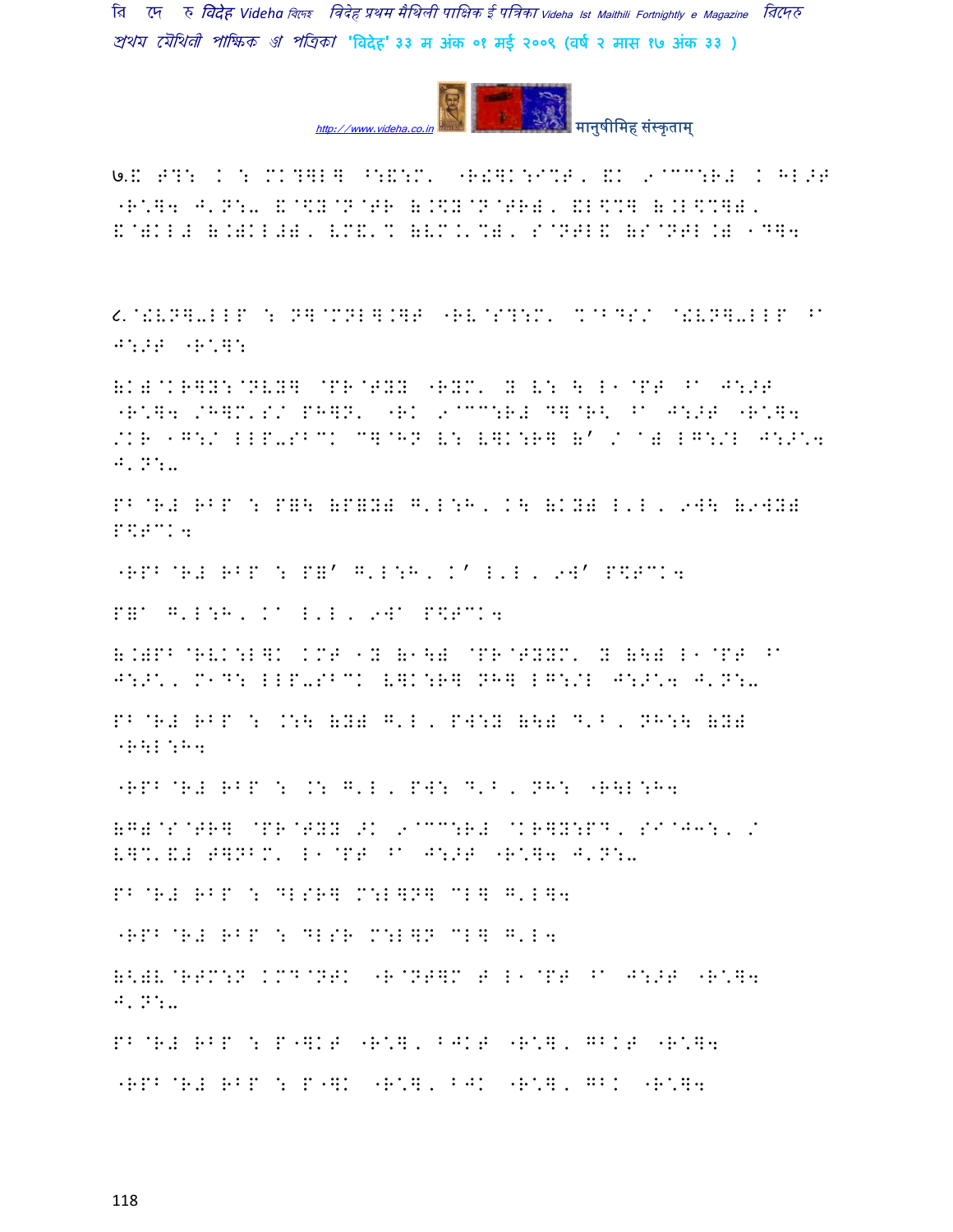

(+)@KR]Y:PDK "RVS:N >K, 9K, EK T?: H]KM' L1@PT ^a J:>T "R\*]4 J'N:-

PB@R# RBP: \*]YCK, \*]YKK, \*H]K, \*CK, \*KK, "RB]TKK,  $H$ :  $H$ 

"RPB@R# RBP : \*]YC, \*]YK, \*H], \*C, \*K, "RB]TK, HL>4

(C)@KR]Y:PD]Y @PR@TYY @NH, H1 T?: HK:RK LLP ^a J:>\*4  $\mathcal{F}_1$ :  $\mathcal{F}_2$ :  $\mathcal{F}_3$ 

PB@R# RBP : \*@NH], KHL@NH], KHLH1/, G'LH, NH]4

"RPB@R# RBP : \*N], KHLN], KHLC/, G'La, N>, N3], NK4

९.@!VN] @S?:N:@NTR# : KLNL-KLNL @SVR-@!VN] "RPN: JGHS/ H) A BROTH DRAMA DRAMA DE REDISTRIKT DE REDISTRIKT DE REDISTRIKT DE REDISTRIKT DE REDISTRIKT DE REDISTRIKT DE SAMBON MONEY I BESTALLED AND THE SOLID CONTROL OF THE RESIDENCE OF THE TELL AND THE TRANSPORTED AND THE SUBJECT %@BDK M@!Y V: "R@NTM' J/ @HR@SV > V: 9 1B\ T/ /KR @!VN] @S?:N:@NTR]T ^a \K "R@K&R 1G:/ 1B] J:>T "R\*]4 J'N:- %N] (%>N), P:N] (P:>N), D:L] ( D:>L), M:)] (M:>)), K:\*1 (K:9\*), M:S1(M:9S) 1D]4 M1D: T@TSM % MPS POLITIC PORTER EN HIS PART (PER L'ABS) HAN HAT "POLITIC "ROLL" (PER L'ASSOCIATION)" R>@%M 1 S1!:I%1K'/ S1!:9IS NH] KHL J: SKKT "R\*]4

१०.HL@NT@()K @PRYLG : MK?]L] ^:&:M' S:M:@NYTY: HL@NT @()K 1V@%YKT: NH] HL>T "R\*]4 K:R# J' %@BDK "R@NTM' "R 9@CC:R# NH] HL>T "R\*]4 M1D: SI@SKMT ^:&:S/ JH]N:K THEN: MITHIT, AND BEGRIE COUNCIL WE CHOP ONE HERE CAR J:>T "R\*]4 \H] PL?]M' S:M:@NYTY: S@MPB@R# %@BDK'/ MK?] BEFORE THE STRIKE SERIES FOR THE STRIKE RESIDENCE. IN SIGN RESIDENCE "R\*]4 M1D: @VY:KR#S@MB@N!] @PRYLJNK L'L "R@TY:V@%YK @S?:NPR KTH1-KTH1 HL@NT D'L G'L "R\*]4 @PR@ST1T PL?]M' M?]L] L'.NK @PR:C]N 1 NV]N D1NB %KL]K SRL 1 SM]C]N POMORY POLICY (SMY) (ARE ON THE LEASE OF CHANGES AND HOLE ASSOCIATED AS A SYSTEM OF THE UNION OF THE UNION OF T SMYM' BCTK S@+GH] H@ST-L'.N T?: TKN]K] DM@&)]S/ S'HL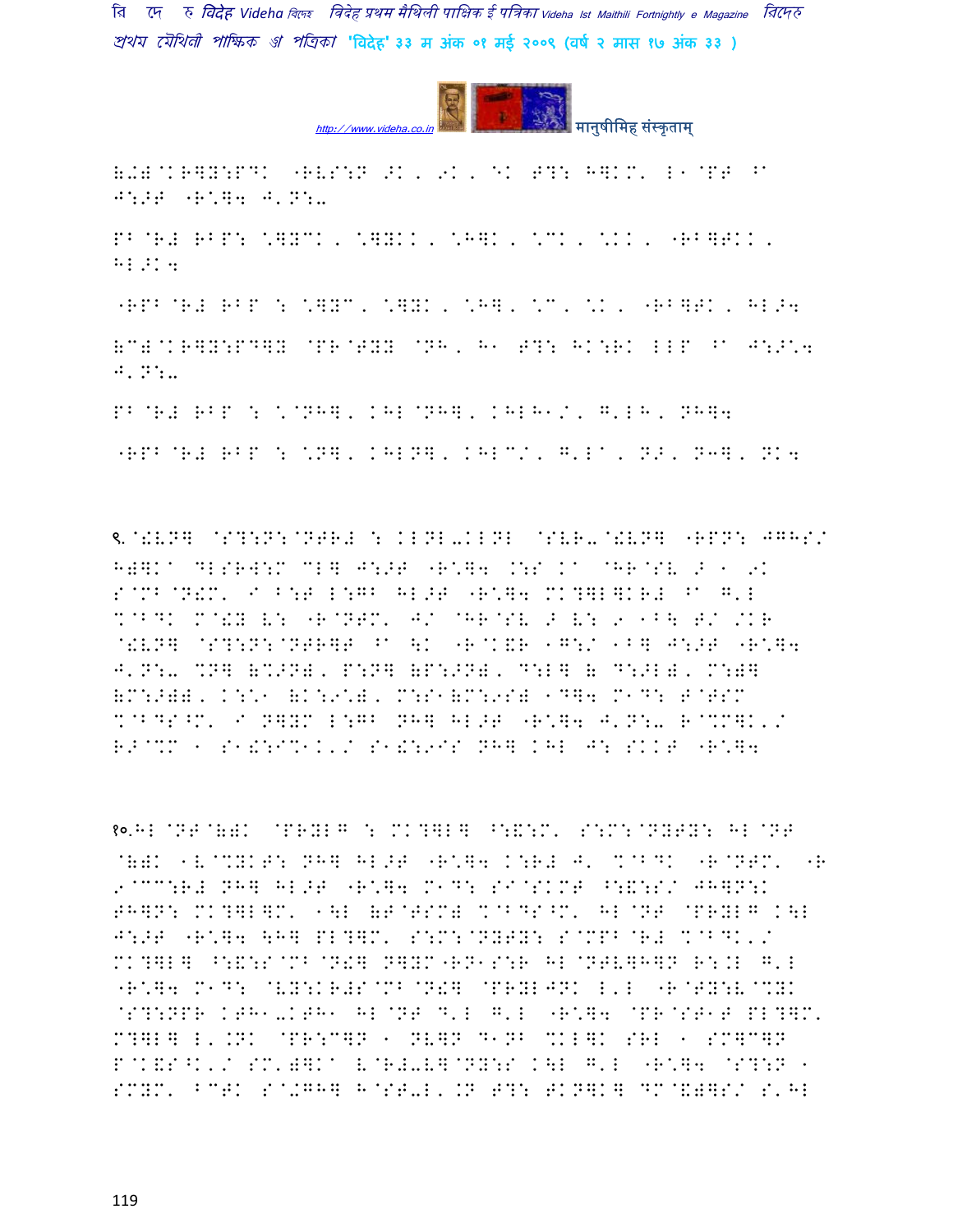$\begin{picture}(10,10) \put(0,0){\line(1,0){15}} \put(10,0){\line(1,0){15}} \put(10,0){\line(1,0){15}} \put(10,0){\line(1,0){15}} \put(10,0){\line(1,0){15}} \put(10,0){\line(1,0){15}} \put(10,0){\line(1,0){15}} \put(10,0){\line(1,0){15}} \put(10,0){\line(1,0){15}} \put(10,0){\line(1,0){15}} \put(10,0){\line(1,0){15}} \put(10,0){\line($ 

SRL HIVEIN HANDIS DENGALATING: TALNI H.L. GENA V@RTM:N SMYM' MK?]L] M:TM^:&]P@RY@NTK'/ 1N ^:&:K M:@!YMS/ MK?]L]K @J3:N L'Ba P\$]RHL PR]@PR'@K@&YM' L'.NM' SHAPY POR BIPIDER MODER MI RI SPNA PID MACHER READS IN THE BUILDING OF SACHING WHO HEADS AND HUNDER L'.K-M@#\$L SC'T "R\*]4 @PRS]@D! ^:&:%:@S@TR] \$:. R:M:VT:R Y:DVK KHB \*N] J' SRLT:K "RN1S@N!:NM' \HN "RV@S?: K]@NNH1 N' 1Ba D'B:K C:H] J' ^:&:K V]%'&T: \*:/\*\*:/\*\*:///HTML //HTML //HTML //HTML //HTML //HTML //HTML //HTML //HTML //HTML //HTML //HTML //HTML //HTML / La Claude (1983) (1984) (1984) (1984) (1984) (1984) (1984) (1984) (1984) (1984) (1984) (1984) (1984) (1984) (1

PL?]K V@R#V]@NY:S K@K&: ९ K PL?]S/ K]\*1 M:@TR:M' ^]@NN "R\*]4 N]R@NTR "R@!YYN, "RN1S@N!:N 1 V]@%L'&#K K:R#' I  $\sim$  state that the contract of the contract of the contract of the contract of the contract of the contract of PREDS GREEK DED AT THE RIG MEET GELD IN GELECTRISC. PB@R#RBPY: RNBPF: "RNB:K MPRY@TN RHT4: "RNB:K @PRY@TN RHT4:

KAMERY 19 MARSHIR LAN TRANSPORTATION MAN MANY MANY MANY MENGENY  $R$  . The proposition of the sign of the sign of the signal signal signal signal signal signal signal signal signal signal signal signal signal signal signal signal signal signal signal signal signal signal signal signal s

@PRK:%K %]@K&: T?: .'LKBD M@N@TR:LY, P:@WY@KRM V]K:S K'@N@DR,S:NLW]M], ^@KTP1R

SMRK: NARRO NARRO NI POSTAVA KORA NA MARO NA MARO NA MARO NA MARO NA MARO NA MARO NA MARO NA MARO NA MARO NA M S:MORRIS KONGRESS (STREET IN 1999)

PH]L SI@SKR# २०५८ BK%:. (२००२ I.)

YLGD:N: %]V@PRS:D S@TY:L, JG@NN:? "RV:, GLR.BH:D1R SARTA , AG, CORESSA (POBBEST), RSI (PSCORERS), BSAR, VRSI R:J'@NOPR VERTE L'ASSOCRETE (PSOLOGIC & OPD. OPNOR ERN PEEL) RBP: 2008 RBP: 2008 RBP: 2008 RBP: 2008 RBP: 2008 RBP: 2008 RBP: 2008 RBP: 2008 RBP: 2008 RBP: 2008 RBP: 2008

^:&: S@MP:DN- N]RJ K@R#, RBP: 0: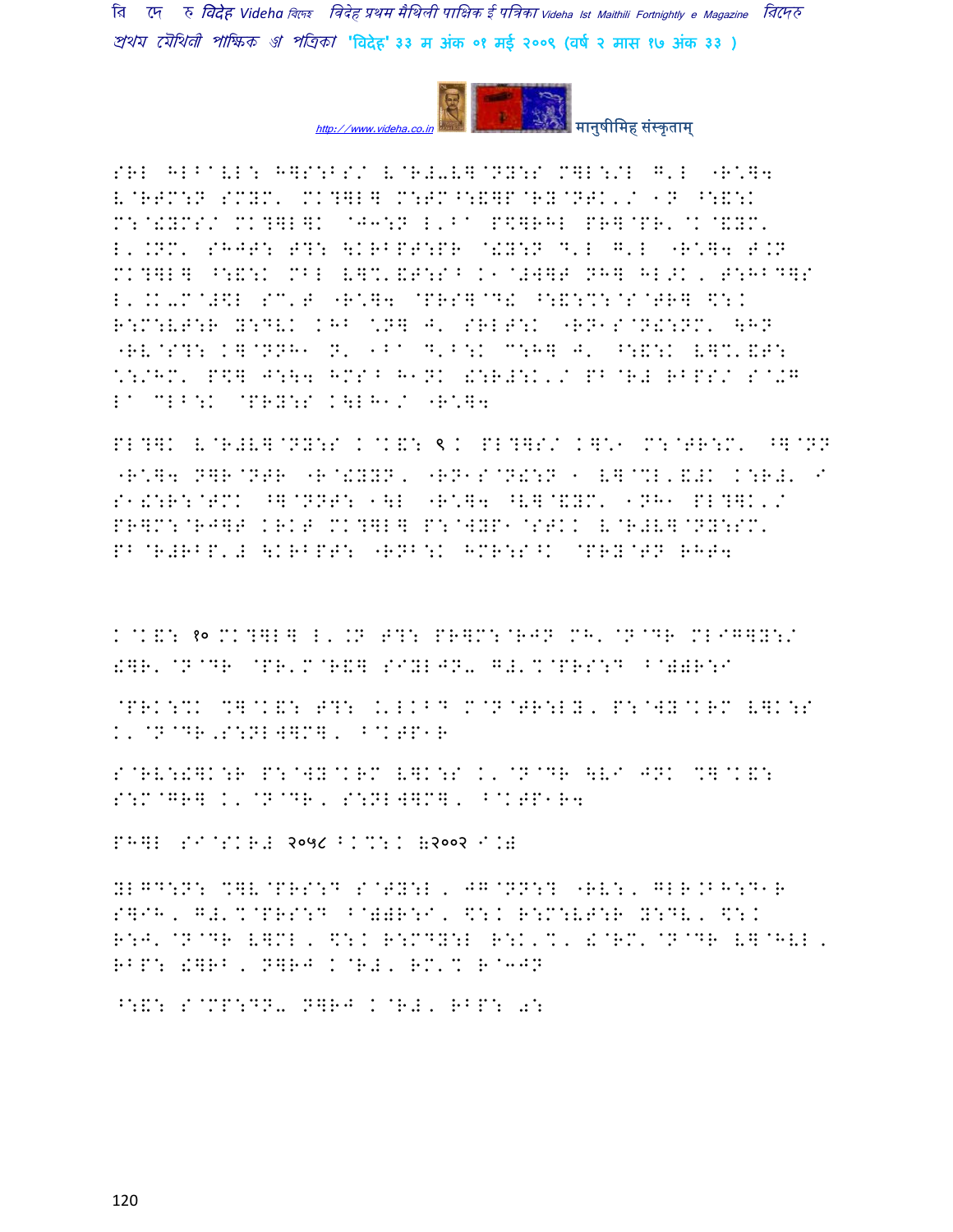

2. MK?]L] "RK:DM], P)N: @DV:R: N]@R!:R]T MK?]L] L'.N-  $\mathbb{R}$ :  $\mathbb{R}$ 

1. J' %@BD MK?]L]-S:H]@TYK @PR:C]N K:LS/ 1> !R] J:H] V@R@TTN]M' @PRCL]T "R\*], S' S:M:@NYT, T:H] V@R@TTN]M' LOCAL DECAY REPORT OF THE SERVICE OF THE SERVICE OF THE SERVICE OF THE SERVICE OF THE SERVICE OF THE SERVICE O

@GR:@HY

 $\ddot{\mathbf{h}}$  :  $\mathbf{N}$ 

W:M

JKR,TKR

**BOSH** 

 $\cdot$  R  $\cdot$  R  $\cdot$ 

 $R$  reads to the Hy

"R.N,"R.N],\.'N,"R.N]

W:,W;,W;,W;,W;,W;

J'KR, T'KR

T]NKR4(VKK@LP]K RBP'/ @GR:@HY)

 $E_{\rm{eff}}$   $\sim$   $\mu$   $\mu$ ,  $\mu$ 

2. N]@MNL].]T T]N @PRK:RK RBP VK@KLP]KTY: "RPN:/L J:Y:^ G'L, ^Y G'L V: ^\ G'L4 J: RHL "R\*], J:Y RHL "R\*], J:\ RHL "R\*]4 KR' G'L:H, V: KRY G'L:H V: KR\  $H_1$ : Hanger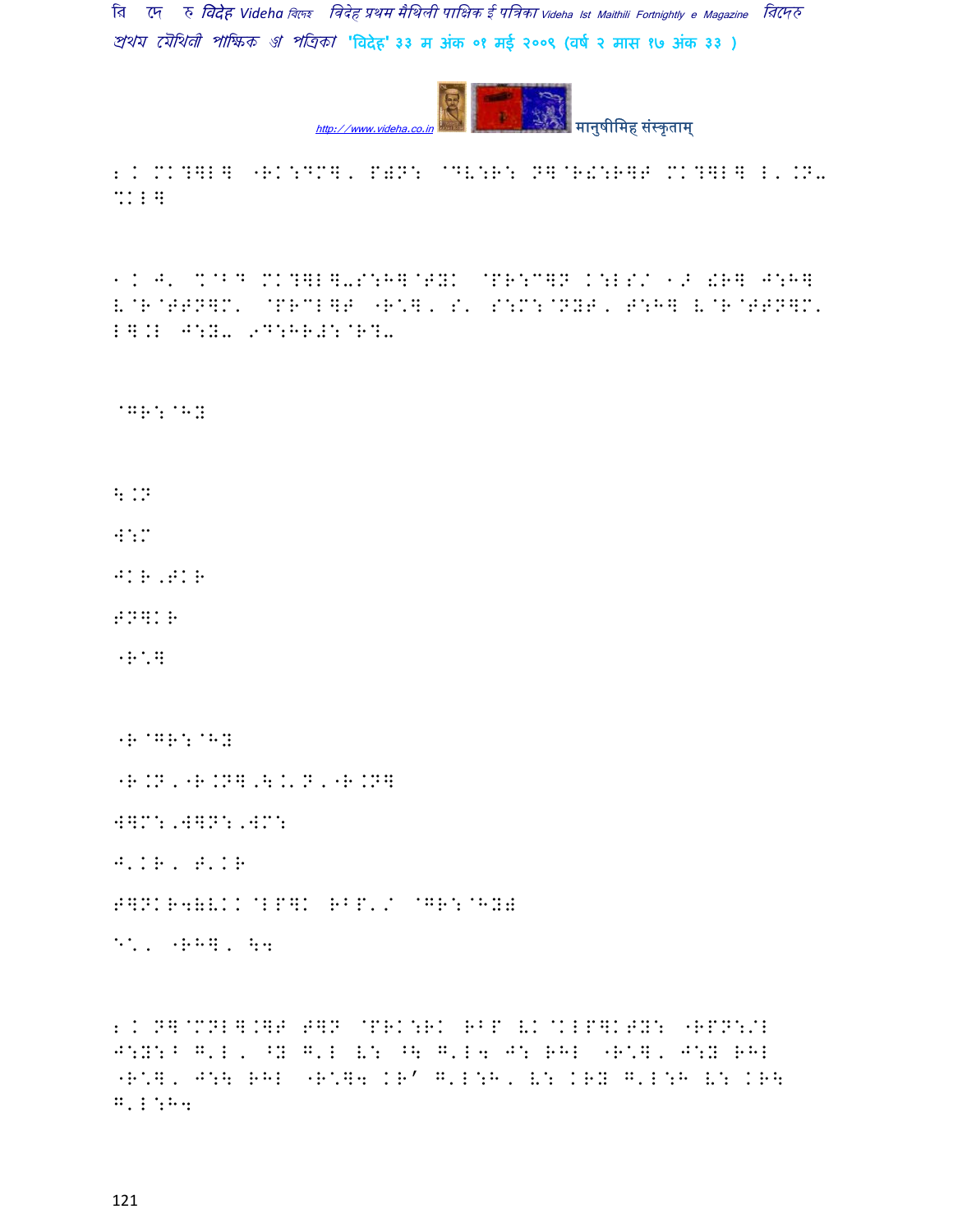

3. @PR:C]N MK?]L]K '@NH' @!VN]K @S?:NM' 'N' L].L J:Y SKKET "RAKT" Y: KHLANDER SKATTER VI

4. 'E' T?: 'O' TTY L].L J:Y JT' @SP@&)T, '"R>' T?: '"R9' SDM% 9@CC:R# >@&) HL4 Y?:- D'.KT, \*LKK, BC1, \*CK >@TY:D]4

5. MK?]L]K N]@MNL].]T %@BD \H] RBP' @PRY1@KT HISH:BATH,SH,SKH,ITH,ITH,HTP, TIH4

6. @H@R@SV >K:R:IT %@BDM' '>' K' L1@PT KRB S:M:@NYT, "R@GR:@HY ?]K4 Y?:- @GR:@HY D'.] 1BH, M:L]N] G'L] (MN1@&Y M:@TRM')4

7. @SVTI@TR @HR@SV '\' V: 'Y' @PR:C]N MK?]L]K 9@D!R# 10980, P. Grande Bald, Party Capel, P. J. (Party Capel) KKK METHEM PYPIZIONAL AND ONLY FACH COMMON HIS LIGHT CONTROL IN THE L  $R$  . The results of the state of the state  $R$  is  $R$  is  $R$  if  $R$  is a state of the state  $R$ 

8. 8. 9@CC:R#M' DR @SVRC BIC:R#M' DR @SVRC DR @SVRC DR @SVRC #1999 "R\*] TKR: L'.M' @S?:N VKK@LP]K RBP'/ D'L J:Y4 Y?:- !]1, "R"]K1, V]1H, V: !]Y:, "R"]KY:, B]Y:H4

9. S:N1N:S]K @SVTI@TR @SVRK @S?:N Y?:SI^V '3' L].L J:Y V: S:N1N:S]K @SVR4 Y?::- MK3:, KN]3:, K]RTN]3: V: MK1/, KN]1/, KN]1/, KN]1/, KN]1/, KN]1/, KN]1/, KN]1/, KN]1/, KN]1/, KN]1/, KN]1/, KN]1/, KN]1/, KN]1/, KN]1/,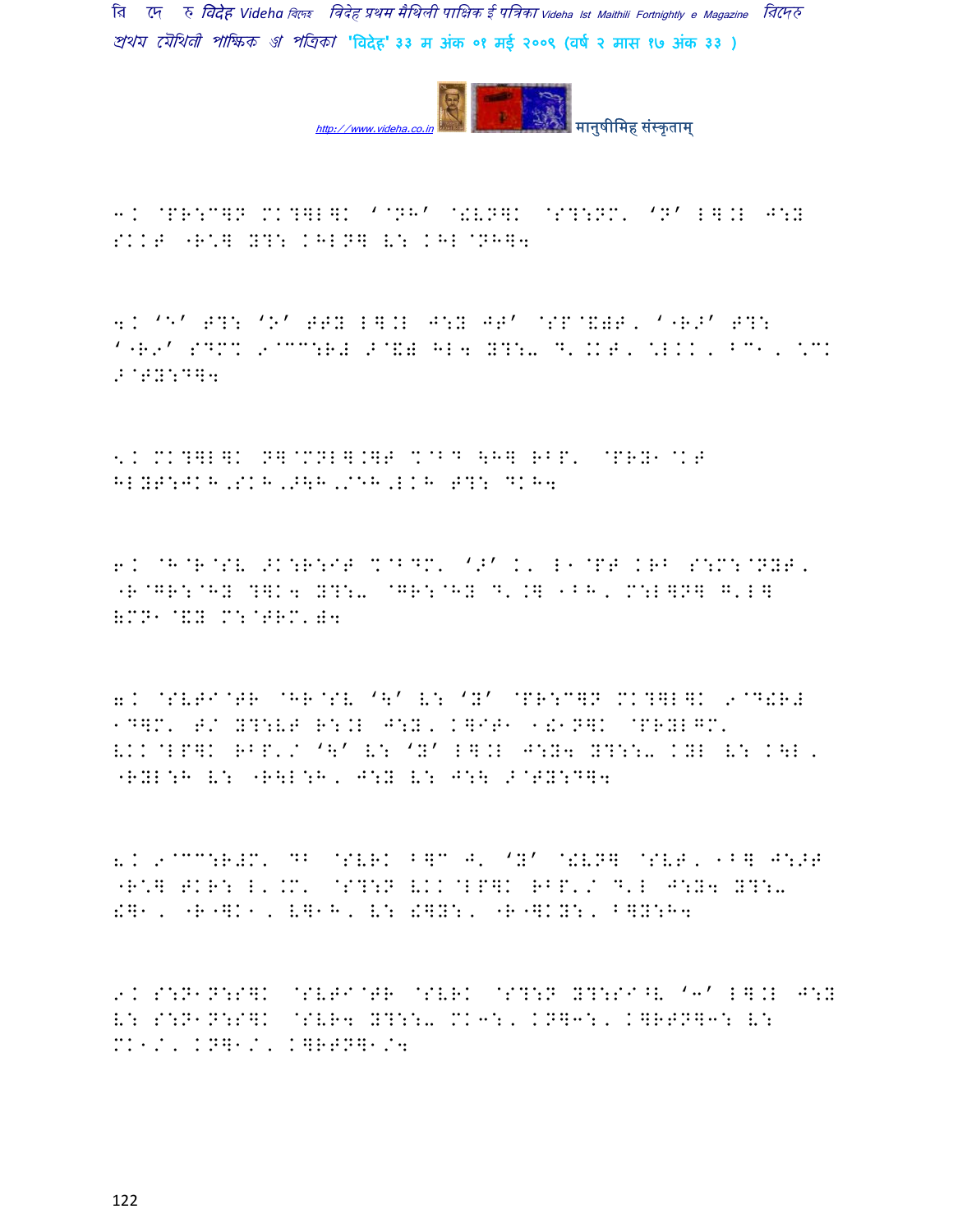

10. K:RKK V]^@K@TT]K N]@MNL].]T RBP @GR:@HY:-H:?K'/, H::S/, H:?S/, A::S/, H::S/, H::S/, H:: YO, Y: D, H:: H: Y: ME "B: Y: H: SO @TY:@JY ?]K4 'K' K VKK@LP]K RBP 'K'R' R:.L J: SKKT  $\cdot \vdots \cdot \vdots \cdot \cdot \cdot$ 

11. PB@RVK:L]K @KR]Y:PDK B:D 'KY' V: 'K\' "R@VYY VKK@LP]K RBP'/ LG:/L J: SKKT "R\*]4 Y?::- D'.] KY V: D. DE 184

12. M:/G, ^:/G 1D]K @S?:NM' M:+, ^:+ >@TY:D] L].L  $\mathcal{F}:Y_1\times Y_2$ 

13. "R@R@D! 'N' / "R@R@D! 'M' K BDL: "RN1S:R NH] L].L J:Y, K]IT1 \*:P:K S1V]!:@R? "R@R@D! '+' , '3', T?: '#' K BOL: "RNIM" ROMANI SE SE SE SE SKOLE "PROJEKT "RIMA". "PRODUKT" KAN "RIK, "RESAME RIK" RIKME, I SAME RIK SKAR

14. HLIT CAR CHAR SHARRI LG: PART CAABLE CHART LEED SIGN SIGN "RE: NENPRE COMPOSE ROOTEE (PROBLEM) BOANNALL COOPERD NOW LOOK HREE  $\mathcal{L}$ 

 $15.15 \times 10^{-10}$  RM  $\pm$  15. So  $\pm$  15. So  $\pm$  15. So  $\pm$  15. So  $\pm$  15. So  $\pm$  15. So  $\pm$  15. So  $\pm$ NH], SIY1@KT V]^@KT]K H'T1 6R:K L].L J:Y, Y?: <R PRK4

16. "RN1N:S]KK'/ C@N@DRB]@ND1 @DV:R: @VY@KT KYL J:Y4 PRITH THOMAS SHEER HIS HIS STAR MENT TO MEN PR "RN 1061B1" THERE TO THE ROTE I FAN IIN AN WICK "R\*"4 Y:- HI4" Y:- HI4" Y:- HI4" HI4"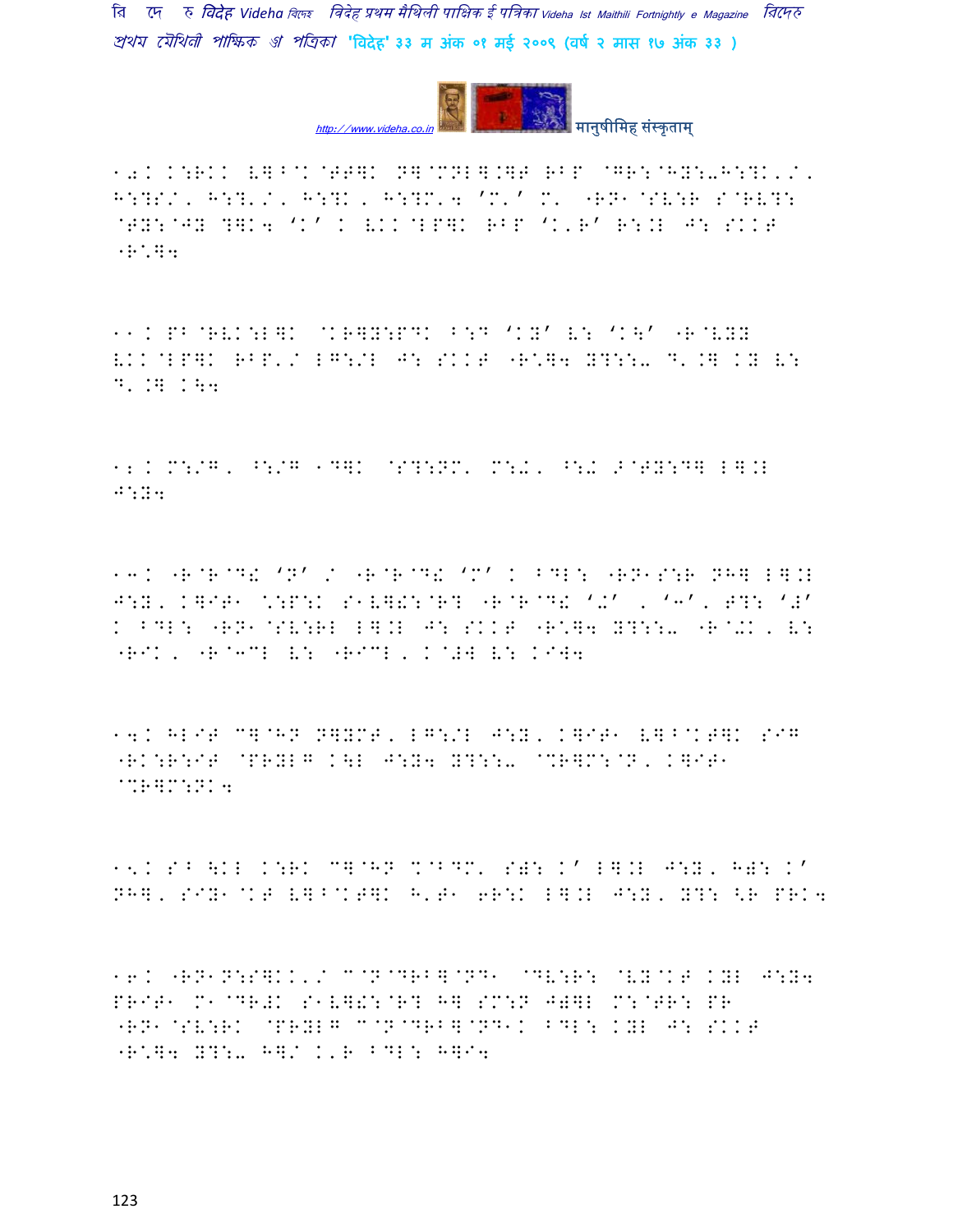

19. Paper Victory Post ( 4 ) Sandwick Concert Control of the Victory of the Victory of the Victory of the Victory

18. SM@ST PD S): K' L].L J:Y, V: H:>6'NS/ JL\$] K' , H<sub>i</sub>: *K'* NH<sub>4</sub>

19. L]"R T?: D]"R %@BDM' B]K:R] (a) NH] LG:/L J:Y4

20. "PRI VA:GRIPH' R:TIL RYIE (PYN)

21.K]\*1 @!VN]K L'L NV]N C]@NH BNB:/L J:Y4 J:' I NH] BNL "RECH BNLB ARE TON "MANHI FTE BOTHAANE "RHI "RY (1992) 1920 1020 1930 1931 1932 1039 1041 P.C. D.M. S.C. TEB M.P. C.91.  $4.5H<sub>2</sub>$ 

 $H:U_{\mathfrak{m}}$  ,  $H: E \oplus V \oplus V$  ,  $H: E \oplus V$  ,  $H: E \oplus V$  ,  $H: E \oplus V$  ,  $H: E \oplus V$  ,  $H: E \oplus V$  ,  $H: E \oplus V$  ,  $H: E \oplus V$  ,  $H: E \oplus V$  ,  $H: E \oplus V$  ,  $H: E \oplus V$  ,  $H: E \oplus V$  ,  $H: E \oplus V$  ,  $H: E \oplus V$  ,  $H: E \oplus V$  ,  $H: E \oplus V$  ,  $H: E \oplus V$  $\therefore$   $\therefore$   $\therefore$   $\therefore$   $\therefore$   $\therefore$  88/0 $\angle$ /08

KRISHNa YaDaV SaID... Manak Shaili aa Panji duni dhaa Panji dhaa Panji dhamaan waxaa marka Shaili dhamaan waa Bara Care E REPLYNS AT 06:07 PM AT 06:08:07 2

PREETING TO A STREET

 $\bullet$  100  $\pm$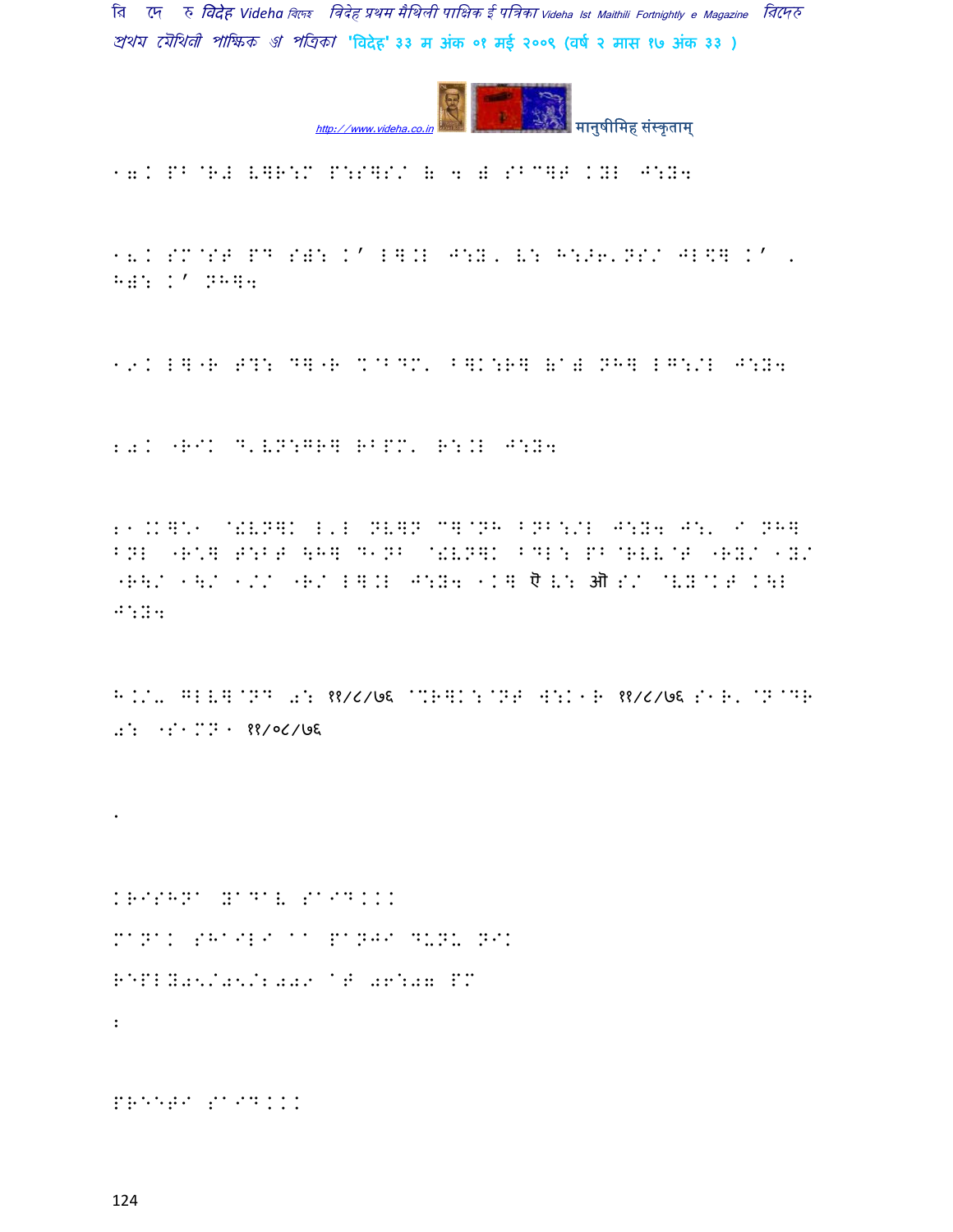JOOTI JAAR CHAUDHARY, DATEN DATE OF BIRTH: DATENT DECAY 1978,PLaCE OF BIRTH- BELHVaR (MaDHUBaNI DISTRICT), EDUCaTION: SWaMI VIVEKaNaNDa MIDDLE SCHOOL, TISCO

ENGLISH TRaNSLaTION OF GaJENDRa THaKUR'S MaITHILI NOVEL SaHaSRaBaDHaNI TRaNSLaTED INTO ENGLISH BY SMT. JYOTI JHa CHaUDHaRY GaJENDRa THaKUR (B. 1971) IS THE EDITOR OF MaITHILI EJOURNaL "VIDEHa" THaT CaN BE VIEWED aTHTTP://WWW.VIDEHa.CO.IN/ . HIS POEM, STORY, NOVEL, RESEaRCH aRTICLES, EPIC – aLL IN MaITHILI LaNGUaGE aRE LYING SCaTTERED aND IS IN PRINT IN SINGLE VOLUME BY THE TIME OF THE TIME TIME BY THE TITLE BY THE TIME BY THE TIME BY THE TIME OF THE CAN BE CAN BE REaCHED at HIS EMAIL: GAJEN AND THE CONSTRUCTION OF THE

THE DICTIONaRY, MaNaK MaITHILI, MITHILaKSHaR SE DEVANDER PANDULIPIK ANUVAD SABH NIK LAGAL REPUBLICATION OF SERVICE

aum Said...

BaSED. REPLY05/05/2009 aT 12:16 PM

and the single state of the single state of the single state of the single state of the single state of the sin BHASHA PAK BATHA LEKHNAK SABH SAMAGRI RESERVE

 $\ddotsc$ 

 $\dddot{\bullet}$ 

REPLY 05/2009 at 02:04 PM

Manazarthili Prayas Stutya



िव दिन दि विदेह Videha <sub>विष्ट</sub> विदेह प्रथम मैथिली पाक्षिक ई पत्रिका <sub>Videha</sub> Ist Maithili Fortnightly e Magazine *विद*फ्ट õथम मैिथली पािक्षक ई पिñका **'**िवदेह**'** ३३ म अंक ०१ मई २००९ (वष र् २ मास १७ अंक ३३ )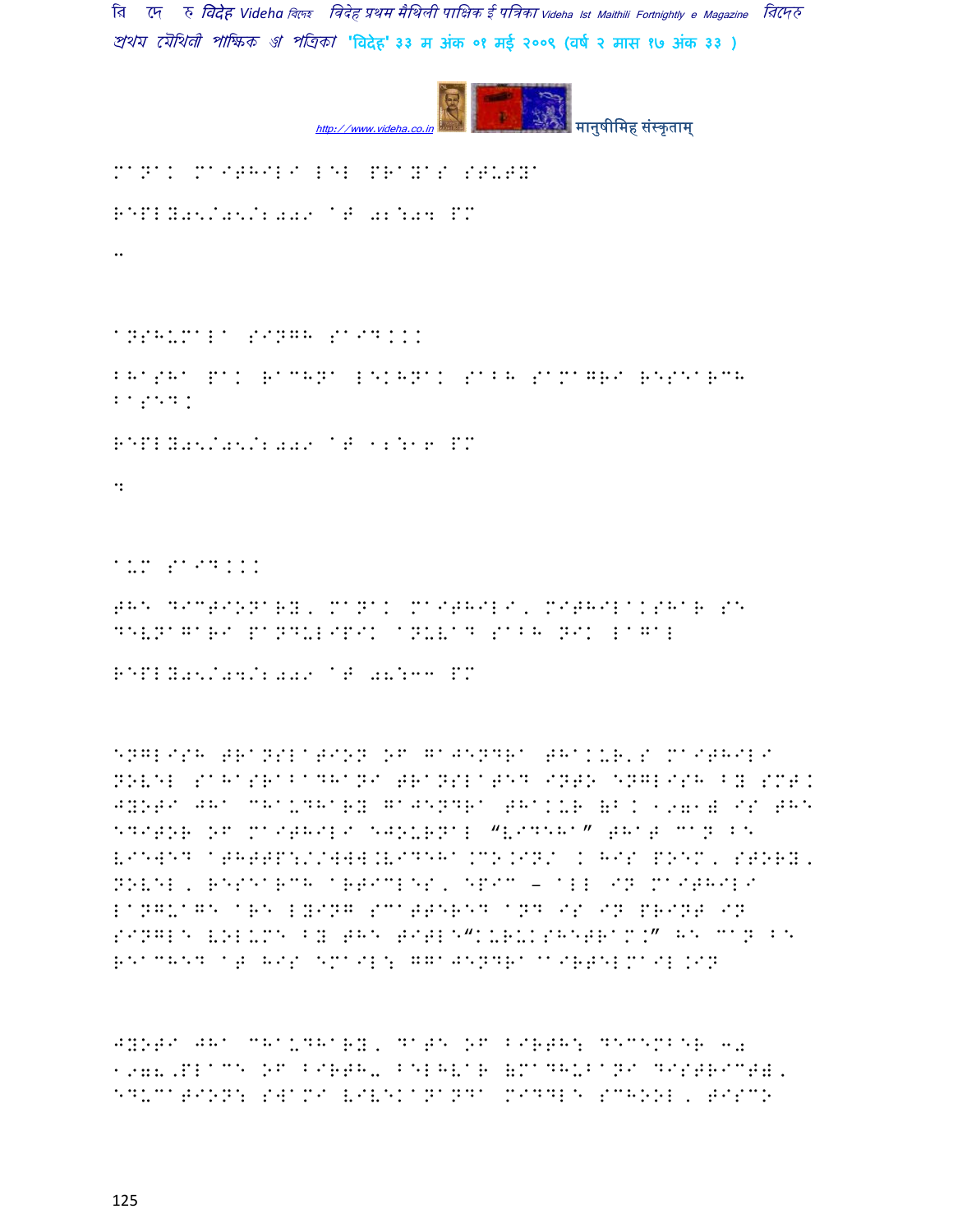"LOOK aT HIS FaCE! HOW PLEaSaNT! DOES HE LOOK LIKE DEaD?" NaND'S ELDER BROTHER SaID. WHEN aaRUNI'S ELDER BROTHER CAME FOR THE GIVE FLAME TO GIVE FLAME TO GIVE FLAME BECaME SENTIMENTaL. HIS UNCLE CONSOLED HIM. THE BODY STaRTED DIMINISHING IN FIRE aBOLISHING HOPE OF RETURN. aLL aRRaNGEMENT WaS HELD aS IF IT WaS SOME

TO HIS WILL AND THE

HIS FaTHER FUNERaL WaS DONE IN THE MaNGO ORCHaRD", ELDER BROTHER ORDERED SO THE PYRE WaS MaDE aCCORDING

"THE FUNERaL SHOULD BE HELD NEaR THE PLaCE WHERE

ENGLISH TRaNSLaTION OF GaJENDRa THaKUR'S MaITHILI NOVEL SaHaSRaBaDHaNI TRaNSLaTED INTO ENGLISH BY SMT. JYOTI JYOTI JA CHAUDHARY JA LA

THE COMET

Sakchi Girls High School, Mars Kampaign in the College of the College of the College of the College of the Col IGNOU, ICWaI (COST aCCOUNTaNCY); RESIDENCE- LONDON, UK; FaTHER- SH. SHUBHaNKaR JHa, JaMSHEDPUR; MOTHER-SMT. SUDHA JULIAN SUDHA JULIAN SUDHA JA SUDHA JA SUDHA JULIAN SUDHA JULIAN SUDHA JULIAN SUDHA JULIAN SUDHA JUL<br>SUDHA JULIAN SUDHA JULIAN SUDHA JULIAN SUDHA JULIAN SUDHA JULIAN SUDHA JULIAN SUDHA JULIAN SUDHA JULIAN SUDHA CHOICE aWaRD FROM WWW.POETRY.COMaND HER POEMS WERE FEaTURED IN FRONT PaGE OF WWW.POETRYSOUP.COM FOR SOME PERIOD.SHE LEaRNT MITHILa PaINTING UNDER MS. SHVETa JHa, BaSERa INSTITUTE, JaMSHEDPUR aND FINE aRTS FROM TOOLIKa, SaKCHI, JaMSHEDPUR (INDIa). HER MITHILa PaINTINGS HaVE BEEN DISPLaYED BY EaLING aRT GROUP aT EaLING BROaDWaY, LONDON.



िव दिन दि<mark>विदेह Videha</mark> विक्त्र विदेह प्रथम मैथिली पाक्षिक ई पत्रिका Videha Ist Maithili Fortnightly e Magazine *विC*FE õथम मैिथली पािक्षक ई पिñका **'**िवदेह**'** ३३ म अंक ०१ मई २००९ (वष र् २ मास १७ अंक ३३ )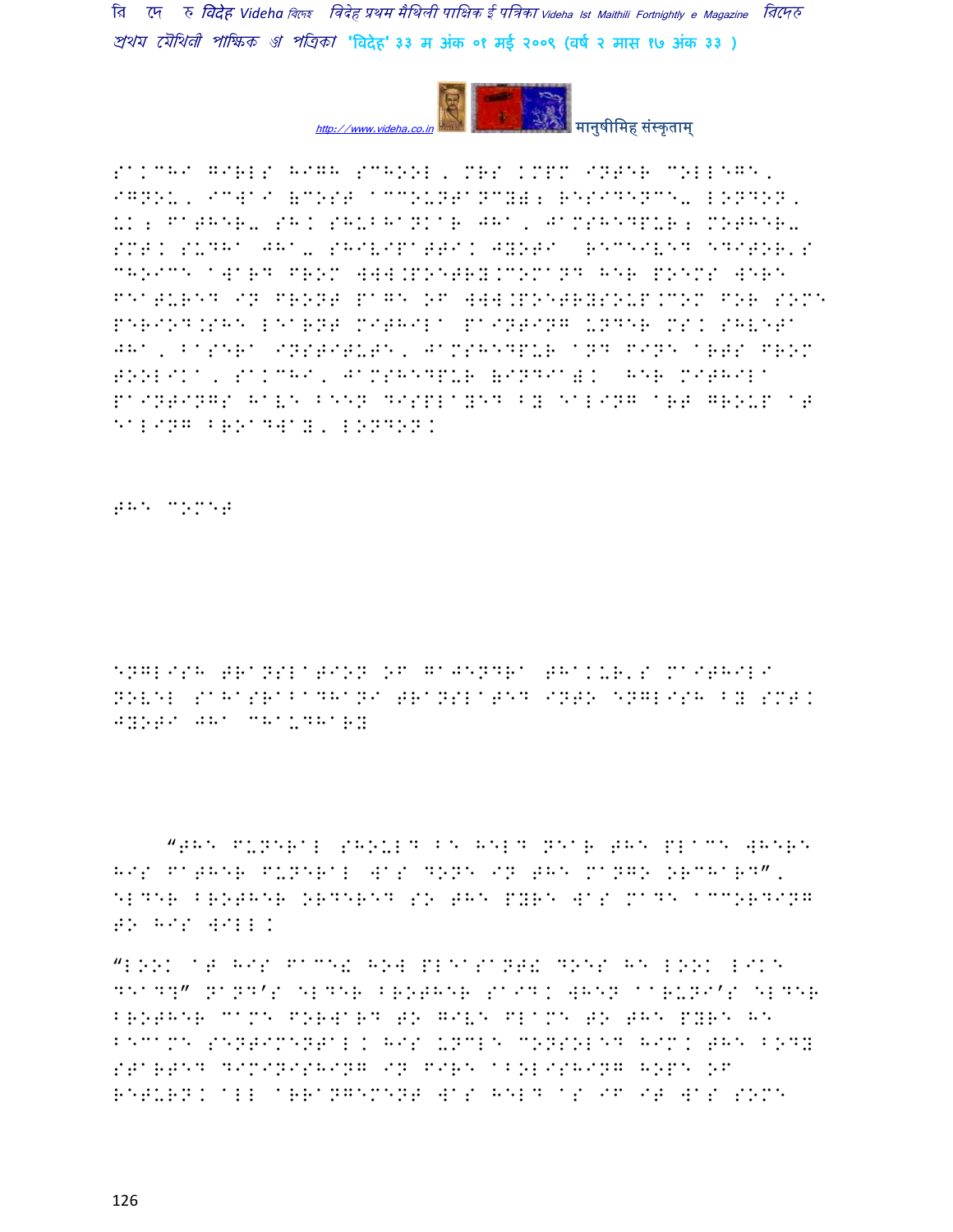

FESTIVE OCCaSION. EVERYTHING WaS DONE aCCORDING TO THE INSTRUCTIONS OF THE PRIEST KNOWN aS MaHaPaTRa OR Kantah Brahmin. Gadura Puran Wasan Wasan Wasan EVENING. IN THIS WaS THE RITUaLS OF FUNERaL WERE COMPLETED.

EITHER TRaNQUIL OR EXTREME aGITaTION! aaRUNI THaKUR WAS NOT WELL AND WAS STATED AND WELL AND CONTINUES. aDJaCENT TO THE WOODLaND NURSING HOME WHERE HE OFTEN USED TO THINK aBOUT THOSE DaYS OF HIS STUDENT LIFE WHEN aPaRT OF STUDYING HE WaS HaBITUaTED TO aNaLYSE THE PaST EVENTS. THE UNPLEaSaNT MOMENTS WERE DISTURBING HIM EVERY NOW aND THEN. HE USED TO SHaRE HIS GRIEVES WITH HIS WELL-WISHERS TO REDUCE THEM. BUT THAT TRICK ALSO STOPPED WORKING THE STOPPED WORKING THE STOPPED WORKING THE STARTED WORKING THE STARTED WORKING HIDING HIS FACTS AND STARTED STARTED STARTED STARTED STARTED STARTED STARTED STARTED STARTED STARTED STARTED S SOCIETY. HIS FRIENDS PRESUMED THaT HIS PROBLEMS WERE SOLVED. AaRUNI HAD BEEN DREAMING ABOUT HORRIBLE THINGS FROM HIS CHILDHOOD. HE STILL REMEMBERED HOW HE USED TO STaRT SWEaTING IN MIDNIGHT aND HIS WORRIED PaRENTS USED TO FaN HIM. FaTHER IS BORN BY GRANDFATHER THEN WHO HAS GIVEN BIRTH TO THE THE THE GRANDFATHER? IF GRANDFATHER? IN GRANDFATHER? IF GOD IS CREATOR OF THE GOD IS CREATOR OF THE NEWSLAPS OF THE NE Has CREATED HIM? PEOPLE VALUAGE PEOPLE USED TO LAUGH CURIOSITY OF aaRUNI BUT WHEN HE REaD BOOKS OF PHILOSOPHY THEN HE CAME TO KNOW THE CAME TO KNOW THAT MANY DEDICaTED THEIR ENTIRE LIFE IN SEaRCHING aNSWERS OF SUCH QUERRIES BUT THEY NEVER GOT aNSWERED.

(CONTINUED)

anshuma shumala shekara

WE aRE aMaZED TO SEE ENGLISH TRaNSLaTION OF

TRaNSLaTOR HaS DONE ENOUGH JUSTIFICaTION IN

SAHASRABADHANI-NOVEL BY GAJENDRA THAKUR. THE ENGLISH

 $\ddot{\phantom{1}}$ 

127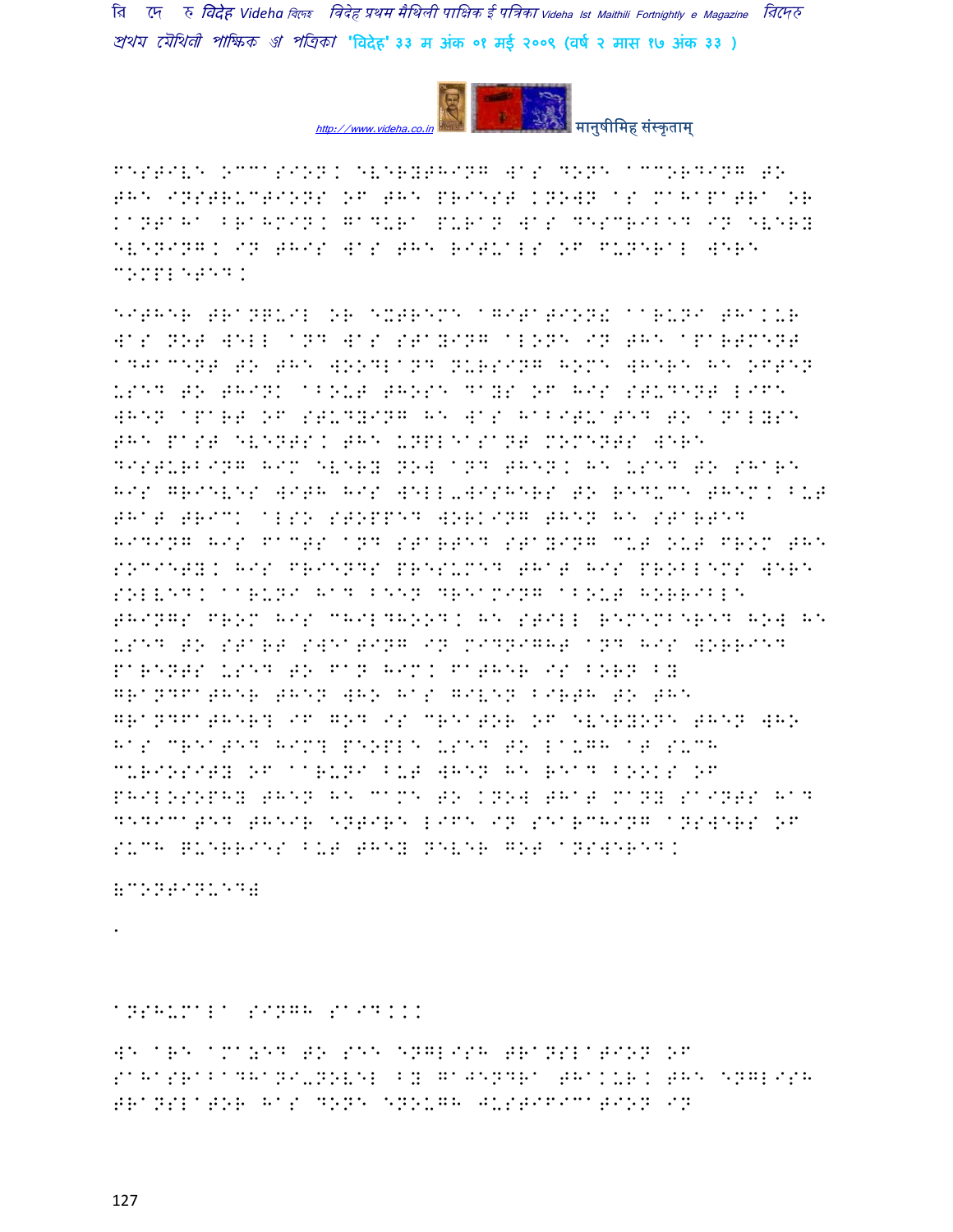

TRaNSLaTING THE NOVEL IN ITS TRUE SPIRIT. THE TRANSPORTED IS A LESSON FOR LINGUISTIC IN HAS GRACE OF INDIaN ENGLISH, IT NEVER COMPROMISES WITH THE ORIGINAL THEME.

REPLYNS AT 12:28 PM 2009 aT 12:28 PM 2009 aT 12:28 PM 2009 aT 12:28 PM 2009 aT 12:28 PM 2009 aT 12:28 PM 2009

MHOTATOR THE SPONSE SBOWLE OF SPEED THE SPCNING CONFEDER OF NCAR'S AN ARREST CONSTRUCTION OF A SERIES OF A STRAIGHT CONTROL OF A STRAIGHT CONTROL AND DESCRIPTION OF A STR M' I-@PRK:%]T RBP D'.] K\ \KR @PR]I) RBPM' @PRK:%NK L'E 'VERT. A' C'LE 'PO'CE' ("TE("PROSTOR' C'LE 'TECHNEE 1YL \*L4 @%R] NC]K'T: J] \KR @PR]I) RBP KRB:K @SV]KMT] DR D'LANHA4 MRESHA VR DILEAD ASKRED AFRICAN VERTE  $399''3777779$ 

MH TA TABLES THIS YSTEMS BR): (1997. A. COMBINE (20): R. B. G. CHIL  $1.41\pm0.01$  and the high-probability  $\sim$   $1.41\pm0.01$  (see Fig. 40.11.11.12) %@BD KL% @%R1T] P@BL]K'%N @DV:R: @PR]@N) 6X@RMM' @PRK:%]T KRB:K 1@GRH @SV]K:R K\ L'L G'L "R\*]4 SI@PRT] MACHER RIGHT WAS CONSIDERED AS A RIGHT OF RIGHT OF THE RIGHT OF RIGHT OF THE UNION CONTINUES. THE UNION OF THE RHL "RENGIL EL COLAMA, NOVME REDVEL "ORG" NO DR CONDENDE WELF P@3J]K:R V]@DY:N@ND 0:, D:M- R1.५००/- @PRT] .@#\$ 4 COMBINED ISBN 2078-81-9078-81-9078-9 SHRUTI.PUBLICaTION@SHRUTI-PUBLICaTION.COM WEBSITE:HTTP://www.shruti-publication.com/distribution/distribution/distribution/distribution/distribution/dis<br>Website:http://www.shruti-publication.com/distribution/distribution/distribution/distribution/distribution/dis

MH@T@TVPB@R# SBCN::(३). P@3J]-@PRB@N! V]D'H \$:):B'S MARBACH: MEREZ ORIGERER PERSONALE PERSON PROPORTIER (PARALLO ONE) PR P@BL]K'%N @DV:R: @PR]@N) 6X@RMM' @PRK:%]T KRB:K 1@GRH @SV]K:R K\ L'L G'L "R\*]4 P1@STK-@PR:@PT]K V]!]K 1 PL?]K MB@LYK SBCN: \H] PM@&W PR %]@<R D'L J:YT4 P@3J]-@PRB@N! (%L!-S@MP:DN, \$]J])L >M'J]IG 1 MARIA NI BAZI DA LORARA DA MORAZALLI DARA DI MARI DI SIKLADI.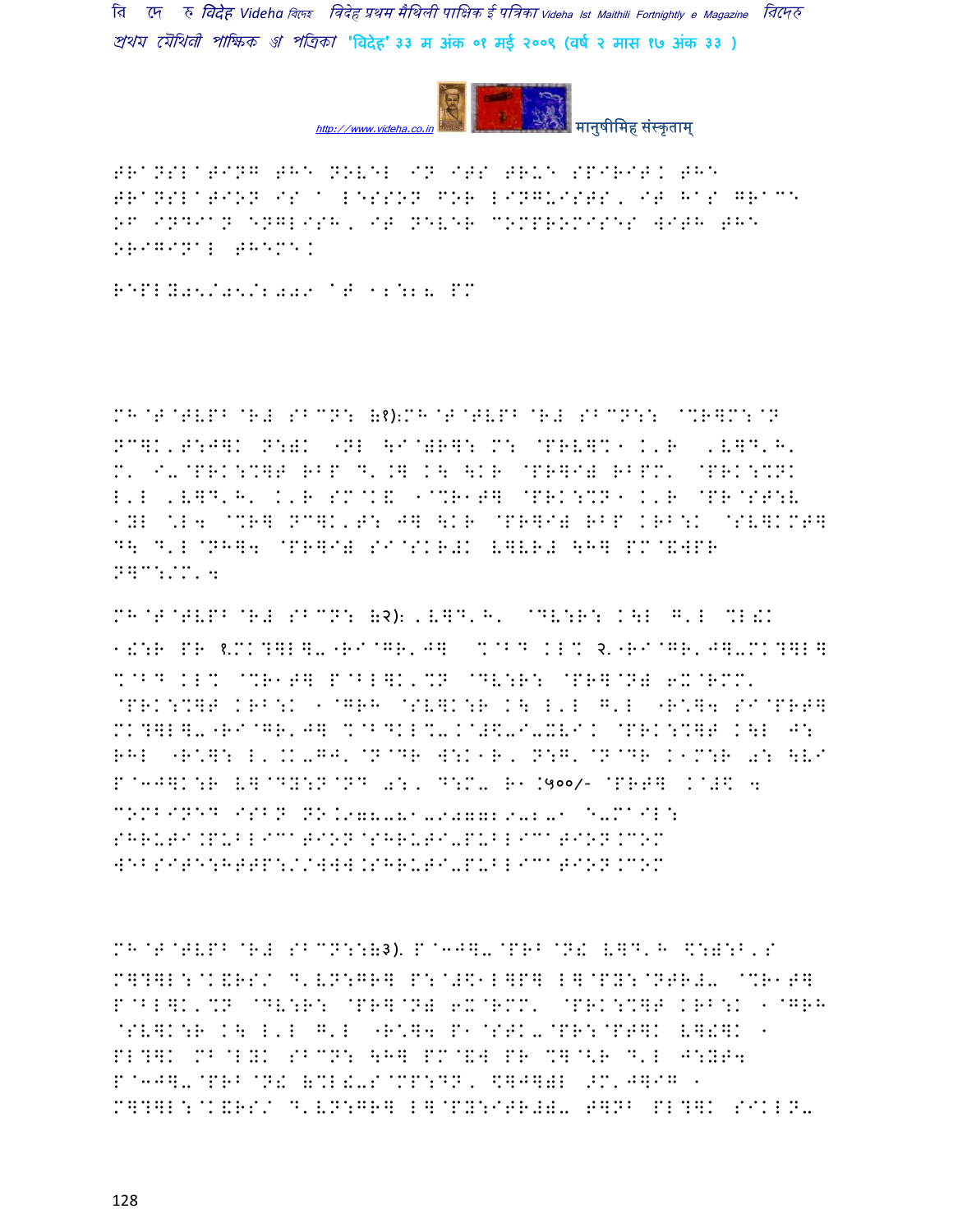

S@MP:DN-L]@PY:ITR# GJ'@N@DR W:K1R, N:G'@N@DR K1M:R 0: \VI P@3J]K:R V]@DY:N@ND 0: @DV:R: 4

MHOTATI SHE SPORTING DER BROOK SERIES INDIALISHE DER DOL @PRK:%]T K\L J:' RHL GJ'@N@DR W:K1RK 'SH@SRB:=N]'(9P@NY:S), 'G@LP-G1@C\*'(K?: SI@GRH) ,  $\Box$  (Parameter ) (Parameter ),  $\Box$  (Parameter ),  $\Box$  (Parameter ),  $\Box$ SIMOREA, (1998) NAMSA NAMURU AERIKANG EROPORTASI (MAGE 'Y: IT'S: TR: PROTO INDICATE IN THE INDICATE IN THE INTERNATIONAL IN THE INTERNATIONAL IN THE INTERNATIONAL IN @PREPAR BOOTBOOTLAN IN CHERTOGENOWER OPENTRENED IN LOCARIZER BOOT (E), (I) IV = NARRA (B) FIRMS (I) (Galp-Krist, Nicholas (B), ISBN  $\alpha$ -Kiri, Nicholas (B),  $\alpha$ B:L:N:I KMT', MH:K:@VY, %L!-N]B@N! 1D]K SM@GR SIKLN)- GGJ'@NGDR W:K1R

MH TH THE FROTH END THAT HIS SECTOR IN THE SACK IN THE SACK IN THE SACK IN THE ROOS, @PR]I) SI@SKR# V]D'H-I-P@TR]K:K PH]L २५ "RIKK C1NL RCN: SMM RCN: SAMMER NEWSBEAT

D'A TO TO ESPACIONE SE STATISTICA BASED I TIDADE EL EDICIONE DE SERVICIO EL CONTINUATION (CONTINUATION). A PE "RIACTRIAL ARCOTO RIE ROOTE DE ALAGERIA GERACEMENTO AL INCIDIO TACTA \$14 TO NORRHALL ADVISACION ARCONOMIC DATOGRAPH (PACA SARVA 1992) ON THE SARVA ON D MS-SQL SERVER MaITHILI-ENGLISH aND ENGLISH-MaITHILI DICTIONARY. VIDEO AND PRESENT AND POSSIBLE OF STRAIN ON

NV "RIK D'.B:K L'L PM@&W S^K'/ R]@6R'% K\ D'.B4 aLWaYS REFRESH THE PaGES FOR VIEWING NEW ISSUE OF VIDEHa.

V]D'H: SD'H: 1: T]RH1T: : D'VN:GR]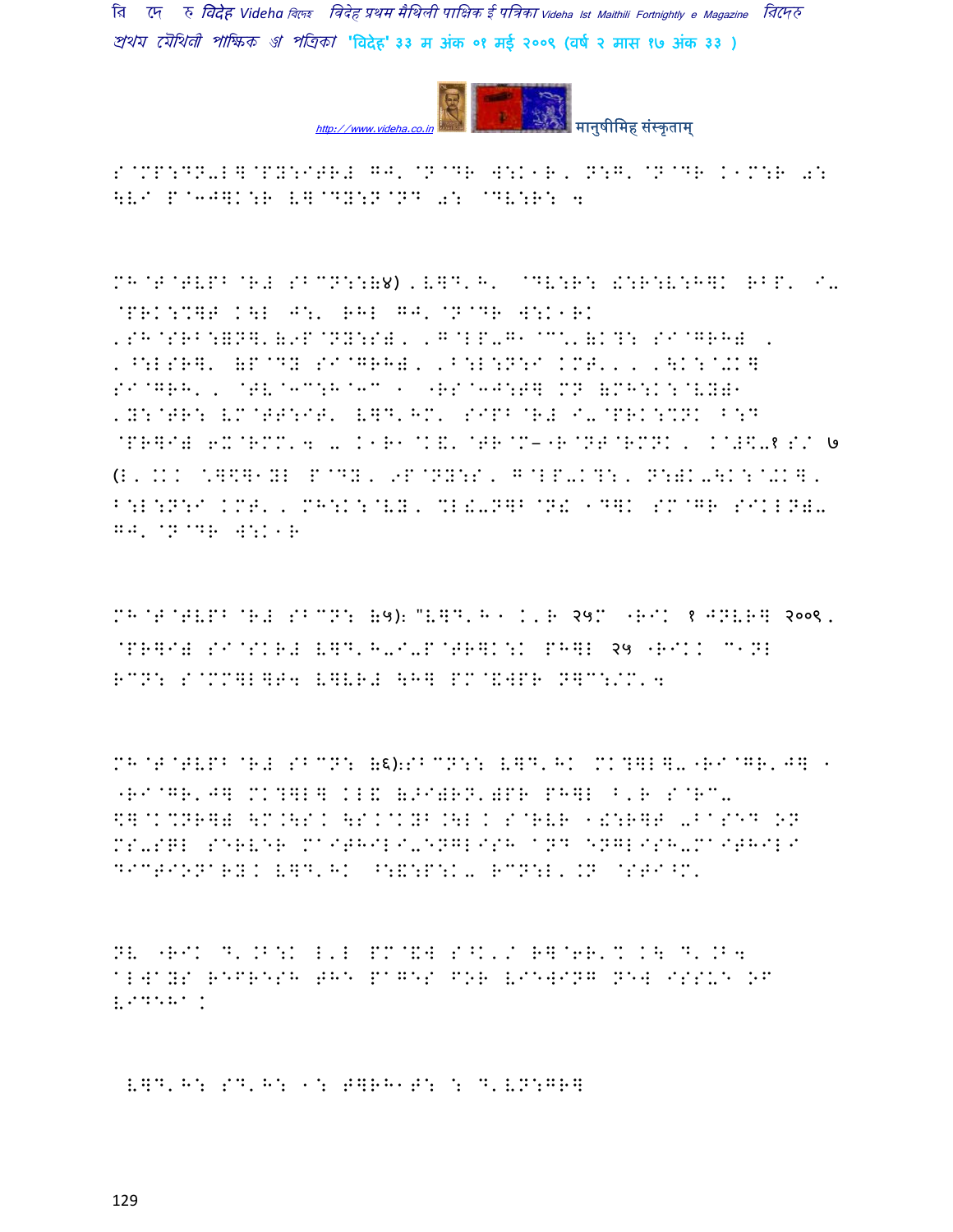

 $V$ DEFINE K 2000 (PRICE) 8 HTLPH ROOS, CIPEHAR :VACHILD SEHT, HL I-POTRESS CONTROLS TO A RELEASE CONTROLLED BY A RELEASE CONTROLLED BY A RELEASE CONTROLLED BY A RELEASE.

TIRHUTa : 244 PaGES (a4 BIG MaGaZINE SIZE) V]D'H: SD'H: 1: T]RH1T: : MB@LY ^:.R1.200/- DEVaNaGaRI 244 PaGES (a4 BIG MaGaZINE SIZE) BAR. PE ST. PE SE E T. BREAK E D'UN BO PE D'HS CSAALL BOTH VERSIONS aRE aVaILaBLE FOR PDF DOWNLOaD aT HTTPS://SITES.GOOGLE.COM/a/VIDEHa.COM/VIDEHa/ HTTP://VIDEHa123.WORDPRESS.COM/ SOLE DISTRIBUTORS: AJAI ARTS, 4494/41. IST FLOOR,aNSaRI ROaD,DaRYaGaNJ. DELHI-110002 PH.011-2328881, 09968181, 099681 WEBSITE: HEBSITE: SHERUTI-PUBLICATION E-MaIL: SHRUTI.PUBLICaTION@SHRUTI-PUBLICaTION.COM

"M]?]L: D@R%N"

MK?]L] @DV]M:S]K P@TR]K:

 $R$ PRN SOMETIME SOME SERVES SERVES SOME

D@R%N"K'/ D'Y \$].\$]. @DV:R: MITHILa

M:N' 12 "RIK L'L) "M]?]L:

DaRSHaN, a - 132, LaKE GaRDENS,

130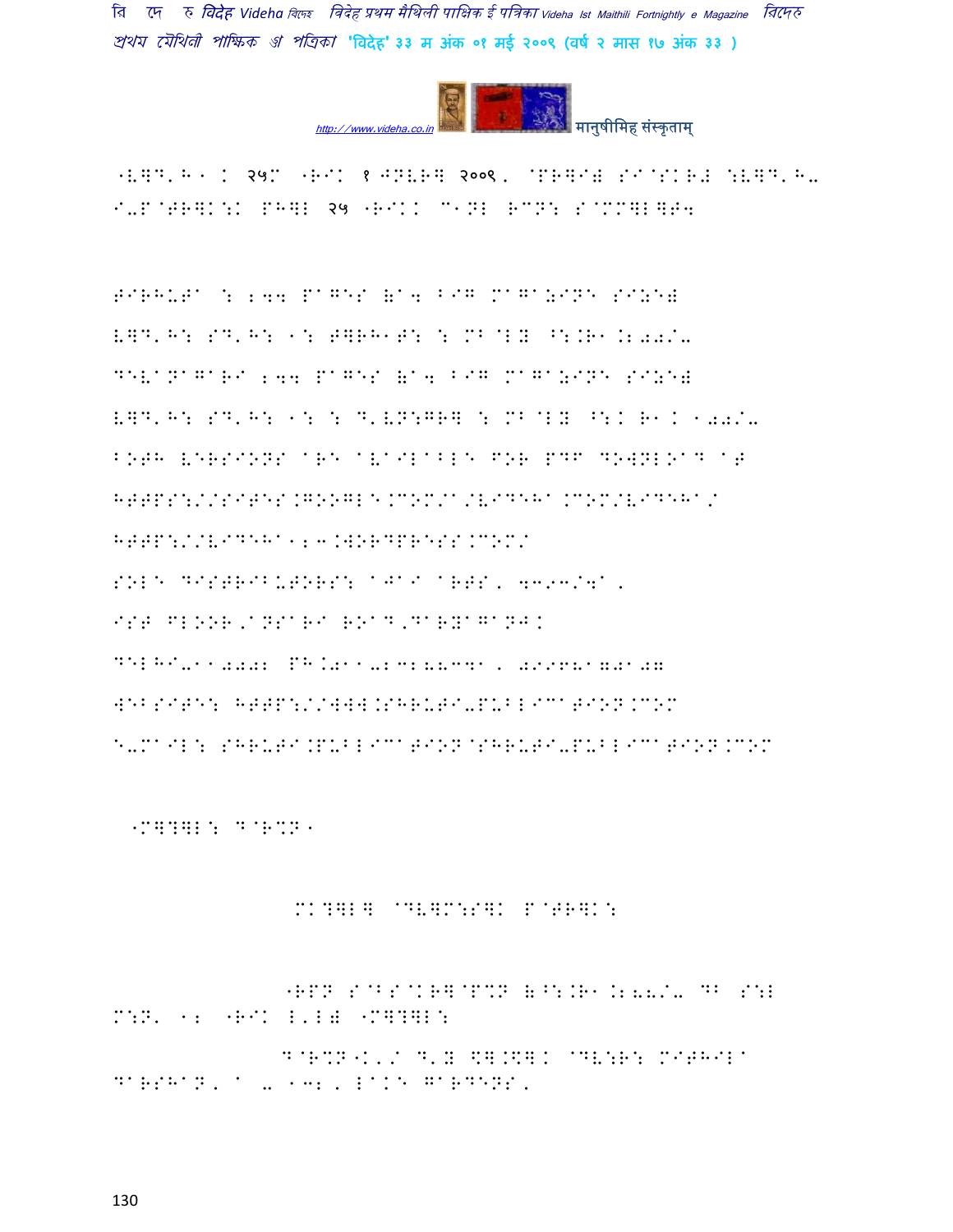

KOLKATA - 700 045 PT:PR PU:PR PU:PR PU:PR PU:PR PU:PR PU:PR PU:PR PU:PR PU:PR PU:PR PU:PR PU:PR PU:PR PU:PR PU:P PORT PRINCIPLE PRODUCED

 PT:, )'L]6LN NI. 1 I-M'L SIK'T "RV@%Y LAN SOMETIME SOMETIME SERVICE

 K:@RYK:R] S@MP:DK- R:MLLCN W:K1R4 @PRT]@&W:T:

 S@MP:DK- @PRL6'SR @PRBL! N:R:Y# S]IH 1 **\$:. "R#B:** SHAW: TRISH

SOON:

HTTP://WWW.MITHILADaRSHAN.COM/MITHILADARSHAN.COM/MITHILADARSHAN.COM/MITHILADARSHAN.COM/MITHILADARSHAN.COM/MITH<br>HTTP://WWW.MITHILADARSHAN.COM/MITHILADARSHAN.COM/MITHILADARSHAN.COM/MITHILADARSHAN.COM/MITHILADARSHAN.COM/MITH

"RIT]K: @PRK:%N K] NV]NTM P1@STK

Spinal State State

M]\$]Y:, SM:J, R:JN]T] OR >T]H:S

\$]J◌:@S)R : M]\$]Y: \@#\$ PXL])]@KS: P1@#Y @PRSBN V:JP'Y] 2008 MB@LY R1. 200.00

R:JN]T] M'R] J:N : P1@#Y @PRSBN V:JP'Y] @PRK:%N V@R& 2008 MB@LY R1.300.00

P:LK:L]N SI@SKMT] : MIJ1 K1M:R] @PRK:%N V@R&2008  $M$  R<sub>1</sub>. 225.000  $M$ 

@S@TR] : SI<@R& OR SMJN : @%R]!RM @PRK:%N V@R&2008 MB@LY R1.200.00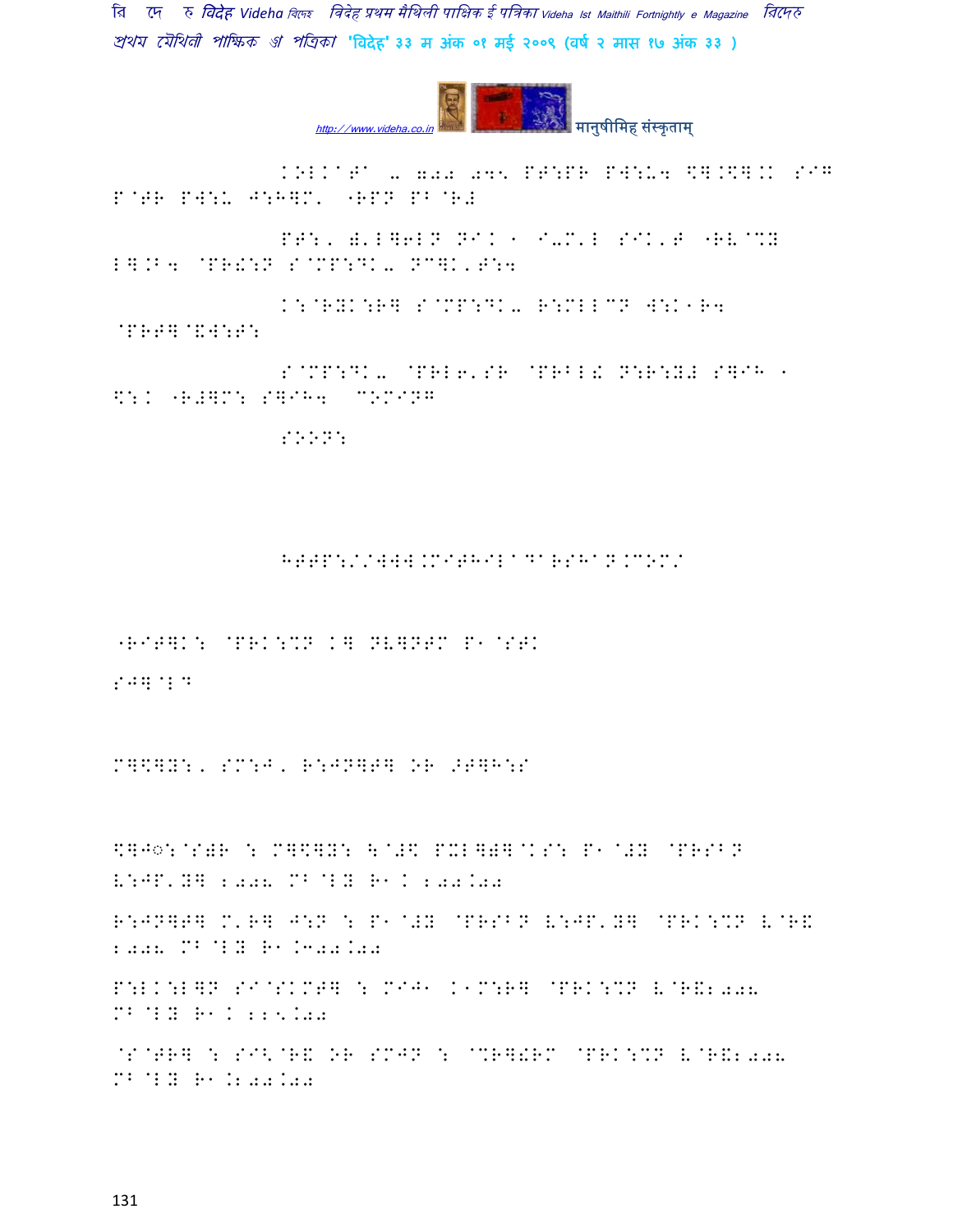

 $R$  . The contract of the contract of the contract  $R$  and  $R$  are  $R$  and  $R$  and  $R$  are  $R$  and  $R$ R1.180.00

9P@NY:S

MLPHERS: H/S RHE ?H & SPRED @PRED (PRINTS & PREDEDICAL WHERE REPORTS

 $t$ : Simple Simple

R'L CH'T : HR'S : HRIMHN 0: MARINE : HR R1.125.00 \*\*]Y: ^R \*:\* : MH'% K):R' @PRK:%N V@R& 2008MB@LY R1. 200.000.000.<br>200.000.000.000. KLHR' MARINE AND DER STRAKE HER DER STRAKE HER DER STRAKE HER DER STRAKE HER DER STRAKE HER DER STRAKE HER DER R1. 200.00 %HR KIN KINDEN MURUNGA A SHEKAY KATUR SHEKAY KIND BABBA MB@LY R1. 200.00 PHIL' CHHO CH'SHE SPHER'S COLDING BHO SPHERING BOOK 2008 MB@LY R1. 200.00 N:C K' B:HR : GCR]N:? @PRK:%N V@R& 2008 MB@LY R1. 200.00 1>S-P:>S : "R%LK ^CM]K @PRK:%N V@R& 2008MB@LY R1.  $190.00000$ 

K1\* COMPARY TREES IN THE SERVE CONTROLLED AND A SERVE ASSESSED AS A MALINE CONTROLLED AND ALL RESERVE AND RESID 2008 MB@LY R1. 200.00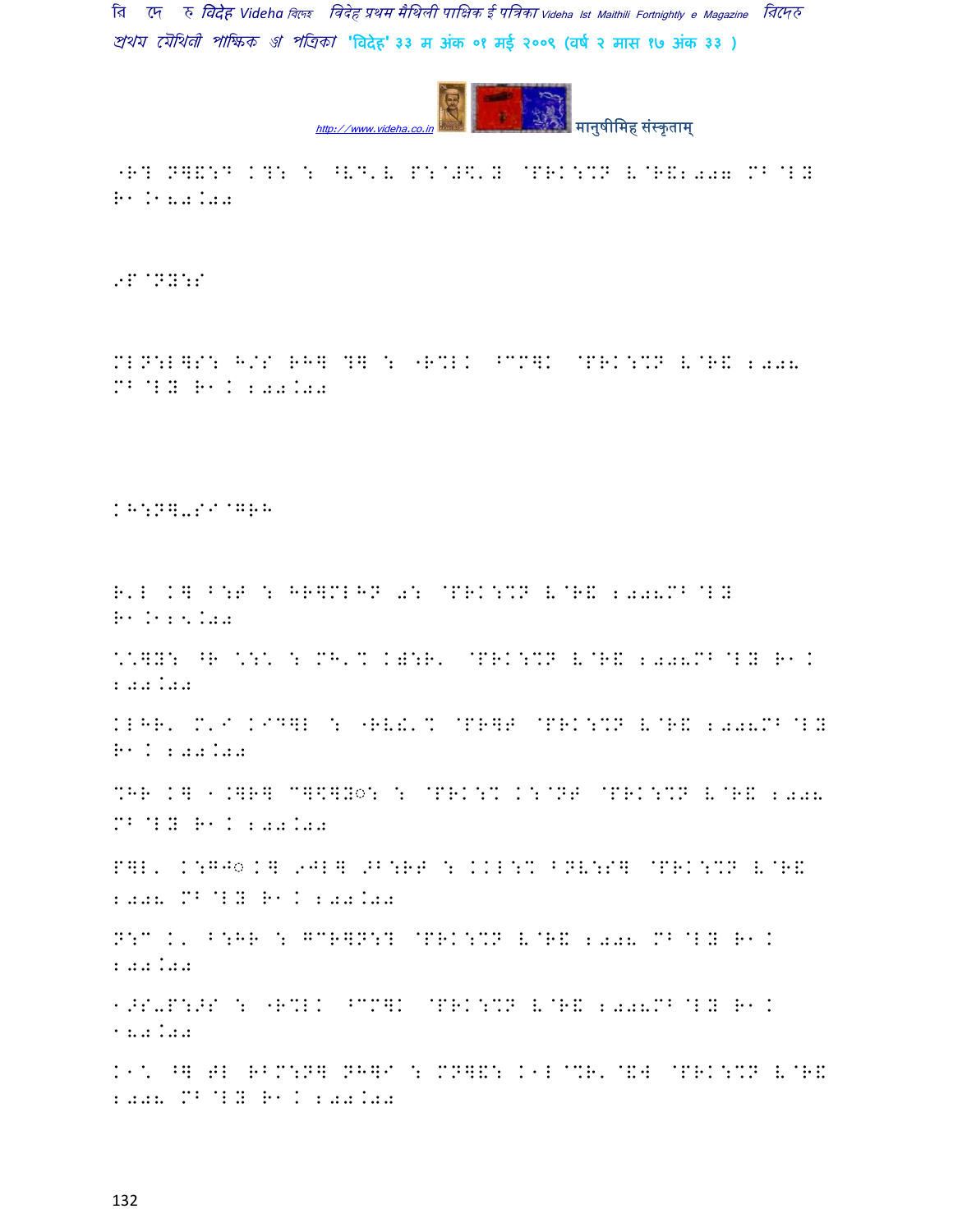

B\$KO: THISK SIND AND THE SHE INDIA CONDUCT SHE IN 195.00

^'M K: ^'RB M:/GT: K1@LH:]] IM:N : S@TYN:R:Y# P)'L WESTERN ROOM CONSTRUCTS TO A 2008

KV]T:-SI@GRH

Y: : %KL'Y @PRK:%N V@R& 2008 MB@LY R1. 160.00

HER: C:HT: HE/ : HE:HR: W:H:H: C:HI:N: E BELAN.  $M$  rate in the contract

KB LC RC REVIEWS IN THE WHI POINT IN BELIEVE IN THIS WILL @PRK:%N V@R& 2007 MB@LY R1.225.00

L:L R]@BBN K: 61LB: : S1N]T: JKN @PRK:%N V@R&2007 MB@LY R1.190.00

B'HO I : BIH: DHIR I I : STEER GIF MINITED IN BELA  $M$  R<sub>1</sub>. 195.000  $M$  R<sub>1</sub>. 195.000  $M$ 

6KI)'S] : S1N]T: JKN @PRK:%N V@R& 2008 MB@LY R1.190.00

D1:.MY "RR:KC@KR : @%Y:M CKT@NY @PRK:%N V@R&2008 MB@LY R1. 190.000.000

K1@R1N KV]T:\/ : MNLJ K1M:R @%R]V:@STV @PRK:%N V@R& 2008 MB@LY R1. 150.00

**MARY PROPERTY**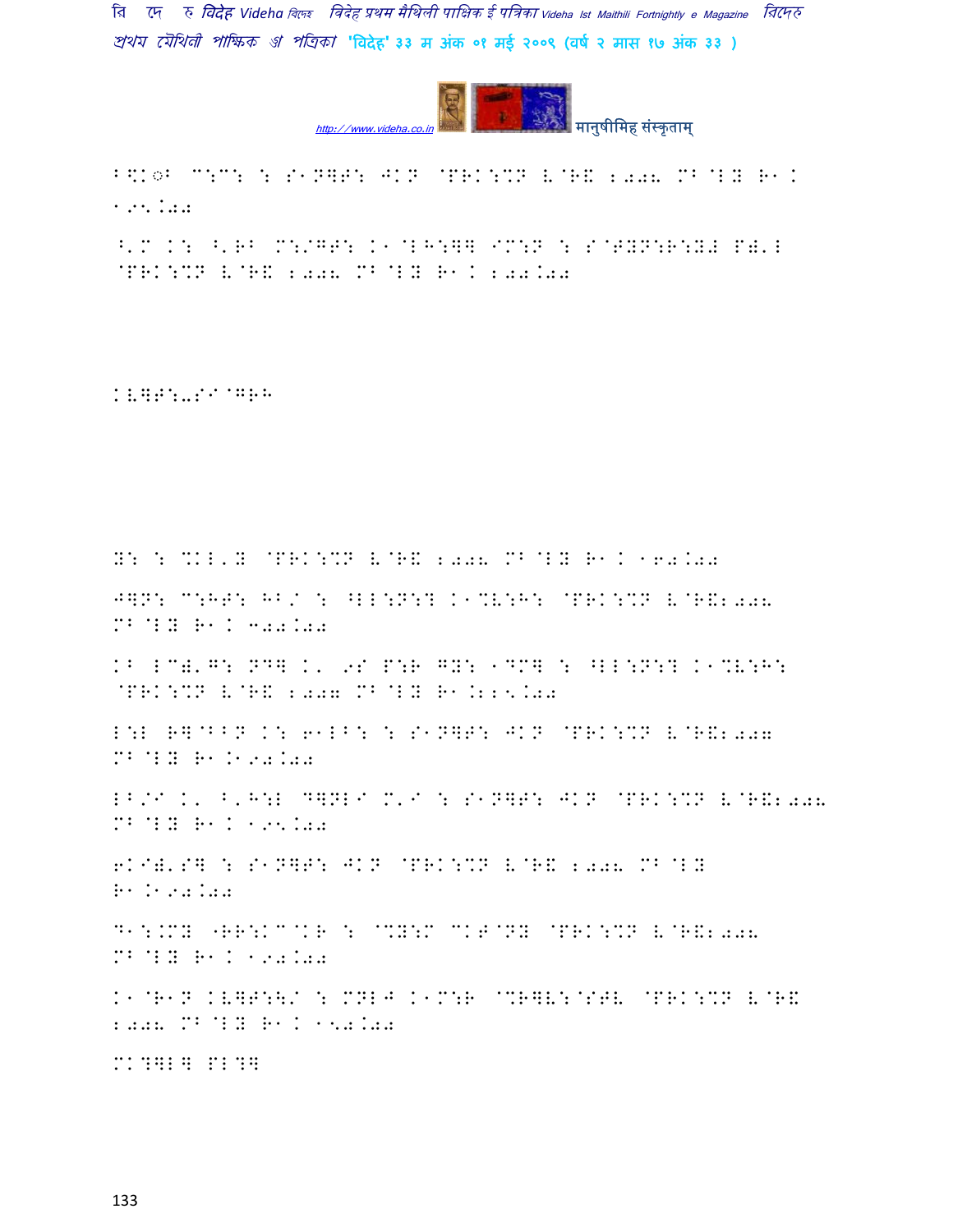

V]K:S / "R@R?TI@TR (V]C:R) : NR'@N@DR 0: @PRK:%N V@R& 2008 MB R1. 2008 MB

SIG SIG SOME SIGNED I GREEK I (SIGNED I GREEK I SIGNED I GREEK 1008 MB R1. 100.000

 $K$  ): However, However, However, However, However, Green, Green, However, However, However, However, However, @PRK:%N V@R& 2008 MB@LY R1. 60.00

DRO DE LORIS ESTA DE RESIDIRE EN DISTRIKTO DE DE LA GREGO EN LA GREGO EN LA GREGO EN LA GREGO EN LA GREGO EN L MB@LY R1. 40.00

S. S. M. S. M. S. M. S. M. S. M. S. M. S. M. S. M. S. M. S. M. S. M. S. M. S. M. S. M. S. M. S. M. S. M. S. M. MB@LY R1. 165.00

P1@STK MIGV:N' K' L]\ MN]1@R\$R/ C'K/ @\$R:@6) "RIT]K: @PRK:%N K' N:M S' ^'J'I4 D]@LL] S' B:HR K' \) P:R BKIKIKI BKIKI TARAH PROPINSI CI AT PARA BANKING KALENDARYA DA PARA BANKING KARA DA PARA BANKING KARA DA PARA B HANG S' KIN KIN KERAJAR SA SA NG BANGAN NA PANGHANG NA NARIBIRA PR \$:K .@RC HM:R: VHN KR'IG'4 R1.300/- S' R1.500/- TK K] P1@STKLI PR 10%K] \*B), R1.500/- S' UPR R1.1000/- TK 15% OR 9SS' @JY:D: K] K]T:BLI PR 20% K] \*B)  $'$  . The discrete  $\mathbb{R}$  is the proposition of  $\mathbb{R}$  . The discrete  $\mathbb{R}$ 

"RITHERING", MCC 1983-81-1984; MK SAMP: DK- "RNLK" "RNLK: "RNLK: "RNLK: "RNLK: "R

"RITH", "PRINTING", "STATE OF THE SERVE OF THE SERVE OF THE SERVE OF THE SERVE OF THE SERVE OF THE SERVE OF TH %:L]M:RG:@R\$N,\KS)'I%N-II,G:J]Y:B:D-201005 (9.@PR.),6LN :0120-6475212,MLB:>L NI.9868888888888888888888

1J]VN SD@SYT: %1@LK ^:.R1.2100/- C'K/ @\$R:@6) @DV:R: " "RITE: "BILLET" RITHS " "RITHS" RESERVE TO A DISPOSITION OF THE RESERVE TO A DISPOSITION OF THE RESERVE TO A ^:.R1. 30/- "RT]R]@KT JL]B4

BY:, H]@ND] \*M:H] P@TR]K:, S@MP:DK- GCR]N:?

SIP@RK- "RITHERS" (SIP ); TERC: NORTH COMPUTER REAL ACTIVE RESERVED TRACK ( \KS)'I%N-II,G:J]Y:B:D-201005 (9.@PR.),6LN : 0120- 6475212,MLB:>L NI.9868380797,9891245023,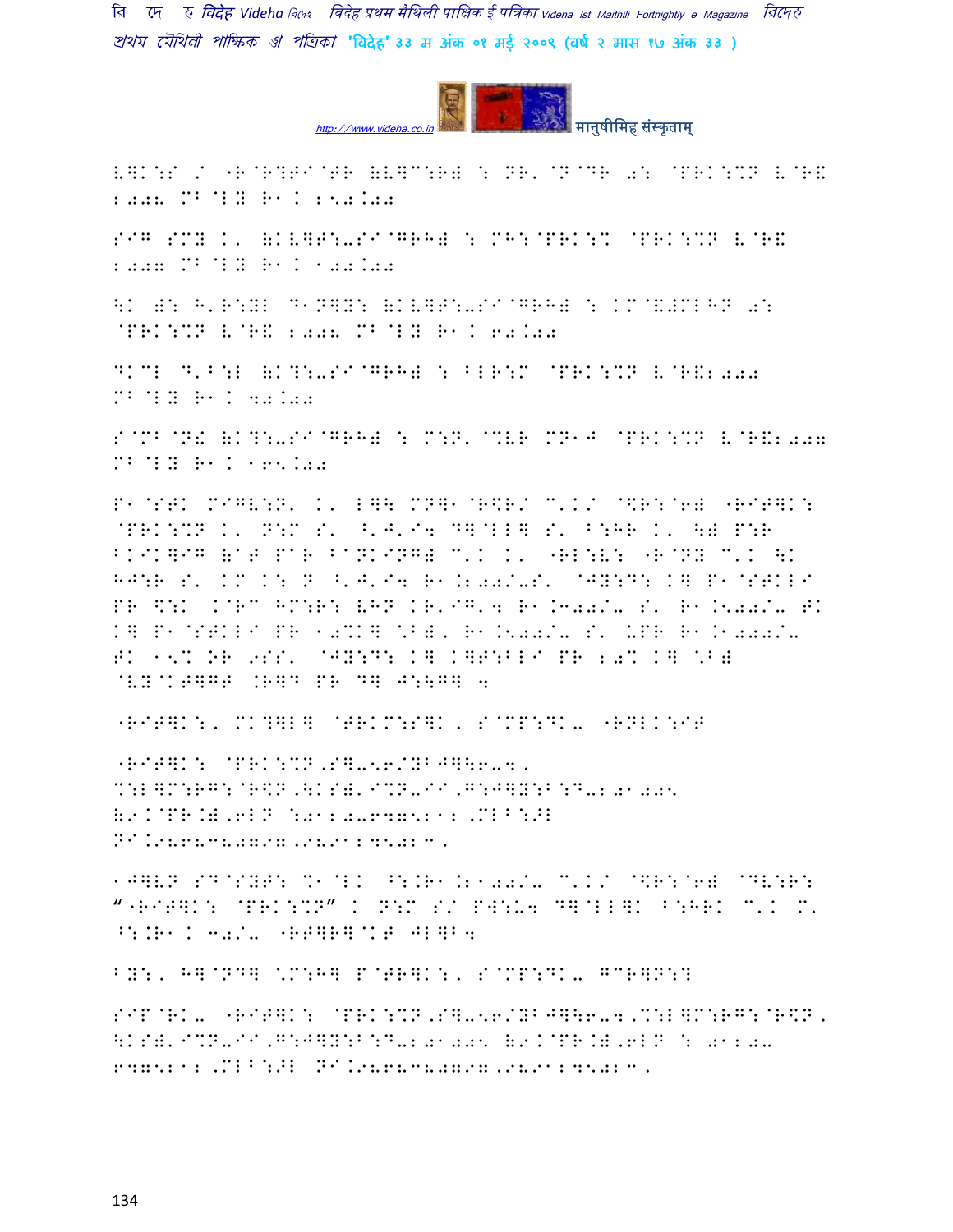

 1J]VN SD@SYT: %1@LK R1.5000/- C'K/ @\$R:@6)/ MN]1@R\$R @DV:R: " "RIT]K: @PRK:%N " K' N:M ^'J'I4 D]@LL] S' B: NA BY C'A C'A C'A C'HA C'HA FORNY ("PA PREPENDIAL") PE PRO BOL PREPENDIAL SI@SKR#

9P@NY:S

MLN:L]S: H/S RH] ?] : "R%LK ^CM]K @PRK:%N V@R& 2008 MB@LY R1.100.00

KH:N]-SI@GRH

R'L K] B:T : HR]MLHN 0: @PRK:%N V@R&2007 MB@LY R1.  $\ldots$   $\ldots$ 

\*\*]Y: ^R \*:\* : MH'% K):R' @PRK:%N V@R& 2008 MB@LY R1. 100.00

KLHR' M'I KID]L : "RV!'% @PR]T @PRK:%N V@R& 2008 MB@LY R1. 100.00

WHE CONSTRUCT TO THE RESEARCH CONTROL TO THE RESEARCH COMPANY  $M$  rate of  $M$  rate  $M$  . The contract of  $M$ 

PHIL' CAPPOIN DANNY STAND A CINACT FOR HOME OF BIGGING 2008 MB THE R1.100.000

N:C K' B:HR : GCREER: BOOK: BOOK: AND CHOILER ( 100.00

1>S-P:>S : "R%LK ^CM]K @PRK:%N V@R& 2008 MB@LY R1. 90.00

K1\* Y TH RBM: RITHER THAM: NO REPORT I : MORE I : MARIA I : MARIA I : MARIA I : MARIA 2008 MB R1.100.000.000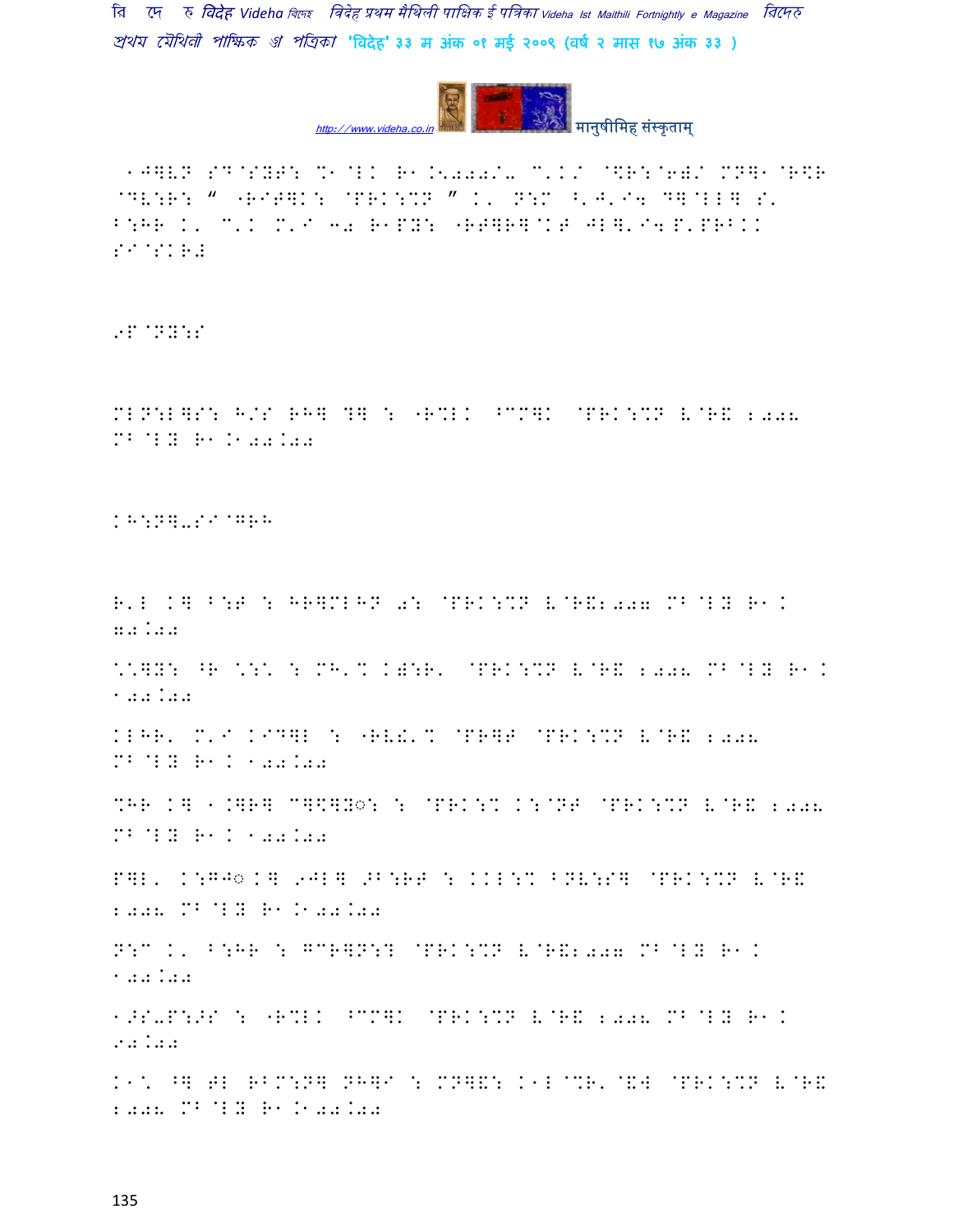

^'M K: ^'RB M:/GT: K1@LH:]] IM:N : S@TYN:R:Y# P)'L @PRK:%N V@R& 2007MB@LY R1. 90.00

%]@<R @PRK:@%Y

1LLCN:

>T]H:S : SIYLG OR S:@R?KT: : S1R'@N@DR CC!R] SIP:DK : 9DY%IKR

HACHE IPINE & RCH: OR PRESINER & PORT OR CONFIDER SIP:DK : 9DY : 9DY : 9DY : 9DY : 9DY : 9DY : 9DY : 9DY : 9DY : 9DY : 9DY : 9DY : 9DY : 9DY : 9DY : 9DY : 9DY :

STEERS OF THE MAY SO HALL ENTITY CONTENTS STORY CONTROLLER

SIP:DK : 9DY : 9DY : 9DY

B:DR SRK:R : JR SRK:R SRK:R SRK:R SRK:R SRK:R SRK:R S

B:LKM@&# ^@)ï) OR 1!1N]K H]ID] 1LLCN: K: 1RI^ : "R^]&'K RC%N

S:M:W:W:W:W: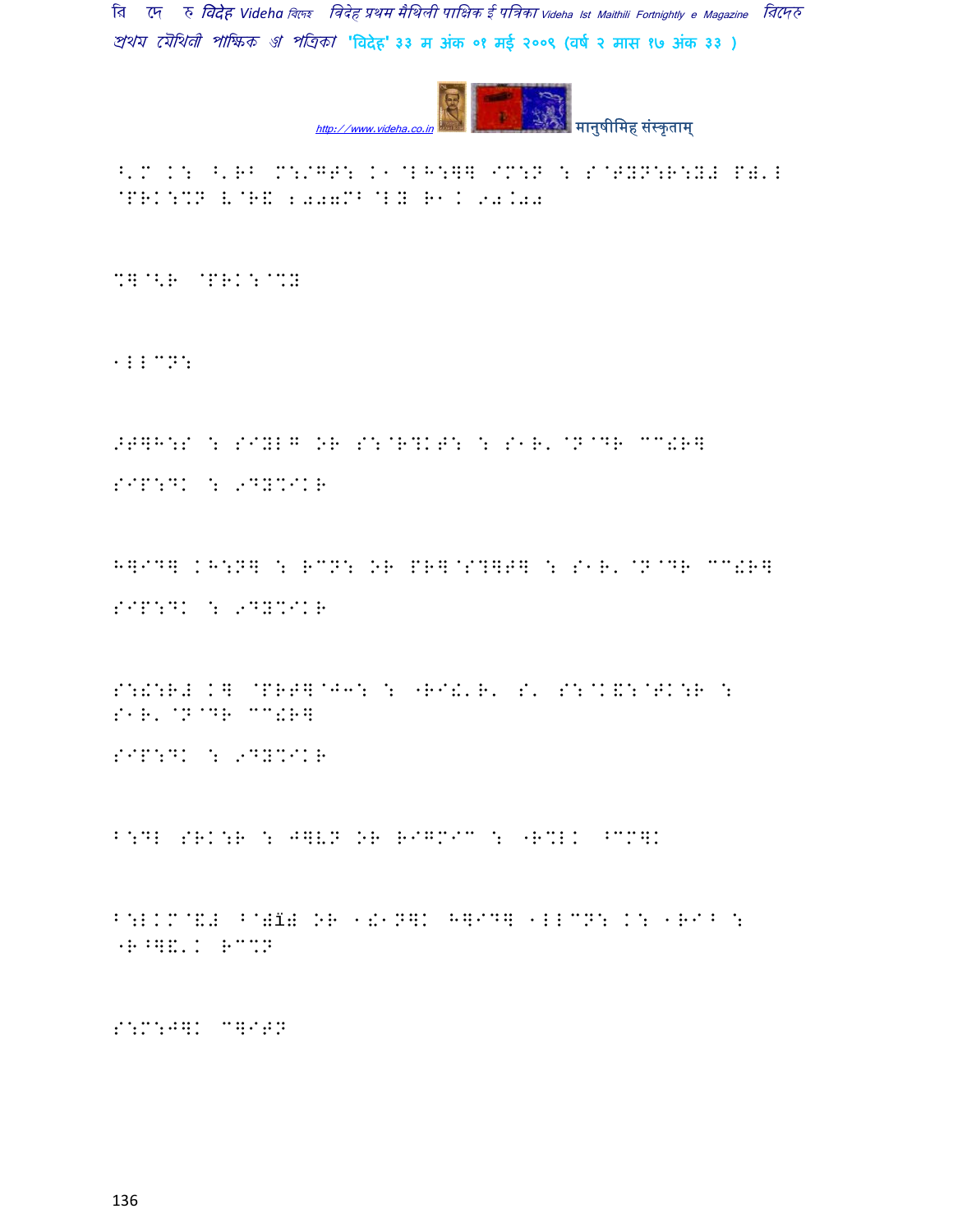

KARD OR KALLER SIN OR KARD STRAKE

%]@K&K K] \$:YR] : YLG'@N@DR

9P@NY:S

M:>@KRL@SKLP : R:J'@N@DR K1M:R KNCJ]Y: PM@?V]P1@TR : LL]T "RN1V:D : MH:@PRK:% ML] PR : !BMK'T1 "RN1V:D : @SV@R#: MLL:RBC:PHILE:DOOM:PHOSES:PHOSES

KH:N]-SI@GRH

BUILD BY A SE PRICE, SO NI A PRINE SPATT JG!R K] @PR'M K?: : HR]/M

\K S:? H]@ND], MK?]L] M'I S@KR]Y 1PK: @PRK:%N

"RIT"K: "PRK: "PRK: "PRK: "PRK: "PRK: "PRK: "PRK: "PRK: "PRK: "PRK: "PRK: "PRK: "PRK: "PRK: "PRK: "PRK: "PRK: S]-56/YBJ]\6-4, %:L]M:R G:@R\$N,\KS)'I%N-II G:J]Y:B:D-201005 (9.@PR.) 6LN : 0120-64752121212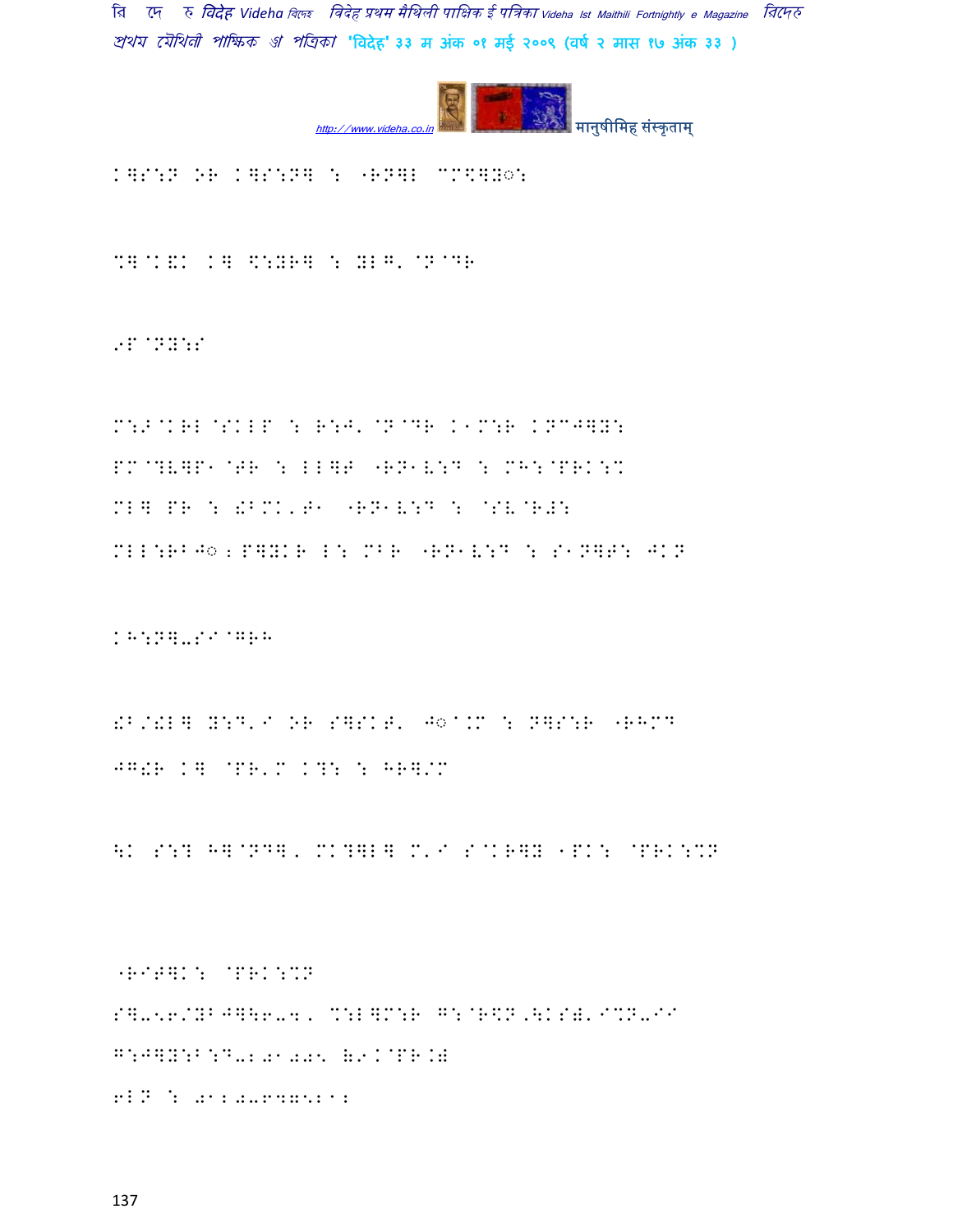

 $\mathcal{L}:\mathcal{L}:\mathcal{L}:\mathcal{L}:\mathcal{L}:\mathcal{L}:\mathcal{L}:\mathcal{L}:\mathcal{L}:\mathcal{L}:\mathcal{L}:\mathcal{L}:\mathcal{L}:\mathcal{L}:\mathcal{L}:\mathcal{L}:\mathcal{L}:\mathcal{L}:\mathcal{L}:\mathcal{L}:\mathcal{L}:\mathcal{L}:\mathcal{L}:\mathcal{L}:\mathcal{L}:\mathcal{L}:\mathcal{L}:\mathcal{L}:\mathcal{L}:\mathcal{L}:\mathcal{L}:\mathcal{L}:\mathcal{L}:\mathcal{L}:\mathcal{L}:\mathcal{L}:\mathcal{$ 9891245023 I-M'L: aNTIKa1999@YaHOO.CO.IN, an ang pagkalang pangalang pangkasang pangalang pangkasang pangalang pangkasang pangalang pangalang pangalang<br>Pangalang pangalang pangalang pangalang pangalang pangalang pangalang pangalang pangalang pangalang pangalang HAATS//WWW.anticompany.com  $H$ .  $H$   $H$   $H$   $H$   $H$   $H$   $H$   $H$ 

@%R1T] @PRK:%NS/

१.PICD'VLP:SN:-^BM] M]?]L:- MCN

२.MM 9889 9. MK? HIMA: HIMA: HIMA: HIMA: HIMA: HIMA: HIMA: HIMA: HIMA: BID)- & BECAR

३.G1IJN J]K R:!: (G@DY-P@DY-@BRJB1L] M]@%R]T)- GIG'% Halian State

४.BNKT-B]Gड़KT (K?:-G@LP SI@GRH)-S1^:&C@N@DR Y:DV

 $\mathcal{G}_n$ 19 - Provincial Memorial Annexas and the second  $\mathcal{G}_n$  is the  $\mathcal{G}_n$  in  $\mathcal{G}_n$  . The second  $\mathcal{G}_n$ P@DY, 9P@NY:S, G@LP-K?:, N:)K-\K:@+K], B:L:N:I KMT', MH:K:@VY, %L!-N]B@N! 1D]K SM@GR SIKLN)- GJ'@N@DR W:K1R1

६.V]L@MB]T K>K Y1GM' N]B@D! (P@DY-SI@GRH)- PIKJ PR:%R

७.HM P1\*KT \*] (P@DY-SI@GRH)- V]N]T 9@TPL

 $\alpha$ : PE (B)  $R$ : PRV) - MIRES TO RIGHT  $R$  , PRV OF SPIRISH  $R$  (POSS) - MIRES SING  $R$ @PR]I) RBP H:@R\$B:9@N\$ (ISBN NO.978-81-907729-0-7  $\mathbb{P}^1$  (File B). 1889/- IB. 1820 1 RISBN 90) 1 P. FRB IC. BYPPR (Pictionalis). 907729-1-4 MB@LY R1. ७५/- YB\S.\$:LR २५/-)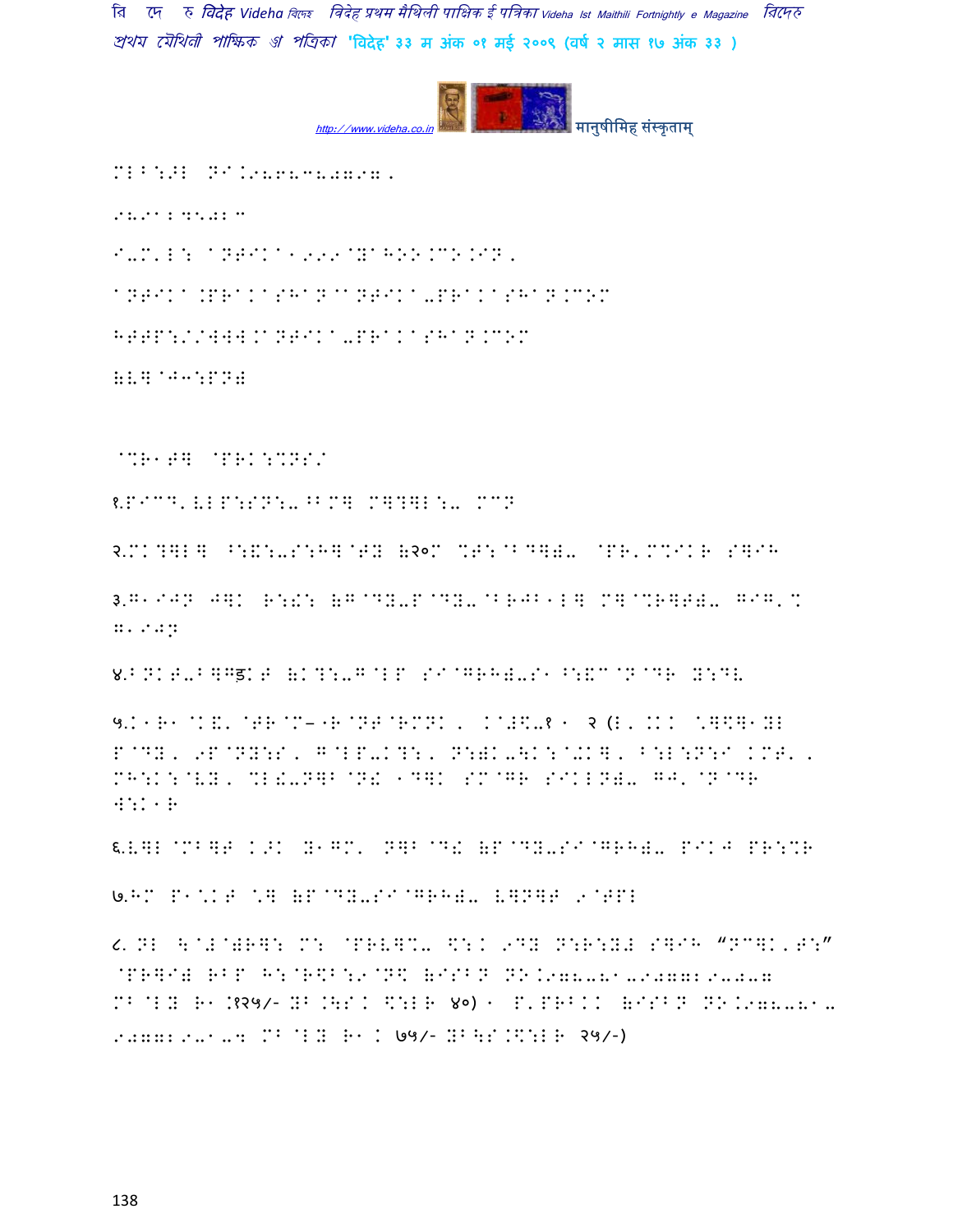

९/१०/११ : EBP, R. (19ENBN) : RECORIE (19END: RENE BR.M. GBB BL  $R$  (RIGGRESS ) was also considered by the control of the construction of  $R$  and  $R$ P@BL]K'%N @DV:R: @PR]@N) 6X@RMM' @PRK:%]T KRB:K 1@GRH MYER: NE CORTELE "ROE" (ARNHA YA MEREH DI HHEHE, ARANARE, AH % MPKL E NIL L'ABDILANDER COVED. IN NEPRES ME ME A BELIA BOS (BEBEL MB MEB KN:R 0: DESCRIPT OF DESCRIPTION ON DESCRIPTION OF A REVOLUTION OF POSTAL REPORTS @PRT] .@#\$ 4 COMBINED ISBN NO.978-81-907729-2-1 ३.P@3J]-@PRB@N! (\$]J])L >M'J]IG 1 M]?]L:@K&RS/ D'VN:GR] L]@PY:ITR#)- SIKLN-S@MP:DN-L]@PY:ITR# GA, ORIGE AND FROM GREAT COMPONIES AN ABY COMPONENT ESCRIPTION AND CONDITION

१२.L.H PERSONED ): NP (HERCGAND: A PERSONED A CARDIO 1 (HERCGAND: A PERSONED A CARDIO 1 (HERCGAND: A

१३. E.HT: PGETT, PG& T. E.PGHPH | | | | | HHH: GO MER | ENT GO BEELHIMPHE.  $\alpha$  ): 244 Pages (and af Gazine Size)video size (and an anti-size size  $\alpha$ ) 1:T]RH1T: : MB@LY ^:.R1.200/-

DEVaNaGaRI 244 PaGES (a4 BIG MaGaZINE SIZE)V]D'H:  $\mathcal{S}$  : Department of the solution of the solution of the solution of the solution of the solution of the solution of the solution of the solution of the solution of the solution of the solution of the solution of the s

@%R1T] @PRK:%N, DISTRIBUTORS: aJaI aRTS, 4393/4a, IST FLOOR, CHILDENS SUMBER PURS SUMBAGE AND ELECTRONIC 23488341, 09968181, 09968170107. HTTP://WWW.SHRUTI-PUBLICATION COMPANY OF THE COMPANY OF THE COMPANY OF THE COMPANY OF THE COMPANY OF THE COMPANY OF THE COMPANY OF THE COMPANY OF THE COMPANY OF THE COMPANY OF THE COMPANY OF THE COMPANY OF THE COMPANY OF THE COMPANY OF THE

E-MaIL: SHRUTI.PUBLICaTION@SHRUTI-PUBLICaTION.COM

(William) and Constitution

VIDEHa GaJENDRa THaKUR SaID...

MACRIS 1 MARSHED 1 MACRISON: SIBI 1 MARSHED 1 MARSHED 1 MARSHED 1 MARSHED 1 MARSHED 1 MARSHED 1 MARSHED 1 MARSH GGAJENDRA VIDEHAA.COM KIDEHA.COM KAN KANG KILANG KAN KANG KALI F MATH SPORE CHE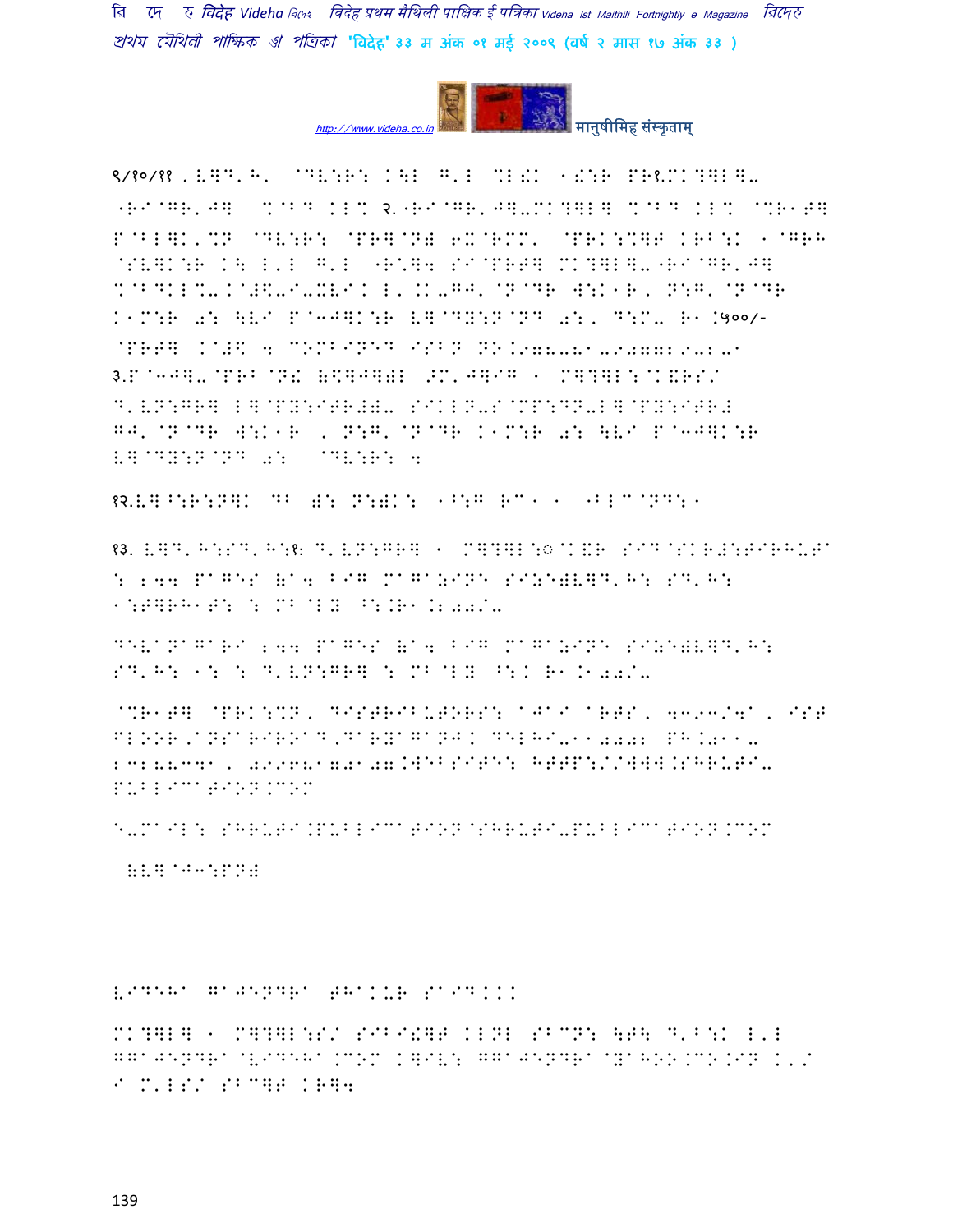

REPLYNS AT 01:37 and 01:37 and 01:37 and 01:37 and 01:37 and 01:37 am

 $\mathbb{R}^{2}$ 

१.@%R] @PRL. 9DY N:R:Y# S]IH "NC]K'T:"- J' K:J "RH:/ K\ RHL \*19 TKR CRC: NHL \*19 TKR CRCHER \*1000 AND \*1000 AND \*1000 1N@ND ^\ RHL "R\*], I J:N] K\ J' \T'K GL) MK?]L "B" I J" I J" I H" I L" I H" I H" I H" I H" I H"

२. 719 B | RN C | BYB, N | BYD, H | GHD | LET, BLI | GHT, | ENE | BBE | BBE "RH:/K S@MV'DN%]L MN, MK?]L]K @PRT] SM@RP]T M'HNT]K "RMMT RIG, >T]H:S M' \K ): V]%]@&) 6R:K "R@!Y:Y 1RI^ KRAT, HORS, BATOLSY, RENAW, PROVINCING PROGRESS, PROVINCING SMS SNY

३.@%R] R:M:@%RY 0: "R:MRIG"(1B @SV@RG]Y)- ""RPN:" MARA SID : SY VERFOLDERDE E NIBY ID. (BERFOLDER) DE L'ANDI  $S^*$  Contracts and  $S^*$ 

४.@%R] @BRJ'@N@DR @TR]P:W], S:H]@TY "RK:DM]- >I)RN') PR @PR?M MK?]L] P:@K&]K P@TR]K: "V]D'H" K'R L'L B:!:I 1 %1^K:MN: @SV]K:R KRB4

५.@%R] @PR61@LLK1M:R S]IH "MCN"- @PR?M MK?]L] P:@K&]K P. TRIKED GO. (ALBIT), A KOOL (TRIK: GION) (RICGITGE), AGINE (CON), CO. TO BE (CN) TH B.:DE: { 1A: DIRECT REPAIRS ON DIRECT DECISIONS OF DAMAGES PR]CY D'LH1/, /H] L'L HMR MIGLK:MN:4

६.@%R] \$:. %]V@PRS:D Y:DV- I J:N] "RP:R H@R& ^\ RHL  $R$  ,  $R$  ,  $R$  ,  $R$  ,  $R$  ,  $R$  ,  $R$  ,  $R$  ,  $R$  ,  $R$  ,  $R$  ,  $R$  ,  $R$  ,  $R$  ,  $R$  ,  $R$  ,  $R$  ,  $R$  ,  $R$  ,  $R$  ,  $R$  ,  $R$  ,  $R$  ,  $R$  ,  $R$  ,  $R$  ,  $R$  ,  $R$  ,  $R$  ,  $R$  ,  $R$  ,  $R$  ,  $R$  ,  $R$  ,  $R$  ,  $R$  ,  $R$  , P@TRK:R]T:K'/ @PRV'% D]"R\B:K S:HS]K KDM 9W:/L "R\*]4 P@TRK:RPRK:RPROGRK:RK NV @PRYLGK HM @SV:GT KRKT \*], SIGH] "V]D'H"K S6LT:K %1^K:MN:4

७.@%R] 1@DY:CR# 0:- KLNL P@TR-P@TR]K:K @PRK:%N- T:HBM' MK?) MENERANG KERANG KERANG KARA PERANG KANYA KE PERANG KALI PERANG KE PERANG KE PERANG KALI PERANG KALI PERAN<br>Kara menerang karti perang kali perang karti perang karti perang karti perang karti perang karti perang karti  $V$ ARAMIS I HAR VI HMR (20 R MHR). ७५ R MHR (99 R MHR) (99 R MHR) RHL4 HHL4 (99 R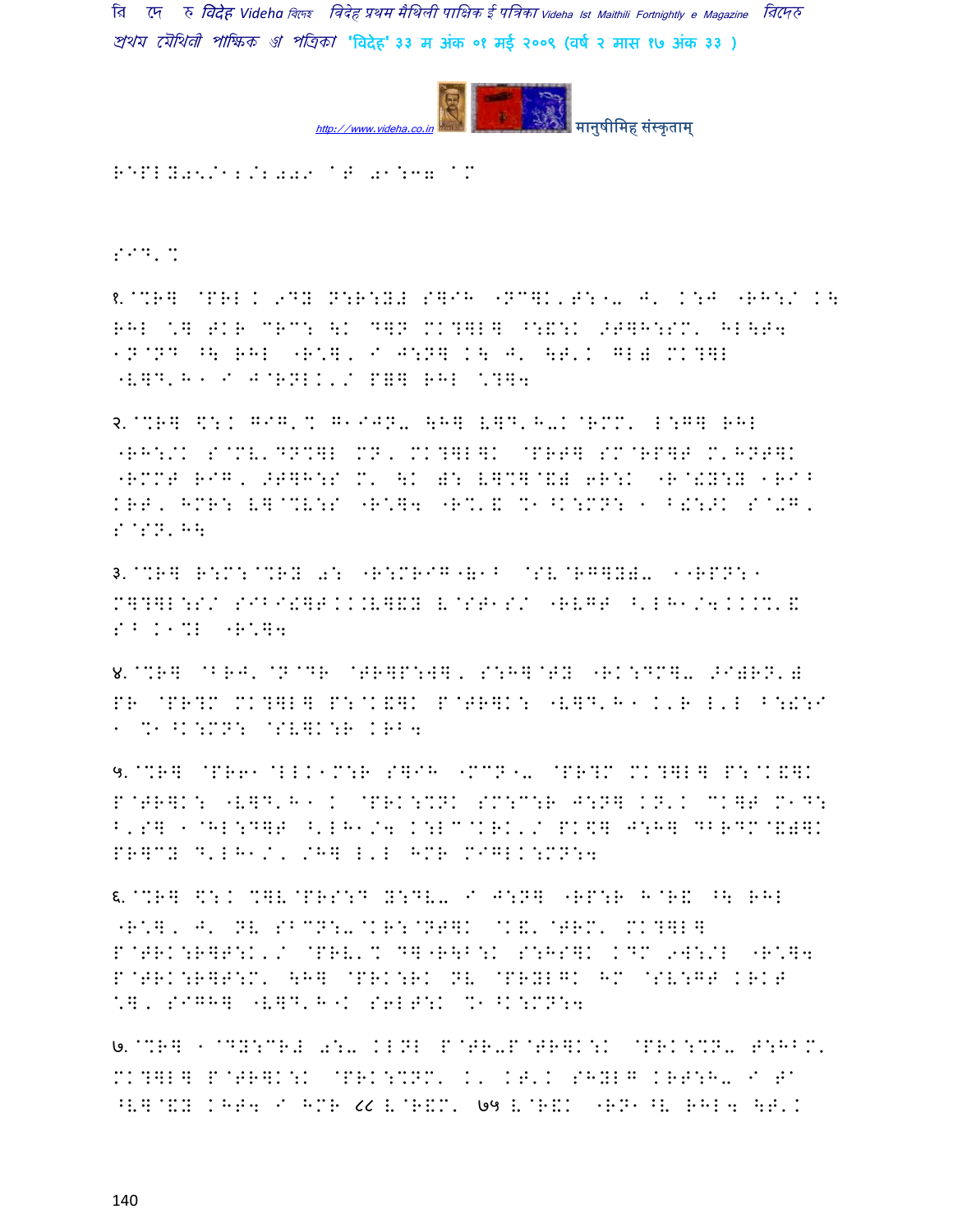

PK< MH:N Y@J3M' HMR @%R@D!:PB@R# 1H1T] @PR:@PT HLYT-Y:VT W]K-W:K \*]/ RHB4

८.@%R] V]JY W:K1R, M]%]GN V]@%VV]@DY:LY- "V]D'H" P@TR]K:K "RIK D'.LH1/, S@MPB@R# )]M B!:IK P:@TR "R\*]4 P. MARAD AD (ONCAR) AND ARREST ACTIVITY AN ACCORDING MARKING BY CONT  $\mathcal{H}:\mathcal{F}\rightarrow\mathcal{F}$ 

९. [1784] SIX PEEM YR 1785 (EGMELL) YLE YERAD GOYEARY, RYOCO FGBL ML J:N] @PRS@NNT: ^'L4 'V]D'H' N]R@NTR P@LLV]T-P1@&P]T HL 1 CT1@RD]K "RPN S1GI! PS:RY S' K:MN: "R\*]4

१०.@%R] MK?]L]P1@TR @PRD]P- I-P@TR]K: 'V]D'H' K'R S6LT:K PROGRESS SHYLG RHT4 HMR PB@R# SHYLG RHT4

११.5:1 CONTRA PROPORT GRU / ERP. PK DE CREPO, ECONOMIC PROPORT (P. 2  $V$ EAT. A $V$  (First variety are only state  $\mathbb{R}$  and  $\mathbb{R}$  and  $\mathbb{R}$  are  $\mathbb{R}$  in  $\mathbb{R}$  . The state  $\mathbb{R}$ 1>-K:@LH] MLNM' 9@DV'G RHKT "R\*], M1D: %]@<R PB@R# SHILLE D. P.

१२. MWERT R:MORLS K:P\$PERT TO REMELT MANIFER RESIDENT (ALROY) MINE NACH D'.] RHL \*]4 MK?]L]K'/ "R@NT@RR:@&@)R]Y JGTM' PH1/C'LEATING BIBS EVEN AS TRABILITES AN ORBHER BIGGA RIT SIKLA PO THE PERSON NEWSTAP OF LANGING ON A ROUNDED OF SAN

१३. @ MARIE: B-GHP (1979) E-GHP GENER, WARRY, RIK MARIE: THE WORLD BACK OF RICHARD DAIK: J GA: J K: BAEK: J R, DGAAIK, NHARAGD, M, JE AK JA, KI B, E G, DAIRER, "RIK J.N @PR]) N]K:LB T/ HMR: PW:YB4 KLK@TT:M' BH1T 'HEAL)'S' ("HO") S'YAAD ("D'A'Y) E'H DYN "MLON", "NON TO'HHA "O'EOR" A'S "HEOAR  $R$  -particles in the problem of the problems of the problems of  $R$ B'%] ^\ G'L4 %1^K:MN: D'%-V]D'%K MK?]LK'/ JL\$B:K L'L4

१४. \$:. @%R] @PR'M%IKR S]IH- "RH:/ MK?]L]M' >I)RN')PR PHIL PORRIN "VART, PACTRESSING" & CHPPO "ROTH " M:THO: THE THIS PROPERTY OF THE THIS CONTINUES. THE REPORT OF THE THIRD OF THE THING. M:THO: THE SERVEY THAT THE LIGHT OF THE LIGHT OF THE STUDENT STUDENTS. @PRYLJN HL, T/ SBC]T KR]4 >I)RN')PR 1@DYLP:IT P@TR]K: D'.L, MN @PR61@LL]T ^' G'L4